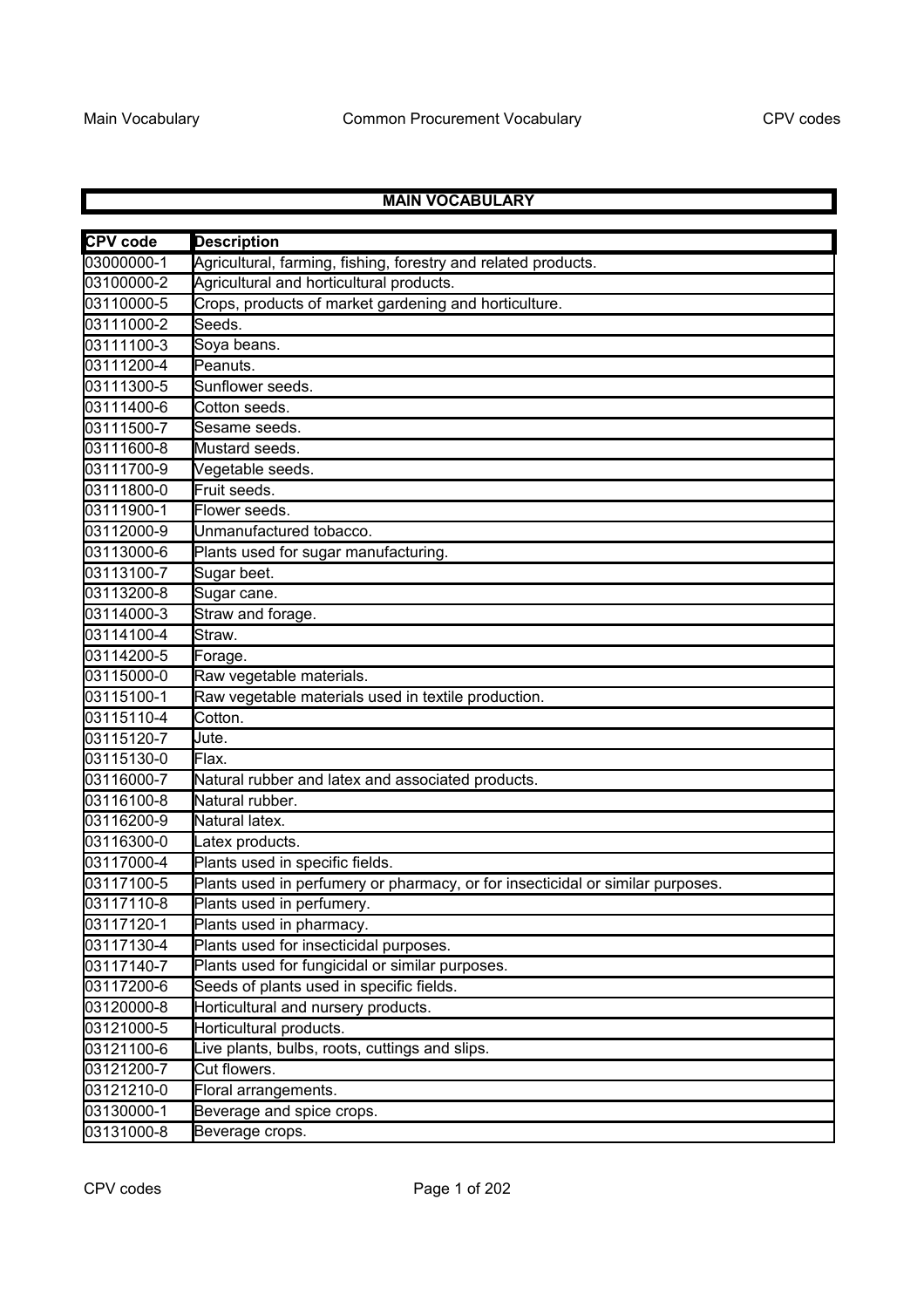| 03131100-9 | Coffee beans.                                   |
|------------|-------------------------------------------------|
| 03131200-0 | Tea bushes.                                     |
| 03131300-1 | Maté.                                           |
| 03131400-2 | Cocoa beans.                                    |
| 03132000-5 | Unprocessed spices.                             |
| 03140000-4 | Animal products and related products.           |
| 03141000-1 | Bulls' semen.                                   |
| 03142000-8 | Animal products.                                |
| 03142100-9 | Natural honey.                                  |
| 03142200-0 | Snails.                                         |
| 03142300-1 | Edible products of animal origin.               |
| 03142400-2 | Waxes.                                          |
| 03142500-3 | Eggs.                                           |
| 03143000-5 | Products of mixed farming.                      |
| 03144000-2 | Agricultural supplies.                          |
| 03200000-3 | Cereals, potatoes, vegetables, fruits and nuts. |
| 03210000-6 | Cereals and potatoes.                           |
| 03211000-3 | Cereals.                                        |
| 03211100-4 | Wheat.                                          |
| 03211110-7 | Durum wheat.                                    |
| 03211120-0 | Soft wheat.                                     |
| 03211200-5 | Maize.                                          |
| 03211300-6 | Rice.                                           |
| 03211400-7 | Barley.                                         |
| 03211500-8 | Rye.                                            |
| 03211600-9 | Oats.                                           |
| 03211700-0 | Malt.                                           |
| 03211900-2 | Grain products.                                 |
| 03212000-0 | Potatoes and dried vegetables.                  |
| 03212100-1 | Potatoes.                                       |
| 03212200-2 | Dried leguminous vegetables and pulses.         |
| 03212210-5 | Dried leguminous vegetables.                    |
| 03212211-2 | Lentils.                                        |
| 03212212-9 | Chick peas.                                     |
| 03212213-6 | Dried peas.                                     |
| 03212220-8 | Pulses.                                         |
| 03220000-9 | Vegetables, fruits and nuts.                    |
| 03221000-6 | Vegetables.                                     |
| 03221100-7 | Root and tuber vegetables.                      |
| 03221110-0 | Root vegetables.                                |
| 03221111-7 | Beetroot.                                       |
| 03221112-4 | Carrots.                                        |
| 03221113-1 | Onions.                                         |
| 03221114-8 | Turnips.                                        |
| 03221120-3 | Tuber vegetables.                               |
| 03221200-8 | Fruit vegetables.                               |
| 03221210-1 | Beans.                                          |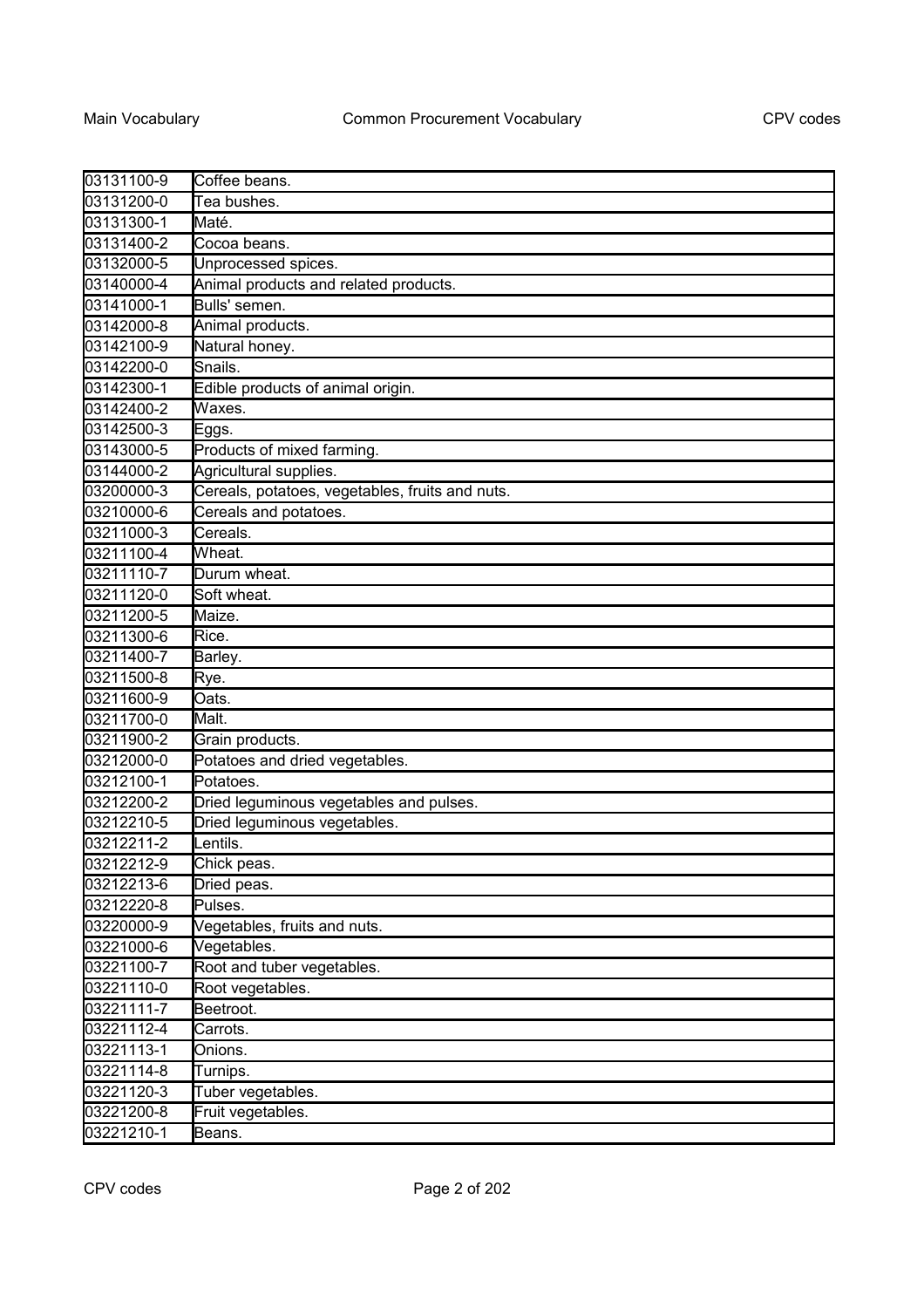| 03221211-8 | Broad beans.               |
|------------|----------------------------|
| 03221212-5 | Green beans.               |
| 03221213-2 | Runner beans.              |
| 03221220-4 | Peas.                      |
| 03221221-1 | Garden peas.               |
| 03221222-8 | Mange-tout.                |
| 03221230-7 | Peppers.                   |
| 03221240-0 | Tomatoes.                  |
| 03221250-3 | Courgettes.                |
| 03221260-6 | Mushrooms.                 |
| 03221270-9 | Cucumbers.                 |
| 03221300-9 | Leaf vegetables.           |
| 03221310-2 | Lettuce.                   |
| 03221320-5 | Salad leaves.              |
| 03221330-8 | Artichokes.                |
| 03221340-1 | Spinach.                   |
| 03221400-0 | Cabbage vegetables.        |
| 03221410-3 | Cabbage.                   |
| 03221420-6 | Cauliflower.               |
| 03221430-9 | Broccoli.                  |
| 03221440-2 | Brussels sprouts.          |
| 03222000-3 | Fruit and nuts.            |
| 03222100-4 | Tropical fruit and nuts.   |
| 03222110-7 | Tropical fruit.            |
| 03222111-4 | Bananas.                   |
| 03222112-1 | Pineapples.                |
| 03222113-8 | Mangoes.                   |
| 03222114-5 | Dates.                     |
| 03222115-2 | Raisins.                   |
| 03222116-9 | Figs.                      |
| 03222117-6 | Avocados.                  |
| 03222118-3 | Kiwi fruit.                |
| 03222120-0 | Coconuts.                  |
| 03222200-5 | Citrus fruit.              |
| 03222210-8 | Lemons.                    |
| 03222220-1 | Oranges.                   |
| 03222230-4 | Grapefruit.                |
| 03222240-7 | Tangerines.                |
| 03222250-0 | Limes.                     |
| 03222300-6 | Non-tropical fruit.        |
| 03222310-9 | Berry fruit.               |
| 03222311-6 | Currants.                  |
| 03222312-3 | Gooseberries.              |
| 03222313-0 | Strawberries.              |
| 03222314-7 | Raspberries.               |
| 03222315-4 | Cranberries.               |
| 03222320-2 | Apples, pears and quinces. |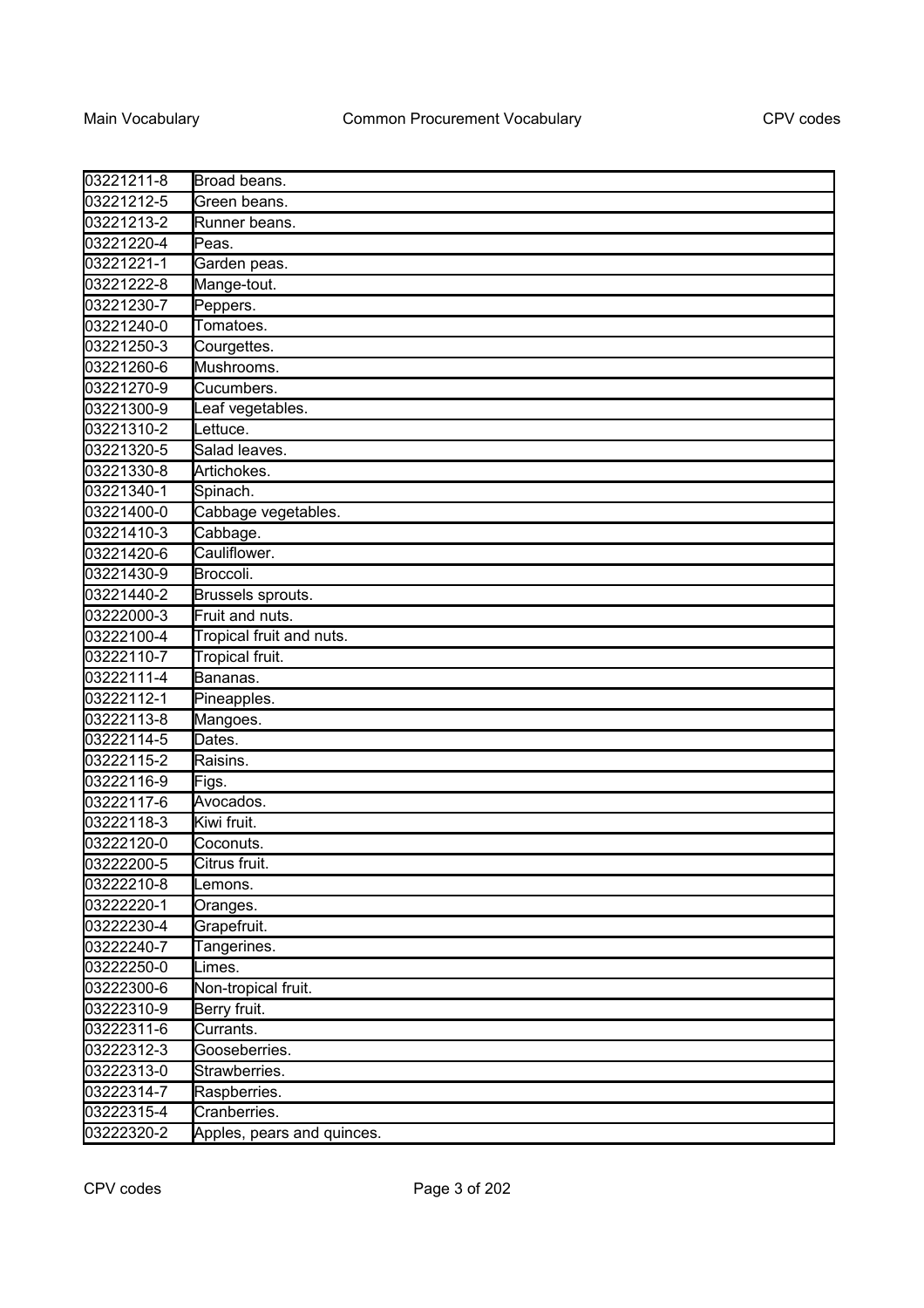| 03222321-9 | Apples.                                 |
|------------|-----------------------------------------|
| 03222322-6 | Pears.                                  |
| 03222323-3 | Quinces.                                |
| 03222330-5 | Stone fruit.                            |
| 03222331-2 | Apricots.                               |
| 03222332-9 | Peaches.                                |
| 03222333-6 | Cherries.                               |
| 03222334-3 | Plums.                                  |
| 03222340-8 | Grapes.                                 |
| 03222341-5 | Table grapes.                           |
| 03222342-2 | Wine grapes.                            |
| 03222400-7 | Olives.                                 |
| 03300000-2 | Farming, hunting and fishing products.  |
| 03310000-5 | Fish, crustaceans and aquatic products. |
| 03311000-2 | Fish.                                   |
| 03311100-3 | Flat fish.                              |
| 03311110-6 | Sole.                                   |
| 03311120-9 | Plaice.                                 |
| 03311200-4 | Fish of the cod family.                 |
| 03311210-7 | Cod.                                    |
| 03311220-0 | Pollock.                                |
| 03311230-3 | Hake.                                   |
| 03311240-6 | Haddock.                                |
| 03311300-5 | Herring.                                |
| 03311400-6 | Tuna.                                   |
| 03311500-7 | Whiting.                                |
| 03311600-8 | Whitebait.                              |
| 03311700-9 | Salmon.                                 |
| 03312000-9 | Crustaceans.                            |
| 03312100-0 | Oysters.                                |
| 03312200-1 | Shellfish.                              |
| 03312300-2 | Aquatic invertebrates.                  |
| 03313000-6 | Aquatic products.                       |
| 03313100-7 | Corals or similar products.             |
| 03313200-8 | Natural sponges.                        |
| 03313300-9 | Seaweeds.                               |
| 03313310-2 | Algae.                                  |
| 03320000-8 | Cattle, livestock and small animals.    |
| 03321000-5 | $\overline{\mathrm{C}}$ attle.          |
| 03321100-6 | Bovine cattle.                          |
| 03321200-7 | Calves.                                 |
| 03322000-2 | Livestock.                              |
| 03322100-3 | Sheep.                                  |
| 03322200-4 | Goats.                                  |
| 03322300-5 | Horses.                                 |
| 03323000-9 | Pigs.                                   |
| 03324000-6 | Live poultry.                           |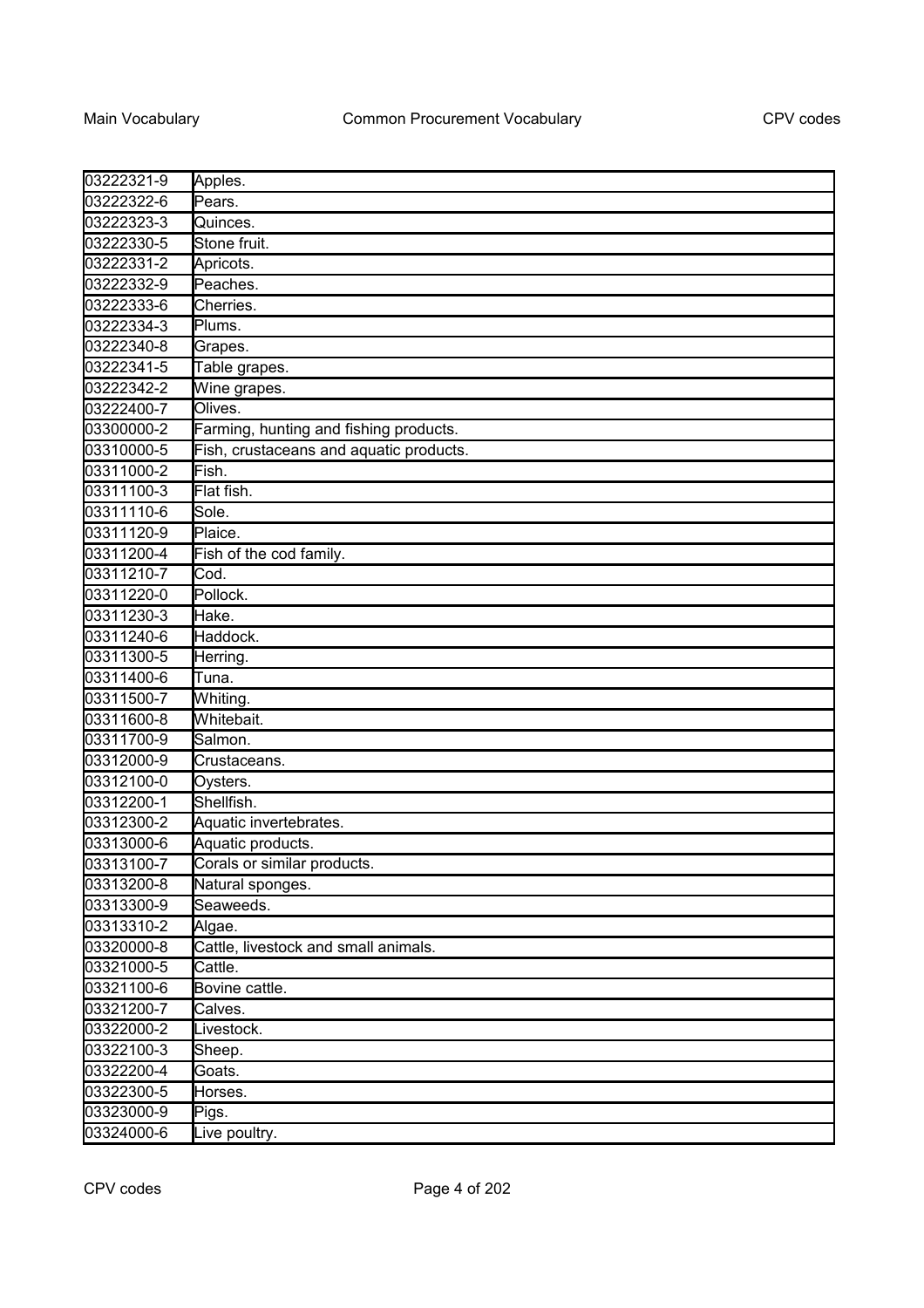| 03325000-3 | Small animals.                                                     |
|------------|--------------------------------------------------------------------|
| 03325100-4 | Rabbits.                                                           |
| 03325200-5 | Hares.                                                             |
| 03330000-3 | Farm animal products.                                              |
| 03331000-0 | Fresh milk from sheep and goats.                                   |
| 03331100-1 | Sheep's milk.                                                      |
| 03331200-2 | Goats' milk.                                                       |
| 03332000-7 | Wool and animal hair.                                              |
| 03332100-8 | Shorn wool.                                                        |
| 03332200-9 | Animal hair.                                                       |
| 03333000-4 | Fresh cows' milk.                                                  |
| 03340000-6 | Animal ear tags.                                                   |
| 03341000-3 | Bovine ear tags.                                                   |
| 03400000-4 | Forestry and logging products.                                     |
| 03410000-7 | Wood.                                                              |
| 03411000-4 | Coniferous wood.                                                   |
| 03412000-1 | Tropical wood.                                                     |
| 03413000-8 | Fuel wood.                                                         |
| 03414000-5 | Rough wood.                                                        |
| 03415000-2 | Softwood.                                                          |
| 03416000-9 | Wood waste.                                                        |
| 03417000-6 | Scrap wood.                                                        |
| 03417100-7 | Sawdust.                                                           |
| 03418000-3 | Logs.                                                              |
| 03418100-4 | Hardwood.                                                          |
| 03419000-0 | Timber.                                                            |
| 03419100-1 | Timber products.                                                   |
| 03419200-2 | Mining timber.                                                     |
| 03420000-0 | Gums.                                                              |
| 03421000-7 | Balsams.                                                           |
| 03422000-4 | Lac.                                                               |
| 03430000-3 | Cork.                                                              |
| 03431000-0 | Natural cork.                                                      |
| 03432000-7 | Basketware.                                                        |
| 03432100-8 | Wickerwork.                                                        |
| 03440000-6 | Forestry products.                                                 |
| 03441000-3 | Ornamental plants, grasses, mosses or lichens.                     |
| 03450000-9 | Tree-nursery products.                                             |
| 03451000-6 | Plants.                                                            |
| 03451100-7 | Bedding plants.                                                    |
| 03451200-8 | Flower bulbs.                                                      |
| 03451300-9 | Shrubs.                                                            |
| 03452000-3 | Trees.                                                             |
| 03460000-2 | Pulp.                                                              |
| 03461000-9 | Wood pulp.                                                         |
| 03461100-0 | Chemical wood pulp.                                                |
| 09000000-3 | Petroleum products, fuel, electricity and other sources of energy. |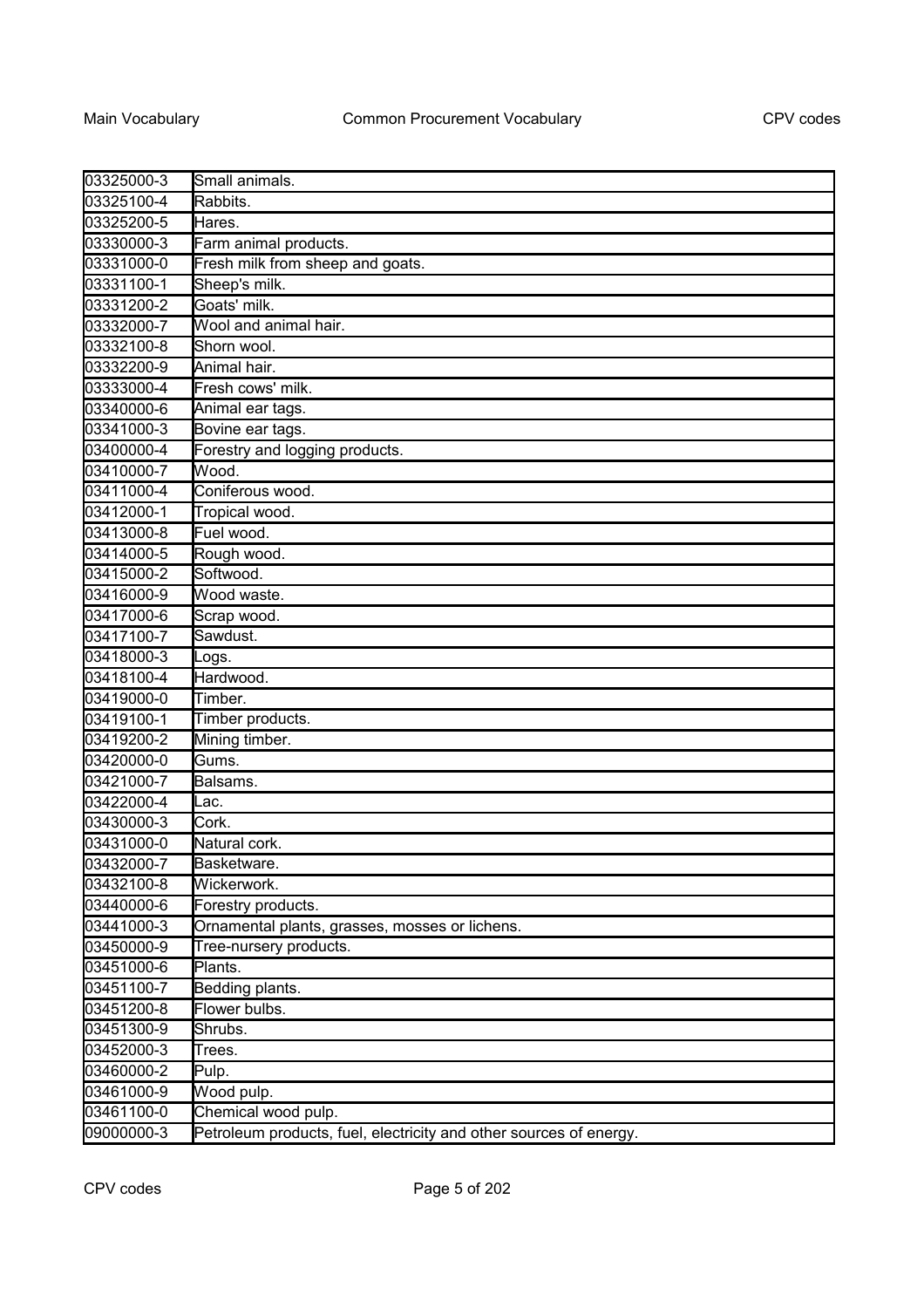| 09100000-0 | Fuels.                                   |
|------------|------------------------------------------|
| 09110000-3 | Solid fuels.                             |
| 09111000-0 | Coal and coal-based fuels.               |
| 09111100-1 | Coal.                                    |
| 09111200-2 | Coal-based fuels.                        |
| 09111210-5 | Hard coal.                               |
| 09111220-8 | Briquettes.                              |
| 09111300-3 | Fossil fuels.                            |
| 09111400-4 | Wood fuels.                              |
| 09112000-7 | Lignite and peat.                        |
| 09112100-8 | Lignite.                                 |
| 09112200-9 | Peat.                                    |
| 09113000-4 | Coke.                                    |
| 09120000-6 | Gaseous fuels.                           |
| 09121000-3 | Coal gas, mains gas or similar gases.    |
| 09121100-4 | Coal gas or similar gases.               |
| 09121200-5 | Mains gas.                               |
| 09122000-0 | Propane and butane.                      |
| 09122100-1 | Propane gas.                             |
| 09122110-4 | Liquefied propane gas.                   |
| 09122200-2 | Butane gas.                              |
| 09122210-5 | Liquefied butane gas.                    |
| 09123000-7 | Natural gas.                             |
| 09130000-9 | Petroleum and distillates.               |
| 09131000-6 | Aviation kerosene.                       |
| 09131100-7 | Kerosene jet type fuels.                 |
| 09132000-3 | Petrol.                                  |
| 09132100-4 | Unleaded petrol.                         |
| 09132200-5 | eaded petrol.                            |
| 09132300-6 | Petrol with ethanol.                     |
| 09133000-0 | Liquefied Petroleum Gas (LPG).           |
| 09134000-7 | Gas oils.                                |
| 09134100-8 | Diesel oil.                              |
| 09134200-9 | Diesel fuel.                             |
| 09134210-2 | Diesel fuel (0.2).                       |
| 09134220-5 | Diesel fuel (EN 590).                    |
| 09134230-8 | Biodiesel.                               |
| 09134231-5 | Biodiesel (B20).                         |
| 09134232-2 | Biodiesel (B100).                        |
| 09135000-4 | Fuel oils.                               |
| 09135100-5 | Heating oil.                             |
| 09135110-8 | Low-sulphur combustible oils.            |
| 09200000-1 | Petroleum, coal and oil products.        |
| 09210000-4 | Lubricating preparations.                |
| 09211000-1 | Lubricating oils and lubricating agents. |
| 09211100-2 | Motor oils.                              |
| 09211200-3 | Compressor lube oils.                    |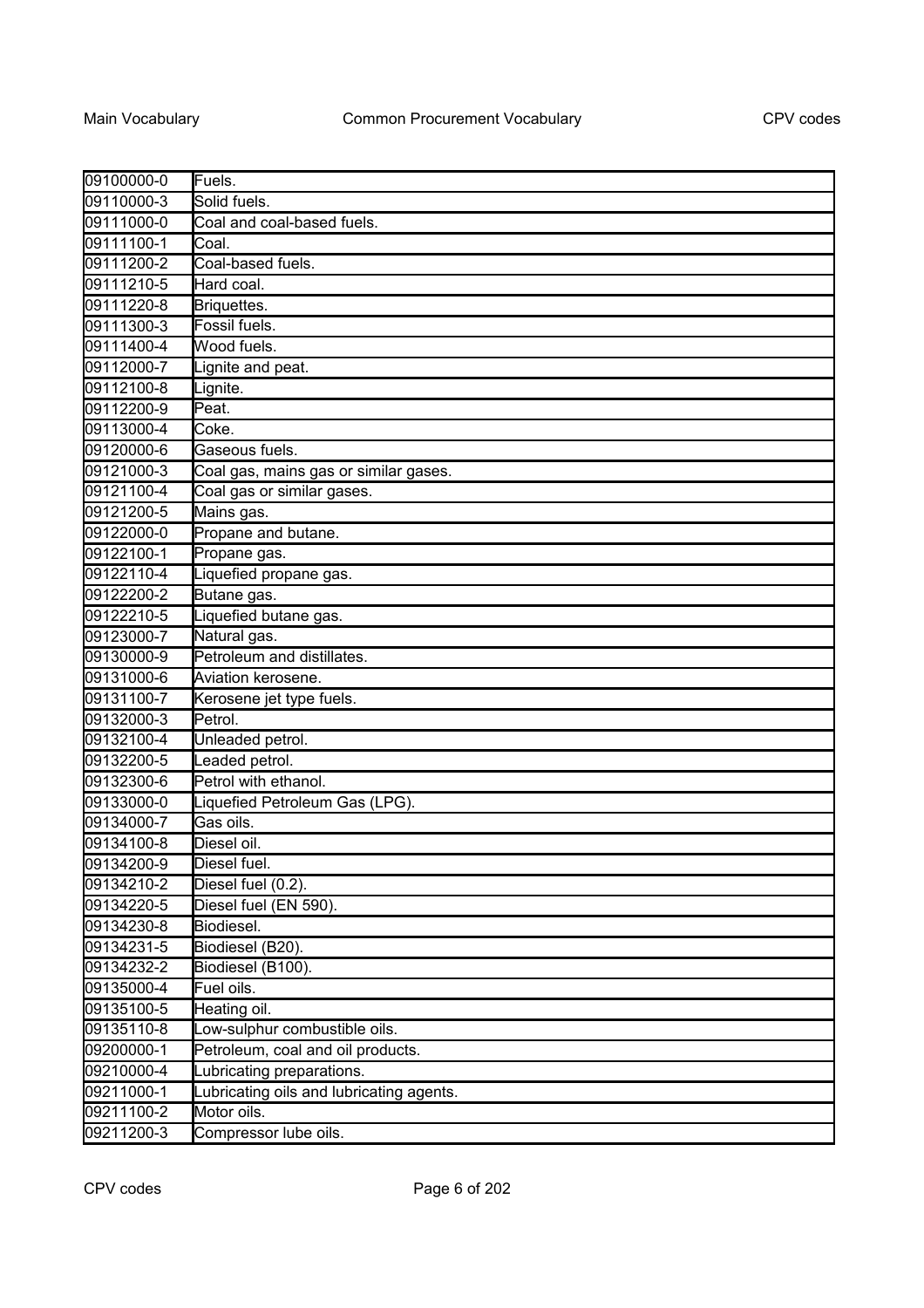| 09211300-4 | Turbine lube oils.                                    |
|------------|-------------------------------------------------------|
| 09211400-5 | Gear oils.                                            |
| 09211500-6 | Reductor oils.                                        |
| 09211600-7 | Oils for use in hydraulic systems and other purposes. |
| 09211610-0 | Liquids for hydraulic purposes.                       |
| 09211620-3 | Mould release oils.                                   |
| 09211630-6 | Anti-corrosion oils.                                  |
| 09211640-9 | Electrical insulating oils.                           |
| 09211650-2 | Brake fluids.                                         |
| 09211700-8 | White oils and liquid paraffin.                       |
| 09211710-1 | White oils.                                           |
| 09211720-4 | Liquid paraffin.                                      |
| 09211800-9 | Petroleum oils and preparations.                      |
| 09211810-2 | Light oils.                                           |
| 09211820-5 | Petroleum oils.                                       |
| 09211900-0 | Lubricating traction oils.                            |
| 09220000-7 | Petroleum jelly, waxes and special spirits.           |
| 09221000-4 | Petroleum jelly and waxes.                            |
| 09221100-5 | Petroleum jelly.                                      |
| 09221200-6 | Paraffin wax.                                         |
| 09221300-7 | Petroleum wax.                                        |
| 09221400-8 | Petroleum residues.                                   |
| 09222000-1 | Special spirits.                                      |
| 09222100-2 | White spirit.                                         |
| 09230000-0 | Petroleum (crude).                                    |
| 09240000-3 | Oil and Coal-related products.                        |
| 09241000-0 | Bituminous or oil shale.                              |
| 09242000-7 | Coal-related products.                                |
| 09242100-8 | Coal oil.                                             |
| 09300000-2 | Electricity, heating, solar and nuclear energy.       |
| 09310000-5 | Electricity.                                          |
| 09320000-8 | Steam, hot water and associated products.             |
| 09321000-5 | Hot water.                                            |
| 09322000-2 | Steam.                                                |
| 09323000-9 | District heating.                                     |
| 09324000-6 | Long-distance heating.                                |
| 09330000-1 | Solar energy.                                         |
| 09331000-8 | Solar panels.                                         |
| 09331100-9 | Solar collectors for heat production.                 |
| 09331200-0 | Solar photovoltaic modules.                           |
| 09332000-5 | Solar installation.                                   |
| 09340000-4 | Nuclear fuels.                                        |
| 09341000-1 | Uranium.                                              |
| 09342000-8 | Plutonium.                                            |
| 09343000-5 | Radioactive materials.                                |
| 09344000-2 | Radio-isotopes.                                       |
| 14000000-1 | Mining, basic metals and related products.            |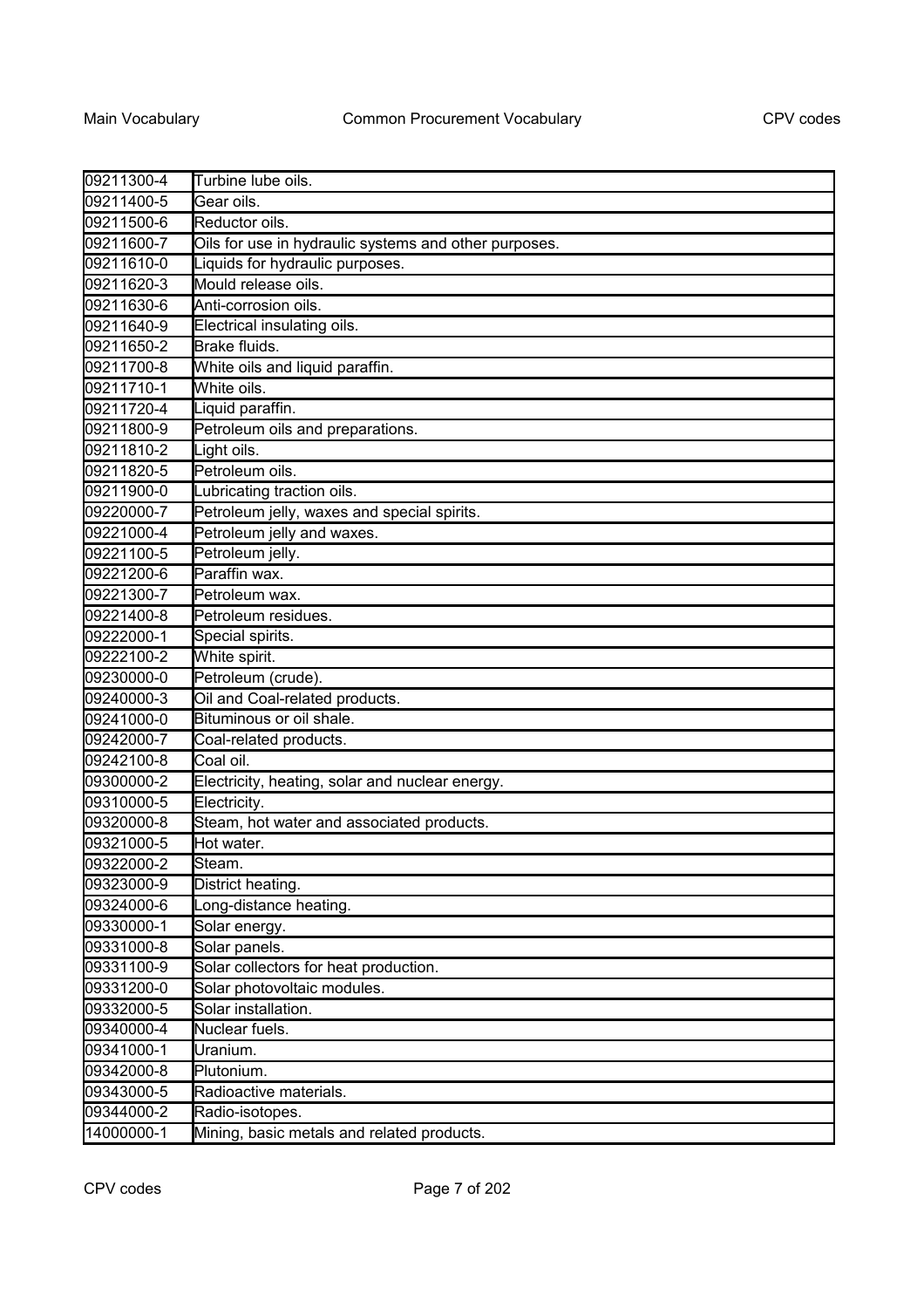| 14200000-3 | Sand and clay.                                                                                                                              |
|------------|---------------------------------------------------------------------------------------------------------------------------------------------|
| 14210000-6 | Gravel, sand, crushed stone and aggregates.                                                                                                 |
| 14211000-3 | Sand.                                                                                                                                       |
| 14211100-4 | Natural sand.                                                                                                                               |
| 14212000-0 | Granules, chippings, stone powder, pebbles, gravel, broken and crushed stone, stone<br>mixtures, sand-gravel mixtures and other aggregates. |
| 14212100-1 | Pebbles and gravel.                                                                                                                         |
| 14212110-4 | Pebbles.                                                                                                                                    |
| 14212120-7 | Gravel.                                                                                                                                     |
| 14212200-2 | Aggregates.                                                                                                                                 |
| 14212210-5 | Sand-gravel mix.                                                                                                                            |
| 14212300-3 | Broken and crushed stone.                                                                                                                   |
| 14212310-6 | Ballast.                                                                                                                                    |
| 14212320-9 | Crushed granite.                                                                                                                            |
| 14212330-2 | Crushed basalt.                                                                                                                             |
| 14212400-4 | Soil.                                                                                                                                       |
| 14212410-7 | Topsoil.                                                                                                                                    |
| 14212420-0 | Subsoil.                                                                                                                                    |
| 14212430-3 | Stone chippings.                                                                                                                            |
| 14213000-7 | Macadam, tarmac and tar sands.                                                                                                              |
| 14213100-8 | Macadam.                                                                                                                                    |
| 14213200-9 | Tarmac.                                                                                                                                     |
| 14213300-0 | Tar sands.                                                                                                                                  |
| 14220000-9 | Clay and kaolin.                                                                                                                            |
| 14221000-6 | Clay.                                                                                                                                       |
| 14222000-3 | Kaolin.                                                                                                                                     |
| 14300000-4 | Chemical and fertiliser minerals.                                                                                                           |
| 14310000-7 | Fertiliser minerals.                                                                                                                        |
| 14311000-4 | Natural calcium, aluminium calcium phosphate and crude natural potassium salts.                                                             |
| 14311100-5 | Natural calcium.                                                                                                                            |
| 14311200-6 | Aluminium calcium phosphates.                                                                                                               |
| 14311300-7 | Crude natural potassium salts.                                                                                                              |
| 14312000-1 | Iron pyrites.                                                                                                                               |
| 14312100-2 | Unroasted iron pyrites.                                                                                                                     |
| 14320000-0 | Chemical minerals.                                                                                                                          |
| 14400000-5 | Salt and pure sodium chloride.                                                                                                              |
| 14410000-8 | Rock salt.                                                                                                                                  |
| 14420000-1 | Sea salt.                                                                                                                                   |
| 14430000-4 | Evaporated salt and pure sodium chloride.                                                                                                   |
| 14450000-0 | Salt in brine.                                                                                                                              |
| 14500000-6 | Related mining and quarrying products.                                                                                                      |
|            | Precious and semi-precious stones; pumice stone; emery; natural abrasives; other minerals                                                   |
| 14520000-2 | and precious metals.                                                                                                                        |
| 14521000-9 | Precious and semi-precious stones.                                                                                                          |
| 14521100-0 | Precious stones.                                                                                                                            |
| 14521140-2 | Dust or powder of precious stones.                                                                                                          |
| 14521200-1 | Semi-precious stones.                                                                                                                       |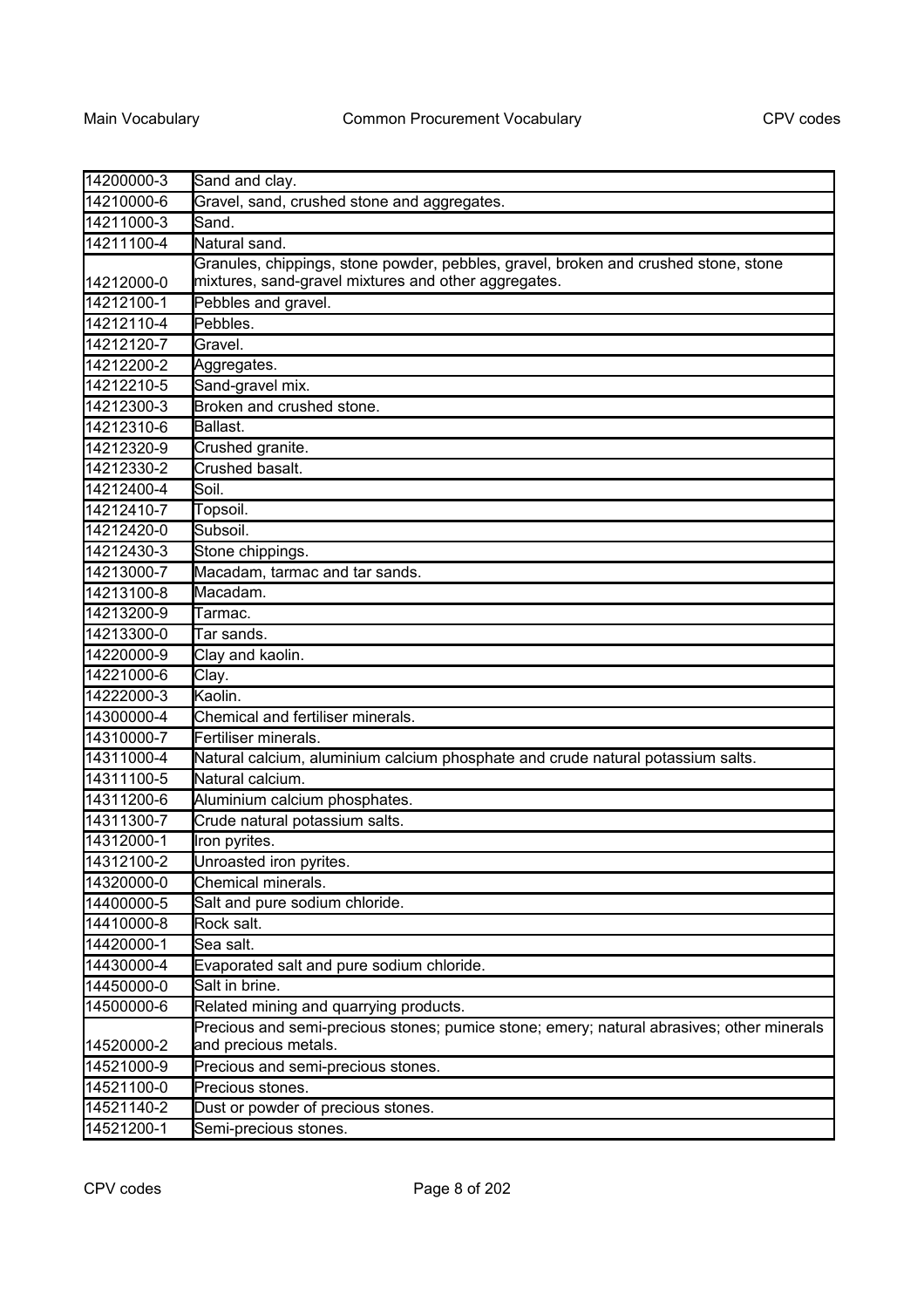| 14521210-4 | Dust or powder of semi-precious stones.                               |
|------------|-----------------------------------------------------------------------|
| 14522000-6 | Industrial diamonds; pumice stone; emery and other natural abrasives. |
| 14522100-7 | Pumice stone.                                                         |
| 14522200-8 | Industrial diamonds.                                                  |
| 14522300-9 | Emery.                                                                |
| 14522400-0 | Natural abrasives.                                                    |
| 14523000-3 | Related minerals, precious metals and associated products.            |
| 14523100-4 | Minerals.                                                             |
| 14523200-5 | Gold.                                                                 |
| 14523300-6 | Silver.                                                               |
| 14523400-7 | Platinum.                                                             |
| 14600000-7 | Metal ores and alloys.                                                |
| 14610000-0 | Metal ores.                                                           |
| 14611000-7 | Iron ores.                                                            |
| 14612000-4 | Non-ferrous metal ores.                                               |
| 14612100-5 | Copper ores.                                                          |
| 14612200-6 | Nickel ores.                                                          |
| 14612300-7 | Aluminium ores.                                                       |
| 14612400-8 | Precious-metal ores.                                                  |
| 14612500-9 | Lead ores.                                                            |
| 14612600-0 | Zinc ores.                                                            |
| 14612700-1 | Tin ores.                                                             |
| 14613000-1 | Uranium and thorium ores.                                             |
| 14613100-2 | Uranium ores.                                                         |
| 14613200-3 | Thorium ores.                                                         |
| 14614000-8 | Miscellaneous ores.                                                   |
| 14620000-3 | Alloys.                                                               |
| 14621000-0 | Ferro-alloys.                                                         |
| 14621100-1 | Non-ECSC ferro-alloys.                                                |
| 14621110-4 | Ferro-manganese.                                                      |
| 14621120-7 | Ferro-chromium.                                                       |
| 14621130-0 | Ferro-nickel.                                                         |
| 14622000-7 | Steel.                                                                |
| 14630000-6 | Slag, dross, ferrous waste and scrap.                                 |
| 14700000-8 | Basic metals.                                                         |
| 14710000-1 | Iron, lead, zinc, tin and copper.                                     |
| 14711000-8 | Iron.                                                                 |
| 14711100-9 | Pig iron.                                                             |
| 14712000-5 | Lead.                                                                 |
| 14713000-2 | Zinc.                                                                 |
| 14714000-9 | Tin.                                                                  |
| 14715000-6 | Copper.                                                               |
| 14720000-4 | Aluminium, nickel, scandium, titanium and vanadium.                   |
| 14721000-1 | Aluminium.                                                            |
| 14721100-2 | Aluminium oxide.                                                      |
| 14722000-8 | Nickel.                                                               |
| 14723000-5 | Scandium.                                                             |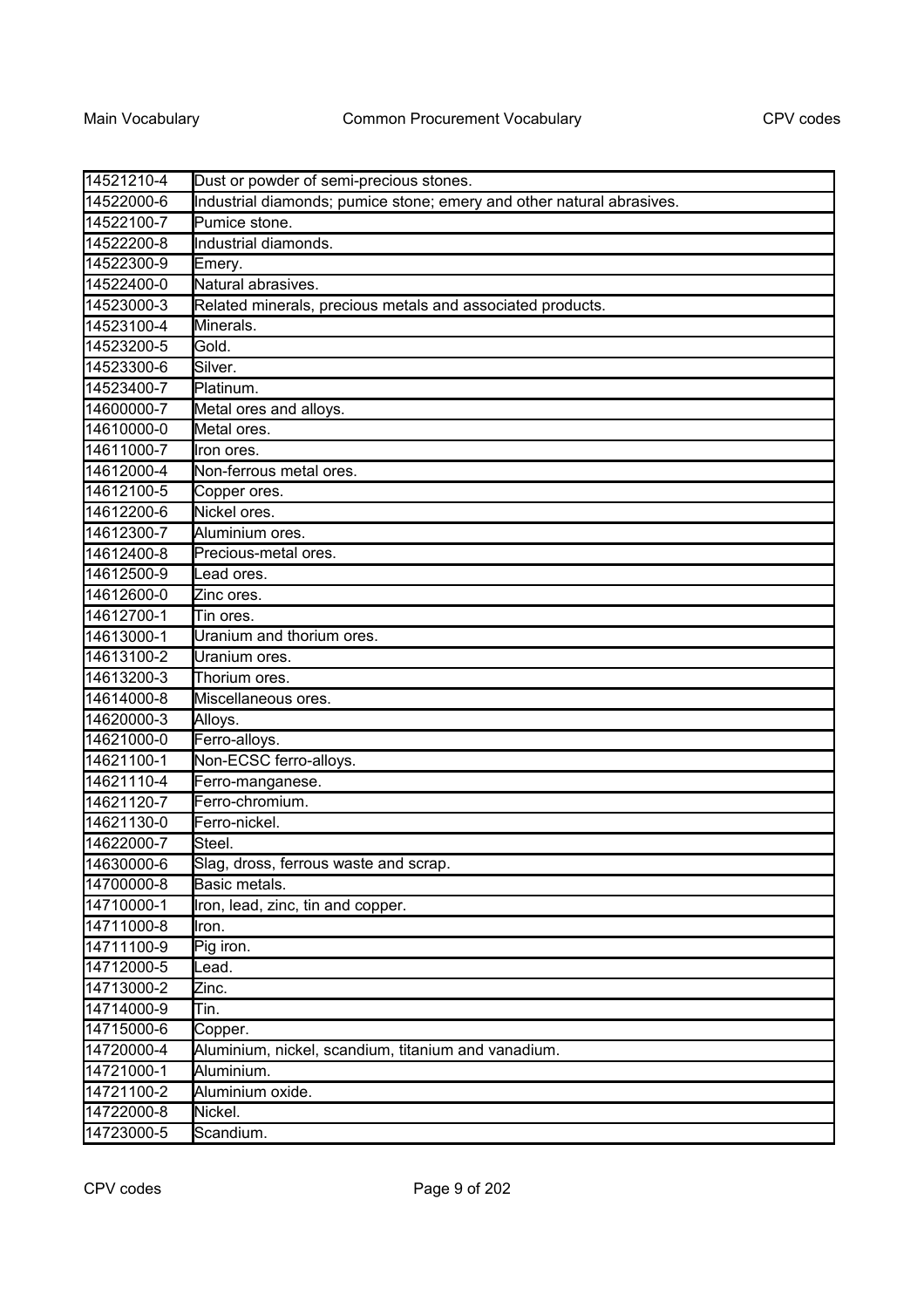| 14724000-2 | Titanium.                                           |
|------------|-----------------------------------------------------|
| 14725000-9 | Vanadium.                                           |
| 14730000-7 | Chromium, manganese, cobalt, yttrium and zirconium. |
| 14731000-4 | Chromium.                                           |
| 14732000-1 | Manganese.                                          |
| 14733000-8 | Cobalt.                                             |
| 14734000-5 | Yttrium.                                            |
| 14735000-2 | Zirconium.                                          |
| 14740000-0 | Molybdenum, technetium, ruthenium and rhodium.      |
| 14741000-7 | Molybdenum.                                         |
| 14742000-4 | Technetium.                                         |
| 14743000-1 | Ruthenium.                                          |
| 14744000-8 | Rhodium.                                            |
| 14750000-3 | Cadmium, lutetium, hafnium, tantalum and tungsten.  |
| 14751000-0 | Cadmium.                                            |
| 14752000-7 | Lutetium.                                           |
| 14753000-4 | Hafnium.                                            |
| 14754000-1 | Tantalum.                                           |
| 14755000-8 | Tungsten.                                           |
| 14760000-6 | Iridium, gallium, indium, thallium and barium.      |
| 14761000-3 | Iridium.                                            |
| 14762000-0 | Gallium.                                            |
| 14763000-7 | Indium.                                             |
| 14764000-4 | Thallium.                                           |
| 14765000-1 | Barium.                                             |
| 14770000-9 | Caesium, strontium, rubidium and calcium.           |
| 14771000-6 | Caesium.                                            |
| 14772000-3 | Strontium.                                          |
| 14773000-0 | Rubidium.                                           |
| 14774000-7 | Calcium.                                            |
| 14780000-2 | Potassium, magnesium, sodium and lithium.           |
| 14781000-9 | Potassium.                                          |
| 14782000-6 | Magnesium.                                          |
| 14783000-3 | Sodium.                                             |
| 14784000-0 | Lithium.                                            |
| 14790000-5 | Niobium, osmium, rhenium and palladium.             |
| 14791000-2 | Niobium.                                            |
| 14792000-9 | Osmium.                                             |
| 14793000-6 | Rhenium.                                            |
| 14794000-3 | Palladium.                                          |
| 14800000-9 | Miscellaneous non-metallic mineral products.        |
| 14810000-2 | Abrasive products.                                  |
| 14811000-9 | Millstones, grindstones and grinding wheels.        |
| 14811100-0 | Millstones.                                         |
| 14811200-1 | Grindstones.                                        |
| 14811300-2 | Grinding wheels.                                    |
| 14812000-6 | Abrasive powder or grain.                           |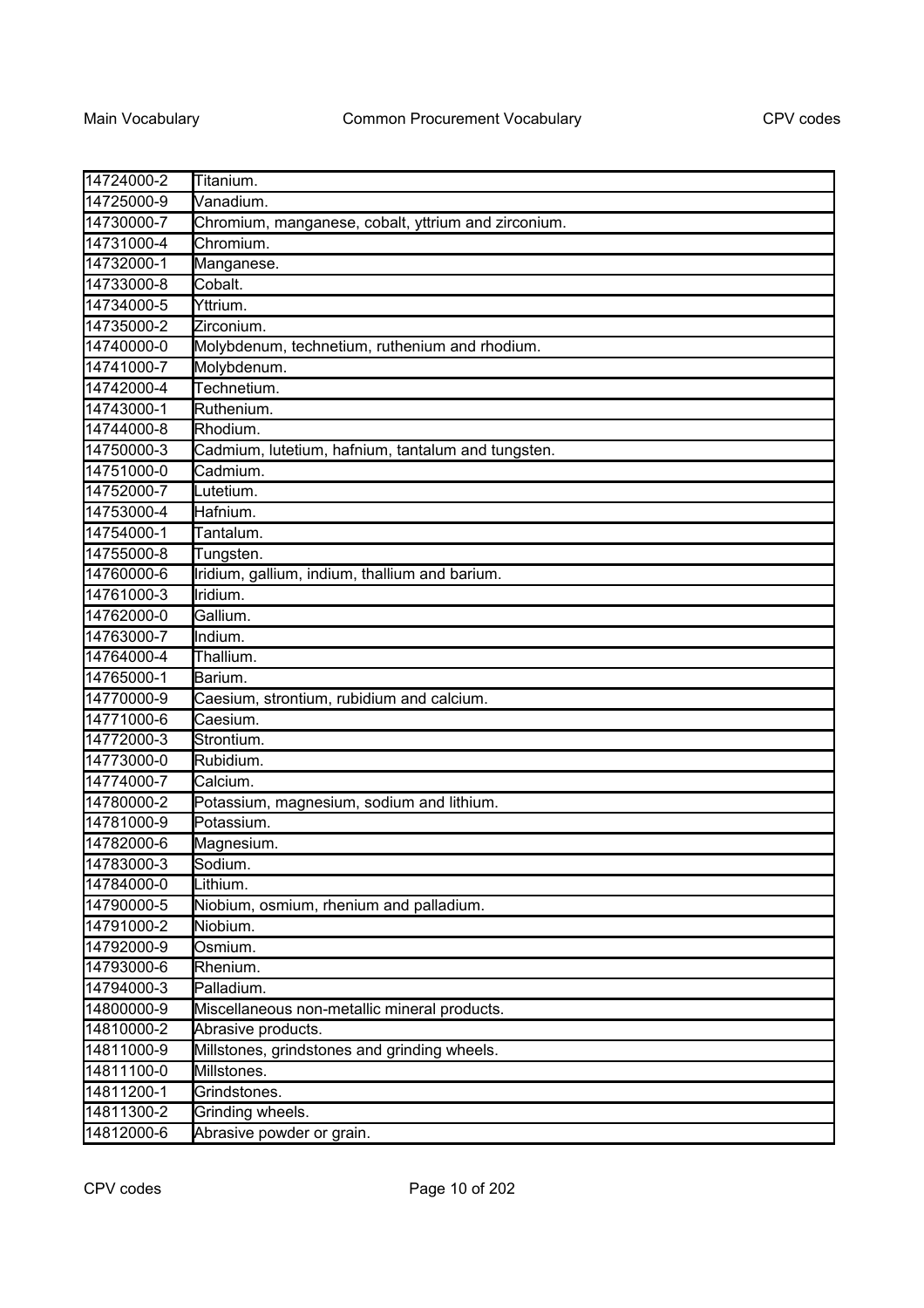| 14813000-3 | Artificial corundum.                           |
|------------|------------------------------------------------|
| 14814000-0 | Artificial graphite.                           |
| 14900000-0 | Recovered secondary raw materials.             |
| 14910000-3 | Recovered secondary metal raw materials.       |
| 14920000-6 | Recovered secondary non-metal raw materials.   |
| 15000000-8 | Food, beverages, tobacco and related products. |
| 15100000-9 | Animal products, meat and meat products.       |
| 15110000-2 | Meat.                                          |
| 15111000-9 | Bovine meat.                                   |
| 15111100-0 | Beef.                                          |
| 15111200-1 | Veal.                                          |
| 15112000-6 | Poultry.                                       |
| 15112100-7 | Fresh poultry.                                 |
| 15112110-0 | Geese.                                         |
| 15112120-3 | Turkeys.                                       |
| 15112130-6 | Chickens.                                      |
| 15112140-9 | Ducks.                                         |
| 15112300-9 | Poultry livers.                                |
| 15112310-2 | Foie gras.                                     |
| 15113000-3 | Pork.                                          |
| 15114000-0 | Offal.                                         |
| 15115000-7 | Lamb and mutton.                               |
| 15115100-8 | Lamb.                                          |
| 15115200-9 | Mutton.                                        |
| 15117000-1 | Goat meat.                                     |
| 15118000-8 | Horse, ass, mule or hinny meat.                |
| 15118100-9 | Horsemeat.                                     |
| 15118900-7 | Ass, mule or hinny meat.                       |
| 15119000-5 | Various meats.                                 |
| 15119100-6 | Rabbit meat.                                   |
| 15119200-7 | Hare meat.                                     |
| 15119300-8 | Game.                                          |
| 15119400-9 | Frogs' legs.                                   |
| 15119500-0 | Pigeons.                                       |
| 15119600-1 | Fish meat.                                     |
| 15130000-8 | Meat products.                                 |
| 15131000-5 | Meat preserves and preparations.               |
| 15131100-6 | Sausage-meat products.                         |
| 15131110-9 | Sausage meat.                                  |
| 15131120-2 | Sausage products.                              |
| 15131130-5 | Sausages.                                      |
| 15131134-3 | Black pudding and other blood sausages.        |
| 15131135-0 | Poultry sausages.                              |
| 15131200-7 | Dried, salted, smoked or seasoned meat.        |
| 15131210-0 | Gammon.                                        |
| 15131220-3 | Bacon.                                         |
| 15131230-6 | Salami.                                        |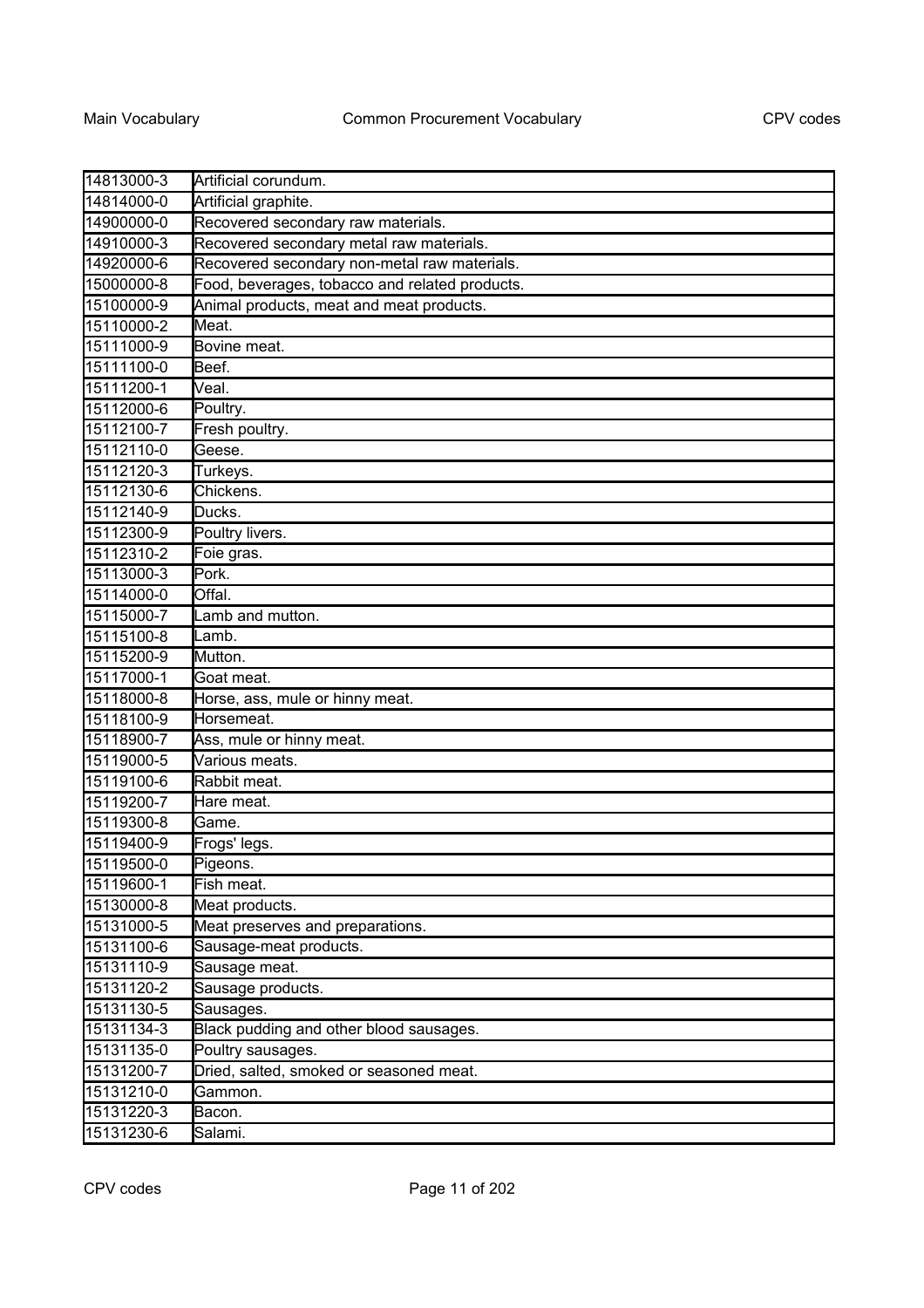| 15131300-8 | Liver preparations.                                         |
|------------|-------------------------------------------------------------|
| 15131310-1 | Pâté.                                                       |
| 15131320-4 | Preparations of goose or duck liver.                        |
| 15131400-9 | Pork products.                                              |
| 15131410-2 | Ham.                                                        |
| 15131420-5 | Meatballs.                                                  |
| 15131490-6 | Prepared pork dishes.                                       |
| 15131500-0 | Poultry products.                                           |
| 15131600-1 | Beef and veal products.                                     |
| 15131610-4 | Beef meatballs.                                             |
| 15131620-7 | Minced beef.                                                |
| 15131640-3 | Beefburgers.                                                |
| 15131700-2 | Meat preparations.                                          |
| 15200000-0 | Prepared and preserved fish.                                |
| 15210000-3 | Fish fillets, fish livers and roe.                          |
| 15211000-0 | Fish fillets.                                               |
| 15211100-1 | Fresh fish fillets.                                         |
| 15212000-7 | Fish roe.                                                   |
| 15213000-4 | Fish livers.                                                |
| 15220000-6 | Frozen fish, fish fillets and other fish meat.              |
| 15221000-3 | Frozen fish.                                                |
| 15229000-9 | Frozen fish products.                                       |
| 15230000-9 | Dried or salted fish; fish in brine; smoked fish.           |
| 15231000-6 | Dried fish.                                                 |
| 15232000-3 | Salted fish.                                                |
| 15233000-0 | Fish in brine.                                              |
| 15234000-7 | Smoked fish.                                                |
| 15235000-4 | Preserved fish.                                             |
| 15240000-2 | Canned or tinned fish and other prepared or preserved fish. |
| 15241000-9 | Coated, canned or tinned fish.                              |
| 15241100-0 | Canned salmon.                                              |
| 15241200-1 | Prepared or preserved herring.                              |
| 15241300-2 | Sardines.                                                   |
| 15241400-3 | Canned tuna.                                                |
| 15241500-4 | Mackerel.                                                   |
| 15241600-5 | Anchovies.                                                  |
| 15241700-6 | Fish fingers.                                               |
| 15241800-7 | Coated fish preparations.                                   |
| 15242000-6 | Prepared fish dishes.                                       |
| 15243000-3 | Preparations of fish.                                       |
| 15244000-0 | Caviar and fish eggs.                                       |
| 15244100-1 | Caviar.                                                     |
| 15244200-2 | Fish eggs.                                                  |
| 15250000-5 | Seafood.                                                    |
| 15251000-2 | Frozen crustaceans.                                         |
| 15252000-9 | Prepared or preserved crustaceans.                          |
| 15253000-6 | Shellfish products.                                         |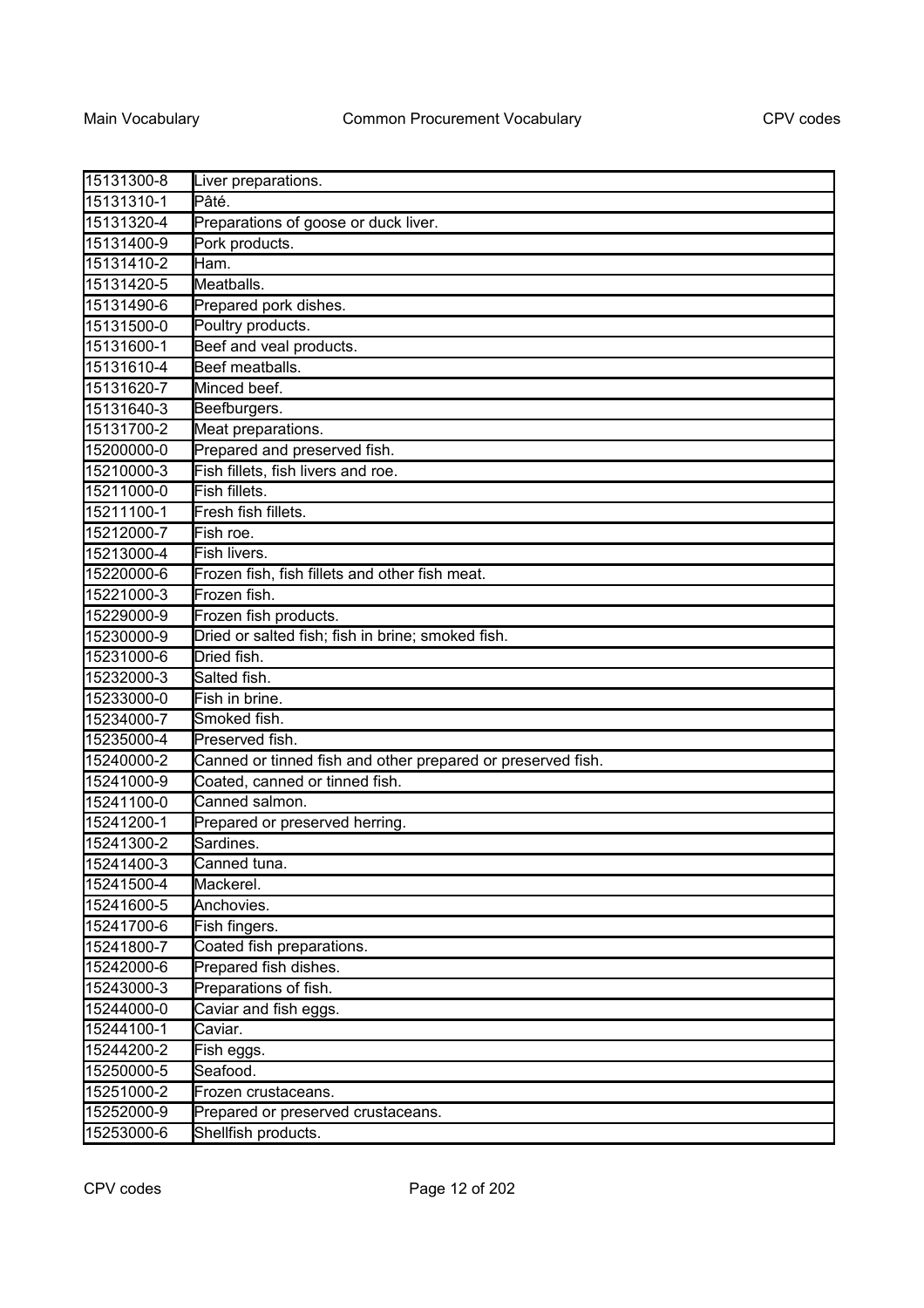| 15300000-1 | Fruit, vegetables and related products.              |
|------------|------------------------------------------------------|
| 15310000-4 | Potatoes and potato products.                        |
| 15311000-1 | Frozen potatoes.                                     |
| 15311100-2 | Chips or french fries.                               |
| 15311200-3 | Diced, sliced and other frozen potatoes.             |
| 15312000-8 | Potato products.                                     |
| 15312100-9 | Instant mashed potatoes.                             |
| 15312200-0 | Part-fried potato chips.                             |
| 15312300-1 | Potato crisps.                                       |
| 15312310-4 | Flavoured potato crisps.                             |
| 15312400-2 | Potato snacks.                                       |
| 15312500-3 | Potato croquettes.                                   |
| 15313000-5 | Processed potatoes.                                  |
| 15320000-7 | Fruit and vegetable juices.                          |
| 15321000-4 | Fruit juices.                                        |
| 15321100-5 | Orange juice.                                        |
| 15321200-6 | Grapefruit juice.                                    |
| 15321300-7 | Lemon juice.                                         |
| 15321400-8 | Pineapple juice.                                     |
| 15321500-9 | Grape juice.                                         |
| 15321600-0 | Apple juice.                                         |
| 15321700-1 | Mixtures of unconcentrated juices.                   |
| 15321800-2 | Concentrated juices.                                 |
| 15322000-1 | Vegetable juices.                                    |
| 15322100-2 | Tomato juice.                                        |
| 15330000-0 | Processed fruit and vegetables.                      |
| 15331000-7 | Processed vegetables.                                |
| 15331100-8 | Fresh or frozen vegetables.                          |
| 15331110-1 | Processed root vegetables.                           |
| 15331120-4 | Processed tuber vegetables.                          |
| 15331130-7 | Beans, peas, peppers, tomatoes and other vegetables. |
| 15331131-4 | Processed beans.                                     |
| 15331132-1 | Processed peas.                                      |
| 15331133-8 | Split peas.                                          |
| 15331134-5 | Processed tomatoes.                                  |
| 15331135-2 | Processed mushrooms.                                 |
| 15331136-9 | Processed peppers.                                   |
| 15331137-6 | Soybean sprouts.                                     |
| 15331138-3 | Truffles.                                            |
| 15331140-0 | Leaf and cabbage vegetables.                         |
| 15331142-4 | Processed cabbage.                                   |
| 15331150-3 | Processed pulses.                                    |
| 15331170-9 | Frozen vegetables.                                   |
| 15331400-1 | Preserved and/or canned vegetables.                  |
| 15331410-4 | Beans in tomato sauce.                               |
| 15331411-1 | Baked beans.                                         |
| 15331420-7 | Preserved tomatoes.                                  |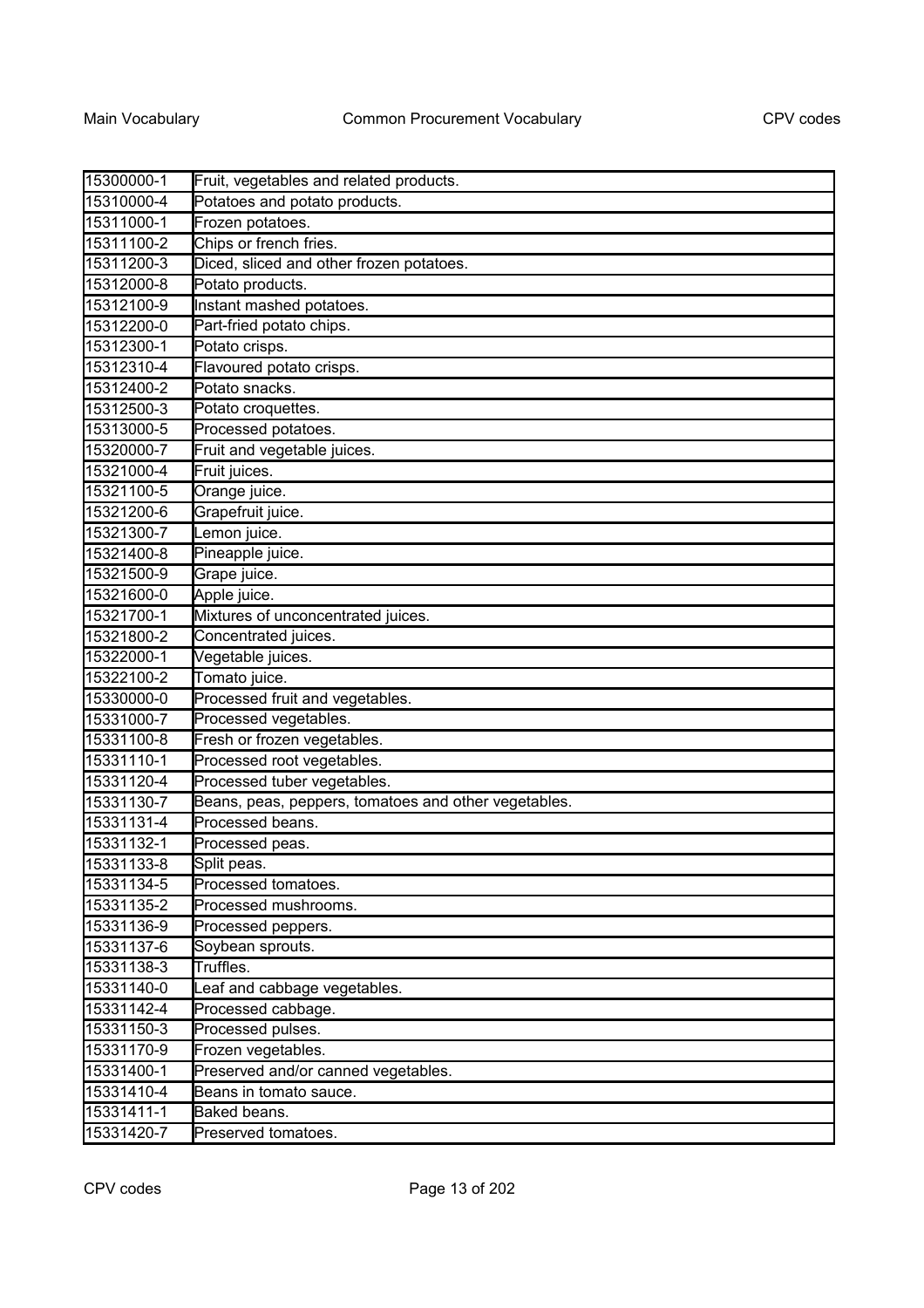| 15331423-8 | Canned tomatoes.                                                   |
|------------|--------------------------------------------------------------------|
| 15331425-2 | Tomato purée.                                                      |
| 15331427-6 | Concentrated tomato purée.                                         |
| 15331428-3 | Tomato sauce.                                                      |
| 15331430-0 | Canned mushrooms.                                                  |
| 15331450-6 | Processed olives.                                                  |
| 15331460-9 | Canned vegetables.                                                 |
| 15331461-6 | Canned sauerkraut.                                                 |
| 15331462-3 | Canned peas.                                                       |
| 15331463-0 | Canned shelled beans.                                              |
| 15331464-7 | Canned whole beans.                                                |
| 15331465-4 | Canned asparagus.                                                  |
| 15331466-1 | Canned olives.                                                     |
| 15331470-2 | Sweet corn.                                                        |
| 15331480-5 | Provisionally preserved vegetables.                                |
| 15331500-2 | Vegetables preserved in vinegar.                                   |
| 15332000-4 | Processed fruit and nuts.                                          |
| 15332100-5 | Processed fruit.                                                   |
| 15332140-7 | Processed apples.                                                  |
| 15332150-0 | Processed pears.                                                   |
| 15332160-3 | Processed bananas.                                                 |
| 15332170-6 | Rhubarb.                                                           |
| 15332180-9 | Melons.                                                            |
| 15332200-6 | Jams and marmalades; fruit jellies; fruit or nut purée and pastes. |
| 15332230-5 | Marmalades.                                                        |
| 15332231-2 | Orange marmalade.                                                  |
| 15332232-9 | Lemon marmalade.                                                   |
| 15332240-8 | Fruit jellies.                                                     |
| 15332250-1 | Fruit pastes.                                                      |
| 15332260-4 | Nut pastes.                                                        |
| 15332261-1 | Peanut butter.                                                     |
| 15332270-7 | Fruit purées.                                                      |
| 15332290-3 | Jams.                                                              |
| 15332291-0 | Apricot jam.                                                       |
| 15332292-7 | Blackberry jam.                                                    |
| 15332293-4 | Blackcurrant jam.                                                  |
| 15332294-1 | Cherry jam.                                                        |
| 15332295-8 | Raspberry jam.                                                     |
| 15332296-5 | Strawberry jam.                                                    |
| 15332300-7 | Processed nuts.                                                    |
| 15332310-0 | Roasted or salted nuts.                                            |
| 15332400-8 | Preserved fruits.                                                  |
| 15332410-1 | Dried fruit.                                                       |
| 15332411-8 | Processed currants.                                                |
| 15332412-5 | Processed raisins.                                                 |
| 15332419-4 | Sultanas.                                                          |
| 15333000-1 | Vegetable by-products.                                             |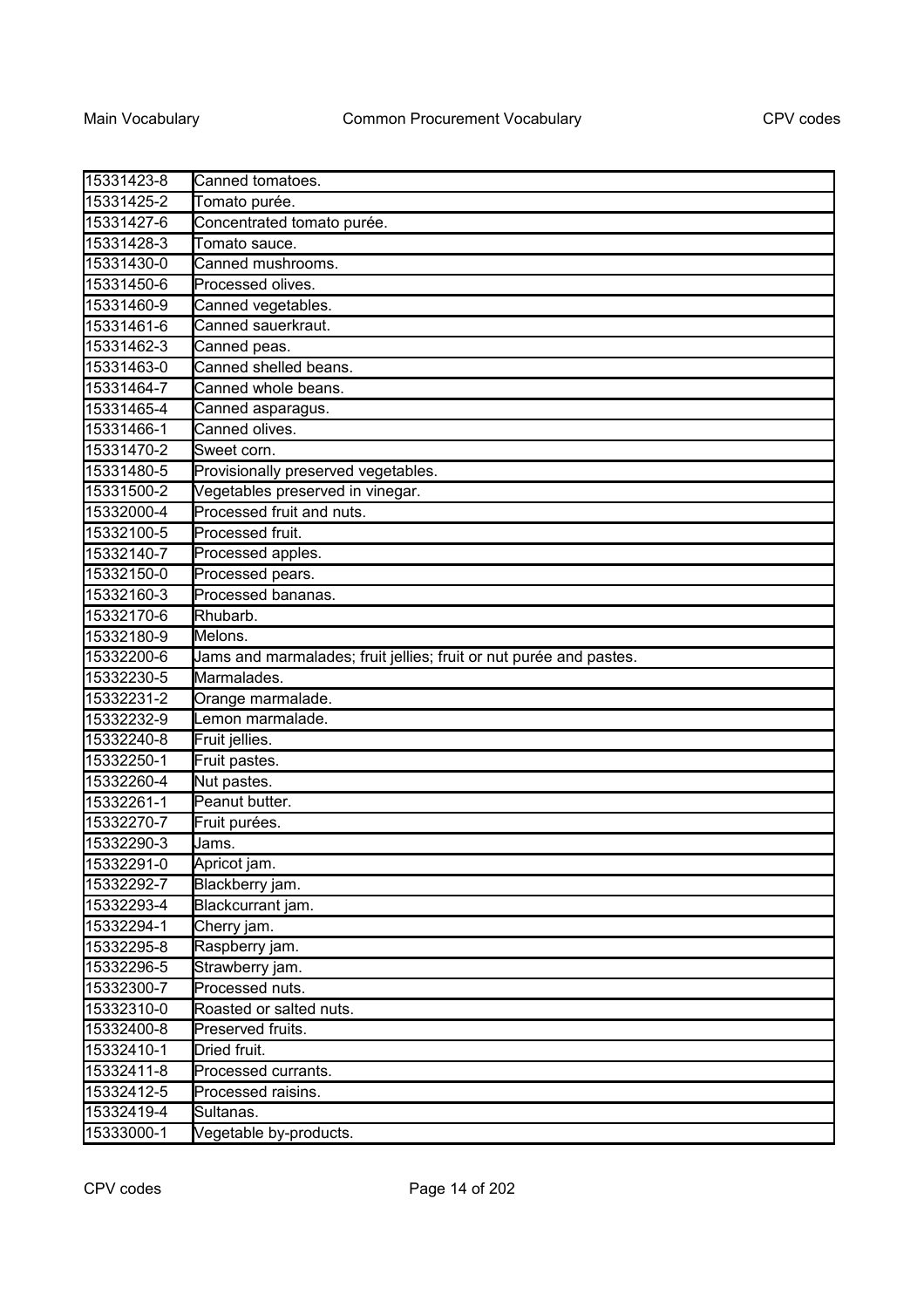| 15400000-2 | Animal or vegetable oils and fats.        |
|------------|-------------------------------------------|
| 15410000-5 | Crude animal or vegetable oils and fats.  |
| 15411000-2 | Animal or vegetable oils.                 |
| 15411100-3 | Vegetable oils.                           |
| 15411110-6 | Olive oil.                                |
| 15411120-9 | Sesame oil.                               |
| 15411130-2 | Groundnut oil.                            |
| 15411140-5 | Coconut oil.                              |
| 15411200-4 | Cooking oil.                              |
| 15411210-7 | Frying oil.                               |
| 15412000-9 | Fats.                                     |
| 15412100-0 | Animal fats.                              |
| 15412200-1 | Vegetable fats.                           |
| 15413000-6 | Solid residues of vegetable fats or oils. |
| 15413100-7 | Oilcake.                                  |
| 15420000-8 | Refined oils and fats                     |
| 15421000-5 | Refined oils.                             |
| 15422000-2 | Refined fats.                             |
| 15423000-9 | Hydrogenated or esterified oils or fats.  |
| 15424000-6 | Vegetable waxes.                          |
| 15430000-1 | Edible fats.                              |
| 15431000-8 | Margarine and similar preparations.       |
| 15431100-9 | Margarine.                                |
| 15431110-2 | Liquid margarine.                         |
| 15431200-0 | Reduced or low-fat spreads.               |
| 15500000-3 | Dairy products.                           |
| 15510000-6 | Milk and cream.                           |
| 15511000-3 | Milk.                                     |
| 15511100-4 | Pasteurised milk.                         |
| 15511200-5 | Sterilised milk.                          |
| 15511210-8 | UHT milk.                                 |
| 15511300-6 | Skimmed milk.                             |
| 15511400-7 | Semi-skimmed milk.                        |
| 15511500-8 | Full-cream milk.                          |
| 15511600-9 | Condensed milk.                           |
| 15511700-0 | Milk powder.                              |
| 15512000-0 | Cream.                                    |
| 15512100-1 | Single cream.                             |
| 15512200-2 | Double cream.                             |
| 15512300-3 | Clotted cream.                            |
| 15512900-9 | Whipping cream.                           |
| 15530000-2 | Butter.                                   |
| 15540000-5 | Cheese products.                          |
| 15541000-2 | Table cheese.                             |
| 15542000-9 | Fresh cheese.                             |
| 15542100-0 | Cottage cheese.                           |
| 15542200-1 | Soft cheese.                              |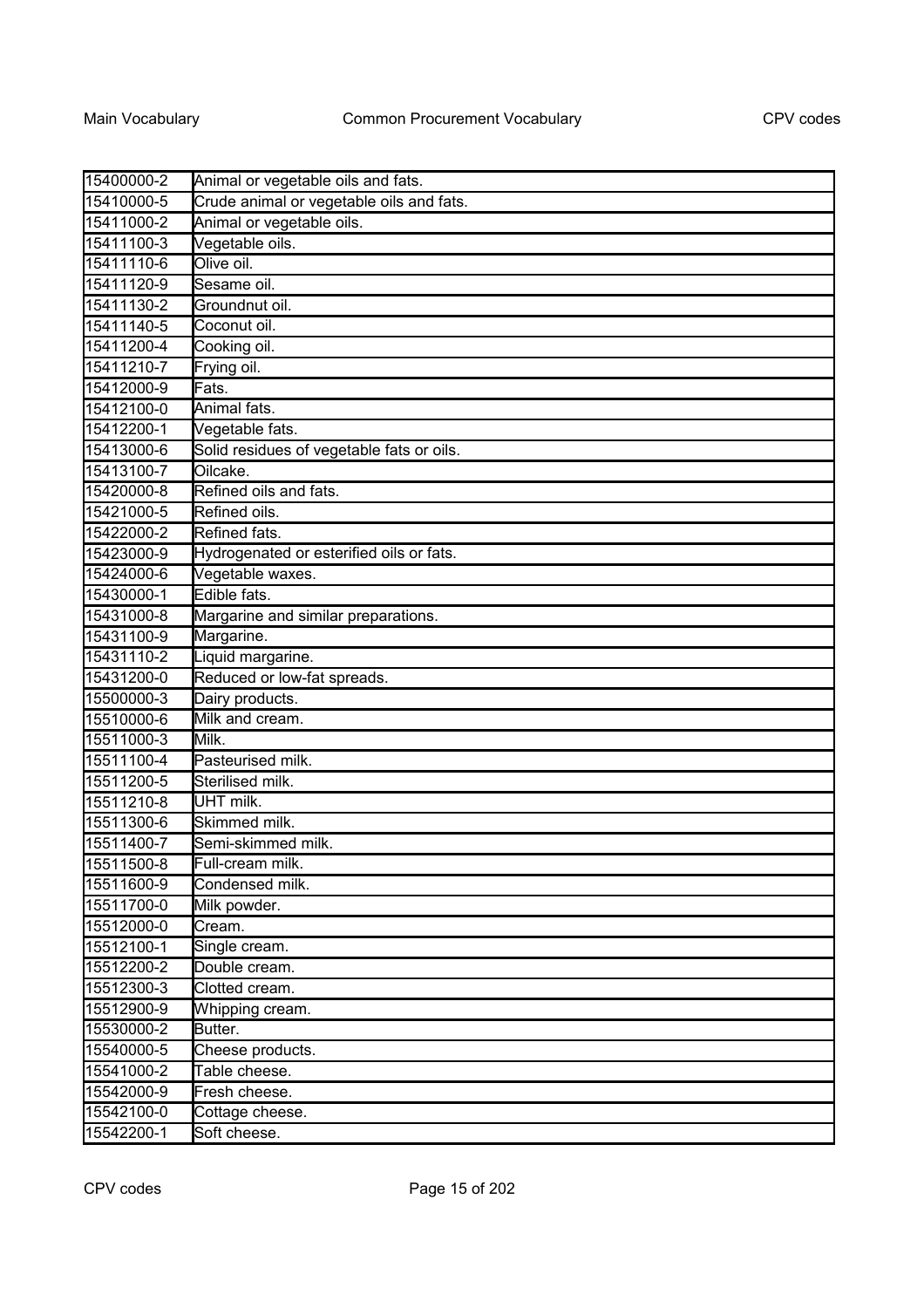| 15542300-2 | Feta cheese.                                       |
|------------|----------------------------------------------------|
| 15543000-6 | Grated, powdered, blue-veined and other cheese.    |
| 15543100-7 | Blue cheese.                                       |
| 15543200-8 | Cheddar cheese.                                    |
| 15543300-9 | Grated cheese.                                     |
| 15543400-0 | Parmesan cheese.                                   |
| 15544000-3 | Hard cheese.                                       |
| 15545000-0 | Cheese spreads.                                    |
| 15550000-8 | Assorted dairy products.                           |
| 15551000-5 | Yoghurt and other fermented milk products.         |
| 15551300-8 | Yoghurt.                                           |
| 15551310-1 | Unflavoured yoghurt.                               |
| 15551320-4 | Flavoured yoghurt.                                 |
| 15551500-0 | Buttermilk.                                        |
| 15552000-2 | Casein.                                            |
| 15553000-9 | Lactose or lactose syrup.                          |
| 15554000-6 | Whey.                                              |
| 15555000-3 | Ice cream and similar products.                    |
| 15555100-4 | Ice cream.                                         |
| 15555200-5 | Sorbet.                                            |
| 15600000-4 | Grain mill products, starches and starch products. |
| 15610000-7 | Grain mill products.                               |
| 15611000-4 | Husked rice.                                       |
| 15612000-1 | Cereal or vegetable flour and related products.    |
| 15612100-2 | Wheat flour.                                       |
| 15612110-5 | Wholemeal flour.                                   |
| 15612120-8 | Breadmaking flour.                                 |
| 15612130-1 | Plain flour.                                       |
| 15612150-7 | Pastry flour.                                      |
| 15612190-9 | Self-raising flour.                                |
| 15612200-3 | Cereal flour.                                      |
| 15612210-6 | Corn flour.                                        |
| 15612220-9 | Rice flour.                                        |
| 15612300-4 | Vegetable flour and meal.                          |
| 15612400-5 | Mixes for the preparation of baker's wares.        |
| 15612410-8 | Cake mixes.                                        |
| 15612420-1 | Baking mixes.                                      |
| 15612500-6 | Bakery products.                                   |
| 15613000-8 | Cereal grain products.                             |
| 15613100-9 | Ground oats.                                       |
| 15613300-1 | Cereal products.                                   |
| 15613310-4 | Prepared breakfast cereals.                        |
| 15613311-1 | Cornflakes.                                        |
| 15613313-5 | Muesli or equivalent.                              |
| 15613319-7 | Puffed wheat.                                      |
| 15613380-5 | Rolled oats.                                       |
| 15614000-5 | Processed rice.                                    |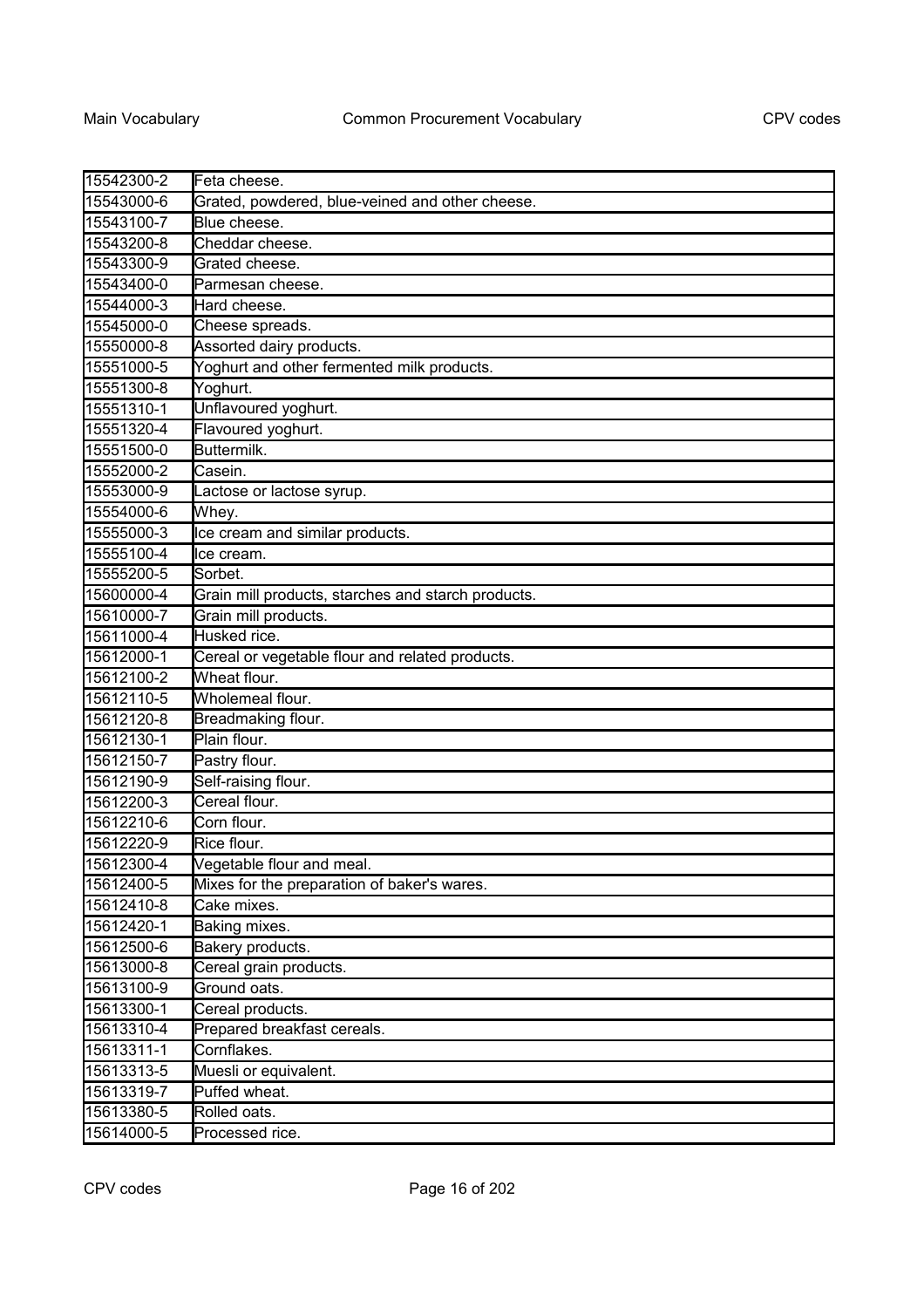| 15614100-6 | Long-grain rice.                                              |
|------------|---------------------------------------------------------------|
| 15614200-7 | Milled rice.                                                  |
| 15614300-8 | Broken rice.                                                  |
| 15615000-2 | Bran.                                                         |
| 15620000-0 | Starches and starch products.                                 |
| 15621000-7 | Corn oil.                                                     |
| 15622000-4 | Glucose and glucose products; fructose and fructose products. |
| 15622100-5 | Glucose and glucose products.                                 |
| 15622110-8 | Glucose.                                                      |
| 15622120-1 | Glucose syrup.                                                |
| 15622300-7 | Fructose and fructose products.                               |
| 15622310-0 | Fructose.                                                     |
| 15622320-3 | Fructose preparations.                                        |
| 15622321-0 | Fructose solutions.                                           |
| 15622322-7 | Fructose syrup.                                               |
| 15623000-1 | Starches.                                                     |
| 15624000-8 | Tapioca.                                                      |
| 15625000-5 | Semolina.                                                     |
| 15626000-2 | Custard powder.                                               |
| 15700000-5 | Animal feedstuffs.                                            |
| 15710000-8 | Prepared animal feeds for farm and other animals.             |
| 15711000-5 | Fish food.                                                    |
| 15712000-2 | Dry fodder.                                                   |
| 15713000-9 | Pet food.                                                     |
| 15800000-6 | Miscellaneous food products.                                  |
| 15810000-9 | Bread products, fresh pastry goods and cakes.                 |
| 15811000-6 | Bread products.                                               |
| 15811100-7 | Bread.                                                        |
| 15811200-8 | Rolls.                                                        |
| 15811300-9 | Croissants.                                                   |
| 15811400-0 | Crumpets.                                                     |
| 15811500-1 | Prepared bread products.                                      |
| 15811510-4 | Sandwiches.                                                   |
| 15811511-1 | Prepared sandwiches.                                          |
| 15812000-3 | Pastry goods and cakes.                                       |
| 15812100-4 | Pastry goods.                                                 |
| 15812120-0 | Pies.                                                         |
| 15812121-7 | Savoury pies.                                                 |
| 15812122-4 | Sweet pies.                                                   |
| 15812200-5 | Cakes.                                                        |
| 15813000-0 | Morning goods.                                                |
| 15820000-2 | Rusks and biscuits; preserved pastry goods and cakes.         |
| 15821000-9 | Toasted bread products and pastry goods.                      |
| 15821100-0 | Toasted bread products.                                       |
| 15821110-3 | Toasted bread.                                                |
| 15821130-9 | Crispbread.                                                   |
| 15821150-5 | Rusks.                                                        |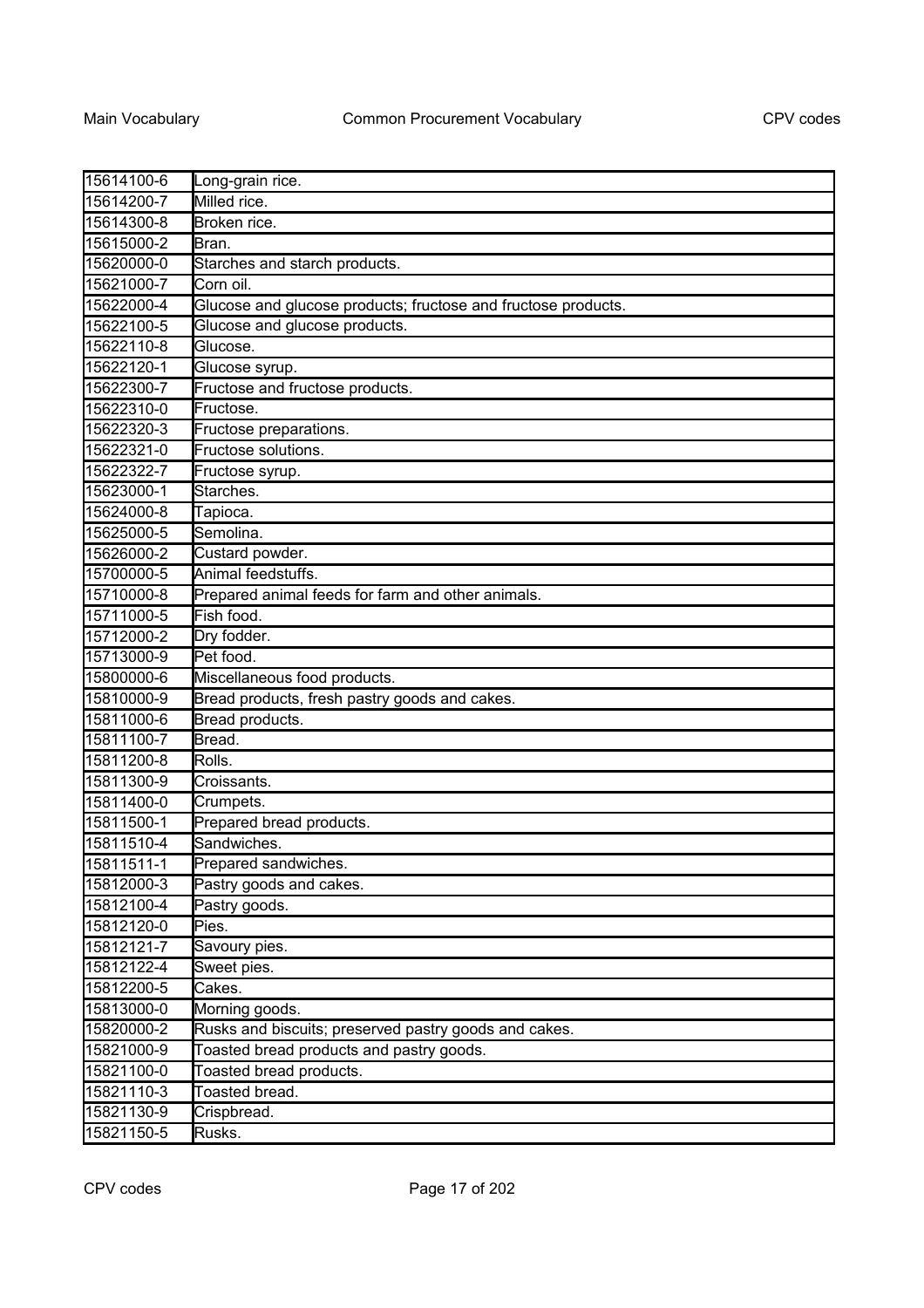| 15821200-1 | Sweet biscuits.                               |
|------------|-----------------------------------------------|
| 15830000-5 | Sugar and related products.                   |
| 15831000-2 | Sugar.                                        |
| 15831200-4 | White sugar.                                  |
| 15831300-5 | Maple sugar and maple syrup.                  |
| 15831400-6 | Molasses.                                     |
| 15831500-7 | Sugar syrups.                                 |
| 15831600-8 | Honey.                                        |
| 15832000-9 | Sugar-manufacture waste.                      |
| 15833000-6 | Sugar products.                               |
| 15833100-7 | Desserts.                                     |
| 15833110-0 | Flans.                                        |
| 15840000-8 | Cocoa; chocolate and sugar confectionery.     |
| 15841000-5 | Cocoa.                                        |
| 15841100-6 | Cocoa paste.                                  |
| 15841200-7 | Cocoa butter, fat or oil.                     |
| 15841300-8 | Unsweetened cocoa powder.                     |
| 15841400-9 | Sweetened cocoa powder.                       |
| 15842000-2 | Chocolate and sugar confectionery.            |
| 15842100-3 | Chocolate.                                    |
| 15842200-4 | Chocolate products.                           |
| 15842210-7 | Drinking chocolate.                           |
| 15842220-0 | Chocolate bars.                               |
| 15842300-5 | Confectionery.                                |
| 15842310-8 | Boiled sweets.                                |
| 15842320-1 | Nougat.                                       |
| 15842400-6 | Fruit, nuts or fruit peel preserved by sugar. |
| 15850000-1 | Pasta products.                               |
| 15851000-8 | Farinaceous products.                         |
| 15851100-9 | Uncooked pasta.                               |
| 15851200-0 | Prepared pasta and couscous.                  |
| 15851210-3 | Prepared pasta.                               |
| 15851220-6 | Stuffed pasta.                                |
| 15851230-9 | Lasagne.                                      |
| 15851250-5 | Couscous.                                     |
| 15851290-7 | Canned pasta.                                 |
| 15860000-4 | Coffee, tea and related products.             |
| 15861000-1 | Coffee.                                       |
| 15861100-2 | Roasted coffee.                               |
| 15861200-3 | Decaffeinated coffee.                         |
| 15862000-8 | Coffee substitutes.                           |
| 15863000-5 | Tea.                                          |
| 15863100-6 | Green tea.                                    |
| 15863200-7 | Black tea.                                    |
| 15864000-2 | Preparations of tea or maté.                  |
| 15864100-3 | Teabags.                                      |
| 15865000-9 | Herbal infusions.                             |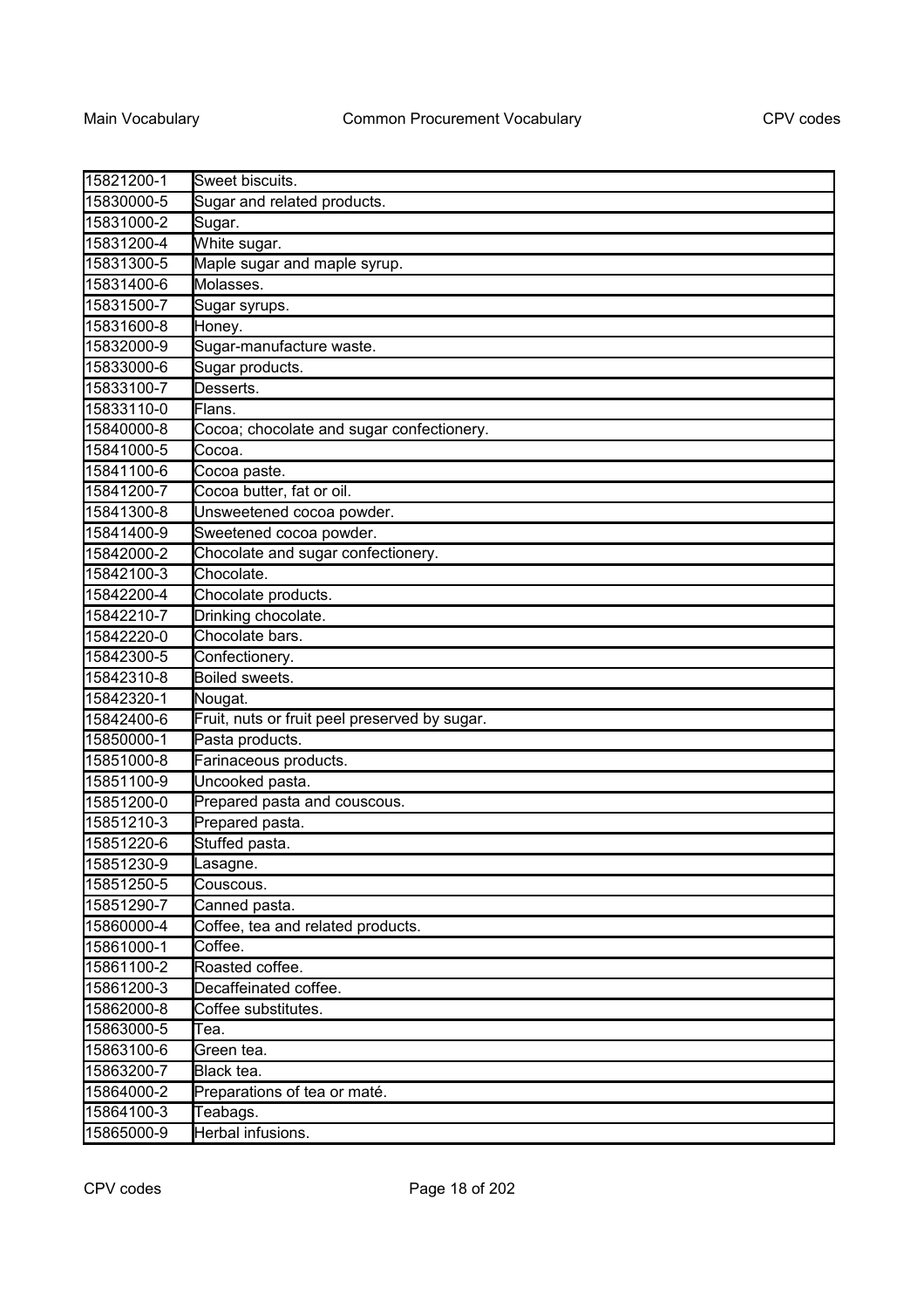| 15870000-7 | Condiments and seasonings.                                                   |
|------------|------------------------------------------------------------------------------|
| 15871000-4 | Vinegar; sauces; mixed condiments; mustard flour and meal; prepared mustard. |
| 15871100-5 | Vinegar and vinegar substitutes.                                             |
| 15871110-8 | Vinegar or equivalent.                                                       |
| 15871200-6 | Sauces, mixed condiments and mixed seasonings.                               |
| 15871210-9 | Soya sauce.                                                                  |
| 15871230-5 | Tomato ketchup.                                                              |
| 15871250-1 | Mustard.                                                                     |
| 15871260-4 | Sauces.                                                                      |
| 15871270-7 | Mixed condiments.                                                            |
| 15871273-8 | Mayonnaise.                                                                  |
| 15871274-5 | Sandwich spreads.                                                            |
| 15871279-0 | Chutney.                                                                     |
| 15872000-1 | Herbs and spices.                                                            |
| 15872100-2 | Pepper.                                                                      |
| 15872200-3 | Spices.                                                                      |
| 15872300-4 | Herbs.                                                                       |
| 15872400-5 | Salt.                                                                        |
| 15872500-6 | Ginger.                                                                      |
| 15880000-0 | Special nutritional products.                                                |
| 15881000-7 | Homogenised food preparations.                                               |
| 15882000-4 | Dietetic products.                                                           |
| 15884000-8 | Baby food.                                                                   |
| 15890000-3 | Miscellaneous food products and dried goods.                                 |
| 15891000-0 | Soups and broths.                                                            |
| 15891100-1 | Meat soups.                                                                  |
| 15891200-2 | Fish soups.                                                                  |
| 15891300-3 | Mixed soups.                                                                 |
| 15891400-4 | Soups.                                                                       |
| 15891410-7 | Soup mixes.                                                                  |
| 15891500-5 | Broths.                                                                      |
| 15891600-6 | Stocks.                                                                      |
| 15891610-9 | Mixes for stocks.                                                            |
| 15891900-9 | Vegetable soups.                                                             |
| 15892000-7 | Vegetable saps, extracts, peptic substances and thickeners.                  |
| 15892100-8 | Vegetable saps.                                                              |
| 15892200-9 | Vegetable extracts.                                                          |
| 15892400-1 | Thickeners.                                                                  |
| 15893000-4 | Dry goods.                                                                   |
| 15893100-5 | Food mixes.                                                                  |
| 15893200-6 | Dessert mixes.                                                               |
| 15893300-7 | Gravy mixes.                                                                 |
| 15894000-1 | Processed food products.                                                     |
| 15894100-2 | Vegan packs.                                                                 |
| 15894200-3 | Prepared meals.                                                              |
| 15894210-6 | School meals.                                                                |
| 15894220-9 | Hospital meals.                                                              |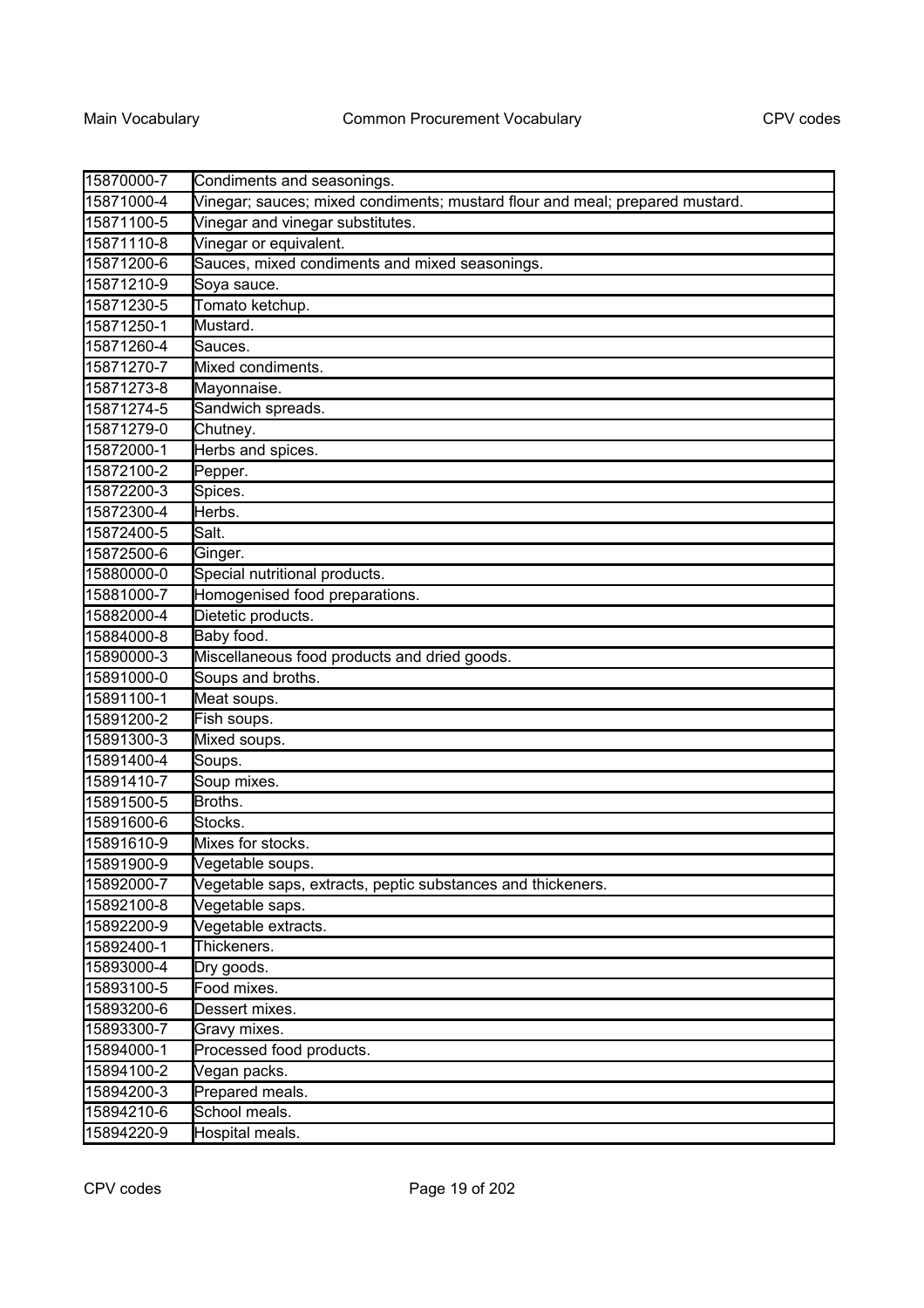| 15894230-2 | Fish meal.                               |
|------------|------------------------------------------|
| 15894300-4 | Prepared dishes.                         |
| 15894400-5 | Snacks.                                  |
| 15894500-6 | Vending-machine ingredients.             |
| 15894600-7 | Sandwich fillings.                       |
| 15894700-8 | Delicatessen.                            |
| 15895000-8 | Fast-food products.                      |
| 15895100-9 | Hamburgers.                              |
| 15896000-5 | Deep-frozen products.                    |
| 15897000-2 | Canned goods and field rations.          |
| 15897100-3 | Field rations.                           |
| 15897200-4 | Canned goods.                            |
| 15897300-5 | Food parcels.                            |
| 15898000-9 | Yeast.                                   |
| 15899000-6 | Baking powder.                           |
| 15900000-7 | Beverages, tabacco and related products. |
| 15910000-0 | Distilled alcoholic beverages.           |
| 15911000-7 | Spirituous beverages.                    |
| 15911100-8 | Spirits.                                 |
| 15911200-9 | Liqueurs.                                |
| 15930000-6 | Wines.                                   |
| 15931000-3 | Unflavoured wines.                       |
| 15931100-4 | Sparkling wine.                          |
| 15931200-5 | Table wine.                              |
| 15931300-6 | Port.                                    |
| 15931400-7 | Madeira.                                 |
| 15931500-8 | Grape must.                              |
| 15931600-9 | Sherry.                                  |
| 15932000-0 | Wine lees.                               |
| 15940000-9 | Cider and other fruit wines.             |
| 15941000-6 | Cider.                                   |
| 15942000-3 | Fruit wines.                             |
| 15950000-2 | Non-distilled fermented beverages.       |
| 15951000-9 | Vermouth.                                |
| 15960000-5 | Malt beer.                               |
| 15961000-2 | Beer.                                    |
| 15961100-3 | Lager.                                   |
| 15962000-9 | Brewing or distilling dregs.             |
| 15980000-1 | Non-alcoholic beverages.                 |
| 15981000-8 | Mineral water.                           |
| 15981100-9 | Still mineral water.                     |
| 15981200-0 | Sparkling mineral water.                 |
| 15981300-1 | Water in solid form.                     |
| 15981310-4 | lce.                                     |
| 15981320-7 | Snow.                                    |
| 15981400-2 | Flavoured mineral waters.                |
| 15982000-5 | Soft drinks.                             |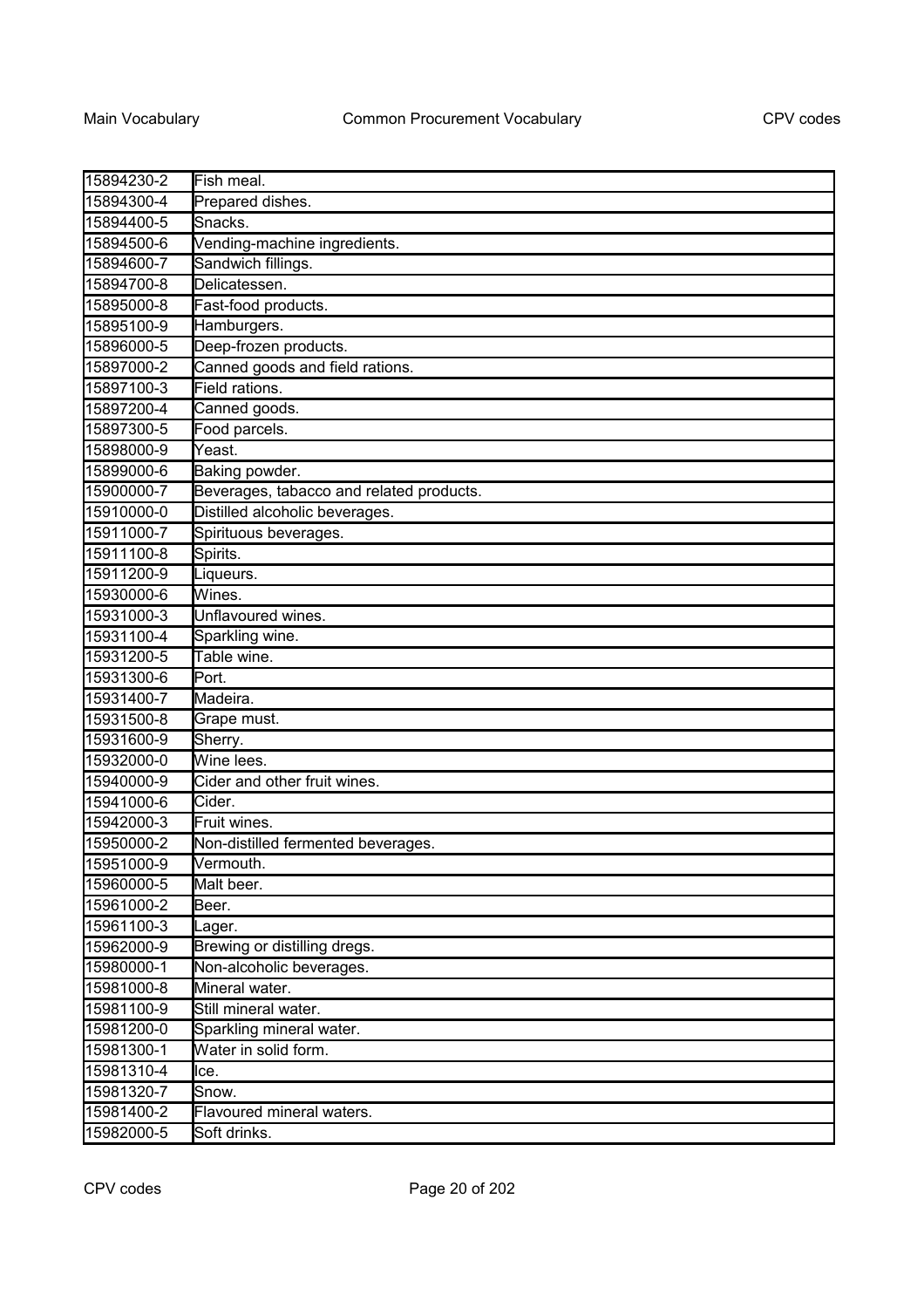| 15982100-6 | Fruit squashes.                                                            |
|------------|----------------------------------------------------------------------------|
| 15982200-7 | Chocolate milk.                                                            |
| 15990000-4 | Tobacco, tobacco goods and supplies.                                       |
| 15991000-1 | Tobacco goods.                                                             |
| 15991100-2 | Cigars.                                                                    |
| 15991200-3 | Cigarillos.                                                                |
| 15991300-4 | Cigarettes.                                                                |
| 15992000-8 | Tobacco.                                                                   |
| 15992100-9 | Manufactured tobacco.                                                      |
| 15993000-5 | Tobacconist supplies.                                                      |
| 15994000-2 | Cigarette paper and filter paper.                                          |
| 15994100-3 | Cigarette paper.                                                           |
| 15994200-4 | Filter paper.                                                              |
| 16000000-5 | Agricultural machinery.                                                    |
| 16100000-6 | Agricultural and forestry machinery for soil preparation or cultivation.   |
| 16110000-9 | Ploughs or disc harrows.                                                   |
| 16120000-2 | Harrows, scarifiers, cultivators, weeders or hoes.                         |
| 16130000-5 | Seeders, planters or transplanters.                                        |
| 16140000-8 | Manure spreaders.                                                          |
| 16141000-5 | Fertiliser distributors.                                                   |
| 16150000-1 | Lawn or sports-ground rollers.                                             |
| 16160000-4 | Miscellaneous gardening equipment.                                         |
| 16300000-8 | Harvesting machinery.                                                      |
| 16310000-1 | Mowers.                                                                    |
| 16311000-8 | Lawnmowers.                                                                |
| 16311100-9 | Lawn, park or sports-ground mowers.                                        |
| 16320000-4 | Haymaking machinery.                                                       |
| 16330000-7 | Straw or fodder balers.                                                    |
| 16331000-4 | Pick-up balers.                                                            |
| 16340000-0 | Harvesting and threshing machinery.                                        |
| 16400000-9 | Spraying machinery for agriculture or horticulture.                        |
| 16500000-0 | Self-loading or unloading trailers and semi-trailers for agriculture.      |
| 16510000-3 | Self-loading trailers for agriculture.                                     |
| 16520000-6 | Unloading trailers for agriculture.                                        |
| 16530000-9 | Self-loading semi-trailers for agriculture.                                |
| 16540000-2 | Unloading semi-trailers for agriculture.                                   |
| 16600000-1 | Specialist agricultural or forestry machinery.                             |
| 16610000-4 | Machines for cleaning, sorting or grading eggs, fruit or other produce.    |
| 16611000-1 | Machines for cleaning produce.                                             |
| 16611100-2 | Machines for cleaning eggs.                                                |
| 16611200-3 | Machines for cleaning fruit.                                               |
| 16612000-8 | Machines for sorting or grading produce.                                   |
| 16612100-9 | Machines for sorting or grading eggs.                                      |
| 16612200-0 | Machines for sorting or grading fruit.                                     |
| 16613000-5 | Machines for cleaning, sorting or grading seed, grain or dried vegetables. |
| 16620000-7 | Milking machines.                                                          |
| 16630000-0 | Machinery for preparing animal feeding stuffs.                             |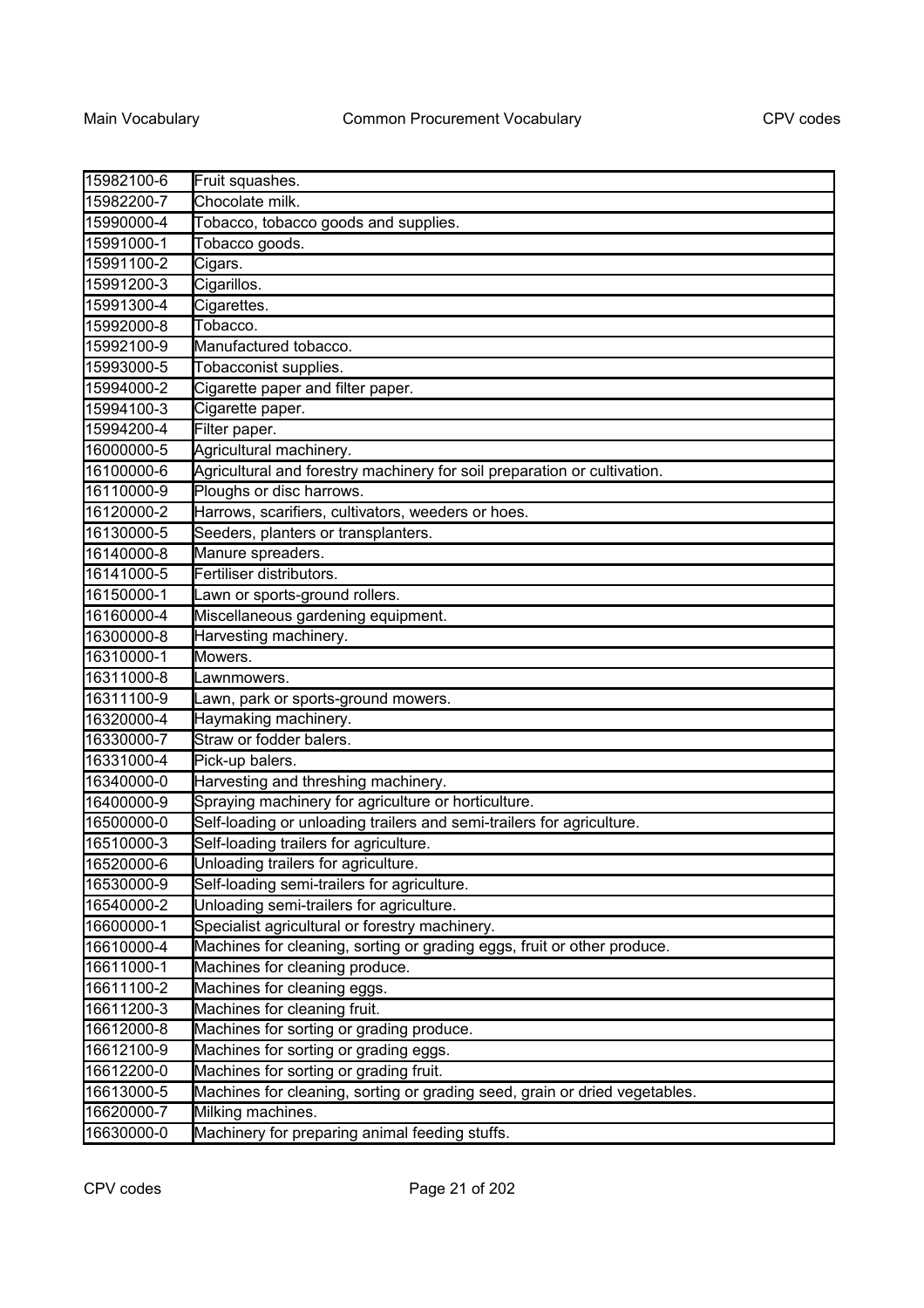| 16640000-3 | Bee-keeping machinery.                                   |
|------------|----------------------------------------------------------|
| 16650000-6 | Poultry-keeping machinery.                               |
| 16651000-3 | Poultry incubators and brooders.                         |
| 16700000-2 | Tractors.                                                |
| 16710000-5 | Pedestrian-controlled agricultural tractors.             |
| 16720000-8 | Used tractors.                                           |
| 16730000-1 | Traction motors.                                         |
| 16800000-3 | Parts of agricultural and forestry machinery.            |
| 16810000-6 | Parts of agricultural machinery.                         |
| 16820000-9 | Parts of forestry machinery.                             |
| 18000000-9 | Clothing, footwear, luggage articles and accessories.    |
| 18100000-0 | Occupational clothing, special workwear and accessories. |
| 18110000-3 | Occupational clothing.                                   |
| 18113000-4 | Industrial clothing.                                     |
| 18114000-1 | Coveralls.                                               |
| 18130000-9 | Special workwear.                                        |
| 18132000-3 | Flying clothing.                                         |
| 18132100-4 | Flight jackets.                                          |
| 18132200-5 | Flight suits.                                            |
| 18140000-2 | Workwear accessories.                                    |
| 18141000-9 | Work gloves.                                             |
| 18142000-6 | Safety visors.                                           |
| 18143000-3 | Protective gear.                                         |
| 18200000-1 | Outerwear.                                               |
| 18210000-4 | Coats.                                                   |
| 18211000-1 | Capes.                                                   |
| 18212000-8 | Cloaks.                                                  |
| 18213000-5 | Wind jackets.                                            |
| 18220000-7 | Weatherproof clothing.                                   |
| 18221000-4 | Waterproof clothing.                                     |
| 18221100-5 | Waterproof capes.                                        |
| 18221200-6 | Anoraks.                                                 |
| 18221300-7 | Raincoats.                                               |
| 18222000-1 | Corporate clothing.                                      |
| 18222100-2 | Suits.                                                   |
| 18222200-3 | Ensembles.                                               |
| 18223000-8 | Jackets and blazers.                                     |
| 18223100-9 | Blazers.                                                 |
| 18223200-0 | Jackets.                                                 |
| 18224000-5 | Clothing made of coated or impregnated textile fabrics.  |
| 18230000-0 | Miscellaneous outerwear.                                 |
| 18231000-7 | Dresses.                                                 |
| 18232000-4 | Skirts.                                                  |
| 18233000-1 | Shorts.                                                  |
| 18234000-8 | Trousers.                                                |
| 18235000-5 | Pullovers, cardigans and similar articles.               |
| 18235100-6 | Pullovers.                                               |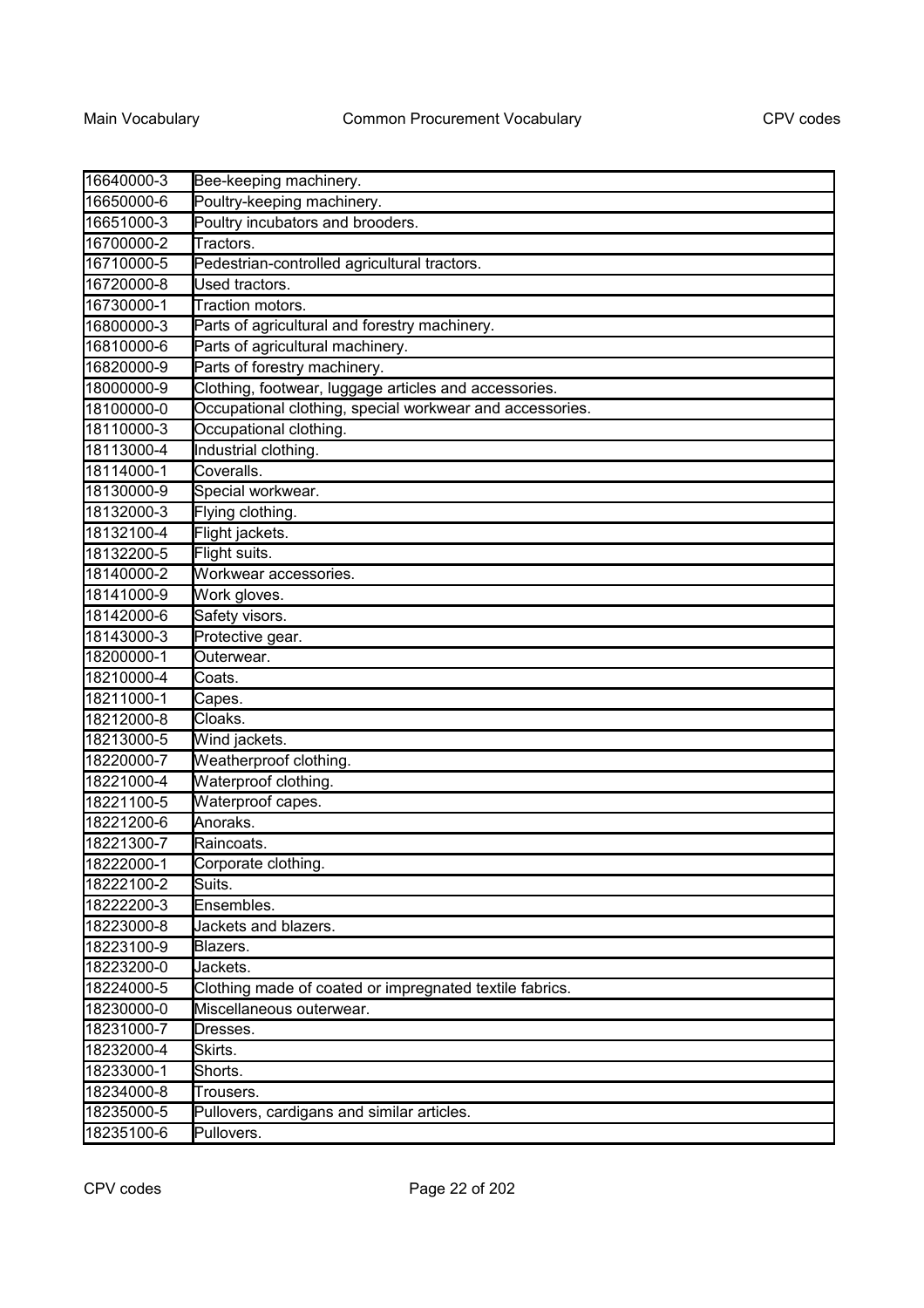| 18235200-7 | Cardigans.                                            |
|------------|-------------------------------------------------------|
| 18235300-8 | Sweatshirts.                                          |
| 18235400-9 | Waistcoats.                                           |
| 18300000-2 | Garments.                                             |
| 18310000-5 | Underwear.                                            |
| 18311000-2 | Slips.                                                |
| 18312000-9 | Underpants.                                           |
| 18313000-6 | Panties.                                              |
| 18314000-3 | Bathrobes.                                            |
| 18315000-0 | Stockings.                                            |
| 18316000-7 | Tights.                                               |
| 18317000-4 | Socks.                                                |
| 18318000-1 | Nightwear.                                            |
| 18318100-2 | Nightshirts.                                          |
| 18318200-3 | Dressing gowns.                                       |
| 18318300-4 | Pyjamas.                                              |
| 18318400-5 | Vests.                                                |
| 18318500-6 | Nightdresses.                                         |
| 18320000-8 | Brassieres, corsets, suspenders and similar articles. |
| 18321000-5 | Brassieres.                                           |
| 18322000-2 | Corsets.                                              |
| 18323000-9 | Suspenders.                                           |
| 18330000-1 | T-shirts and shirts.                                  |
| 18331000-8 | T-shirts.                                             |
| 18332000-5 | Shirts.                                               |
| 18333000-2 | Polo shirts.                                          |
| 18400000-3 | Special clothing and accessories.                     |
| 18410000-6 | Special clothing.                                     |
| 18411000-3 | Baby clothing.                                        |
| 18412000-0 | Sportswear.                                           |
| 18412100-1 | Tracksuits.                                           |
| 18412200-2 | Sports shirts.                                        |
| 18412300-3 | Ski suits.                                            |
| 18412800-8 | Swimwear.                                             |
| 18420000-9 | Clothing accessories.                                 |
| 18421000-6 | Handkerchiefs.                                        |
| 18422000-3 | Scarves.                                              |
| 18423000-0 | Ties.                                                 |
| 18424000-7 | Gloves.                                               |
| 18424300-0 | Disposable gloves.                                    |
| 18424400-1 | Mittens.                                              |
| 18424500-2 | Gauntlets.                                            |
| 18425000-4 | Belts.                                                |
| 18425100-5 | Bandoliers.                                           |
| 18440000-5 | Hats and headgear.                                    |
| 18441000-2 | Hats.                                                 |
| 18443000-6 | Headgear and headgear accessories.                    |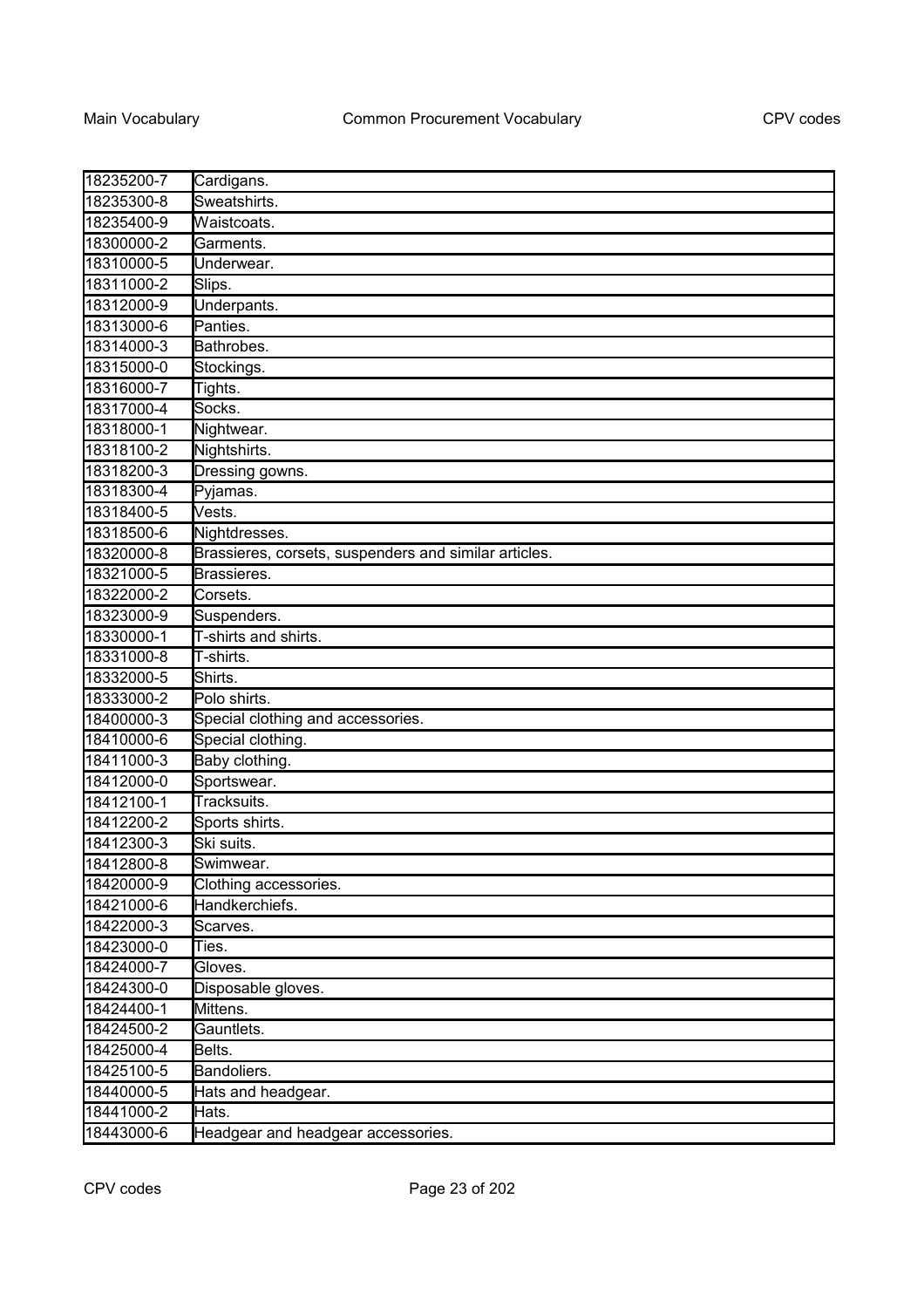| 18443100-7 | Headbands.                                    |
|------------|-----------------------------------------------|
| 18443300-9 | Headgear.                                     |
| 18443310-2 | Berets.                                       |
| 18443320-5 | Field caps.                                   |
| 18443330-8 | Hoods.                                        |
| 18443340-1 | Caps.                                         |
| 18443400-0 | Chin straps for headgear.                     |
| 18443500-1 | Visors.                                       |
| 18444000-3 | Protective headgear.                          |
| 18444100-4 | Safety headgear.                              |
| 18444110-7 | Helmets.                                      |
| 18444111-4 | Crash helmets.                                |
| 18444112-1 | Bicycle helmets.                              |
| 18444200-5 | Hard hats.                                    |
| 18450000-8 | Fasteners (clothing).                         |
| 18451000-5 | Buttons.                                      |
| 18451100-6 | Parts of buttons.                             |
| 18452000-2 | Safety pins.                                  |
| 18453000-9 | Zip fasteners.                                |
| 18500000-4 | Jewellery, watches and related articles.      |
| 18510000-7 | Jewellery and related articles.               |
| 18511000-4 | Precious stone for jewellery.                 |
| 18511100-5 | Diamonds.                                     |
| 18511200-6 | Rubies.                                       |
| 18511300-7 | Emeralds.                                     |
| 18511400-8 | Opal stone.                                   |
| 18511500-9 | Quartz stone.                                 |
| 18511600-0 | Tourmaline stone.                             |
| 18512000-1 | Coins and medals.                             |
| 18512100-2 | Coins.                                        |
| 18512200-3 | Medals.                                       |
| 18513000-8 | Articles of jewellery.                        |
| 18513100-9 | Pearls.                                       |
| 18513200-0 | Goldsmiths' wares.                            |
| 18513300-1 | Articles of precious metal.                   |
| 18513400-2 | Articles of precious or semi-precious stones. |
| 18513500-3 | Silversmiths' wares.                          |
| 18520000-0 | Personal horology.                            |
| 18521000-7 | Watches.                                      |
| 18521100-8 | Glass for watches.                            |
| 18522000-4 | Wristwatches.                                 |
| 18523000-1 | Stopwatches.                                  |
| 18530000-3 | Presents and rewards.                         |
| 18600000-5 | Furs and articles of fur.                     |
| 18610000-8 | Fur articles.                                 |
| 18611000-5 | Fur skins.                                    |
| 18612000-2 | Fur clothing.                                 |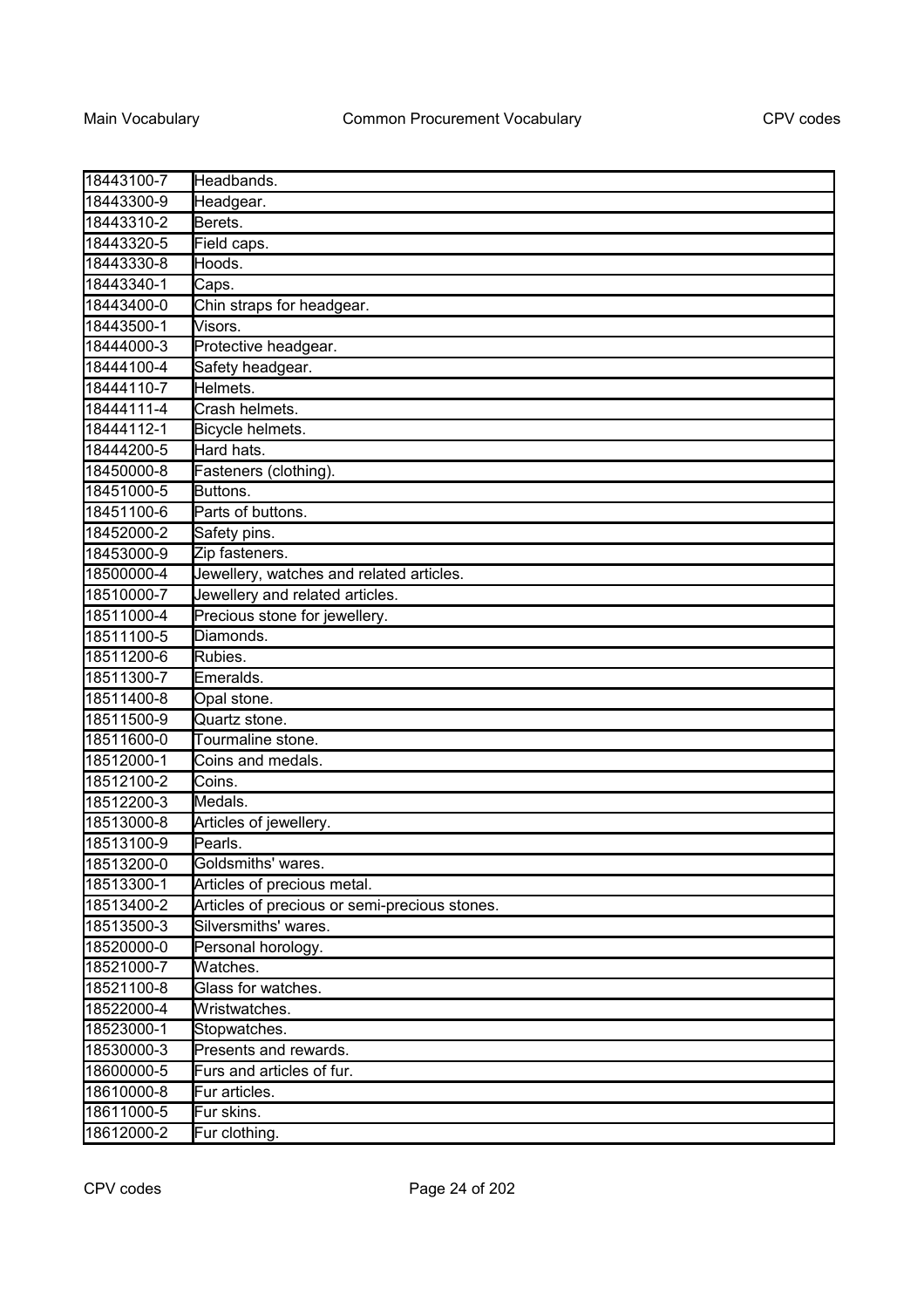| 18613000-9 | Artificial fur articles.                            |
|------------|-----------------------------------------------------|
| 18620000-1 | Furs.                                               |
| 18800000-7 | Footwear.                                           |
| 18810000-0 | Footwear other than sports and protective footwear. |
| 18811000-7 | Waterproof footwear.                                |
| 18812000-4 | Footwear with rubber or plastic parts.              |
| 18812100-5 | Sandals with uppers of rubber or plastics.          |
| 18812200-6 | Rubber boots.                                       |
| 18812300-7 | Town footwear with rubber or plastic uppers.        |
| 18812400-8 | Flip-flops.                                         |
| 18813000-1 | Footwear with uppers of leather.                    |
| 18813100-2 | Sandals.                                            |
| 18813200-3 | Slippers.                                           |
| 18813300-4 | Town footwear.                                      |
| 18814000-8 | Footwear with uppers of textile materials.          |
| 18815000-5 | Boots.                                              |
| 18815100-6 | Ankle boots.                                        |
| 18815200-7 | Calf boots.                                         |
| 18815300-8 | Knee boots.                                         |
| 18815400-9 | Waders.                                             |
| 18816000-2 | Galoshes.                                           |
| 18820000-3 | Sports footwear.                                    |
| 18821000-0 | Ski footwear.                                       |
| 18821100-1 | Cross-country ski footwear.                         |
| 18822000-7 | Training shoes.                                     |
| 18823000-4 | Climbing boots.                                     |
| 18824000-1 | Football boots.                                     |
| 18830000-6 | Protective footwear.                                |
| 18831000-3 | Footwear incorporating a protective metal toecap.   |
| 18832000-0 | Special footwear.                                   |
| 18832100-1 | Flying footwear.                                    |
| 18840000-9 | Parts of footwear.                                  |
| 18841000-6 | Footwear uppers.                                    |
| 18842000-3 | Soles.                                              |
| 18843000-0 | Heels.                                              |
| 18900000-8 | Luggage, saddlery, sacks and bags.                  |
| 18910000-1 | Saddlery.                                           |
| 18911000-8 | Saddles.                                            |
| 18912000-5 | Riding crops.                                       |
| 18913000-2 | Whips.                                              |
| 18920000-4 | Luggage.                                            |
| 18921000-1 | Suitcases.                                          |
| 18923000-5 | Pouches and wallets.                                |
| 18923100-6 | Pouches.                                            |
| 18923200-7 | Wallets.                                            |
| 18924000-2 | Trunks.                                             |
| 18925000-9 | Water-bottle holders and holsters.                  |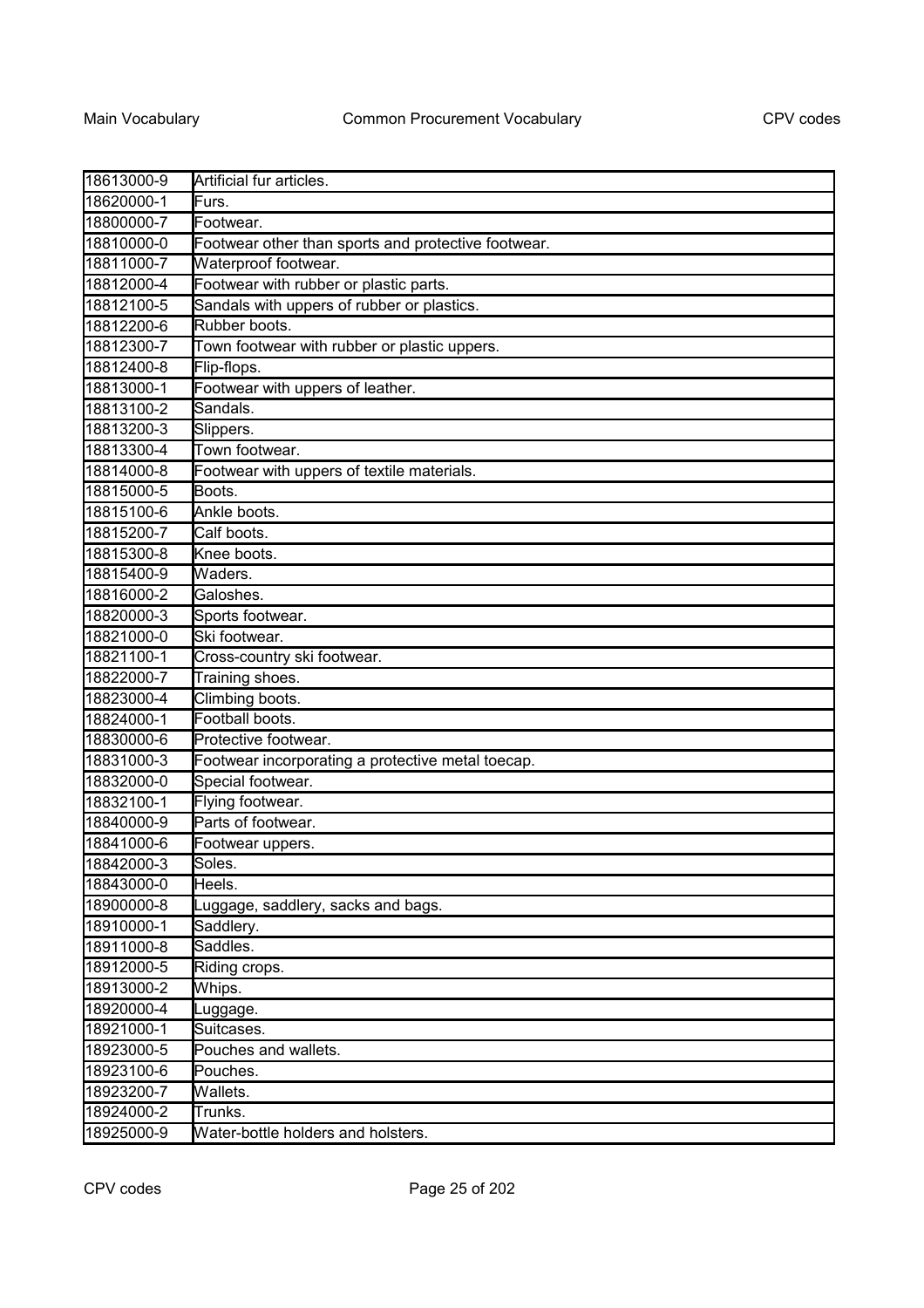| 18925100-0 | Water-bottle holders.                                          |
|------------|----------------------------------------------------------------|
| 18925200-1 | Holsters.                                                      |
| 18929000-7 | Toilet cases.                                                  |
| 18930000-7 | Sacks and bags.                                                |
| 18931000-4 | Travel bags.                                                   |
| 18931100-5 | Rucksacks.                                                     |
| 18932000-1 | Sports bags.                                                   |
| 18933000-8 | Mail or parcel bags.                                           |
| 18933100-9 | Post pouches.                                                  |
| 18934000-5 | Kitbags.                                                       |
| 18935000-2 | Laundry bags.                                                  |
| 18936000-9 | Textile bags.                                                  |
| 18937000-6 | Goods-packing sacks.                                           |
| 18937100-7 | Goods-packing bags.                                            |
| 18938000-3 | Jiffy bags.                                                    |
| 18939000-0 | Handbags.                                                      |
| 19000000-6 | Leather and textile fabrics, plastic and rubber materials.     |
| 19100000-7 | Leather.                                                       |
| 19110000-0 | Chamois leather.                                               |
| 19120000-3 | Leather of bovine or equine animals.                           |
| 19130000-6 | Leather of sheep, goats or pigs.                               |
| 19131000-3 | Sheep- or lamb-skin leather.                                   |
| 19132000-0 | Goat- or kid-skin leather.                                     |
| 19133000-7 | Pig leather.                                                   |
| 19140000-9 | Leather of other animals, composite leather and other leather. |
| 19141000-6 | Leather of other animals.                                      |
| 19142000-3 | Composite leather.                                             |
| 19143000-0 | Imitation leather.                                             |
| 19144000-7 | Patent leather.                                                |
| 19160000-5 | Watch straps.                                                  |
| 19170000-8 | Leather articles used in machinery or mechanical appliances.   |
| 19200000-8 | Textile fabrics and related items.                             |
| 19210000-1 | Woven fabrics.                                                 |
| 19211000-8 | Synthetic woven fabrics.                                       |
| 19211100-9 | Mixed woven fabrics.                                           |
| 19212000-5 | Woven fabrics of cotton.                                       |
| 19212100-6 | Ticking.                                                       |
| 19212200-7 | Denim.                                                         |
| 19212300-8 | Canvas.                                                        |
| 19212310-1 | Canvas items.                                                  |
| 19212400-9 | Poplin.                                                        |
| 19212500-0 | Webbing.                                                       |
| 19212510-3 | Webbing straps.                                                |
| 19220000-4 | Woollen fabrics.                                               |
| 19230000-7 | Linen fabrics.                                                 |
| 19231000-4 | Linen.                                                         |
| 19240000-0 | Special fabrics.                                               |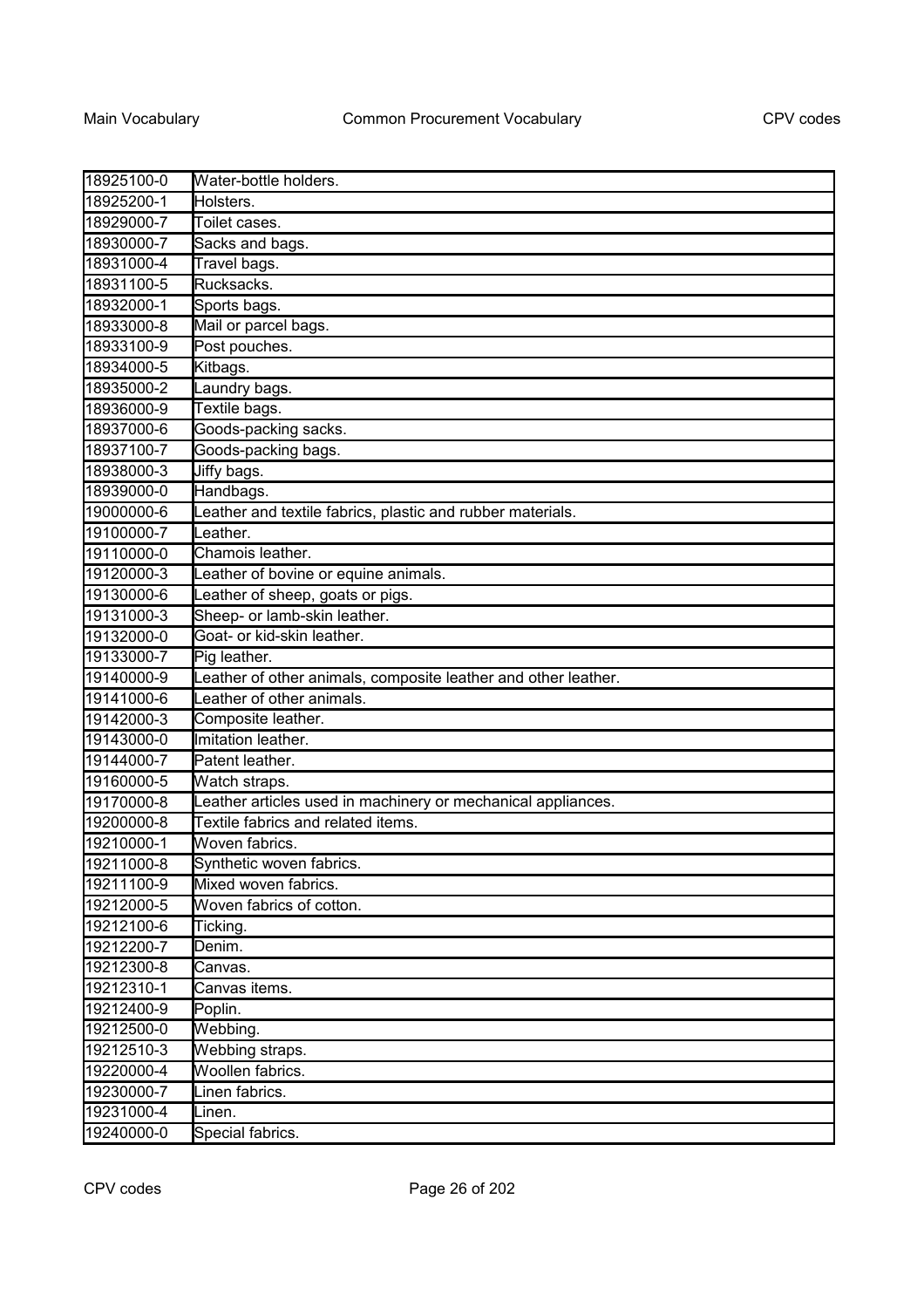| 19241000-7 | Pile.                                      |
|------------|--------------------------------------------|
| 19242000-4 | Terry towelling.                           |
| 19243000-1 | Upholstery fabrics.                        |
| 19244000-8 | Curtain fabrics.                           |
| 19245000-5 | Lining fabrics.                            |
| 19250000-3 | Knitted or crocheted fabrics.              |
| 19251000-0 | Knitted fabrics.                           |
| 19251100-1 | Pile fabrics.                              |
| 19252000-7 | Crocheted fabrics.                         |
| 19260000-6 | Cloth.                                     |
| 19270000-9 | Non-woven fabrics.                         |
| 19280000-2 | Animal wool, hides and skins.              |
| 19281000-9 | Wool.                                      |
| 19282000-6 | Animal skins.                              |
| 19283000-3 | Bird skins and feathers.                   |
| 19400000-0 | Textile yarn and thread.                   |
| 19410000-3 | Natural textile fibres.                    |
| 19420000-6 | Artificial textile fibres.                 |
| 19430000-9 | Textile yarn and thread of natural fibres. |
| 19431000-6 | Silk yarn.                                 |
| 19432000-3 | Wool yarn.                                 |
| 19433000-0 | Cotton yarn.                               |
| 19434000-7 | Flax yarn.                                 |
| 19435000-4 | Sewing thread and yarn of natural fibres.  |
| 19435100-5 | Sewing thread.                             |
| 19435200-6 | Knitting yarn.                             |
| 19436000-1 | Vegetable textile-fibre yarn.              |
| 19440000-2 | Synthetic yarn or thread.                  |
| 19441000-9 | Synthetic yarn.                            |
| 19442000-6 | Synthetic thread.                          |
| 19442100-7 | Synthetic sewing thread.                   |
| 19442200-8 | Synthetic knitting yarn.                   |
| 19500000-1 | Rubber and plastic materials.              |
| 19510000-4 | Rubber products.                           |
| 19511000-1 | Rubber inner tubes, treads and flaps.      |
| 19511100-2 | Tyre flaps.                                |
| 19511200-3 | Inner tubes.                               |
| 19511300-4 | Tyre treads.                               |
| 19512000-8 | Unvulcanised rubber articles.              |
| 19513000-5 | Rubberised textile fabrics.                |
| 19513100-6 | Tyre-cord fabric.                          |
| 19513200-7 | Adhesive tape of rubberised textiles.      |
| 19514000-2 | Reclaimed rubber.                          |
| 19520000-7 | Plastic products.                          |
| 19521000-4 | Polystyrene products.                      |
| 19521100-5 | Polystyrene sheeting.                      |
| 19521200-6 | Polystyrene slabs.                         |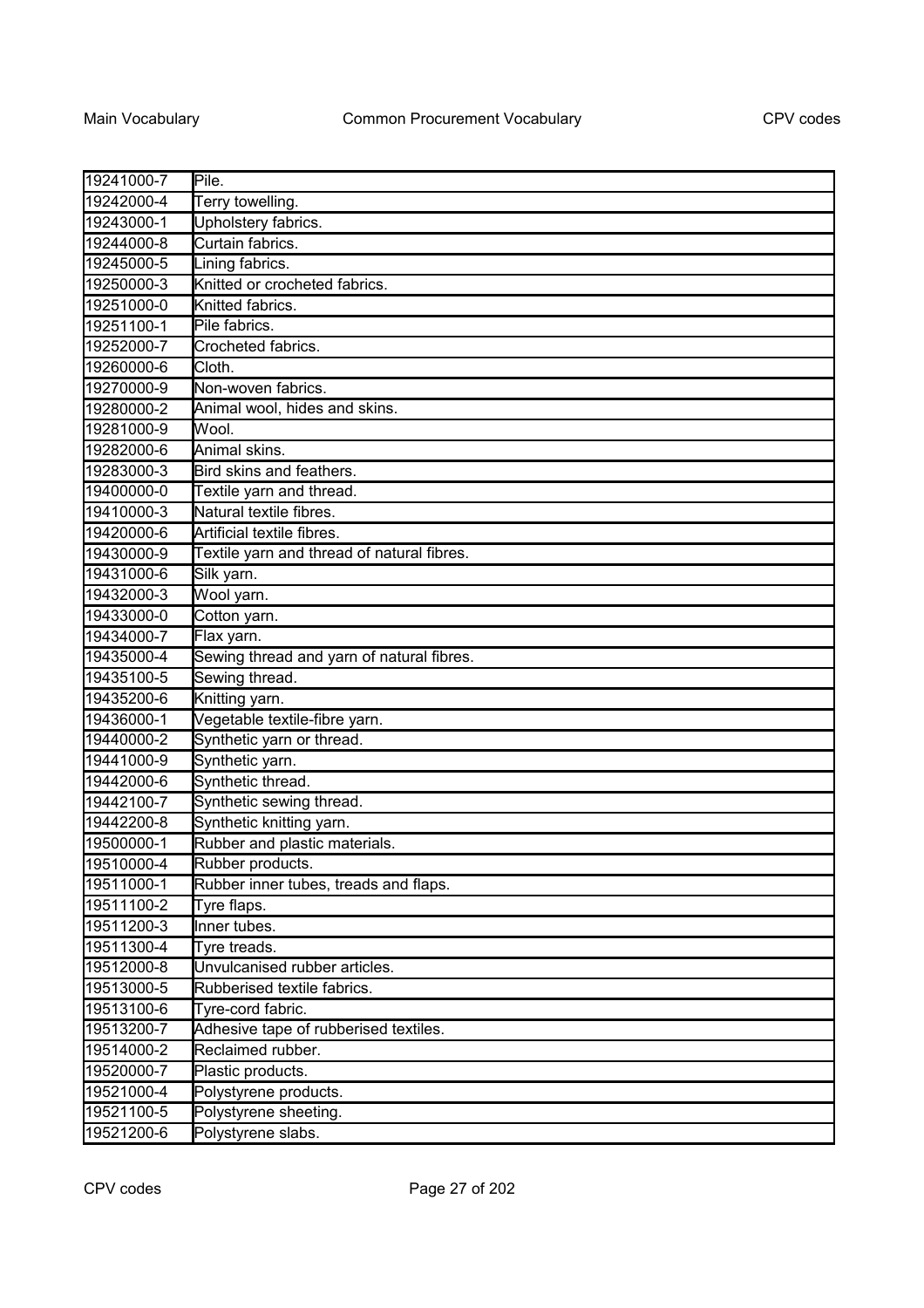| 19522000-1 | Resins.                                             |
|------------|-----------------------------------------------------|
| 19522100-2 | Epoxy resin.                                        |
| 19522110-5 | Epoxy-resin tubing.                                 |
| 19600000-2 | eather, textile, rubber and plastic waste.          |
| 19610000-5 | eather waste.                                       |
| 19620000-8 | Textile waste.                                      |
| 19630000-1 | Rubber waste.                                       |
| 19640000-4 | Polythene waste and refuse sacks and bags.          |
| 19700000-3 | Synthetic rubber and fibres.                        |
| 19710000-6 | Synthetic rubber.                                   |
| 19720000-9 | Synthetic fibres.                                   |
| 19721000-6 | Synthetic filament tow.                             |
| 19722000-3 | High-tenacity yarn.                                 |
| 19723000-0 | Single textured yarn.                               |
| 19724000-7 | Synthetic monofilament.                             |
| 19730000-2 | Artificial fibres.                                  |
| 19731000-9 | Artificial staple fibres.                           |
| 19732000-6 | Polypropylene.                                      |
| 19733000-3 | Artificial textured yarn.                           |
| 22000000-0 | Printed matter and related products.                |
| 22100000-1 | Printed books, brochures and leaflets.              |
| 22110000-4 | Printed books.                                      |
| 22111000-1 | School books.                                       |
| 22112000-8 | Textbooks.                                          |
| 22113000-5 | Library books.                                      |
| 22114000-2 | Dictionaries, maps, music books and other books.    |
| 22114100-3 | Dictionaries.                                       |
| 22114200-4 | Atlases.                                            |
| 22114300-5 | Maps.                                               |
| 22114310-8 | Cadastral maps.                                     |
| 22114311-5 | Blueprints.                                         |
| 22114400-6 | Printed music.                                      |
| 22114500-7 | Encyclopaedias.                                     |
| 22120000-7 | Publications.                                       |
| 22121000-4 | Technical publications.                             |
| 22130000-0 | Directories.                                        |
| 22140000-3 | Leaflets.                                           |
| 22150000-6 | Brochures.                                          |
| 22160000-9 | Booklets.                                           |
| 22200000-2 | Newspapers, journals, periodicals and magazines.    |
| 22210000-5 | Newspapers.                                         |
| 22211000-2 | Journals.                                           |
| 22211100-3 | Official Journals.                                  |
| 22212000-9 | Periodicals.                                        |
| 22212100-0 | Serials.                                            |
| 22213000-6 | Magazines.                                          |
| 22300000-3 | Postcards, greeting cards and other printed matter. |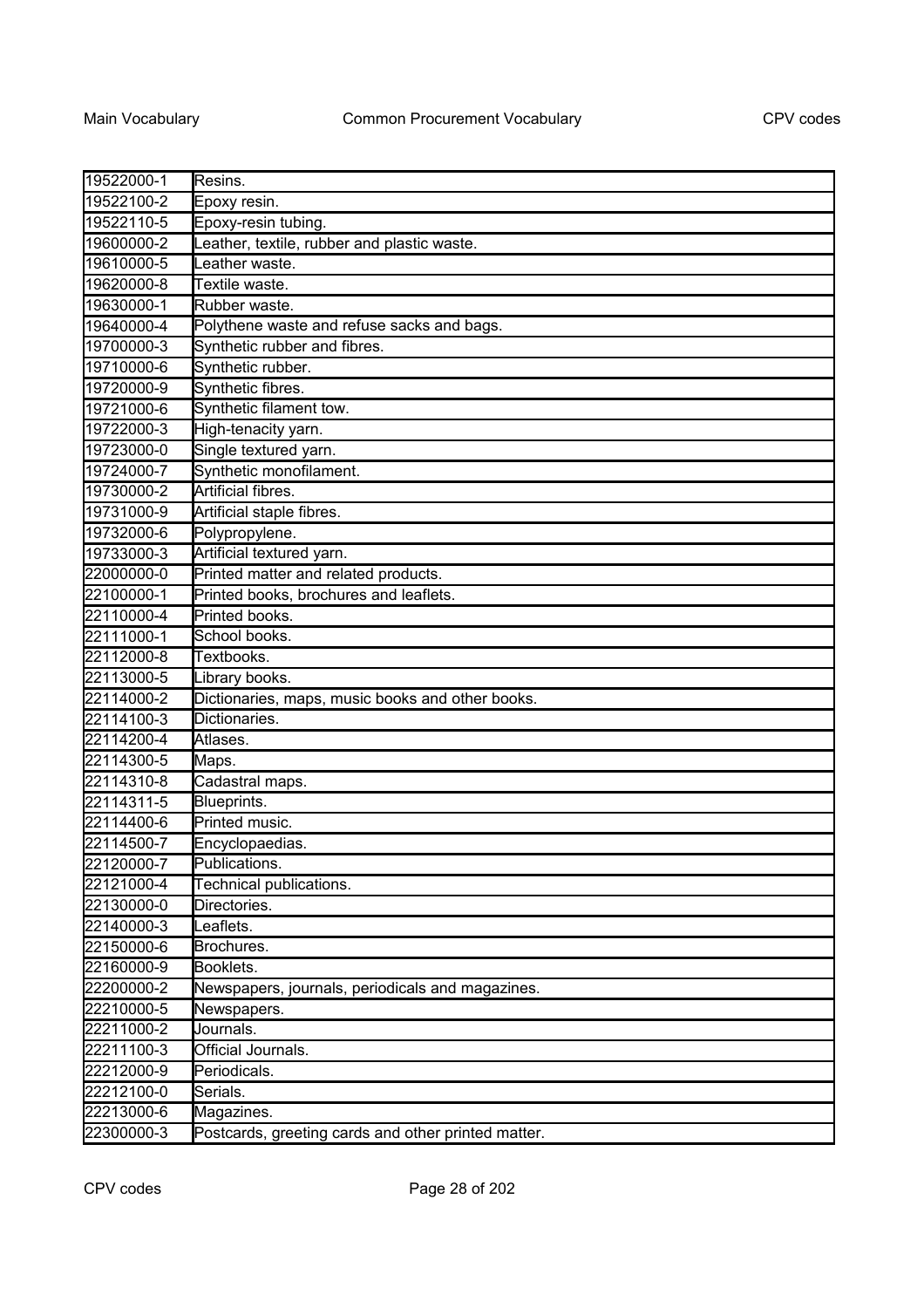| Postcards.<br>22312000-0<br>Pictures.<br>Transfers.<br>Designs.<br>Photographs.<br>Greeting cards.<br>Christmas cards.<br>Stamps, cheque forms, banknotes, stock certificates, trade advertising material, catalogues<br>and manuals.<br>Stamps.<br>Christmas stamps.<br>New stamps.<br>Savings stamps.<br>Mail stamp holders.<br>Stamp-impressed paper.<br>Banknotes.<br>Cheque forms.<br>Security-type printed matter.<br>22450000-9<br>Passports.<br>Postal orders.<br>22453000-0<br>Car-tax discs.<br>22454000-7<br>Driving licences.<br>ID cards.<br>Identity bracelet.<br>Permits.<br>Entrance cards.<br>Bespoke printed matter.<br>22458000-5<br>Tickets.<br>22459100-3<br>Advertising stickers and strips.<br>22460000-2<br>Trade-advertising material, commercial catalogues and manuals.<br>22461000-9<br>Catalogues.<br>List holders.<br>22462000-6<br>Advertising material.<br>22470000-5<br>Manuals.<br>22471000-2<br>Computer manuals.<br>22472000-9<br>Instruction manuals.<br>Technical manuals.<br>22473000-6<br>22500000-5<br>Printing plates or cylinders or other media for use in printing.<br>22510000-8<br>Offset plates.<br>Dry-etching equipment.<br>22520000-1<br>22521000-8<br>Embossing equipment.<br>22600000-6<br>Ink.<br>22610000-9<br>Printing ink.<br>22611000-6<br>Intaglio ink.<br>22612000-3<br>India ink.<br>Paper or paperboard registers, account books, binders, forms and other articles of printed<br>stationery. |            |  |
|-------------------------------------------------------------------------------------------------------------------------------------------------------------------------------------------------------------------------------------------------------------------------------------------------------------------------------------------------------------------------------------------------------------------------------------------------------------------------------------------------------------------------------------------------------------------------------------------------------------------------------------------------------------------------------------------------------------------------------------------------------------------------------------------------------------------------------------------------------------------------------------------------------------------------------------------------------------------------------------------------------------------------------------------------------------------------------------------------------------------------------------------------------------------------------------------------------------------------------------------------------------------------------------------------------------------------------------------------------------------------------------------------------------------------------------------------------------|------------|--|
|                                                                                                                                                                                                                                                                                                                                                                                                                                                                                                                                                                                                                                                                                                                                                                                                                                                                                                                                                                                                                                                                                                                                                                                                                                                                                                                                                                                                                                                             | 22310000-6 |  |
|                                                                                                                                                                                                                                                                                                                                                                                                                                                                                                                                                                                                                                                                                                                                                                                                                                                                                                                                                                                                                                                                                                                                                                                                                                                                                                                                                                                                                                                             |            |  |
|                                                                                                                                                                                                                                                                                                                                                                                                                                                                                                                                                                                                                                                                                                                                                                                                                                                                                                                                                                                                                                                                                                                                                                                                                                                                                                                                                                                                                                                             | 22313000-7 |  |
|                                                                                                                                                                                                                                                                                                                                                                                                                                                                                                                                                                                                                                                                                                                                                                                                                                                                                                                                                                                                                                                                                                                                                                                                                                                                                                                                                                                                                                                             | 22314000-4 |  |
|                                                                                                                                                                                                                                                                                                                                                                                                                                                                                                                                                                                                                                                                                                                                                                                                                                                                                                                                                                                                                                                                                                                                                                                                                                                                                                                                                                                                                                                             | 22315000-1 |  |
|                                                                                                                                                                                                                                                                                                                                                                                                                                                                                                                                                                                                                                                                                                                                                                                                                                                                                                                                                                                                                                                                                                                                                                                                                                                                                                                                                                                                                                                             | 22320000-9 |  |
|                                                                                                                                                                                                                                                                                                                                                                                                                                                                                                                                                                                                                                                                                                                                                                                                                                                                                                                                                                                                                                                                                                                                                                                                                                                                                                                                                                                                                                                             | 22321000-6 |  |
|                                                                                                                                                                                                                                                                                                                                                                                                                                                                                                                                                                                                                                                                                                                                                                                                                                                                                                                                                                                                                                                                                                                                                                                                                                                                                                                                                                                                                                                             |            |  |
|                                                                                                                                                                                                                                                                                                                                                                                                                                                                                                                                                                                                                                                                                                                                                                                                                                                                                                                                                                                                                                                                                                                                                                                                                                                                                                                                                                                                                                                             | 22400000-4 |  |
|                                                                                                                                                                                                                                                                                                                                                                                                                                                                                                                                                                                                                                                                                                                                                                                                                                                                                                                                                                                                                                                                                                                                                                                                                                                                                                                                                                                                                                                             | 22410000-7 |  |
|                                                                                                                                                                                                                                                                                                                                                                                                                                                                                                                                                                                                                                                                                                                                                                                                                                                                                                                                                                                                                                                                                                                                                                                                                                                                                                                                                                                                                                                             | 22411000-4 |  |
|                                                                                                                                                                                                                                                                                                                                                                                                                                                                                                                                                                                                                                                                                                                                                                                                                                                                                                                                                                                                                                                                                                                                                                                                                                                                                                                                                                                                                                                             | 22412000-1 |  |
|                                                                                                                                                                                                                                                                                                                                                                                                                                                                                                                                                                                                                                                                                                                                                                                                                                                                                                                                                                                                                                                                                                                                                                                                                                                                                                                                                                                                                                                             | 22413000-8 |  |
|                                                                                                                                                                                                                                                                                                                                                                                                                                                                                                                                                                                                                                                                                                                                                                                                                                                                                                                                                                                                                                                                                                                                                                                                                                                                                                                                                                                                                                                             | 22414000-5 |  |
|                                                                                                                                                                                                                                                                                                                                                                                                                                                                                                                                                                                                                                                                                                                                                                                                                                                                                                                                                                                                                                                                                                                                                                                                                                                                                                                                                                                                                                                             | 22420000-0 |  |
|                                                                                                                                                                                                                                                                                                                                                                                                                                                                                                                                                                                                                                                                                                                                                                                                                                                                                                                                                                                                                                                                                                                                                                                                                                                                                                                                                                                                                                                             | 22430000-3 |  |
|                                                                                                                                                                                                                                                                                                                                                                                                                                                                                                                                                                                                                                                                                                                                                                                                                                                                                                                                                                                                                                                                                                                                                                                                                                                                                                                                                                                                                                                             | 22440000-6 |  |
|                                                                                                                                                                                                                                                                                                                                                                                                                                                                                                                                                                                                                                                                                                                                                                                                                                                                                                                                                                                                                                                                                                                                                                                                                                                                                                                                                                                                                                                             |            |  |
|                                                                                                                                                                                                                                                                                                                                                                                                                                                                                                                                                                                                                                                                                                                                                                                                                                                                                                                                                                                                                                                                                                                                                                                                                                                                                                                                                                                                                                                             | 22451000-6 |  |
|                                                                                                                                                                                                                                                                                                                                                                                                                                                                                                                                                                                                                                                                                                                                                                                                                                                                                                                                                                                                                                                                                                                                                                                                                                                                                                                                                                                                                                                             | 22452000-3 |  |
|                                                                                                                                                                                                                                                                                                                                                                                                                                                                                                                                                                                                                                                                                                                                                                                                                                                                                                                                                                                                                                                                                                                                                                                                                                                                                                                                                                                                                                                             |            |  |
|                                                                                                                                                                                                                                                                                                                                                                                                                                                                                                                                                                                                                                                                                                                                                                                                                                                                                                                                                                                                                                                                                                                                                                                                                                                                                                                                                                                                                                                             |            |  |
|                                                                                                                                                                                                                                                                                                                                                                                                                                                                                                                                                                                                                                                                                                                                                                                                                                                                                                                                                                                                                                                                                                                                                                                                                                                                                                                                                                                                                                                             | 22455000-4 |  |
|                                                                                                                                                                                                                                                                                                                                                                                                                                                                                                                                                                                                                                                                                                                                                                                                                                                                                                                                                                                                                                                                                                                                                                                                                                                                                                                                                                                                                                                             | 22455100-5 |  |
|                                                                                                                                                                                                                                                                                                                                                                                                                                                                                                                                                                                                                                                                                                                                                                                                                                                                                                                                                                                                                                                                                                                                                                                                                                                                                                                                                                                                                                                             | 22456000-1 |  |
|                                                                                                                                                                                                                                                                                                                                                                                                                                                                                                                                                                                                                                                                                                                                                                                                                                                                                                                                                                                                                                                                                                                                                                                                                                                                                                                                                                                                                                                             | 22457000-8 |  |
|                                                                                                                                                                                                                                                                                                                                                                                                                                                                                                                                                                                                                                                                                                                                                                                                                                                                                                                                                                                                                                                                                                                                                                                                                                                                                                                                                                                                                                                             |            |  |
|                                                                                                                                                                                                                                                                                                                                                                                                                                                                                                                                                                                                                                                                                                                                                                                                                                                                                                                                                                                                                                                                                                                                                                                                                                                                                                                                                                                                                                                             | 22459000-2 |  |
|                                                                                                                                                                                                                                                                                                                                                                                                                                                                                                                                                                                                                                                                                                                                                                                                                                                                                                                                                                                                                                                                                                                                                                                                                                                                                                                                                                                                                                                             |            |  |
|                                                                                                                                                                                                                                                                                                                                                                                                                                                                                                                                                                                                                                                                                                                                                                                                                                                                                                                                                                                                                                                                                                                                                                                                                                                                                                                                                                                                                                                             |            |  |
|                                                                                                                                                                                                                                                                                                                                                                                                                                                                                                                                                                                                                                                                                                                                                                                                                                                                                                                                                                                                                                                                                                                                                                                                                                                                                                                                                                                                                                                             |            |  |
|                                                                                                                                                                                                                                                                                                                                                                                                                                                                                                                                                                                                                                                                                                                                                                                                                                                                                                                                                                                                                                                                                                                                                                                                                                                                                                                                                                                                                                                             | 22461100-0 |  |
|                                                                                                                                                                                                                                                                                                                                                                                                                                                                                                                                                                                                                                                                                                                                                                                                                                                                                                                                                                                                                                                                                                                                                                                                                                                                                                                                                                                                                                                             |            |  |
|                                                                                                                                                                                                                                                                                                                                                                                                                                                                                                                                                                                                                                                                                                                                                                                                                                                                                                                                                                                                                                                                                                                                                                                                                                                                                                                                                                                                                                                             |            |  |
|                                                                                                                                                                                                                                                                                                                                                                                                                                                                                                                                                                                                                                                                                                                                                                                                                                                                                                                                                                                                                                                                                                                                                                                                                                                                                                                                                                                                                                                             |            |  |
|                                                                                                                                                                                                                                                                                                                                                                                                                                                                                                                                                                                                                                                                                                                                                                                                                                                                                                                                                                                                                                                                                                                                                                                                                                                                                                                                                                                                                                                             |            |  |
|                                                                                                                                                                                                                                                                                                                                                                                                                                                                                                                                                                                                                                                                                                                                                                                                                                                                                                                                                                                                                                                                                                                                                                                                                                                                                                                                                                                                                                                             |            |  |
|                                                                                                                                                                                                                                                                                                                                                                                                                                                                                                                                                                                                                                                                                                                                                                                                                                                                                                                                                                                                                                                                                                                                                                                                                                                                                                                                                                                                                                                             |            |  |
|                                                                                                                                                                                                                                                                                                                                                                                                                                                                                                                                                                                                                                                                                                                                                                                                                                                                                                                                                                                                                                                                                                                                                                                                                                                                                                                                                                                                                                                             |            |  |
|                                                                                                                                                                                                                                                                                                                                                                                                                                                                                                                                                                                                                                                                                                                                                                                                                                                                                                                                                                                                                                                                                                                                                                                                                                                                                                                                                                                                                                                             |            |  |
|                                                                                                                                                                                                                                                                                                                                                                                                                                                                                                                                                                                                                                                                                                                                                                                                                                                                                                                                                                                                                                                                                                                                                                                                                                                                                                                                                                                                                                                             |            |  |
|                                                                                                                                                                                                                                                                                                                                                                                                                                                                                                                                                                                                                                                                                                                                                                                                                                                                                                                                                                                                                                                                                                                                                                                                                                                                                                                                                                                                                                                             |            |  |
|                                                                                                                                                                                                                                                                                                                                                                                                                                                                                                                                                                                                                                                                                                                                                                                                                                                                                                                                                                                                                                                                                                                                                                                                                                                                                                                                                                                                                                                             |            |  |
|                                                                                                                                                                                                                                                                                                                                                                                                                                                                                                                                                                                                                                                                                                                                                                                                                                                                                                                                                                                                                                                                                                                                                                                                                                                                                                                                                                                                                                                             |            |  |
|                                                                                                                                                                                                                                                                                                                                                                                                                                                                                                                                                                                                                                                                                                                                                                                                                                                                                                                                                                                                                                                                                                                                                                                                                                                                                                                                                                                                                                                             |            |  |
|                                                                                                                                                                                                                                                                                                                                                                                                                                                                                                                                                                                                                                                                                                                                                                                                                                                                                                                                                                                                                                                                                                                                                                                                                                                                                                                                                                                                                                                             |            |  |
|                                                                                                                                                                                                                                                                                                                                                                                                                                                                                                                                                                                                                                                                                                                                                                                                                                                                                                                                                                                                                                                                                                                                                                                                                                                                                                                                                                                                                                                             | 22800000-8 |  |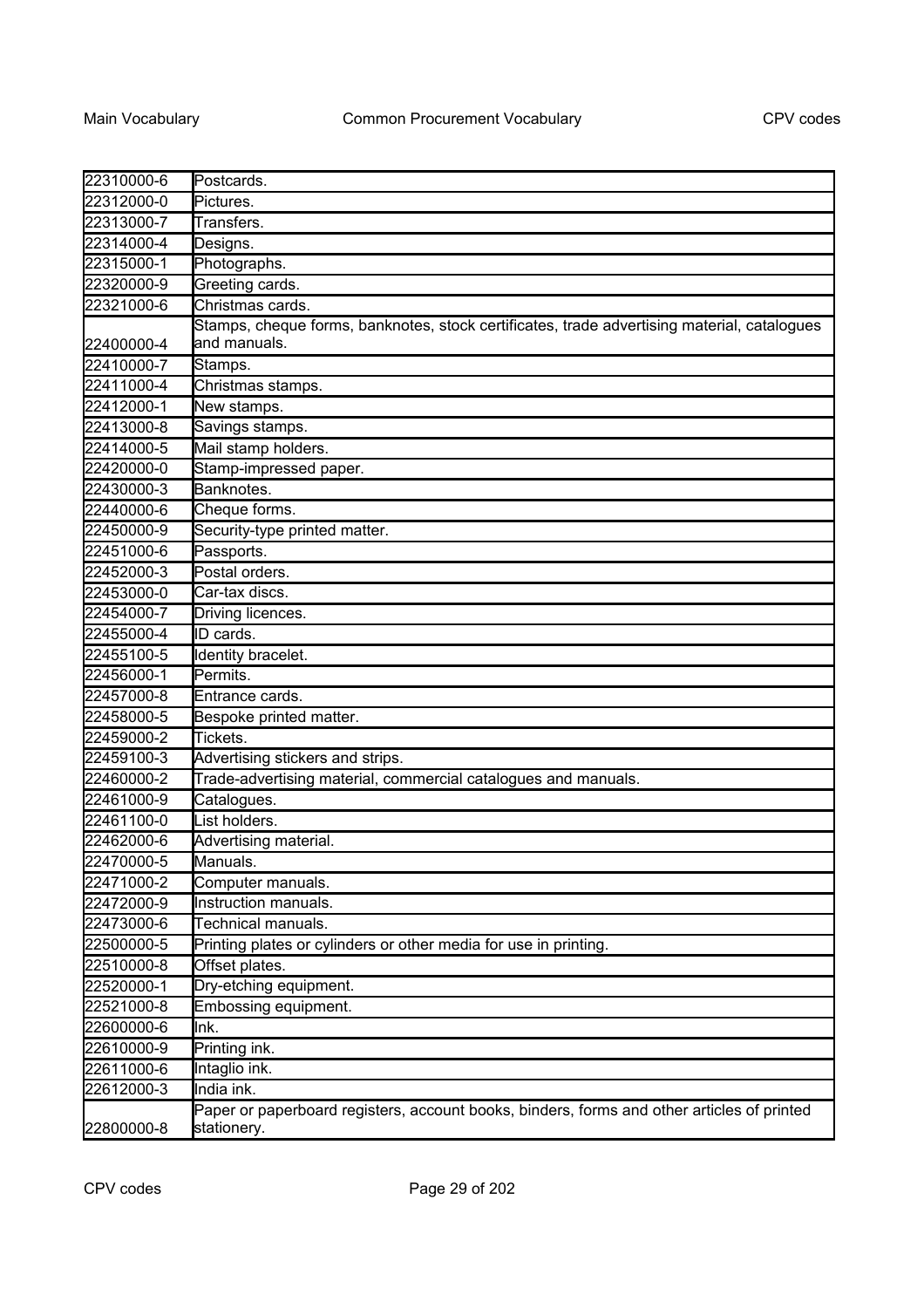| 22810000-1 | Paper or paperboard registers.                                                         |
|------------|----------------------------------------------------------------------------------------|
| 22813000-2 | Account books.                                                                         |
| 22814000-9 | Receipt books.                                                                         |
| 22815000-6 | Notebooks.                                                                             |
| 22816000-3 | Pads.                                                                                  |
| 22816100-4 | Note pads.                                                                             |
| 22816200-5 | Shorthand notebook.                                                                    |
| 22816300-6 | Sticky-note pads.                                                                      |
| 22817000-0 | Diaries or personal organisers.                                                        |
| 22819000-4 | Address books.                                                                         |
| 22820000-4 | Forms.                                                                                 |
| 22821000-1 | Electoral forms.                                                                       |
| 22822000-8 | Business forms.                                                                        |
| 22822100-9 | Continuous business forms.                                                             |
| 22822200-0 | Non-continuous business forms.                                                         |
| 22830000-7 | Exercise books.                                                                        |
| 22831000-4 | Refills for school notebooks.                                                          |
| 22832000-1 | Exercise papers.                                                                       |
| 22840000-0 | Albums for samples.                                                                    |
| 22841000-7 | Collection albums.                                                                     |
| 22841100-8 | Stamp books.                                                                           |
| 22841200-9 | Philatelic binders.                                                                    |
| 22850000-3 | Binders and related accessories.                                                       |
| 22851000-0 | Binders.                                                                               |
| 22852000-7 | Folders.                                                                               |
| 22852100-8 | File covers.                                                                           |
| 22853000-4 | File holders.                                                                          |
| 22900000-9 | Miscellaneous printed matter.                                                          |
| 22990000-6 | Newsprint, handmade paper and other uncoated paper or paperboard for graphic purposes. |
| 22991000-3 | Paper for newsprint.                                                                   |
| 22992000-0 | Hand-made paper or paperboard.                                                         |
| 22993000-7 | Photosensitive, heat-sensitive or thermographic paper and paperboard.                  |
| 22993100-8 | Photosensitive paper or paperboard.                                                    |
| 22993200-9 | Heat-sensitive paper or paperboard.                                                    |
| 22993300-0 | Thermographic paper or paperboard.                                                     |
| 22993400-1 | Corrugated paper or paperboard.                                                        |
| 24000000-4 | Chemical products.                                                                     |
| 24100000-5 | Gases.                                                                                 |
| 24110000-8 | Industrial gases.                                                                      |
| 24111000-5 | Hydrogen, argon, rare gases, nitrogen and oxygen.                                      |
| 24111100-6 | Argon.                                                                                 |
| 24111200-7 | Rare gases.                                                                            |
| 24111300-8 | Helium.                                                                                |
| 24111400-9 | Neon.                                                                                  |
| 24111500-0 | Medical gases.                                                                         |
| 24111600-1 | Hydrogen.                                                                              |
| 24111700-2 | Nitrogen.                                                                              |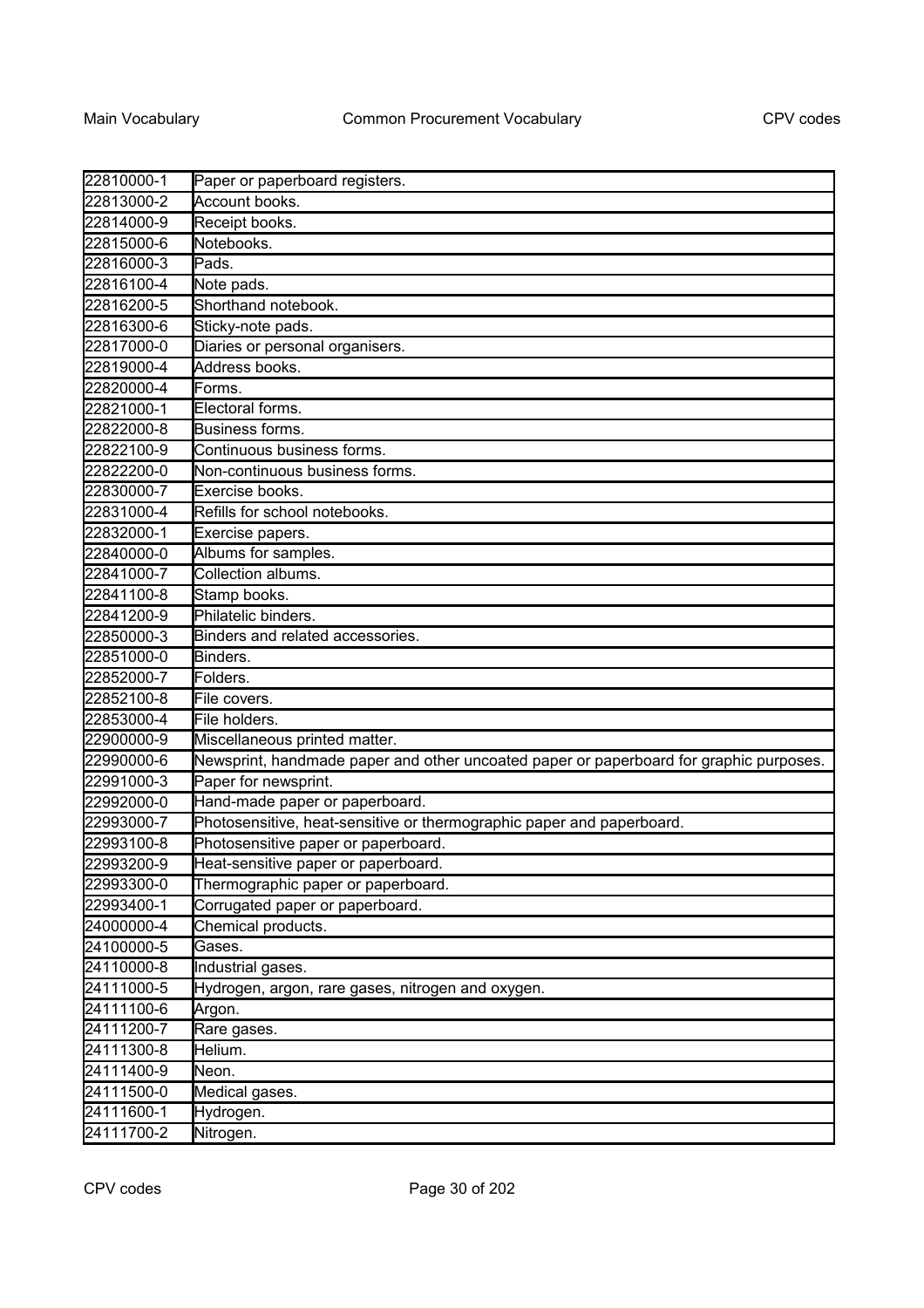| 24111800-3 | Liquid nitrogen.                                                       |
|------------|------------------------------------------------------------------------|
| 24111900-4 | Oxygen.                                                                |
| 24112000-2 | Inorganic oxygen compounds.                                            |
| 24112100-3 | Carbon dioxide.                                                        |
| 24112200-4 | Nitrogen oxides.                                                       |
| 24112300-5 | Gaseous inorganic oxygen compounds.                                    |
| 24113000-9 | Liquid and compressed air.                                             |
| 24113100-0 | Liquid air.                                                            |
| 24113200-1 | Compressed air.                                                        |
| 24200000-6 | Dyes and pigments.                                                     |
| 24210000-9 | Oxides, peroxides and hydroxides.                                      |
| 24211000-6 | Zinc oxide and peroxide, titanium oxide, dyes and pigments.            |
| 24211100-7 | Zinc oxide.                                                            |
| 24211200-8 | Zinc peroxide.                                                         |
| 24211300-9 | Titanium oxide.                                                        |
| 24212000-3 | Chromium, manganese, magnesium, lead and copper oxides and hydroxides. |
| 24212100-4 | Chromium oxide.                                                        |
| 24212200-5 | Manganese oxide.                                                       |
| 24212300-6 | Lead oxide.                                                            |
| 24212400-7 | Copper oxide.                                                          |
| 24212500-8 | Magnesium oxide.                                                       |
| 24212600-9 | Hydroxides for dyes and pigments.                                      |
| 24212610-2 | Chromium hydroxide.                                                    |
| 24212620-5 | Manganese hydroxide.                                                   |
| 24212630-8 | Lead hydroxide.                                                        |
| 24212640-1 | Copper hydroxide.                                                      |
| 24212650-4 | Magnesium hydroxide.                                                   |
| 24213000-0 | Hydrated lime.                                                         |
| 24220000-2 | Tanning extracts, dyeing extracts, tannins and colouring matter.       |
| 24221000-9 | Dyeing extracts.                                                       |
| 24222000-6 | Tanning extracts.                                                      |
| 24223000-3 | Tannins.                                                               |
| 24224000-0 | Colouring matter.                                                      |
| 24225000-7 | Tanning preparations.                                                  |
| 24300000-7 | Basic inorganic and organic chemicals.                                 |
| 24310000-0 | Basic inorganic chemicals.                                             |
| 24311000-7 | Chemical elements, inorganic acids and compounds.                      |
| 24311100-8 | Metalloids.                                                            |
| 24311110-1 | Phosphides.                                                            |
| 24311120-4 | Carbides.                                                              |
| 24311130-7 | Hydrides.                                                              |
| 24311140-0 | Nitrides.                                                              |
| 24311150-3 | Azides.                                                                |
| 24311160-6 | Silicides.                                                             |
| 24311170-9 | Borides.                                                               |
| 24311180-2 | Refined sulphur.                                                       |
| 24311200-9 | Halogen.                                                               |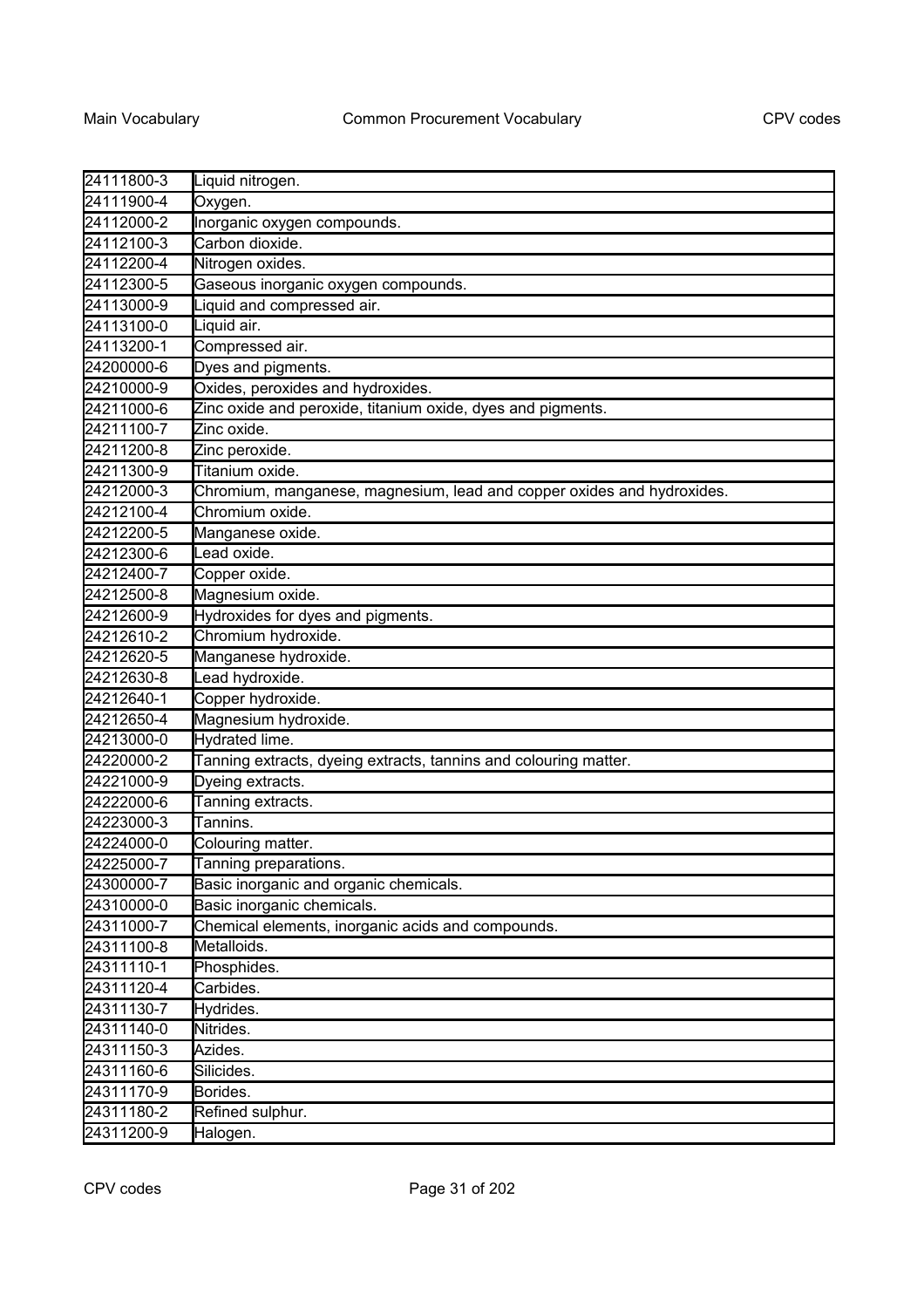| 24311300-0 | Alkali metals.                                                           |
|------------|--------------------------------------------------------------------------|
| 24311310-3 | Mercury.                                                                 |
| 24311400-1 | Hydrogen chloride, inorganic acids, silicon dioxide and sulphur dioxide. |
| 24311410-4 | Inorganic acids.                                                         |
| 24311411-1 | Sulphuric acid.                                                          |
| 24311420-7 | Phosphoric acid.                                                         |
| 24311430-0 | Polyphosphoric acids.                                                    |
| 24311440-3 | Hexafluorosilicic acid.                                                  |
| 24311450-6 | Sulphur dioxide.                                                         |
| 24311460-9 | Silicon dioxide.                                                         |
| 24311470-2 | Hydrogen chloride.                                                       |
| 24311500-2 | Hydroxides as basic inorganic chemicals.                                 |
| 24311510-5 | Metal oxides.                                                            |
| 24311511-2 | Iron pyrites and iron oxides.                                            |
| 24311520-8 | Sodium hydroxide.                                                        |
| 24311521-5 | Caustic soda.                                                            |
| 24311522-2 | Liquid soda.                                                             |
| 24311600-3 | Sulphur compounds.                                                       |
| 24311700-4 | Sulphur.                                                                 |
| 24311800-5 | Carbon.                                                                  |
| 24311900-6 | Chlorine.                                                                |
| 24312000-4 | Metallic halogenates; hypochlorites, chlorates and perchlorates.         |
| 24312100-5 | Metallic halogenates.                                                    |
| 24312110-8 | Sodium hexafluorosilicate.                                               |
| 24312120-1 | Chlorides.                                                               |
| 24312121-8 | Aluminium chloride.                                                      |
| 24312122-5 | Ferric chloride.                                                         |
| 24312123-2 | Poly aluminium chloride.                                                 |
| 24312130-4 | Aluminium chlorohydrate.                                                 |
| 24312200-6 | Hypochlorites and chlorates.                                             |
| 24312210-9 | Sodium chlorite.                                                         |
| 24312220-2 | Sodium hypochlorite.                                                     |
| 24313000-1 | Sulphides, sulphates; nitrates, phosphates and carbonates.               |
| 24313100-2 | Sulphides, sulphites and sulphates.                                      |
| 24313110-5 | Miscellaneous sulphides.                                                 |
| 24313111-2 | Hydrogen sulphide.                                                       |
| 24313112-9 | Polysulphides.                                                           |
| 24313120-8 | Sulphates.                                                               |
| 24313121-5 | Sodium thiosulphate.                                                     |
| 24313122-2 | Ferric sulphate.                                                         |
| 24313123-9 | Sulphate of aluminium.                                                   |
| 24313124-6 | Sodium sulphate.                                                         |
| 24313125-3 | Iron sulphate.                                                           |
| 24313126-0 | Copper sulphate.                                                         |
| 24313200-3 | Phosphinates, phosphonates, phosphates and polyphosphates.               |
| 24313210-6 | Sodium hexametaphosphate.                                                |
| 24313220-9 | Phosphates.                                                              |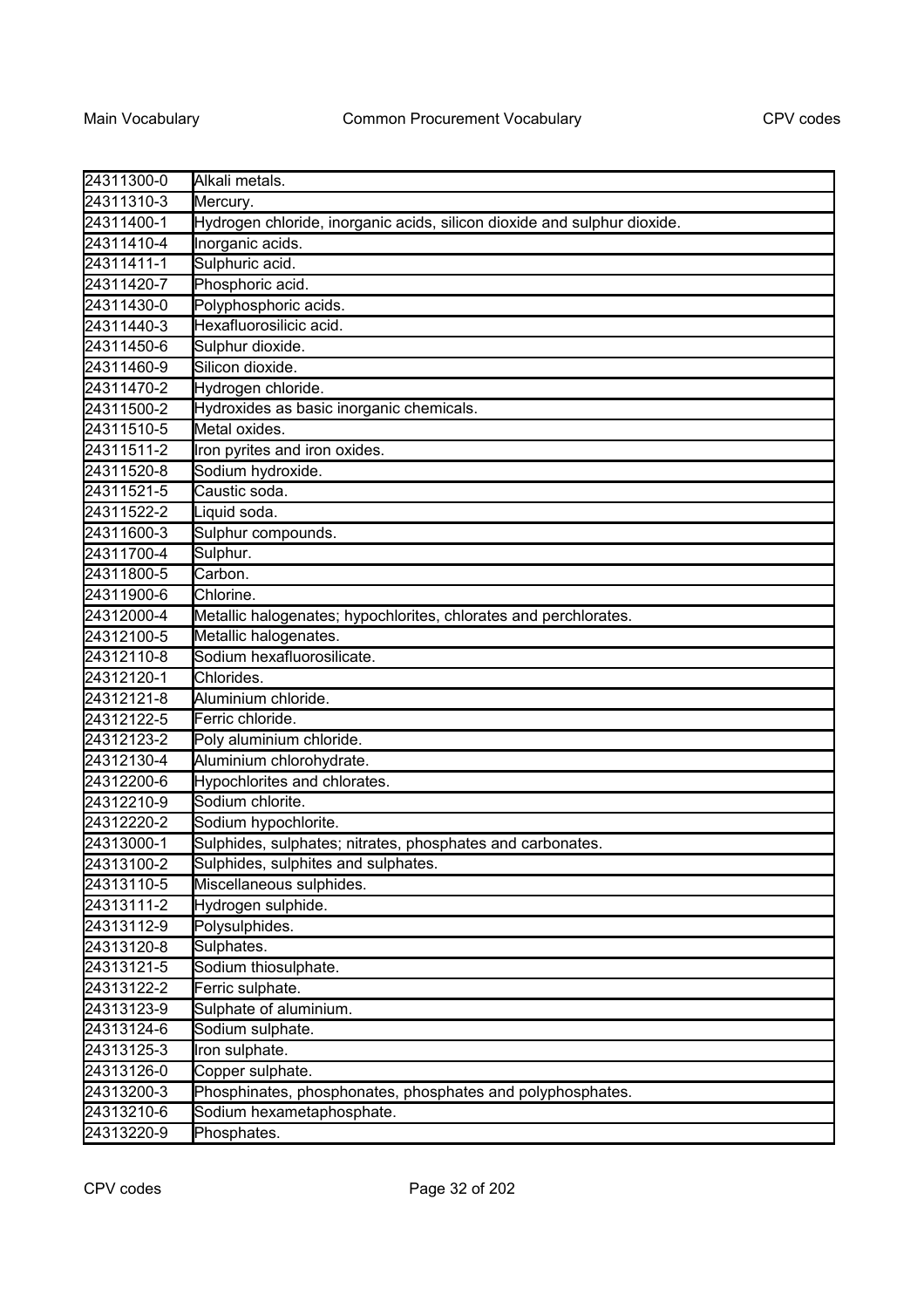| 24313300-4   | Carbonates.                                                                                                |
|--------------|------------------------------------------------------------------------------------------------------------|
| 24313310-7   | Sodium carbonate.                                                                                          |
| 24313320-0   | Sodium bicarbonate.                                                                                        |
| 24313400-5   | Nitrates.                                                                                                  |
| 24314000-8   | Miscellaneous metal acid salts.                                                                            |
| 24314100-9   | Potassium permanganate.                                                                                    |
| 24314200-0   | Oxometallic acid salts.                                                                                    |
| 24315000-5   | Miscellaneous inorganic chemicals.                                                                         |
| 24315100-6   | Heavy water, other isotopes and their compounds.                                                           |
| 24315200-7   | Cyanide, cyanide oxide, fulminates, cyanates, silicates, borates, perborates, salts of<br>inorganic acids. |
| 24315210-0   | Cyanides.                                                                                                  |
| 24315220-3   | Cyanide oxide.                                                                                             |
| 24315230-6   | Fulminates.                                                                                                |
| 24315240-9   | Cyanates.                                                                                                  |
| 24315300-8   | Hydrogen peroxide.                                                                                         |
| 24315400-9   | Piezo-electric quartz.                                                                                     |
| 24315500-0   | Compounds of rare earth metals.                                                                            |
| 24315600-1   | Silicates.                                                                                                 |
| 24315610-4   | Sodium silicate.                                                                                           |
| 24315700-2   | Borates and perborates.                                                                                    |
| 24316000-2   | Distilled water.                                                                                           |
| 24317000-9   | Synthetic stones.                                                                                          |
| 24317100-0   | Synthetic precious stones.                                                                                 |
| 24317200-1   | Synthetic semi-precious stones.                                                                            |
| 24320000-3   | Basic organic chemicals.                                                                                   |
| 24321000-0   | Hydrocarbons.                                                                                              |
| 24321100-1   | Saturated hydrocarbons.                                                                                    |
| 24321110-4   | Saturated acyclic hydrocarbons.                                                                            |
| 24321111-1   | Methane.                                                                                                   |
| 24321112-8   | Ethylene.                                                                                                  |
| 24321113-5   | Propene.                                                                                                   |
| 24321114-2   | Butene.                                                                                                    |
| 24321115-9   | Acetylene.                                                                                                 |
| $24321120-7$ | Saturated cyclic hydrocarbons.                                                                             |
| 24321200-2   | Unsaturated hydrocarbons.                                                                                  |
| 24321210-5   | Unsaturated acyclic hydrocarbons.                                                                          |
| 24321220-8   | Unsaturated cyclic hydrocarbons.                                                                           |
| 24321221-5   | Benzene.                                                                                                   |
| 24321222-2   | Toluene.                                                                                                   |
| 24321223-9   | O-xylenes.                                                                                                 |
| 24321224-6   | M-xylenes.                                                                                                 |
| 24321225-3   | Styrene.                                                                                                   |
| 24321226-0   | Ethylbenzene.                                                                                              |
| 24321300-3   | Other halogenated derivatives of hydrocarbons.                                                             |
| 24321310-6   | Tetrachloroethylene.                                                                                       |
| 24321320-9   | Carbon tetrachloride.                                                                                      |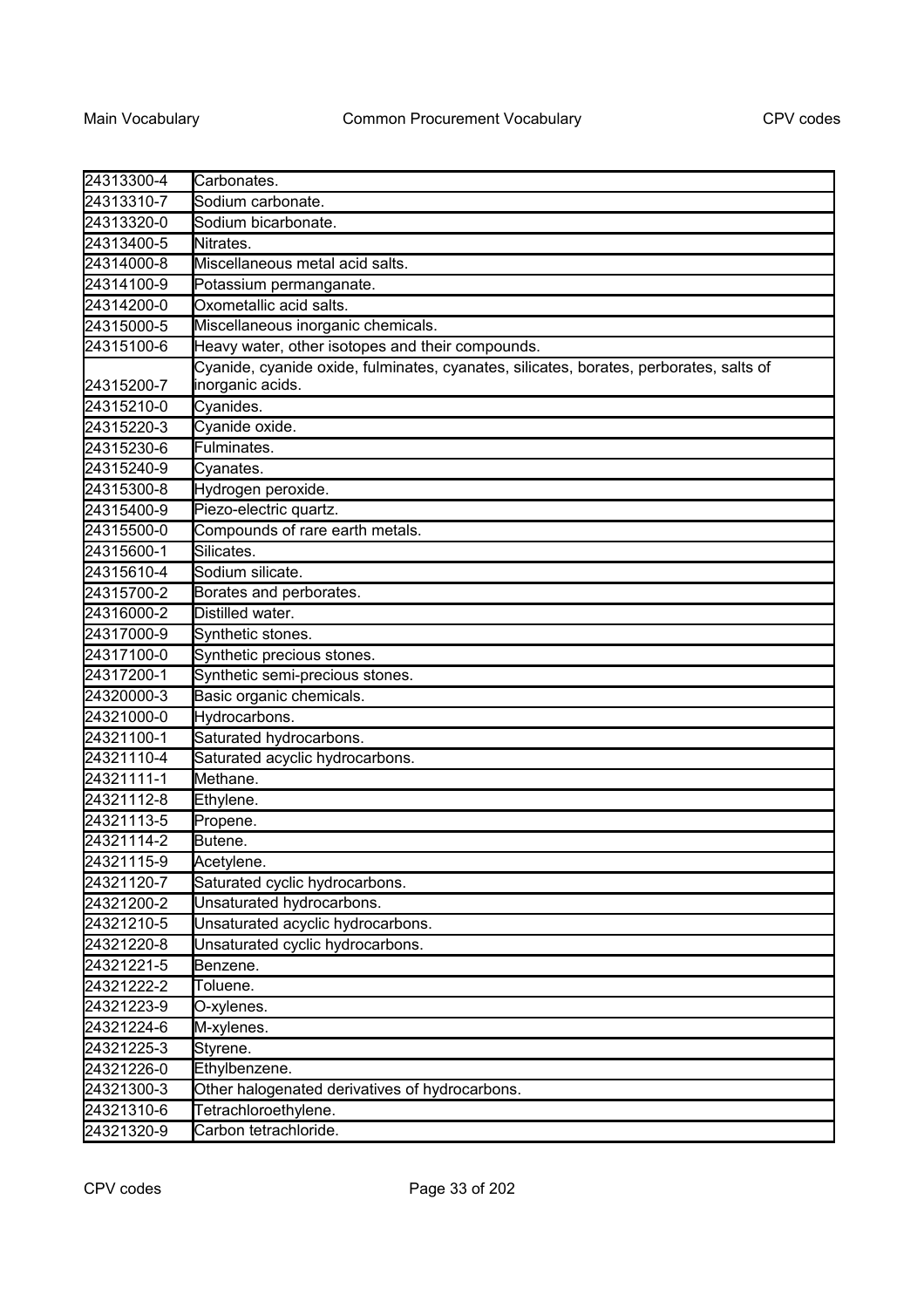| 24322000-7 | Alcohols, phenols, phenol-alcohols and their halogenated, sulphonated, nitrated or<br>nitrosated derivatives; industrial fatty alcohols. |
|------------|------------------------------------------------------------------------------------------------------------------------------------------|
| 24322100-8 | Industrial fatty alcohols.                                                                                                               |
| 24322200-9 | Monohydric alcohols.                                                                                                                     |
| 24322210-2 | Methanol.                                                                                                                                |
| 24322220-5 | Ethanol.                                                                                                                                 |
| 24322300-0 | Diols, polyalcohols and derivatives.                                                                                                     |
| 24322310-3 | Ethylene glycol.                                                                                                                         |
| 24322320-6 | Alcohol derivatives.                                                                                                                     |
| 24322400-1 | Phenols and derivatives.                                                                                                                 |
| 24322500-2 | Alcohol.                                                                                                                                 |
| 24322510-5 | Ethyl alcohol.                                                                                                                           |
| 24323000-4 | Industrial monocarboxylic fatty acids.                                                                                                   |
| 24323100-5 | Acid oils from refining.                                                                                                                 |
| 24323200-6 | Carboxylic acids.                                                                                                                        |
| 24323210-9 | Acetic acid.                                                                                                                             |
| 24323220-2 | Peracetic acid.                                                                                                                          |
| 24323300-7 | Unsaturated monocarboxylic acids and compounds.                                                                                          |
| 24323310-0 | Esters of methacrylic acid.                                                                                                              |
| 24323320-3 | Esters of acrylic acid.                                                                                                                  |
| 24323400-8 | Aromatic polycarboxylic and carboxylic acids.                                                                                            |
| 24324000-1 | Organic compounds with nitrogen functions.                                                                                               |
| 24324100-2 | Amine function compounds.                                                                                                                |
| 24324200-3 | Oxygen-function amino-compounds.                                                                                                         |
| 24324300-4 | Ureines.                                                                                                                                 |
| 24324400-5 | Compounds with nitrogen functions.                                                                                                       |
| 24325000-8 | Organo-sulphur compounds.                                                                                                                |
| 24326000-5 | Aldehyde, ketone, organic peroxides and ethers.                                                                                          |
| 24326100-6 | Aldehyde function compounds.                                                                                                             |
| 24326200-7 | Ketone and quinone function compounds.                                                                                                   |
| 24326300-8 | Organic peroxides.                                                                                                                       |
| 24326310-1 | Ethylene oxide.                                                                                                                          |
| 24326320-4 | Ethers.                                                                                                                                  |
| 24327000-2 | Miscellaneous organic chemicals.                                                                                                         |
| 24327100-3 | Vegetable derivatives for dyeing.                                                                                                        |
| 24327200-4 | Wood charcoal.                                                                                                                           |
| 24327300-5 | Oils and products of the distillation of high-temperature coal tar, pitch and pitch tar.                                                 |
| 24327310-8 | Coal tar.                                                                                                                                |
| 24327311-5 | Creosote.                                                                                                                                |
| 24327320-1 | Pitch.                                                                                                                                   |
| 24327330-4 | Pitch tar.                                                                                                                               |
| 24327400-6 | Resin products.                                                                                                                          |
| 24327500-7 | Residual lyes from the manufacture of wood pulp.                                                                                         |
| 24400000-8 | Fertilisers and nitrogen compounds.                                                                                                      |
| 24410000-1 | Nitrogenous fertilisers.                                                                                                                 |
| 24411000-8 | Nitric acid and salts.                                                                                                                   |
| 24411100-9 | Sodium nitrate.                                                                                                                          |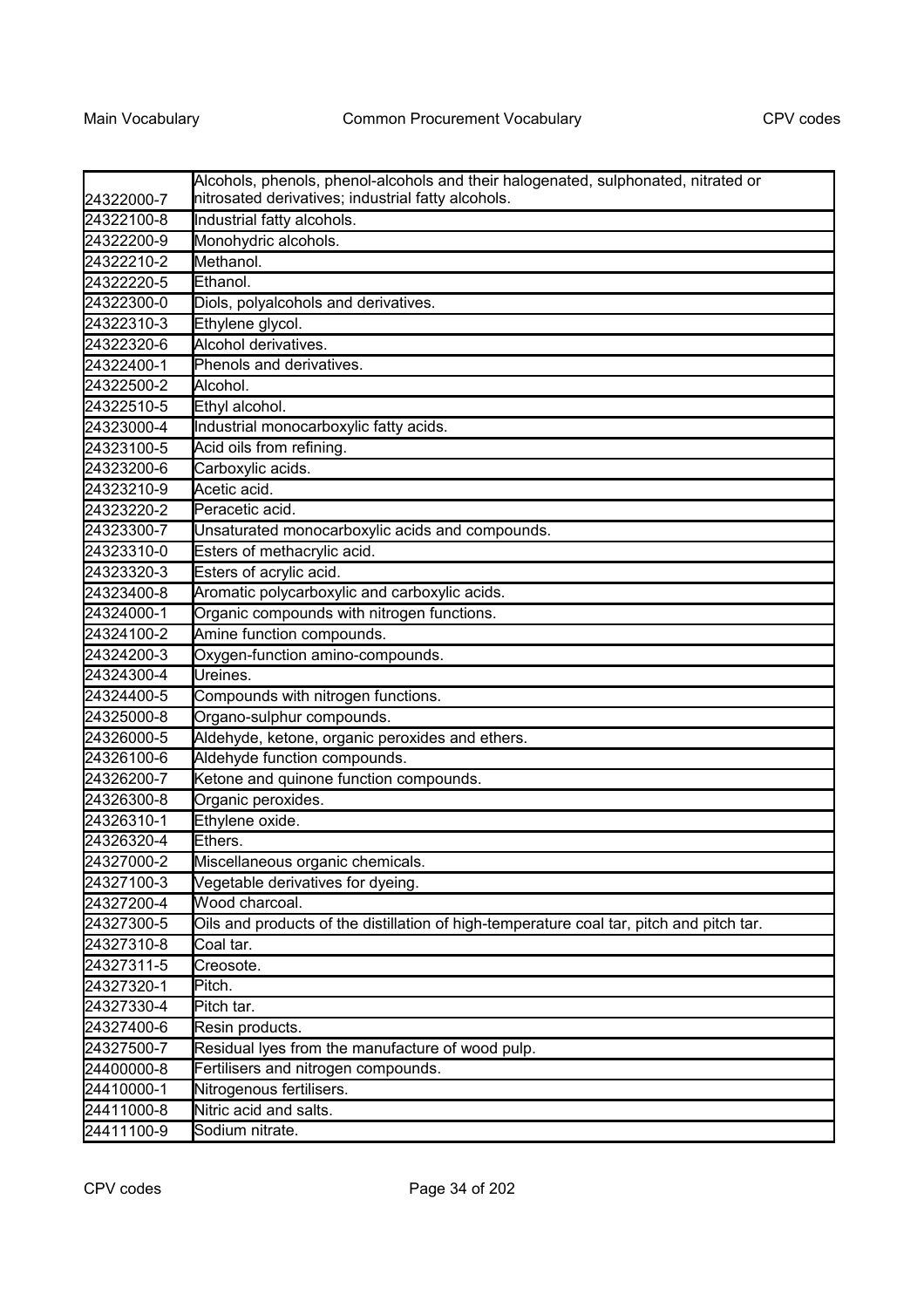| 24412000-5 | Sulphonitric acids.                                                    |
|------------|------------------------------------------------------------------------|
| 24413000-2 | Ammonia.                                                               |
| 24413100-3 | Liquid ammonia.                                                        |
| 24413200-4 | Ammonium chloride.                                                     |
| 24413300-5 | Ammonium sulphate.                                                     |
| 24420000-4 | Phosphatic fertilisers.                                                |
| 24421000-1 | Mineral phosphatic fertilisers.                                        |
| 24422000-8 | Chemical phosphatic fertilisers.                                       |
| 24430000-7 | Animal or vegetal fertilisers.                                         |
| 24440000-0 | Miscellaneous fertilisers.                                             |
| 24450000-3 | Agro-chemical products.                                                |
| 24451000-0 | Pesticides.                                                            |
| 24452000-7 | Insecticides.                                                          |
| 24453000-4 | Herbicides.                                                            |
| 24454000-1 | Plant-growth regulators.                                               |
| 24455000-8 | Disinfectants.                                                         |
| 24456000-5 | Rodenticides.                                                          |
| 24457000-2 | Fungicides.                                                            |
| 24500000-9 | Plastics in primary forms.                                             |
| 24510000-2 | Primary-form polymers of ethylene.                                     |
| 24520000-5 | Primary-form polymers of propylene.                                    |
| 24530000-8 | Primary-form polymers of styrene.                                      |
| 24540000-1 | Primary-form of vinyl polymers.                                        |
| 24541000-8 | Primary-form polymers of vinyl acetate.                                |
| 24542000-5 | Primary-form acrylic polymers.                                         |
| 24550000-4 | Primary-form of polyesters.                                            |
| 24560000-7 | Primary-form polyamides.                                               |
| 24570000-0 | Primary-form urea resins.                                              |
| 24580000-3 | Primary-form amino-resins.                                             |
| 24590000-6 | Primary-form silicones.                                                |
| 24600000-0 | Explosives.                                                            |
| 24610000-3 | Prepared explosives.                                                   |
| 24611000-0 | Propellant powders.                                                    |
| 24611100-1 | Propergol fuels.                                                       |
| 24612000-7 | Miscellaneous explosives.                                              |
| 24612100-8 | Dynamite.                                                              |
| 24612200-9 | TNT.                                                                   |
| 24612300-0 | Nitro-glycerine.                                                       |
| 24613000-4 | Signalling flares, rain rockets, fog signals and pyrotechnic articles. |
| 24613100-5 | Bird-scaring cartridges.                                               |
| 24613200-6 | Fireworks.                                                             |
| 24615000-8 | Fuses, caps, igniters and electric detonators.                         |
| 24900000-3 | Fine and various chemical products.                                    |
| 24910000-6 | Glues.                                                                 |
| 24911000-3 | Gelatines.                                                             |
| 24911200-5 | Adhesives.                                                             |
| 24920000-9 | Essential oils.                                                        |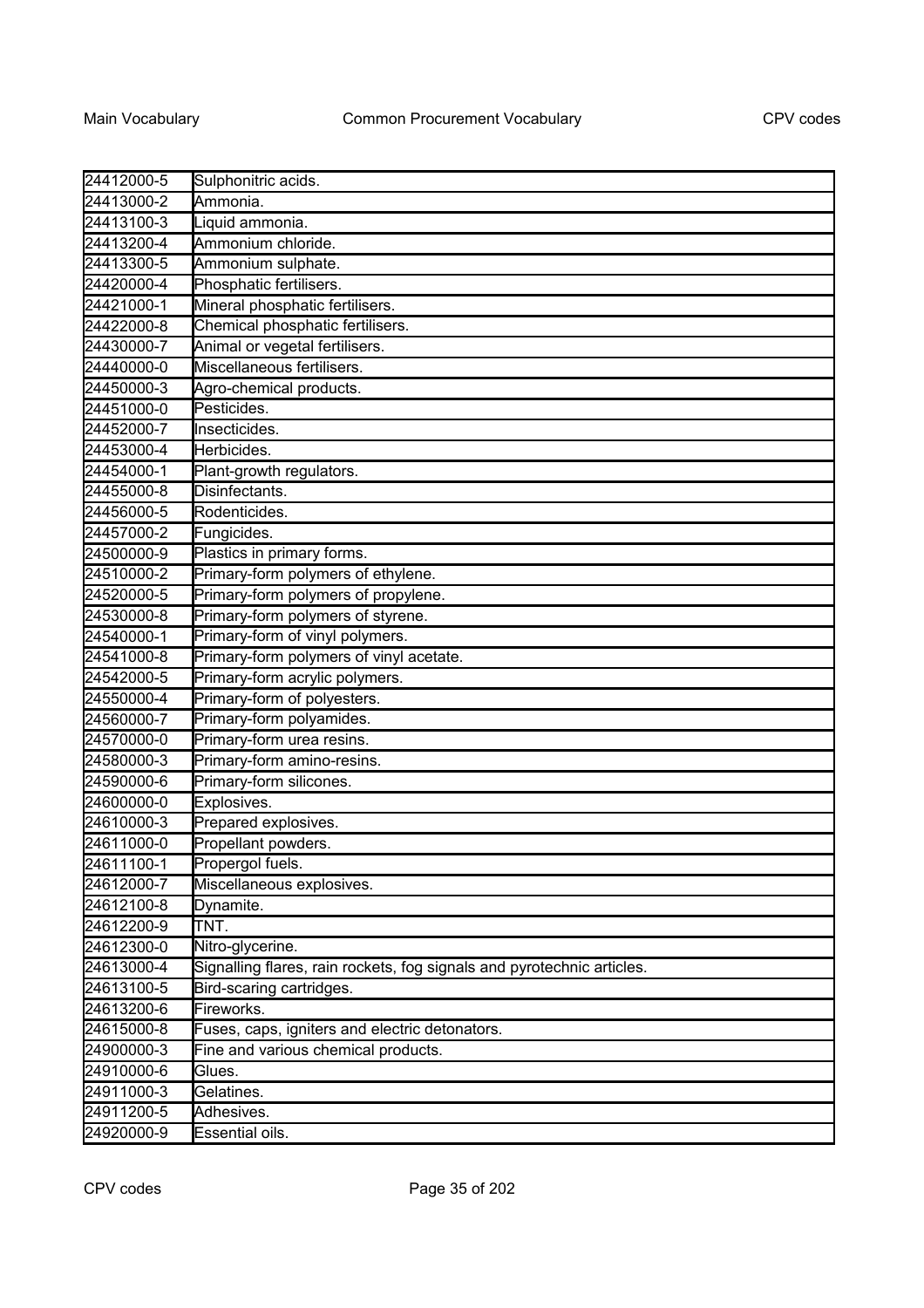| 24930000-2 | Photographic chemicals.                         |
|------------|-------------------------------------------------|
| 24931000-9 | Photographic plates and films.                  |
| 24931200-1 | Emulsions for photographic use.                 |
| 24931210-4 | Photographic developers.                        |
| 24931220-7 | Photographic fixers.                            |
| 24931230-0 | X-ray developers.                               |
| 24931240-3 | X-ray fixers.                                   |
| 24931250-6 | Culture medium.                                 |
| 24931260-9 | Image intensifiers.                             |
| 24950000-8 | Specialised chemical products.                  |
| 24951000-5 | Greases and lubricants.                         |
| 24951100-6 | Lubricants.                                     |
| 24951110-9 | Drilling mud.                                   |
| 24951120-2 | Silicon grease.                                 |
| 24951130-5 | Drilling fluids.                                |
| 24951200-7 | Additives for oils.                             |
| 24951210-0 | Fire-extinguisher powder.                       |
| 24951220-3 | Fire-extinguisher agents.                       |
| 24951230-6 | Fire-extinguisher charges.                      |
| 24951300-8 | Hydraulic fluids.                               |
| 24951310-1 | De-icing agents.                                |
| 24951311-8 | Anti-freezing preparations.                     |
| 24951400-9 | Chemically-modified fats and oils.              |
| 24952000-2 | Modelling pastes.                               |
| 24952100-3 | Dental wax.                                     |
| 24953000-9 | Finishing agents.                               |
| 24954000-6 | Activated carbon.                               |
| 24954100-7 | New activated carbon.                           |
| 24954200-8 | Regenerated activated carbon.                   |
| 24955000-3 | Chemical toilets.                               |
| 24956000-0 | Peptones and protein substances.                |
| 24957000-7 | Chemical additives.                             |
| 24957100-8 | Prepared binders for foundry moulds or cores.   |
| 24957200-9 | Additives for cements, mortars or concretes.    |
| 24958000-4 | Chemical products for the oil and gas industry. |
| 24958100-5 | Downhole chemicals.                             |
| 24958200-6 | Flocculating agents.                            |
| 24958300-7 | Mud chemicals.                                  |
| 24958400-8 | Gel ampoules for stemming explosives.           |
| 24959000-1 | Aerosols and chemicals in disc form.            |
| 24959100-2 | Aerosols.                                       |
| 24959200-3 | Chemical elements in disc form.                 |
| 24960000-1 | Various chemical products.                      |
| 24961000-8 | Radiator fluids.                                |
| 24962000-5 | Water-treatment chemicals.                      |
| 24963000-2 | Anti-corrosion products.                        |
| 24964000-9 | Glycerol.                                       |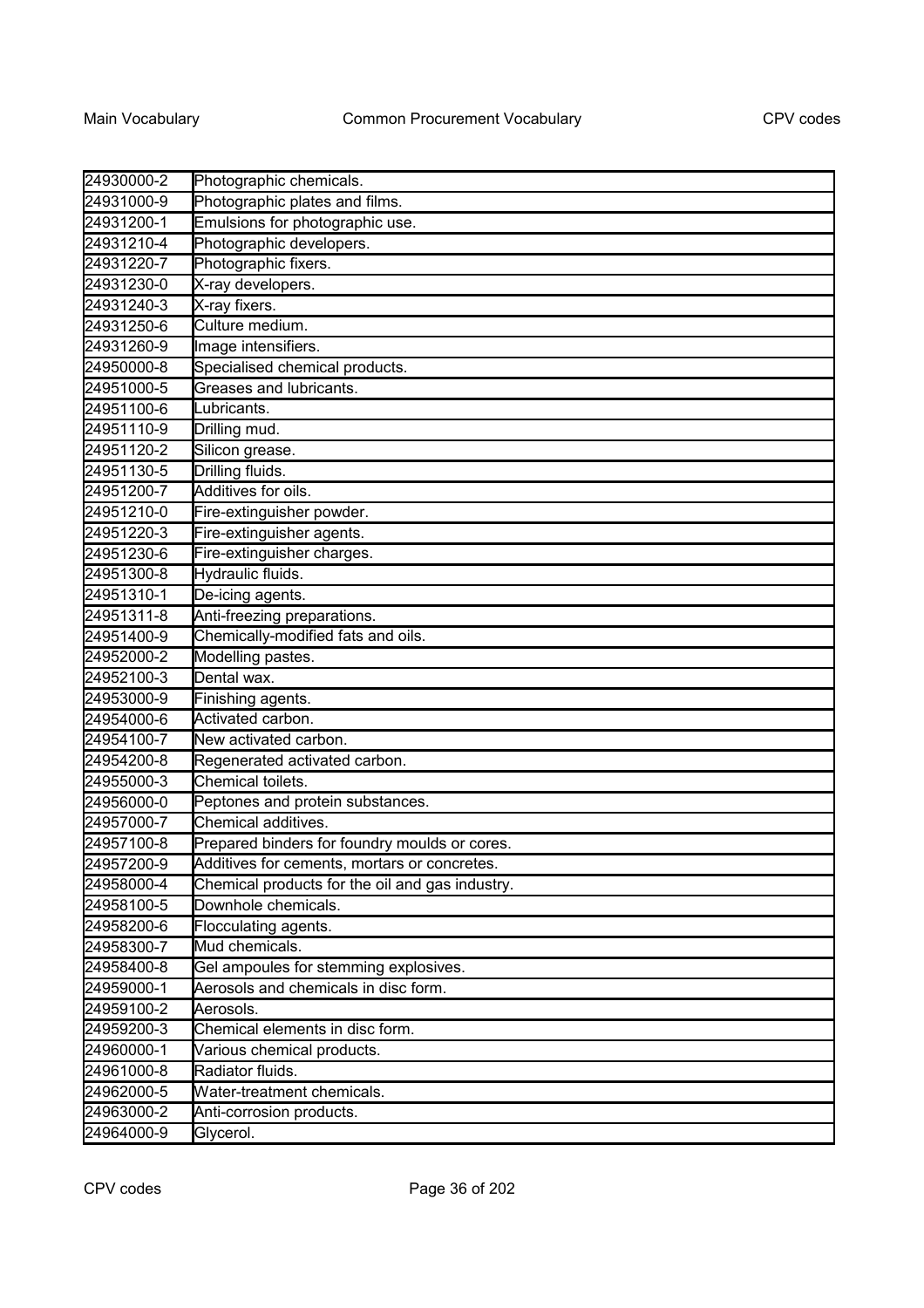| 24965000-6 | Enzymes.                                                                             |
|------------|--------------------------------------------------------------------------------------|
|            | Office and computing machinery, equipment and supplies except furniture and software |
| 30000000-9 | packages.                                                                            |
| 30100000-0 | Office machinery, equipment and supplies except computers, printers and furniture.   |
| 30110000-3 | Word-processing machines.                                                            |
| 30111000-0 | Word processors.                                                                     |
| 30120000-6 | Photocopying and offset printing equipment.                                          |
| 30121000-3 | Photocopying and thermocopying equipment.                                            |
| 30121100-4 | Photocopiers.                                                                        |
| 30121200-5 | Photocopying equipment.                                                              |
| 30121300-6 | Reproduction equipment.                                                              |
| 30121400-7 | Duplicating machines.                                                                |
| 30121410-0 | Faxswitch machines.                                                                  |
| 30121420-3 | Digital senders.                                                                     |
| 30121430-6 | Digital duplicators.                                                                 |
| 30122000-0 | Office-type offset printing machinery.                                               |
| 30122100-1 | Digital offset systems.                                                              |
| 30122200-2 | Digital offset equipments.                                                           |
| 30123000-7 | Office and business machines.                                                        |
| 30123100-8 | Ticket-validation machines.                                                          |
| 30123200-9 | Automatic cash dispensers.                                                           |
| 30123300-0 | Stencil duplicating machines.                                                        |
| 30123400-1 | Folding machines.                                                                    |
| 30123500-2 | Perforation machines.                                                                |
| 30123600-3 | Coin-handling machines.                                                              |
| 30123610-6 | Coin-sorting machines.                                                               |
| 30123620-9 | Coin-counting machines.                                                              |
| 30123630-2 | Coin-wrapping machines.                                                              |
| 30124000-4 | Parts and accessories of office machines.                                            |
| 30124100-5 | Fusers.                                                                              |
| 30124110-8 | Fuser oil.                                                                           |
| 30124120-1 | Fuser wiper.                                                                         |
| 30124130-4 | Fuser lamps.                                                                         |
| 30124140-7 | Fuser cleaning pad.                                                                  |
| 30124150-0 | Fuser filters.                                                                       |
| 30124200-6 | Fuser kits.                                                                          |
| 30124300-7 | Drums for office machine.                                                            |
| 30124400-8 | Staple cartridges.                                                                   |
| 30124500-9 | Scanner accessories.                                                                 |
| 30124510-2 | Endorsers.                                                                           |
| 30124520-5 | Scanner document feeders.                                                            |
| 30124530-8 | Scanner transparency adapters.                                                       |
| 30125000-1 | Parts and accessories of photocopying apparatus.                                     |
| 30125100-2 | Toner cartridges.                                                                    |
| 30125110-5 | Toner for laser printers/fax machines.                                               |
| 30125120-8 | Toner for photocopiers.                                                              |
| 30125130-1 | Toner for Data-processing and Research and Documentation centres.                    |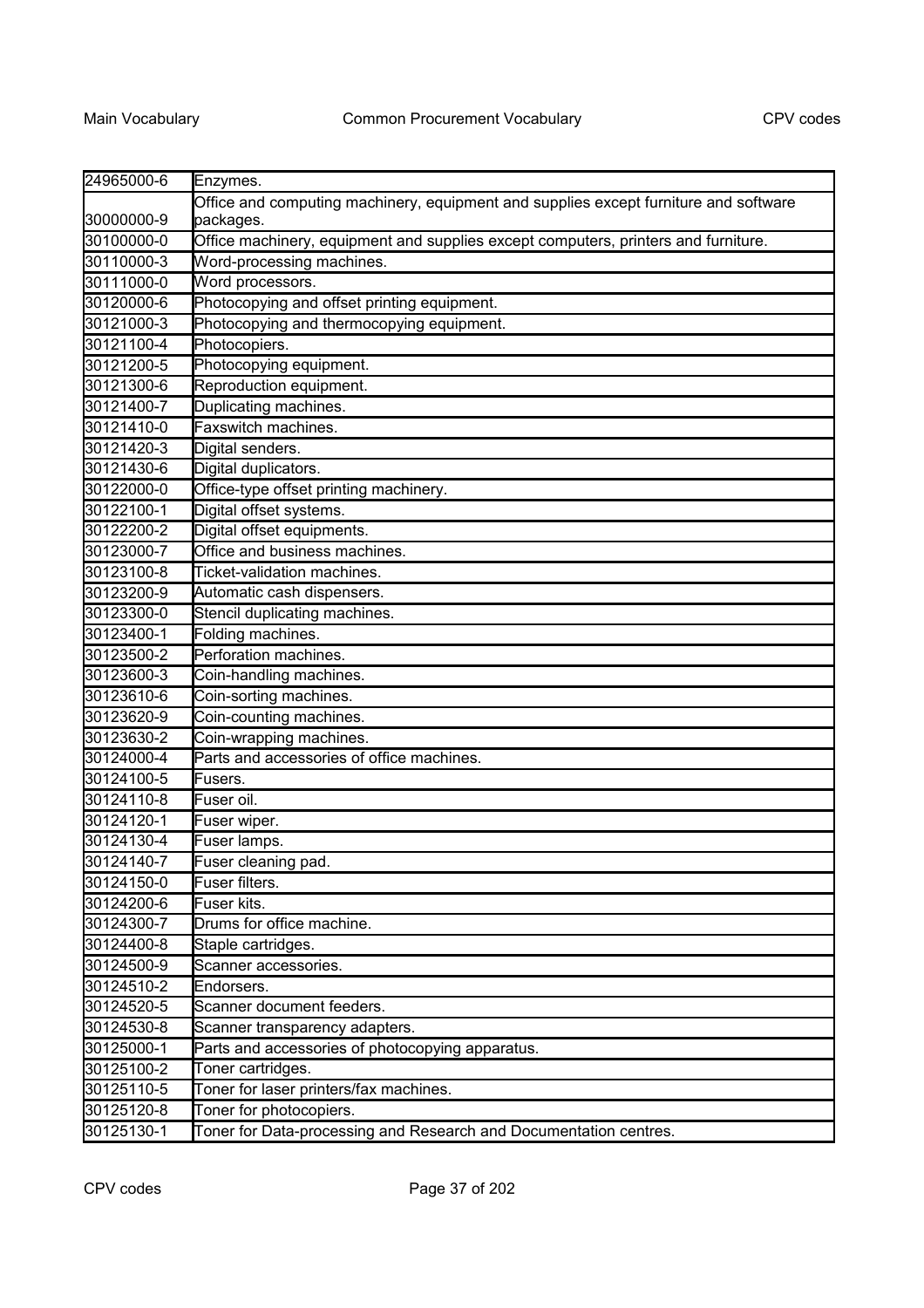| 30130000-9 | Post-office equipment.                      |
|------------|---------------------------------------------|
| 30131000-6 | Mailroom equipment.                         |
| 30131100-7 | Paper or envelope folding machines.         |
| 30131200-8 | Envelope-stuffing machines.                 |
| 30131300-9 | Addressing machines.                        |
| 30131400-0 | Postage machines.                           |
| 30131500-1 | Mail opening machines.                      |
| 30131600-2 | Mail sealing machines.                      |
| 30131700-3 | Stamp canceling machines.                   |
| 30131800-4 | Stamp affixers.                             |
| 30132000-3 | Sorting equipment.                          |
| 30132100-4 | Mail-sorting equipment.                     |
| 30132200-5 | Banknote counting machines.                 |
| 30132300-6 | Sorters.                                    |
| 30133000-0 | Mailing equipment.                          |
| 30133100-1 | Bulk-mailing equipment.                     |
| 30140000-2 | Calculating and accounting machines.        |
| 30141000-9 | Calculating machines.                       |
| 30141100-0 | Pocket calculators.                         |
| 30141200-1 | Desktop calculators.                        |
| 30141300-2 | Printing calculators.                       |
| 30141400-3 | Adding machines.                            |
| 30142000-6 | Accounting machines and cash registers.     |
| 30142100-7 | Accounting machines.                        |
| 30142200-8 | Cash registers.                             |
| 30144000-0 | Calculation-type machines.                  |
| 30144100-1 | Postage-franking machines.                  |
| 30144200-2 | Ticket-issuing machines.                    |
| 30144300-3 | Vehicle-counting machines.                  |
| 30144400-4 | Automatic fare collection.                  |
| 30145000-7 | Parts and accessories calculating machines. |
| 30145100-8 | Calculator rolls.                           |
| 30150000-5 | Typewriters.                                |
| 30151000-2 | Electronic typewriters.                     |
| 30152000-9 | Parts and accessories of typewriters.       |
| 30160000-8 | Magnetic cards.                             |
| 30161000-5 | Credit cards.                               |
| 30162000-2 | Smart cards.                                |
| 30163000-9 | Charge cards.                               |
| 30163100-0 | Agency fuel cards.                          |
| 30170000-1 | Labelling machines.                         |
| 30171000-8 | Dating or numbering machines.               |
| 30172000-5 | Identification ID press machines.           |
| 30173000-2 | Label applying machines.                    |
| 30174000-9 | abel making machines.                       |
| 30175000-6 | Lettering equipment.                        |
| 30176000-3 | Tape embosser.                              |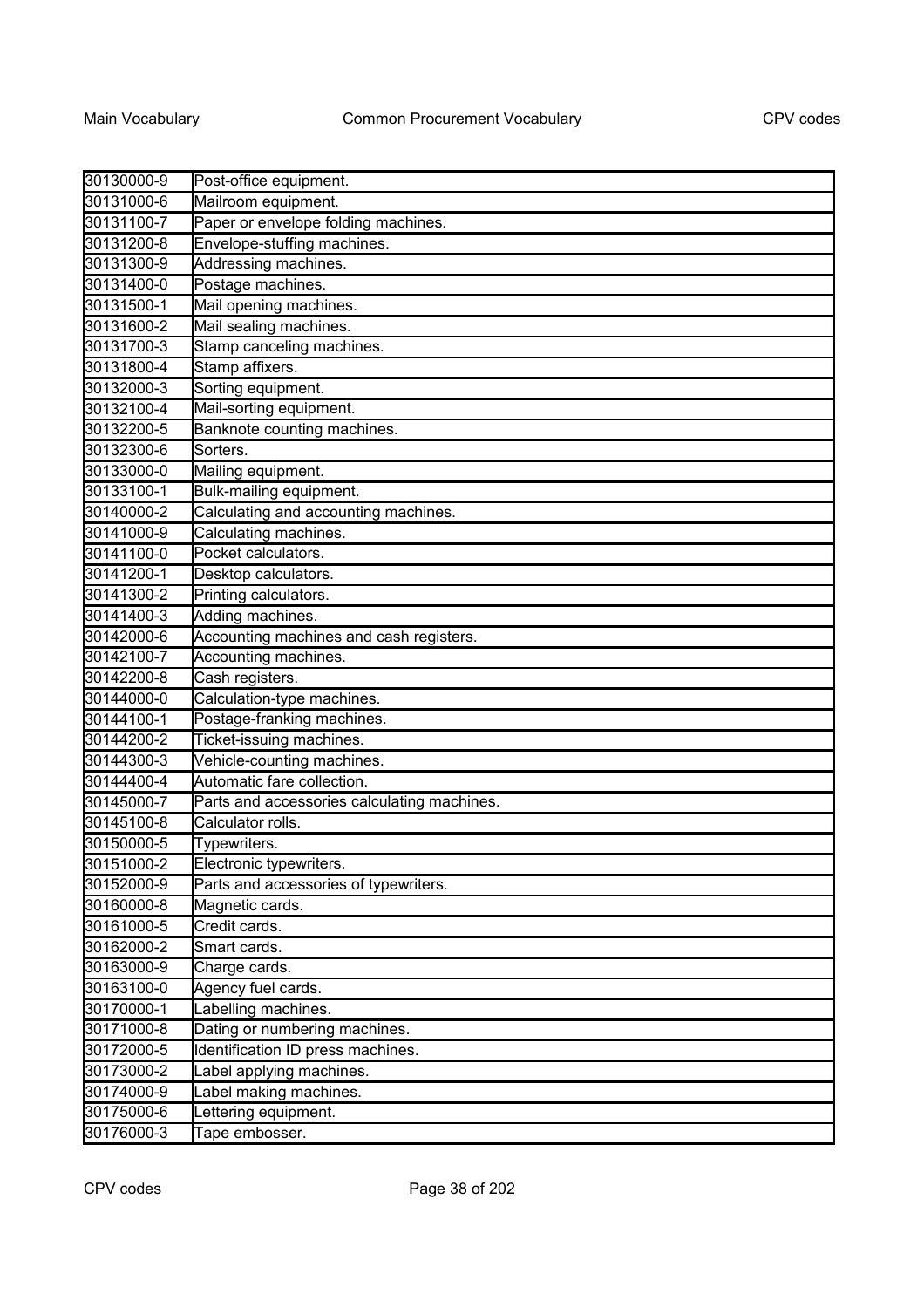| 30177000-0 | Automatic labelling systems.           |
|------------|----------------------------------------|
| 30178000-7 | Semi automatic labelling systems.      |
| 30179000-4 | Label dispensers.                      |
| 30180000-4 | Check endorsing and writing machines.  |
| 30181000-1 | Check endorsing machines.              |
| 30182000-8 | Check writing machines.                |
| 30190000-7 | Various office equipment and supplies. |
| 30191000-4 | Office equipment except furniture.     |
| 30191100-5 | Filing equipment.                      |
| 30191110-8 | Card carousel systems.                 |
| 30191120-1 | Magazine racks.                        |
| 30191130-4 | Clipboards.                            |
| 30191140-7 | Personal identification accessories.   |
| 30191200-6 | Overhead projectors.                   |
| 30191400-8 | Shredders.                             |
| 30192000-1 | Office supplies.                       |
| 30192100-2 | Erasers.                               |
| 30192110-5 | Ink products.                          |
| 30192111-2 | Ink pads.                              |
| 30192112-9 | Ink sources for printing machinery.    |
| 30192113-6 | Ink cartridges.                        |
| 30192121-5 | Ballpoint pens.                        |
| 30192122-2 | Fountain pens.                         |
| 30192123-9 | Fibre pens.                            |
| 30192124-6 | Felt-tipped pens.                      |
| 30192125-3 | Markers.                               |
| 30192126-0 | Technical pens.                        |
| 30192127-7 | Pen holders.                           |
| 30192130-1 | Pencils.                               |
| 30192131-8 | Propelling or sliding pencils.         |
| 30192132-5 | Pencil lead refills.                   |
| 30192133-2 | Pencil sharpeners.                     |
| 30192134-9 | Pencil holders.                        |
| 30192150-7 | Date stamps.                           |
| 30192151-4 | Sealing stamps.                        |
| 30192152-1 | Numbering stamps.                      |
| 30192153-8 | Phrase stamps.                         |
| 30192154-5 | Replacement stamp pads.                |
| 30192155-2 | Office stamp holders.                  |
| 30192160-0 | Correctors.                            |
| 30192170-3 | Notice boards.                         |
| 30192200-3 | Measuring tapes.                       |
| 30192300-4 | Ink ribbons.                           |
| 30192310-7 | Typewriter ribbons.                    |
| 30192320-0 | Printer ribbons.                       |
| 30192330-3 | Calculator ribbons and drums.          |
| 30192340-6 | Facsimile ribbons.                     |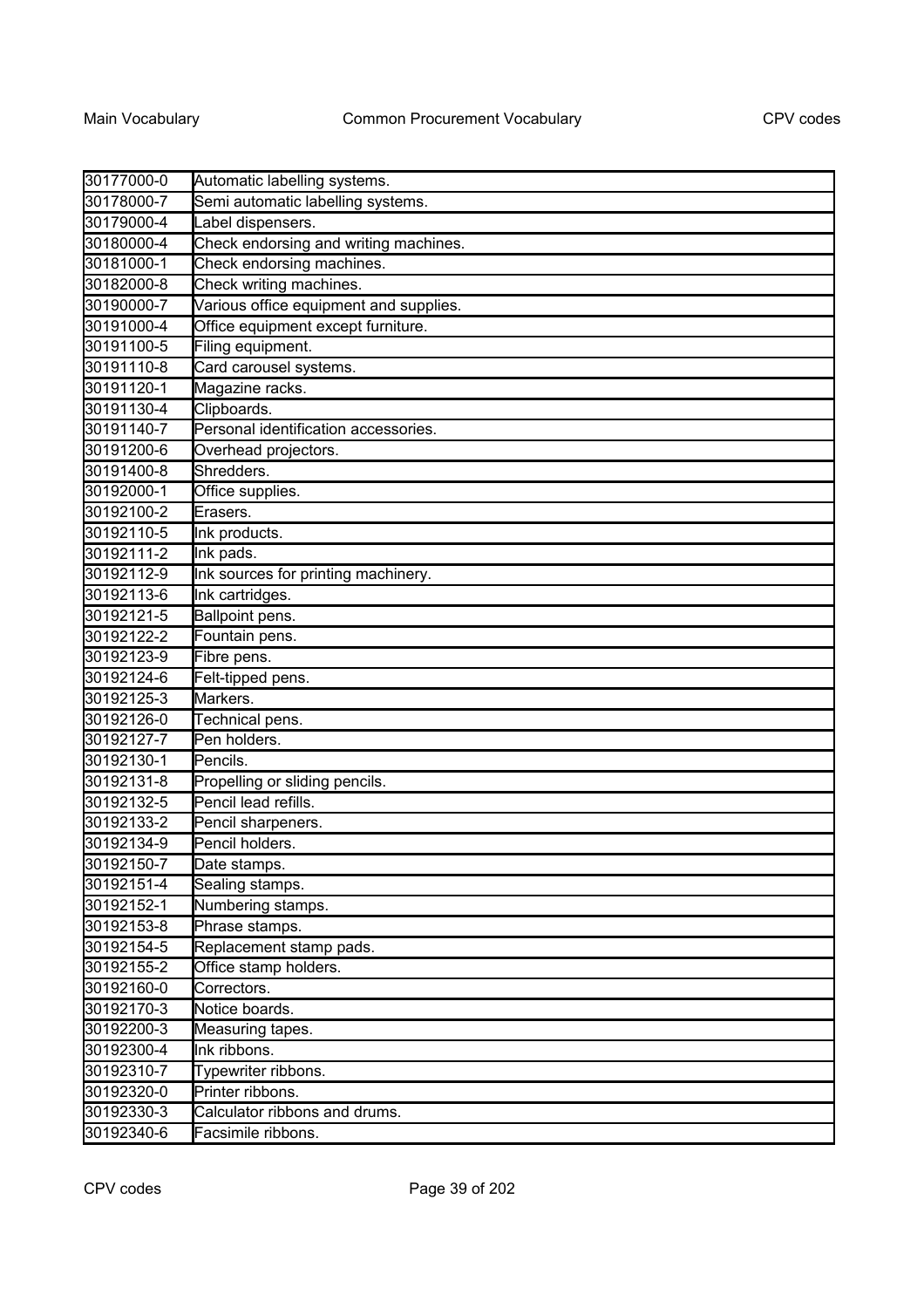| 30192350-9 | Cash register ribbons.                |
|------------|---------------------------------------|
| 30192400-5 | Reprographic supplies.                |
| 30192500-6 | Overhead transparencies.              |
| 30192600-7 | Drawing boards.                       |
| 30192700-8 | Stationery.                           |
| 30192800-9 | Self-adhesive labels.                 |
| 30192900-0 | Correction media.                     |
| 30192910-3 | Correction film or tape.              |
| 30192920-6 | Correction fluid.                     |
| 30192930-9 | Correction pens.                      |
| 30192940-2 | Correction pen refills.               |
| 30192950-5 | Electrical erasers.                   |
| 30193000-8 | Organisers and accessories.           |
| 30193100-9 | Desk drawer organisers.               |
| 30193200-0 | Desktop trays or organisers.          |
| 30193300-1 | Hanging organisers.                   |
| 30193400-2 | Book ends.                            |
| 30193500-3 | literature rack.                      |
| 30193600-4 | Support for diaries or calendars.     |
| 30193700-5 | File storage box.                     |
| 30193800-6 | Message holders.                      |
| 30193900-7 | Copy holders.                         |
| 30194000-5 | Drafting supplies.                    |
| 30194100-6 | Curves.                               |
| 30194200-7 | Drafting dots, tapes and films.       |
| 30194210-0 | Drafting dots or tapes.               |
| 30194220-3 | Drafting films.                       |
| 30194300-8 | Drafting kits, sets and papers.       |
| 30194310-1 | Drafting kits or sets.                |
| 30194320-4 | Drafting papers.                      |
| 30194400-9 | Drafting table covers.                |
| 30194500-0 | Lettering aids.                       |
| 30194600-1 | Protractors.                          |
| 30194700-2 | Templates.                            |
| 30194800-3 | T-squares and triangles.              |
| 30194810-6 | T-squares.                            |
| 30194820-9 | Triangles.                            |
| 30194900-4 | Work surface protection covers.       |
| 30195000-2 | Boards.                               |
| 30195100-3 | Planning boards or accessories.       |
| 30195200-4 | Electronic copyboards or accessories. |
| 30195300-5 | Letter boards or accessories.         |
| 30195400-6 | Dry erase boards or accessories.      |
| 30195500-7 | Chalk boards or accessories.          |
| 30195600-8 | Bulletin boards or accessories.       |
| 30195700-9 | Board cleaning kits or accessories.   |
| 30195800-0 | Hanging rails or holders.             |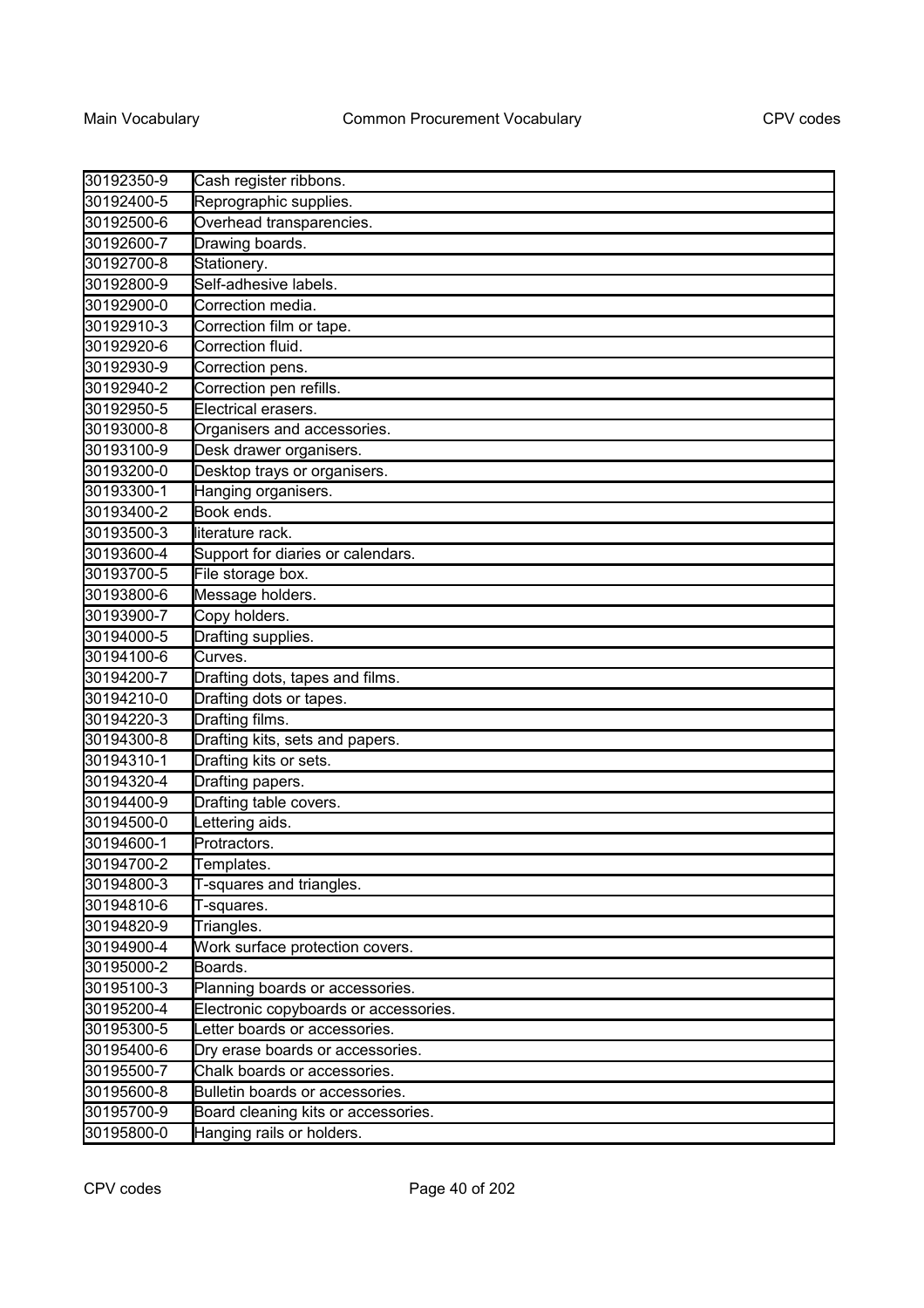| 30195900-1 | Whiteboards and magnetic boards.                                               |
|------------|--------------------------------------------------------------------------------|
| 30195910-4 | Whiteboards.                                                                   |
| 30195911-1 | Whiteboard accessories.                                                        |
| 30195912-8 | Whiteboard easels.                                                             |
| 30195913-5 | Flipchart easels.                                                              |
| 30195920-7 | Magnetic boards.                                                               |
| 30195921-4 | Erasers for magnetic boards.                                                   |
| 30196000-9 | Planning systems.                                                              |
| 30196100-0 | Meeting planners.                                                              |
| 30196200-1 | Appointment books or refills.                                                  |
| 30196300-2 | Suggestion box.                                                                |
| 30197000-6 | Small office equipment.                                                        |
| 30197100-7 | Staples, tacks, drawing pins.                                                  |
| 30197110-0 | Staples.                                                                       |
| 30197120-3 | Tacks.                                                                         |
| 30197130-6 | Drawing pins.                                                                  |
| 30197200-8 | Ring binders and paper clips.                                                  |
| 30197210-1 | Ring binders.                                                                  |
| 30197220-4 | Paper clips.                                                                   |
| 30197221-1 | Paperclip holder.                                                              |
| 30197300-9 | etter openers, staplers and hole punches.                                      |
| 30197310-2 | Letter openers.                                                                |
| 30197320-5 | Staplers.                                                                      |
| 30197321-2 | Staple removers.                                                               |
| 30197330-8 | Hole punches.                                                                  |
| 30197400-0 | Stamp sponge.                                                                  |
| 30197500-1 | Sealing wax.                                                                   |
| 30197510-4 | Sealing wax accessories.                                                       |
| 30197600-2 | Processed paper and paperboard.                                                |
| 30197610-5 | Composite paper and paperboard.                                                |
| 30197620-8 | Writing paper.                                                                 |
| 30197621-5 | Flipchart pad.                                                                 |
| 30197630-1 | Printing paper.                                                                |
| 30197640-4 | Self-copy or other copy paper.                                                 |
| 30197641-1 | Thermographic paper.                                                           |
| 30197642-8 | Photocopier paper and xerographic paper.                                       |
| 30197643-5 | Photocopier paper.                                                             |
| 30197644-2 | Xerographic paper.                                                             |
| 30197645-9 | Card for printing.                                                             |
| 30198000-3 | Lottery machines.                                                              |
| 30198100-4 | Pulling machines.                                                              |
| 30199000-0 | Paper stationery and other items.                                              |
| 30199100-1 | Carbon paper, self-copy paper, paper duplicator stencils and carbonless paper. |
| 30199110-4 | Carbon paper.                                                                  |
| 30199120-7 | Self-copy paper.                                                               |
| 30199130-0 | Carbonless paper.                                                              |
| 30199140-3 | Paper duplicator stencils.                                                     |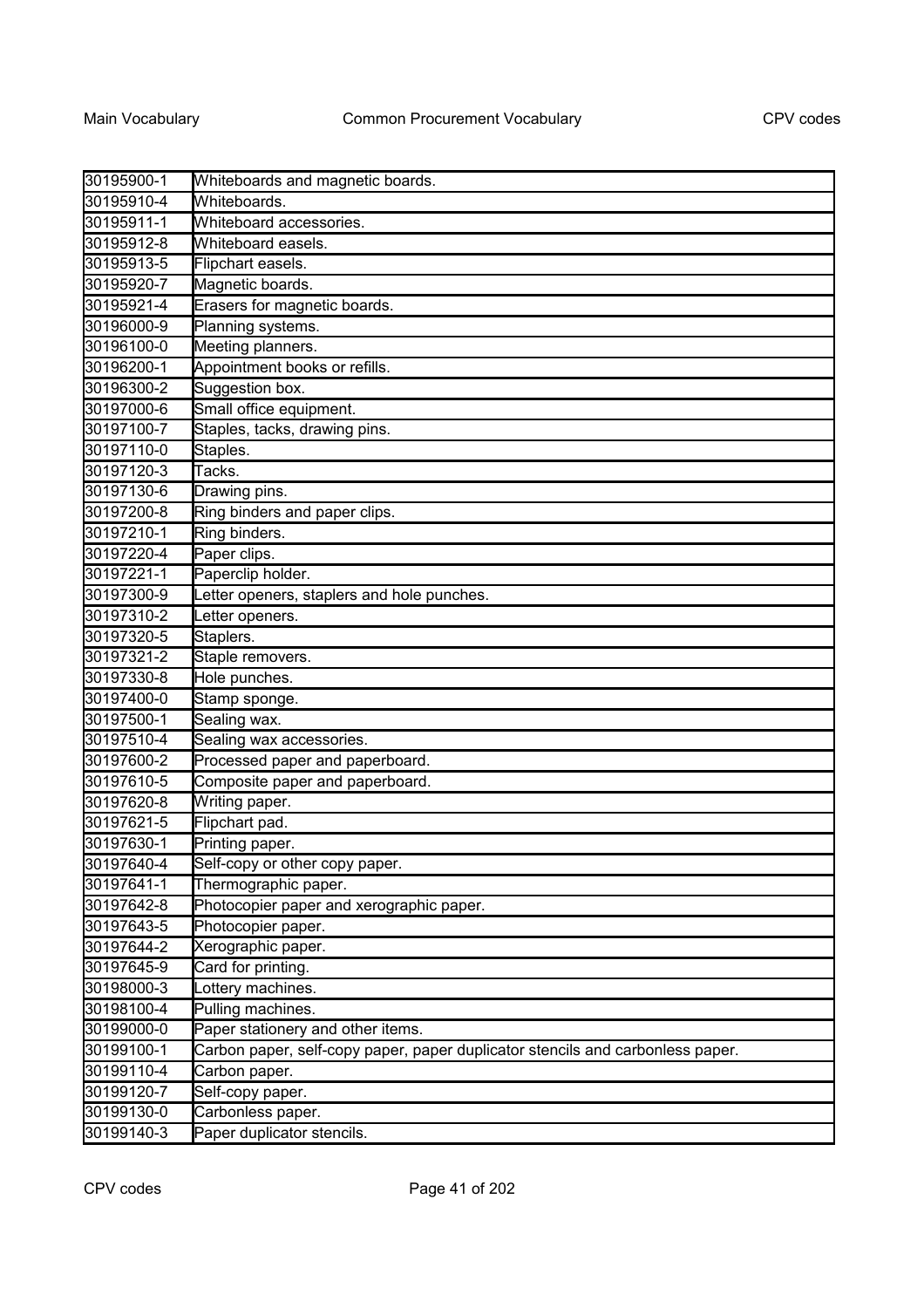| 30199200-2 | Envelopes, letter cards and plain postcards.                 |
|------------|--------------------------------------------------------------|
| 30199210-5 | Letter cards.                                                |
| 30199220-8 | Plain postcards.                                             |
| 30199230-1 | Envelopes.                                                   |
| 30199240-4 | Mailing kit.                                                 |
| 30199300-3 | Embossed or perforated paper.                                |
| 30199310-6 | Embossed or perforated printing paper.                       |
| 30199320-9 | Embossed or perforated writing paper.                        |
| 30199330-2 | Continuous paper for computer printers.                      |
| 30199340-5 | Continuous forms.                                            |
| 30199400-4 | Gummed or adhesive paper.                                    |
| 30199410-7 | Self-adhesive paper.                                         |
| 30199500-5 | Box files, letter trays, storage boxes and similar articles. |
| 30199600-6 | Dividers for stationery.                                     |
| 30199700-7 | Printed stationery except forms.                             |
| 30199710-0 | Printed envelopes.                                           |
| 30199711-7 | Printed window envelopes.                                    |
| 30199712-4 | Printed non-window envelopes.                                |
| 30199713-1 | Printed X-ray envelopes.                                     |
| 30199720-3 | Notepaper.                                                   |
| 30199730-6 | Business cards.                                              |
| 30199731-3 | Business card holders.                                       |
| 30199740-9 | Compliment slips.                                            |
| 30199750-2 | Coupons.                                                     |
| 30199760-5 | Labels.                                                      |
| 30199761-2 | Bar-coded labels.                                            |
| 30199762-9 | Luggage tags.                                                |
| 30199763-6 | Theft protection labels.                                     |
| 30199770-8 | Luncheon vouchers.                                           |
| 30199780-1 | Blotting pads.                                               |
| 30199790-4 | Timetables.                                                  |
| 30199791-1 | Wall planners.                                               |
| 30199792-8 | Calendars.                                                   |
| 30199793-5 | Diary stands.                                                |
| 30200000-1 | Computer equipment and supplies.                             |
| 30210000-4 | Data-processing machines (hardware).                         |
| 30211000-1 | Mainframe computer.                                          |
| 30211100-2 | Super computer.                                              |
| 30211200-3 | Mainframe hardware.                                          |
| 30211300-4 | Computer platforms.                                          |
| 30211400-5 | Computer configurations.                                     |
| 30211500-6 | Central processing unit (CPU) or processors.                 |
| 30212000-8 | Minicomputer hardware.                                       |
| 30212100-9 | Central processing units for minicomputers.                  |
| 30213000-5 | Personal computers.                                          |
| 30213100-6 | Portable computers.                                          |
| 30213200-7 | Tablet computer.                                             |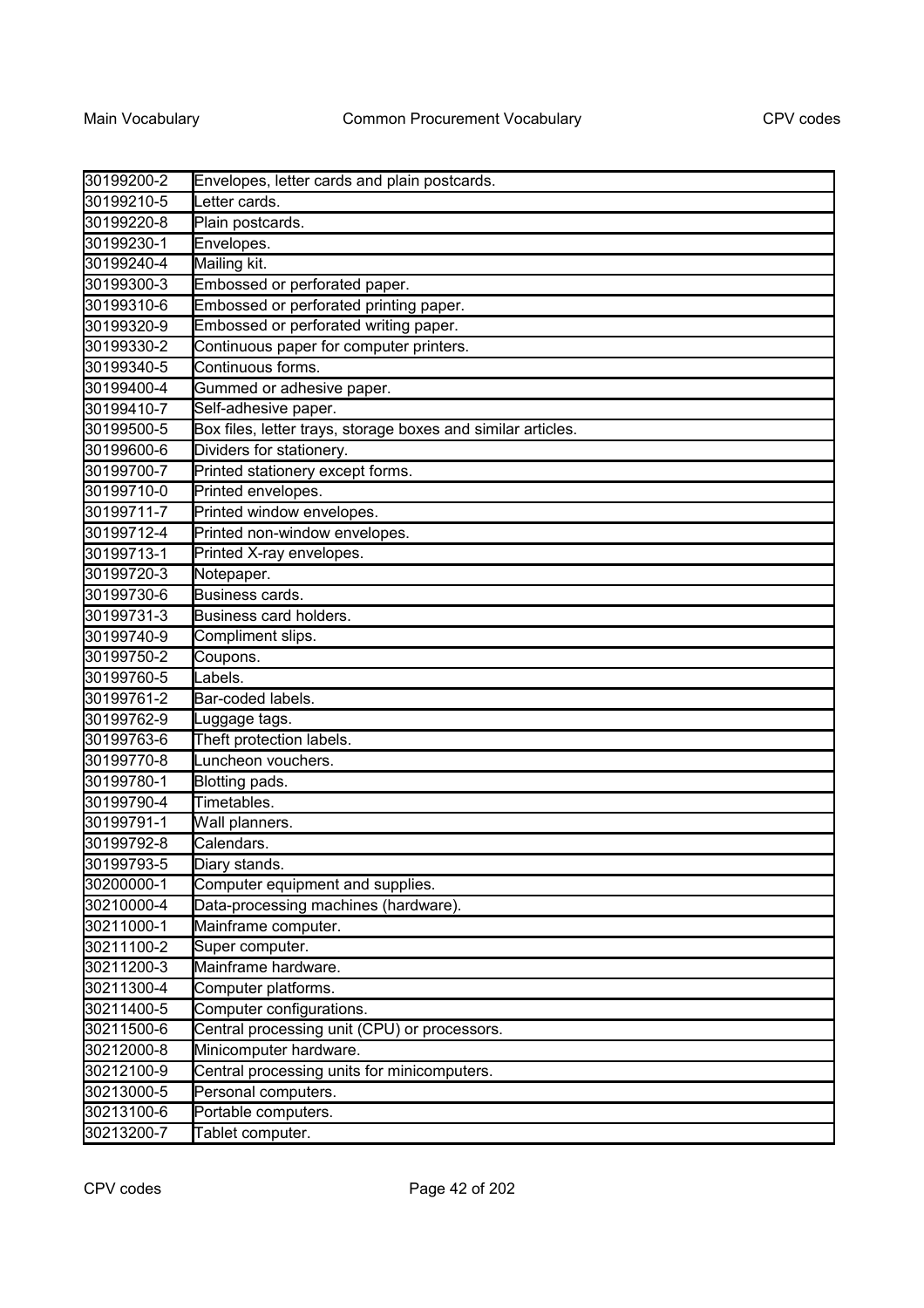| 30213300-8 | Desktop computer.                                                        |
|------------|--------------------------------------------------------------------------|
| 30213400-9 | Central processing units for personal computers.                         |
| 30213500-0 | Pocket computers.                                                        |
| 30214000-2 | Workstations.                                                            |
| 30215000-9 | Microcomputer hardware.                                                  |
| 30215100-0 | Central processing units for microcomputers.                             |
| 30216000-6 | Magnetic or optical readers.                                             |
| 30216100-7 | Optical readers.                                                         |
| 30216110-0 | Scanners for computer use.                                               |
| 30216120-3 | Optical-character-recognition equipment.                                 |
| 30216130-6 | Barcode readers.                                                         |
| 30216200-8 | Magnetic card readers.                                                   |
| 30216300-9 | Punchcard readers.                                                       |
| 30220000-7 | Digital cartography equipment.                                           |
| 30221000-4 | Digital cadastral maps.                                                  |
| 30230000-0 | Computer related equipment.                                              |
| 30231000-7 | Computer screens and consoles.                                           |
| 30231100-8 | Computer terminals.                                                      |
| 30231200-9 | Consoles.                                                                |
| 30231300-0 | Display screens.                                                         |
| 30231310-3 | Flat panel displays.                                                     |
| 30231320-6 | Touch screen monitors.                                                   |
| 30232000-4 | Peripheral equipment.                                                    |
| 30232100-5 | Printers and plotters.                                                   |
| 30232110-8 | Laser printers.                                                          |
| 30232120-1 | Dot-matrix printers.                                                     |
| 30232130-4 | Colour graphics printers.                                                |
| 30232140-7 | Plotters.                                                                |
| 30232150-0 | Inkjet printers.                                                         |
| 30232600-0 | Encoders.                                                                |
| 30232700-1 | Central controlling unit.                                                |
| 30233000-1 | Media storage and reader devices.                                        |
| 30233100-2 | Computer storage units.                                                  |
| 30233110-5 | Magnetic card storage units.                                             |
| 30233120-8 | Magnetic tape storage units.                                             |
| 30233130-1 | Magnetic disk storage units.                                             |
| 30233131-8 | Floppy-disk drives.                                                      |
| 30233132-5 | Hard-disk drives.                                                        |
| 30233140-4 | Direct-access storage devices (DASD).                                    |
| 30233141-1 | Redundant Array of Independent Disk (RAID).                              |
| 30233150-7 | Optical-disk drives.                                                     |
| 30233151-4 | Compact disk (CD) reader and/or burner.                                  |
| 30233152-1 | Digital versatile disc (DVD) reader and/or burner.                       |
| 30233153-8 | Compact disk (CD) and digital versatile disk (DVD) reader and/or burner. |
| 30233160-0 | Tape streamers.                                                          |
| 30233161-7 | Cassette-handling equipment.                                             |
| 30233170-3 | Carousel units.                                                          |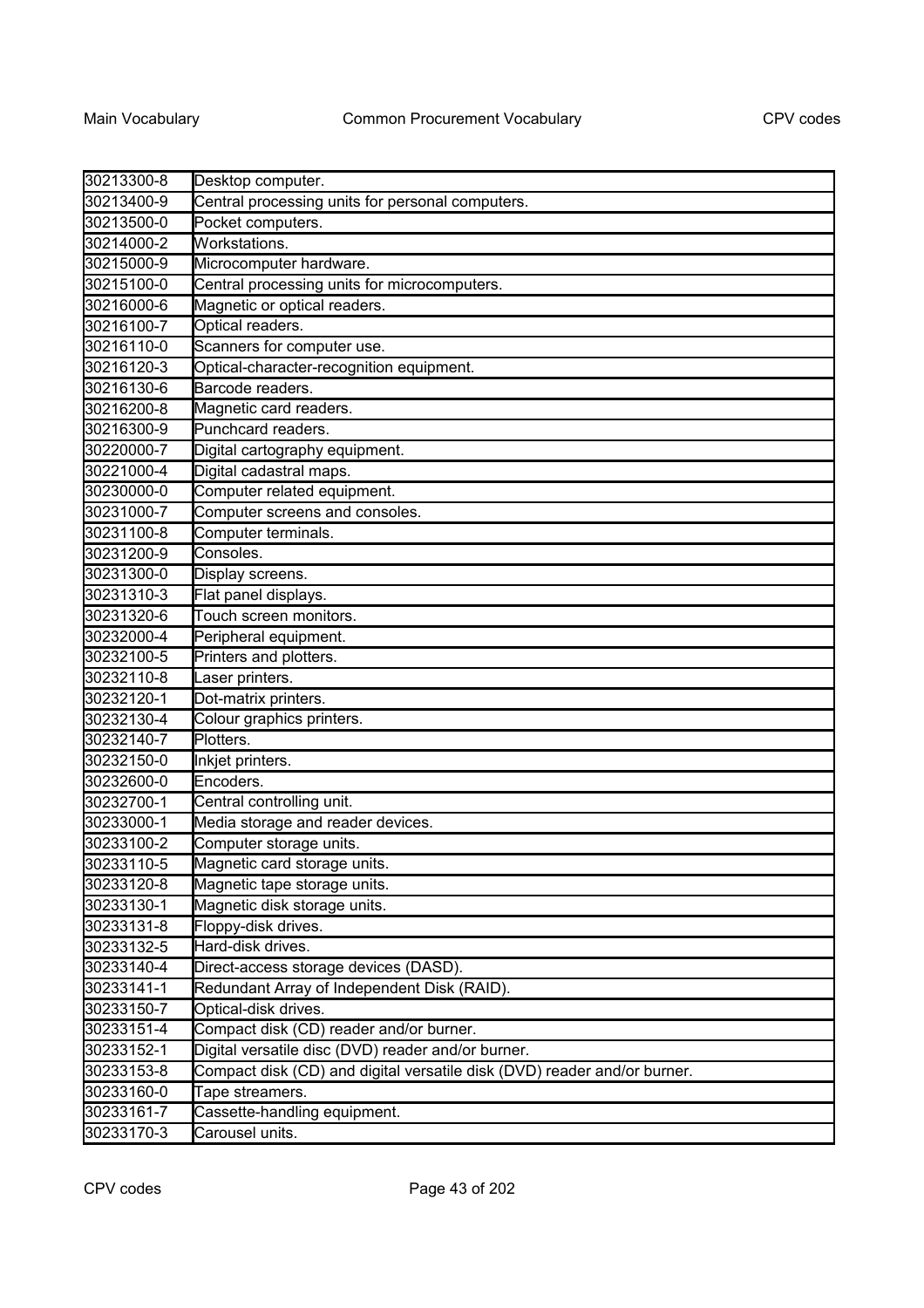| 30233180-6 | Flash memory storage devices.                                                 |
|------------|-------------------------------------------------------------------------------|
| 30233190-9 | Disk controller.                                                              |
| 30233300-4 | Smart card readers.                                                           |
| 30233310-7 | Fingerprint readers.                                                          |
| 30233320-0 | Combined smart card and fingerprint readers.                                  |
| 30234000-8 | Storage media.                                                                |
| 30234100-9 | Magnetic disk.                                                                |
| 30234200-0 | Optical disks.                                                                |
| 30234300-1 | Compact disks (CDs).                                                          |
| 30234400-2 | Digital versatile disks (DVDs).                                               |
| 30234500-3 | Memory storage media.                                                         |
| 30234600-4 | Flash memory.                                                                 |
| 30234700-5 | Magnetic tapes.                                                               |
| 30236000-2 | Miscellaneous computer equipment.                                             |
| 30236100-3 | Memory-expansion equipment.                                                   |
| 30236110-6 | Random access memory (RAM).                                                   |
| 30236111-3 | Dynamic random access memory (DRAM).                                          |
| 30236112-0 | Static random access memory (SRAM).                                           |
| 30236113-7 | Synchronous dynamic random access memory (SDRAM).                             |
| 30236114-4 | Rambus dynamic random access memory (RDRAM).                                  |
| 30236115-1 | Synchronous graphic random access memory (SGRAM).                             |
| 30236120-9 | Read only memory (ROM).                                                       |
| 30236121-6 | Programmable read only memory (PROM).                                         |
| 30236122-3 | Erasable programmable read only memory (EPROM).                               |
| 30236123-0 | Electronically erasable programmable read only memory (EEPROM).               |
| 30236200-4 | Data-processing equipment.                                                    |
| 30237000-9 | Parts, accessories and supplies for computers.                                |
| 30237100-0 | Parts of computers.                                                           |
| 30237110-3 | Network interfaces.                                                           |
| 30237120-6 | Computer ports.                                                               |
| 30237121-3 | Serial infrared ports.                                                        |
| 30237130-9 | Computer cards.                                                               |
| 30237131-6 | Electronic cards.                                                             |
| 30237132-3 | Universal Serial Bus (USB) Interfaces                                         |
|            | Personal Computer Memory Card International Association (PCMCIA) adaptors and |
| 30237133-0 | interfaces.                                                                   |
| 30237134-7 | Graphic accelerator cards.                                                    |
| 30237135-4 | Network interfaces cards.                                                     |
| 30237136-1 | Audio cards.                                                                  |
| 30237140-2 | Motherboards.                                                                 |
| 30237200-1 | Computer accessories.                                                         |
| 30237210-4 | Anti-glare screens.                                                           |
| 30237220-7 | Mousepads.                                                                    |
| 30237230-0 | Caches.                                                                       |
| 30237240-3 | Web camera.                                                                   |
| 30237250-6 | Computer cleaning accessories.                                                |
| 30237251-3 | Computer cleaning kits.                                                       |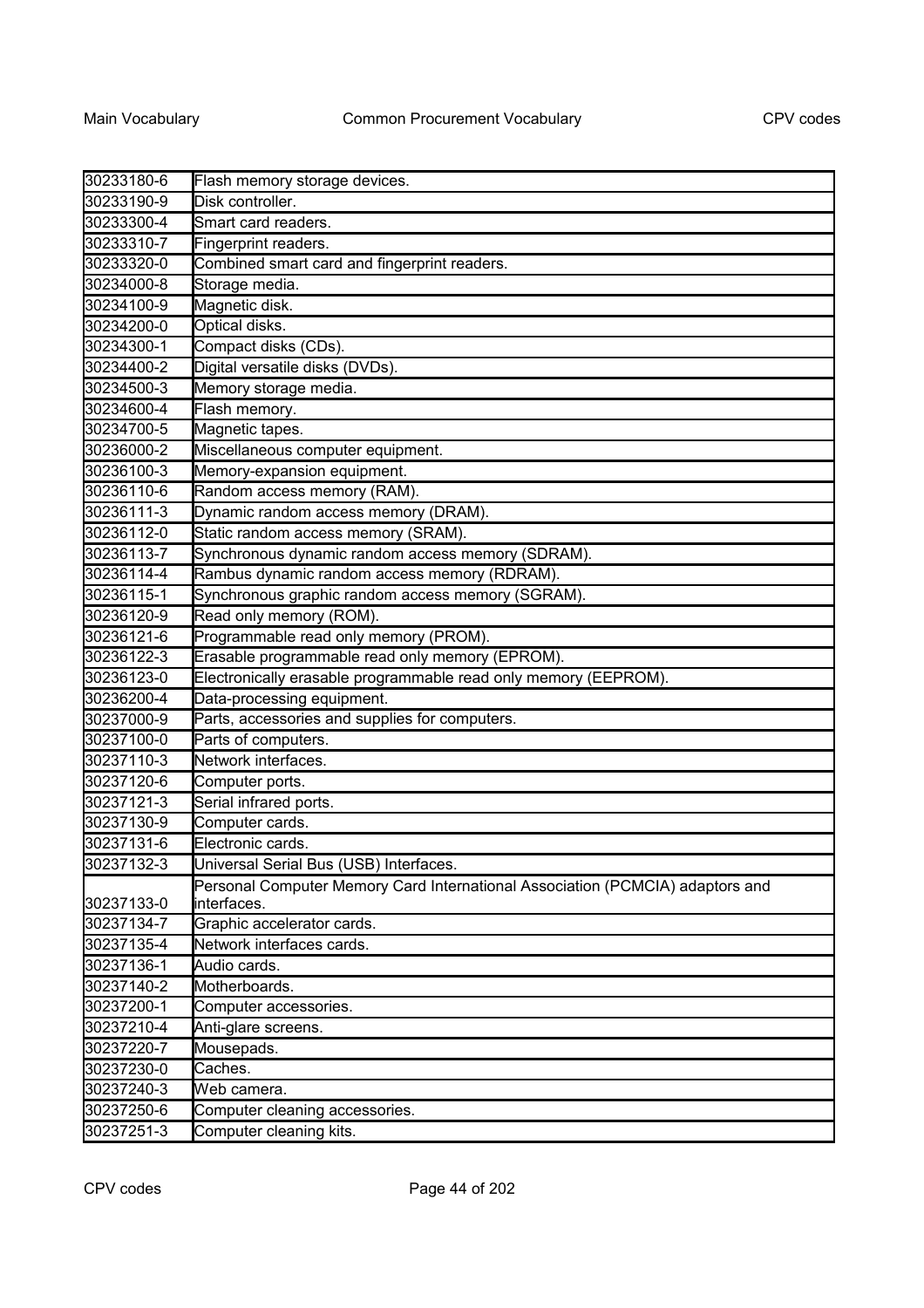| 30237252-0 | Pressurised air dusters.                                              |
|------------|-----------------------------------------------------------------------|
| 30237253-7 | Dust covers for computer equipment.                                   |
| 30237260-9 | Monitor wall mount arms.                                              |
| 30237270-2 | Portable computer carrying cases.                                     |
| 30237280-5 | Power supply accessories.                                             |
| 30237290-8 | Keyboard wrist rests.                                                 |
| 30237295-3 | Keyguards.                                                            |
| 30237300-2 | Computer supplies.                                                    |
| 30237310-5 | Font cartridges for printers.                                         |
| 30237320-8 | Diskettes.                                                            |
| 30237330-1 | Digital Audio Tape (DAT) cartridges.                                  |
| 30237340-4 | Digital Linear Tape (DLT) cartridges.                                 |
| 30237350-7 | Data cartridges.                                                      |
| 30237360-0 | Linear Tape-Open (LTO) cartridges.                                    |
| 30237370-3 | Recording cartridges.                                                 |
| 30237380-6 | CD-ROM.                                                               |
| 30237400-3 | Data entry accessories.                                               |
| 30237410-6 | Computer mouse.                                                       |
| 30237420-9 | Joysticks.                                                            |
| 30237430-2 | Light pens.                                                           |
| 30237440-5 | Trackballs.                                                           |
| 30237450-8 | Graphics tablets.                                                     |
| 30237460-1 | Computer keyboards.                                                   |
| 30237461-8 | Programmable keyboards.                                               |
| 30237470-4 | Braille pads.                                                         |
| 30237475-9 | Electric sensors.                                                     |
| 30237480-7 | Input units.                                                          |
| 30238000-6 | Library automation equipment.                                         |
| 31000000-6 | Electrical machinery, apparatus, equipment and consumables; Lighting. |
| 31100000-7 | Electric motors, generators and transformers.                         |
| 31110000-0 | Electric motors.                                                      |
| 31111000-7 | Adapters.                                                             |
| 31120000-3 | Generators.                                                           |
| 31121000-0 | Generating sets.                                                      |
| 31121100-1 | Generating sets with compression-ignition engines.                    |
| 31121110-4 | Power converters.                                                     |
| 31121111-1 | Electric rotary converters.                                           |
| 31121200-2 | Generating sets with spark-ignition engines.                          |
| 31121300-3 | Wind-energy generators.                                               |
| 31121310-6 | Windmills.                                                            |
| 31121320-9 | Wind turbines.                                                        |
| 31121330-2 | Wind turbine generators.                                              |
| 31121331-9 | Turbine rotors.                                                       |
| 31121340-5 | Wind farm.                                                            |
| 31122000-7 | Generator units.                                                      |
| 31122100-8 | Fuel cells.                                                           |
| 31124000-1 | Steam-turbine generator and related apparatus.                        |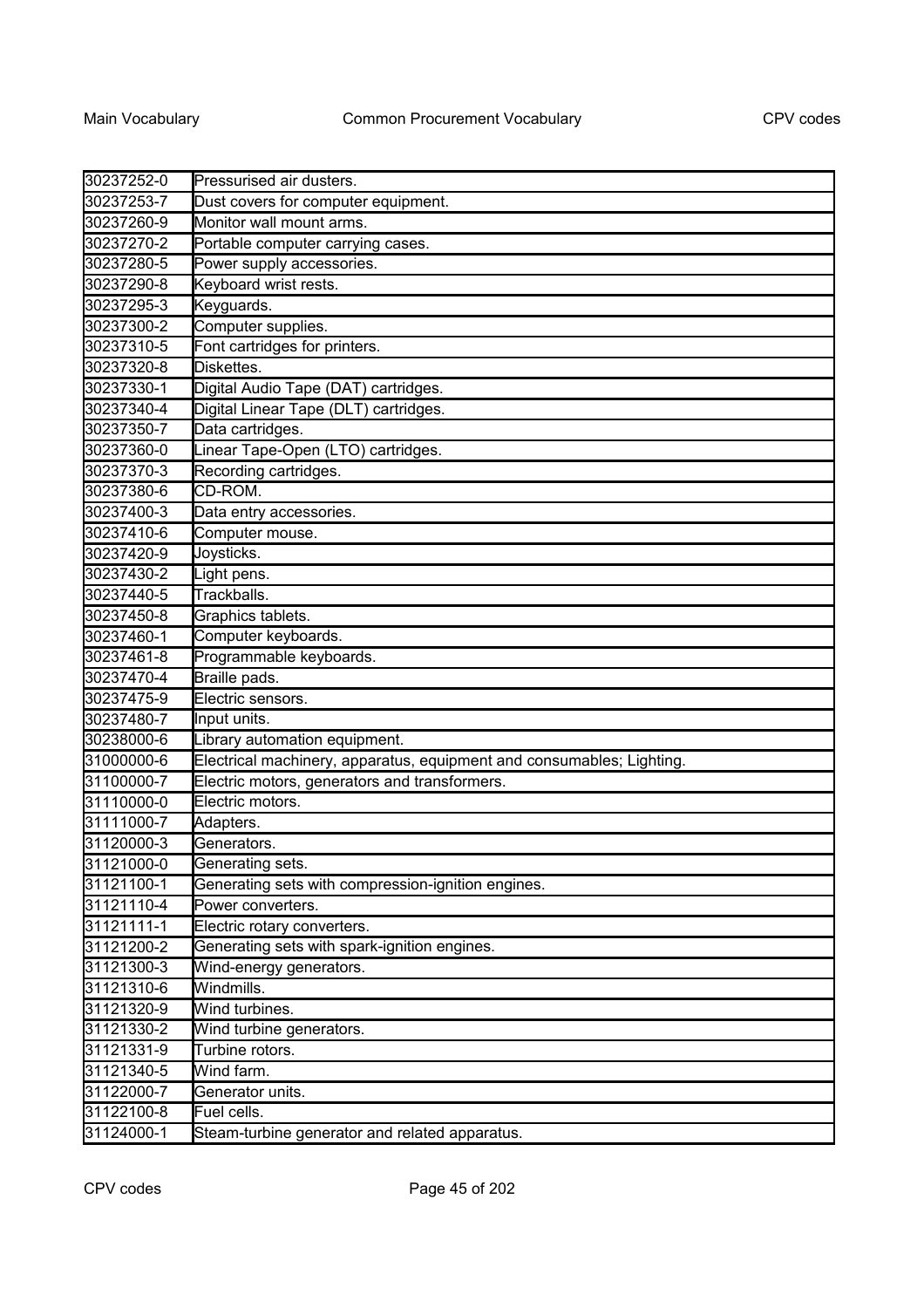| 31124100-2 | Turbine generator sets.                                               |
|------------|-----------------------------------------------------------------------|
| 31124200-3 | Turbine generator control apparatus.                                  |
| 31126000-5 | Dynamos.                                                              |
| 31127000-2 | Emergency generator.                                                  |
| 31128000-9 | Turbogenerator.                                                       |
| 31130000-6 | Alternators.                                                          |
| 31131000-3 | Single-phase motors.                                                  |
| 31131100-4 | Actuators.                                                            |
| 31131200-5 | Anodes.                                                               |
| 31132000-0 | Multi-phase motors.                                                   |
| 31140000-9 | Cooling towers.                                                       |
| 31141000-6 | Water coolers.                                                        |
| 31150000-2 | Ballasts for discharge lamps or tubes.                                |
| 31151000-9 | Static converters.                                                    |
| 31153000-3 | Rectifiers.                                                           |
| 31154000-0 | Uninterruptible power supplies.                                       |
| 31155000-7 | Inverters.                                                            |
| 31156000-4 | Interruptible power supplies.                                         |
| 31157000-1 | Inductors.                                                            |
| 31158000-8 | Chargers.                                                             |
| 31158100-9 | Battery chargers.                                                     |
| 31158200-0 | Supercharger.                                                         |
| 31158300-1 | Turbocharger.                                                         |
| 31160000-5 | Parts of electric motors, generators and transformers.                |
| 31161000-2 | Parts for electrical motors and generators.                           |
| 31161100-3 | Excitation systems.                                                   |
| 31161200-4 | Gas cooling systems.                                                  |
| 31161300-5 | Generator rotors.                                                     |
| 31161400-6 | Primary water systems.                                                |
| 31161500-7 | Seal oil systems.                                                     |
| 31161600-8 | Stator cooling water systems.                                         |
| 31161700-9 | Parts of steam generators.                                            |
| 31161800-0 | Parts of gas generators.                                              |
| 31161900-1 | Voltage-control systems.                                              |
| 31162000-9 | Parts of transformers, inductors and static converters.               |
| 31162100-0 | Parts of condensers.                                                  |
| 31170000-8 | Transformers.                                                         |
| 31171000-5 | Liquid dielectric transformers.                                       |
| 31172000-2 | Voltage transformers.                                                 |
| 31173000-9 | Instrument transformer.                                               |
| 31174000-6 | Power supply transformers.                                            |
| 31200000-8 | Electricity distribution and control apparatus.                       |
| 31210000-1 | Electrical apparatus for switching or protecting electrical circuits. |
| 31211000-8 | Boards and fuse boxes.                                                |
| 31211100-9 | Boards for electrical apparatus.                                      |
| 31211110-2 | Control panels.                                                       |
| 31211200-0 | Fuse boxes.                                                           |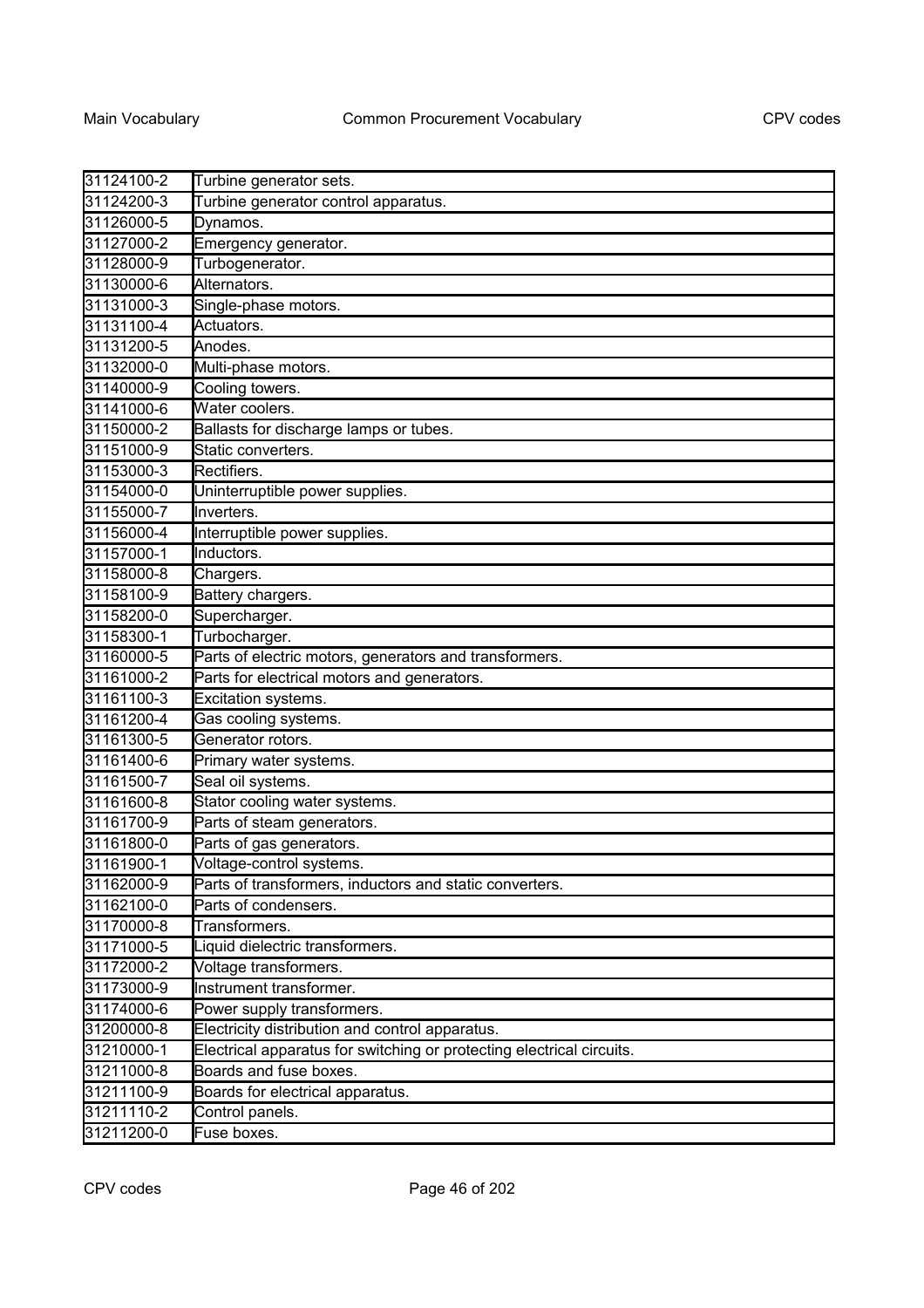| 31211300-1 |                                  |
|------------|----------------------------------|
|            | Fuses.                           |
| 31211310-4 | Cut-outs.                        |
| 31211320-7 | Fuse blocks.                     |
| 31211330-0 | Fuse wires.                      |
| 31211340-3 | Fuse clips.                      |
| 31212000-5 | Circuit breakers.                |
| 31212100-6 | Overhead circuit breakers.       |
| 31212200-7 | Circuit testers.                 |
| 31212300-8 | Magnetic circuit breakers.       |
| 31212400-9 | Miniature circuit breakers.      |
| 31213000-2 | Distribution equipment.          |
| 31213100-3 | Distribution boxes.              |
| 31213200-4 | Distribution transformers.       |
| 31213300-5 | Cable distribution cabinet.      |
| 31213400-6 | Distribution system.             |
| 31214000-9 | Switchgear.                      |
| 31214100-0 | Switches.                        |
| 31214110-3 | Isolating switches.              |
| 31214120-6 | Earthing switch.                 |
| 31214130-9 | Safety switches.                 |
| 31214140-2 | Dimmer switches.                 |
| 31214150-5 | Drum switches.                   |
| 31214160-8 | Pressure switches.               |
| 31214170-1 | Toggle switches.                 |
| 31214180-4 | Slide switches.                  |
| 31214190-7 | Limit switches.                  |
| 31214200-1 | Switch disconnector.             |
| 31214300-2 | Outdoor switching installations. |
| 31214400-3 | Fuse switch disconnector.        |
| 31214500-4 | Electric switchboards.           |
| 31214510-7 | Distribution switchboards.       |
| 31214520-0 | Medium-voltage switchboards.     |
| 31215000-6 | Voltage limiters.                |
| 31216000-3 | Lightning arrestors.             |
| 31216100-4 | Lightning-protection equipment.  |
| 31216200-5 | Lightning conductors.            |
| 31217000-0 | Surge suppressors.               |
| 31218000-7 | Busbars.                         |
| 31219000-4 | Protection boxes.                |
| 31220000-4 | Electrical circuit components.   |
| 31221000-1 | Electrical relays.               |
| 31221100-2 | Power relays.                    |
| 31221200-3 | General purpose relays.          |
| 31221300-4 | Socket relays.                   |
| 31221400-5 | Alternating voltage relays.      |
| 31221500-6 | Mercury relays.                  |
| 31221600-7 | Time relays.                     |
|            |                                  |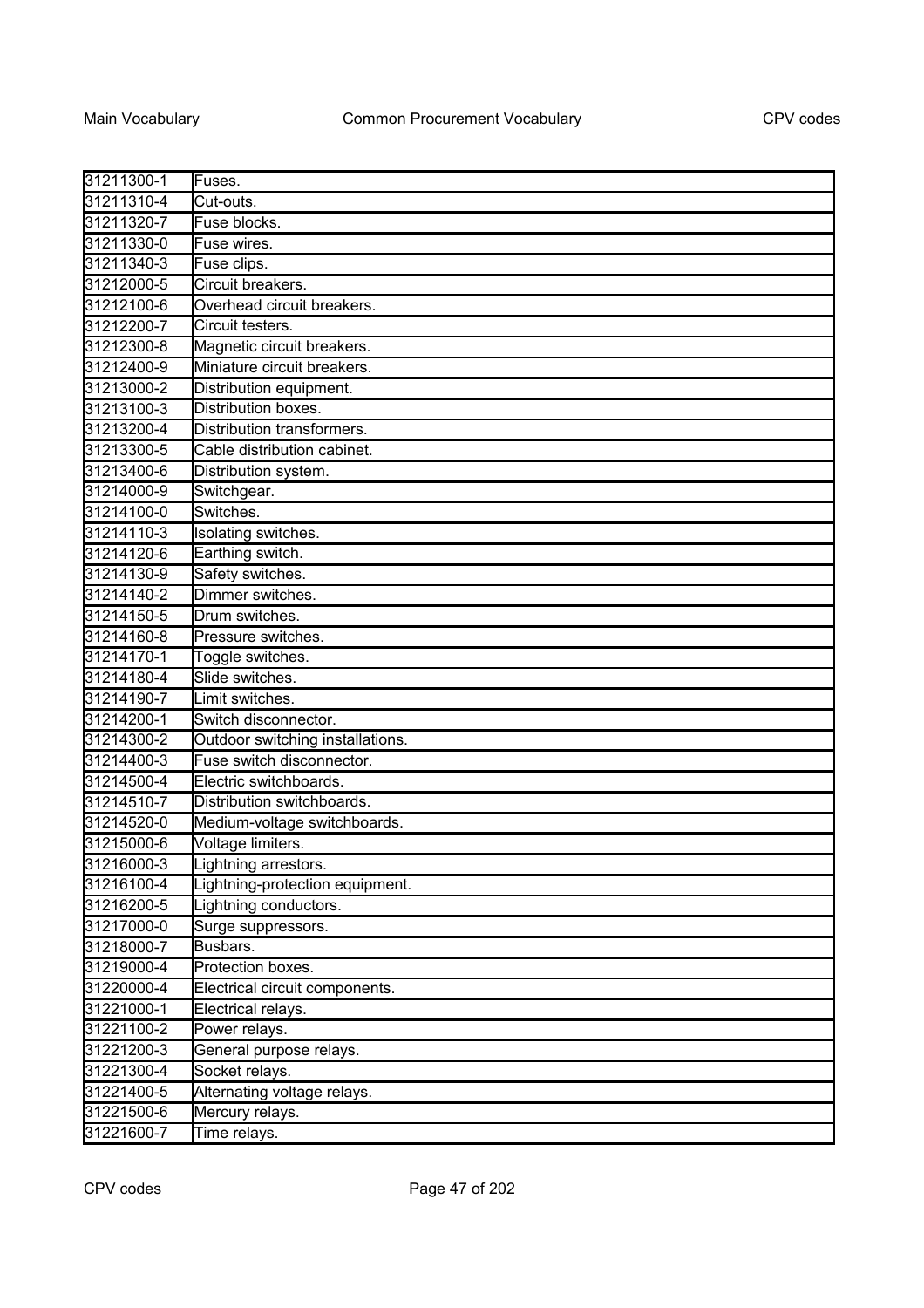| 31221700-8 | Overload relays.                                        |
|------------|---------------------------------------------------------|
| 31223000-5 | Lamp-holders.                                           |
| 31224000-2 | Connections and contact elements.                       |
| 31224100-3 | Plugs and sockets.                                      |
| 31224200-4 | Coaxial connectors.                                     |
| 31224300-5 | Connection boxes.                                       |
| 31224400-6 | Connection cables.                                      |
| 31224500-7 | Terminals.                                              |
| 31224600-8 | Dimmers.                                                |
| 31224700-9 | Junction boxes.                                         |
| 31224800-0 | Cable joining kits.                                     |
| 31224810-3 | Extension cables.                                       |
| 31230000-7 | Parts of electricity distribution or control apparatus. |
| 31300000-9 | Insulated wire and cable.                               |
| 31310000-2 | Mains.                                                  |
| 31311000-9 | Mains connections.                                      |
| 31320000-5 | Power distribution cables.                              |
| 31321000-2 | Electricity power lines.                                |
| 31321100-3 | Overhead power lines.                                   |
| 31321200-4 | Low- and medium-voltage cable.                          |
| 31321210-7 | Low-voltage cable.                                      |
| 31321220-0 | Medium-voltage cable.                                   |
| 31321300-5 | High-voltage cable.                                     |
| 31321400-6 | Underwater cable.                                       |
| 31321500-7 | Submarine cable.                                        |
| 31321600-8 | Shielded cable.                                         |
| 31321700-9 | Signalling cable.                                       |
| 31330000-8 | Coaxial cable.                                          |
| 31340000-1 | Insulated cable accessories.                            |
| 31341000-8 | Insulated cable reels.                                  |
| 31342000-5 | Insulated cable junctions.                              |
| 31343000-2 | Insulated cable joints.                                 |
| 31344000-9 | Insulated cable glands.                                 |
| 31350000-4 | Electric conductors for data and control purposes.      |
| 31351000-1 | Electric conductors for access control systems.         |
| 31400000-0 | Accumulators, primary cells and primary batteries.      |
| 31410000-3 | Primary cells.                                          |
| 31411000-0 | Alkaline batteries.                                     |
| 31420000-6 | Primary batteries.                                      |
| 31421000-3 | Lead batteries.                                         |
| 31422000-0 | Battery packs.                                          |
| 31430000-9 | Electric accumulators.                                  |
| 31431000-6 | Lead-acid accumulators.                                 |
| 31432000-3 | Nickel-cadmium accumulators.                            |
| 31433000-0 | Nickel-iron accumulators.                               |
| 31434000-7 | Lithium accumulators.                                   |
| 31440000-2 | Batteries.                                              |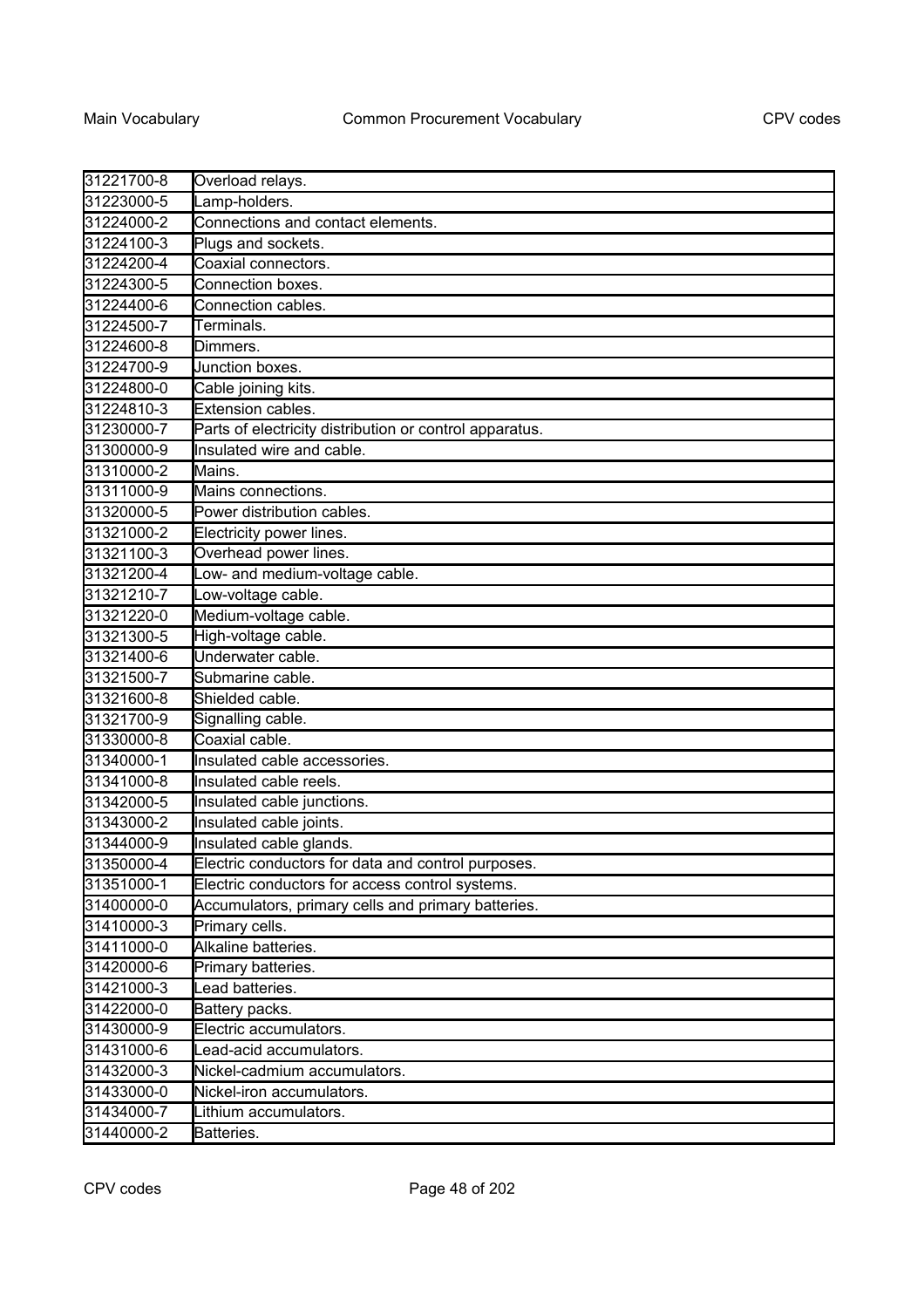| 31500000-1 | Lighting equipment and electric lamps. |
|------------|----------------------------------------|
| 31510000-4 | Electric filament lamps.               |
| 31511000-1 | Sealed-beam lamp units.                |
| 31512000-8 | Tungsten halogen filament lamps.       |
| 31512100-9 | Halogen bulbs, linear.                 |
| 31512200-0 | Halogen bulbs, bi-pin.                 |
| 31512300-1 | Halogen bulbs, dichroic.               |
| 31514000-2 | Discharge lamps.                       |
| 31515000-9 | Ultraviolet lamps.                     |
| 31516000-6 | Infrared lamps.                        |
| 31517000-3 | Arc lamps.                             |
| 31518000-0 | Signalling lights.                     |
| 31518100-1 | Floodlights.                           |
| 31518200-2 | Emergency lighting equipment.          |
| 31518210-5 | Stormlights.                           |
| 31518220-8 | Light stick.                           |
| 31518300-3 | Rooflights.                            |
| 31518500-5 | Mercury-vapour lamps.                  |
| 31518600-6 | Searchlights.                          |
| 31519000-7 | Incandescent and neon lamps.           |
| 31519100-8 | Incandescent lamps.                    |
| 31519200-9 | Neon lamps.                            |
| 31520000-7 | Lamps and light fittings.              |
| 31521000-4 | Lamps.                                 |
| 31521100-5 | Desk lamps.                            |
| 31521200-6 | Floor-standing lamps.                  |
| 31521300-7 | Portable electric lamps.               |
| 31521310-0 | Warning lights.                        |
| 31521320-3 | Torches.                               |
| 31521330-6 | Rechargeable portable electric lamps.  |
| 31522000-1 | Christmas tree lights.                 |
| 31523000-8 | Illuminated signs and nameplates.      |
| 31523100-9 | Advertising neon lights.               |
| 31523200-0 | Permanent message signs.               |
| 31523300-1 | Illuminated nameplates.                |
| 31524000-5 | Ceiling or wall light fittings.        |
| 31524100-6 | Ceiling light fittings.                |
| 31524110-9 | Operating-theatre lamps.               |
| 31524120-2 | Ceiling lights.                        |
| 31524200-7 | Wall light fittings.                   |
| 31524210-0 | Wall lights.                           |
| 31527000-6 | Spotlights.                            |
| 31527200-8 | Exterior lights.                       |
| 31527210-1 | Lanterns.                              |
| 31527260-6 | Lighting systems.                      |
| 31527270-9 | Platforms lighting.                    |
| 31527300-9 | Domestic lights.                       |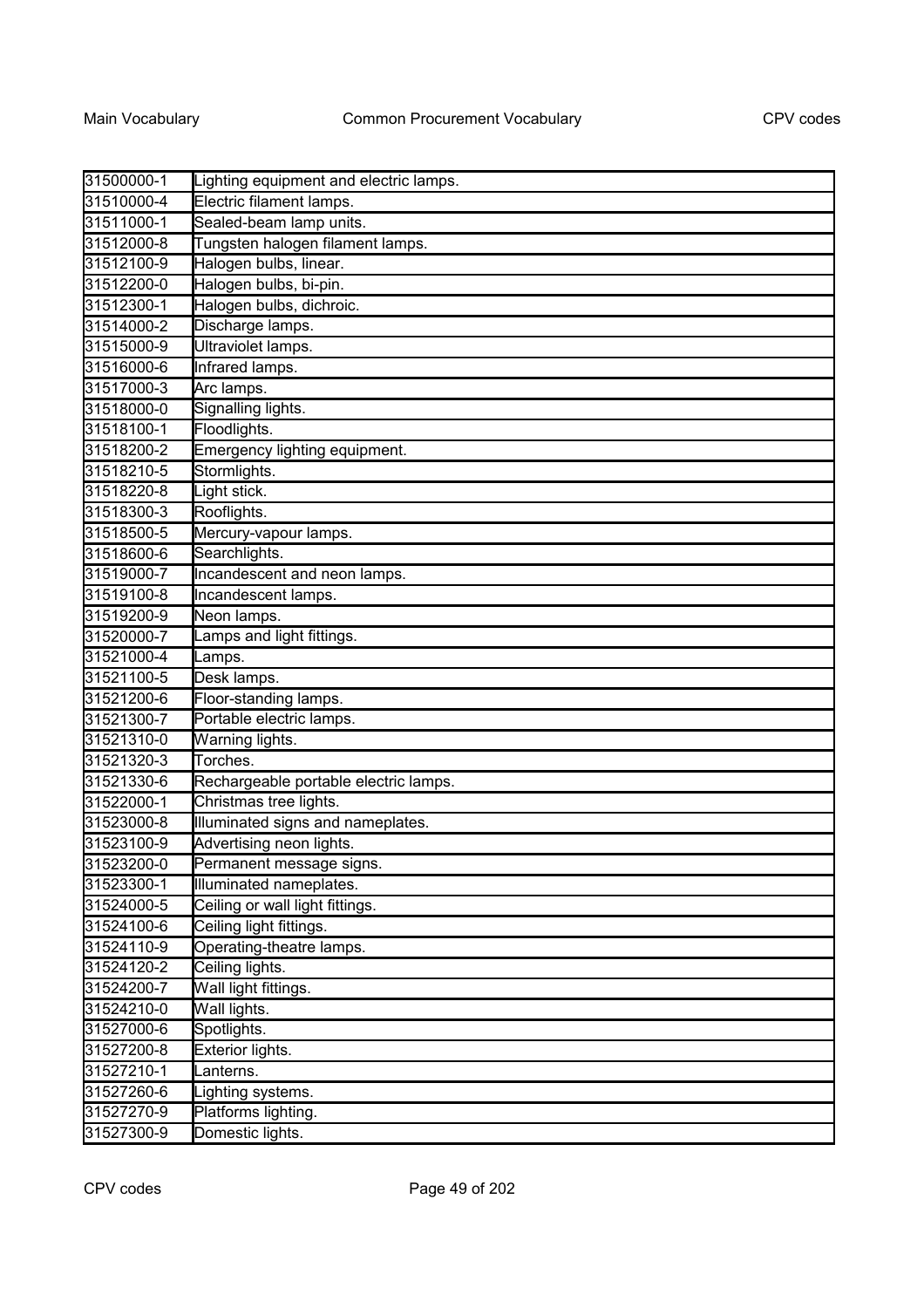| 31527400-0 | Underwater lights.                                |
|------------|---------------------------------------------------|
| 31530000-0 | Parts of lamps and lighting equipment.            |
| 31531000-7 | Light bulbs.                                      |
| 31531100-8 | Electric tubes.                                   |
| 31532000-4 | Parts of lamps and light fittings.                |
| 31532100-5 | Tube lamps.                                       |
| 31532110-8 | Fluorescent tube lamps.                           |
| 31532120-1 | Compact fluorescent tube lamps.                   |
| 31532200-6 | Ring lamps.                                       |
| 31532210-9 | Fluorescent ring lamps.                           |
| 31532300-7 | Globe lamps.                                      |
| 31532310-0 | Compact fluorescent globe lamps.                  |
| 31532400-8 | Lamps sockets.                                    |
| 31532500-9 | Lamp starters.                                    |
| 31532510-2 | Starters for fluorescent lamps.                   |
| 31532600-0 | Lamp reactors.                                    |
| 31532610-3 | Reactors for fluorescent lamps.                   |
| 31532700-1 | Lamp covers.                                      |
| 31532800-2 | Lamp arms.                                        |
| 31532900-3 | Fluorescent lights.                               |
| 31532910-6 | Fluorescent tubes.                                |
| 31532920-9 | <b>Bulbs and fluorescent lamps.</b>               |
| 31600000-2 | Electrical equipment and apparatus.               |
| 31610000-5 | Electrical equipment for engines and vehicles.    |
| 31611000-2 | Wiring sets.                                      |
| 31612000-9 | Electrical wiring looms for engines.              |
| 31612200-1 | Starter motors.                                   |
| 31612300-2 | Electrical signalling equipment for engines.      |
| 31612310-5 | Blinkers.                                         |
| 31620000-8 | Sound or visual signalling apparatus.             |
| 31625000-3 | Burglar and fire alarms.                          |
| 31625100-4 | Fire-detection systems.                           |
| 31625200-5 | Fire-alarm systems.                               |
| 31625300-6 | Burglar-alarm systems.                            |
| 31630000-1 | Magnets.                                          |
| 31640000-4 | Machines and apparatus with individual functions. |
| 31642000-8 | Electronic detection apparatus.                   |
| 31642100-9 | Detection apparatus for metal pipes.              |
| 31642200-0 | Detection apparatus for mines.                    |
| 31642300-1 | Detection apparatus for plastics.                 |
| 31642400-2 | Detection apparatus for non-metallic objects.     |
| 31642500-3 | Detection apparatus for timber.                   |
| 31643000-5 | Particle accelerators.                            |
| 31643100-6 | Linear accelerators.                              |
| 31644000-2 | Miscellaneous data recorders.                     |
| 31645000-9 | Pinball machines.                                 |
| 31650000-7 | Insulating fittings.                              |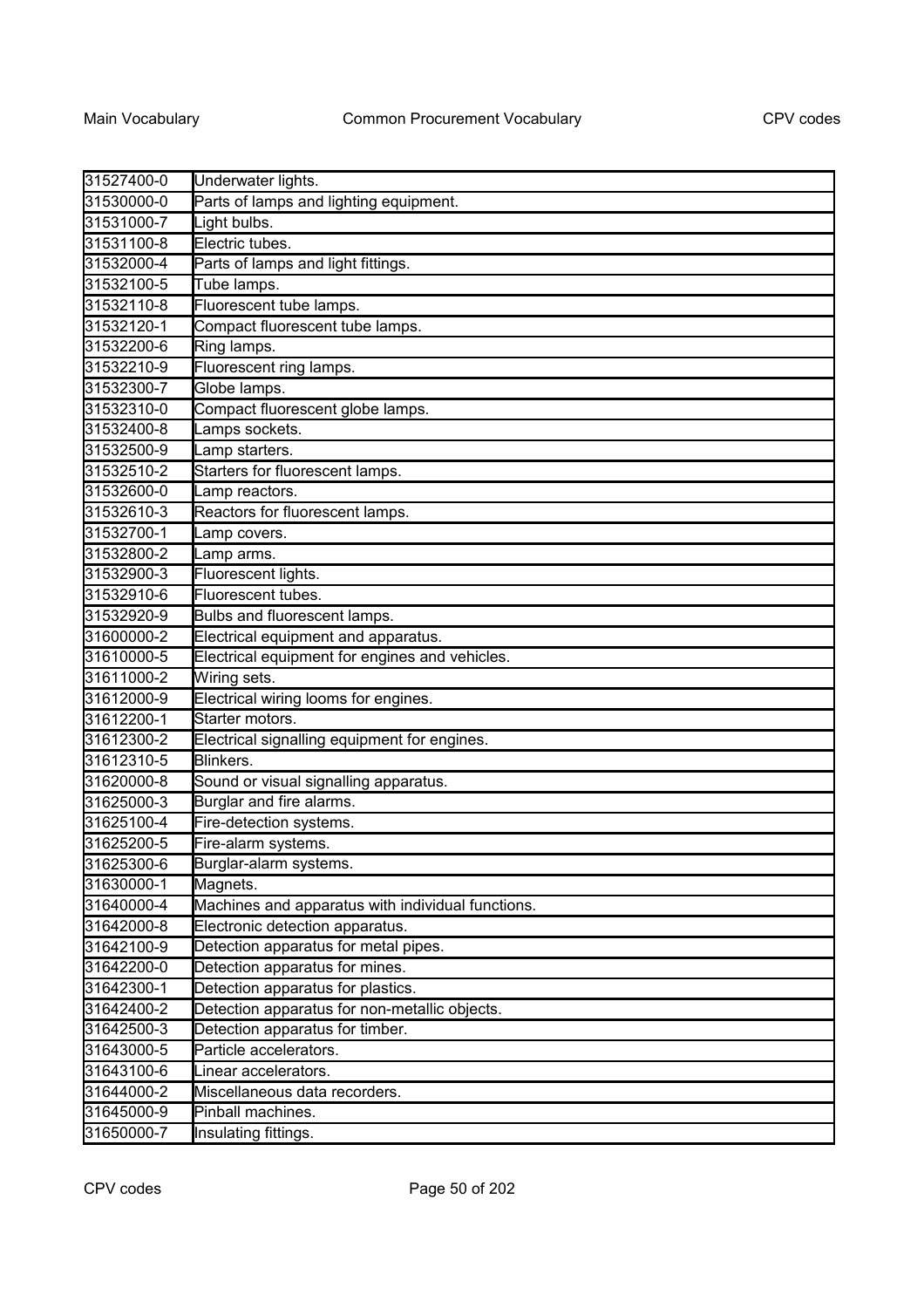| 31651000-4 | Electrical tape.                                             |
|------------|--------------------------------------------------------------|
| 31660000-0 | Carbon electrodes.                                           |
| 31670000-3 | Electrical parts of machinery or apparatus.                  |
| 31671000-0 | Glass envelopes and cathode-ray tubes.                       |
| 31671100-1 | Glass envelopes.                                             |
| 31671200-2 | Cathode-ray tubes.                                           |
| 31680000-6 | Electrical supplies and accessories.                         |
| 31681000-3 | Electrical accessories.                                      |
| 31681100-4 | Electrical contacts.                                         |
| 31681200-5 | Electric pumps.                                              |
| 31681300-6 | Electrical circuits.                                         |
| 31681400-7 | Electrical components.                                       |
| 31681410-0 | Electrical materials.                                        |
| 31681500-8 | Rechargers.                                                  |
| 31682000-0 | Electricity supplies.                                        |
| 31682100-1 | Electricity boxes.                                           |
| 31682110-4 | Electricity box covers.                                      |
| 31682200-2 | Instrument panels.                                           |
| 31682210-5 | Instrumentation and control equipment.                       |
| 31682220-8 | Mixing panels.                                               |
| 31682230-1 | Graphic display panels.                                      |
| 31682300-3 | Medium-voltage equipment.                                    |
| 31682310-6 | Medium-voltage panels.                                       |
| 31682400-4 | Overhead electrical equipment.                               |
| 31682410-7 | Overhead cable carriers.                                     |
| 31682500-5 | Emergency electricity equipment.                             |
| 31682510-8 | Emergency power systems.                                     |
| 31682520-1 | Emergency shutdown systems.                                  |
| 31682530-4 | Emergency power supplies.                                    |
| 31682540-7 | Substation equipment.                                        |
| 31700000-3 | Electronic, electromechanical and electrotechnical supplies. |
| 31710000-6 | Electronic equipment.                                        |
| 31711000-3 | Electronic supplies.                                         |
| 31711100-4 | Electronic components.                                       |
| 31711110-7 | Transceivers.                                                |
| 31711120-0 | Transducers.                                                 |
| 31711130-3 | Resistors.                                                   |
| 31711131-0 | Electrical resistors.                                        |
| 31711140-6 | Electrodes.                                                  |
| 31711150-9 | Electrical capacitors.                                       |
| 31711151-6 | Fixed capacitors.                                            |
| 31711152-3 | Variable or adjustable capacitors.                           |
| 31711154-0 | Capacitor banks.                                             |
| 31711155-7 | Capacitor networks.                                          |
| 31711200-5 | Electronic scoreboards.                                      |
| 31711300-6 | Electronic timekeeping systems.                              |
| 31711310-9 | System for recording attendance.                             |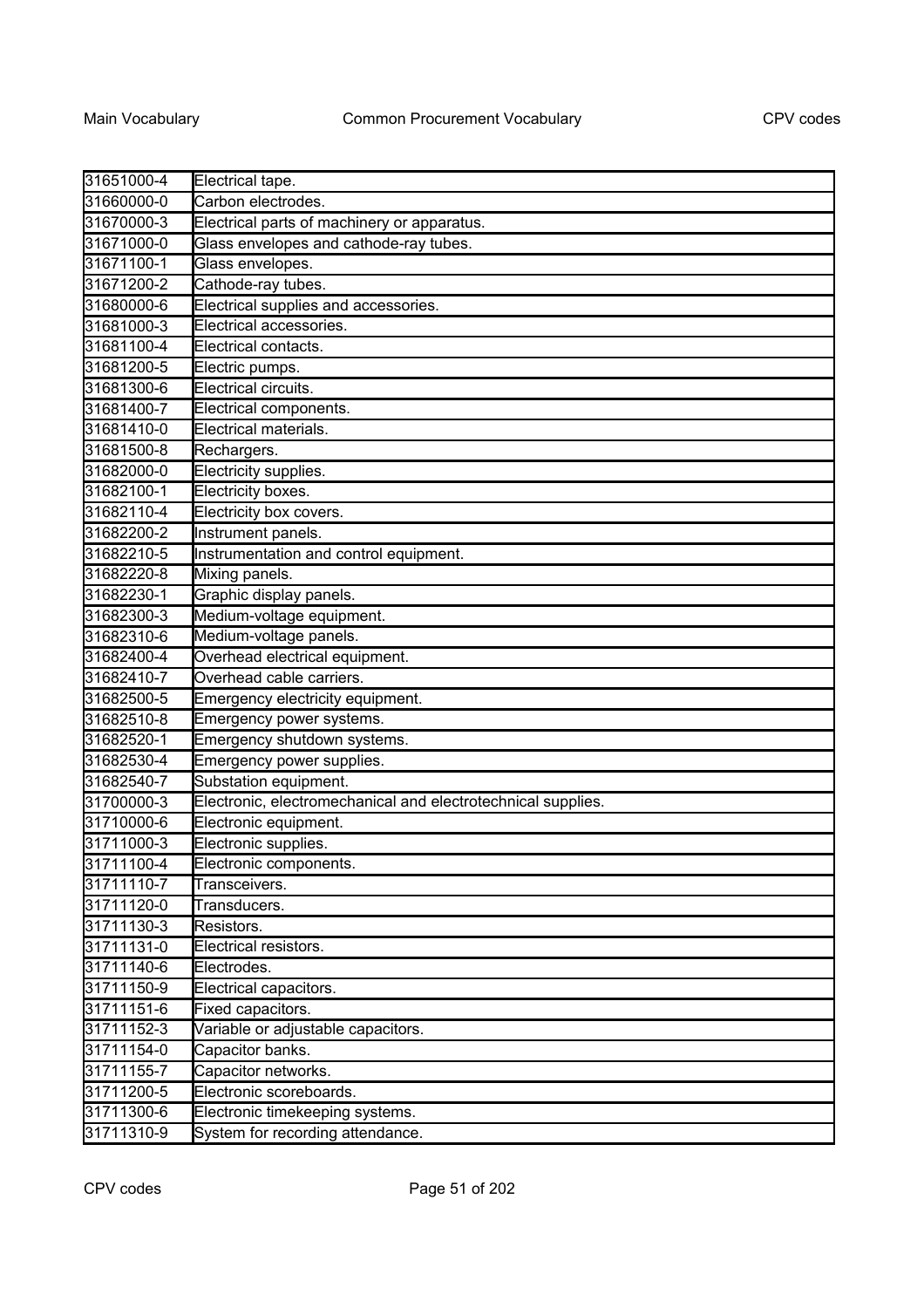| 31711400-7 | Valves and tubes.                                            |
|------------|--------------------------------------------------------------|
| 31711410-0 | Cathode-ray television picture tubes.                        |
| 31711411-7 | Television camera tubes.                                     |
| 31711420-3 | Microwave tubes and equipment.                               |
| 31711421-0 | Magnetrons.                                                  |
| 31711422-7 | Microwave equipment.                                         |
| 31711423-4 | Microwave radio equipment.                                   |
| 31711424-1 | Klystrons.                                                   |
| 31711430-6 | Valve tubes.                                                 |
| 31711440-9 | Receiver or amplifier valves and tubes.                      |
| 31711500-8 | Parts of electronic assemblies.                              |
| 31711510-1 | Parts of electrical capacitors.                              |
| 31711520-4 | Parts of electrical resistors, rheostats and potentiometers. |
| 31711530-7 | Parts of electronic valves and tubes.                        |
| 31712000-0 | Microelectronic machinery and apparatus and microsystems.    |
| 31712100-1 | Microelectronic machinery and apparatus.                     |
| 31712110-4 | Electronic integrated circuits and microassemblies.          |
| 31712111-1 | Phonecards.                                                  |
| 31712112-8 | SIM cards.                                                   |
| 31712113-5 | Cards containing integrated circuits.                        |
| 31712114-2 | Integrated electronic circuits.                              |
| 31712115-9 | Microassemblies.                                             |
| 31712116-6 | Microprocessors.                                             |
| 31712117-3 | Integrated circuit packages.                                 |
| 31712118-0 | Integrated circuit sockets or mounts.                        |
| 31712119-7 | Integrated circuit lids.                                     |
| 31712200-2 | Microsystems.                                                |
| 31712300-3 | Printed circuits.                                            |
| 31712310-6 | Populated printed circuit boards.                            |
| 31712320-9 | Unpopulated printed circuit boards.                          |
| 31712330-2 | Semiconductors.                                              |
| 31712331-9 | Photovoltaic cells.                                          |
| 31712332-6 | Thyristors.                                                  |
| 31712333-3 | Diacs.                                                       |
| 31712334-0 | Triacs.                                                      |
| 31712335-7 | Optical coupled isolators.                                   |
| 31712336-4 | Crystal oscillators.                                         |
| 31712340-5 | Diodes.                                                      |
| 31712341-2 | Light-emitting diodes.                                       |
| 31712342-9 | Microwave or small signal diodes.                            |
| 31712343-6 | Zener diodes.                                                |
| 31712344-3 | Schottky diodes.                                             |
| 31712345-0 | Tunnel diodes.                                               |
| 31712346-7 | Photosensitive diodes.                                       |
| 31712347-4 | Power or solar diodes.                                       |
| 31712348-1 | Laser diodes.                                                |
| 31712349-8 | Radio frequency (RF) diodes.                                 |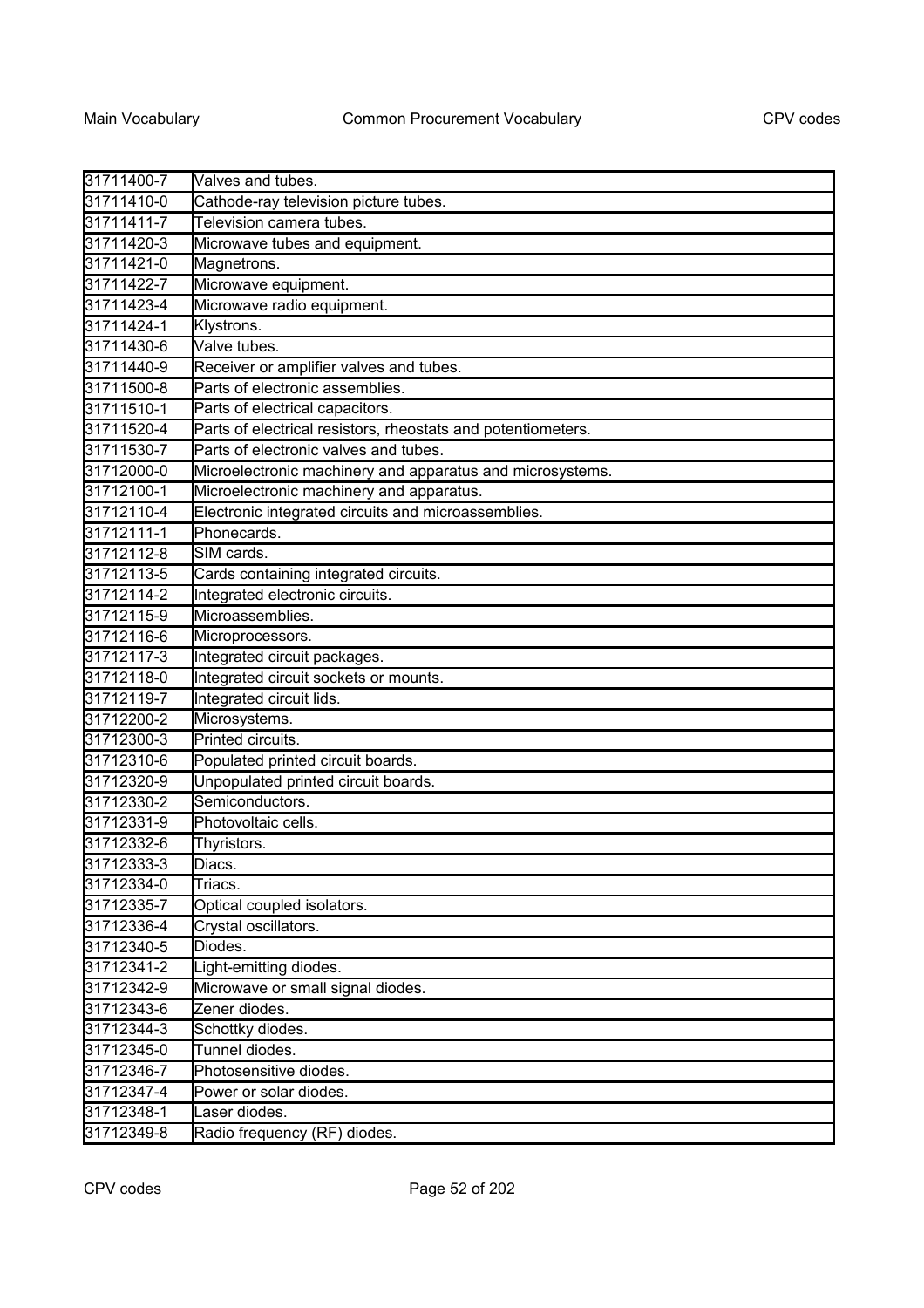| 31712350-8 | Transistors.                                                                                      |
|------------|---------------------------------------------------------------------------------------------------|
| 31712351-5 | Photo sensitive transistors.                                                                      |
| 31712352-2 | Field effect transistors (FET).                                                                   |
| 31712353-9 | Metal oxide field effect transistors (MOSFET).                                                    |
| 31712354-6 | Transistor chips.                                                                                 |
| 31712355-3 | Bipolar darlington or radio frequency (RF) transistors.                                           |
| 31712356-0 | Unijunction transistors.                                                                          |
| 31712357-7 | Insulated gate bipolar transistors (IGBT).                                                        |
| 31712358-4 | Junction field effect transistors (JFET).                                                         |
| 31712359-1 | Bipolar junction transistors (BJT).                                                               |
| 31712360-1 | Mounted piezo-electric crystals.                                                                  |
| 31720000-9 | Electromechanical equipment.                                                                      |
| 31730000-2 | Electrotechnical equipment.                                                                       |
| 31731000-9 | Electrotechnical supplies.                                                                        |
| 31731100-0 | Modules.                                                                                          |
| 32000000-3 | Radio, television, communication, telecommunication and related equipment.                        |
| 32200000-5 | Transmission apparatus for radiotelephony, radiotelegraphy, radio broadcasting and<br>television. |
| 32210000-8 | Broadcasting equipment.                                                                           |
| 32211000-5 | Broadcast production equipment.                                                                   |
| 32220000-1 | Television transmission apparatus without reception apparatus.                                    |
| 32221000-8 | Radio beacons.                                                                                    |
| 32222000-5 | Video-signal coding machines.                                                                     |
| 32223000-2 | Video transmission apparatus.                                                                     |
| 32224000-9 | Television transmission apparatus.                                                                |
| 32230000-4 | Radio transmission apparatus with reception apparatus.                                            |
| 32231000-1 | Closed-circuit television apparatus.                                                              |
| 32232000-8 | Video-conferencing equipment.                                                                     |
| 32233000-5 | Radio-frequency booster stations.                                                                 |
| 32234000-2 | Closed-circuit television cameras.                                                                |
| 32235000-9 | Closed-circuit surveillance system.                                                               |
| 32236000-6 | Radio telephones.                                                                                 |
| 32237000-3 | Walkie-talkies.                                                                                   |
| 32240000-7 | Television cameras                                                                                |
| 32250000-0 | Mobile telephones.                                                                                |
| 32251000-7 | Car telephones.                                                                                   |
| 32251100-8 | Hands-free set.                                                                                   |
| 32252000-4 | GSM telephones.                                                                                   |
| 32252100-5 | Hands-free mobile telephones.                                                                     |
| 32252110-8 | Hands-free mobile telephones (wireless).                                                          |
| 32260000-3 | Data-transmission equipment.                                                                      |
| 32270000-6 | Digital transmission apparatus.                                                                   |
| 32300000-6 | Television and radio receivers, and sound or video recording or reproducing apparatus.            |
| 32310000-9 | Radio broadcast receivers.                                                                        |
| 32320000-2 | Television and audio-visual equipment.                                                            |
| 32321000-9 | Television projection equipment.                                                                  |
| 32321100-0 | Film equipment.                                                                                   |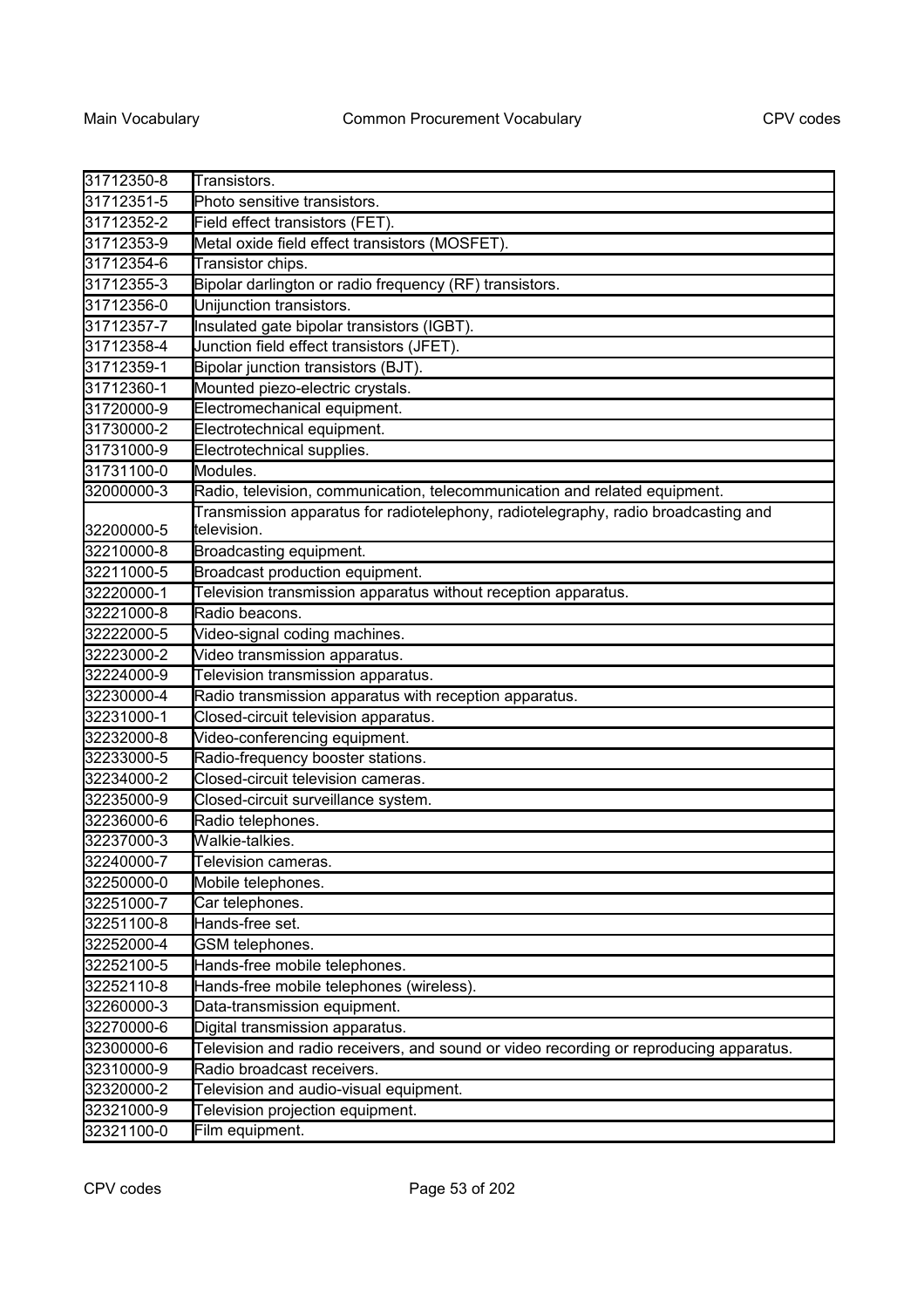| 32321200-1 | Audio-visual equipment.                                |
|------------|--------------------------------------------------------|
| 32321300-2 | Audio-visual materials.                                |
| 32322000-6 | Multimedia equipment.                                  |
| 32323000-3 | Video monitors.                                        |
| 32323100-4 | Colour video monitors.                                 |
| 32323200-5 | Monochrome video monitors.                             |
| 32323300-6 | Video equipment.                                       |
| 32323400-7 | Video-playback equipment.                              |
| 32323500-8 | Video-surveillance system.                             |
| 32324000-0 | Televisions.                                           |
| 32324100-1 | Colour televisions.                                    |
| 32324200-2 | Monochrome televisions.                                |
| 32324300-3 | Television equipment.                                  |
| 32324310-6 | Satellite antennas.                                    |
| 32324400-4 | Television aerials.                                    |
| 32324500-5 | Video tuners.                                          |
| 32324600-6 | Digital-TV boxes.                                      |
| 32330000-5 | Apparatus for sound, video-recording and reproduction. |
| 32331000-2 | Turntables.                                            |
| 32331100-3 | Record players.                                        |
| 32331200-4 | Cassette players.                                      |
| 32331300-5 | Sound-reproduction apparatus.                          |
| 32331500-7 | Recorders.                                             |
| 32331600-8 | MP3-player.                                            |
| 32332000-9 | Magnetic tape recorders.                               |
| 32332100-0 | Dictating machines.                                    |
| 32332200-1 | Telephone-answering machines.                          |
| 32332300-2 | Sound recorders.                                       |
| 32333000-6 | Video recording or reproducing apparatus.              |
| 32333100-7 | Video recorders.                                       |
| 32333200-8 | Video camcorders.                                      |
| 32333300-9 | Video-reproducing apparatus.                           |
| 32333400-0 | Video players.                                         |
| 32340000-8 | Microphones and loudspeakers.                          |
| 32341000-5 | Microphones.                                           |
| 32342000-2 | _oudspeakers.                                          |
| 32342100-3 | Headphones.                                            |
| 32342200-4 | Earphones.                                             |
| 32342300-5 | Microphones and speaker sets.                          |
| 32342400-6 | Acoustic devices.                                      |
| 32342410-9 | Sound equipment.                                       |
| 32342411-6 | Mini speakers.                                         |
| 32342412-3 | Speakers.                                              |
| 32342420-2 | Studio mixing console.                                 |
| 32342430-5 | Speech-compression system.                             |
| 32342440-8 | Voice-mail system.                                     |
| 32342450-1 | Voice recorders.                                       |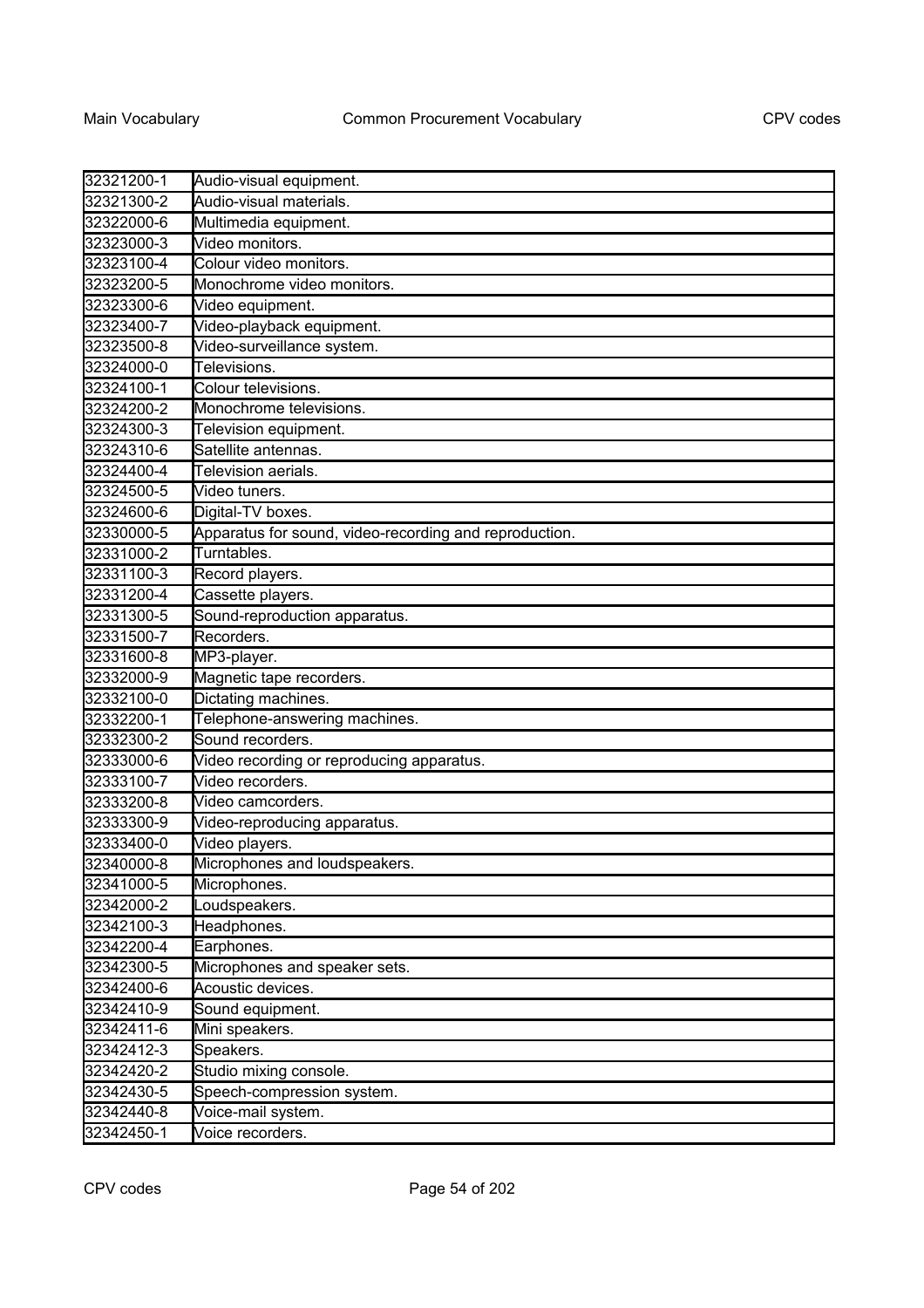| 32343000-9 | Amplifiers.                                                |
|------------|------------------------------------------------------------|
| 32343100-0 | Audio-frequency amplifiers.                                |
| 32343200-1 | Megaphones.                                                |
| 32344000-6 | Reception apparatus for radiotelephony or radiotelegraphy. |
| 32344100-7 | Portable receivers for calling and paging.                 |
| 32344110-0 | Voice-logging system.                                      |
| 32344200-8 | Radio receivers.                                           |
| 32344210-1 | Radio equipment.                                           |
| 32344220-4 | Radio pagers.                                              |
| 32344230-7 | Radio stations.                                            |
| 32344240-0 | Radio tower.                                               |
| 32344250-3 | Radio installations.                                       |
| 32344260-6 | Radio and multiplex equipment.                             |
| 32344270-9 | Radio and telephone control system.                        |
| 32344280-2 | Portable radios.                                           |
| 32350000-1 | Parts of sound and video equipment.                        |
| 32351000-8 | Accessories for sound and video equipment.                 |
| 32351100-9 | Video-editing equipment.                                   |
| 32351200-0 | Screens.                                                   |
| 32351300-1 | Audio equipment accessories.                               |
| 32351310-4 | Audio cassettes.                                           |
| 32352000-5 | Aerials and reflectors.                                    |
| 32352100-6 | Parts of radio and radar equipment.                        |
| 32352200-7 | Radar spare parts and accessories.                         |
| 32353000-2 | Sound recordings.                                          |
| 32353100-3 | Records.                                                   |
| 32353200-4 | Music cassettes.                                           |
| 32354000-9 | Film products.                                             |
| 32354100-0 | Radiology film.                                            |
| 32354110-3 | X-ray film.                                                |
| 32354120-6 | Blue diazo film.                                           |
| 32354200-1 | Cinematographic film.                                      |
| 32354300-2 | Photographic film.                                         |
| 32354400-3 | Instant-print film.                                        |
| 32354500-4 | Video films.                                               |
| 32354600-5 | Video cassettes.                                           |
| 32354700-6 | Video tapes.                                               |
| 32354800-7 | Cling film.                                                |
| 32360000-4 | Intercom equipment.                                        |
| 32400000-7 | Networks.                                                  |
| 32410000-0 | Local area network.                                        |
| 32411000-7 | Token-ring network.                                        |
| 32412000-4 | Communications network.                                    |
| 32412100-5 | Telecommunications network.                                |
| 32412110-8 | Internet network.                                          |
| 32412120-1 | Intranet network.                                          |
| 32413000-1 | Integrated network.                                        |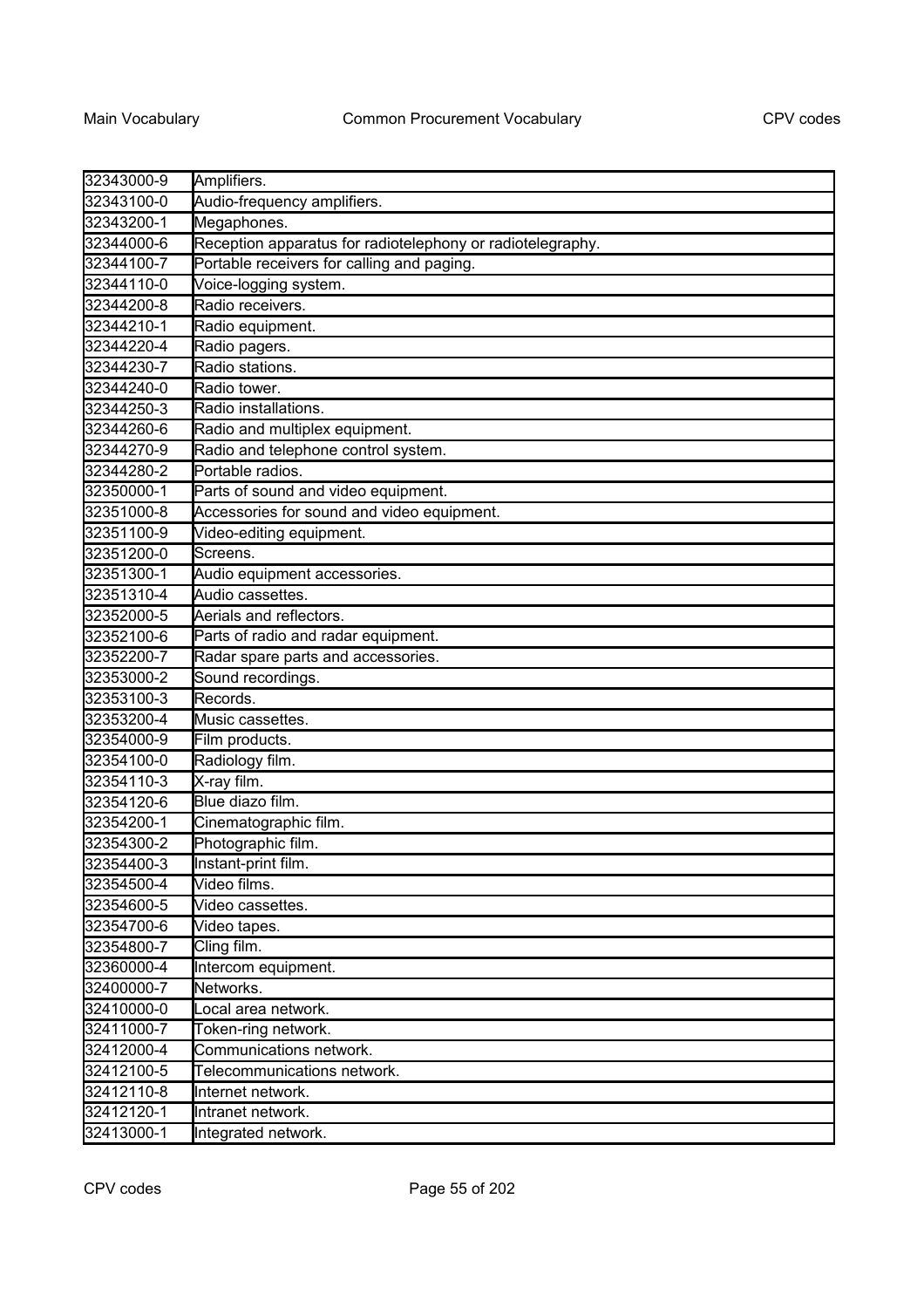| 32413100-2 | Network routers.                            |
|------------|---------------------------------------------|
| 32415000-5 | Ethernet network.                           |
| 32416000-2 | ISDN network.                               |
| 32416100-3 | ISDX network.                               |
| 32417000-9 | Multimedia networks.                        |
| 32418000-6 | Radio network.                              |
| 32420000-3 | Network equipment.                          |
| 32421000-0 | Network cabling.                            |
| 32422000-7 | Network components.                         |
| 32423000-4 | Network hubs.                               |
| 32424000-1 | Network infrastructure.                     |
| 32425000-8 | Network operating system.                   |
| 32426000-5 | Network publishing system.                  |
| 32427000-2 | Network system.                             |
| 32428000-9 | Network upgrade.                            |
| 32429000-6 | Telephone network equipment.                |
| 32430000-6 | Wide area network.                          |
| 32440000-9 | Telemetry and terminal equipment.           |
| 32441000-6 | Telemetry equipment.                        |
| 32441100-7 | Telemetry surveillance system.              |
| 32441200-8 | Telemetry and control equipment.            |
| 32441300-9 | Telematics system.                          |
| 32442000-3 | Terminal equipment.                         |
| 32442100-4 | Terminal boards.                            |
| 32442200-5 | Terminal boxes.                             |
| 32442300-6 | Terminal emulators.                         |
| 32442400-7 | <b>Termination blocks.</b>                  |
| 32500000-8 | Telecommunications equipment and supplies.  |
| 32510000-1 | Wireless telecommunications system.         |
| 32520000-4 | Telecommunications cable and equipment.     |
| 32521000-1 | Telecommunications cable.                   |
| 32522000-8 | Telecommunications equipment.               |
| 32523000-5 | Telecommunications facilities.              |
| 32524000-2 | Telecommunications system.                  |
| 32530000-7 | Satellite-related communications equipment. |
| 32531000-4 | Satellite communications equipment.         |
| 32532000-1 | Satellite dishes.                           |
| 32533000-8 | Satellite earth stations.                   |
| 32534000-5 | Satellite platforms.                        |
| 32540000-0 | Switchboards.                               |
| 32541000-7 | Switchboard equipment.                      |
| 32542000-4 | Switchboard panels.                         |
| 32543000-1 | Telephone switchboards.                     |
| 32544000-8 | PABX equipment.                             |
| 32545000-5 | PABX systems.                               |
| 32546000-2 | Digital switching equipment.                |
| 32546100-3 | Digital switchboards.                       |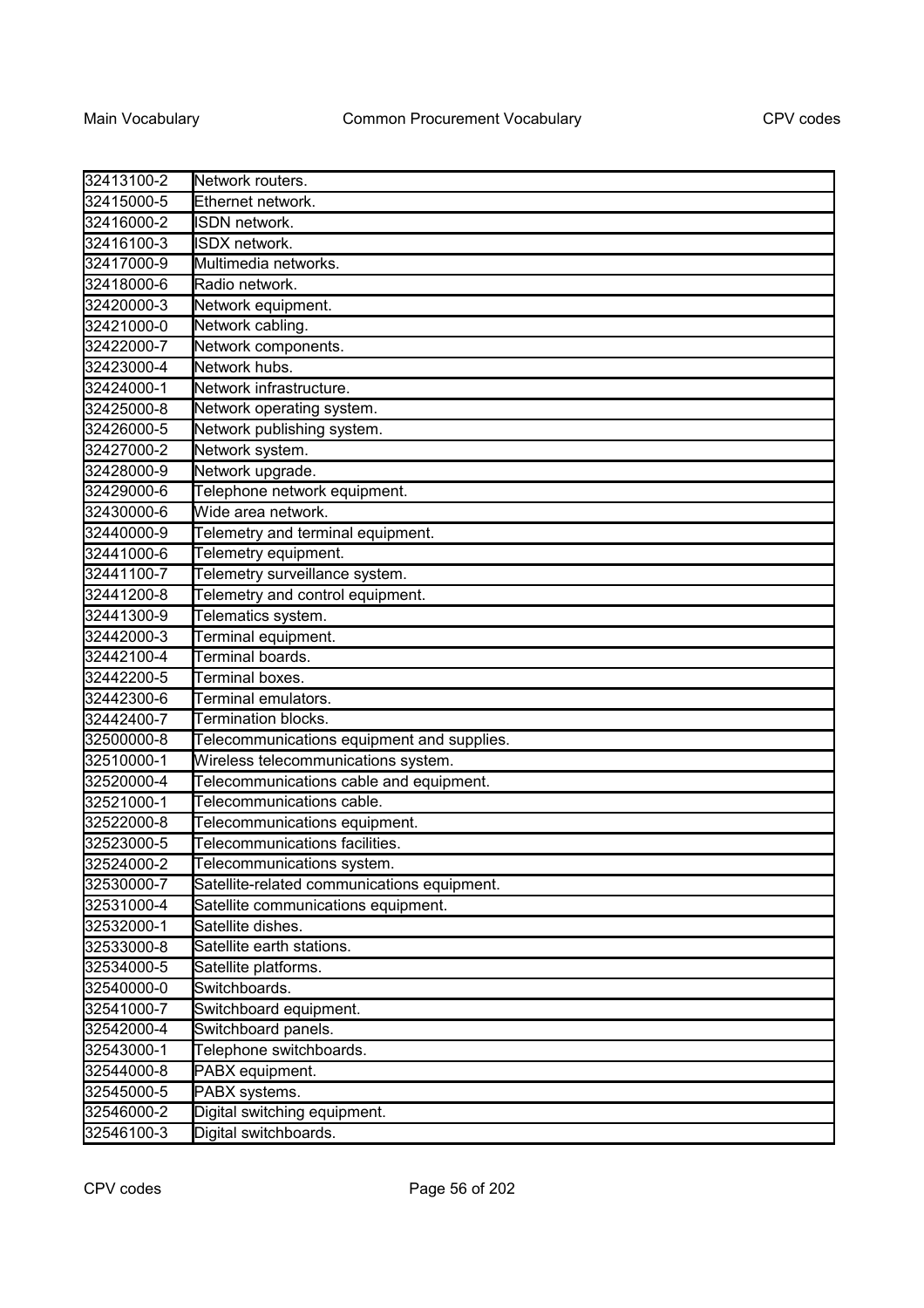| 32547000-9 | Vacuum switchboards.                                         |
|------------|--------------------------------------------------------------|
| 32550000-3 | Telephone equipment.                                         |
| 32551000-0 | Telephone cables and associated equipment.                   |
| 32551100-1 | Telephone connections.                                       |
| 32551200-2 | Telephone exchanges.                                         |
| 32551300-3 | Telephone headsets.                                          |
| 32551400-4 | Telephone network.                                           |
| 32551500-5 | Telephone cables.                                            |
| 32552000-7 | Electrical apparatus for line telephony or line telegraphy.  |
| 32552100-8 | Telephone sets.                                              |
| 32552110-1 | Cordless telephones.                                         |
| 32552120-4 | Emergency telephones.                                        |
| 32552130-7 | Public telephones.                                           |
| 32552140-0 | Payphone equipment.                                          |
| 32552150-3 | Telephones for visually-impaired.                            |
| 32552160-6 | Telephones for hearing-impaired.                             |
| 32552200-9 | Teleprinters.                                                |
| 32552300-0 | Telephonic or telegraphic switching apparatus.               |
| 32552310-3 | Digital telephone exchanges.                                 |
| 32552320-6 | Multiplexers.                                                |
| 32552330-9 | Telephone switching apparatus.                               |
| 32552400-1 | Audio-frequency signal conversion apparatus.                 |
| 32552410-4 | Modems.                                                      |
| 32552420-7 | Frequency converter.                                         |
| 32552430-0 | Coding equipment.                                            |
| 32552500-2 | Teletext apparatus.                                          |
| 32552510-5 | Videotext terminals.                                         |
| 32552520-8 | Telex equipment.                                             |
| 32552600-3 | Entrance telephones.                                         |
| 32553000-4 | Parts of electrical telephonic or telegraphic apparatus.     |
| 32560000-6 | Fibre-optic materials.                                       |
| 32561000-3 | Fibre-optic connections.                                     |
| 32562000-0 | Optical-fibre cables.                                        |
| 32562100-1 | Optical-fibre cables for information transmission.           |
| 32562200-2 | Optical telecommunication cables.                            |
| 32562300-3 | Optical-fibre cables for data transmission.                  |
| 32570000-9 | Communications equipment.                                    |
| 32571000-6 | Communications infrastructure.                               |
| 32572000-3 | Communications cable.                                        |
| 32572100-4 | Communications cable with multiple electrical conductors.    |
| 32572200-5 | Communications cable with coaxial conductors.                |
| 32572300-6 | Communications cable for special applications.               |
| 32573000-0 | Communications control system.                               |
| 32580000-2 | Data equipment.                                              |
| 32581000-9 | Data-communications equipment.                               |
| 32581100-0 | Data-transmission cable.                                     |
| 32581110-3 | Data-transmission cable with multiple electrical conductors. |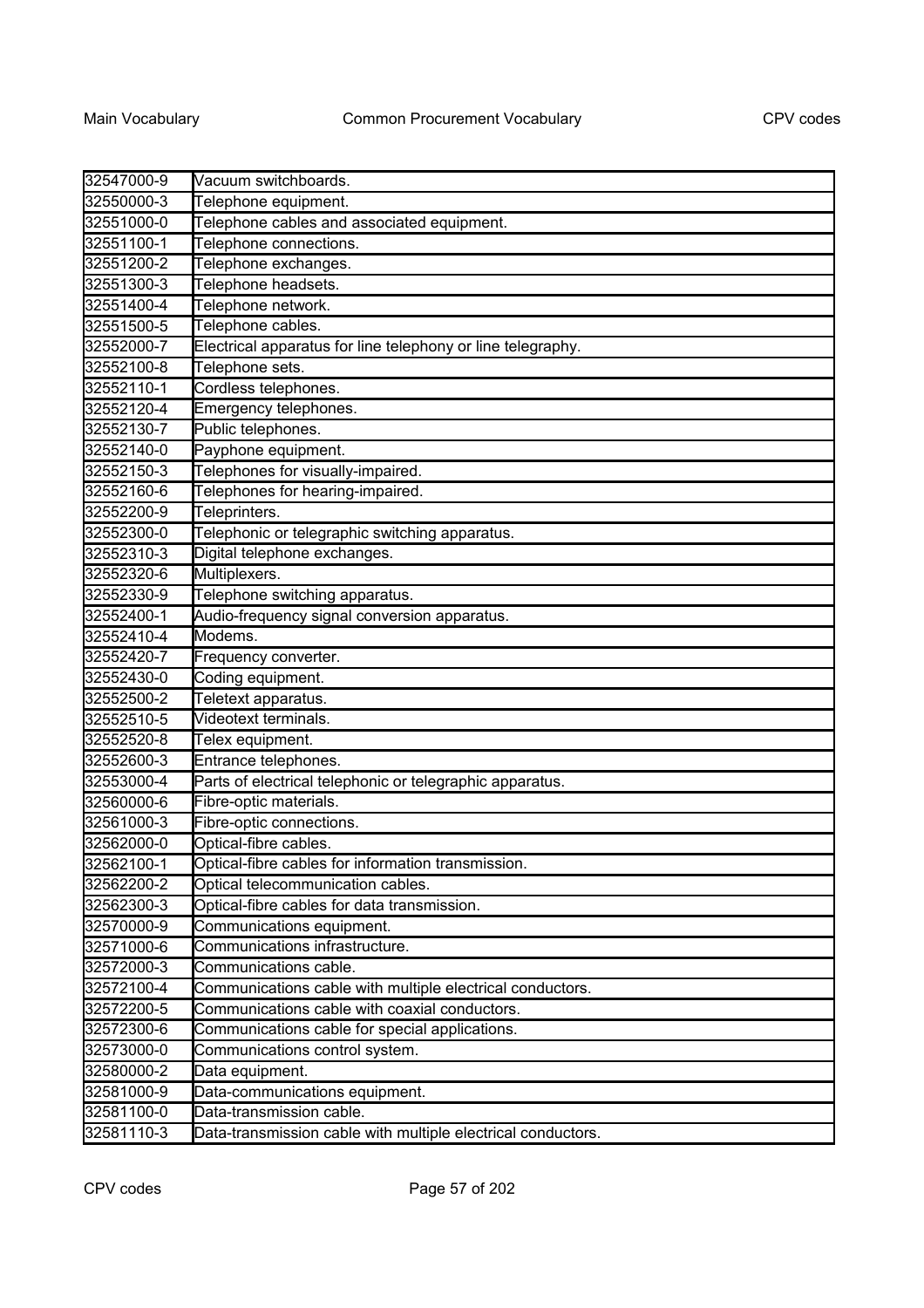| 32581120-6 | Data-transmission cable with coaxial conductors.                |
|------------|-----------------------------------------------------------------|
| 32581130-9 | Data-transmission cable for special applications.               |
| 32581200-1 | Fax equipment.                                                  |
| 32581210-4 | Accessories and components for fax equipment.                   |
| 32582000-6 | Data carriers.                                                  |
| 32583000-3 | Data and voice media.                                           |
| 32584000-0 | Data-bearing media.                                             |
| 33000000-0 | Medical equipments, pharmaceuticals and personal care products. |
| 33100000-1 | Medical equipments.                                             |
| 33110000-4 | Imaging equipment for medical, dental and veterinary use.       |
| 33111000-1 | X-ray devices.                                                  |
| 33111100-2 | X-ray table.                                                    |
| 33111200-3 | X-ray workstations.                                             |
| 33111300-4 | X-ray processing devices.                                       |
| 33111400-5 | X-ray fluoroscopy devices.                                      |
| 33111500-6 | Dental X-ray.                                                   |
| 33111600-7 | Radiography devices.                                            |
| 33111610-0 | Magnetic resonance unit.                                        |
| 33111620-3 | Gamma cameras.                                                  |
| 33111640-9 | Thermographs.                                                   |
| 33111650-2 | Mammography devices.                                            |
| 33111660-5 | Bone densitometers.                                             |
| 33111700-8 | Angiography room.                                               |
| 33111710-1 | Angiography supplies.                                           |
| 33111720-4 | Angiography devices.                                            |
| 33111721-1 | Digital angiography devices.                                    |
| 33111730-7 | Angioplasty supplies.                                           |
| 33111740-0 | Angioplasty devices.                                            |
| 33111800-9 | Diagnostic X-ray system.                                        |
| 33112000-8 | Echo, ultrasound and doppler imaging equipment.                 |
| 33112100-9 | Ultrasonic heart detector.                                      |
| 33112200-0 | Ultrasonic unit.                                                |
| 33112300-1 | Ultrasound scanners.                                            |
| 33112310-4 | Colour-flow doppler.                                            |
| 33112320-7 | Doppler equipment.                                              |
| 33112330-0 | Echoencephalographs.                                            |
| 33112340-3 | Echocardiographs.                                               |
| 33113000-5 | Magnetic resonance imaging equipment.                           |
| 33113100-6 | Magnetic resonance scanners.                                    |
| 33113110-9 | Nuclear magnetic resonance scanners.                            |
| 33114000-2 | Spectroscopy devices.                                           |
| 33115000-9 | Tomography devices.                                             |
| 33115100-0 | CT scanners.                                                    |
| 33115200-1 | CAT scanners.                                                   |
| 33120000-7 | Recording systems and exploration devices.                      |
| 33121000-4 | Long term ambulatory recording system.                          |
| 33121100-5 | Electro-encephalographs.                                        |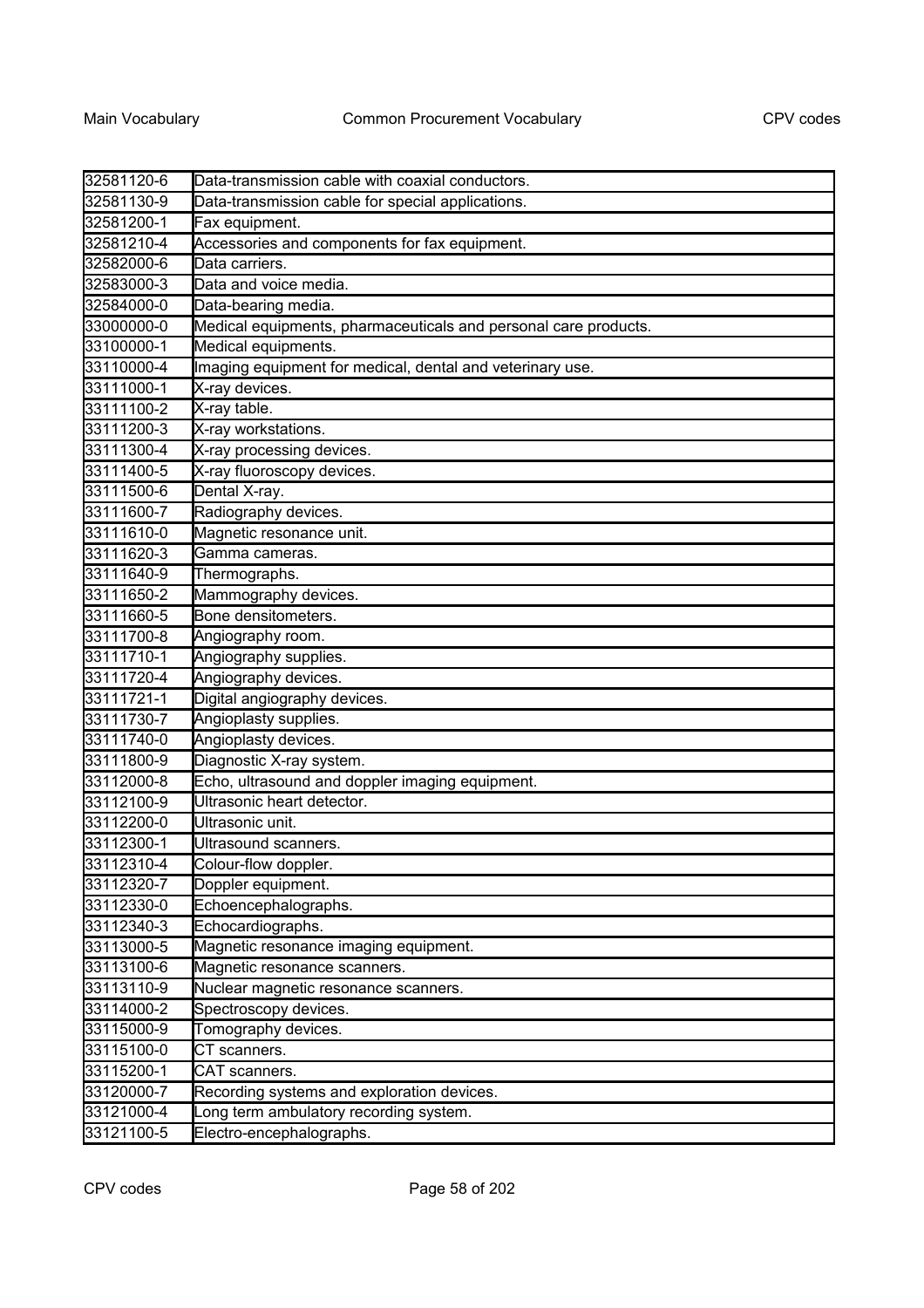| 33121200-6 | Scintigraphy devices.                                  |
|------------|--------------------------------------------------------|
| 33121300-7 | Electromyographs.                                      |
| 33121400-8 | Audiometers.                                           |
| 33121500-9 | Electrocardiogram.                                     |
| 33122000-1 | Ophthalmology equipment.                               |
| 33123000-8 | Cardiovascular devices.                                |
| 33123100-9 | Tensiometer.                                           |
| 33123200-0 | Electrocardiography devices.                           |
| 33123210-3 | Cardiac-monitoring devices.                            |
| 33123220-6 | Cardio-angiography devices.                            |
| 33123230-9 | Cardiographs.                                          |
| 33124000-5 | Diagnostics and radiodiagnostic devices and supplies.  |
| 33124100-6 | Diagnostic devices.                                    |
| 33124110-9 | Diagnostic systems.                                    |
| 33124120-2 | Diagnostic ultrasound devices.                         |
| 33124130-5 | Diagnostic supplies.                                   |
| 33124131-2 | Reagent strips.                                        |
| 33124200-7 | Radiodiagnostic devices.                               |
| 33124210-0 | Radiodiagnostic supplies.                              |
| 33125000-2 | Urology, exploration devices.                          |
| 33126000-9 | Stomatology devices.                                   |
| 33127000-6 | Immuno-analysis devices.                               |
| 33128000-3 | Medical laser other than for surgery.                  |
| 33130000-0 | Dental and subspecialty instruments and devices.       |
| 33131000-7 | Dental hand instrument.                                |
| 33131100-8 | Dental surgical instrument.                            |
| 33131110-1 | Dental nippers, brushes, retractors and burnishers.    |
| 33131111-8 | Dental nippers.                                        |
| 33131112-5 | Dental operative brushes.                              |
| 33131113-2 | Dental retractors.                                     |
| 33131114-9 | Dental burnishers.                                     |
| 33131120-4 | Dental cryosurgical, gauges, elevators and excavators. |
| 33131121-1 | Dental cryosurgical units.                             |
| 33131122-8 | Dental depth gauges.                                   |
| 33131123-5 | Dental elevators.                                      |
| 33131124-2 | Dental excavators.                                     |
| 33131130-7 | Dental fingers protectors and forceps.                 |
| 33131131-4 | Dental fingers protectors.                             |
| 33131132-1 | Dental forceps.                                        |
| 33131140-0 | Dental mirrors and reamers.                            |
| 33131141-7 | Dental mirrors.                                        |
| 33131142-4 | Dental reamers.                                        |
| 33131150-3 | Dental root tip picks, scalers and scale.              |
| 33131151-0 | Dental root tip picks.                                 |
| 33131152-7 | Dental scalers.                                        |
| 33131153-4 | Dental scale.                                          |
| 33131160-6 | Dental scissors and knives.                            |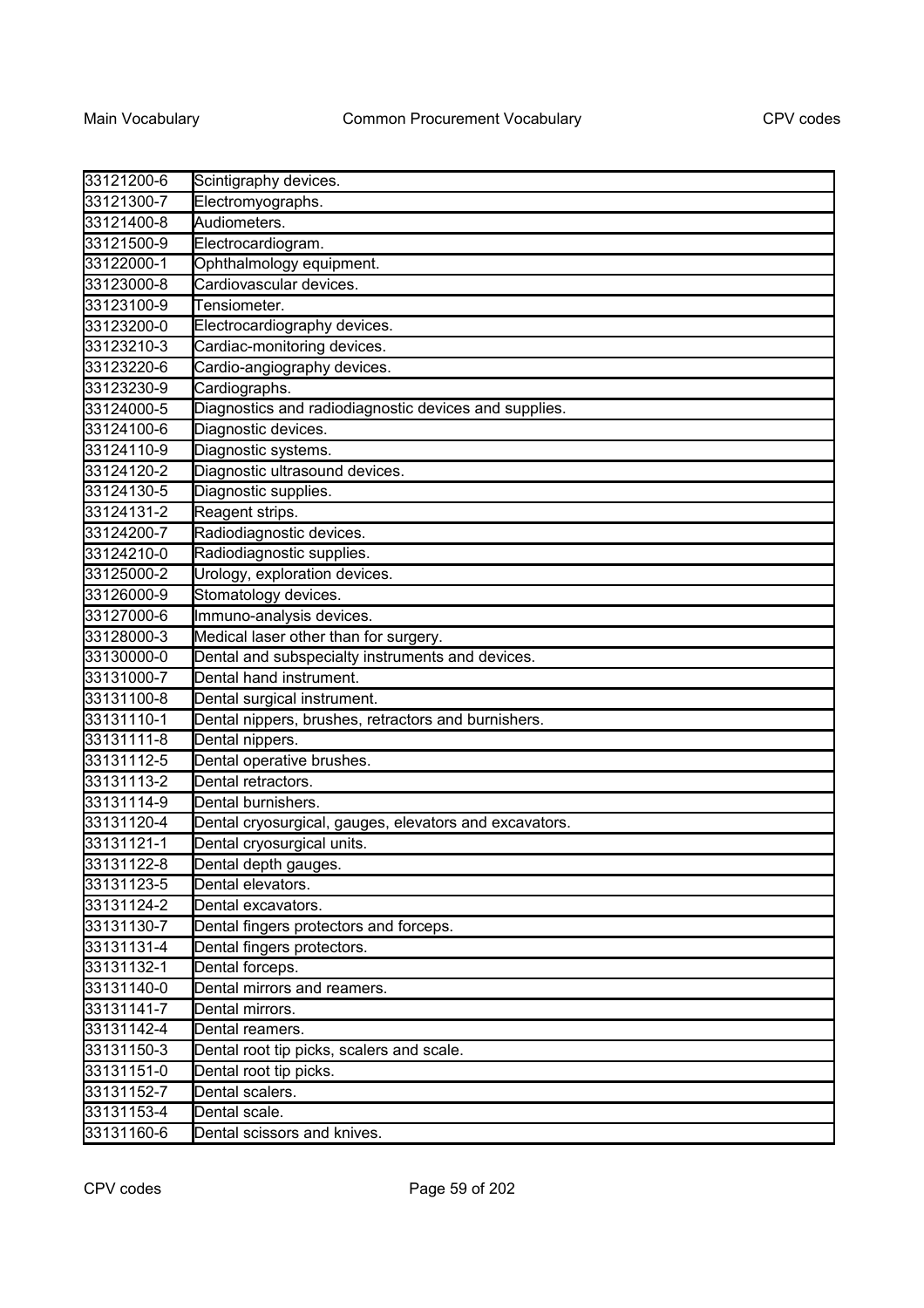| 33131161-3 | Dental scissors.                                                            |
|------------|-----------------------------------------------------------------------------|
| 33131162-0 | Dental knives.                                                              |
| 33131170-9 | Dental spatulas, tweezers and wax carvers.                                  |
| 33131171-6 | Dental spatulas.                                                            |
| 33131172-3 | Dental tweezers.                                                            |
| 33131173-0 | Dental wax carvers.                                                         |
| 33131200-9 | Dental suture needle.                                                       |
| 33131300-0 | Dental disposable instrument.                                               |
| 33131400-1 | Dental probe.                                                               |
| 33131500-2 | Dental extraction instrument.                                               |
| 33131510-5 | Dental drills.                                                              |
| 33131600-3 | Dental filling instrument.                                                  |
| 33132000-4 | Dental implant.                                                             |
| 33133000-1 | Dental impression accessories.                                              |
| 33134000-8 | Endodontics accessories.                                                    |
| 33135000-5 | Orthodontic devices.                                                        |
| 33136000-2 | Rotary and abrasive instrument.                                             |
| 33137000-9 | Dental prophylaxis accessories.                                             |
| 33138000-6 | Prosthodontic and relining products.                                        |
| 33138100-7 | Dentures.                                                                   |
| 33140000-3 | Medical consumables.                                                        |
| 33141000-0 | Disposable non-chemical medical consumables and haematological consumables. |
| 33141100-1 | Dressings; clip, suture, ligature supplies.                                 |
| 33141110-4 | Dressings.                                                                  |
| 33141111-1 | Adhesive dressings.                                                         |
| 33141112-8 | Plasters.                                                                   |
| 33141113-4 | Bandages.                                                                   |
| 33141114-2 | Medical gauze.                                                              |
| 33141115-9 | Medical wadding.                                                            |
| 33141116-6 | Dressing packs.                                                             |
| 33141117-3 | Cotton wool.                                                                |
| 33141118-0 | Wipes.                                                                      |
| 33141119-7 | Compresses.                                                                 |
| 33141120-7 | Clip, suture, ligature supplies.                                            |
| 33141121-4 | Surgical sutures.                                                           |
| 33141122-1 | Surgical staples.                                                           |
| 33141123-8 | Sharps containers.                                                          |
| 33141124-5 | Sharps pads.                                                                |
| 33141125-2 | Material for surgical sutures.                                              |
| 33141126-9 | Ligatures.                                                                  |
| 33141127-6 | Absorbable haemostatics.                                                    |
| 33141128-3 | Needles for sutures.                                                        |
| 33141200-2 | Catheters.                                                                  |
| 33141210-5 | Balloon catheters.                                                          |
| 33141220-8 | Cannulae.                                                                   |
| 33141230-1 | Dilator.                                                                    |
| 33141240-4 | Catheter accessories.                                                       |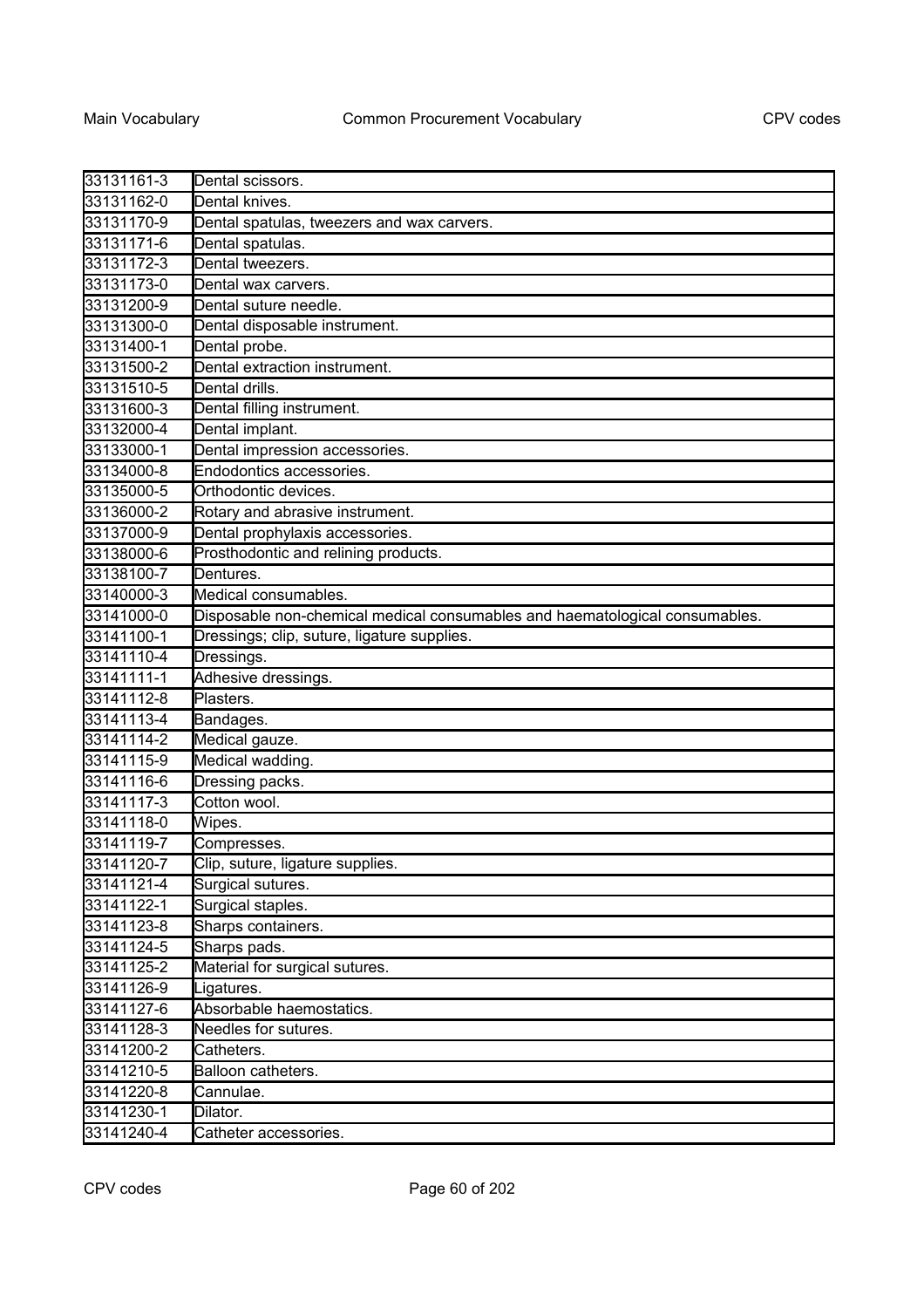| 33141300-3 | Venepuncture, blood sampling devices.             |
|------------|---------------------------------------------------|
| 33141310-6 | Syringes.                                         |
| 33141320-9 | Medical needles.                                  |
| 33141321-6 | Anesthesia needles.                               |
| 33141322-3 | Arterial needles.                                 |
| 33141323-0 | Biopsy needles.                                   |
| 33141324-7 | Dialysis needles.                                 |
| 33141325-4 | Fistula needles.                                  |
| 33141326-1 | Radiology procedural needles.                     |
| 33141327-8 | Vented needles.                                   |
| 33141328-5 | Epidural needles.                                 |
| 33141329-2 | Amniocentesia needles.                            |
| 33141400-4 | Wire-cutter and bistoury; surgical gloves.        |
| 33141410-7 | Wire-cutter and bistoury.                         |
| 33141411-4 | Scalpels and blades.                              |
| 33141420-0 | Surgical gloves.                                  |
| 33141500-5 | Haematological consumables.                       |
| 33141510-8 | Blood products.                                   |
| 33141520-1 | Plasma extracts.                                  |
| 33141530-4 | Blood coagulants.                                 |
| 33141540-7 | Albumin.                                          |
| 33141550-0 | Heparin.                                          |
| 33141560-3 | Human organs.                                     |
| 33141570-6 | Human blood.                                      |
| 33141580-9 | Animal blood.                                     |
| 33141600-6 | Collector and collection bags, drainage and kits. |
| 33141610-9 | Collection bag.                                   |
| 33141613-0 | Blood bags.                                       |
| 33141614-7 | Plasma bags.                                      |
| 33141615-4 | Bags for urine.                                   |
| 33141620-2 | Medical kits.                                     |
| 33141621-9 | Incontinence kit.                                 |
| 33141622-6 | AIDS-prevention kits.                             |
| 33141623-3 | First-aid boxes.                                  |
| 33141624-0 | Administration sets.                              |
| 33141625-7 | Diagnostic kits.                                  |
| 33141626-4 | Dosage kits.                                      |
| 33141630-5 | Blood plasma filters.                             |
| 33141640-8 | Drain.                                            |
| 33141641-5 | Probes.                                           |
| 33141642-2 | Drain accessories.                                |
| 33141700-7 | Orthopaedic supplies.                             |
| 33141710-0 | Crutches.                                         |
| 33141720-3 | Walking aids.                                     |
| 33141730-6 | Surgical collars.                                 |
| 33141740-9 | Orthopaedic footwear.                             |
| 33141750-2 | Artificial joints.                                |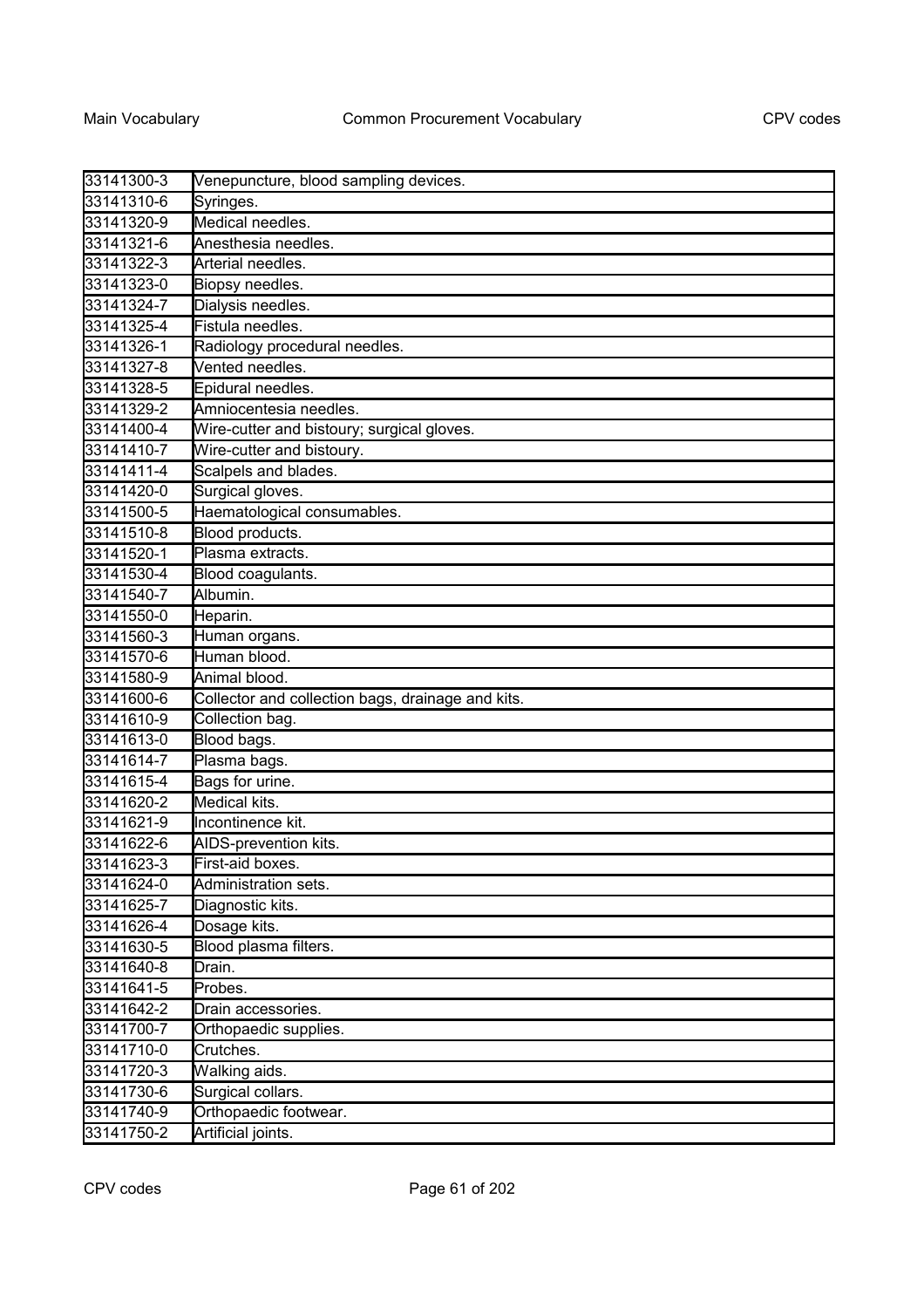| 33141760-5 | Splints.                                                                   |
|------------|----------------------------------------------------------------------------|
| 33141770-8 | Fracture appliances, pins and plates.                                      |
| 33141800-8 | Dental consumables.                                                        |
| 33141810-1 | Dental filling materials.                                                  |
| 33141820-4 | Teeth.                                                                     |
| 33141821-1 | Porcelain teeth.                                                           |
| 33141822-8 | Acrylic teeth.                                                             |
| 33141830-7 | Cement base.                                                               |
| 33141840-0 | Dental haemostatic.                                                        |
| 33141850-3 | Dental hygiene products.                                                   |
| 33141900-9 | Blood lancets.                                                             |
| 33150000-6 | Radiotherapy, mechanotherapy, electrotherapy and physical therapy devices. |
| 33151000-3 | Radiotherapy devices and supplies.                                         |
| 33151100-4 | Gamma therapy devices.                                                     |
| 33151200-5 | X-ray therapy devices.                                                     |
| 33151300-6 | Spectrographs.                                                             |
| 33151400-7 | Radiotherapy supplies.                                                     |
| 33152000-0 | Incubators.                                                                |
| 33153000-7 | Lithotripter.                                                              |
| 33154000-4 | Mechanotherapy devices.                                                    |
| 33155000-1 | Physical therapy devices.                                                  |
| 33156000-8 | Psychology testing devices.                                                |
| 33157000-5 | Gas-therapy and respiratory devices.                                       |
| 33157100-6 | Medical gas masks.                                                         |
| 33157110-9 | Oxygen mask.                                                               |
| 33157200-7 | Oxygen kits.                                                               |
| 33157300-8 | Oxygen tents.                                                              |
| 33157400-9 | Medical breathing devices.                                                 |
| 33157500-0 | Hyperbaric chambers.                                                       |
| 33157700-2 | Blow bottle.                                                               |
| 33157800-3 | Oxygen administration unit.                                                |
| 33157810-6 | Oxygen therapy unit.                                                       |
| 33158000-2 | Electrical, electromagnetic and mechanical treatment.                      |
| 33158100-3 | Electromagnetic unit.                                                      |
| 33158200-4 | Electrotherapy devices.                                                    |
| 33158210-7 | Stimulator.                                                                |
| 33158300-5 | Ultraviolet medical devices.                                               |
| 33158400-6 | Mechanical therapy unit.                                                   |
| 33158500-7 | Infrared medical devices.                                                  |
| 33159000-9 | Clinical chemistry system.                                                 |
| 33160000-9 | Operating techniques.                                                      |
| 33161000-6 | Electrosurgical unit.                                                      |
| 33162000-3 | Operating theatre devices and instruments.                                 |
| 33162100-4 | Operating-theatre devices.                                                 |
| 33162200-5 | Operating-theatre instruments.                                             |
| 33163000-0 | Tent for medical use.                                                      |
| 33164000-7 | Coelioscopy devices.                                                       |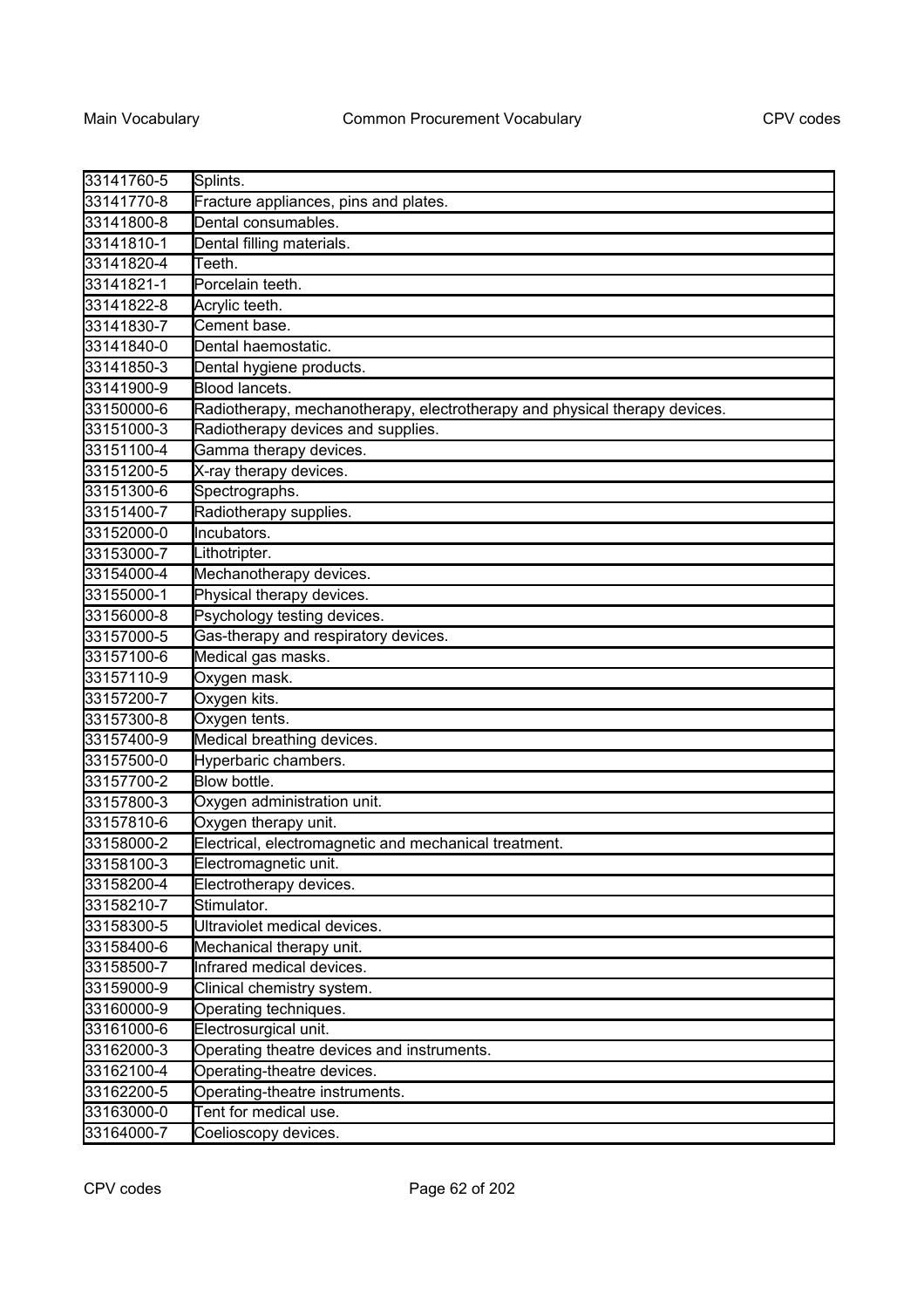| 33164100-8 | Colposcope.                                    |
|------------|------------------------------------------------|
| 33165000-4 | Cryosurgical and cryotherapy devices.          |
| 33166000-1 | Dermatological devices.                        |
| 33167000-8 | Surgical lights.                               |
| 33168000-5 | Endoscopy, endosurgery devices.                |
| 33168100-6 | Endoscopes.                                    |
| 33169000-2 | Surgical instruments.                          |
| 33169100-3 | Surgical laser.                                |
| 33169200-4 | Surgical baskets.                              |
| 33169300-5 | Surgical trays.                                |
| 33169400-6 | Surgical containers.                           |
| 33169500-7 | Surgical tracking and tracing systems.         |
| 33170000-2 | Anaesthesia and resuscitation.                 |
| 33171000-9 | Instruments for anaesthesia and resuscitation. |
| 33171100-0 | Instruments for anaesthesia.                   |
| 33171110-3 | Anaesthesia mask.                              |
| 33171200-1 | Instruments for resuscitation.                 |
| 33171210-4 | Resuscitation mask.                            |
| 33171300-2 | Epidural kits or packs.                        |
| 33172000-6 | Anaesthesia and resuscitation devices.         |
| 33172100-7 | Anaesthesia devices.                           |
| 33172200-8 | Resuscitation devices.                         |
| 33180000-5 | Functional support.                            |
| 33181000-2 | Renal support devices.                         |
| 33181100-3 | Haemodialysis devices.                         |
| 33181200-4 | Dialysis filters.                              |
| 33181300-5 | Haemodialysis individual monitor.              |
| 33181400-6 | Haemodialysis multiposition.                   |
| 33181500-7 | Renal consumables.                             |
| 33181510-0 | Renal fluid.                                   |
| 33181520-3 | Renal dialysis consumables.                    |
| 33182000-9 | Cardiac support devices.                       |
| 33182100-0 | Defibrillator.                                 |
| 33182200-1 | Cardiac stimulation devices.                   |
| 33182210-4 | Pacemaker.                                     |
| 33182220-7 | Cardiac valve.                                 |
| 33182230-0 | Ventricle.                                     |
| 33182240-3 | Parts and accessories for pacemakers.          |
| 33182241-0 | Batteries for pacemakers.                      |
| 33182300-2 | Cardiac surgery devices.                       |
| 33182400-3 | Cardiac X-ray system.                          |
| 33183000-6 | Orthopaedic support devices.                   |
| 33183100-7 | Orthopaedic implants.                          |
| 33183200-8 | Orthopaedic prostheses.                        |
| 33183300-9 | Osteosynthesis devices.                        |
| 33184000-3 | Artificial parts of the body.                  |
| 33184100-4 | Surgical implants.                             |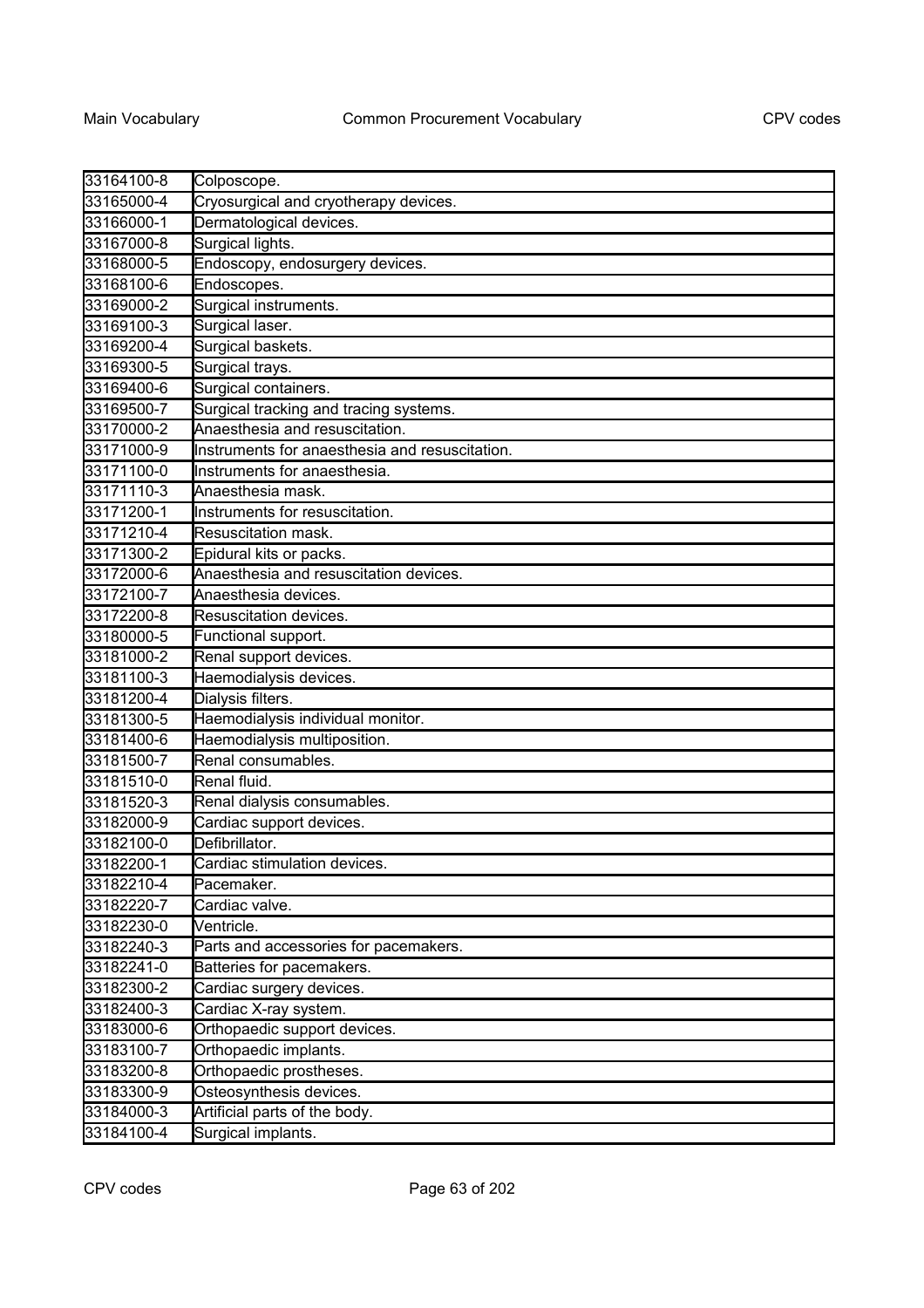| 33184200-5 | Vascular prostheses.                                         |
|------------|--------------------------------------------------------------|
| 33184300-6 | Artificial parts of the heart.                               |
| 33184400-7 | Breast prostheses.                                           |
| 33184410-0 | Internal breast prostheses.                                  |
| 33184420-3 | External breast prostheses.                                  |
| 33184500-8 | Coronary endoprostheses.                                     |
| 33184600-9 | False eyes.                                                  |
| 33185000-0 | Hearing aids.                                                |
| 33185100-1 | Parts and accessories for hearing aids.                      |
| 33185200-2 | Cochlear implant.                                            |
| 33185300-3 | Otolaryngology implant.                                      |
| 33185400-4 | Larynx artificial.                                           |
| 33186000-7 | Extracorporeal circulatory unit.                             |
| 33186100-8 | Oxygenator.                                                  |
| 33186200-9 | <b>Blood and fluid warming.</b>                              |
| 33190000-8 | Miscellaneous medical devices and products.                  |
| 33191000-5 | Sterilisation, disinfection and hygiene devices.             |
| 33191100-6 | Steriliser.                                                  |
| 33191110-9 | Autoclaves.                                                  |
| 33192000-2 | Medical furniture.                                           |
| 33192100-3 | Beds for medical use.                                        |
| 33192110-6 | Orthopaedic beds.                                            |
| 33192120-9 | Hospital beds.                                               |
| 33192130-2 | Motorised beds.                                              |
| 33192140-5 | Psychiatric couches.                                         |
| 33192150-8 | Therapy beds.                                                |
| 33192160-1 | Stretchers.                                                  |
| 33192200-4 | Medical tables.                                              |
| 33192210-7 | Examination tables.                                          |
| 33192230-3 | Operating tables.                                            |
| 33192300-5 | Medical furniture except beds and tables.                    |
| 33192310-8 | Traction or suspension devices for medical beds.             |
| 33192320-1 | Urine-bottle holders.                                        |
| 33192330-4 | Transfusion pods.                                            |
| 33192340-7 | Operating theatre furniture except tables.                   |
| 33192350-0 | Medical cultivation cabinet.                                 |
| 33192400-6 | Dental workstations.                                         |
| 33192410-9 | Dental chairs.                                               |
| 33192500-7 | Test tubes.                                                  |
| 33192600-8 | Lifting equipment for health care sector.                    |
| 33193000-9 | Invalid carriages, wheelchairs and associated devices.       |
| 33193100-0 | Invalid carriages and wheelchairs.                           |
| 33193110-3 | Invalid carriages.                                           |
| 33193120-6 | Wheelchairs.                                                 |
| 33193121-3 | Motorised wheelchairs.                                       |
| 33193200-1 | Parts and accessories for invalid carriages and wheelchairs. |
| 33193210-4 | Parts and accessories for invalid carriages.                 |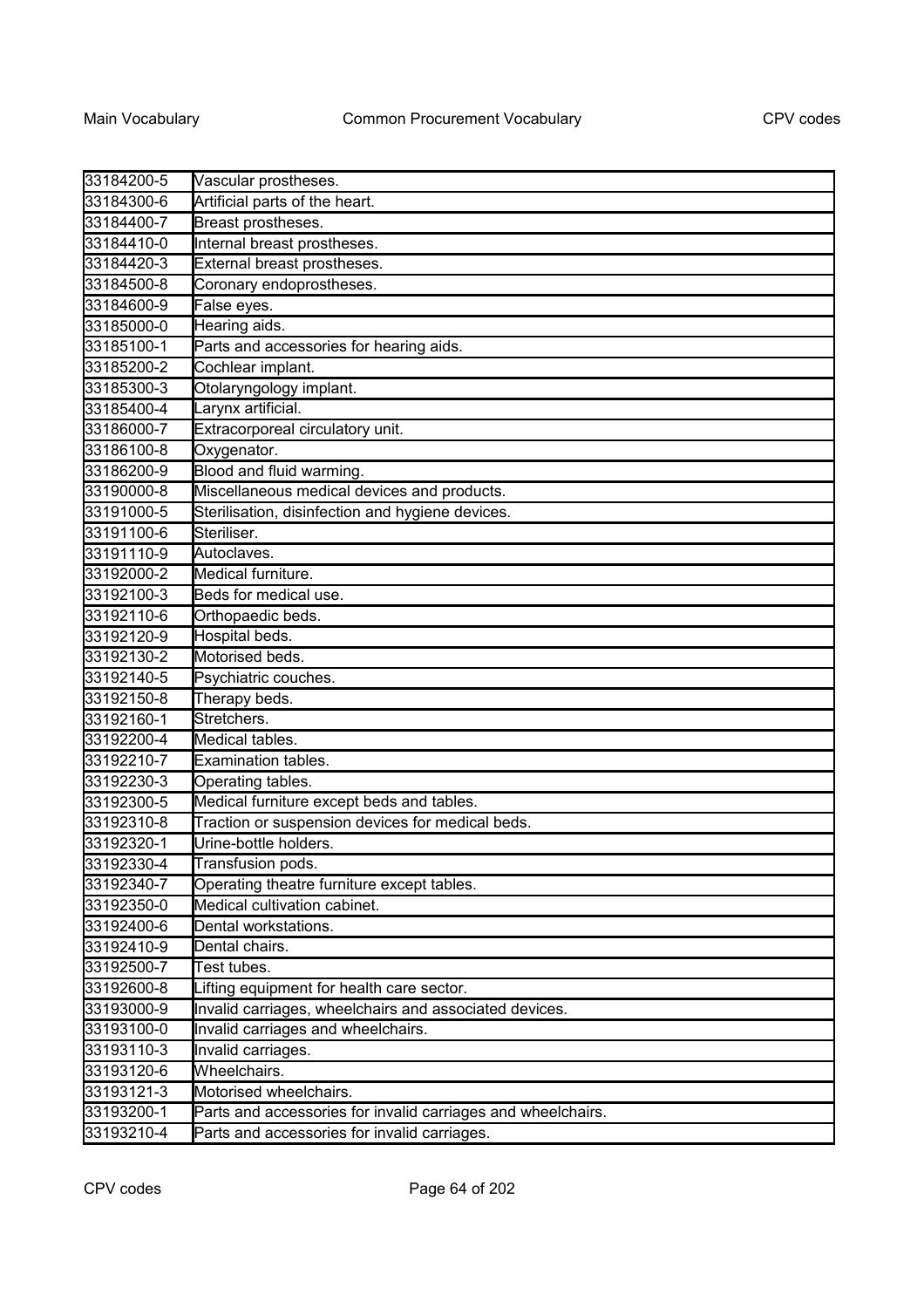| 33193211-1 | Motors for invalid carriages.                                                         |
|------------|---------------------------------------------------------------------------------------|
| 33193212-8 | Steering devices for invalid carriages.                                               |
| 33193213-5 | Control devices for invalid carriages.                                                |
| 33193214-2 | Chassis for invalid carriages.                                                        |
| 33193220-7 | Parts and accessories for wheelchairs.                                                |
| 33193221-4 | Wheelchair cushions.                                                                  |
| 33193222-1 | Wheelchair frames.                                                                    |
| 33193223-8 | Wheelchair seats.                                                                     |
| 33193224-5 | Wheelchair wheels.                                                                    |
| 33193225-2 | Wheelchair tyres.                                                                     |
| 33194000-6 | Devices and instruments for transfusion and infusion.                                 |
| 33194100-7 | Devices and instruments for infusion.                                                 |
| 33194110-0 | Infusion pumps.                                                                       |
| 33194120-3 | Infusion supplies.                                                                    |
| 33194200-8 | Devices and instruments for transfusion.                                              |
| 33194210-1 | Blood-transfusion devices.                                                            |
| 33194220-4 | Blood-transfusion supplies.                                                           |
| 33195000-3 | Patient-monitoring system.                                                            |
| 33195100-4 | Monitors.                                                                             |
| 33195110-7 | Respiratory monitors.                                                                 |
| 33195200-5 | Central monitoring station.                                                           |
| 33196000-0 | Medical aids.                                                                         |
| 33196100-1 | Devices for the elderly.                                                              |
| 33196200-2 | Devices for the disabled.                                                             |
| 33197000-7 | Medical computer equipment.                                                           |
| 33198000-4 | Hospital paper articles.                                                              |
| 33198100-5 | Paper compresses.                                                                     |
| 33198200-6 | Paper sterilisation pouches or wraps.                                                 |
| 33199000-1 | Medical clothing.                                                                     |
| 33600000-6 | Pharmaceutical products.                                                              |
| 33610000-9 | Medicinal products for the alimentary tract and metabolism.                           |
| 33611000-6 | Medicinal products for acid related disorders.                                        |
| 33612000-3 | Medicinal products for functional gastrointestinal disorders.                         |
| 33613000-0 | Laxatives.                                                                            |
| 33614000-7 | Antidiarrhoeals, intestinal anti-inflammatory/anti-infective agents.                  |
| 33615000-4 | Medicinal products used in diabetes.                                                  |
| 33615100-5 | Insulin.                                                                              |
| 33616000-1 | Vitamins.                                                                             |
| 33616100-2 | Provitamins.                                                                          |
| 33617000-8 | Mineral supplements.                                                                  |
| 33620000-2 | Medicinal products for the blood, blood-forming organs and the cardiovascular system. |
| 33621000-9 | Medicinal products for the blood and blood-forming organs.                            |
| 33621100-0 | Antithrombotic agents.                                                                |
| 33621200-1 | Antihaemorrhagics.                                                                    |
| 33621300-2 | Antianaemic preparations.                                                             |
| 33621400-3 | Blood substitutes and perfusion solutions.                                            |
| 33622000-6 | Medicinal products for the cardiovascular system.                                     |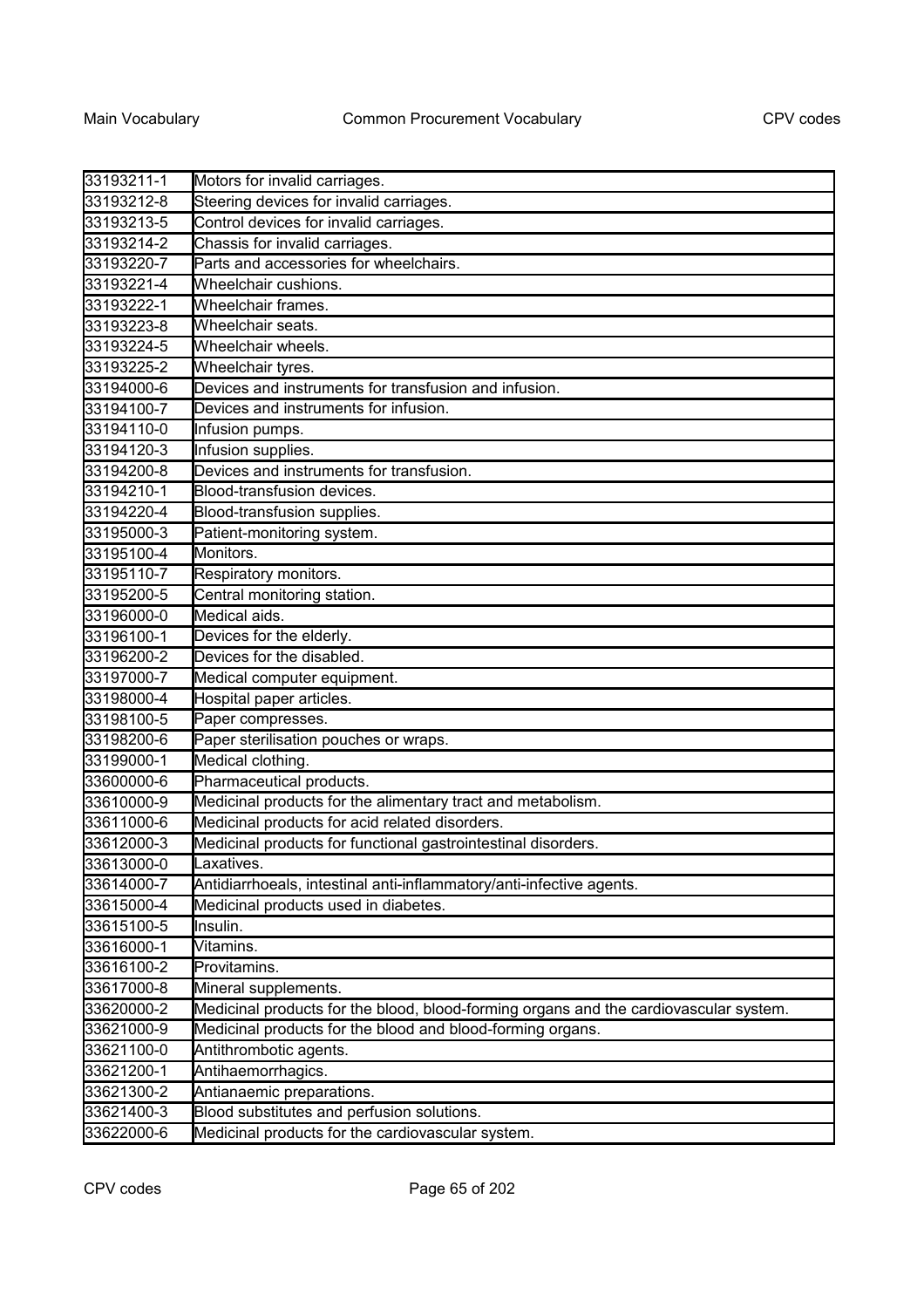| 33622100-7 | Cardiac therapy medicinal products.                                                              |
|------------|--------------------------------------------------------------------------------------------------|
| 33622200-8 | Antihypertensives.                                                                               |
| 33622300-9 | Diuretics.                                                                                       |
| 33622400-0 | Vasoprotectives.                                                                                 |
| 33622500-1 | Antihaemorrhoidals for topical use.                                                              |
| 33622600-2 | Beta-blocking agents.                                                                            |
| 33622700-3 | Calcium channel blockers.                                                                        |
| 33622800-4 | Agents acting on the renin-angiotensin system.                                                   |
| 33630000-5 | Medicinal products for dermatology and the musculo-skeletal system.                              |
| 33631000-2 | Medicinal products for dermatology.                                                              |
| 33631100-3 | Antifungals for dermatological use.                                                              |
| 33631110-6 | Salicylic acids.                                                                                 |
| 33631200-4 | Emollients and protectives.                                                                      |
| 33631300-5 | Antipsoriatics.                                                                                  |
| 33631400-6 | Antibiotics and chemotherapeutics for dermatological use.                                        |
| 33631500-7 | Corticosteroids for dermatological use and dermatological preparations.                          |
| 33631600-8 | Antiseptics and disinfectants.                                                                   |
| 33631700-9 | Anti-acne preparations.                                                                          |
| 33632000-9 | Medicinal products for the musculo-skeletal system.                                              |
| 33632100-0 | Anti-inflammatory and antirheumatic products.                                                    |
| 33632200-1 | Muscle relaxants.                                                                                |
| 33632300-2 | Antigout preparations.                                                                           |
| 33640000-8 | Medicinal products for the genitourinary system and hormones.                                    |
| 33641000-5 | Medicinal products for the genitourinary system and sex hormones.                                |
| 33641100-6 | Gynaecological anti-infectives and antiseptics.                                                  |
| 33641200-7 | Other gynaecologicals.                                                                           |
| 33641300-8 | Sex hormones and modulators of the genital system.                                               |
| 33641400-9 | Contraceptives.                                                                                  |
| 33641410-2 | Oral contraceptives.                                                                             |
| 33641420-5 | Chemical contraceptives.                                                                         |
| 33642000-2 | Systemic hormonal preparations, excl. sex hormones.                                              |
| 33642100-3 | Pituitary, hypothalamic hormones and analogues.                                                  |
| 33642200-4 | Corticosteroids for systemic use.                                                                |
| 33642300-5 | Thyroid therapy medicinal products.                                                              |
| 33650000-1 | General anti-infectives for systemic use, vaccines, antineoplastic and immunodulating<br>agents. |
| 33651000-8 | General anti-infectives for systemic use and vaccines.                                           |
| 33651100-9 | Antibacterials for systemic use.                                                                 |
| 33651200-0 | Antimycotics for systemic use.                                                                   |
| 33651300-1 | Antimycobacterials.                                                                              |
| 33651400-2 | Antivirals for systemic use.                                                                     |
| 33651500-3 | Immune sera and immunoglobulins.                                                                 |
| 33651510-6 | Antisera.                                                                                        |
| 33651520-9 | Immunoglobulins.                                                                                 |
| 33651600-4 | Vaccines.                                                                                        |
| 33651610-7 | Diphtheria-pertussis-tetanus vaccines.                                                           |
| 33651620-0 | Diphtheria-tetanus vaccines.                                                                     |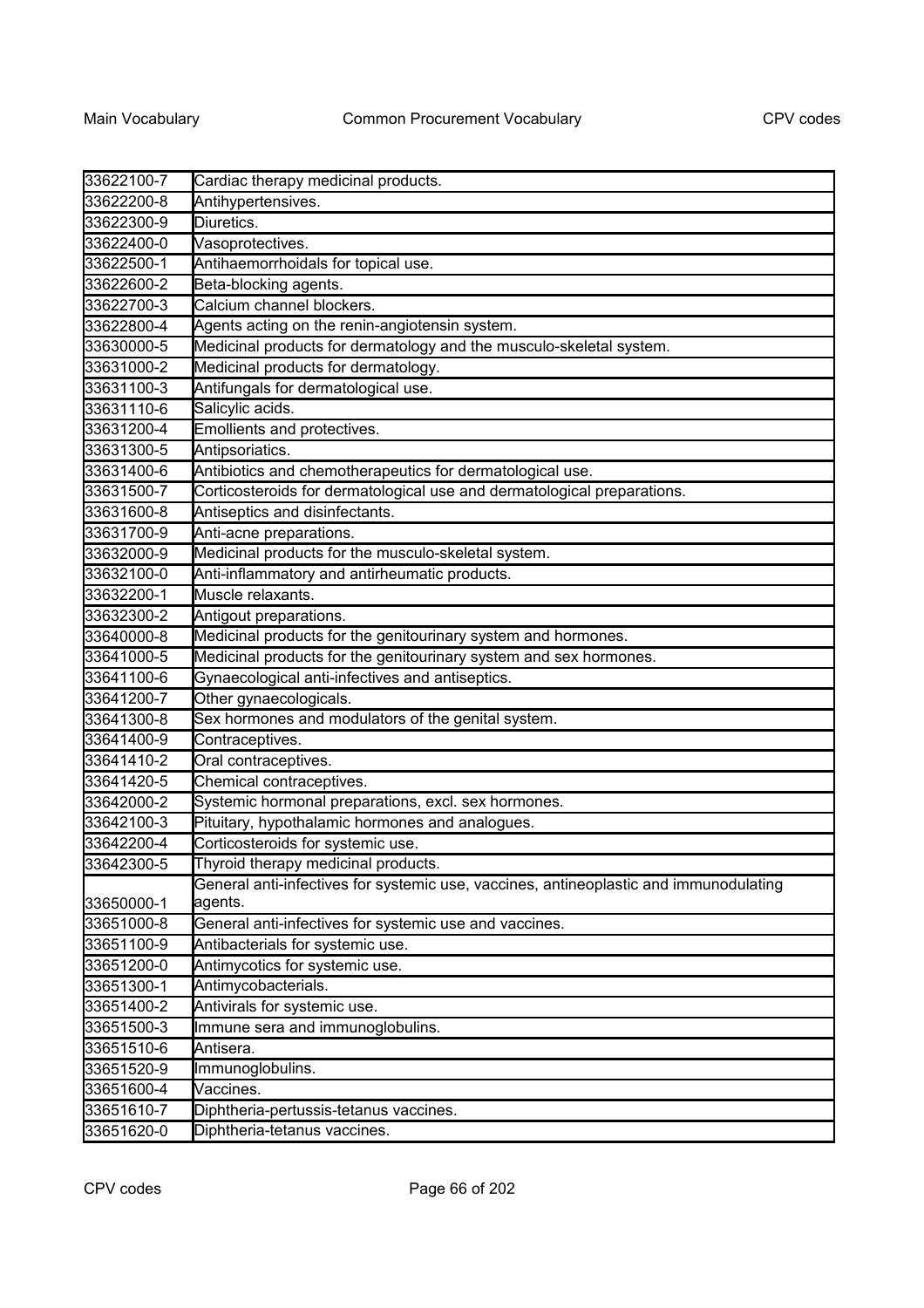| 33651630-3 | BCG vaccines (dried).                                             |
|------------|-------------------------------------------------------------------|
| 33651640-6 | Measles-mumps-rubella vaccines.                                   |
| 33651650-9 | Typhus vaccines.                                                  |
| 33651660-2 | Influenza vaccines.                                               |
| 33651670-5 | Polio vaccines.                                                   |
| 33651680-8 | Hepatitis B vaccines.                                             |
| 33651690-1 | Vaccines for veterinary medicine.                                 |
| 33652000-5 | Antineoplastic and immunomodulating agents.                       |
| 33652100-6 | Antineoplastic agents.                                            |
| 33652200-7 | Endocrine therapy medicinal products.                             |
| 33652300-8 | Immunosuppressive agents.                                         |
| 33660000-4 | Medicinal products for the nervous system and sensory organs.     |
| 33661000-1 | Medicinal products for the nervous system.                        |
| 33661100-2 | Anaesthetics.                                                     |
| 33661200-3 | Analgesics.                                                       |
| 33661300-4 | Antiepileptics.                                                   |
| 33661400-5 | Anti-Parkinson medicinal products.                                |
| 33661500-6 | Psycholeptics.                                                    |
| 33661600-7 | Psychoanaleptics.                                                 |
| 33661700-8 | Other nervous system medicinal products.                          |
| 33662000-8 | Medicinal products for sensory organs.                            |
| 33662100-9 | Ophthalmologicals.                                                |
| 33670000-7 | Medicinal products for the respiratory system.                    |
| 33673000-8 | Medicinal products for obstructive airway diseases.               |
| 33674000-5 | Cough and cold preparations.                                      |
| 33675000-2 | Antihistamines for systemic use.                                  |
| 33680000-0 | Pharmaceutical articles.                                          |
| 33681000-7 | Teats, nipple shields and similar articles for babies.            |
| 33682000-4 | Rubber tiles.                                                     |
| 33683000-1 | Rubber cushioning.                                                |
| 33690000-3 | Various medicinal products.                                       |
| 33691000-0 | Antiparasitic products, insecticides and repellents.              |
| 33691100-1 | Antiprotozoals.                                                   |
| 33691200-2 | Anthelmintics.                                                    |
| 33691300-3 | Ectoparasiticides, incl. scabicides, insecticides and repellents. |
| 33692000-7 | Medical solutions.                                                |
| 33692100-8 | Infusion solutions.                                               |
| 33692200-9 | Parenteral nutrition products.                                    |
| 33692210-2 | Parenteral feeding solutions.                                     |
| 33692300-0 | Enteral feeds.                                                    |
| 33692400-1 | Perfusion solutions.                                              |
| 33692500-2 | Injectable solutions.                                             |
| 33692510-5 | Intravenous fluids.                                               |
| 33692600-3 | Galenical solutions.                                              |
| 33692700-4 | Glucose solutions.                                                |
| 33692800-5 | Dialysis solutions.                                               |
| 33693000-4 | Other therapeutic products.                                       |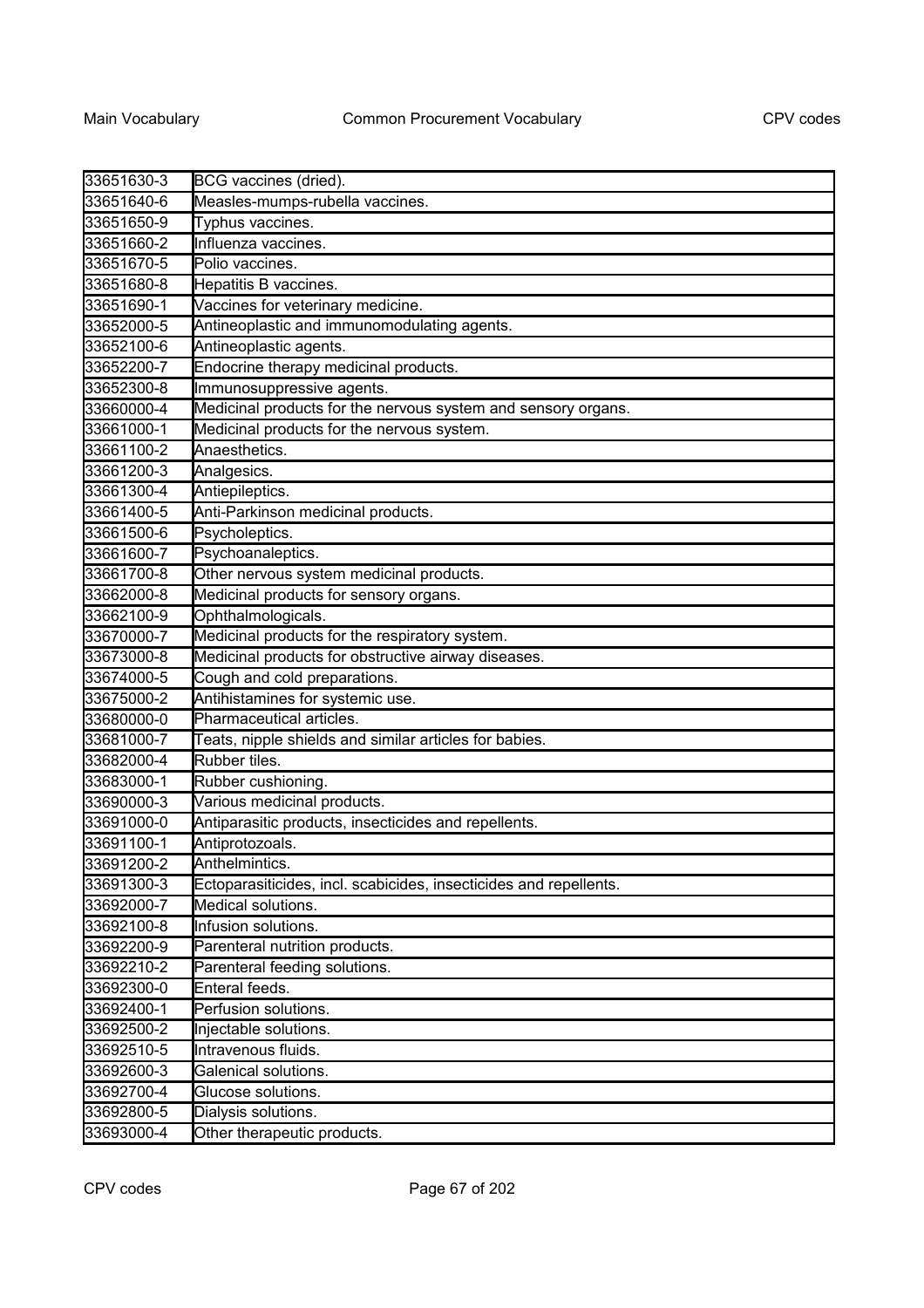| 33693100-5 | Toxins.                                            |
|------------|----------------------------------------------------|
| 33693200-6 | Nicotine substitutes.                              |
| 33693300-7 | Addiction treatment.                               |
| 33694000-1 | Diagnostic agents.                                 |
| 33695000-8 | All other non-therapeutic products.                |
| 33696000-5 | Reagents and contrast media.                       |
| 33696100-6 | Blood-grouping reagents.                           |
| 33696200-7 | Blood-testing reagents.                            |
| 33696300-8 | Chemical reagents.                                 |
| 33696400-9 | Isotopic reagents.                                 |
| 33696500-0 | Laboratory reagents.                               |
| 33696600-1 | Reagents for electrophoresis.                      |
| 33696700-2 | Urological reagents.                               |
| 33696800-3 | X-ray contrast media.                              |
| 33697000-2 | Medical preparations excluding dental consumables. |
| 33697100-3 | Enema preparations.                                |
| 33697110-6 | Bone reconstruction cements.                       |
| 33698000-9 | Clinical products.                                 |
| 33698100-0 | Microbiological cultures.                          |
| 33698200-1 | Glands and their extracts.                         |
| 33698300-2 | Peptic substances.                                 |
| 33700000-7 | Personal care products.                            |
| 33710000-0 | Perfumes, toiletries and condoms.                  |
| 33711000-7 | Perfumes and toiletries.                           |
| 33711100-8 | Toilet waters.                                     |
| 33711110-1 | Deodorants.                                        |
| 33711120-4 | Antiperspirants.                                   |
| 33711130-7 | Colognes.                                          |
| 33711140-0 | Fragrances.                                        |
| 33711150-3 | Rose water.                                        |
| 33711200-9 | Make-up preparations.                              |
| 33711300-0 | Manicure or pedicure preparations.                 |
| 33711400-1 | Beauty products.                                   |
| 33711410-4 | Coton buds.                                        |
| 33711420-7 | Makeup kits.                                       |
| 33711430-0 | Disposable personal wipes.                         |
| 33711440-3 | Lip balm.                                          |
| 33711450-6 | Tattoos.                                           |
| 33711500-2 | Skin-care products.                                |
| 33711510-5 | Sun protection products.                           |
| 33711520-8 | Bath gels.                                         |
| 33711530-1 | Shower caps.                                       |
| 33711540-4 | Para pharmaceutical creams or lotions.             |
| 33711600-3 | Hair preparations and articles.                    |
| 33711610-6 | Shampoos.                                          |
| 33711620-9 | Combs.                                             |
| 33711630-2 | Wigs.                                              |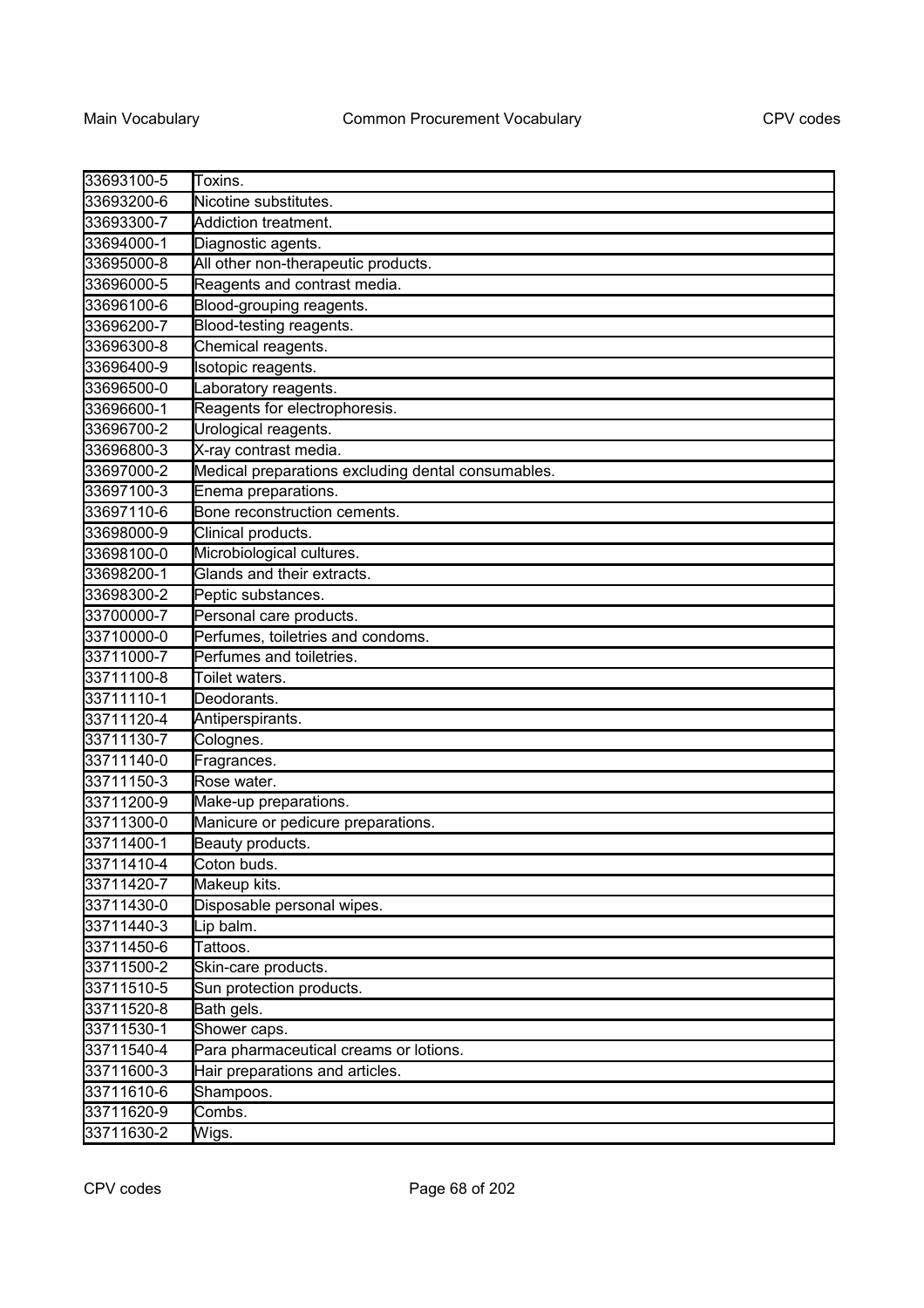| 33711640-5 | Vanity kits.                                          |
|------------|-------------------------------------------------------|
| 33711700-4 | Articles and preparations for oral or dental hygiene. |
| 33711710-7 | Toothbrushes.                                         |
| 33711720-0 | Toothpaste.                                           |
| 33711730-3 | Toothpicks.                                           |
| 33711740-6 | Mouthwash.                                            |
| 33711750-9 | Mouth fresheners.                                     |
| 33711760-2 | Dental floss.                                         |
| 33711770-5 | Infant soother, pacifier and dummy.                   |
| 33711780-8 | Denture cleaning tablets.                             |
| 33711790-1 | Dental kits.                                          |
| 33711800-5 | Shaving preparations.                                 |
| 33711810-8 | Shaving creams.                                       |
| 33711900-6 | Soap.                                                 |
| 33712000-4 | Condoms.                                              |
| 33713000-1 | Foot care products.                                   |
| 33720000-3 | Razors and manicure or pedicure sets.                 |
| 33721000-0 | Razors.                                               |
| 33721100-1 | Razor blades.                                         |
| 33721200-2 | Shavers.                                              |
| 33722000-7 | Manicure or pedicure sets.                            |
| 33722100-8 | Manicure sets.                                        |
| 33722110-1 | Manicure implements.                                  |
| 33722200-9 | Pedicure sets.                                        |
| 33722210-2 | Pedicure implements.                                  |
| 33722300-0 | Barrettes.                                            |
| 33730000-6 | Eye care products and corrective lenses.              |
| 33731000-3 | Contact lenses.                                       |
| 33731100-4 | Corrective lenses.                                    |
| 33731110-7 | Intraocular lenses.                                   |
| 33731120-0 | Spectacle lenses.                                     |
| 33732000-0 | Contact lenses lotions.                               |
| 33733000-7 | Sunglasses.                                           |
| 33734000-4 | Spectacles.                                           |
| 33734100-5 | Frames and mountings for spectacles.                  |
| 33734200-6 | Glass for spectacles.                                 |
| 33735000-1 | Goggles.                                              |
| 33735100-2 | Protective goggles.                                   |
| 33735200-3 | Frames and mountings for goggles.                     |
| 33740000-9 | Hand and nails care products.                         |
| 33741000-6 | Hand care products.                                   |
| 33741100-7 | Hand cleaner.                                         |
| 33741200-8 | Hand or body lotions.                                 |
| 33741300-9 | Hand sanitizer.                                       |
| 33742000-3 | Nail care products.                                   |
| 33742100-4 | Nail clippers.                                        |
| 33742200-5 | Nail polish.                                          |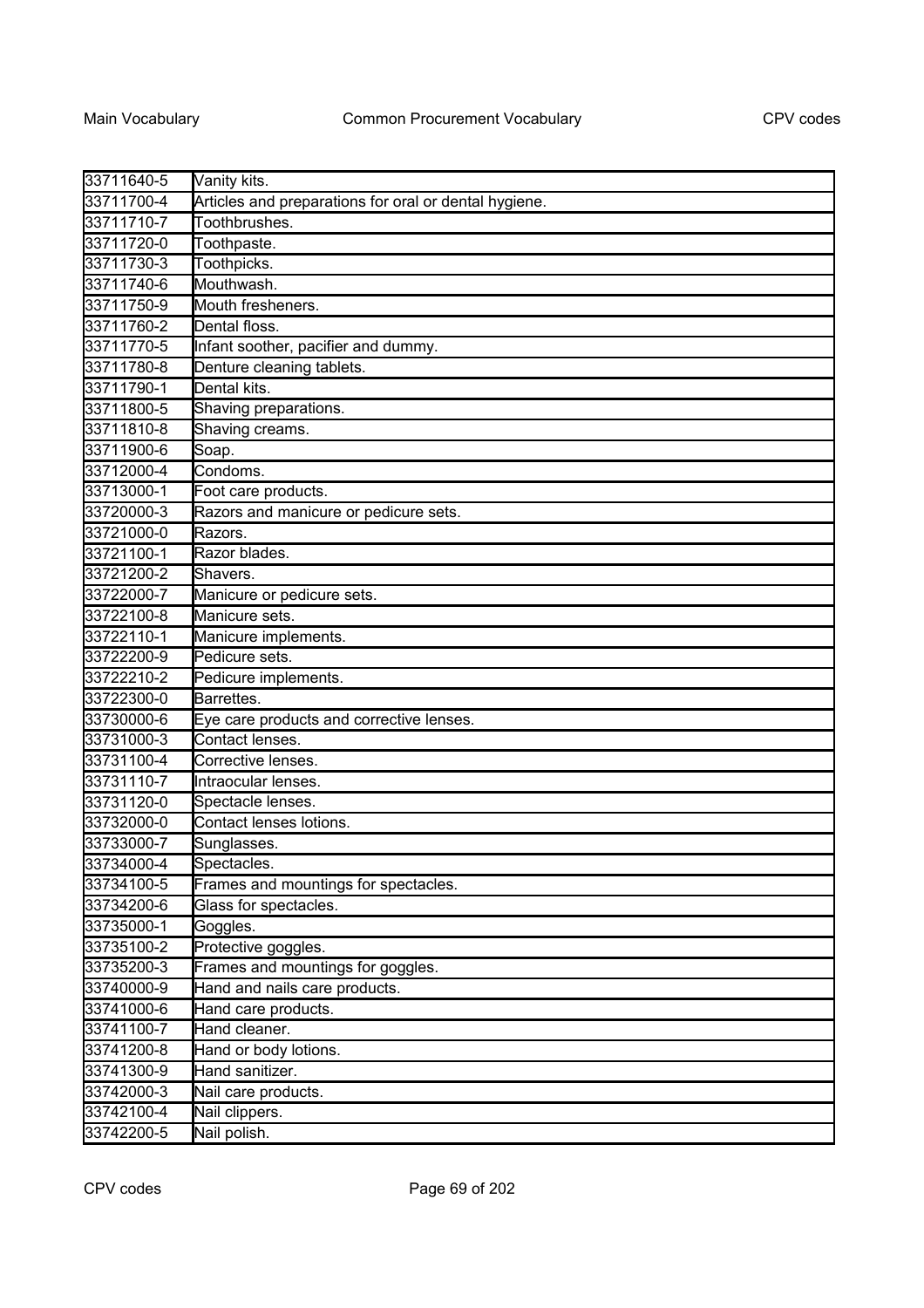| 33750000-2 | Baby care products.                                                  |
|------------|----------------------------------------------------------------------|
| 33751000-9 | Disposable nappies.                                                  |
| 33752000-6 | Nursing pad.                                                         |
| 33760000-5 | Toilet paper, handkerchiefs, hand towels and serviettes.             |
| 33761000-2 | Toilet paper.                                                        |
| 33762000-9 | Paper handkerchiefs.                                                 |
| 33763000-6 | Paper hand towels.                                                   |
| 33764000-3 | Paper serviettes.                                                    |
| 33770000-8 | Paper sanitary.                                                      |
| 33771000-5 | Sanitary paper products.                                             |
| 33771100-6 | Sanitary towels or tampons.                                          |
| 33771200-7 | Paper napkin liners.                                                 |
| 33772000-2 | Disposable paper products.                                           |
| 33790000-4 | Laboratory, hygienic or pharmaceutical glassware.                    |
| 33791000-1 | Hygienic glassware.                                                  |
| 33792000-8 | Pharmaceutical glassware.                                            |
| 33793000-5 | Laboratory glassware.                                                |
| 33900000-9 | Postmortem and mortuary equipment and supplies.                      |
| 33910000-2 | Pathology dissection instruments and supplies.                       |
| 33911000-9 | Autopsy scissors.                                                    |
| 33912000-6 | Autopsy dissection kits.                                             |
| 33912100-7 | Autopsy dissection forceps.                                          |
| 33913000-3 | Autopsy bullet probes.                                               |
| 33914000-0 | Postmortem thread, needles or incision clips.                        |
| 33914100-1 | Postmortem thread.                                                   |
| 33914200-2 | Postmortem needles.                                                  |
| 33914300-3 | Postmortem incision clips.                                           |
| 33915000-7 | Autopsy vein directors.                                              |
| 33916000-4 | Autopsy saw blades or accessories.                                   |
| 33916100-5 | Autopsy saws.                                                        |
| 33917000-1 | Dissection boards or pads.                                           |
| 33918000-8 | Cases for postmortem surgical instruments or accessories.            |
| 33919000-5 | Instrument rolls for postmortem surgical instruments or accessories. |
| 33920000-5 | Autopsy equipment and supplies.                                      |
| 33921000-2 | Bone dust collectors.                                                |
| 33922000-9 | Cadaver transport bags.                                              |
| 33923000-6 | Autopsy head rests, body boards or hanging scales.                   |
| 33923100-7 | Autopsy head rests.                                                  |
| 33923200-8 | Autopsy body boards.                                                 |
| 33923300-9 | Autopsy hanging scales.                                              |
| 33924000-3 | Autopsy infectious disease kits.                                     |
| 33925000-0 | Postmortem identification tags or bracelets.                         |
| 33926000-7 | Autopsy fluid collection vacuum aspirators or tubing.                |
| 33927000-4 | Postmortem rectal thermometers.                                      |
| 33928000-1 | Postmortem finger straighteners.                                     |
| 33929000-8 | Cadaver tissue builder kits.                                         |
| 33930000-8 | Autopsy furniture.                                                   |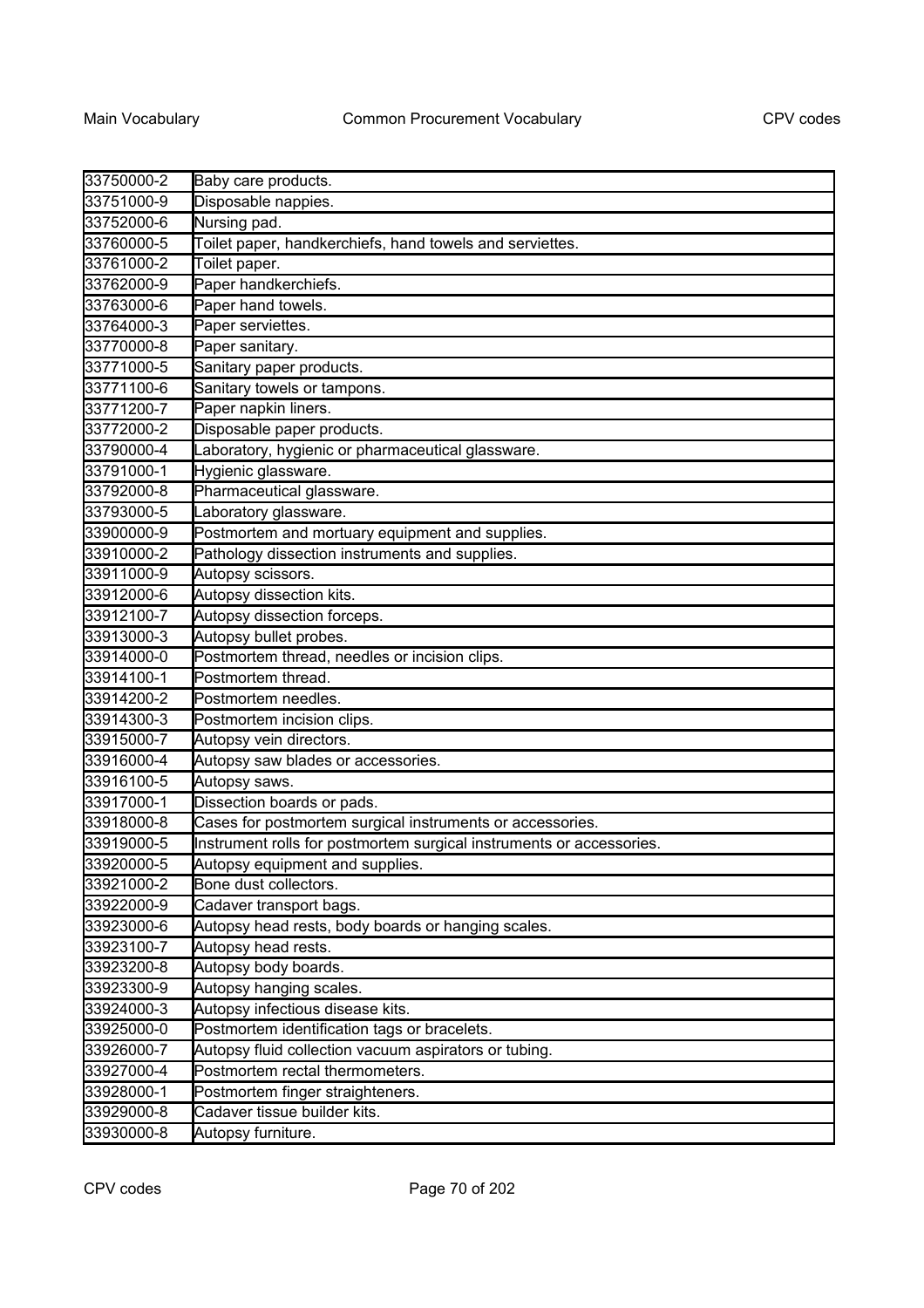| 33931000-5 | Autopsy grossing workstations or accessories.                 |
|------------|---------------------------------------------------------------|
| 33932000-2 | Autopsy sinks or accessories.                                 |
| 33933000-9 | Autopsy tables or accessories.                                |
| 33933100-0 | Autopsy tables.                                               |
| 33934000-6 | Necropsy tables or accessories.                               |
| 33935000-3 | Postmortem animal dissection tables or accessories.           |
| 33936000-0 | Embalming workstations or accessories.                        |
| 33937000-7 | Autopsy downdraft workstations or accessories.                |
| 33940000-1 | Cadaver transport and storage equipment and supplies.         |
| 33941000-8 | Cadaver storage racks.                                        |
| 33942000-5 | Cadaver carriers.                                             |
| 33943000-2 | Cadaver scissor lift trolleys.                                |
| 33944000-9 | Morgue cabinet refrigerators or freezers.                     |
| 33945000-6 | Morgue walk in refrigerators.                                 |
| 33946000-3 | Autopsy carts.                                                |
| 33947000-0 | Cadaver trays.                                                |
| 33948000-7 | Cadaver lifter or transfer devices.                           |
| 33949000-4 | Body transport containers.                                    |
| 33950000-4 | Clinical forensics equipment and supplies.                    |
| 33951000-1 | Postmortem fingerprint or impression materials.               |
| 33952000-8 | Antiputrefaction masks.                                       |
| 33953000-5 | Postmortem blood detection kits or supplies.                  |
| 33954000-2 | Biological evidence collection kits.                          |
| 33960000-7 | Embalming equipment and supplies.                             |
| 33961000-4 | Embalming cavity injectors.                                   |
| 33962000-1 | Embalming vein drainage tubes.                                |
| 33963000-8 | Embalming fluids or chemical treatments.                      |
| 33964000-5 | Embalming injecting tubes.                                    |
| 33965000-2 | Embalming sinks or accessories.                               |
| 33966000-9 | Embalming kits.                                               |
| 33967000-6 | Embalming injector needles.                                   |
| 33968000-3 | Eye caps.                                                     |
| 33970000-0 | Mortuary equipment and supplies.                              |
| 33971000-7 | Mortuary outfits.                                             |
| 33972000-4 | Mortuary packs.                                               |
| 33973000-1 | Mortuary wraps.                                               |
| 33974000-8 | Mortuary aspirators.                                          |
| 33975000-5 | Mortuary hardening compounds.                                 |
| 34000000-7 | Transport equipment and auxiliary products to transportation. |
| 34100000-8 | Motor vehicles.                                               |
| 34110000-1 | Passenger cars.                                               |
| 34111000-8 | Estate and saloon cars.                                       |
| 34111100-9 | Estate cars.                                                  |
| 34111200-0 | Saloon cars.                                                  |
| 34113000-2 | 4-wheel-drive vehicles.                                       |
| 34113100-3 | Jeeps.                                                        |
| 34113200-4 | All-terrain vehicles.                                         |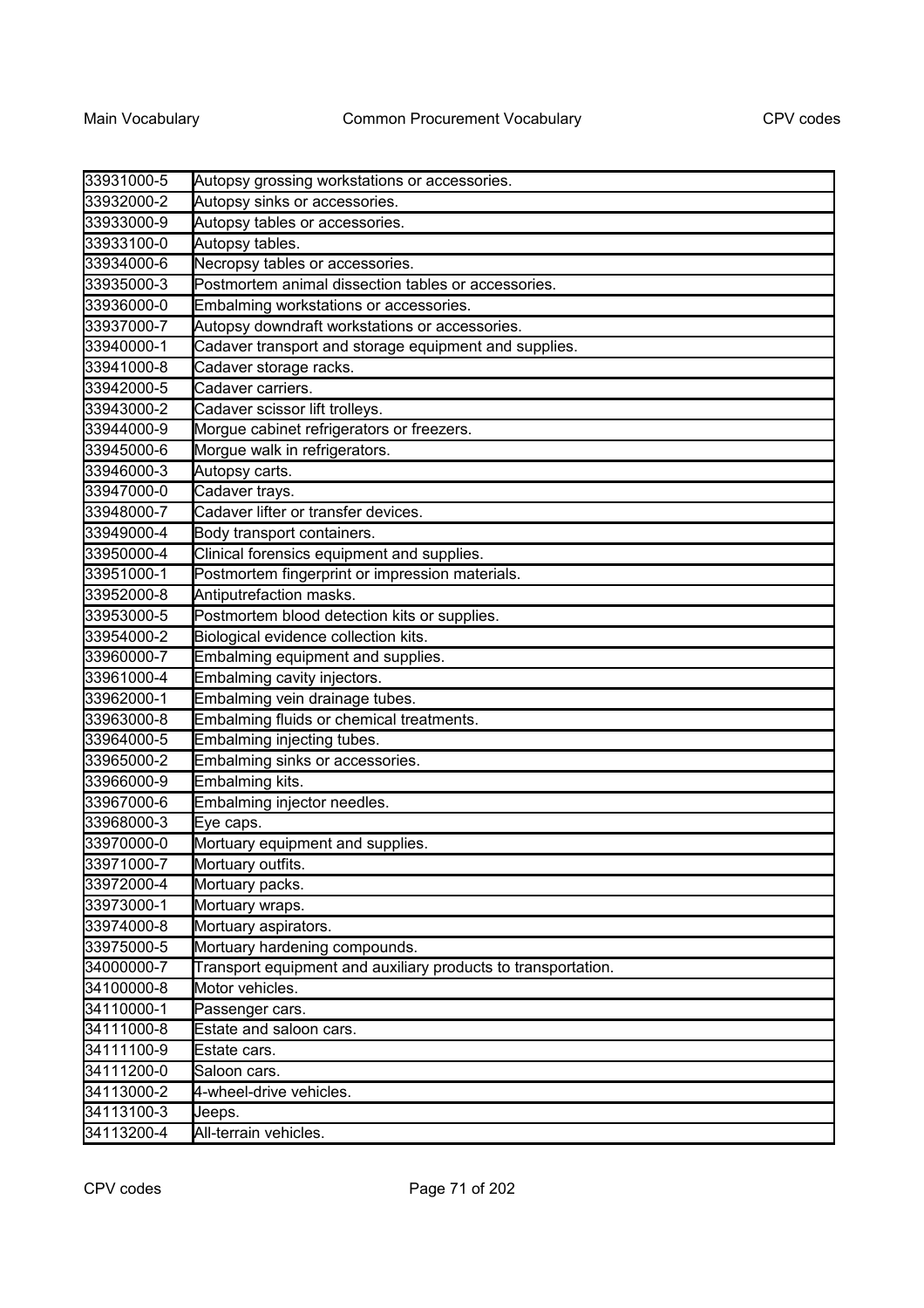| 34113300-5 | Off-road vehicles.                                         |
|------------|------------------------------------------------------------|
| 34114000-9 | Specialist vehicles.                                       |
| 34114100-0 | Emergency vehicles.                                        |
| 34114110-3 | Rescue vehicles.                                           |
| 34114120-6 | Paramedic vehicles.                                        |
| 34114121-3 | Ambulances.                                                |
| 34114122-0 | Patient-transport vehicles.                                |
| 34114200-1 | Police cars.                                               |
| 34114210-4 | Prisoner-transport vehicles.                               |
| 34114300-2 | Welfare vehicles.                                          |
| 34114400-3 | Minibuses.                                                 |
| 34115000-6 | Other passenger cars.                                      |
| 34115200-8 | Motor vehicles for the transport of fewer than 10 persons. |
| 34115300-9 | Second-hand transport vehicles.                            |
| 34120000-4 | Motor vehicles for the transport of 10 or more persons.    |
| 34121000-1 | <b>Buses and Coaches.</b>                                  |
| 34121100-2 | Public-service buses.                                      |
| 34121200-3 | Articulated buses.                                         |
| 34121300-4 | Double-decker buses.                                       |
| 34121400-5 | Low-floor buses.                                           |
| 34121500-6 | Coaches.                                                   |
| 34130000-7 | Motor vehicles for the transport of goods.                 |
| 34131000-4 | Pick-ups.                                                  |
| 34132000-1 | Motor sledges.                                             |
| 34133000-8 | Articulated trucks.                                        |
| 34133100-9 | Tankers.                                                   |
| 34133110-2 | Fuel-tanker trucks.                                        |
| 34134000-5 | Flatbed and Tipper trucks.                                 |
| 34134100-6 | Flatbed trucks.                                            |
| 34134200-7 | Tipper trucks.                                             |
| 34136000-9 | Vans.                                                      |
| 34136100-0 | Light vans.                                                |
| 34136200-1 | Panel vans.                                                |
| 34137000-6 | Second-hand goods vehicles.                                |
| 34138000-3 | Road tractor units.                                        |
| 34139000-0 | Chassis.                                                   |
| 34139100-1 | Chassis cabs.                                              |
| 34139200-2 | Chassis bodies.                                            |
| 34139300-3 | Complete chassis.                                          |
| 34140000-0 | Heavy-duty motor vehicles.                                 |
| 34142000-4 | Crane and dumper trucks.                                   |
| 34142100-5 | Elevator-platforms trucks.                                 |
| 34142200-6 | Skip loaders.                                              |
| 34142300-7 | Dumper trucks.                                             |
| 34143000-1 | Winter-maintenance vehicles.                               |
| 34144000-8 | Special-purpose motor vehicles.                            |
| 34144100-9 | Mobile drilling derricks.                                  |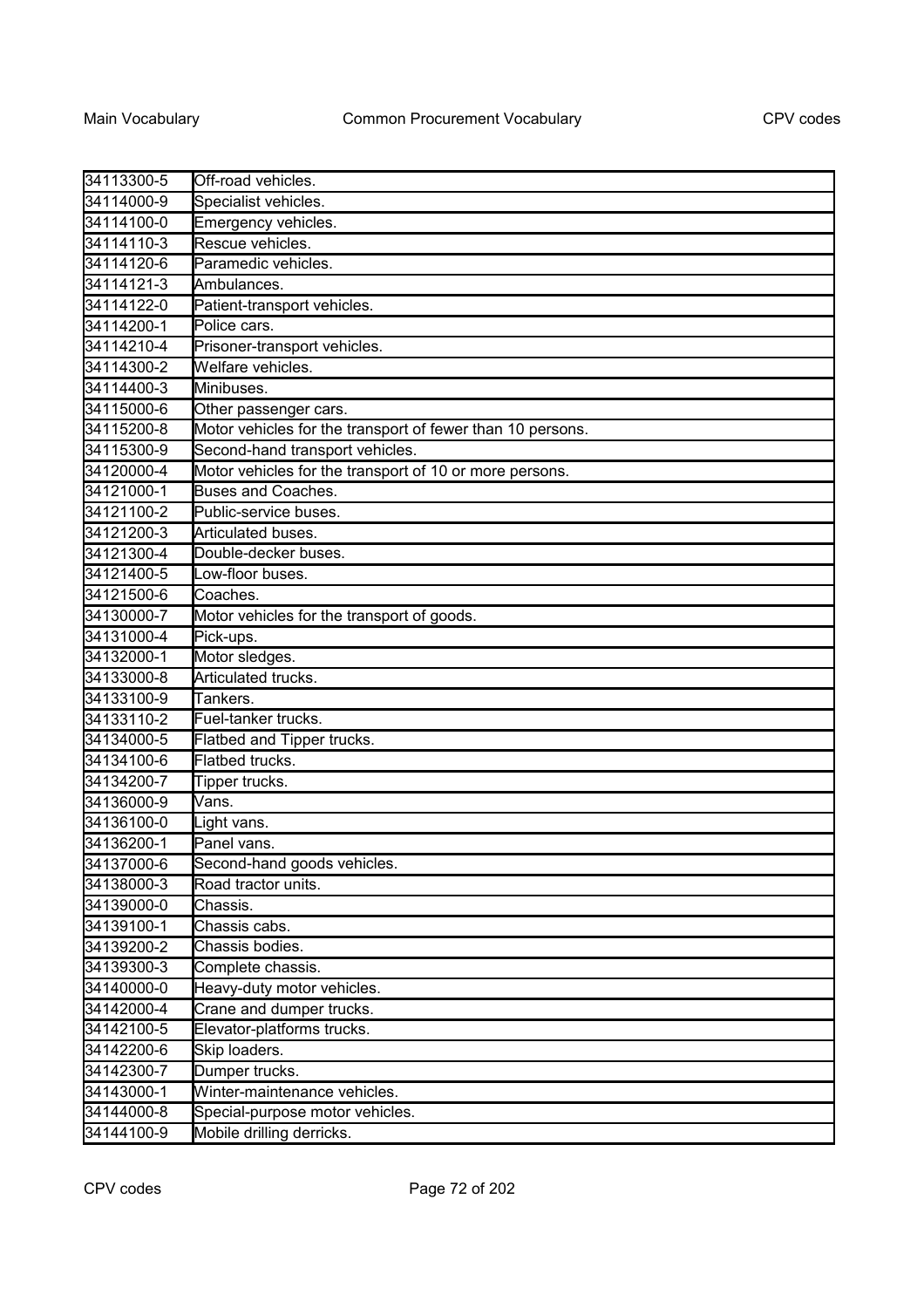| 34144200-0 | Vehicles for the emergency services.                                |
|------------|---------------------------------------------------------------------|
| 34144210-3 | Firefighting vehicles.                                              |
| 34144211-0 | Turntable-ladder trucks.                                            |
| 34144212-7 | Water-tender vehicles.                                              |
| 34144213-4 | Fire engines.                                                       |
| 34144220-6 | Breakdown vehicles.                                                 |
| 34144300-1 | Mobile bridges.                                                     |
| 34144400-2 | Road-maintenance vehicles.                                          |
| 34144410-5 | Gully emptiers.                                                     |
| 34144420-8 | Salt spreaders.                                                     |
| 34144430-1 | Road-sweeping vehicles.                                             |
| 34144431-8 | Suction-sweeper vehicles.                                           |
| 34144440-4 | Gritter vehicles.                                                   |
| 34144450-7 | Sprinkler vehicles.                                                 |
| 34144500-3 | Vehicles for refuse and sewage.                                     |
| 34144510-6 | Vehicles for refuse.                                                |
| 34144511-3 | Refuse-collection vehicles.                                         |
| 34144512-0 | Refuse-compaction vehicles.                                         |
| 34144520-9 | Sewage tankers.                                                     |
| 34144700-5 | Utility vehicles.                                                   |
| 34144710-8 | Wheeled loaders.                                                    |
| 34144730-4 | Aircraft-refuelling vehicles.                                       |
| 34144740-7 | Aircraft-towing vehicles.                                           |
| 34144750-0 | Cargo carriers.                                                     |
| 34144751-7 | Straddle carriers.                                                  |
| 34144760-3 | Mobile library vehicles.                                            |
| 34144800-6 | Mobile homes.                                                       |
| 34144900-7 | Electric vehicles.                                                  |
| 34144910-0 | Electric buses.                                                     |
| 34150000-3 | Simulators.                                                         |
| 34151000-0 | Driving simulators.                                                 |
| 34152000-7 | Training simulators.                                                |
| 34200000-9 | Vehicle bodies, trailers or semi-trailers.                          |
| 34210000-2 | Vehicle bodies.                                                     |
| 34211000-9 | Bus bodies, ambulance bodies and vehicle bodies for goods vehicles. |
| 34211100-9 | Bus bodies.                                                         |
| 34211200-9 | Ambulance bodies.                                                   |
| 34211300-9 | Vehicle bodies for goods vehicles.                                  |
| 34220000-5 | Trailers, semi-trailers and mobile containers.                      |
| 34221000-2 | Special-purpose mobile containers.                                  |
| 34221100-3 | Mobile incident units.                                              |
| 34221200-4 | Mobile emergency units.                                             |
| 34221300-5 | Chemical incident unit.                                             |
| 34223000-6 | Trailers and semi-trailers.                                         |
| 34223100-7 | Semi-trailers.                                                      |
| 34223200-8 | Bowsers.                                                            |
| 34223300-9 | Trailers.                                                           |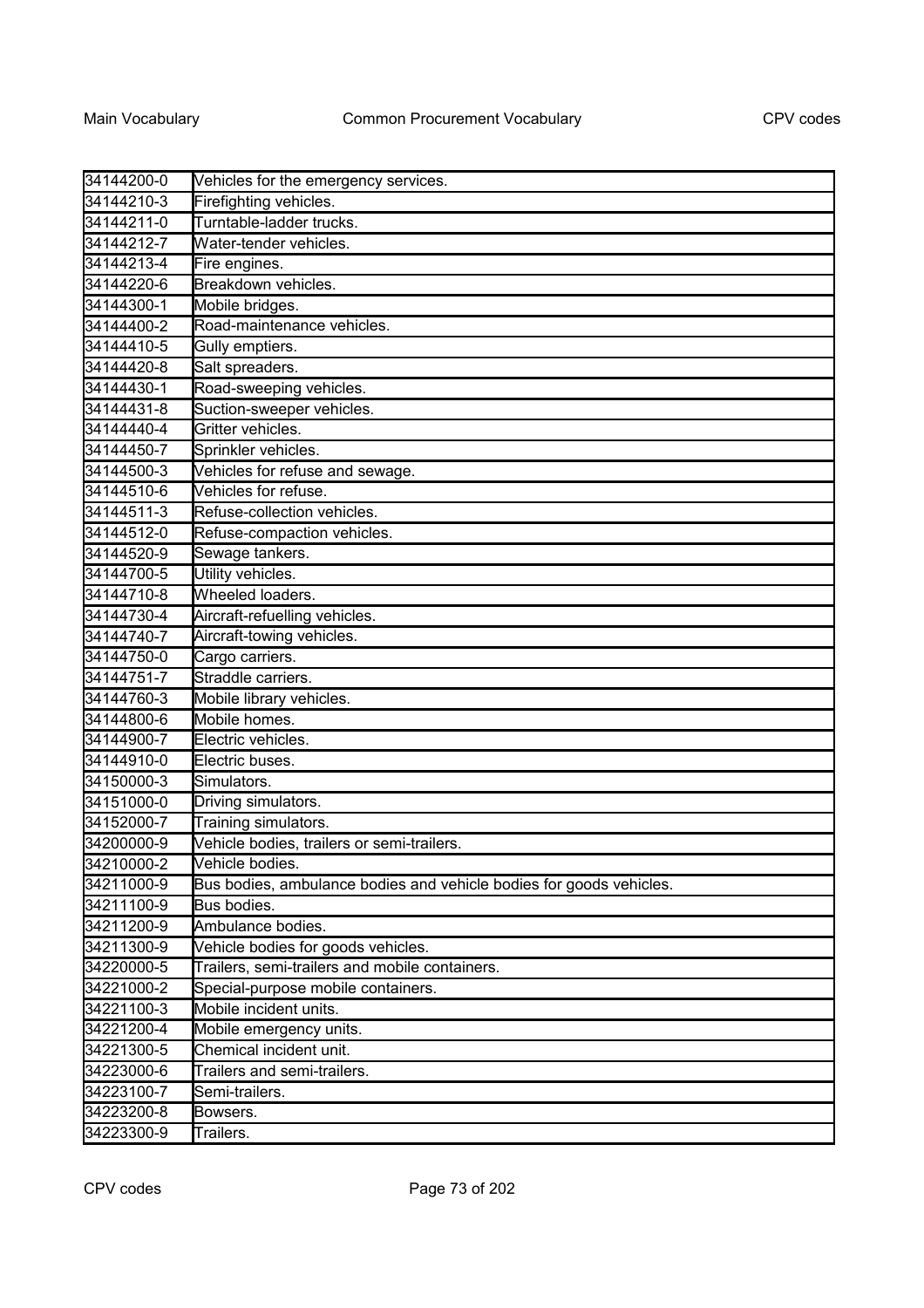| 34223310-2 | General-purpose trailers.                                       |
|------------|-----------------------------------------------------------------|
| 34223320-5 | Horsebox trailers.                                              |
| 34223330-8 | Mobile units on trailers.                                       |
| 34223340-1 | Tanker trailers.                                                |
| 34223350-4 | Turntable-ladder trailers.                                      |
| 34223360-7 | Refuelling trailers.                                            |
| 34223370-0 | Tipper trailers.                                                |
| 34223400-0 | Caravan-type trailers and semi-trailers.                        |
| 34224000-3 | Parts of trailers, semi-trailers and other vehicles.            |
| 34224100-4 | Parts of trailers and semi-trailers.                            |
| 34224200-5 | Parts of other vehicles.                                        |
| 34300000-0 | Parts and accessories for vehicles and their engines.           |
| 34310000-3 | Engines and engine parts.                                       |
| 34311000-0 | Engines.                                                        |
| 34311100-1 | Internal-combustion engines for motor vehicles and motorcycles. |
| 34311110-4 | Spark-ignition engines.                                         |
| 34311120-7 | Compression-ignition engines.                                   |
| 34312000-7 | Engine parts.                                                   |
| 34312100-8 | Fan belts.                                                      |
| 34312200-9 | Spark plugs.                                                    |
| 34312300-0 | Vehicle radiators.                                              |
| 34312400-1 | Pistons.                                                        |
| 34312500-2 | Gaskets.                                                        |
| 34312600-3 | Rubber conveyor belts.                                          |
| 34312700-4 | Rubber transmission belts.                                      |
| 34320000-6 | Mechanical spare parts except engines and engine parts.         |
| 34321000-3 | Axles and Gearboxes.                                            |
| 34321100-4 | Axles.                                                          |
| 34321200-5 | Gearboxes.                                                      |
| 34322000-0 | Brakes and brake parts.                                         |
| 34322100-1 | Brake equipment.                                                |
| 34322200-2 | Disc brakes.                                                    |
| 34322300-3 | Brake linings.                                                  |
| 34322400-4 | Brake pads.                                                     |
| 34322500-5 | Brake shoes.                                                    |
| 34324000-4 | Wheels, parts and accessories.                                  |
| 34324100-5 | Wheel-balancing equipment.                                      |
| 34325000-1 | Silencers and exhaust pipes.                                    |
| 34325100-2 | Silencers.                                                      |
| 34325200-3 | Exhaust pipes.                                                  |
| 34326000-8 | Vehicle jacks, Clutches and associated parts.                   |
| 34326100-9 | Clutches and associated parts.                                  |
| 34326200-0 | Vehicle jacks.                                                  |
| 34327000-5 | Steering wheels, columns and boxes.                             |
| 34327100-6 | Steering wheels.                                                |
| 34327200-7 | Columns and boxes.                                              |
| 34328000-2 | Test benches, vehicle conversion kits and seat belts.           |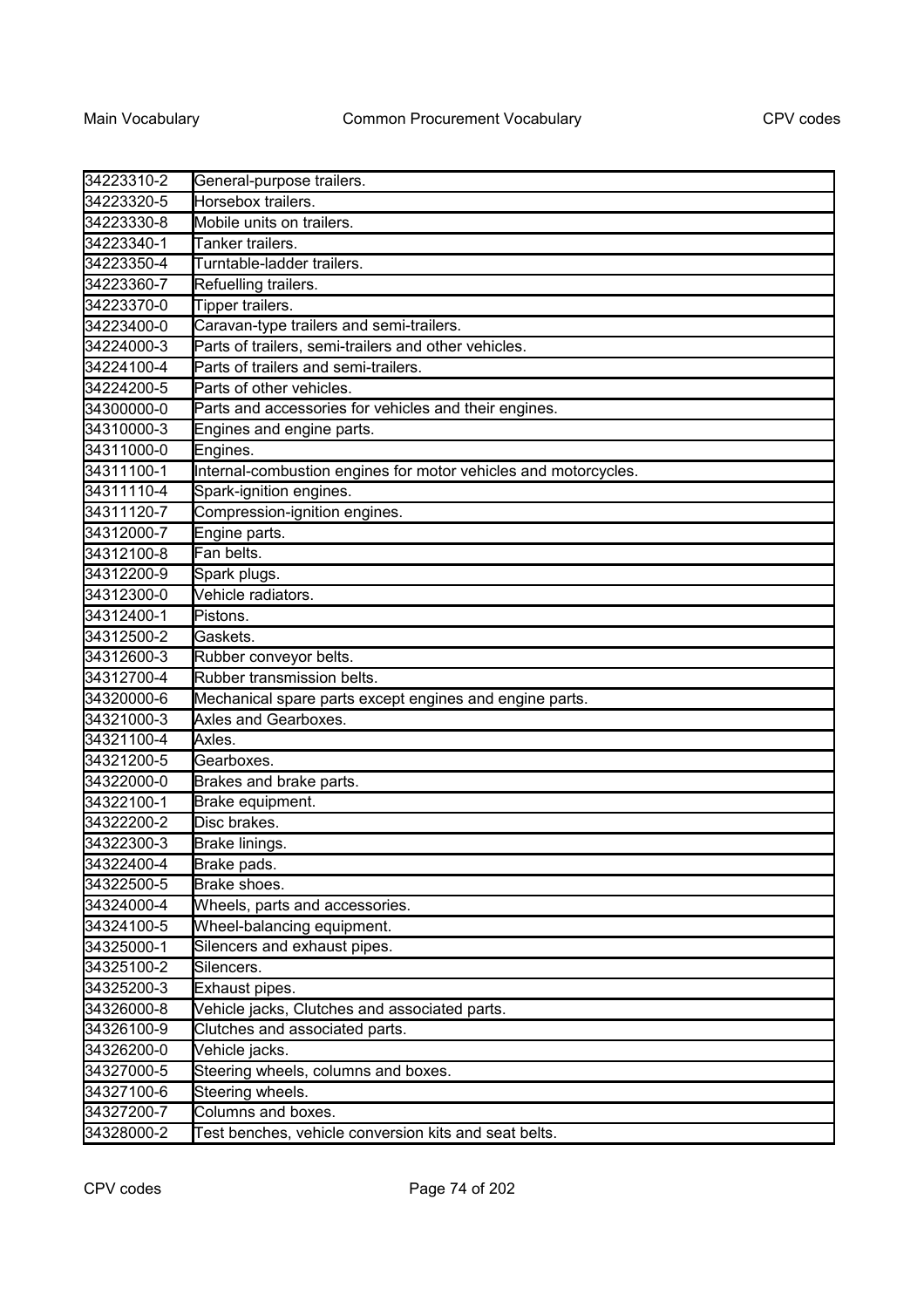| 34328100-3 | Test benches.                                                    |
|------------|------------------------------------------------------------------|
| 34328200-4 | Vehicle conversion kits.                                         |
| 34328300-5 | Seat belts.                                                      |
| 34330000-9 | Spare parts for goods vehicles, vans and cars.                   |
| 34350000-5 | Tyres for heavy/light duty vehicles.                             |
| 34351000-2 | Light- duty tyres.                                               |
| 34351100-3 | Tyres for motor cars.                                            |
| 34352000-9 | Heavy-duty tyres.                                                |
| 34352100-0 | Tyres for trucks.                                                |
| 34352200-1 | Tyres for buses.                                                 |
| 34352300-2 | Agrarian tyres.                                                  |
| 34360000-8 | Seats for civil aircraft.                                        |
| 34370000-1 | Seats for motor vehicles.                                        |
| 34390000-7 | Tractor accessories.                                             |
| 34400000-1 | Motorcycles, bicycles and sidecars.                              |
| 34410000-4 | Motorcycles.                                                     |
| 34411000-1 | Parts and accessories for motorcycles.                           |
| 34411100-2 | Motorcycle sidecars.                                             |
| 34411110-5 | Parts and accessories for motorcycle sidecars.                   |
| 34411200-3 | Tyres for motorcycles.                                           |
| 34420000-7 | Motor scooters and cycles with auxiliary motors.                 |
| 34421000-7 | Motor scooters.                                                  |
| 34422000-7 | Cycles with auxiliary motors.                                    |
| 34430000-0 | Bicycles.                                                        |
| 34431000-7 | Non-motorised bicycles.                                          |
| 34432000-4 | Parts and accessories for bicycles.                              |
| 34432100-5 | Tyres for bicycles.                                              |
| 34500000-2 | Ships and boats.                                                 |
| 34510000-5 | Ships.                                                           |
| 34511100-3 | Marine patrol vessels.                                           |
| 34512000-9 | Ships and similar vessels for the transport of persons or goods. |
| 34512100-0 | Ferry boats.                                                     |
| 34512200-1 | Cruise ships.                                                    |
| 34512300-2 | <b>Bulk carriers</b>                                             |
| 34512400-3 | Cargo ships.                                                     |
| 34512500-4 | Goods vessels.                                                   |
| 34512600-5 | Container carriers.                                              |
| 34512700-6 | Ro-Ro vessels.                                                   |
| 34512800-7 | Tanker ships.                                                    |
| 34512900-8 | Car carriers.                                                    |
| 34512950-3 | Refrigerated vessels.                                            |
| 34513000-6 | Fishing, emergency and other special vessels.                    |
| 34513100-7 | Fishing vessels.                                                 |
| 34513150-2 | Factory ships.                                                   |
| 34513200-8 | Tug boats.                                                       |
| 34513250-3 | Dredgers.                                                        |
| 34513300-9 | Seagoing floating docks.                                         |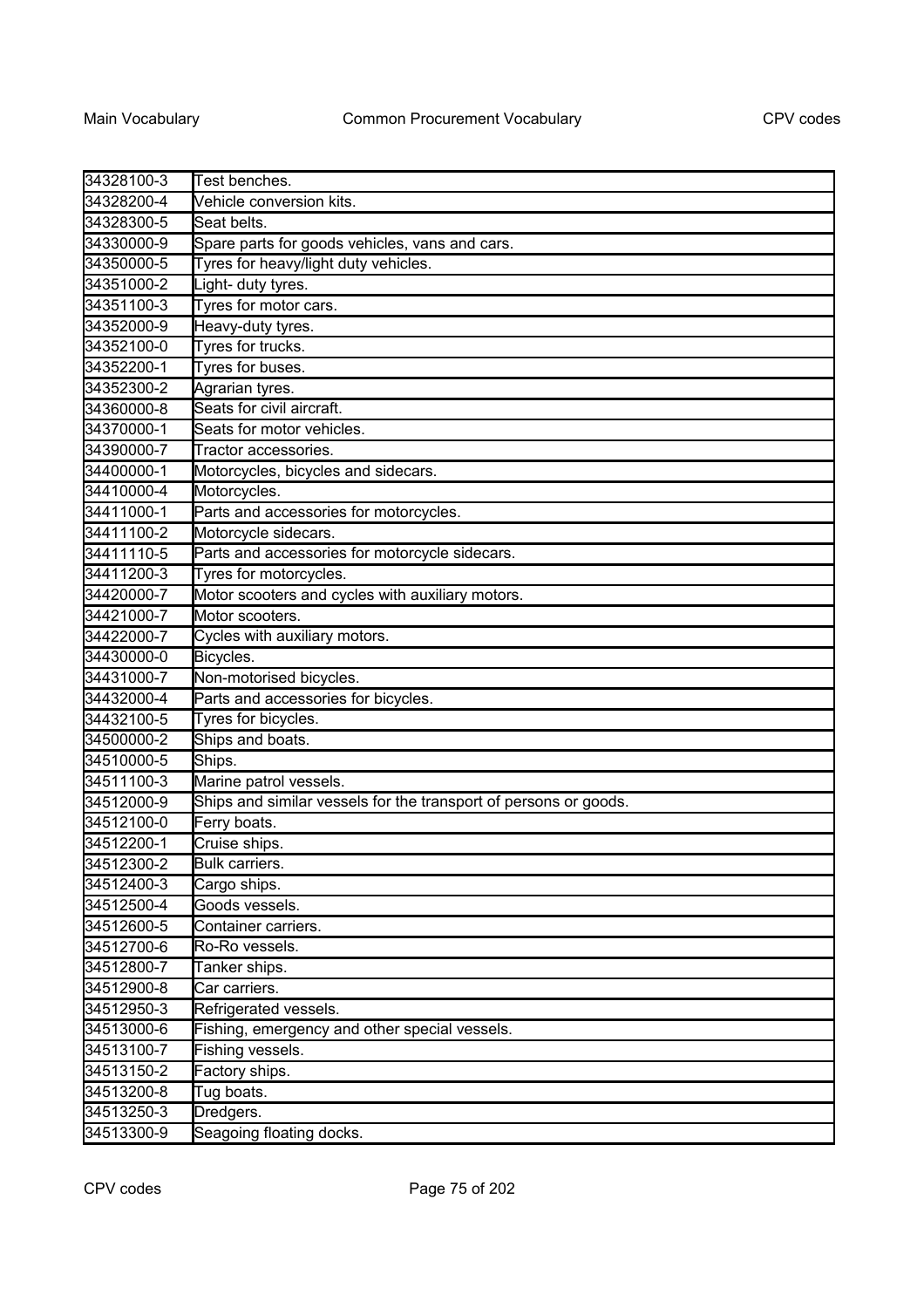| 34513350-4 | Dive-support vessels.                                                   |
|------------|-------------------------------------------------------------------------|
| 34513400-0 | Floating cranes.                                                        |
| 34513450-5 | Production vessels.                                                     |
| 34513500-1 | Seismic survey vessels.                                                 |
| 34513550-6 | Survey vessels.                                                         |
| 34513600-2 | Pollution-control vessels.                                              |
| 34513650-7 | Fire vessels.                                                           |
| 34513700-3 | Rescue vessels.                                                         |
| 34513750-8 | Light vessels.                                                          |
| 34514000-3 | Floating or submersible drilling or production platforms.               |
| 34514100-4 | Drillships.                                                             |
| 34514200-5 | Jack-up rigs.                                                           |
| 34514300-6 | Platforms drilling rigs.                                                |
| 34514400-7 | Floating drilling platforms.                                            |
| 34514500-8 | Floating production facility.                                           |
| 34514600-9 | Semi-submersible rigs.                                                  |
| 34514700-0 | Mobile platforms.                                                       |
| 34514800-1 | Offshore platforms.                                                     |
| 34514900-2 | Drilling platforms.                                                     |
| 34515000-0 | Floating structures.                                                    |
| 34515100-1 | Marker buoys.                                                           |
| 34515200-2 | Inflatable rafts.                                                       |
| 34516000-7 | Marine fenders.                                                         |
| 34520000-8 | Boats.                                                                  |
| 34521000-5 | Specialised boats.                                                      |
| 34521100-6 | Surveillance boats.                                                     |
| 34521200-7 | Customs patrol boats.                                                   |
| 34521300-8 | Police patrol boats.                                                    |
| 34521400-9 | Lifeboats.                                                              |
| 34522000-2 | Pleasure and sporting boats.                                            |
| 34522100-3 | Sailing boats.                                                          |
| 34522150-8 | Catamaran sailing boats.                                                |
| 34522200-4 | Rescue dinghies.                                                        |
| 34522250-9 | Sailing dinghies.                                                       |
| 34522300-5 | Small craft.                                                            |
| 34522350-0 | Fibreglass dinghies.                                                    |
| 34522400-6 | Semi-rigid dinghies.                                                    |
| 34522450-1 | Inflatable craft.                                                       |
| 34522500-7 | Rubber dinghies.                                                        |
| 34522550-2 | Canoes.                                                                 |
| 34522600-8 | Rowing boats.                                                           |
| 34522700-9 | Pedal boats.                                                            |
| 34600000-3 | Railway and tramway locomotives and rolling stock and associated parts. |
| 34610000-6 | Rail locomotives and tenders.                                           |
| 34611000-3 | Locomotives.                                                            |
| 34612000-0 | Locomotive tenders and cable cars.                                      |
| 34612100-1 | Locomotive tenders.                                                     |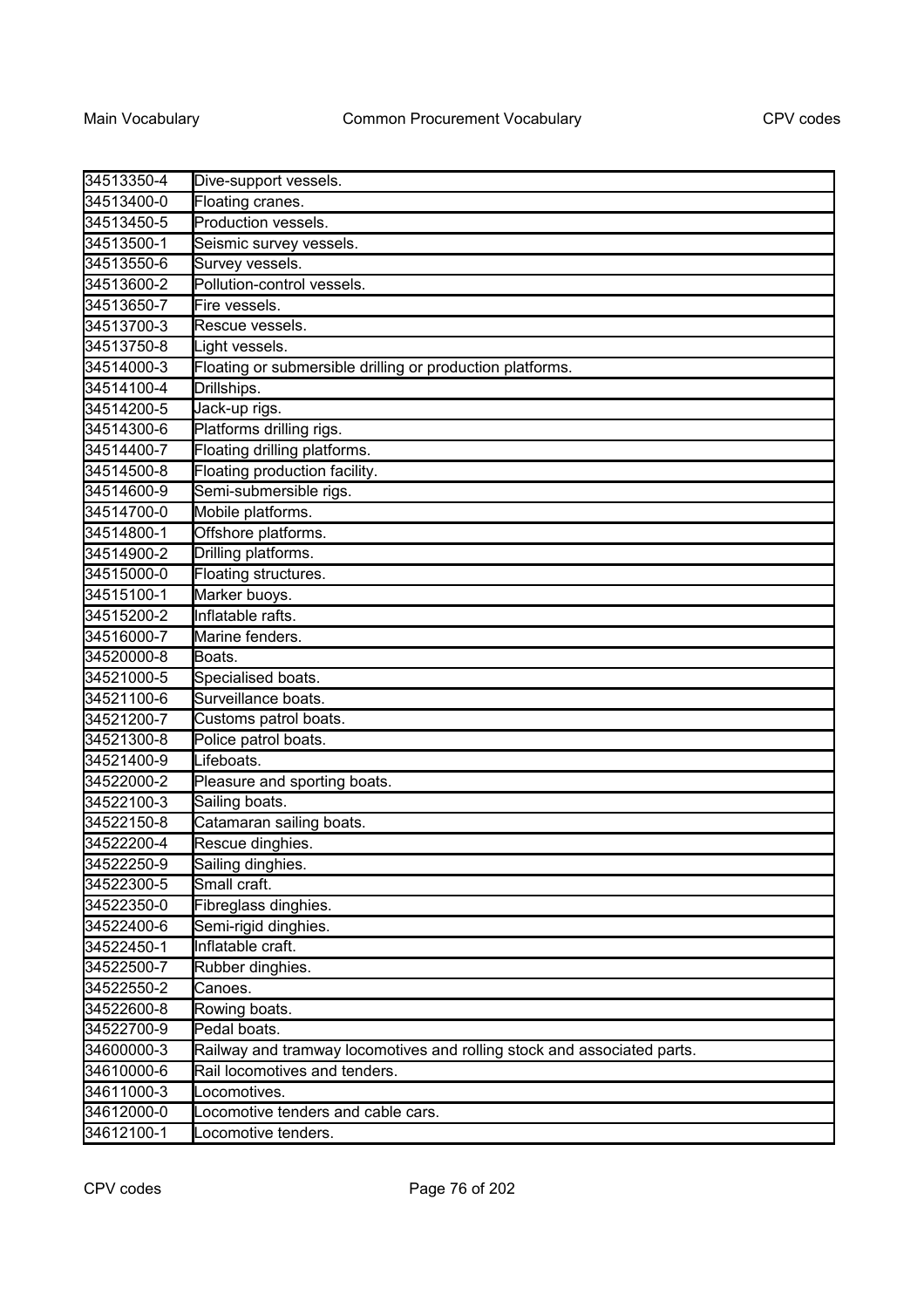| 34612200-2 | Cable cars.                                                                                   |
|------------|-----------------------------------------------------------------------------------------------|
| 34620000-9 | Rolling stock.                                                                                |
| 34621000-6 | Railway maintenance or service vehicles, and railway freight wagons.                          |
| 34621100-7 | Railway freight wagons.                                                                       |
| 34621200-8 | Railway maintenance or service vehicles.                                                      |
| 34622000-3 | Railway and tramway passenger coaches, and trolleybuses.                                      |
| 34622100-4 | Tramway passenger coaches.                                                                    |
| 34622200-5 | Railway passenger coaches.                                                                    |
| 34622300-6 | Trolleybuses.                                                                                 |
| 34622400-7 | Railway carriages.                                                                            |
| 34622500-8 | Luggage vans and special-purpose vans.                                                        |
| 34630000-2 | Parts of railway or tramway locomotives or rolling stock; railways traffic-control equipment. |
| 34631000-9 | Parts of locomotives or rolling stock.                                                        |
| 34631100-0 | Monobloc wheels.                                                                              |
| 34631200-1 | Buffers and drawgear.                                                                         |
| 34631300-2 | Rolling-stock seats.                                                                          |
| 34631400-3 | Wheel axles and tyres and other parts of locomotives or rolling stock.                        |
| 34632000-6 | Railways traffic-control equipment.                                                           |
| 34632100-7 | Mechanical signalling.                                                                        |
| 34632200-8 | Electrical signalling equipment for railways.                                                 |
| 34632300-9 | Electrical installations for railways.                                                        |
| 34640000-5 | Automotive elements.                                                                          |
| 34700000-4 | Aircraft and spacecraft.                                                                      |
| 34710000-7 | Helicopters, aeroplanes, spacecraft and other powered aircraft.                               |
| 34711000-4 | Helicopters and aeroplanes.                                                                   |
| 34711100-5 | Aeroplanes.                                                                                   |
| 34711200-6 | Non-piloted aircraft.                                                                         |
| 34711300-7 | Piloted aircraft.                                                                             |
| 34711400-8 | Special-purpose aircraft.                                                                     |
| 34711500-9 | Helicopters.                                                                                  |
| 34712000-1 | Spacecraft, satellites and launch vehicles.                                                   |
| 34712100-2 | Spacecraft.                                                                                   |
| 34712200-3 | Satellites.                                                                                   |
| 34712300-4 | Spacecraft launchers                                                                          |
| 34720000-0 | Balloons, dirigibles and other non-powered aircraft.                                          |
| 34721000-7 | Gliders.                                                                                      |
| 34721100-8 | Hang-gliders.                                                                                 |
| 34722000-4 | Balloons and dirigibles.                                                                      |
| 34722100-5 | Balloons.                                                                                     |
| 34722200-6 | Dirigibles.                                                                                   |
| 34730000-3 | Parts for aircraft, spacecraft and helicopters.                                               |
| 34731000-0 | Parts for aircraft.                                                                           |
| 34731100-1 | Aircraft engines.                                                                             |
| 34731200-2 | Turbojets.                                                                                    |
| 34731300-3 | Turbopropellers.                                                                              |
| 34731400-4 | Jet engines.                                                                                  |
| 34731500-5 | Parts for aircraft engines.                                                                   |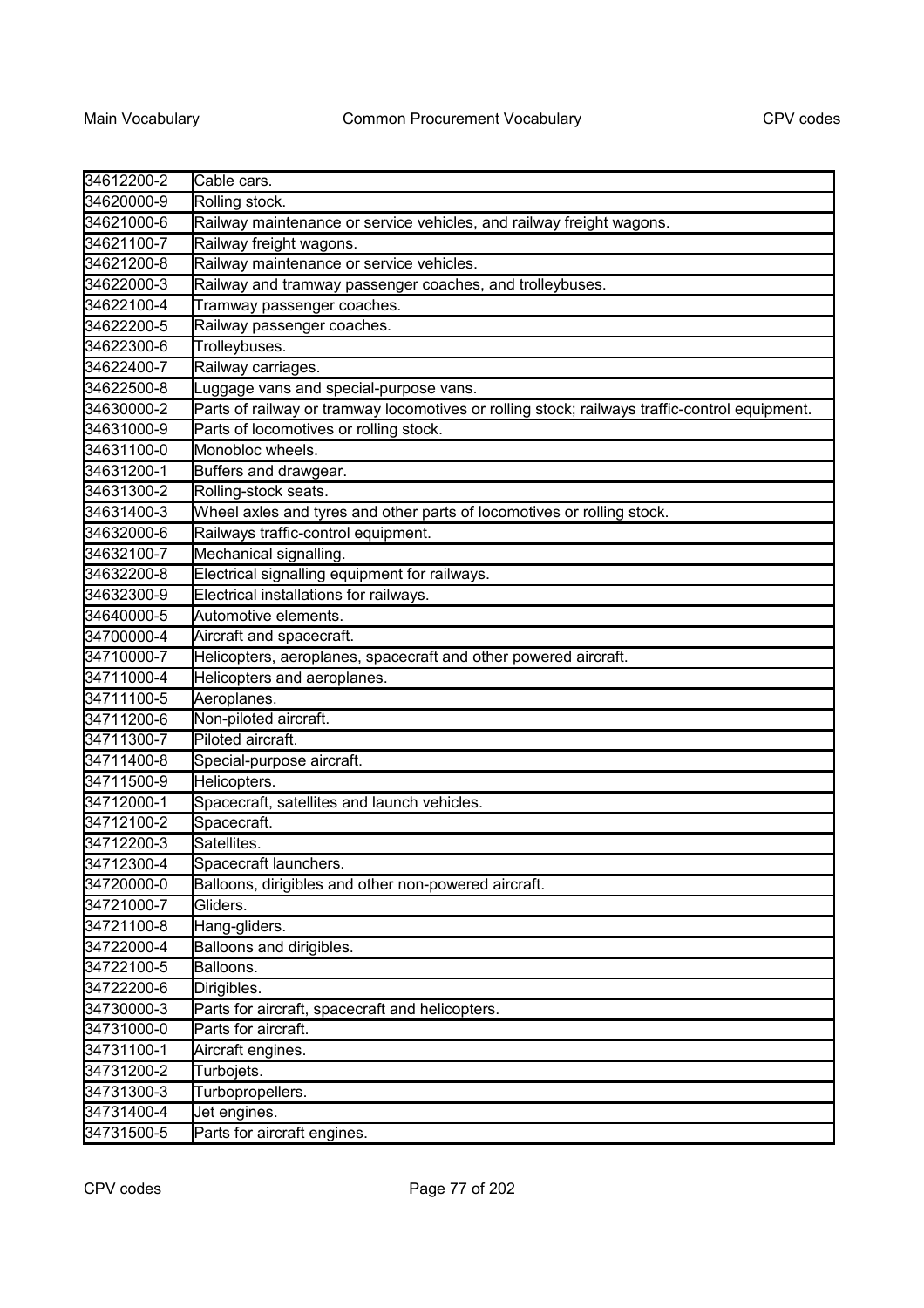| 34731600-6 | Parts for turbojets or turbopropellers.                                                                               |
|------------|-----------------------------------------------------------------------------------------------------------------------|
| 34731700-7 | Parts for helicopters.                                                                                                |
| 34731800-8 | Tyres for aircraft.                                                                                                   |
| 34740000-6 | Aircraft or spacecraft equipment, trainers, simulators and associated parts.                                          |
| 34741000-3 | Aircraft equipment.                                                                                                   |
| 34741100-4 | Aircraft-launching gear.                                                                                              |
| 34741200-5 | Aircraft catapult systems.                                                                                            |
| 34741300-6 | Deck-arresting gear.                                                                                                  |
| 34741400-7 | Flight simulators.                                                                                                    |
| 34741500-8 | Ground flying trainer.                                                                                                |
| 34741600-9 | Air-sickness bags.                                                                                                    |
| 34900000-6 | Miscellaneous transport equipment and spare parts.                                                                    |
| 34910000-9 | Horse or hand-drawn carts, other non-mechanically-propelled vehicles, baggage carts and<br>miscellaneous spare parts. |
| 34911000-6 | Horse or hand-drawn carts and other non-mechanically-propelled vehicles.                                              |
| 34911100-7 | Trolleys.                                                                                                             |
| 34912000-3 | Baggage carts.                                                                                                        |
| 34912100-4 | Pushchairs.                                                                                                           |
| 34913000-0 | Miscellaneous spare parts.                                                                                            |
| 34913100-1 | Used tyres.                                                                                                           |
| 34913200-2 | Retreaded tyres.                                                                                                      |
| 34913300-3 | Fenders.                                                                                                              |
| 34913400-4 | Clocks for vehicles.                                                                                                  |
| 34913500-5 | Vehicle locks.                                                                                                        |
| 34913510-8 | Bicycle locks.                                                                                                        |
| 34913600-6 | Ship propellers.                                                                                                      |
| 34913700-7 | Firefighting vehicle ladders.                                                                                         |
| 34913800-8 | Anchors.                                                                                                              |
| 34920000-2 | Road equipment.                                                                                                       |
| 34921000-9 | Road-maintenance equipment.                                                                                           |
| 34921100-0 | Road sweepers.                                                                                                        |
| 34921200-1 | Runway sweepers.                                                                                                      |
| 34922000-6 | Road-marking equipment.                                                                                               |
| 34922100-7 | Road markings.                                                                                                        |
| 34922110-0 | Glass beads for road marking.                                                                                         |
| 34923000-3 | Road traffic-control equipment.                                                                                       |
| 34924000-0 | Variable message signs.                                                                                               |
| 34926000-4 | Car park control equipment.                                                                                           |
| 34927000-1 | Toll equipment.                                                                                                       |
| 34927100-2 | Road salt.                                                                                                            |
| 34928000-8 | Road furniture.                                                                                                       |
| 34928100-9 | Crash barriers.                                                                                                       |
| 34928110-2 | Road barriers.                                                                                                        |
| 34928120-5 | Barrier components.                                                                                                   |
| 34928200-0 | Fences.                                                                                                               |
| 34928210-3 | Wooden posts.                                                                                                         |
| 34928220-6 | Fencing components.                                                                                                   |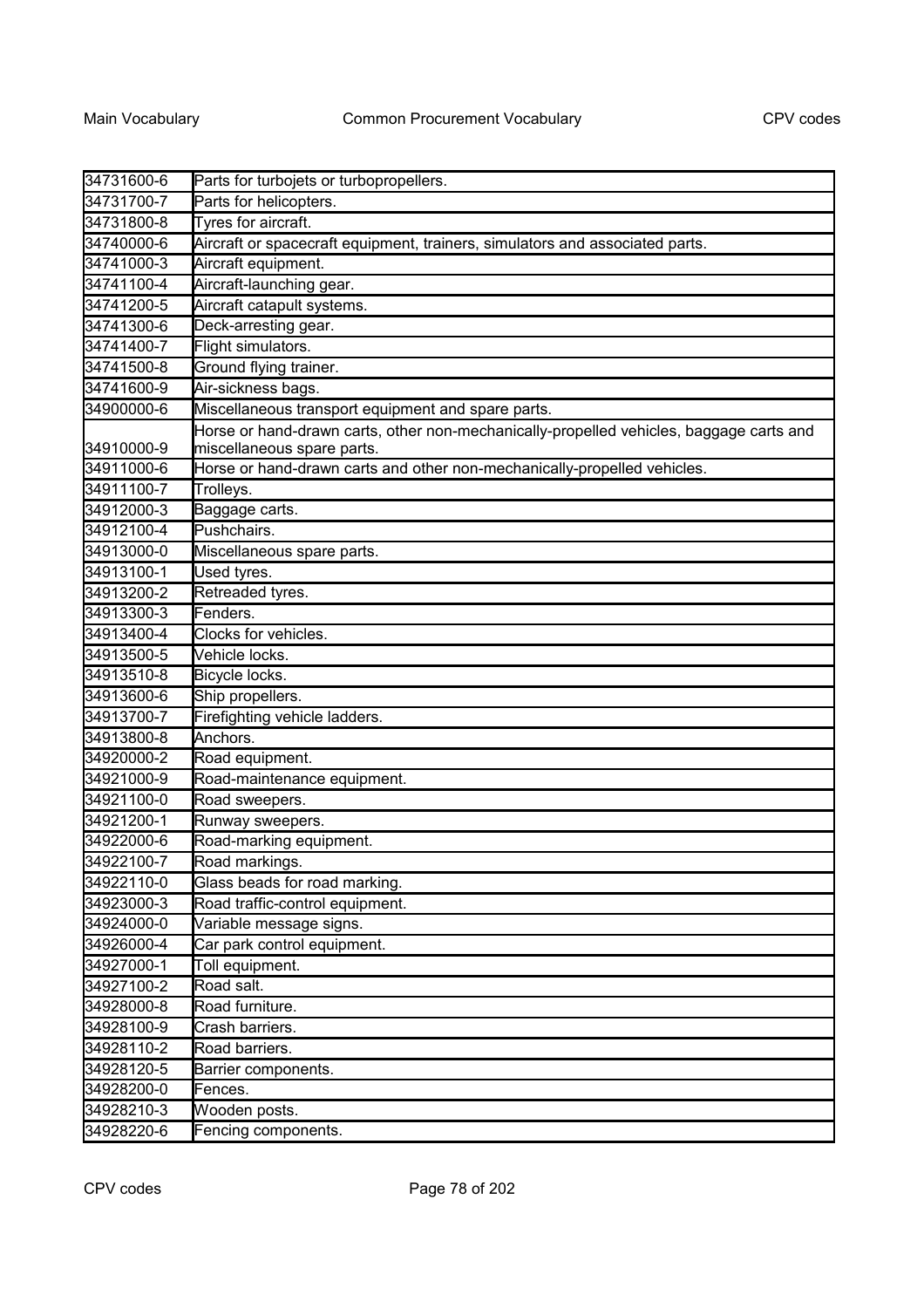| 34928230-9 | Noise fence.                                       |
|------------|----------------------------------------------------|
| 34928300-1 | Safety barriers.                                   |
| 34928310-4 | Safety fencing.                                    |
| 34928320-7 | Guardrails.                                        |
| 34928330-0 | Paravalanche devices.                              |
| 34928340-3 | Snow fences.                                       |
| 34928400-2 | Urban furniture.                                   |
| 34928410-5 | Marker posts.                                      |
| 34928420-8 | Road-danger lamps.                                 |
| 34928430-1 | Beacons.                                           |
| 34928440-4 | Bus-stop posts.                                    |
| 34928450-7 | Bollards.                                          |
| 34928460-0 | Road cones.                                        |
| 34928470-3 | Signage.                                           |
| 34928471-0 | Sign materials.                                    |
| 34928472-7 | Sign posts.                                        |
| 34928480-6 | Waste and rubbish containers and bins.             |
| 34928500-3 | Street-lighting equipment.                         |
| 34928510-6 | Street-lighting columns.                           |
| 34928520-9 | Lampposts.                                         |
| 34928530-2 | Street lamps.                                      |
| 34929000-5 | Highway materials.                                 |
| 34930000-5 | Marine equipment.                                  |
| 34931000-2 | Harbour equipment.                                 |
| 34931100-3 | Docking installations.                             |
| 34931200-4 | Passenger boarding bridges for ships.              |
| 34931300-5 | Passenger boarding stairs for ships.               |
| 34931400-6 | Ship bridge simulators.                            |
| 34931500-7 | Vessel traffic control equipment.                  |
| 34932000-9 | Radar sets.                                        |
| 34933000-6 | Navigation equipment.                              |
| 34934000-3 | Propeller blades.                                  |
| 34940000-8 | Railway equipment.                                 |
| 34941000-5 | Rails and accessories.                             |
| 34941100-6 | Rods.                                              |
| 34941200-7 | Track rails.                                       |
| 34941300-8 | Tramline.                                          |
| 34941500-0 | Crossheads.                                        |
| 34941600-1 | Crossovers.                                        |
| 34941800-3 | Railway points.                                    |
| 34942000-2 | Signalling equipment.                              |
| 34942100-3 | Signal posts.                                      |
| 34942200-4 | Signalling boxes.                                  |
| 34943000-9 | Train-monitoring system.                           |
| 34944000-6 | Points heating system.                             |
| 34945000-3 | Track-alignment machinery.                         |
| 34946000-0 | Railway-track construction materials and supplies. |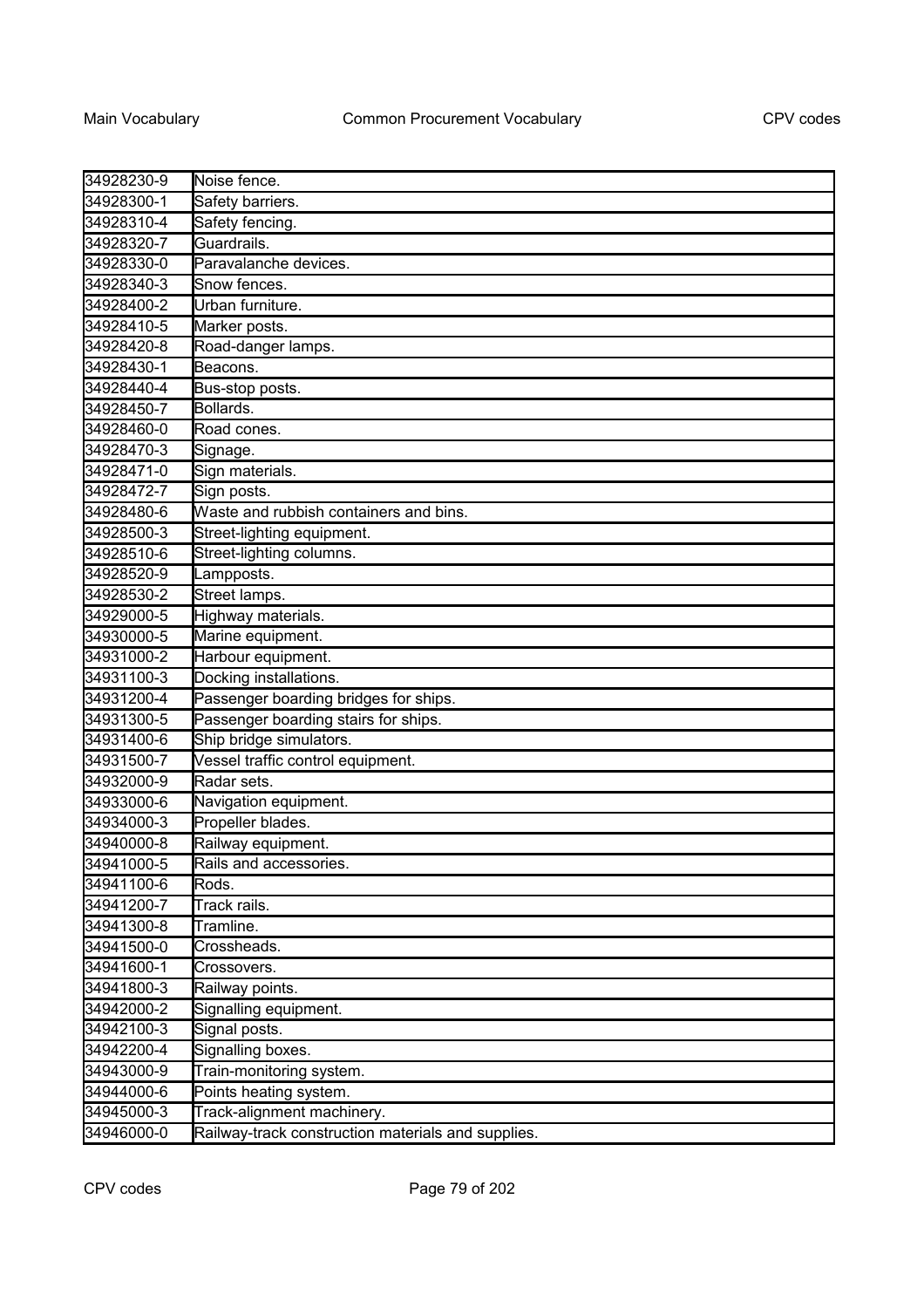| 34946100-1 | Railway-track construction materials.                          |
|------------|----------------------------------------------------------------|
| 34946110-4 | Rails.                                                         |
| 34946120-7 | Railway materials.                                             |
| 34946121-4 | Fishplates and sole plates.                                    |
| 34946122-1 | Check rails.                                                   |
| 34946200-2 | Railway-track construction supplies.                           |
| 34946210-5 | Current-conducting rails.                                      |
| 34946220-8 | Switch blades, crossing frogs, point rods and crossing pieces. |
| 34946221-5 | Switch blades.                                                 |
| 34946222-2 | Crossing frogs.                                                |
| 34946223-9 | Point rods.                                                    |
| 34946224-6 | Crossing pieces.                                               |
| 34946230-1 | Rail clips, bedplates and ties.                                |
| 34946231-8 | Rail clips.                                                    |
| 34946232-5 | Bedplates and ties.                                            |
| 34946240-4 | Chairs and chair wedges.                                       |
| 34947000-7 | Sleepers and parts of sleepers.                                |
| 34947100-8 | Sleepers.                                                      |
| 34947200-9 | Parts of sleepers.                                             |
| 34950000-1 | Loadbearing equipment.                                         |
| 34951000-8 | Access platforms.                                              |
| 34951200-0 | Sludge-handling equipment.                                     |
| 34951300-1 | Sludge-drier installation.                                     |
| 34952000-5 | Hydraulic-platforms hoists.                                    |
| 34953000-2 | Access ramps.                                                  |
| 34953100-3 | Ferry ramps.                                                   |
| 34953300-5 | Passenger walkway.                                             |
| 34954000-9 | Gantries.                                                      |
| 34955000-6 | Floating dock.                                                 |
| 34955100-7 | Floating storage unit.                                         |
| 34960000-4 | Airport equipment.                                             |
| 34961000-1 | Baggage-handling system.                                       |
| 34961100-2 | Baggage-handling equipment.                                    |
| 34962000-8 | Air-traffic control equipment.                                 |
| 34962100-9 | Control tower equipment.                                       |
| 34962200-0 | Air-traffic control.                                           |
| 34962210-3 | Air-traffic control simulation.                                |
| 34962220-6 | Air-traffic control systems.                                   |
| 34962230-9 | Air-traffic control training.                                  |
| 34963000-5 | Instrument Landing System (ILS).                               |
| 34964000-2 | Doppler VHF Omni direction Range (DVOR).                       |
| 34965000-9 | Distance Measuring Equipment (DME).                            |
| 34966000-6 | Radio Direction Finder and Non Directional Beacon.             |
| 34966100-7 | Radio Direction Finder (RDF).                                  |
| 34966200-8 | Non Directional Beacon (NDB).                                  |
| 34967000-3 | Airport Communication System (COM).                            |
| 34968000-0 | Airport Surveillance System and Lighting System.               |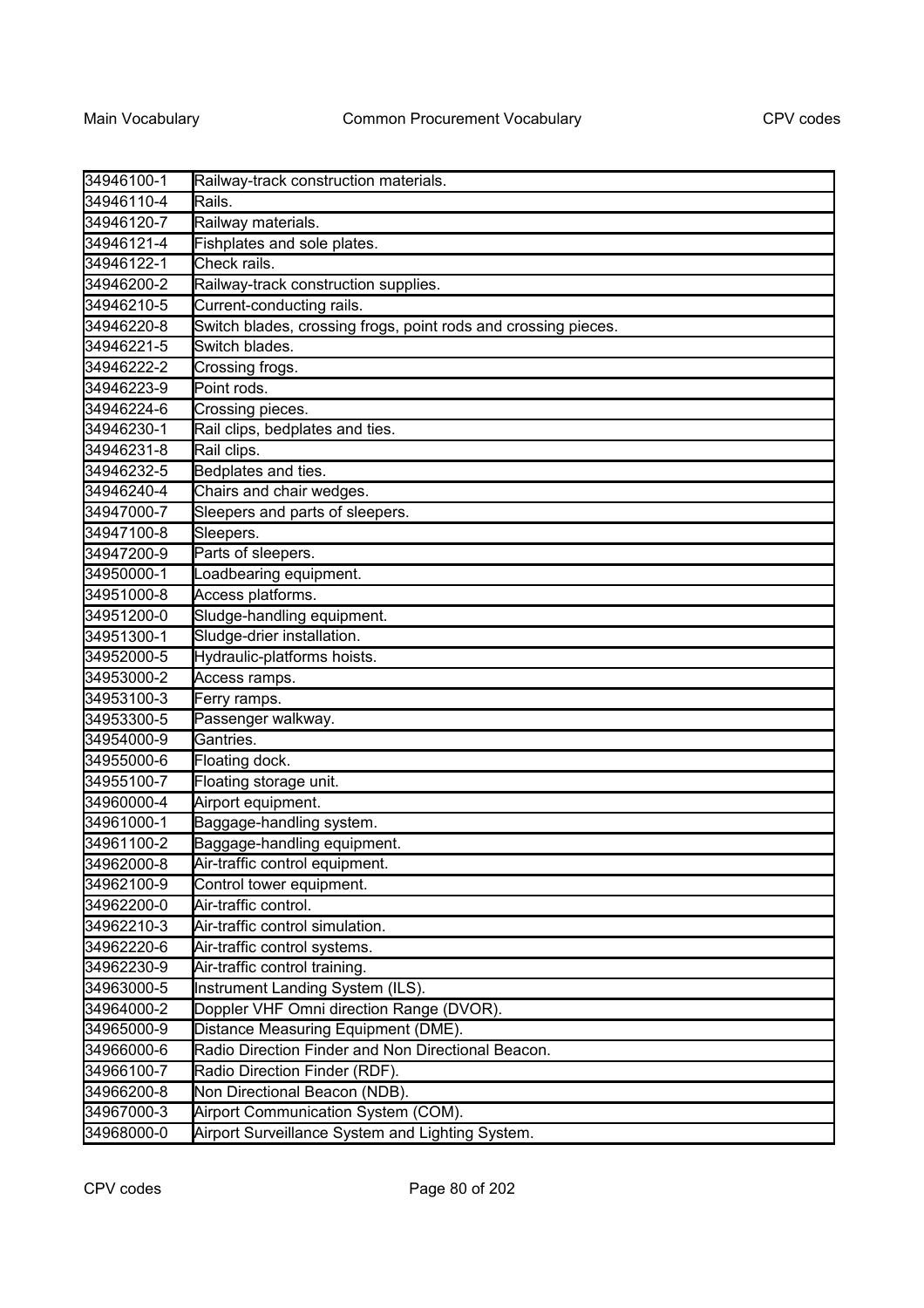| 34968100-1 | Airport Surveillance System (SUR).                                      |
|------------|-------------------------------------------------------------------------|
| 34968200-2 | Airport Lighting System (PAPI).                                         |
| 34969000-7 | Passenger boarding bridges and stairs for aircraft.                     |
| 34969100-8 | Passenger boarding bridges for aircraft.                                |
| 34969200-9 | Passenger boarding stairs for aircraft.                                 |
| 34970000-7 | Traffic-monitoring equipment.                                           |
| 34971000-4 | Speed camera equipment.                                                 |
| 34972000-1 | Traffic-flow measuring system.                                          |
| 34980000-0 | Transport tickets.                                                      |
| 34990000-3 | Control, safety, signalling and light equipment.                        |
| 34991000-0 | Field operating lights.                                                 |
| 34992000-7 | Signs and illuminated signs.                                            |
| 34992100-8 | Illuminated traffic signs.                                              |
| 34992200-9 | Road signs.                                                             |
| 34992300-0 | Street signs.                                                           |
| 34993000-4 | Road lights.                                                            |
| 34993100-5 | Tunnel lighting.                                                        |
| 34994000-1 | Lighting for ship guidance and illumination.                            |
| 34994100-2 | Lighting for river guidance and illumination.                           |
| 34995000-8 | Lighting for aircraft guidance and illumination.                        |
| 34996000-5 | Control, safety or signalling equipment for roads.                      |
| 34996100-6 | Traffic lights.                                                         |
| 34996200-7 | Control, safety or signalling equipment for inland waterways.           |
| 34996300-8 | Control, safety or signalling equipment for parking facilities.         |
| 34997000-2 | Control, safety or signalling equipment for airports.                   |
| 34997100-3 | Flight recorders.                                                       |
| 34997200-4 | Airport lighting.                                                       |
| 34997210-7 | Runway lights.                                                          |
| 34998000-9 | Control, safety or signalling equipment for port installations.         |
| 34999000-6 | Signal generators, aerial signal splitters and electroplating machines. |
| 34999100-7 | Signal generators.                                                      |
| 34999200-8 | Aerial signal splitters.                                                |
| 34999300-9 | Electroplating machines.                                                |
| 34999400-0 | Scale models.                                                           |
| 34999410-3 | Aircraft scale models.                                                  |
| 34999420-6 | Boat scale models.                                                      |
| 35000000-4 | Security, fire-fighting, police and defence equipment.                  |
| 35100000-5 | Emergency and security equipment.                                       |
| 35110000-8 | Firefighting, rescue and safety equipment.                              |
| 35111000-5 | Firefighting equipment.                                                 |
| 35111100-6 | Breathing apparatus for firefighting.                                   |
| 35111200-7 | Firefighting materials.                                                 |
| 35111300-8 | Fire extinguishers.                                                     |
| 35111310-1 | Foam packages.                                                          |
| 35111320-4 | Portable fire-extinguishers.                                            |
| 35111400-9 | Fire escape equipment.                                                  |
| 35111500-0 | Fire suppression system.                                                |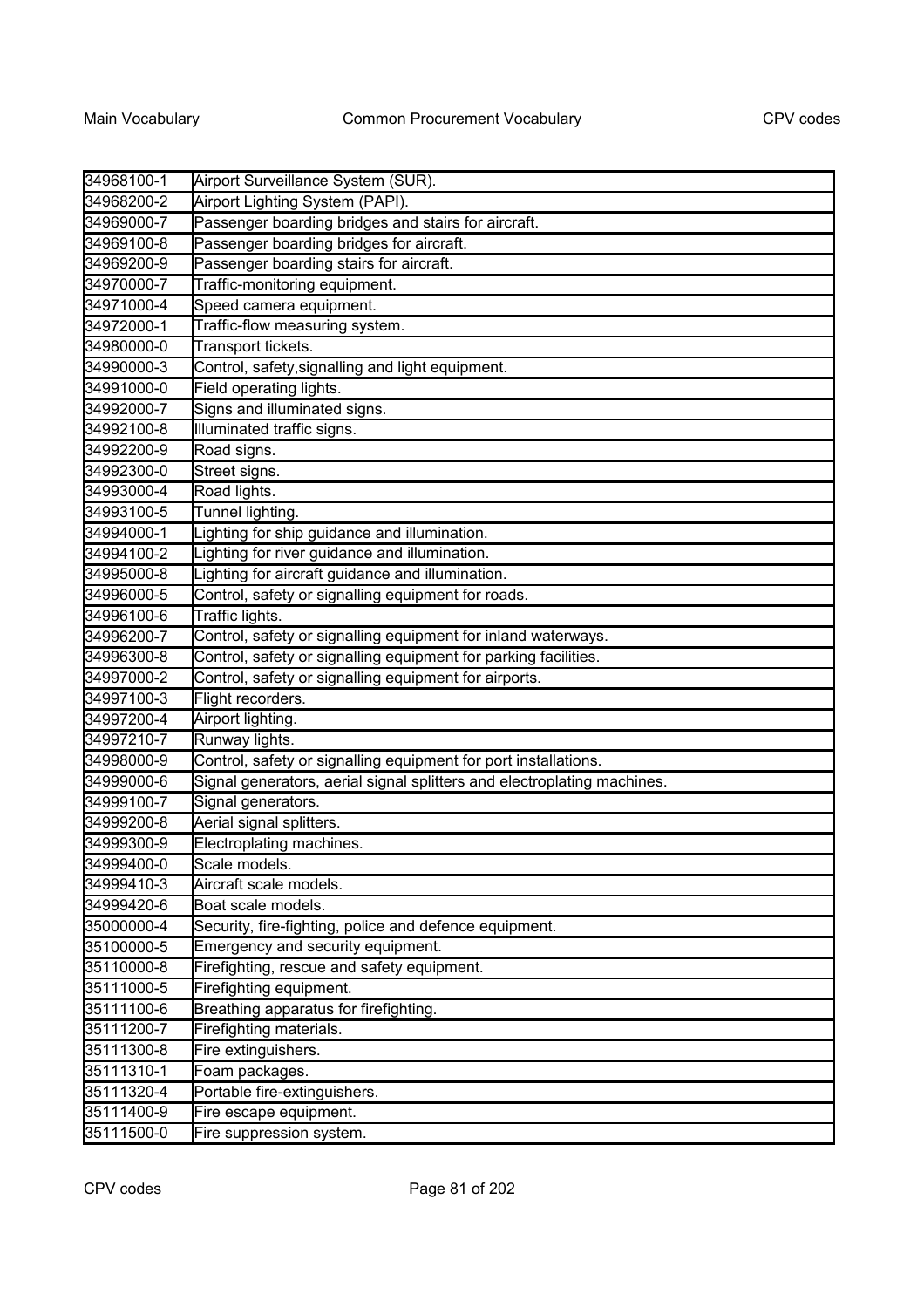| 35111510-3 | Fire suppression hand tools.                                         |
|------------|----------------------------------------------------------------------|
| 35111520-6 | Fire suppression foam or similar compounds.                          |
| 35112000-2 | Rescue and emergency equipment.                                      |
| 35112100-3 | Emergency training dolls.                                            |
| 35112200-4 | Emergency shower.                                                    |
| 35112300-5 | Eye shower.                                                          |
| 35113000-9 | Safety equipment.                                                    |
| 35113100-0 | Site-safety equipment.                                               |
| 35113110-0 | Nuclear-reactor protection system.                                   |
| 35113200-1 | Nuclear, Biological, Chemical and Radiological protection equipment. |
| 35113210-4 | Nuclear safety equipment.                                            |
| 35113300-2 | Safety installations.                                                |
| 35113400-3 | Protective and safety clothing.                                      |
| 35113410-6 | Garments for biological or chemical protection.                      |
| 35113420-9 | Nuclear and radiological protection clothing.                        |
| 35113430-2 | Safety vests.                                                        |
| 35113440-5 | Reflective vests.                                                    |
| 35113450-8 | Protective coats or ponchos.                                         |
| 35113460-1 | Protective socks or hosiery.                                         |
| 35113470-4 | Protective shirts or pants.                                          |
| 35113480-7 | Protective wristbands.                                               |
| 35113490-0 | Protective frock.                                                    |
| 35120000-1 | Surveillance and security systems and devices.                       |
| 35121000-8 | Security equipment.                                                  |
| 35121100-9 | Buzzers.                                                             |
| 35121200-0 | Detector for forged money.                                           |
| 35121300-1 | Security fittings.                                                   |
| 35121400-2 | Security bags.                                                       |
| 35121500-3 | Seals.                                                               |
| 35121600-4 | Tags.                                                                |
| 35121700-5 | Alarm systems.                                                       |
| 35121800-6 | Convex security mirrors.                                             |
| 35121900-7 | Radar detectors.                                                     |
| 35123000-2 | Site-identification equipment.                                       |
| 35123100-3 | Magnetic-card system.                                                |
| 35123200-4 | Flexible-working-hours equipment.                                    |
| 35123300-5 | Timekeeping system.                                                  |
| 35123400-6 | Identification badges.                                               |
| 35123500-7 | Video identification systems.                                        |
| 35124000-9 | Metal detectors.                                                     |
| 35125000-6 | Surveillance system.                                                 |
| 35125100-7 | Sensors.                                                             |
| 35125110-0 | Biometric sensors.                                                   |
| 35125200-8 | Time control system or working time recorder.                        |
| 35125300-2 | Security cameras.                                                    |
| 35126000-3 | Bar code scanning equipment.                                         |
| 35200000-6 | Police equipment.                                                    |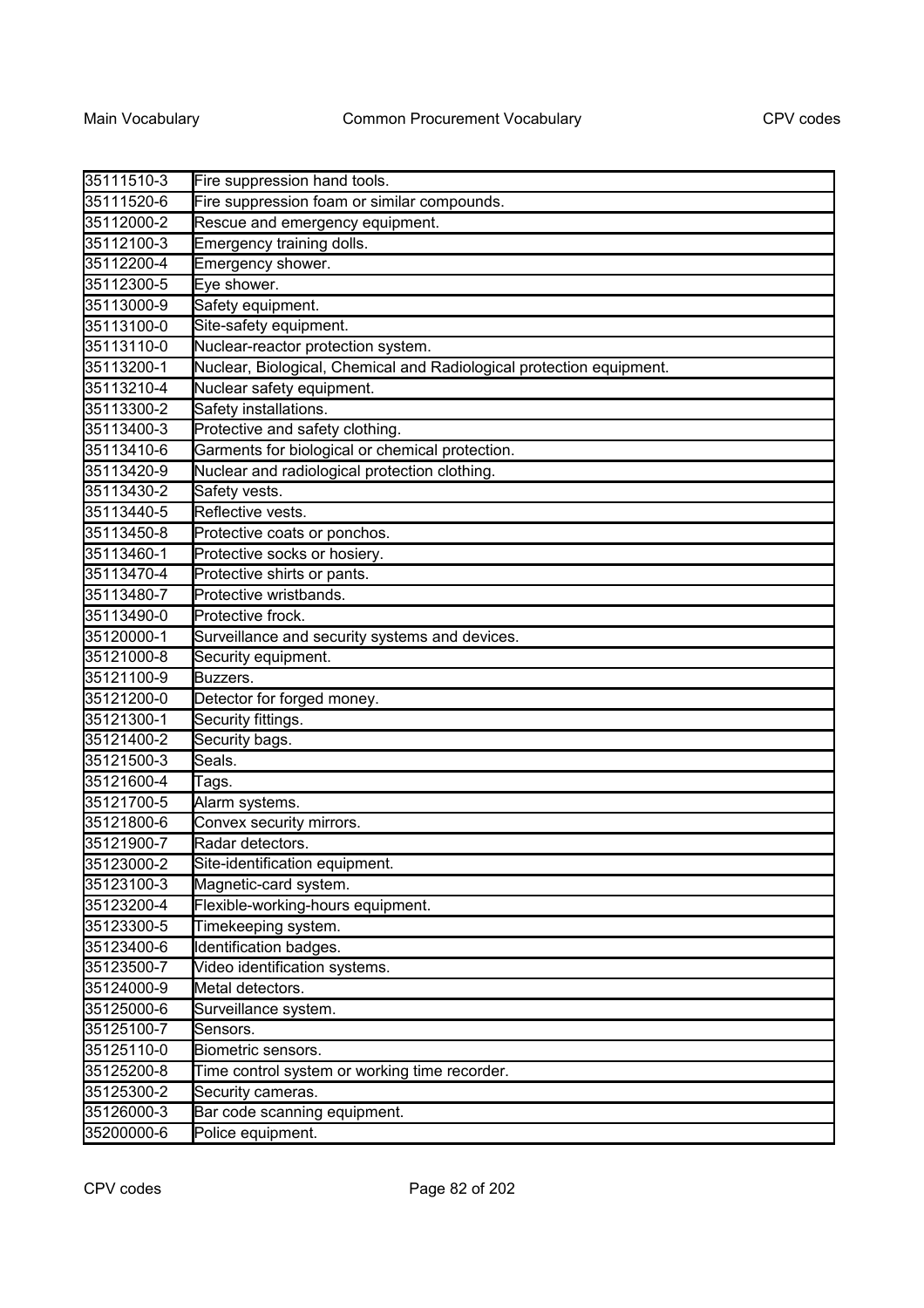| 35210000-9 | Targets for shooting practice.            |
|------------|-------------------------------------------|
| 35220000-2 | Anti-riot equipment.                      |
| 35221000-9 | Water cannons.                            |
| 35230000-5 | Handcuffs.                                |
| 35240000-8 | Sirens.                                   |
| 35250000-1 | Repellents for canine attack.             |
| 35260000-4 | Police signs.                             |
| 35261000-1 | Information panels.                       |
| 35261100-2 | Changing message indicator panels.        |
| 35262000-8 | Crossing control signalling equipment.    |
| 35300000-7 | Weapons, ammunition and associated parts. |
| 35310000-0 | Miscellaneous weapons.                    |
| 35311000-7 | Swords, cutlasses, bayonets and lances.   |
| 35311100-8 | Swords.                                   |
| 35311200-9 | Cutlasses.                                |
| 35311300-0 | Bayonets.                                 |
| 35311400-1 | Lances.                                   |
| 35312000-4 | Gas guns.                                 |
| 35320000-3 | Firearms.                                 |
| 35321000-0 | Light firearms.                           |
| 35321100-1 | Hand guns.                                |
| 35321200-2 | Rifles.                                   |
| 35321300-3 | Machine guns.                             |
| 35322000-7 | Artillery.                                |
| 35322100-8 | Anti-aircraft.                            |
| 35322200-9 | Self-propelled artillery.                 |
| 35322300-0 | Towed artillery.                          |
| 35322400-1 | Mortars.                                  |
| 35322500-2 | Howitzer.                                 |
| 35330000-6 | Ammunition.                               |
| 35331000-3 | Ammunition for firearms and warfare.      |
| 35331100-4 | Bullets.                                  |
| 35331200-5 | Shells.                                   |
| 35331300-3 | Grenades.                                 |
| 35331400-7 | Land mines.                               |
| 35331500-8 | Cartridges.                               |
| 35332000-0 | Ammunition for naval warfare.             |
| 35332100-1 | Torpedoes.                                |
| 35332200-2 | Sea mines.                                |
| 35333000-7 | Ammunition for aerial warfare.            |
| 35333100-8 | Bombs.                                    |
| 35333200-9 | Rockets.                                  |
| 35340000-9 | Parts of firearms and ammunition.         |
| 35341000-6 | Parts of light firearms.                  |
| 35341100-7 | Gunmetal pipe fittings.                   |
| 35342000-3 | Parts of rocket launchers.                |
| 35343000-0 | Parts of mortars.                         |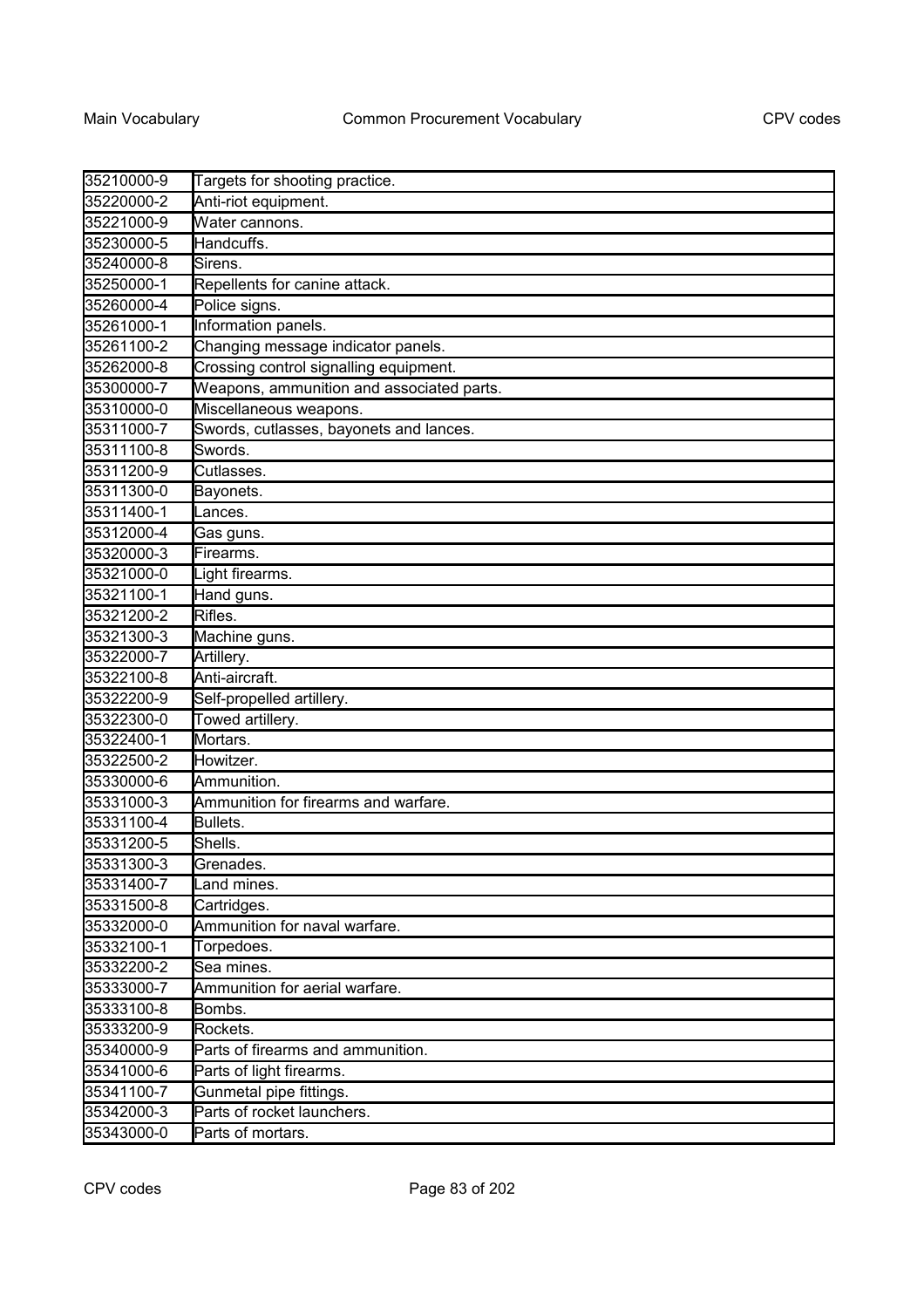| 35400000-8 | Military vehicles and associated parts.                      |
|------------|--------------------------------------------------------------|
| 35410000-1 | Armoured military vehicles.                                  |
| 35411000-8 | Battle tanks.                                                |
| 35411100-9 | Main battle tanks.                                           |
| 35411200-0 | Light battle tanks.                                          |
| 35412000-5 | Armoured combat vehicles.                                    |
| 35412100-6 | Infantry fighting vehicles.                                  |
| 35412200-7 | Armoured personnel carriers.                                 |
| 35412300-8 | Armoured weapon carriers.                                    |
| 35412400-9 | Reconnaissance and patrol vehicles.                          |
| 35412500-0 | Command and liaison vehicles.                                |
| 35420000-4 | Parts of military vehicles.                                  |
| 35421000-1 | Mechanical spare parts for military vehicles.                |
| 35421100-2 | Engines and engine parts for military vehicles.              |
| 35422000-8 | Electronic and electrical spare parts for military vehicles. |
| 35500000-9 | Warships and associated parts.                               |
| 35510000-2 | Warships.                                                    |
| 35511000-9 | Surface combatant.                                           |
| 35511100-0 | Aircraft carriers.                                           |
| 35511200-1 | Destroyers and frigates.                                     |
| 35511300-2 | Corvettes and patrol boats.                                  |
| 35511400-3 | Amphibious crafts and ships.                                 |
| 35512000-6 | Submarines.                                                  |
| 35512100-7 | Strategic submarine nuclear fuelled.                         |
| 35512200-8 | Attack submarine nuclear fuelled.                            |
| 35512300-9 | Attack submarine diesel fuelled.                             |
| 35512400-0 | Unmanned Underwater Vehicles.                                |
| 35513000-3 | Mine warfare & auxiliary ships.                              |
| 35513100-4 | Mine hunter / minesweeper.                                   |
| 35513200-5 | Auxiliary research vessel.                                   |
| 35513300-6 | Auxiliary intelligence collection vessel.                    |
| 35513400-7 | Auxiliary Hospital / Cargo / Tanker / Roro vessel.           |
| 35520000-5 | Parts for warships.                                          |
| 35521000-2 | Hull and mechanical spare parts for warships.                |
| 35521100-3 | Engines and engine parts for warships.                       |
| 35522000-9 | Electronic and electrical spare parts for warships.          |
| 35600000-0 | Military aircrafts, missiles and spacecrafts.                |
| 35610000-3 | Military aircrafts.                                          |
| 35611000-0 | Fixed-wing aircrafts.                                        |
| 35611100-1 | Fighter aircrafts.                                           |
| 35611200-2 | Fighter-bomber / ground attack aircarfts.                    |
| 35611300-3 | Bomber aircrafts.                                            |
| 35611400-4 | Military transport aircrafts.                                |
| 35611500-5 | Training aircrafts.                                          |
| 35611600-6 | Maritime patrol aircrafts.                                   |
| 35611700-7 | Tanker aircrafts.                                            |
| 35611800-8 | Reconnaissance aircrafts.                                    |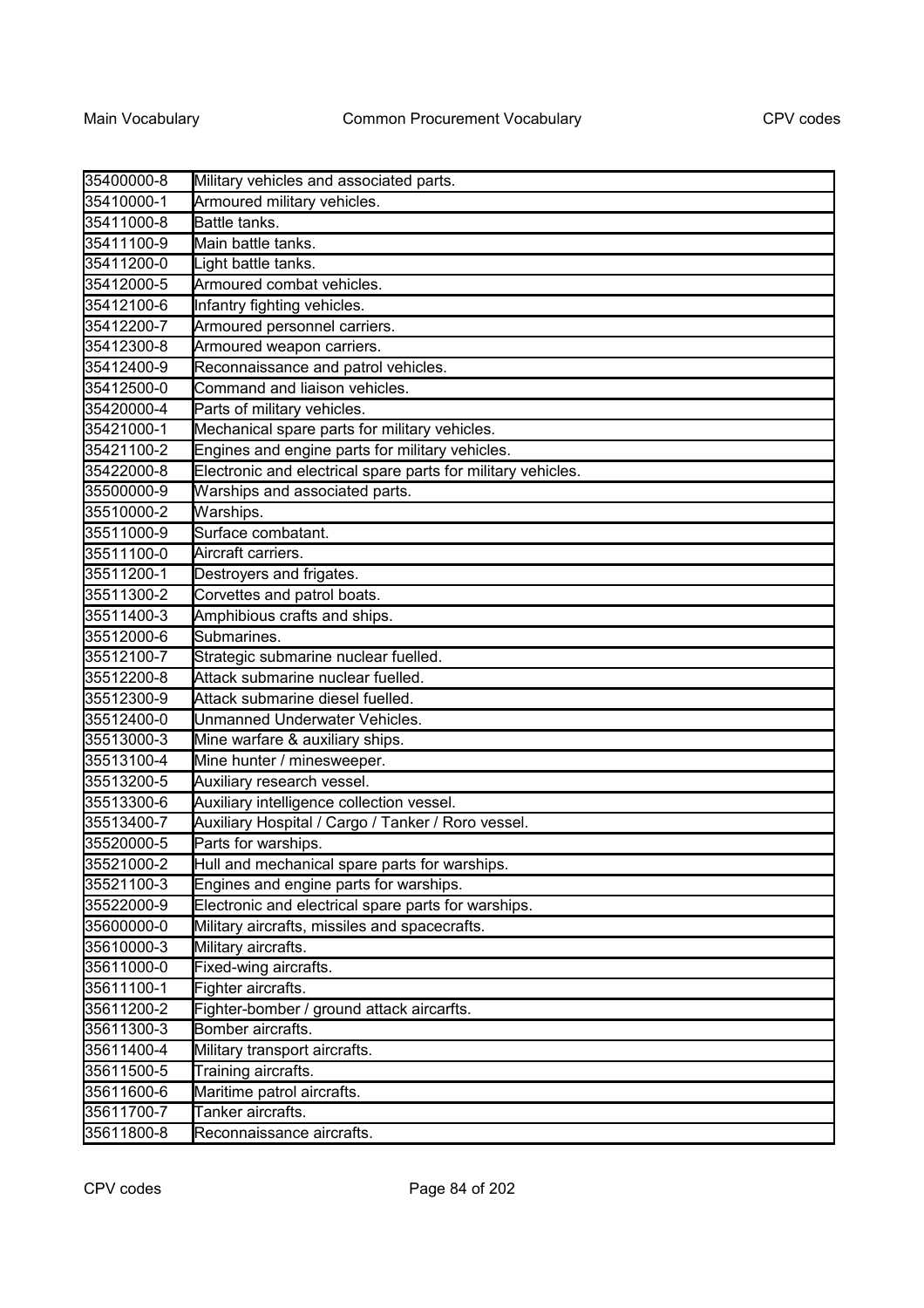| 35612100-8 | Combat helicopters.                                                     |
|------------|-------------------------------------------------------------------------|
| 35612200-9 | Anti submarine warfare helicopters.                                     |
| 35612300-0 | Support helicopters.                                                    |
| 35612400-1 | Military transport helicopters.                                         |
| 35612500-2 | Search and rescue helicopters.                                          |
| 35613000-4 | Unmanned Aerial Vehicles.                                               |
| 35613100-5 | Unmanned Combat Aerial Vehicles.                                        |
| 35620000-6 | Missiles.                                                               |
| 35621000-3 | Strategic missiles.                                                     |
| 35621100-4 | Strategic anti-ballistic missiles.                                      |
| 35621200-5 | Inter continental ballistic missiles.                                   |
| 35621300-6 | Submarine launched ballistic missiles.                                  |
| 35621400-7 | Intermediate range ballistic missiles.                                  |
| 35622000-0 | Tactical missiles.                                                      |
| 35622100-1 | Air-to-air missiles.                                                    |
| 35622200-2 | Air-to-ground missiles.                                                 |
| 35622300-3 | Anti-ship missiles.                                                     |
| 35622400-4 | Anti-submarines rockets.                                                |
| 35622500-5 | Tactical anti-ballistic missiles.                                       |
| 35622600-6 | Anti-tank guided missiles.                                              |
| 35622700-7 | Surface-to-air missiles.                                                |
| 35623000-7 | Cruise missiles.                                                        |
| 35623100-8 | Air/Ground/Sea Launched Cruise missiles.                                |
| 35630000-9 | Military spacecrafts.                                                   |
| 35631000-6 | Military satellites.                                                    |
| 35631100-7 | Communication satellites.                                               |
| 35631200-8 | Observation satellites.                                                 |
| 35631300-9 | Navigation satellites.                                                  |
| 35640000-2 | Parts for military aerospace equipment.                                 |
| 35641000-9 | Structure and mechanical spare parts for military aerospace equipment.  |
| 35641100-0 | Engines and engine parts for military aerospace equipment.              |
| 35642000-7 | Electronic and electrical spare parts for military aerospace equipment. |
| 35700000-1 | Military electronic systems.                                            |
| 35710000-4 | Command, Control, Communication and Computer systems.                   |
| 35711000-1 | Command, Control, Communication systems.                                |
| 35712000-8 | Tactical Command, Control and Communication systems.                    |
| 35720000-7 | Intelligence, Surveillance, Target Acquisition and Reconnaissance.      |
| 35721000-4 | Electronic intelligence system.                                         |
| 35722000-1 | Radar.                                                                  |
| 35723000-8 | Air defence radar.                                                      |
| 35730000-0 | Electronic warfare systems and counter measures.                        |
| 35740000-3 | Battle simulators.                                                      |
| 35800000-2 | Individual and support equipment.                                       |
| 35810000-5 | Individual equipment.                                                   |
| 35811100-3 | Fire-brigade uniforms.                                                  |
| 35811200-4 | Police uniforms.                                                        |
| 35811300-5 | Military uniforms.                                                      |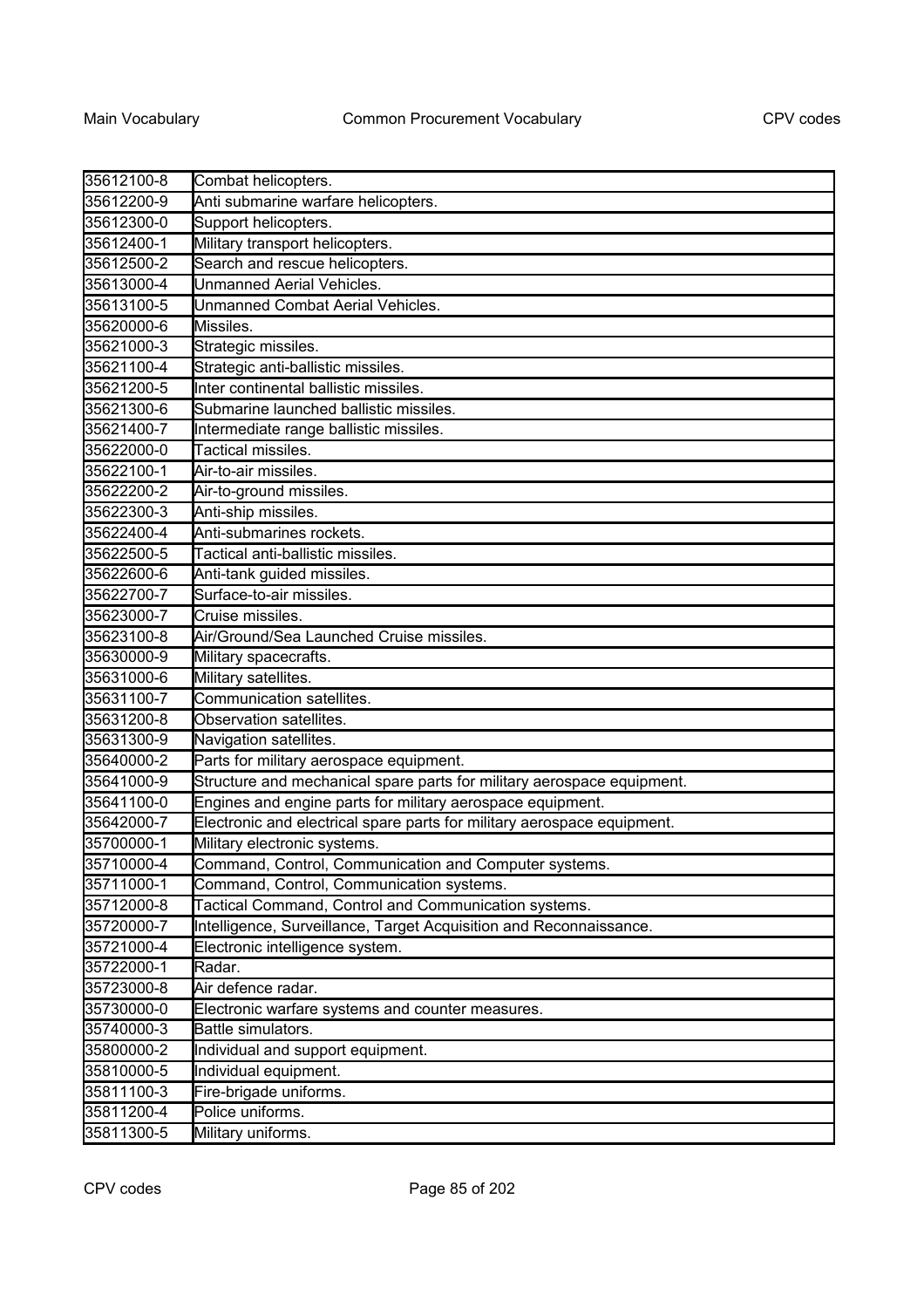| 35812000-9 | Combat uniforms.                                                                          |
|------------|-------------------------------------------------------------------------------------------|
| 35812100-0 | Camouflage jackets.                                                                       |
| 35812200-1 | Combat suits.                                                                             |
| 35812300-2 | Combat gear.                                                                              |
| 35813000-6 | Military helmets.                                                                         |
| 35813100-7 | Helmet covers.                                                                            |
| 35814000-3 | Gas masks.                                                                                |
| 35815000-0 | Garments for anti-ballistic protection.                                                   |
| 35815100-1 | Bulletproof vests.                                                                        |
| 35820000-8 | Support equipment.                                                                        |
| 35821000-5 | Flags.                                                                                    |
| 35821100-6 | Flagpole.                                                                                 |
| 37000000-8 | Musical instruments, sport goods, games, toys, handicraft, art materials and accessories. |
| 37300000-1 | Musical instruments and parts.                                                            |
| 37310000-4 | Musical instruments.                                                                      |
| 37311000-1 | Keyboard instruments.                                                                     |
| 37311100-2 | Pianos.                                                                                   |
| 37311200-3 | Accordions.                                                                               |
| 37311300-4 | Musical organs.                                                                           |
| 37311400-5 | Celestas.                                                                                 |
| 37312000-8 | Brass instruments.                                                                        |
| 37312100-9 | Trumpets.                                                                                 |
| 37312200-0 | Trombones.                                                                                |
| 37312300-1 | Sousaphones.                                                                              |
| 37312400-2 | Saxophones.                                                                               |
| 37312500-3 | Whistle.                                                                                  |
| 37312600-4 | Bugles.                                                                                   |
| 37312700-5 | Saxhorns.                                                                                 |
| 37312800-6 | Mellophones.                                                                              |
| 37312900-7 | Alto, baritone, flugel and french horns.                                                  |
| 37312910-0 | Alto horns.                                                                               |
| 37312920-3 | Baritone horns.                                                                           |
| 37312930-6 | Flugel horns.                                                                             |
| 37312940-9 | French horns.                                                                             |
| 37313000-5 | String instruments.                                                                       |
| 37313100-6 | Harpsichords.                                                                             |
| 37313200-7 | Clavichords.                                                                              |
| 37313300-8 | Guitars.                                                                                  |
| 37313400-9 | Violins.                                                                                  |
| 37313500-0 | Harps.                                                                                    |
| 37313600-1 | Banjos.                                                                                   |
| 37313700-2 | Mandolins.                                                                                |
| 37313800-3 | Violoncellos.                                                                             |
| 37313900-4 | Basses.                                                                                   |
| 37314000-2 | Wind instruments.                                                                         |
| 37314100-3 | Clarinets.                                                                                |
| 37314200-4 | Oboes.                                                                                    |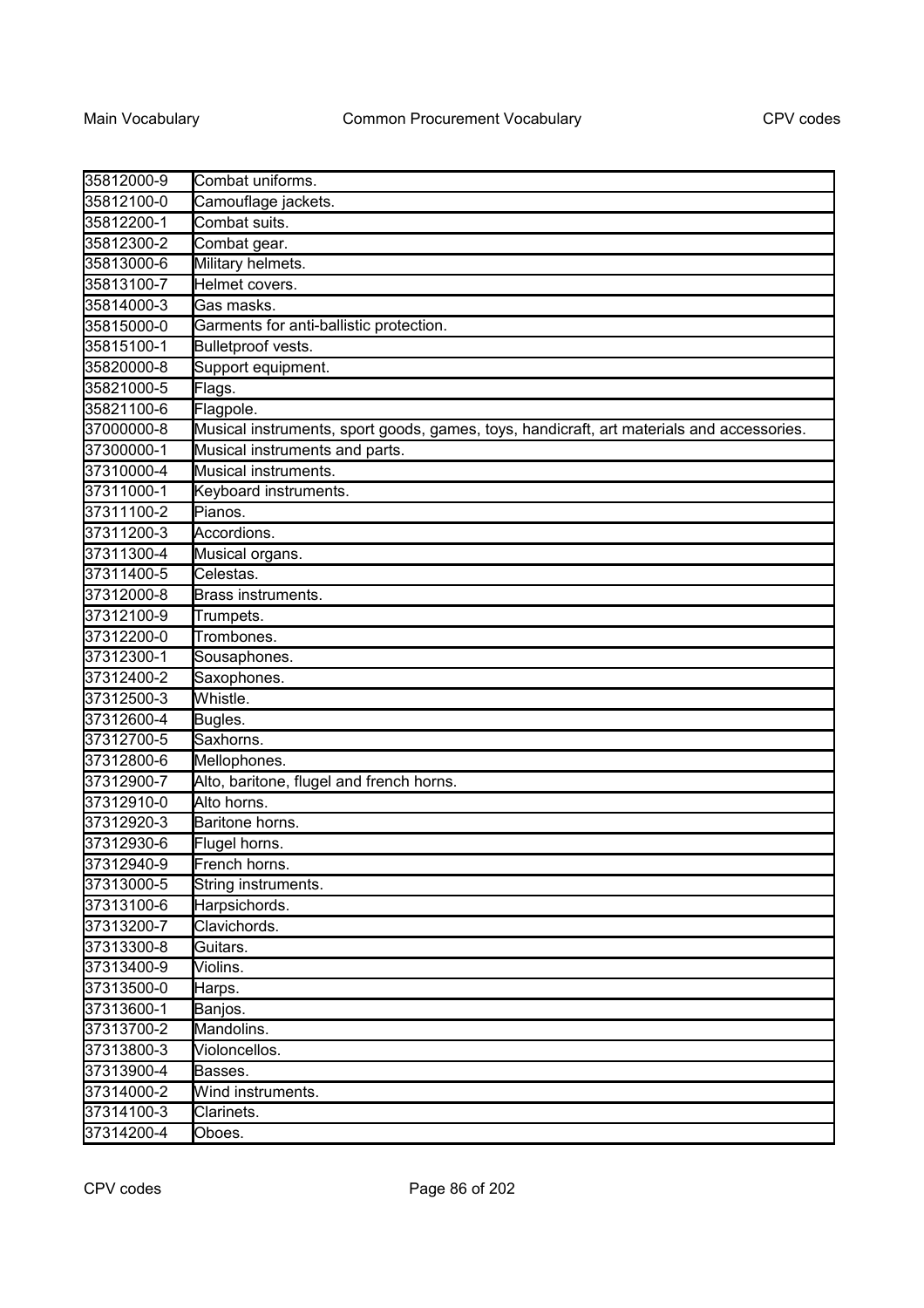| 37314300-5 | Musical cornets and flutes.                         |
|------------|-----------------------------------------------------|
| 37314310-8 | Musical cornets.                                    |
| 37314320-1 | Musical flutes.                                     |
| 37314400-6 | Piccolos.                                           |
| 37314500-7 | Bagpipes.                                           |
| 37314600-8 | Harmonicas.                                         |
| 37314700-9 | Kazoos.                                             |
| 37314800-0 | English horns.                                      |
| 37314900-1 | Ocarinas.                                           |
| 37315000-9 | Electrically amplified musical instruments.         |
| 37315100-0 | Synthesisers.                                       |
| 37316000-6 | Percussion instruments.                             |
| 37316100-7 | Cymbals.                                            |
| 37316200-8 | Bells (instrument).                                 |
| 37316300-9 | Tambourines.                                        |
| 37316400-0 | Castanets.                                          |
| 37316500-1 | Drums (instrument).                                 |
| 37316600-2 | Xylophones.                                         |
| 37316700-3 | Vibraphones.                                        |
| 37320000-7 | Parts and accessories of musical instruments.       |
| 37321000-4 | Accessories of musical instruments.                 |
| 37321100-5 | Metronomes.                                         |
| 37321200-6 | Reeds.                                              |
| 37321300-7 | Accessories for stringed instruments.               |
| 37321400-8 | Instrument strings or picks.                        |
| 37321500-9 | Percussion instrument accessory.                    |
| 37321600-0 | Musical instrument pouches or cases or accessories. |
| 37321700-1 | Musical instrument stands or sheet holders.         |
| 37322000-1 | Parts of musical instruments.                       |
| 37322100-2 | Tuning pins.                                        |
| 37322200-3 | Music boxes or mechanisms.                          |
| 37322300-4 | Mouthpieces.                                        |
| 37322400-5 | Mutes.                                              |
| 37322500-6 | Tuning bars.                                        |
| 37322600-7 | Conductors' batons.                                 |
| 37322700-8 | Piccolo pads.                                       |
| 37400000-2 | Sports goods and equipment.                         |
| 37410000-5 | Outdoor sports equipment.                           |
| 37411000-2 | Winter equipments.                                  |
| 37411100-3 | Skiing and snowboarding equipment.                  |
| 37411110-6 | Ski boots.                                          |
| 37411120-9 | Skis.                                               |
| 37411130-2 | Ski poles.                                          |
| 37411140-5 | Bindings.                                           |
| 37411150-8 | Snowboards.                                         |
| 37411160-1 | Skiing outfits.                                     |
| 37411200-4 | Skating and ice hockey equipment.                   |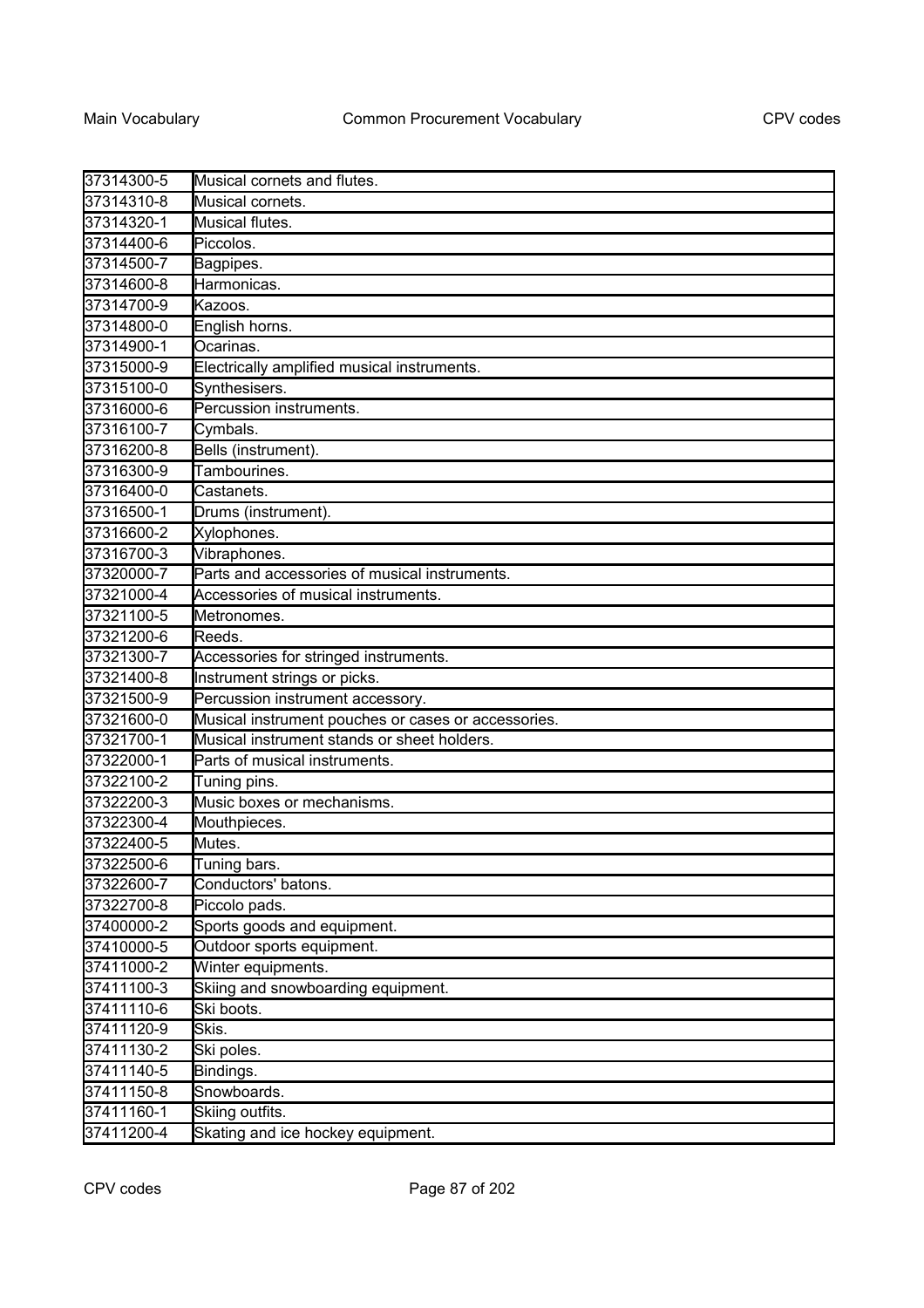| 37411210-7 | Hockey pucks.                            |
|------------|------------------------------------------|
| 37411220-0 | Ice skates.                              |
| 37411230-3 | Hockey sticks.                           |
| 37411300-5 | Arctic clothing and equipment.           |
| 37412000-9 | Water-sports equipment.                  |
| 37412100-0 | Water skis.                              |
| 37412200-1 | Scuba and snorkeling gear.               |
| 37412210-4 | Bouyancy compensators.                   |
| 37412220-7 | Scuba tanks.                             |
| 37412230-0 | Scuba regulators.                        |
| 37412240-3 | Diving instruments or accessories.       |
| 37412241-0 | Breathing apparatus for diving.          |
| 37412242-7 | Diving wear.                             |
| 37412243-4 | Immersion suits.                         |
| 37412250-6 | Masks, fins or snorkels.                 |
| 37412260-9 | Wetsuits.                                |
| 37412270-2 | Drysuits.                                |
| 37412300-2 | Surf and swim equipment and accessories. |
| 37412310-5 | Wakeboards, kneeboards or boogieboards.  |
| 37412320-8 | Windsurfing equipment.                   |
| 37412330-1 | Surfboards.                              |
| 37412340-4 | Swim goggles or swim fins.               |
| 37412350-7 | Parasailing equipment.                   |
| 37413000-6 | Articles for hunting or fishing.         |
| 37413100-7 | Fishing tackle.                          |
| 37413110-0 | Fishing rods.                            |
| 37413120-3 | Fishing line.                            |
| 37413130-6 | Fishing reels.                           |
| 37413140-9 | Fishing lures.                           |
| 37413150-2 | Fishing bait.                            |
| 37413160-5 | Fishing weights or sinkers.              |
| 37413200-8 | Hunting products.                        |
| 37413210-1 | Animal calls.                            |
| 37413220-4 | Sporting decoys.                         |
| 37413230-7 | Sporting traps.                          |
| 37413240-0 | Gun barrel.                              |
| 37414000-3 | Camping goods.                           |
| 37414100-4 | Sleeping pads.                           |
| 37414200-5 | Ice chests.                              |
| 37414300-6 | Tent repair kits.                        |
| 37414600-9 | Camping or outdoor stoves.               |
| 37414700-0 | Drink coolers.                           |
| 37414800-1 | Survival suits.                          |
| 37415000-0 | Athletics equipment.                     |
| 37416000-7 | Leisure equipment.                       |
| 37420000-8 | Gymnasium equipment.                     |
| 37421000-5 | Gymnasium mats.                          |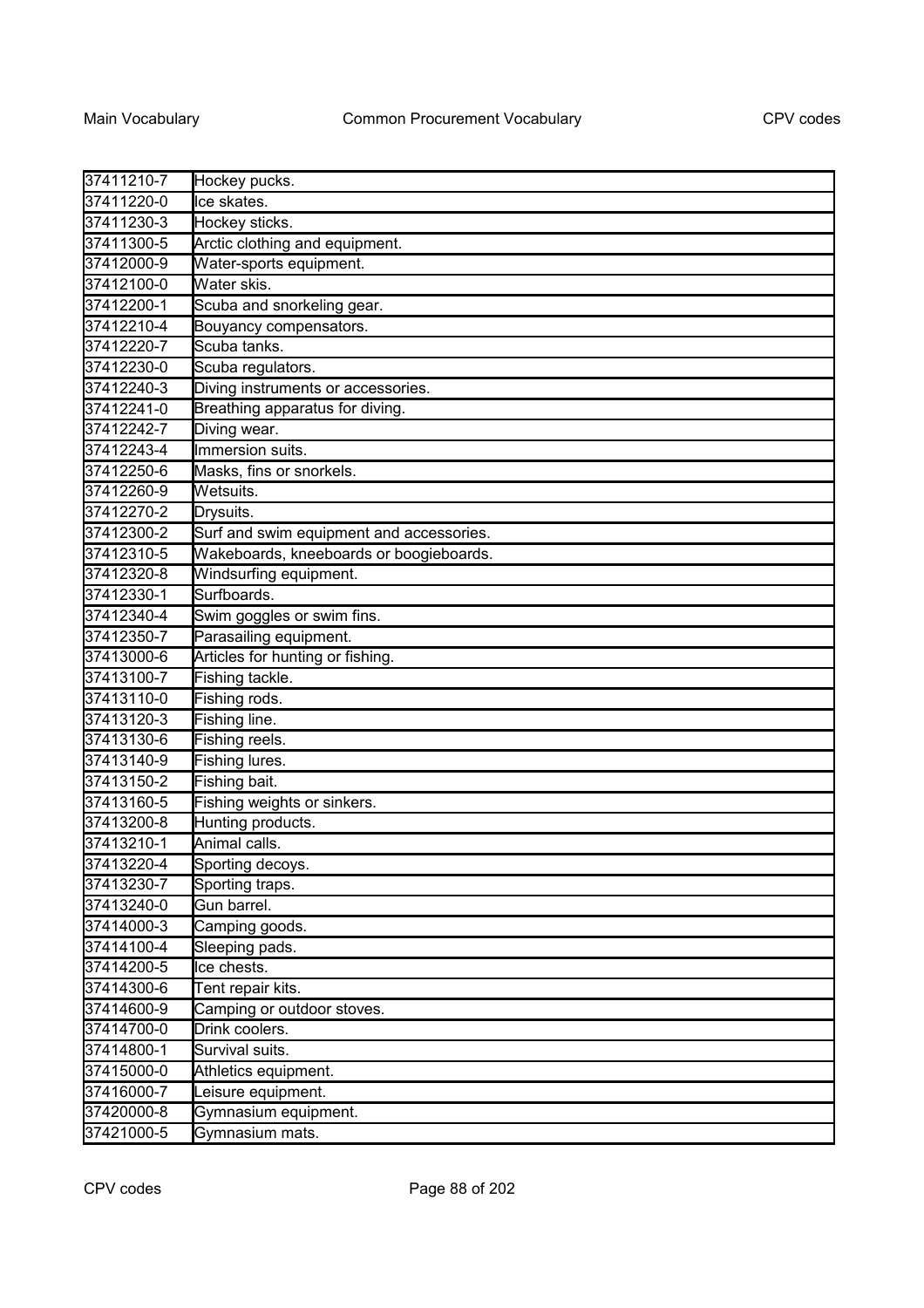| 37422000-2 | Gymnastic bars or beams.                          |
|------------|---------------------------------------------------|
| 37422100-3 | Gymnastic bars.                                   |
| 37422200-4 | Gymnastic beams.                                  |
| 37423000-9 | Gymnastic ropes or rings or climbing accessories. |
| 37423100-0 | Gymnastic ropes.                                  |
| 37423200-1 | Gymnastic rings.                                  |
| 37423300-2 | Gymnastic climbing accessories.                   |
| 37424000-6 | Gymnastic vaulting equipment.                     |
| 37425000-3 | Gymnastic trampolines.                            |
| 37426000-0 | Balance equipment.                                |
| 37430000-1 | Boxing equipment.                                 |
| 37431000-8 | Boxing rings.                                     |
| 37432000-5 | Punching bags.                                    |
| 37433000-2 | Boxing gloves.                                    |
| 37440000-4 | Fitness equipments.                               |
| 37441000-1 | Aerobic training equipment.                       |
| 37441100-2 | Treadmills.                                       |
| 37441200-3 | Stair climbers.                                   |
| 37441300-4 | Stationary bicycles.                              |
| 37441400-5 | Rowing machines.                                  |
| 37441500-6 | Jump ropes.                                       |
| 37441600-7 | Exercise trampolines.                             |
| 37441700-8 | Exercise balls.                                   |
| 37441800-9 | Step aerobic equipment.                           |
| 37441900-0 | Cross trainers.                                   |
| 37442000-8 | Weight and resistance training equipment.         |
| 37442100-8 | Dumbbells.                                        |
| 37442200-8 | Barbells.                                         |
| 37442300-8 | Lower and upper body resistance machines.         |
| 37442310-4 | Lower body resistance machines.                   |
| 37442320-7 | Upper body resistance machines.                   |
| 37442400-8 | Weight benches or racks.                          |
| 37442500-8 | Fitness weights.                                  |
| 37442600-8 | <b>I</b> Pilates machines.                        |
| 37442700-8 | Grip strengthener.                                |
| 37442800-8 | Resistance bands and tubes.                       |
| 37442810-9 | Resistance bands.                                 |
| 37442820-2 | Resistance tubes.                                 |
| 37442900-8 | Multi gyms.                                       |
| 37450000-7 | Field and court sports equipment.                 |
| 37451000-4 | Field sports equipment.                           |
| 37451100-5 | Baseballs.                                        |
| 37451110-8 | Baseball backstops or fences.                     |
| 37451120-1 | Baseball bases.                                   |
| 37451130-4 | Baseball bats.                                    |
| 37451140-7 | Baseball batting aids.                            |
| 37451150-0 | Baseball gloves.                                  |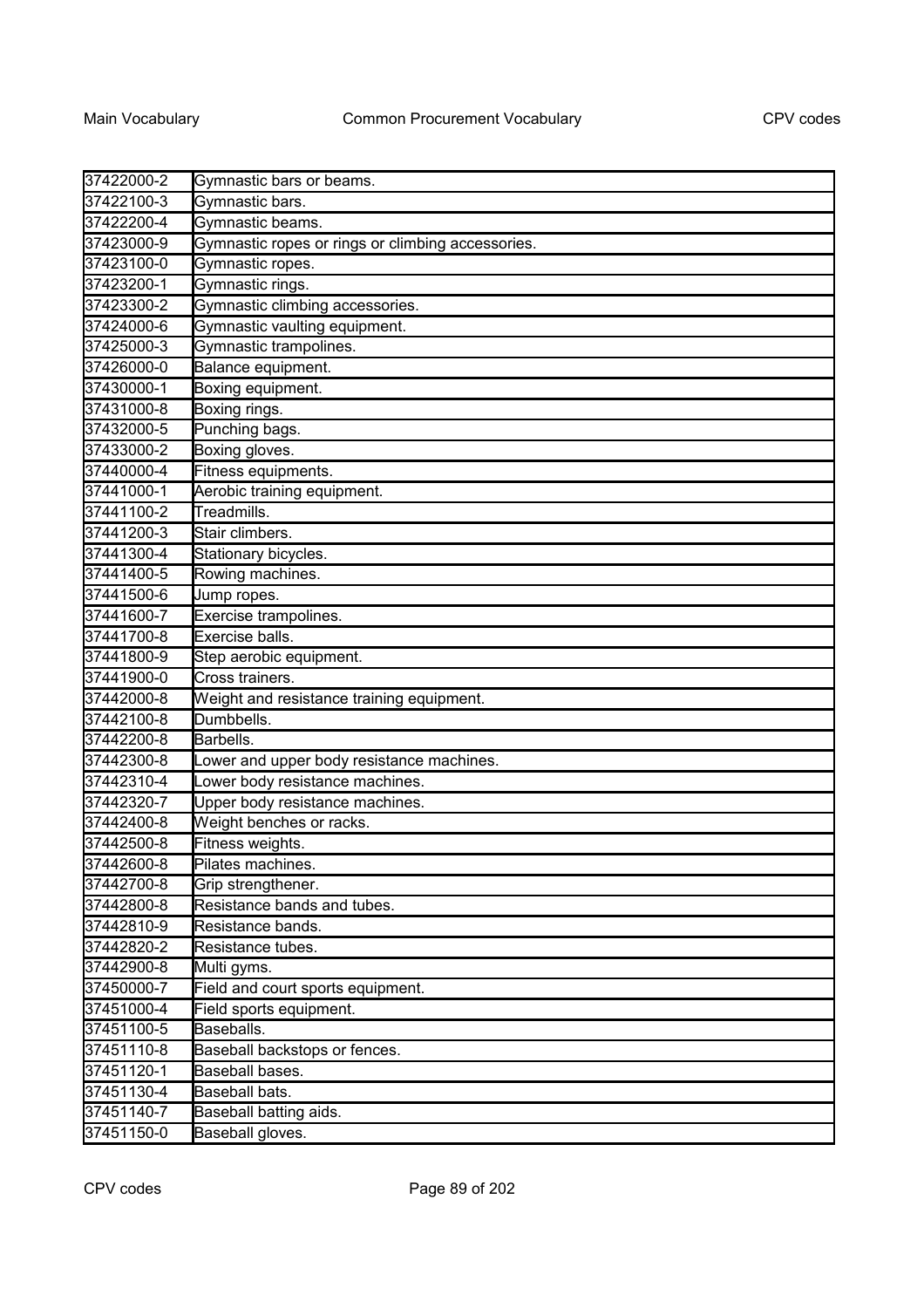| 37451160-3 | Baseball or softball protective gear. |
|------------|---------------------------------------|
| 37451200-6 | Field hockey equipment.               |
| 37451210-9 | Field hockey balls.                   |
| 37451220-2 | Field hockey sticks.                  |
| 37451300-7 | Footballs.                            |
| 37451310-0 | Football blocking sleds.              |
| 37451320-3 | Football kicking tees.                |
| 37451330-6 | Football tackling dummies.            |
| 37451340-9 | Flag football gear.                   |
| 37451400-8 | Lacrosse balls.                       |
| 37451500-9 | Lacrosse sticks.                      |
| 37451600-0 | Pitching machines.                    |
| 37451700-1 | Soccer balls.                         |
| 37451710-4 | Soccer field marking equipment.       |
| 37451720-7 | Soccer protective equipment.          |
| 37451730-0 | Soccer training aids.                 |
| 37451800-2 | Softballs.                            |
| 37451810-5 | Softball bats.                        |
| 37451820-8 | Softball gloves.                      |
| 37451900-3 | Handballs.                            |
| 37451920-9 | Team handball school sets.            |
| 37452000-1 | Racquet and court sports equipment.   |
| 37452100-2 | Badminton equipment.                  |
| 37452110-5 | Badminton birdies or shuttlecocks.    |
| 37452120-8 | Badminton rackets.                    |
| 37452200-3 | Basketballs.                          |
| 37452210-6 | Basketball complete game systems.     |
| 37452300-4 | Floor hockey protective equipment.    |
| 37452400-5 | Racquetball balls, grips and strings. |
| 37452410-8 | Racquetball balls.                    |
| 37452420-1 | Racquetball grips.                    |
| 37452430-4 | Racquetball strings.                  |
| 37452500-6 | Racquetball rackets.                  |
| 37452600-7 | Squash equipment.                     |
| 37452610-0 | Squash balls.                         |
| 37452620-3 | Squash racquets.                      |
| 37452700-8 | Tennis equipment.                     |
| 37452710-1 | Tennis balls.                         |
| 37452720-4 | Tennis court equipment.               |
| 37452730-7 | Tennis racquets.                      |
| 37452740-0 | Tennis training aids.                 |
| 37452800-9 | Tether balls and poles.               |
| 37452810-2 | Tether balls.                         |
| 37452820-5 | Tether poles.                         |
| 37452900-0 | Volleyballs.                          |
| 37452910-3 | Volleyball gymnasium standards.       |
| 37452920-6 | Volleyball storage for balls or nets. |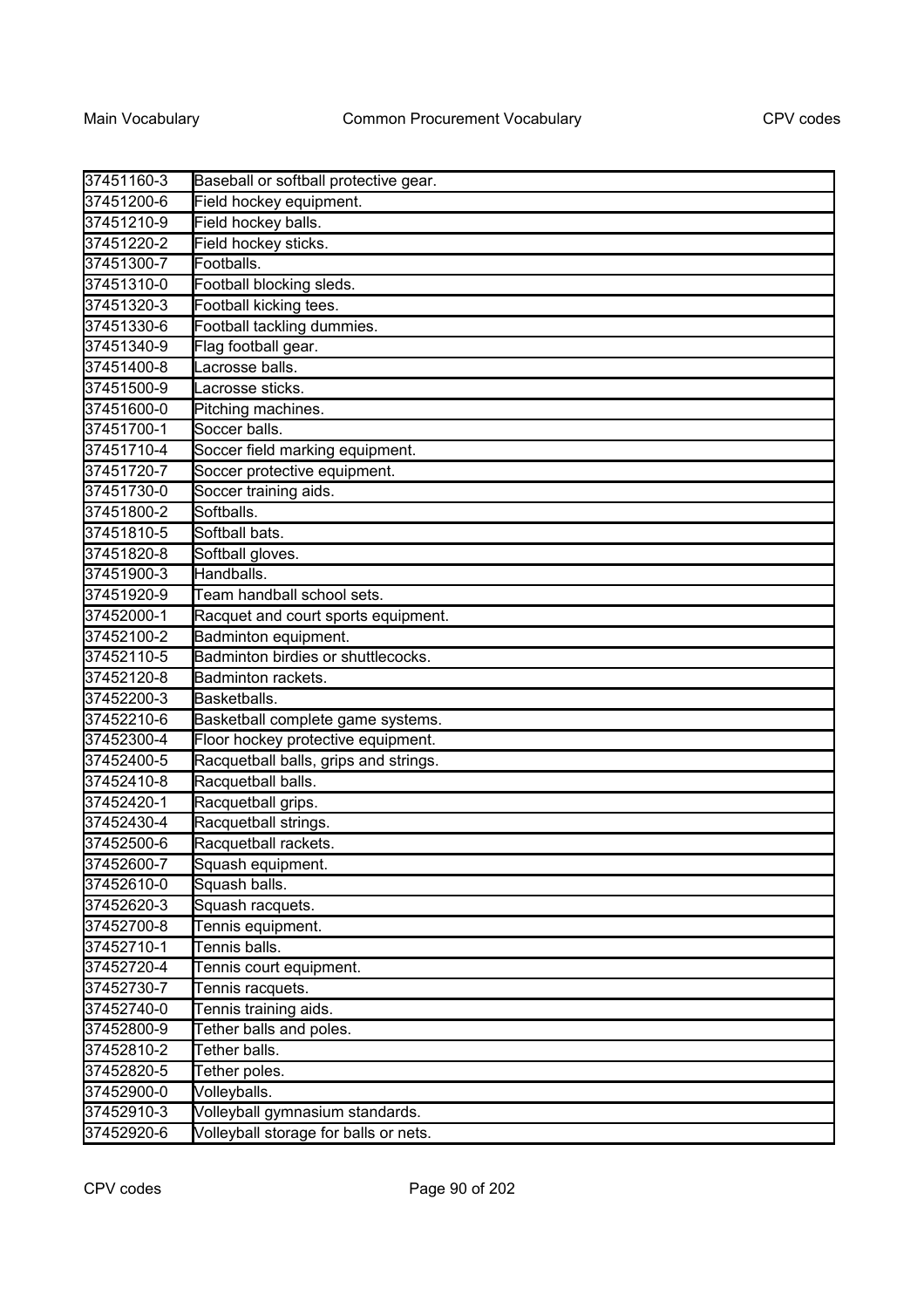| 37453000-8 | Track sports equipment.                       |
|------------|-----------------------------------------------|
| 37453100-9 | Javelins.                                     |
| 37453200-0 | Jumping bars.                                 |
| 37453300-1 | Discus.                                       |
| 37453400-2 | Shotputs.                                     |
| 37453500-3 | Vaulting poles.                               |
| 37453600-4 | Hurdles.                                      |
| 37453700-5 | Batons.                                       |
| 37460000-0 | Target and table games and equipments.        |
| 37461000-7 | Table games and equipment.                    |
| 37461100-8 | Air hockey tables or accessories.             |
| 37461200-9 | Foosballs.                                    |
| 37461210-2 | Foosball replacement players.                 |
| 37461220-5 | Foosball tables.                              |
| 37461300-0 | Pool cues.                                    |
| 37461400-1 | Shuffleboard equipment.                       |
| 37461500-2 | Tennis tables.                                |
| 37461510-5 | Table tennis balls.                           |
| 37461520-8 | Table tennis paddles.                         |
| 37462000-4 | Target games and equipment.                   |
| 37462100-5 | Archery equipments.                           |
| 37462110-8 | Archery arm guards.                           |
| 37462120-1 | Archery arrows.                               |
| 37462130-4 | Archery backstops.                            |
| 37462140-7 | Archery bow strings.                          |
| 37462150-0 | Archery bows.                                 |
| 37462160-3 | Archery gloves.                               |
| 37462170-6 | Archery target stands.                        |
| 37462180-9 | Archery targets.                              |
| 37462200-6 | Darts.                                        |
| 37462210-9 | Dart boards.                                  |
| 37462300-7 | Throwing targets.                             |
| 37462400-8 | Trapshooting equipment.                       |
| 37470000-3 | Golf and bowling equipments.                  |
| 37471000-0 | Golf equipment.                               |
| 37471100-1 | Golf bags.                                    |
| 37471200-2 | Golf balls.                                   |
| 37471300-3 | Golf clubs.                                   |
| 37471400-4 | Golf tees.                                    |
| 37471500-5 | Golf club head covers.                        |
| 37471600-6 | Golf gloves.                                  |
| 37471700-7 | Divot fixers.                                 |
| 37471800-8 | Golfscopes.                                   |
| 37471900-9 | Golf putting partner.                         |
| 37472000-7 | Bowling equipments.                           |
| 37480000-6 | Machinery or apparatus for leisure equipment. |
| 37481000-3 | Ice maintenance machines.                     |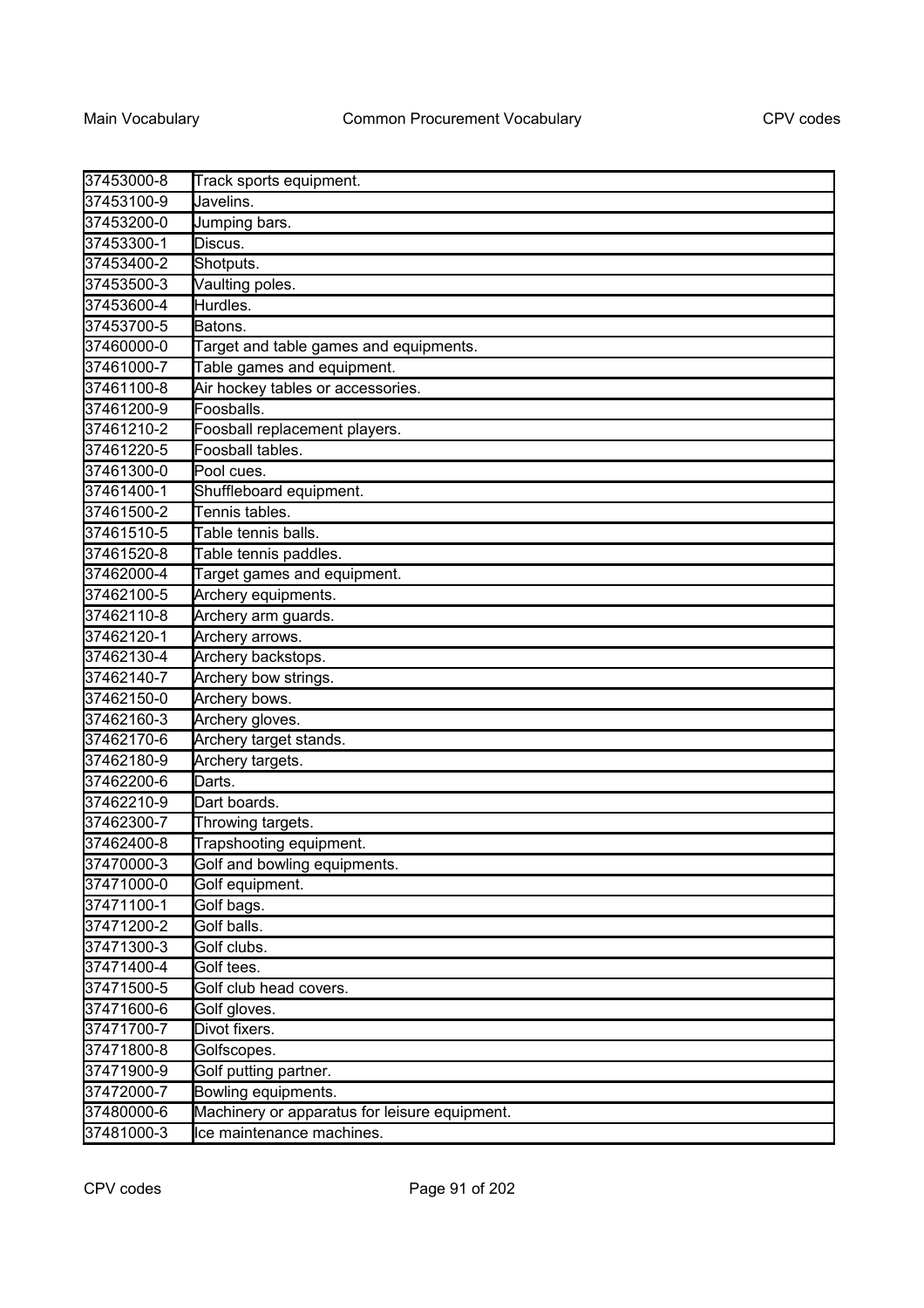| 37482000-0 | Sports information billboards.                                           |
|------------|--------------------------------------------------------------------------|
| 37500000-3 | Games and toys; fairground amusements.                                   |
| 37510000-6 | Dolls.                                                                   |
| 37511000-3 | Doll houses.                                                             |
| 37512000-0 | Doll parts or accessories.                                               |
| 37513000-7 | Puppets.                                                                 |
| 37513100-8 | Puppet theatres.                                                         |
| 37520000-9 | Toys.                                                                    |
| 37521000-6 | Toy musical instruments.                                                 |
| 37522000-3 | Wheeled toys.                                                            |
| 37523000-0 | Puzzles.                                                                 |
| 37524000-7 | Games.                                                                   |
| 37524100-8 | Educational games.                                                       |
| 37524200-9 | Board games.                                                             |
| 37524300-0 | Classic games.                                                           |
| 37524400-1 | Collaborative games.                                                     |
| 37524500-2 | Strategy games.                                                          |
| 37524600-3 | Memory games.                                                            |
| 37524700-4 | Game accessories.                                                        |
| 37524800-5 | Lotto games.                                                             |
| 37524810-8 | Lottery formulary.                                                       |
| 37524900-6 | Game kits.                                                               |
| 37525000-4 | Toy balloons and balls.                                                  |
| 37526000-1 | Toy pails.                                                               |
| 37527000-8 | Toy trains and vehicles.                                                 |
| 37527100-9 | Toy trains.                                                              |
| 37527200-0 | Toy vehicles.                                                            |
| 37528000-5 | Toy weapons.                                                             |
| 37529000-2 | Inflatable and riding toys.                                              |
| 37529100-3 | Inflatable toys.                                                         |
| 37529200-4 | Riding toys.                                                             |
| 37530000-2 | Articles for funfair, table or parlour games.                            |
| 37531000-9 | Playing cards.                                                           |
| 37532000-6 | Video games.                                                             |
| 37533000-3 | Billiards.                                                               |
| 37533100-4 | Billiard balls.                                                          |
| 37533200-5 | Billiard chalk.                                                          |
| 37533300-6 | Billiard cue tips.                                                       |
| 37533400-7 | Billiard racks.                                                          |
| 37533500-8 | Billiard tables.                                                         |
| 37534000-0 | Coin- or disc-operated games.                                            |
| 37535000-7 | Roundabouts, swings, shooting galleries and other fairground amusements. |
| 37535100-8 | Swings.                                                                  |
| 37535200-9 | Playground equipment.                                                    |
| 37535210-2 | Playground swings.                                                       |
| 37535220-5 | Playground climbing apparatus.                                           |
| 37535230-8 | Playground merry go rounds.                                              |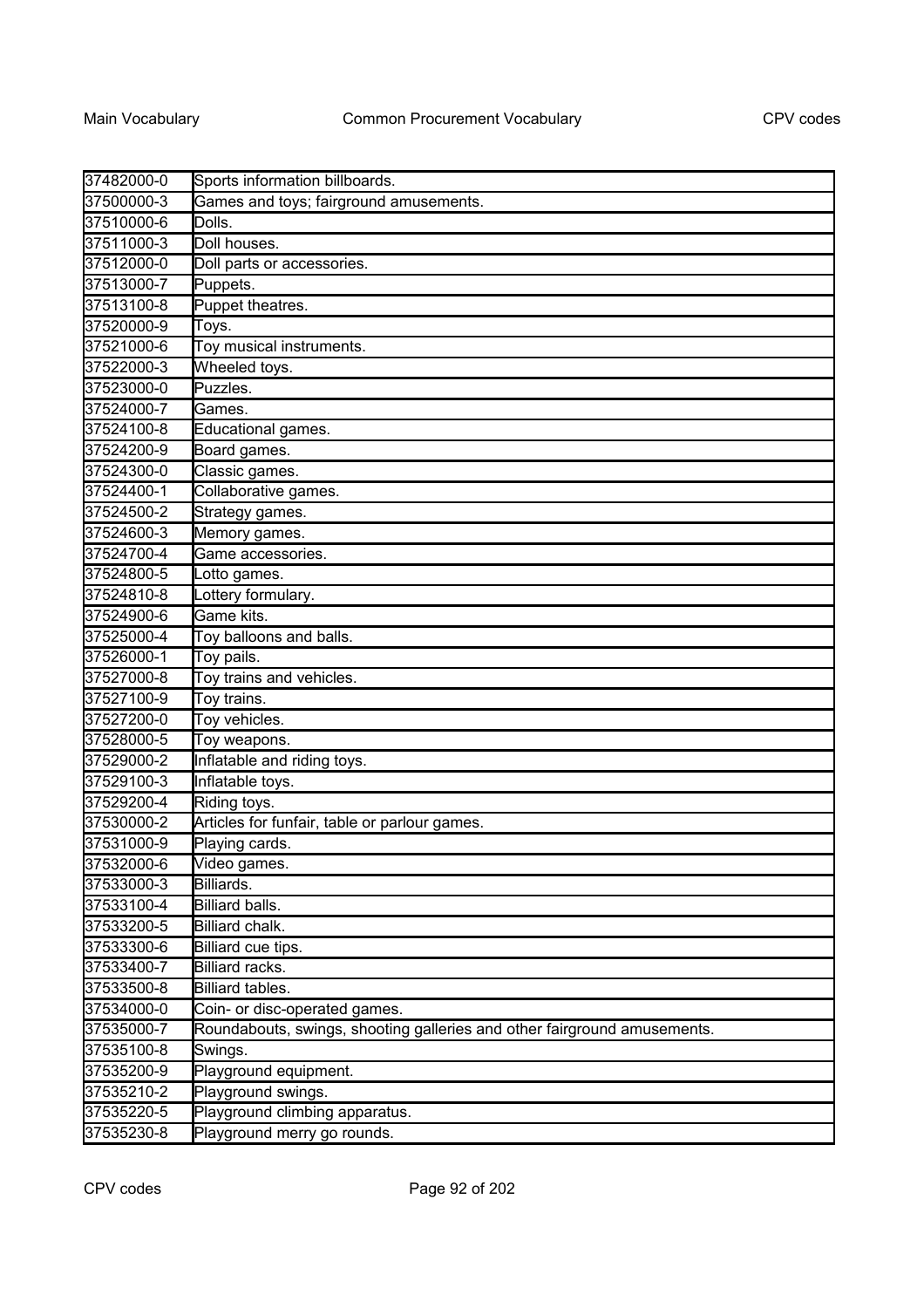| 37535240-1 | Playground slides.                                             |
|------------|----------------------------------------------------------------|
| 37535250-4 | Playground see saws.                                           |
| 37535260-7 | Playground tunnels.                                            |
| 37535270-0 | Playground sandboxes.                                          |
| 37535280-3 | Playground bleachers.                                          |
| 37535290-6 | Wall and rope climbing equipment.                              |
| 37535291-3 | Wall climbing equipment.                                       |
| 37535292-0 | Rope climbing equipment.                                       |
| 37540000-5 | Gambling machines.                                             |
| 37800000-6 | Handicraft and art supplies.                                   |
| 37810000-9 | Handicraft supplies.                                           |
| 37820000-2 | Art supplies.                                                  |
| 37821000-9 | Artists' brushes.                                              |
| 37822000-6 | Drawing pens.                                                  |
| 37822100-7 | Crayons.                                                       |
| 37822200-8 | Drawing charcoal.                                              |
| 37822300-9 | Chalks.                                                        |
| 37822400-0 | Pastels.                                                       |
| 37823000-3 | Greaseproof paper and other paper items.                       |
| 37823100-4 | Greaseproof paper.                                             |
| 37823200-5 | Tracing paper.                                                 |
| 37823300-6 | Glassine paper.                                                |
| 37823400-7 | Transparent or translucent paper.                              |
| 37823500-8 | Art and craft paper.                                           |
| 37823600-9 | Drawing paper.                                                 |
| 37823700-0 | Paper for maps.                                                |
| 37823800-1 | Multi-ply paper and paperboard.                                |
| 37823900-2 | Kraftliner.                                                    |
| 38000000-5 | Laboratory, optical and precision equipments (excl. glasses).  |
| 38100000-6 | Navigational and meteorological instruments.                   |
| 38110000-9 | Navigational instruments.                                      |
| 38111000-6 | Direction-finding equipment.                                   |
| 38111100-7 | Compasses.                                                     |
| 38111110-0 | Compass accessories.                                           |
| 38112000-3 | Sextants.                                                      |
| 38112100-4 | Global navigation and positioning systems (GPS or equivalent). |
| 38113000-0 | Sonars.                                                        |
| 38114000-7 | Echo sounders.                                                 |
| 38115000-4 | Radar apparatus.                                               |
| 38115100-5 | Radar surveillance equipment.                                  |
| 38120000-2 | Meteorological instruments.                                    |
| 38121000-9 | Anemometers.                                                   |
| 38122000-6 | Barometers.                                                    |
| 38123000-3 | Precipitation or evaporation recorders.                        |
| 38124000-0 | Radiosonde apparatus.                                          |
| 38125000-7 | Rainfall recorders.                                            |
| 38126000-4 | Surface observing apparatus.                                   |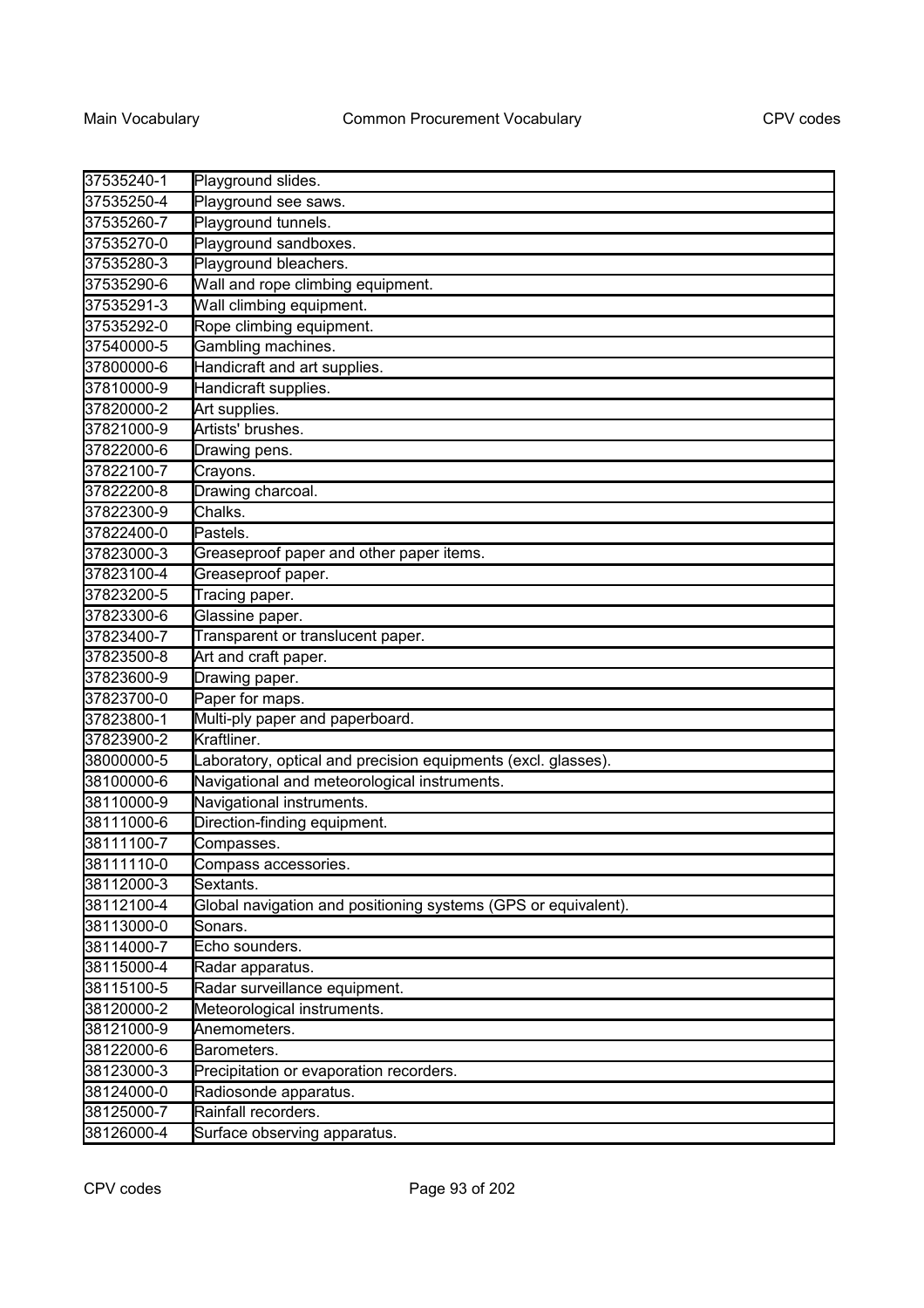| 38126100-5 | Precipitation or evaporation surface observing apparatus.                           |
|------------|-------------------------------------------------------------------------------------|
| 38126200-6 | Solar radiation surface observing apparatus.                                        |
| 38126300-7 | Temperature or humidity surface observing apparatus.                                |
| 38126400-8 | Wind surface observing apparatus.                                                   |
| 38127000-1 | Weather stations.                                                                   |
| 38128000-8 | Meteorology instrument accessories.                                                 |
| 38200000-7 | Geological and geophysical instruments.                                             |
| 38210000-0 | Geological compasses.                                                               |
| 38220000-3 | Geological prospecting apparatus.                                                   |
| 38221000-0 | Geographic information systems (GIS or equivalent).                                 |
| 38230000-6 | Electromagnetic geophysical instruments.                                            |
| 38240000-9 | Gravity geophysical instruments.                                                    |
| 38250000-2 | Induced polarization IP geophysical instruments.                                    |
| 38260000-5 | Magnetometer geophysical instruments.                                               |
| 38270000-8 | Resistivity geophysical instruments.                                                |
| 38280000-1 | Gravimeters.                                                                        |
| 38290000-4 | Surveying, hydrographic, oceanographic and hydrological instruments and appliances. |
| 38291000-1 | Telemetry apparatus.                                                                |
| 38292000-8 | Hydrographic instruments.                                                           |
| 38293000-5 | Seismic equipment.                                                                  |
| 38294000-2 | Theodolites.                                                                        |
| 38295000-9 | Topography equipment.                                                               |
| 38296000-6 | Surveying instruments.                                                              |
| 38300000-8 | Measuring instruments.                                                              |
| 38310000-1 | Precision balances.                                                                 |
| 38311000-8 | Electronic scales and accessories.                                                  |
| 38311100-9 | Electronic analytical balances.                                                     |
| 38311200-0 | Electronic technical balances.                                                      |
| 38311210-3 | Calibration weights.                                                                |
| 38320000-4 | Drafting tables.                                                                    |
| 38321000-1 | Drafting machines.                                                                  |
| 38322000-8 | Pantographs.                                                                        |
| 38323000-5 | Slide rules.                                                                        |
| 38330000-7 | Hand-held instruments for measuring length.                                         |
| 38331000-4 | Squares.                                                                            |
| 38340000-0 | Instruments for measuring quantities.                                               |
| 38341000-7 | Apparatus for measuring radiation.                                                  |
| 38341100-8 | Electron-beam recorders.                                                            |
| 38341200-9 | Radiation dosimeters.                                                               |
| 38341300-0 | Instruments for measuring electrical quantities.                                    |
| 38341310-3 | Ammeters.                                                                           |
| 38341320-6 | Voltmeters.                                                                         |
| 38341400-1 | Geiger counters.                                                                    |
| 38341500-2 | Contamination-monitoring devices.                                                   |
| 38341600-3 | Radiation monitors.                                                                 |
| 38342000-4 | Oscilloscopes.                                                                      |
| 38342100-5 | Oscillographs.                                                                      |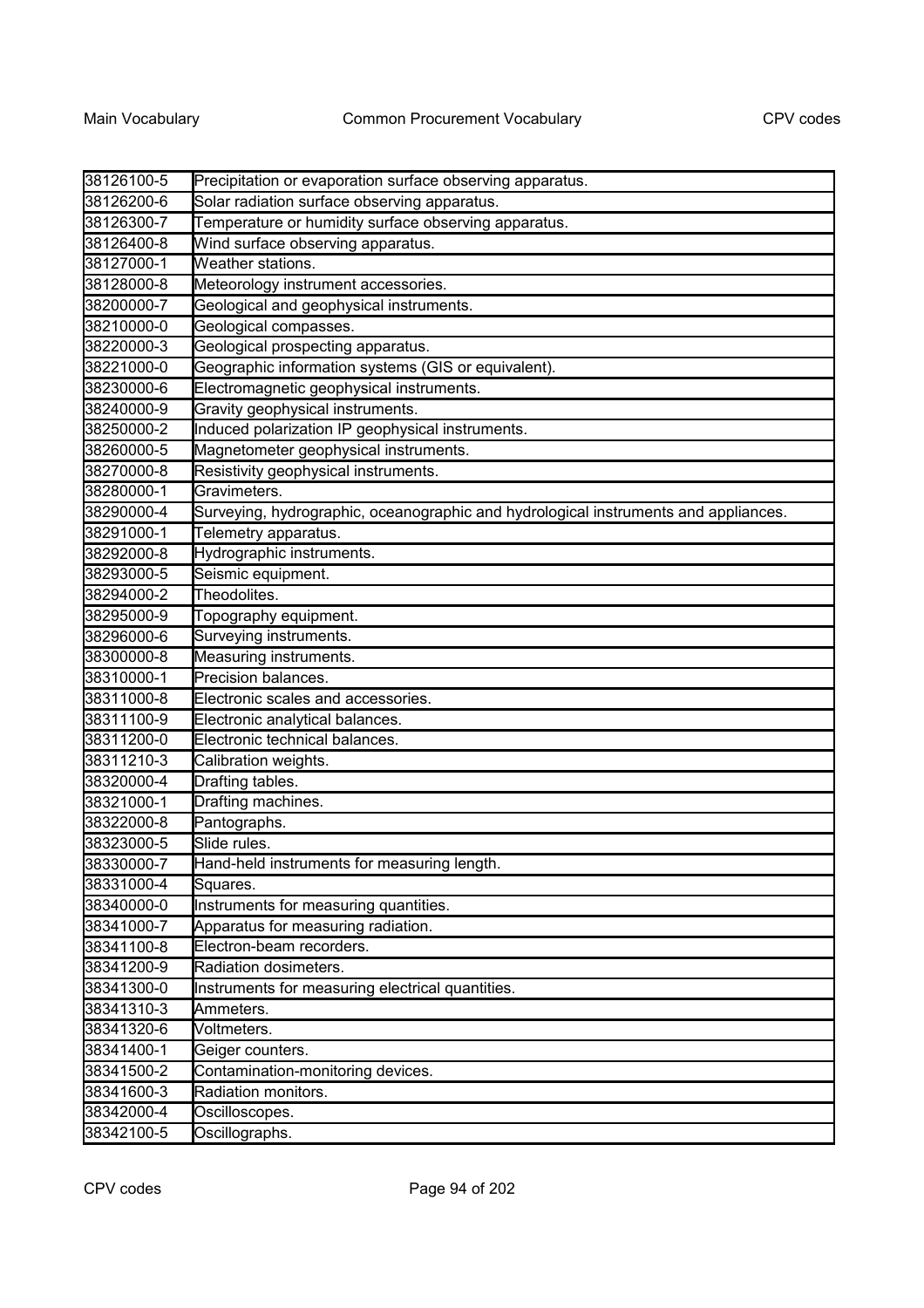| 38343000-1 | Error-monitoring equipment.                                              |
|------------|--------------------------------------------------------------------------|
| 38344000-8 | Pollution-monitoring devices.                                            |
| 38400000-9 | Instruments for checking physical characteristics.                       |
| 38410000-2 | Metering instruments.                                                    |
| 38411000-9 | Hydrometers.                                                             |
| 38412000-6 | Thermometers.                                                            |
| 38413000-3 | Pyrometers.                                                              |
| 38414000-0 | Hygrometers.                                                             |
| 38415000-7 | Psychrometers.                                                           |
| 38416000-4 | pH meters.                                                               |
| 38417000-1 | Thermocouples.                                                           |
| 38418000-8 | Calorimeters.                                                            |
| 38420000-5 | Instruments for measuring flow, level and pressure of liquids and gases. |
| 38421000-2 | Flow-measuring equipment.                                                |
| 38421100-3 | Water meters.                                                            |
| 38421110-6 | Flowmeters.                                                              |
| 38422000-9 | Level-measuring equipment.                                               |
| 38423000-6 | Pressure-measuring equipment.                                            |
| 38423100-7 | Pressure gauges.                                                         |
| 38424000-3 | Measuring and control equipment.                                         |
| 38425000-0 | Fluid mechanics equipment.                                               |
| 38425100-1 | Manometers.                                                              |
| 38425200-2 | Viscosimeters.                                                           |
| 38425300-3 | Depth indicators.                                                        |
| 38425400-4 | Structure estimation apparatus.                                          |
| 38425500-5 | Strength estimation apparatus.                                           |
| 38425600-6 | Pycnometers.                                                             |
| 38425700-7 | Surface tension measuring instruments.                                   |
| 38425800-8 | Densitometers.                                                           |
| 38426000-7 | Coulometers.                                                             |
| 38427000-4 | Fluxmeters.                                                              |
| 38428000-1 | Rheometers.                                                              |
| 38429000-8 | Rotameters.                                                              |
| 38430000-8 | Detection and analysis apparatus.                                        |
| 38431000-5 | Detection apparatus.                                                     |
| 38431100-6 | Gas-detection apparatus.                                                 |
| 38431200-7 | Smoke-detection apparatus.                                               |
| 38431300-8 | Fault detectors.                                                         |
| 38432000-2 | Analysis apparatus.                                                      |
| 38432100-3 | Gas-analysis apparatus.                                                  |
| 38432200-4 | Chromatographs.                                                          |
| 38432210-7 | Gas chromatographs.                                                      |
| 38432300-5 | Smoke-analysis apparatus.                                                |
| 38433000-9 | Spectrometers.                                                           |
| 38433100-0 | Mass spectrometer.                                                       |
| 38433200-1 | Emission measurement equipment.                                          |
| 38433210-4 | Emission spectrometer.                                                   |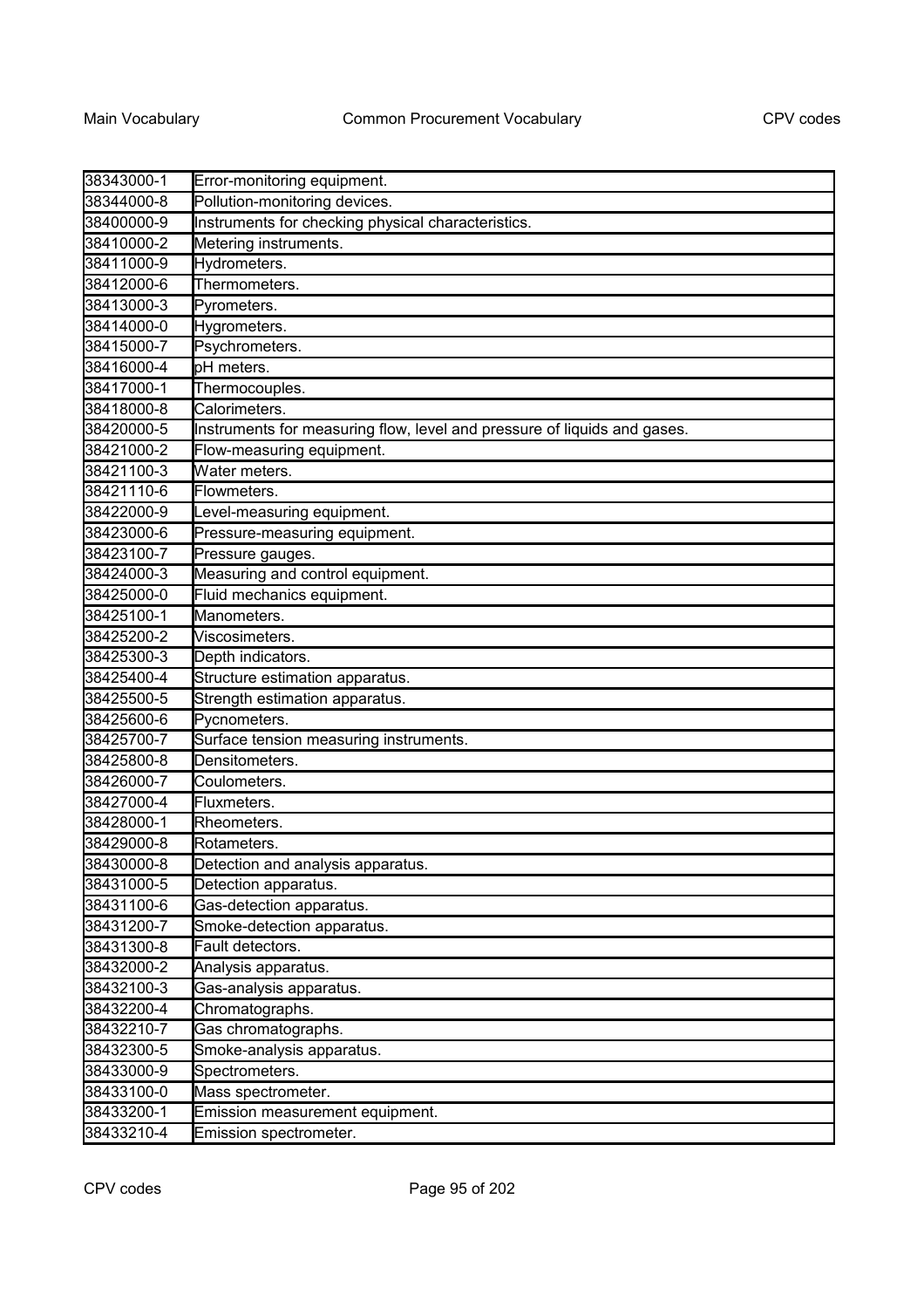| 38433300-2 | Spectrum analyser.                                             |
|------------|----------------------------------------------------------------|
| 38434000-6 | Analysers.                                                     |
| 38434100-7 | Expansion analysers.                                           |
| 38434200-8 | Sound-measuring equipment.                                     |
| 38434210-1 | Sonometers.                                                    |
| 38434220-4 | Sound velocity analyzers.                                      |
| 38434300-9 | Noise-measuring equipment.                                     |
| 38434310-2 | Decibel meter.                                                 |
| 38434400-0 | Vibration analysers.                                           |
| 38434500-1 | Biochemical analysers.                                         |
| 38434510-4 | Cytometers.                                                    |
| 38434520-7 | Blood analysers.                                               |
| 38434530-0 | Milk analysers.                                                |
| 38434540-3 | Biomedical equipment.                                          |
| 38434550-6 | Blood-cell counters.                                           |
| 38434560-9 | Chemistry analyser.                                            |
| 38434570-2 | Haematology analysers.                                         |
| 38434580-5 | Immunoassay analysers.                                         |
| 38435000-3 | Apparatus for detecting fluids.                                |
| 38436000-0 | Shakers and accessories.                                       |
| 38436100-1 | Mechanical shakers.                                            |
| 38436110-4 | Erlenmeyer flask basket for shakers.                           |
| 38436120-7 | Erlenmeyer flask clamps for shakers.                           |
| 38436130-0 | Stands for separating funnels.                                 |
| 38436140-3 | Platform for Erlenmeyer flask clamps for shakers.              |
| 38436150-6 | Petri dish stand for shakers.                                  |
| 38436160-9 | Test tube stand for shakers.                                   |
| 38436170-2 | Flask adaptor for shakers.                                     |
| 38436200-2 | Rotating evaporators.                                          |
| 38436210-5 | Protective shield for rotating evaporators.                    |
| 38436220-8 | Boiling temperature sensor for rotating evaporators.           |
| 38436230-1 | Pressure regulator for rotating evaporators.                   |
| 38436300-3 | Incubating shakers.                                            |
| 38436310-6 | Heating plates.                                                |
| 38436320-9 | Heating plates for flasks.                                     |
| 38436400-4 | Magnetic shakers.                                              |
| 38436410-7 | Thermal regulators for mechanical shakers with heating plates. |
| 38436500-5 | Mechanical stirrers.                                           |
| 38436510-8 | Blade impellers for mechanical stirrers.                       |
| 38436600-6 | Immersion homogenisers.                                        |
| 38436610-9 | Dispersing instruments for immersion homogenisers.             |
| 38436700-7 | Ultrasound disintegrators.                                     |
| 38436710-0 | Probes for ultrasound disintegrators.                          |
| 38436720-3 | Converters for ultrasound disintegrators.                      |
| 38436730-6 | Continuous-flow chambers for ultrasound disintegrators.        |
| 38436800-8 | Rotating blade homogenizers.                                   |
| 38437000-7 | Laboratory pipettes and accessories.                           |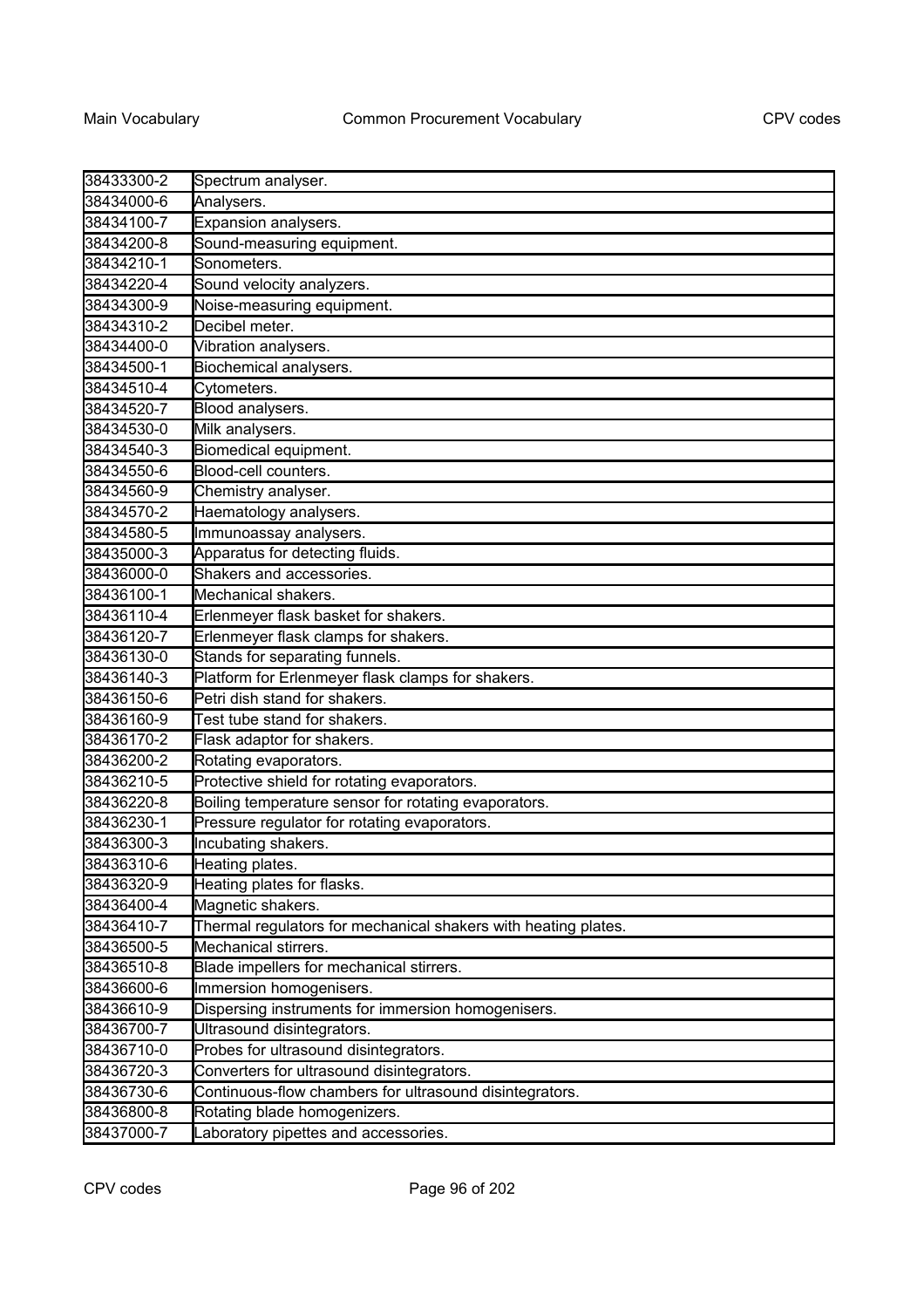| 38437100-8 | Pipettes.                                                               |
|------------|-------------------------------------------------------------------------|
| 38437110-1 | Pipette tips.                                                           |
| 38437120-4 | Pipette stands.                                                         |
| 38500000-0 | Checking and testing apparatus.                                         |
| 38510000-3 | Microscopes.                                                            |
| 38511000-0 | Electron microscopes.                                                   |
| 38511100-1 | Scanning electron microscopes.                                          |
| 38511200-2 | Transmission electron microscope.                                       |
| 38512000-7 | lon and molecular microscopes.                                          |
| 38512100-8 | Ion microscopes.                                                        |
| 38512200-9 | Molecular microscopes.                                                  |
| 38513000-4 | Inverted and metallurgical microscopes.                                 |
| 38513100-5 | Inverted microscopes.                                                   |
| 38513200-6 | Metallurgical microscopes.                                              |
| 38514000-1 | Darkfield and scanning probe microscopes.                               |
| 38514100-2 | Darkfield microscopes.                                                  |
| 38514200-3 | Scanning probe microscopes.                                             |
| 38515000-8 | Fluorescent and polarizing microscopes.                                 |
| 38515100-9 | Polarizing microscopes.                                                 |
| 38515200-0 | Fluorescent microscopes.                                                |
| 38516000-5 | Monocular and/or binocular light compound microscopes.                  |
| 38517000-2 | Acoustic and projection microscopes.                                    |
| 38517100-3 | Acoustic microscopes.                                                   |
| 38517200-4 | Projection microscopes.                                                 |
| 38518000-9 | Wide field, stereo or dissecting light microscopes.                     |
| 38518100-0 | Wide field microscopes.                                                 |
| 38518200-1 | Stereo or dissecting light microscopes.                                 |
| 38519000-6 | Miscellaneous compounds for microscopes.                                |
| 38519100-7 | Illuminators for microscopes.                                           |
| 38519200-8 | Microscope objectives.                                                  |
| 38519300-9 | Photo or video attachments for microscopes.                             |
| 38519310-2 | Photo attachments for microscopes.                                      |
| 38519320-5 | Video attachments for microscopes.                                      |
| 38519400-0 | Automated microscope stages                                             |
| 38519500-1 | Laboratory microscope replacement bulbs.                                |
| 38519600-2 | Microscope eyepieces, condensers, collectors, tubes, stages and covers. |
| 38519610-5 | Microscope eyepieces.                                                   |
| 38519620-8 | Microscope condensers.                                                  |
| 38519630-1 | Microscope collectors.                                                  |
| 38519640-4 | Microscope tubes.                                                       |
| 38519650-7 | Microscope stages.                                                      |
| 38519660-0 | Microscope covers.                                                      |
| 38520000-6 | Scanners.                                                               |
| 38521000-3 | Pressure scanners.                                                      |
| 38522000-0 | Chromatographic scanners.                                               |
| 38527100-6 | Ionization chamber dosimeters.                                          |
| 38527200-7 | Dosimeters.                                                             |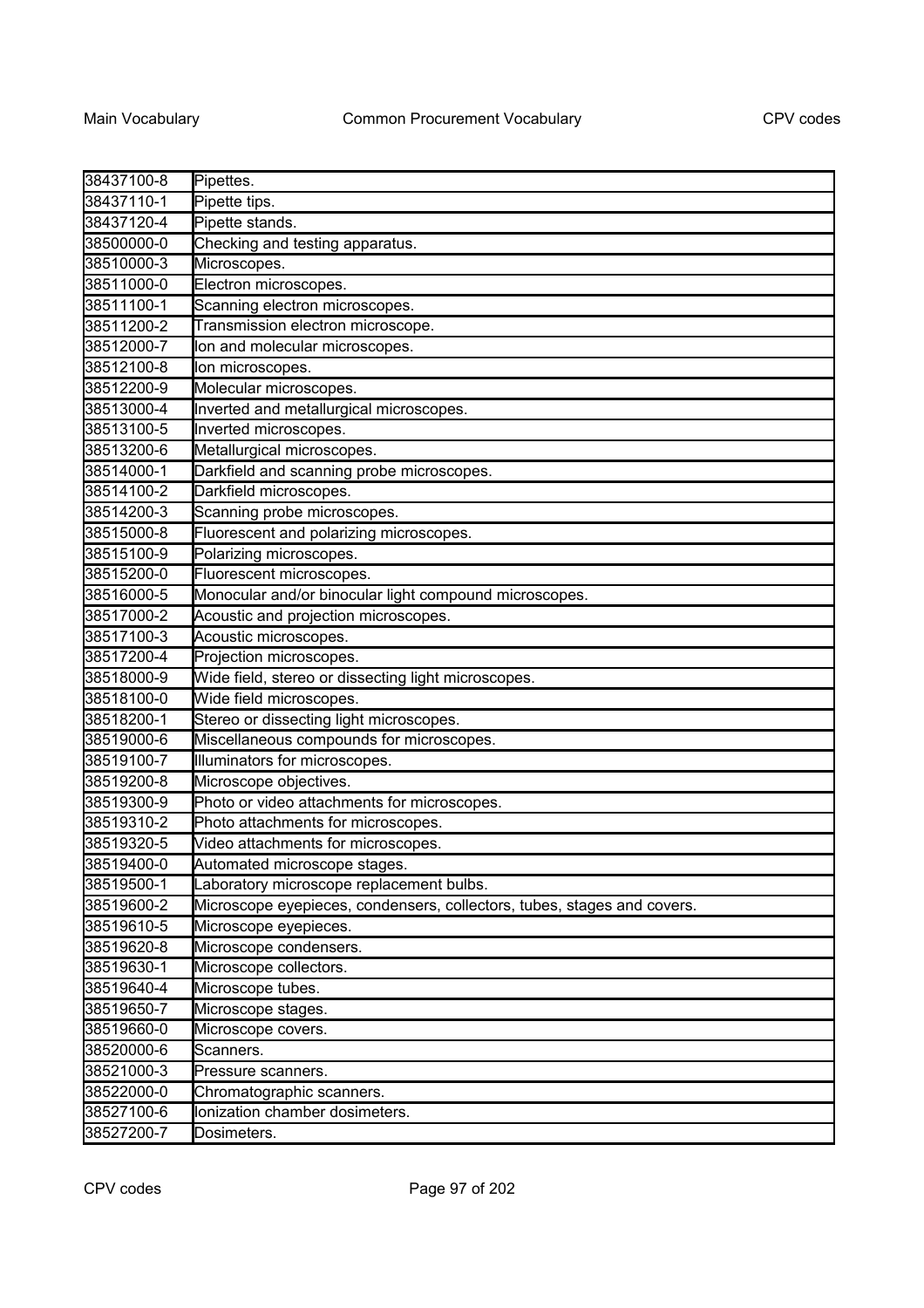| 38527300-8 | Secondary standard dosimetry systems.                 |
|------------|-------------------------------------------------------|
| 38527400-9 | Phantom dosimeters.                                   |
| 38530000-9 | Diffraction apparatus.                                |
| 38540000-2 | Machines and apparatus for testing and measuring.     |
| 38541000-9 | Solderability testers.                                |
| 38542000-6 | Servo-hydraulic test apparatus.                       |
| 38543000-3 | Gas-detection equipment.                              |
| 38544000-0 | Drug detection apparatus.                             |
| 38545000-7 | Gas-testing kits.                                     |
| 38546000-4 | Explosives detection system.                          |
| 38546100-5 | Bomb detectors.                                       |
| 38547000-1 | Dosimetry system.                                     |
| 38548000-8 | Instruments for vehicles.                             |
| 38550000-5 | Meters.                                               |
| 38551000-2 | Energy meters.                                        |
| 38552000-9 | Electronic meters.                                    |
| 38553000-6 | Magnetic meters.                                      |
| 38554000-3 | Electricity meters.                                   |
| 38560000-8 | Production counters.                                  |
| 38561000-5 | Revolution counters.                                  |
| 38561100-6 | Speed indicators for vehicles.                        |
| 38561110-9 | Tachometers.                                          |
| 38561120-2 | Taxi meters.                                          |
| 38562000-2 | Stroboscopes.                                         |
| 38570000-1 | Regulating and controlling instruments and apparatus. |
| 38571000-8 | Speed limiters.                                       |
| 38580000-4 | Non-medical equipment based on the use of radiations. |
| 38581000-1 | Baggage-scanning equipment.                           |
| 38582000-8 | X-ray inspection equipment.                           |
| 38600000-1 | Optical instruments.                                  |
| 38620000-7 | Polarising material.                                  |
| 38621000-4 | Fibre-optic apparatus.                                |
| 38622000-1 | Mirrors.                                              |
| 38623000-8 | Optical filters.                                      |
| 38624000-5 | Optical aids.                                         |
| 38630000-0 | Astronomical and optical instruments.                 |
| 38631000-7 | Binoculars.                                           |
| 38632000-4 | Nightglasses.                                         |
| 38633000-1 | Telescopic sights.                                    |
| 38634000-8 | Optical microscopes.                                  |
| 38635000-5 | Telescopes.                                           |
| 38636000-2 | Specialist optical instruments.                       |
| 38636100-3 | Lasers.                                               |
| 38636110-6 | Industrial lasers.                                    |
| 38640000-3 | Liquid crystal devices.                               |
| 38641000-0 | Periscopes.                                           |
| 38650000-6 | Photographic equipment.                               |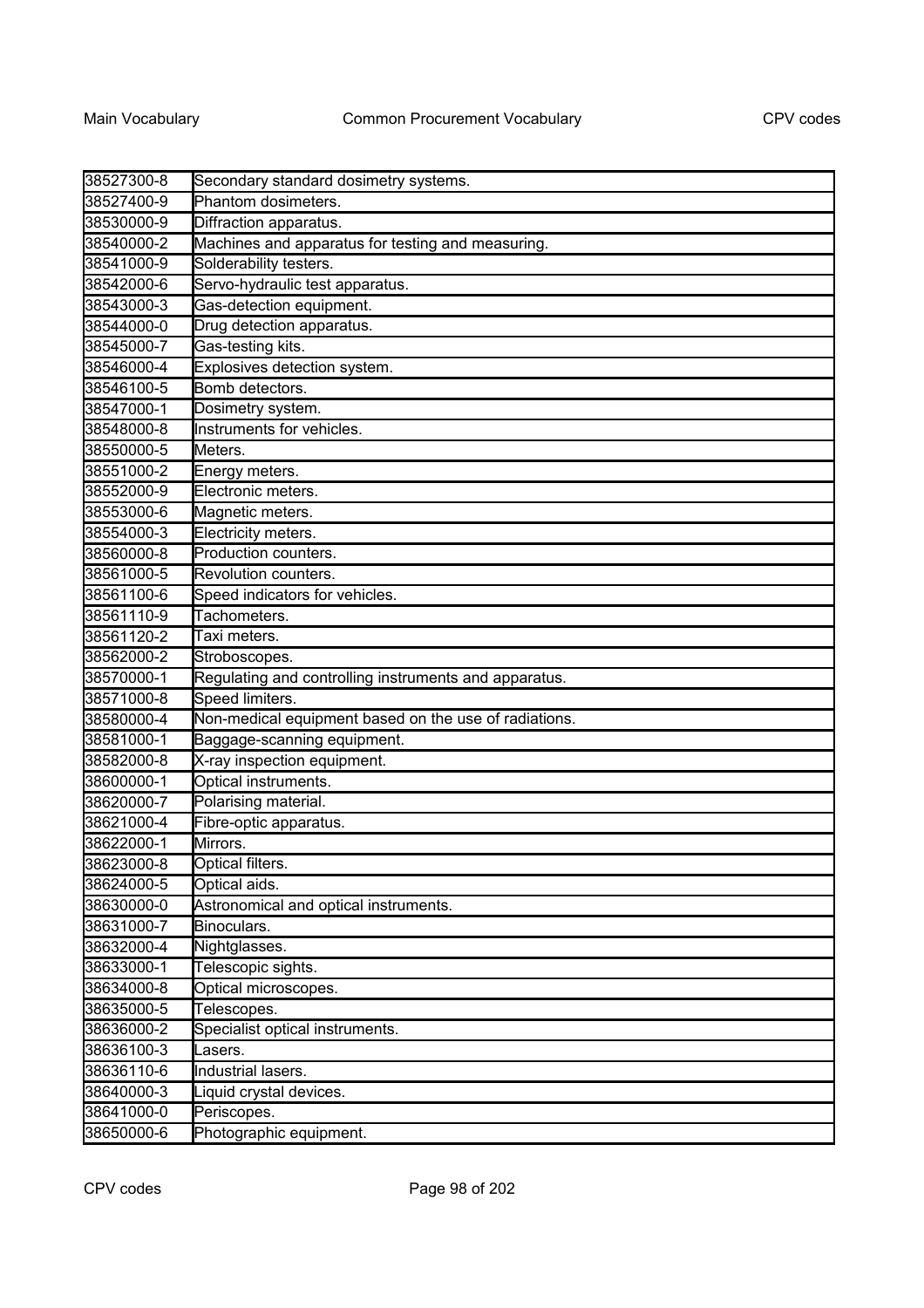| 38651000-3 | Cameras.                                                           |
|------------|--------------------------------------------------------------------|
| 38651100-4 | Camera lenses.                                                     |
| 38651200-5 | Camera bodies.                                                     |
| 38651300-6 | Cameras for preparing printing plates or cylinders.                |
| 38651400-7 | Instant print cameras.                                             |
| 38651500-8 | Cinematographic cameras.                                           |
| 38651600-9 | Digital cameras.                                                   |
| 38652000-0 | Cinematographic projectors.                                        |
| 38652100-1 | Projectors.                                                        |
| 38652110-4 | Slide projectors.                                                  |
| 38652120-7 | Video projectors.                                                  |
| 38652200-2 | Enlargers.                                                         |
| 38652300-3 | Reducers.                                                          |
| 38653000-7 | Apparatus for photographic laboratories.                           |
| 38653100-8 | Flashlights.                                                       |
| 38653110-1 | Photographic flashbulbs.                                           |
| 38653111-8 | Photographic flashcubes.                                           |
| 38653200-9 | Photographic enlargers.                                            |
| 38653300-0 | Apparatus and equipment for developing film.                       |
| 38653400-1 | Projection screens.                                                |
| 38654000-4 | Microfilm and microfiche equipment.                                |
| 38654100-5 | Microfilm equipment.                                               |
| 38654110-8 | Microfilm readers.                                                 |
| 38654200-6 | Microfiche equipment.                                              |
| 38654210-9 | Microfiche readers.                                                |
| 38654300-7 | Microform equipment.                                               |
| 38654310-0 | Microform readers.                                                 |
| 38700000-2 | Time registers and the like; parking meters.                       |
| 38710000-5 | Time registers.                                                    |
| 38720000-8 | Time recorders.                                                    |
| 38730000-1 | Parking meters.                                                    |
| 38731000-8 | Token meters.                                                      |
| 38740000-4 | Process timers.                                                    |
| 38750000-7 | Time switches                                                      |
| 38800000-3 | Industrial process control equipment and remote-control equipment. |
| 38810000-6 | Industrial process control equipment.                              |
| 38820000-9 | Remote-control equipment.                                          |
| 38821000-6 | Radio remote-control apparatus.                                    |
| 38822000-3 | Remote-control siren devices.                                      |
| 38900000-4 | Miscellaneous evaluation or testing instruments.                   |
| 38910000-7 | Hygiene monitoring and testing equipment.                          |
| 38911000-4 | Manual swab test kits.                                             |
| 38912000-1 | Automated swab test kits.                                          |
| 38920000-0 | Seed and feed equipment.                                           |
| 38921000-7 | Grain analyzers.                                                   |
| 38922000-4 | Seed counters.                                                     |
| 38923000-1 | Feed analyzers.                                                    |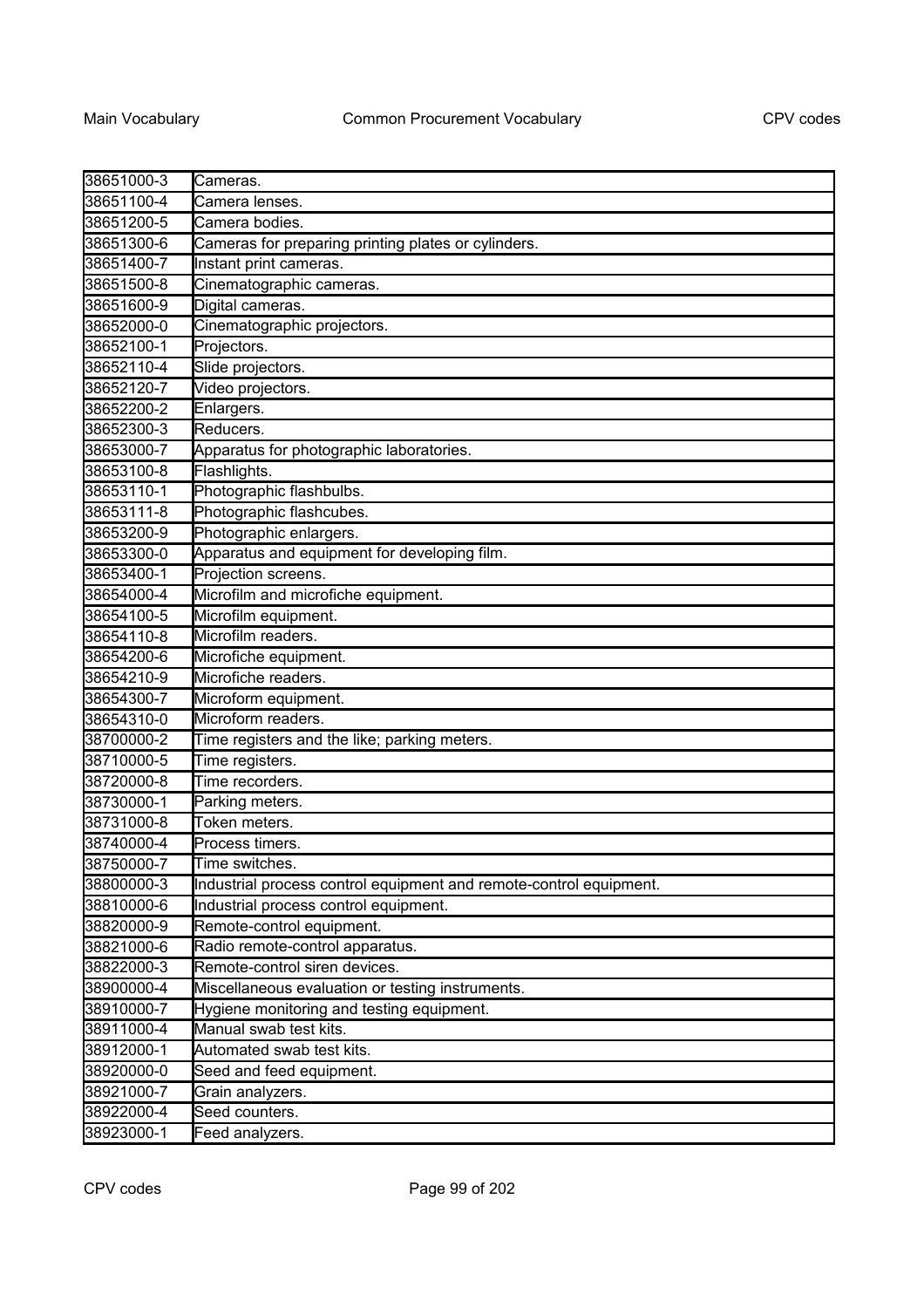| 38930000-3 | Humidity and moisture measuring instruments.                                                       |
|------------|----------------------------------------------------------------------------------------------------|
| 38931000-0 | Temperature humidity testers.                                                                      |
| 38932000-7 | Moisture meters.                                                                                   |
| 38940000-6 | Nuclear evaluation instruments.                                                                    |
| 38941000-7 | Alpha counters.                                                                                    |
| 38942000-7 | Alpha beta counters.                                                                               |
| 38943000-7 | Beta counters.                                                                                     |
| 38944000-7 | Beta gamma counters.                                                                               |
| 38945000-7 | Gamma counters.                                                                                    |
| 38946000-7 | KVP meters.                                                                                        |
| 38947000-7 | X ray microanalysers.                                                                              |
| 38950000-9 | Polymerase Chain Reaction (PCR) equipment.                                                         |
| 38951000-6 | Real-time Polymerase Chain Reaction (PCR) equipment.                                               |
| 38960000-2 | Alcohol ignition lock.                                                                             |
| 38970000-5 | Research, testing and scientific technical simulator.                                              |
|            | Furniture (incl. office furniture), furnishings, domestic appliances (excl. lighting) and cleaning |
| 39000000-2 | products.                                                                                          |
| 39100000-3 | Furniture.                                                                                         |
| 39110000-6 | Seats, chairs and related products, and associated parts.                                          |
| 39111000-3 | Seats.                                                                                             |
| 39111100-4 | Swivel seats.                                                                                      |
| 39111200-5 | Theatre seats.                                                                                     |
| 39111300-6 | Ejector seats.                                                                                     |
| 39112000-0 | Chairs.                                                                                            |
| 39112100-1 | Dining chairs.                                                                                     |
| 39113000-7 | Miscellaneous seats and chairs.                                                                    |
| 39113100-8 | Armchairs.                                                                                         |
| 39113200-9 | Settees.                                                                                           |
| 39113300-0 | Bench seats.                                                                                       |
| 39113400-1 | Deck chairs.                                                                                       |
| 39113500-2 | Stools.                                                                                            |
| 39113600-3 | Benches.                                                                                           |
| 39113700-4 | Footrests.                                                                                         |
| 39114000-4 | Parts of seats.                                                                                    |
| 39114100-5 | Upholstering.                                                                                      |
| 39120000-9 | Tables, cupboards, desk and bookcases.                                                             |
| 39121000-6 | Desks and tables.                                                                                  |
| 39121100-7 | Desks.                                                                                             |
| 39121200-8 | Tables.                                                                                            |
| 39122000-3 | Cupboards and bookcases.                                                                           |
| 39122100-4 | Cupboards.                                                                                         |
| 39122200-5 | Bookcases.                                                                                         |
| 39130000-2 | Office furniture.                                                                                  |
| 39131000-9 | Office shelving.                                                                                   |
| 39131100-0 | Archive shelving.                                                                                  |
| 39132000-6 | Filing systems.                                                                                    |
| 39132100-7 | Filing cabinets.                                                                                   |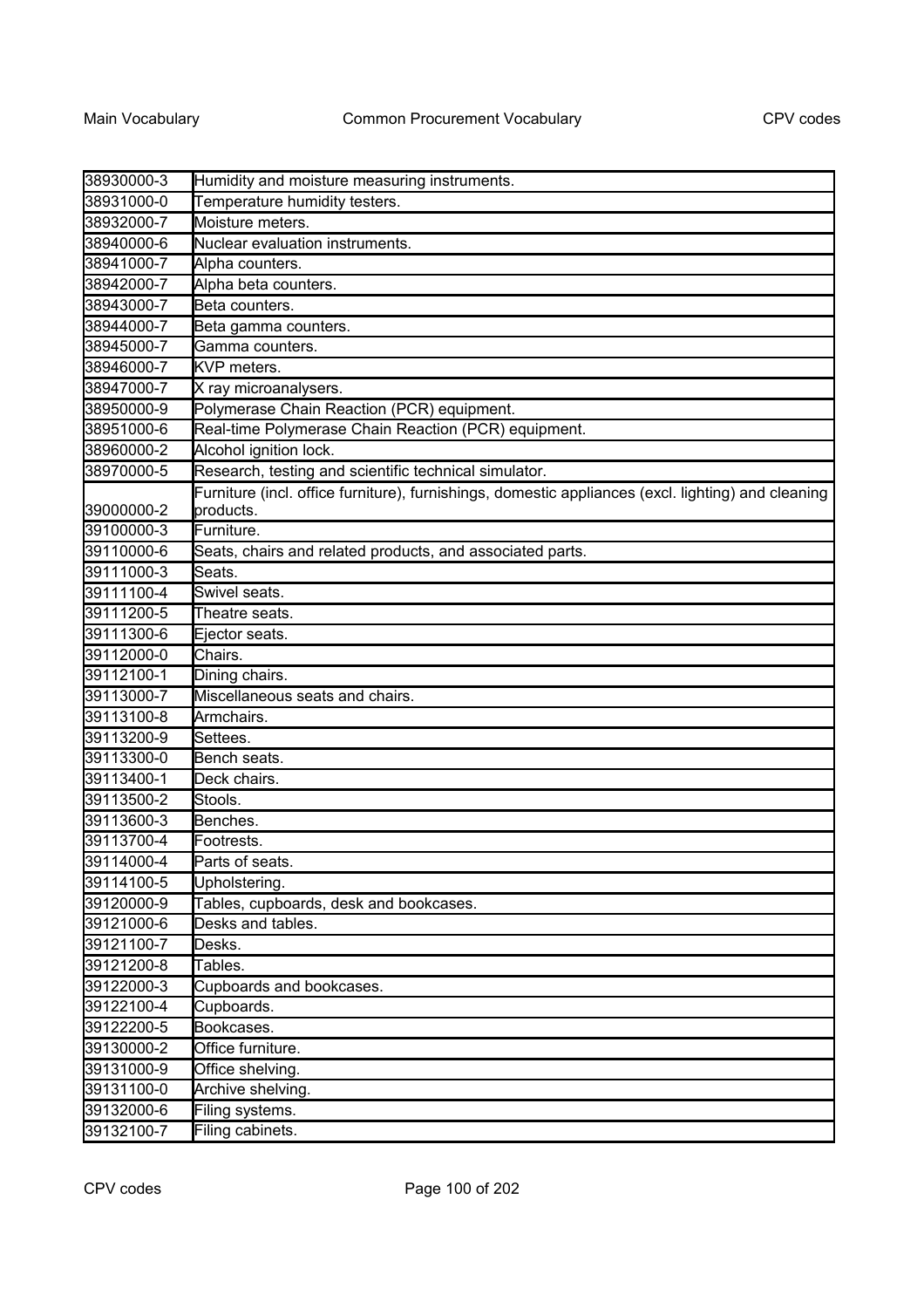| 39132200-8 | Card-index cabinets.                              |
|------------|---------------------------------------------------|
| 39132300-9 | Hanging files.                                    |
| 39132400-0 | Carousel systems.                                 |
| 39132500-1 | Office trolleys.                                  |
| 39133000-3 | Display units.                                    |
| 39134000-0 | Computer furniture.                               |
| 39134100-1 | Computer tables.                                  |
| 39135000-7 | Sorting tables.                                   |
| 39135100-8 | Sorting frames.                                   |
| 39136000-4 | Coat hangers.                                     |
| 39137000-1 | Water softeners.                                  |
| 39140000-5 | Domestic furniture.                               |
| 39141000-2 | Kitchen furniture and equipment.                  |
| 39141100-3 | Shelves.                                          |
| 39141200-4 | Worktops.                                         |
| 39141300-5 | Cabinets.                                         |
| 39141400-6 | Fitted kitchens.                                  |
| 39141500-7 | Fume cupboards.                                   |
| 39142000-9 | Garden furniture.                                 |
| 39143000-6 | Bedroom, dining room and living-room furniture.   |
| 39143100-7 | Bedroom furniture.                                |
| 39143110-0 | Beds and bedding and specialist soft furnishings. |
| 39143111-7 | Mattress supports.                                |
| 39143112-4 | Mattresses.                                       |
| 39143113-1 | Specialist soft furnishings.                      |
| 39143114-8 | Electric blankets.                                |
| 39143115-5 | Rubber sheets.                                    |
| 39143116-2 | Cots.                                             |
| 39143120-3 | Bedroom furniture, other than beds and beddings.  |
| 39143121-0 | Wardrobes.                                        |
| 39143122-7 | Chests of drawers.                                |
| 39143123-4 | Bedside tables.                                   |
| 39143200-8 | Dining-room furniture.                            |
| 39143210-1 | Dining tables.                                    |
| 39143300-9 | Living-room furniture.                            |
| 39143310-2 | Coffee tables.                                    |
| 39144000-3 | Bathroom furniture.                               |
| 39145000-0 | Wine cellar fixtures.                             |
| 39150000-8 | Miscellaneous furniture and equipment.            |
| 39151000-5 | Miscellaneous furniture.                          |
| 39151100-6 | Racking.                                          |
| 39151200-7 | Work benches.                                     |
| 39151300-8 | Modular furniture.                                |
| 39152000-2 | Mobile bookshelves.                               |
| 39153000-9 | Conference-room furniture.                        |
| 39153100-0 | Bookstands.                                       |
| 39154000-6 | Exhibition equipment.                             |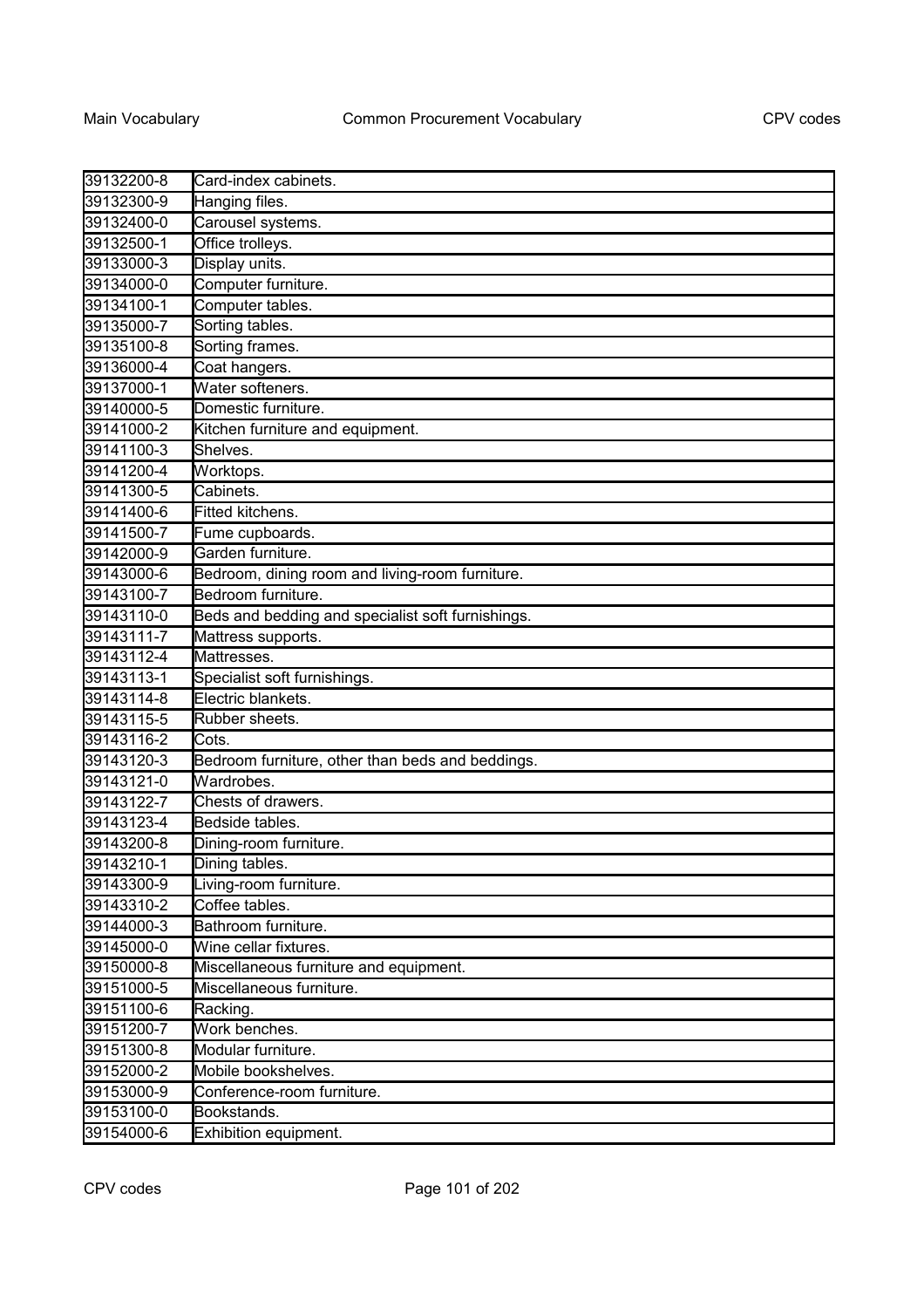| 39154100-7 | Exhibition stands.                                                     |
|------------|------------------------------------------------------------------------|
| 39155000-3 | Library furniture.                                                     |
| 39155100-4 | Library equipment.                                                     |
| 39156000-0 | Lounge and reception-area furniture.                                   |
| 39157000-7 | Parts of furniture.                                                    |
| 39160000-1 | School furniture.                                                      |
| 39161000-8 | Kindergarten furniture.                                                |
| 39162000-5 | Educational equipment.                                                 |
| 39162100-6 | Teaching equipment.                                                    |
| 39162110-9 | Teaching supplies.                                                     |
| 39162200-7 | Training aids and devices.                                             |
| 39170000-4 | Shop furniture.                                                        |
| 39171000-1 | Display cases.                                                         |
| 39172000-8 | Counters.                                                              |
| 39172100-9 | Servery counters.                                                      |
| 39173000-5 | Storage units.                                                         |
| 39174000-2 | Shop signs.                                                            |
| 39180000-7 | Laboratory furniture.                                                  |
| 39181000-4 | Laboratory benching.                                                   |
| 39190000-0 | Wallpaper and other coverings.                                         |
| 39191000-7 | Paper- or paperboard-based wall coverings.                             |
| 39191100-8 | Wallpaper.                                                             |
| 39192000-4 | Textile wall coverings.                                                |
| 39193000-1 | Paper- or paperboard-based floor coverings.                            |
| 39200000-4 | Furnishing.                                                            |
| 39220000-0 | Kitchen equipment, household and domestic items and catering supplies. |
| 39221000-7 | Kitchen equipment.                                                     |
| 39221100-8 | Kitchenware.                                                           |
| 39221110-1 | Crockery.                                                              |
| 39221120-4 | Cups and glasses.                                                      |
| 39221121-1 | Cups.                                                                  |
| 39221122-8 | Cuplets.                                                               |
| 39221123-5 | Drinking glasses.                                                      |
| 39221130-7 | Food containers.                                                       |
| 39221140-0 | Water canteens.                                                        |
| 39221150-3 | Vacuum flasks.                                                         |
| 39221160-6 | Trays.                                                                 |
| 39221170-9 | Drying racks.                                                          |
| 39221180-2 | Cooking utensils.                                                      |
| 39221190-5 | Plate racks.                                                           |
| 39221200-9 | Tableware.                                                             |
| 39221210-2 | Plates.                                                                |
| 39221220-5 | Dishes.                                                                |
| 39221230-8 | Saucers.                                                               |
| 39221240-1 | Bowls.                                                                 |
| 39221250-4 | Decanters.                                                             |
| 39221260-7 | Mess tins.                                                             |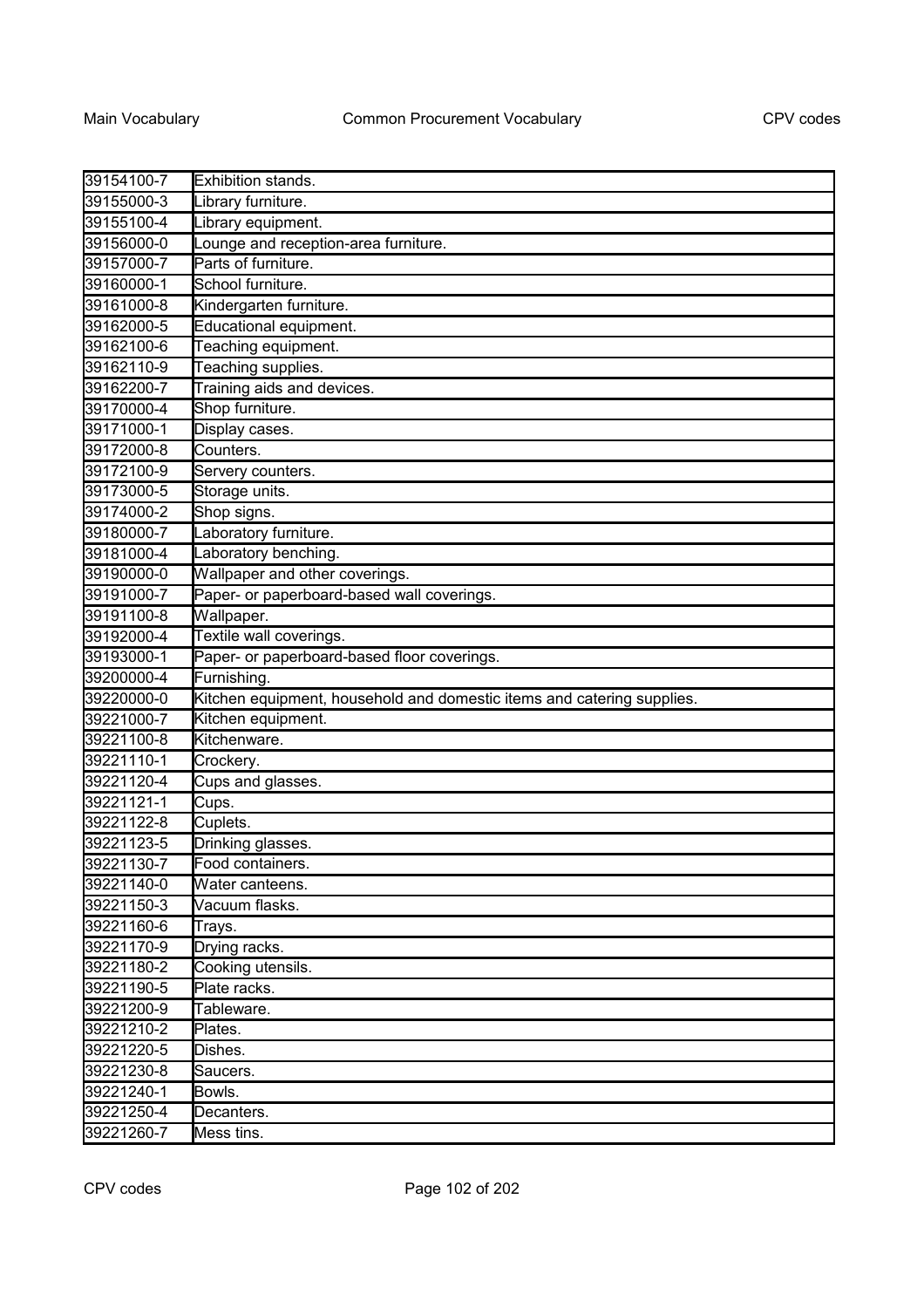| 39222000-4 | Catering supplies.                                                                                       |
|------------|----------------------------------------------------------------------------------------------------------|
| 39222100-5 | Disposable catering supplies.                                                                            |
| 39222110-8 | Disposable cutlery and plates.                                                                           |
| 39222120-1 | Disposable cups.                                                                                         |
| 39222200-6 | Food trays.                                                                                              |
| 39223000-1 | Spoons, forks.                                                                                           |
| 39223100-2 | Spoons.                                                                                                  |
| 39223200-3 | Forks.                                                                                                   |
| 39224000-8 | Brooms and brushes and other articles of various types.                                                  |
| 39224100-9 | Brooms.                                                                                                  |
| 39224200-0 | Brushes.                                                                                                 |
| 39224210-3 | Painters' brushes.                                                                                       |
| 39224300-1 | Brooms and brushes and other articles for household cleaning.                                            |
| 39224310-4 | Toilet brushes.                                                                                          |
| 39224320-7 | Sponges.                                                                                                 |
| 39224330-0 | Buckets.                                                                                                 |
| 39224340-3 | Bins.                                                                                                    |
| 39224350-6 | Dustpans.                                                                                                |
| 39225000-5 | Lighters, articles of combustible materials, pyrotechnics, matches and liquid or liquefied gas<br>fuels. |
| 39225100-6 | Cigarette lighters.                                                                                      |
| 39225200-7 | Pyrophoric alloys.                                                                                       |
| 39225300-8 | Matches.                                                                                                 |
| 39225400-9 | Gas fuels for lighters.                                                                                  |
| 39225500-0 | Pyrotechnics.                                                                                            |
| 39225600-1 | Candles.                                                                                                 |
| 39225700-2 | Bottles, jars and phials.                                                                                |
| 39225710-5 | Bottles.                                                                                                 |
| 39225720-8 | Jars.                                                                                                    |
| 39225730-1 | Phials.                                                                                                  |
| 39226000-2 | Carboys, bottle cases, flasks and bobbins.                                                               |
| 39226100-3 | Bottle cases.                                                                                            |
| 39226200-4 | Carboys and flasks.                                                                                      |
| 39226210-7 | Carboys.                                                                                                 |
| 39226220-0 | lFlasks.                                                                                                 |
| 39226300-5 | Spools or bobbins.                                                                                       |
| 39227000-9 | Sewing and knitting needles, and thimbles.                                                               |
| 39227100-0 | Sewing needles or knitting needles.                                                                      |
| 39227110-3 | Sewing needles.                                                                                          |
| 39227120-6 | Knitting needles.                                                                                        |
| 39227200-1 | Thimbles.                                                                                                |
| 39230000-3 | Special-purpose product.                                                                                 |
| 39234000-1 | Compost boxes.                                                                                           |
| 39235000-8 | Tokens.                                                                                                  |
| 39236000-5 | Spray booths.                                                                                            |
| 39237000-2 | Snow poles.                                                                                              |
| 39240000-6 | Cutlery.                                                                                                 |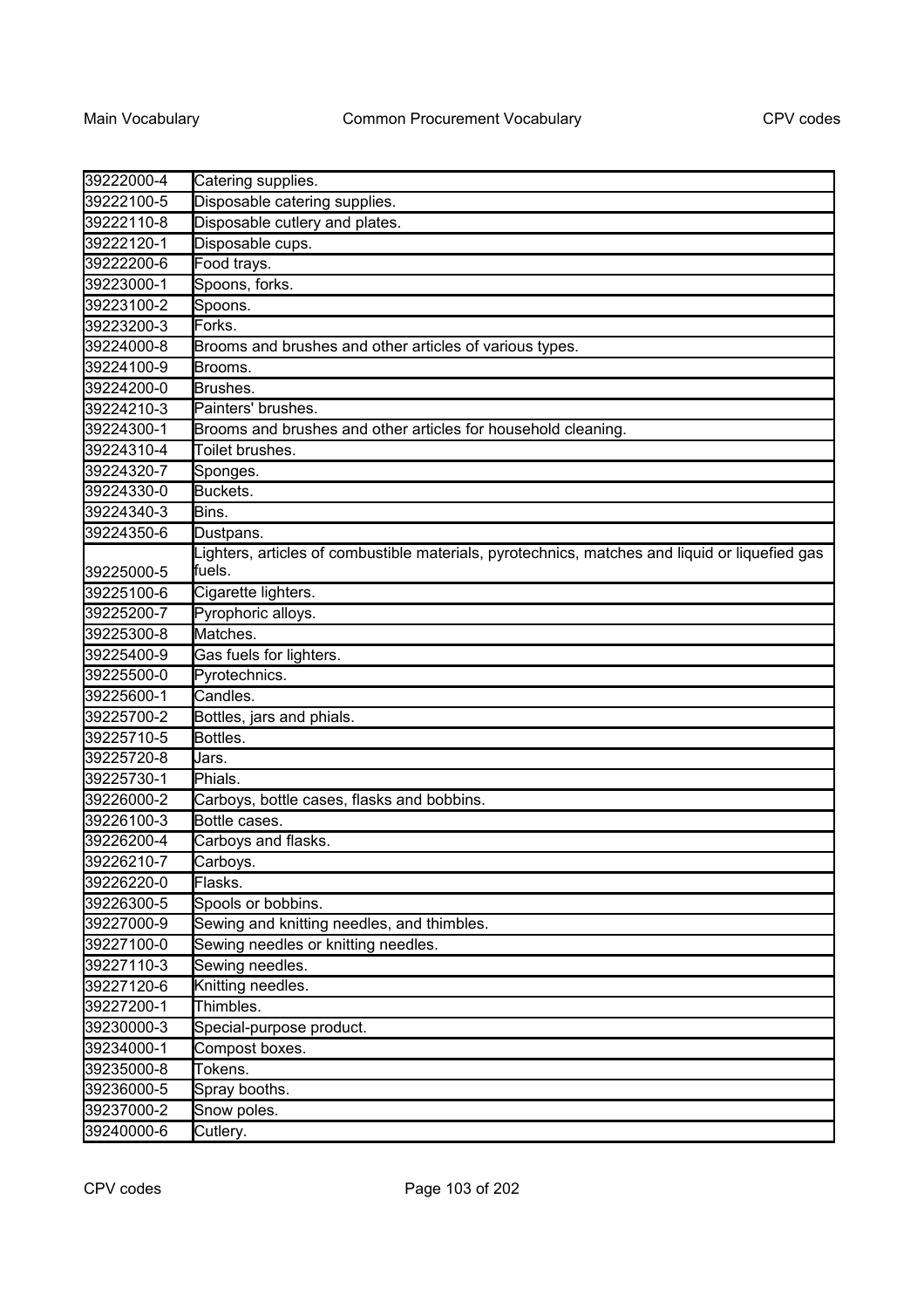| 39241000-3 | Knives and scissors.                                                                 |
|------------|--------------------------------------------------------------------------------------|
| 39241100-4 | Knives.                                                                              |
| 39241110-7 | Table knives.                                                                        |
| 39241120-0 | Cooks' knives.                                                                       |
| 39241130-3 | Utility knives.                                                                      |
| 39241200-5 | Scissors.                                                                            |
| 39254000-7 | Horology.                                                                            |
| 39254100-8 | Clocks.                                                                              |
| 39254110-1 | Alarm clocks.                                                                        |
| 39254120-4 | Wall clocks.                                                                         |
| 39254130-7 | Glass for clocks.                                                                    |
| 39260000-2 | Delivery trays and desk equipment.                                                   |
| 39261000-9 | Delivery trays.                                                                      |
| 39263000-3 | Desk equipment.                                                                      |
| 39263100-4 | Desk sets.                                                                           |
| 39264000-0 | Fittings for loose-leaf binders or files.                                            |
| 39265000-7 | Hooks and eyes.                                                                      |
| 39270000-5 | Religious articles.                                                                  |
| 39290000-1 | Miscellaneous furnishing.                                                            |
| 39291000-8 | Laundry supplies.                                                                    |
| 39292000-5 | School slates or boards with writing or drawing surfaces or instruments.             |
| 39292100-6 | Blackboards.                                                                         |
| 39292110-9 | Erasers for blackboards.                                                             |
| 39292200-7 | Writing slates.                                                                      |
| 39292300-8 | Drawing instruments.                                                                 |
| 39292400-9 | Writing instruments.                                                                 |
| 39292500-0 | Rulers.                                                                              |
| 39293000-2 | Artificial products.                                                                 |
| 39293100-3 | Artificial fruit.                                                                    |
| 39293200-4 | Artificial flowers.                                                                  |
| 39293300-5 | Artificial grass.                                                                    |
| 39293400-6 | Artificial lawn.                                                                     |
| 39293500-7 | Imitation jewellery.                                                                 |
| 39294000-9 | Apparatus and equipment designed for demonstrational purposes.                       |
| 39294100-0 | Information and promotion products.                                                  |
| 39295000-6 | Umbrellas and sunshades; walking sticks and seat sticks.                             |
| 39295100-7 | Sunshades.                                                                           |
| 39295200-8 | Umbrellas.                                                                           |
| 39295300-9 | Seat sticks.                                                                         |
| 39295400-0 | Walking sticks.                                                                      |
|            | Parts, trimmings and accessories of umbrellas, sunshades, walking sticks and similar |
| 39295500-1 | articles.                                                                            |
| 39296000-3 | Funeral supplies.                                                                    |
| 39296100-4 | Coffins.                                                                             |
| 39297000-0 | Barracks supplies.                                                                   |
| 39298000-7 | Statuettes, ornaments; photograph or picture frames, and mirrors.                    |
| 39298100-8 | Photograph frames.                                                                   |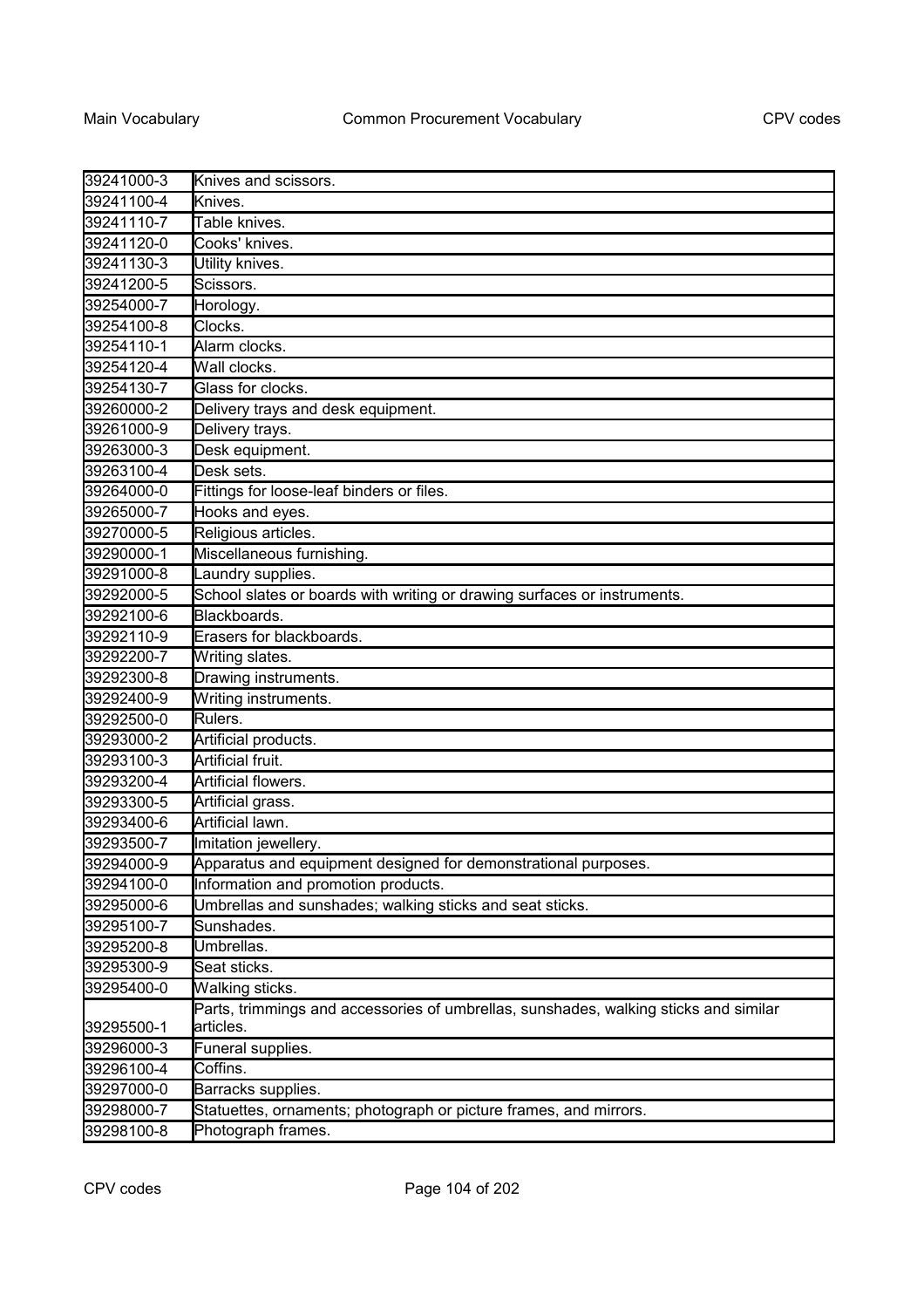| 39298200-9 | Picture frames.                 |
|------------|---------------------------------|
| 39298300-0 | Flower bowls.                   |
| 39298400-1 | Statuettes.                     |
| 39298500-2 | Ornaments.                      |
| 39298600-3 | Globes.                         |
| 39298700-4 | Trophies.                       |
| 39298800-5 | Aquariums.                      |
| 39298900-6 | Miscellaneous decoration items. |
| 39298910-9 | Christmas tree.                 |
| 39299000-4 | Glassware.                      |
| 39299100-5 | Glass ampoules.                 |
| 39299200-6 | Safety glass.                   |
| 39299300-7 | Glass mirrors.                  |
| 39300000-5 | Miscellaneous equipment.        |
| 39310000-8 | Catering equipment.             |
| 39311000-5 | Light catering equipment.       |
| 39312000-2 | Food-preparation equipment.     |
| 39312100-3 | Meat slicers.                   |
| 39312200-4 | Canteen equipment.              |
| 39313000-9 | Hotel equipment.                |
| 39314000-6 | Industrial kitchen equipment.   |
| 39315000-3 | Restaurant equipment.           |
| 39330000-4 | Disinfection equipment.         |
| 39340000-7 | Gas network equipment.          |
| 39341000-4 | Gas pressure equipment.         |
| 39350000-0 | Sewerage works equipment.       |
| 39360000-3 | Sealing equipment.              |
| 39370000-6 | Water installations.            |
| 39500000-7 | Textile articles.               |
| 39510000-0 | Textile household articles.     |
| 39511000-7 | Blankets and travelling rugs.   |
| 39511100-8 | Blankets.                       |
| 39511200-9 | Travelling rugs.                |
| 39512000-4 | Bed linen.                      |
| 39512100-5 | Sheets.                         |
| 39512200-6 | Duvet covers.                   |
| 39512300-7 | Mattress covers.                |
| 39512400-8 | Eiderdowns.                     |
| 39512500-9 | Pillowcases.                    |
| 39512600-0 | Bolstercases.                   |
| 39513000-1 | Table linen.                    |
| 39513100-2 | Tablecloths.                    |
| 39513200-3 | Table napkins.                  |
| 39514000-8 | Toilet and kitchen linen.       |
| 39514100-9 | Towels.                         |
| 39514200-0 | Tea towels.                     |
| 39514300-1 | Roller towels.                  |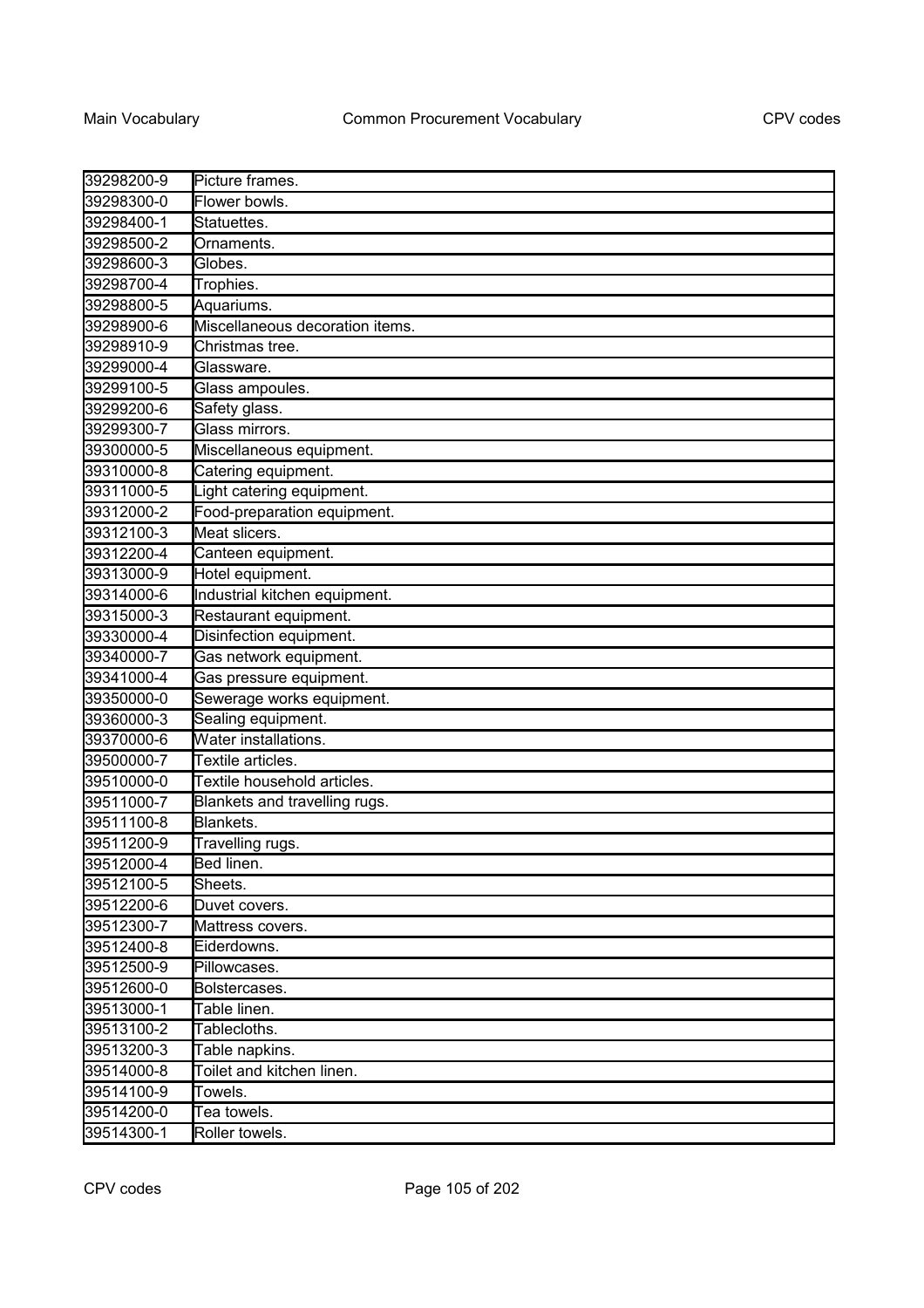| 39514400-2 | Automatic towel dispensers.                                                                            |
|------------|--------------------------------------------------------------------------------------------------------|
| 39514500-3 | Face cloths.                                                                                           |
| 39515000-5 | Curtains, drapes, valances and textile blinds.                                                         |
| 39515100-6 | Curtains.                                                                                              |
| 39515110-9 | Smoke curtains.                                                                                        |
| 39515200-7 | Drapes.                                                                                                |
| 39515300-8 | Valances.                                                                                              |
| 39515400-9 | Blinds.                                                                                                |
| 39515410-2 | Interior blinds.                                                                                       |
| 39515420-5 | Textile blinds.                                                                                        |
| 39515430-8 | Venetian blinds.                                                                                       |
| 39515440-1 | Vertical blinds.                                                                                       |
| 39516000-2 | Furnishing articles.                                                                                   |
| 39516100-3 | Soft furnishings.                                                                                      |
| 39516110-6 | Cushions.                                                                                              |
| 39516120-9 | Pillows.                                                                                               |
| 39518000-6 | Hospital linen.                                                                                        |
| 39518100-7 | Operating-theatre drapes.                                                                              |
| 39518200-8 | Operating-theatre sheets.                                                                              |
| 39520000-3 | Made-up textile articles.                                                                              |
| 39522000-7 | Tarpaulins, sails for boats, sailboards or land craft, awnings, sunblinds, tents and camping<br>goods. |
| 39522100-8 | Tarpaulins, awnings and sunblinds.                                                                     |
| 39522110-1 | Tarpaulins.                                                                                            |
| 39522120-4 | Awnings.                                                                                               |
| 39522130-7 | Sunblinds.                                                                                             |
| 39522200-9 | Camouflage covers.                                                                                     |
| 39522400-1 | Sails.                                                                                                 |
| 39522500-2 | Textile camping goods.                                                                                 |
| 39522510-5 | Pneumatic mattresses.                                                                                  |
| 39522520-8 | Camp beds.                                                                                             |
| 39522530-1 | Tents.                                                                                                 |
| 39522540-4 | Sleeping bags.                                                                                         |
| 39522541-1 | Sleeping bags filled with feathers or down.                                                            |
| 39523000-4 | Parachutes.                                                                                            |
| 39523100-5 | Dirigible parachutes.                                                                                  |
| 39523200-6 | Rotochutes.                                                                                            |
| 39525000-8 | Miscellaneous manufactured textile articles.                                                           |
| 39525100-9 | Dusters.                                                                                               |
| 39525200-0 | Filter elements of cloth.                                                                              |
| 39525300-1 | Life jackets.                                                                                          |
| 39525400-2 | Fire blankets.                                                                                         |
| 39525500-3 | Mosquito nets.                                                                                         |
| 39525600-4 | Dishcloths.                                                                                            |
| 39525700-5 | Life belts.                                                                                            |
| 39525800-6 | Cleaning cloths.                                                                                       |
| 39525810-9 | Polishing cloths.                                                                                      |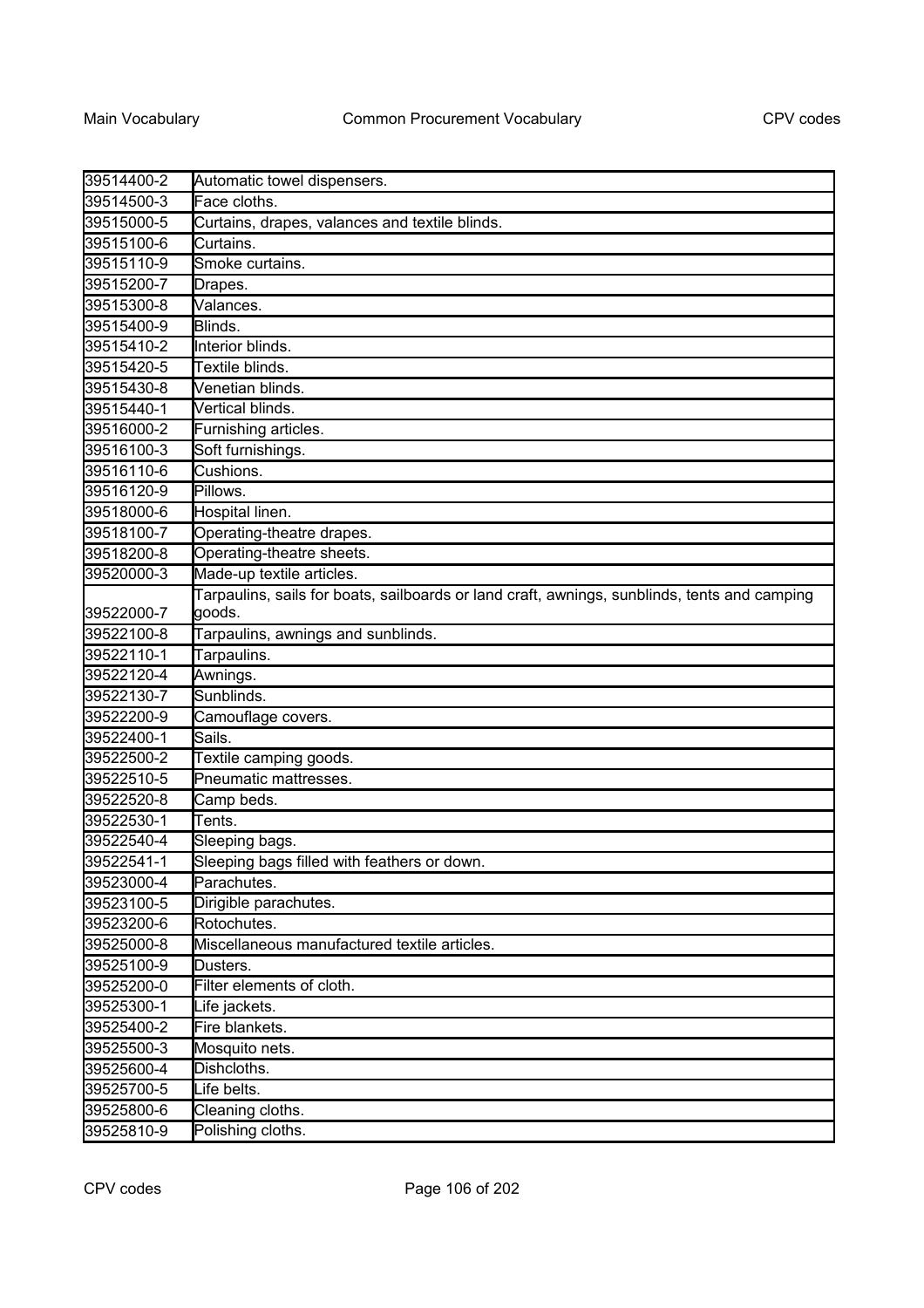| 39530000-6 | Carpets, mats and rugs.                                          |
|------------|------------------------------------------------------------------|
| 39531000-3 | Carpets.                                                         |
| 39531100-4 | Knotted carpeting.                                               |
| 39531200-5 | Woven carpeting.                                                 |
| 39531300-6 | Tufted carpeting.                                                |
| 39531310-9 | Carpet tiles.                                                    |
| 39531400-7 | Carpeting.                                                       |
| 39532000-0 | Mats.                                                            |
| 39533000-7 | Rugs.                                                            |
| 39534000-4 | Industrial carpeting.                                            |
| 39540000-9 | Miscellaneous cordage, rope, twine and netting.                  |
| 39541000-6 | Cordage, rope, twine and netting.                                |
| 39541100-7 | Twine, cordage and rope.                                         |
| 39541110-0 | Rope.                                                            |
| 39541120-3 | Cordage.                                                         |
| 39541130-6 | String.                                                          |
| 39541140-9 | Twine.                                                           |
| 39541200-8 | Textile nets.                                                    |
| 39541210-1 | Knotted nets.                                                    |
| 39541220-4 | Slings.                                                          |
| 39542000-3 | Rags.                                                            |
| 39550000-2 | Non-woven articles.                                              |
| 39560000-5 | Miscellaneous textile articles.                                  |
| 39561000-2 | Tulle, lace, narrow-woven fabrics, trimmings and embroidery.     |
| 39561100-3 | Narrow-woven fabrics; trimmings.                                 |
| 39561110-6 | Ribbon.                                                          |
| 39561120-9 | Textile tape.                                                    |
| 39561130-2 | Textile labels and badges.                                       |
| 39561131-9 | Textile labels.                                                  |
| 39561132-6 | Textile badges.                                                  |
| 39561133-3 | Insignia.                                                        |
| 39561140-5 | Ornamental trimmings.                                            |
| 39561141-2 | Braids.                                                          |
| 39561142-9 | Epaulettes.                                                      |
| 39561200-4 | Net fabrics.                                                     |
| 39562000-9 | Felt.                                                            |
| 39563000-6 | Textile wadding, yarns, fabrics and articles for technical uses. |
| 39563100-7 | Textile wadding.                                                 |
| 39563200-8 | Metallised yarn.                                                 |
| 39563300-9 | Woven fabrics of metal thread.                                   |
| 39563400-0 | Impregnated, coated or covered textile fabrics.                  |
| 39563500-1 | Textile articles for technical uses.                             |
| 39563510-4 | Textile hosepiping.                                              |
| 39563520-7 | Textile conveyor belts.                                          |
| 39563530-0 | Ventilation ducting.                                             |
| 39563600-2 | Quilted textile products.                                        |
| 39700000-9 | Domestic appliances.                                             |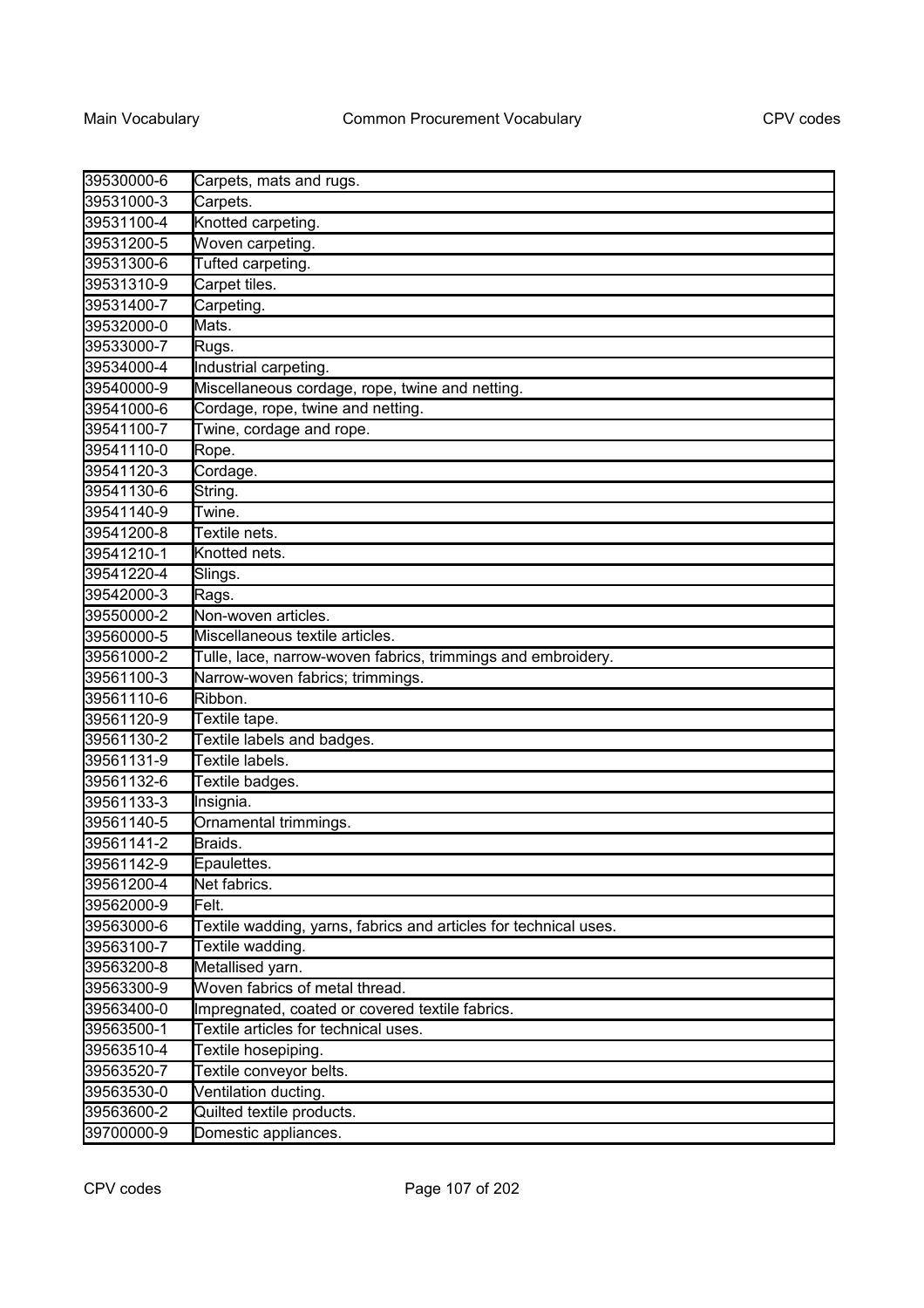| 39710000-2 | Electrical domestic appliances.                               |
|------------|---------------------------------------------------------------|
| 39711000-9 | Electrical domestic appliances for use with foodstuffs.       |
| 39711100-0 | Refrigerators and freezers.                                   |
| 39711110-3 | Refrigerator-freezers.                                        |
| 39711120-6 | Freezers.                                                     |
| 39711121-3 | Chest-type freezers.                                          |
| 39711122-0 | Household freezers.                                           |
| 39711123-7 | Upright-type freezers.                                        |
| 39711124-4 | Industrial freezers.                                          |
| 39711130-9 | Refrigerators.                                                |
| 39711200-1 | Food processors.                                              |
| 39711210-4 | Food blenders.                                                |
| 39711211-1 | Food mixers.                                                  |
| 39711300-2 | Electrothermic appliances.                                    |
| 39711310-5 | Electric coffee makers.                                       |
| 39711320-8 | Electric tea makers.                                          |
| 39711330-1 | Electric toasters.                                            |
| 39711340-4 | Plate warmers.                                                |
| 39711350-7 | Waffle irons.                                                 |
| 39711360-0 | Ovens.                                                        |
| 39711361-7 | Electric ovens.                                               |
| 39711362-4 | Microwave ovens.                                              |
| 39711400-3 | Roasters, hobs, hotplates and boiling rings.                  |
| 39711410-6 | Roasters.                                                     |
| 39711420-9 | Hobs.                                                         |
| 39711430-2 | Hotplates.                                                    |
| 39711440-5 | Boiling rings.                                                |
| 39711500-4 | Can openers.                                                  |
| 39712000-6 | Electrical domestic appliances for use with the human body.   |
| 39712100-7 | Hair clippers.                                                |
| 39712200-8 | Hairdressing appliances.                                      |
| 39712210-1 | Hair dryers.                                                  |
| 39712300-9 | Hand-drying apparatus.                                        |
| 39713000-3 | Electrical domestic appliances for cleaning; smoothing irons. |
| 39713100-4 | Dishwashing machines.                                         |
| 39713200-5 | Clothes-washing and drying machines.                          |
| 39713210-8 | Washer/dryers.                                                |
| 39713211-5 | Drying and pressing unit.                                     |
| 39713300-6 | Rubbish compactors.                                           |
| 39713400-7 | Floor-maintenance machines.                                   |
| 39713410-0 | Floor-cleaning machines.                                      |
| 39713420-3 | Floor polishers.                                              |
| 39713430-6 | Vacuum cleaners.                                              |
| 39713431-3 | Accessories for vacuum cleaners.                              |
| 39713500-8 | Electric irons.                                               |
| 39713510-1 | Steam irons.                                                  |
| 39714000-0 | Ventilating or recycling hoods.                               |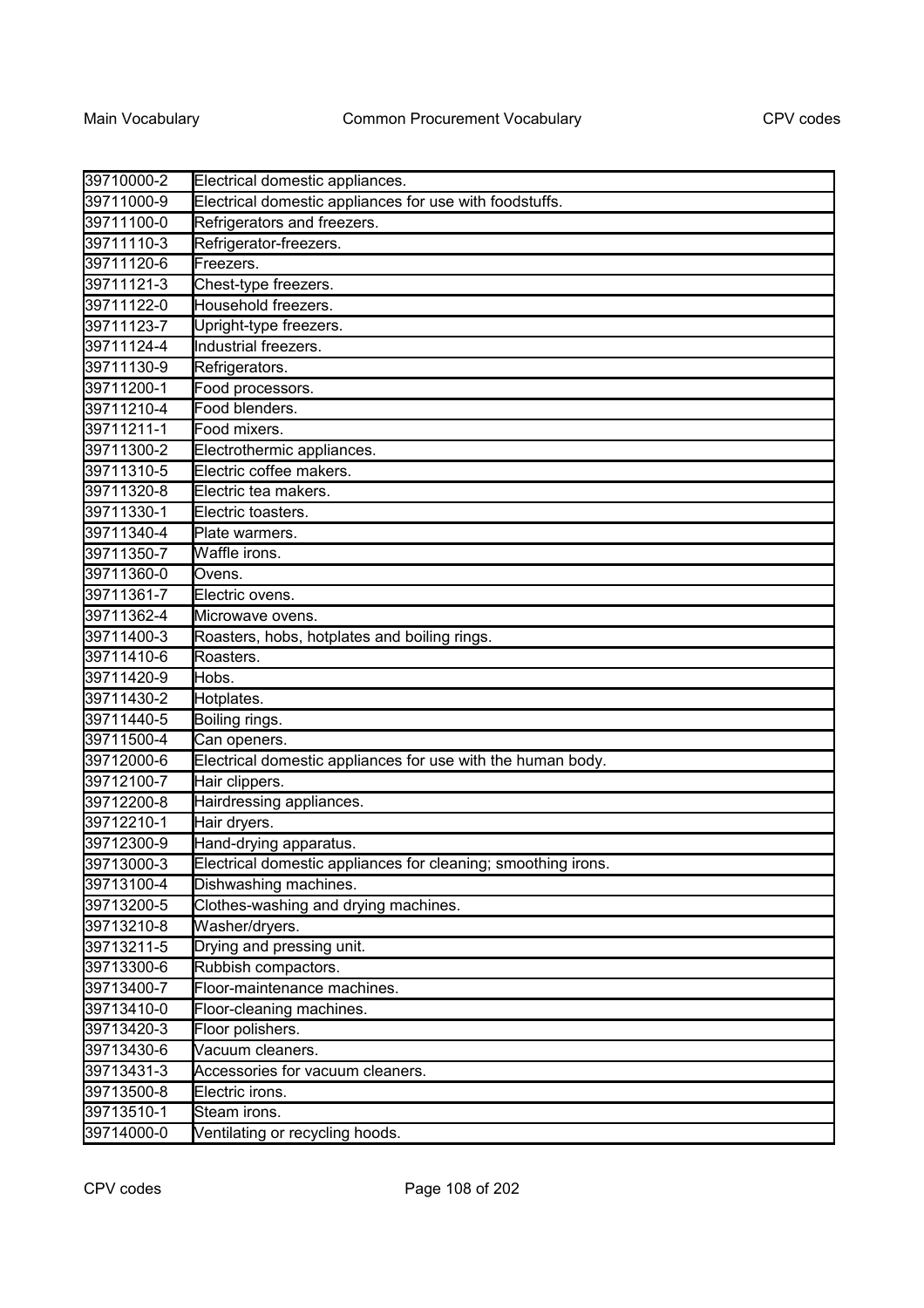| 39714100-1 | Ventilators.                                                           |
|------------|------------------------------------------------------------------------|
| 39714110-4 | Extraction ventilators.                                                |
| 39715000-7 | Water heaters and heating for buildings; plumbing equipment.           |
| 39715100-8 | Electric instantaneous or storage water heaters and immersion heaters. |
| 39715200-9 | Heating equipment.                                                     |
| 39715210-2 | Central-heating equipment.                                             |
| 39715220-5 | Electric heating resistors.                                            |
| 39715230-8 | Electric soil-heating apparatus.                                       |
| 39715240-1 | Electric space-heating apparatus.                                      |
| 39715300-0 | Plumbing equipment.                                                    |
| 39716000-4 | Parts of electrical domestic appliances.                               |
| 39717000-1 | Fans and air-conditioning appliances.                                  |
| 39717100-2 | Fans.                                                                  |
| 39717200-3 | Air-conditioning appliances.                                           |
| 39720000-5 | Non-electric domestic appliances.                                      |
| 39721000-2 | Domestic cooking or heating equipment.                                 |
| 39721100-3 | Domestic cooking appliances.                                           |
| 39721200-4 | Gas refrigerators.                                                     |
| 39721300-5 | Non-electric air heaters or hot air-distributors.                      |
| 39721310-8 | Air heaters.                                                           |
| 39721320-1 | Air dryers.                                                            |
| 39721321-8 | Compressed-air dryers.                                                 |
| 39721400-6 | Instantaneous or storage non-electric water heaters.                   |
| 39721410-9 | Gas appliances.                                                        |
| 39721411-6 | Gas heaters.                                                           |
| 39722000-9 | Parts of stoves, cookers, plate warmers and domestic appliances.       |
| 39722100-0 | Parts of stoves.                                                       |
| 39722200-1 | Parts of cookers.                                                      |
| 39722300-2 | Parts of plate warmers.                                                |
| 39800000-0 | Cleaning and polishing products.                                       |
| 39810000-3 | Odoriferous preparations and waxes.                                    |
| 39811000-0 | Preparations for perfuming or deodorising rooms.                       |
| 39811100-1 | Air freshner.                                                          |
| 39811110-4 | Air freshner dispensers.                                               |
| 39811200-2 | Air sanitizers.                                                        |
| 39811300-3 | Deodorizers.                                                           |
| 39812000-7 | Polishes and creams.                                                   |
| 39812100-8 | Floor polishes.                                                        |
| 39812200-9 | Shoe polishes.                                                         |
| 39812300-0 | Polishing waxes.                                                       |
| 39812400-1 | Sweeping compounds.                                                    |
| 39812500-2 | Sealants.                                                              |
| 39813000-4 | Scouring pastes and powders.                                           |
| 39820000-6 | Organic surface-active agents.                                         |
| 39821000-3 | Ammonia cleaners.                                                      |
| 39822000-0 | Caustic cleaners.                                                      |
| 39830000-9 | Cleaning products.                                                     |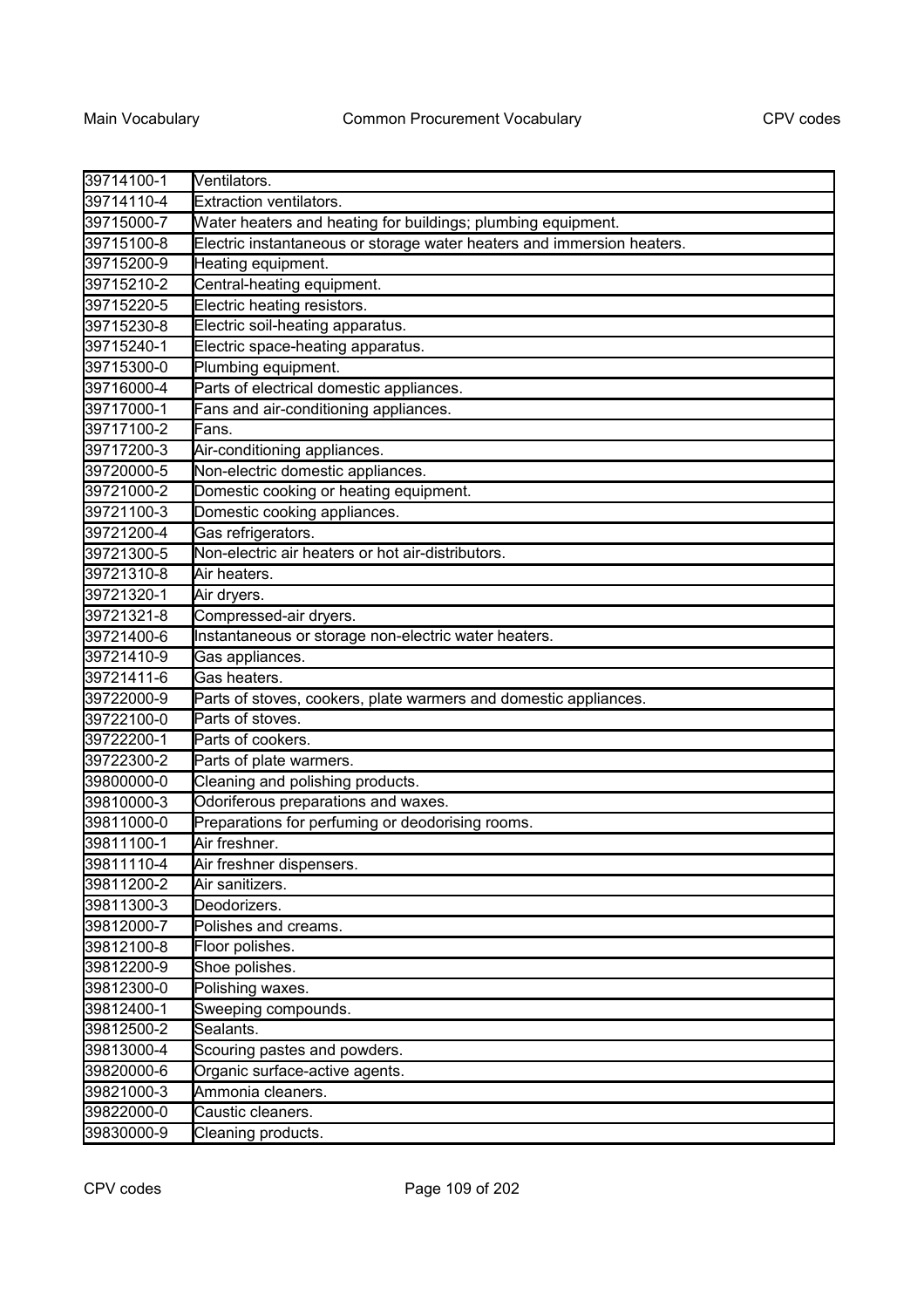| 39831000-6 | Washing preparations.                                     |
|------------|-----------------------------------------------------------|
| 39831100-7 | Oil dispersant.                                           |
| 39831200-8 | Detergents.                                               |
| 39831210-1 | Dishwasher detergents.                                    |
| 39831220-4 | Degreasing agents.                                        |
| 39831230-7 | Grease digesters.                                         |
| 39831240-0 | Cleaning compounds.                                       |
| 39831250-3 | Rinsing solutions.                                        |
| 39831300-9 | Floor cleaners.                                           |
| 39831400-0 | Screen cleaners.                                          |
| 39831500-1 | Automotive cleaners.                                      |
| 39831600-2 | Toilet cleaners.                                          |
| 39831700-3 | Automatic soap dispensers.                                |
| 39832000-3 | Dishwashing products.                                     |
| 39832100-4 | Dishwashing powder.                                       |
| 39833000-0 | Anti dust products.                                       |
| 39834000-7 | Jewelry cleaning solutions.                               |
| 41000000-9 | Collected and purified water.                             |
| 41100000-0 | Natural water.                                            |
| 41110000-3 | Drinking water.                                           |
| 41120000-6 | Non-drinking water.                                       |
| 42000000-6 | Industrial machinery.                                     |
| 42100000-0 | Machinery for the production and use of mechanical power. |
| 42110000-3 | Turbines and motors.                                      |
| 42111000-0 | Motors.                                                   |
| 42111100-1 | Outboard motors for marine propulsion.                    |
| 42112000-7 | Turbine installations.                                    |
| 42112100-8 | Steam turbines.                                           |
| 42112200-9 | Hydraulic turbines.                                       |
| 42112210-2 | Water wheels.                                             |
| 42112300-0 | Gas turbines.                                             |
| 42112400-1 | Turbine equipment.                                        |
| 42112410-4 | Turbine instruments.                                      |
| 42113000-4 | Parts of turbines.                                        |
| 42113100-5 | Parts of steam turbines.                                  |
| 42113110-8 | Base plates.                                              |
| 42113120-1 | Casings.                                                  |
| 42113130-4 | Condenser air-cooling systems.                            |
| 42113150-0 | Lubricating oil systems.                                  |
| 42113160-3 | Moisture separators.                                      |
| 42113161-0 | Dehumidifiers.                                            |
| 42113170-6 | Rotary equipment.                                         |
| 42113171-3 | Rotors.                                                   |
| 42113172-0 | Blades.                                                   |
| 42113190-2 | Turning gear.                                             |
| 42113200-6 | Parts of hydraulic turbines.                              |
| 42113300-7 | Parts of gas turbines.                                    |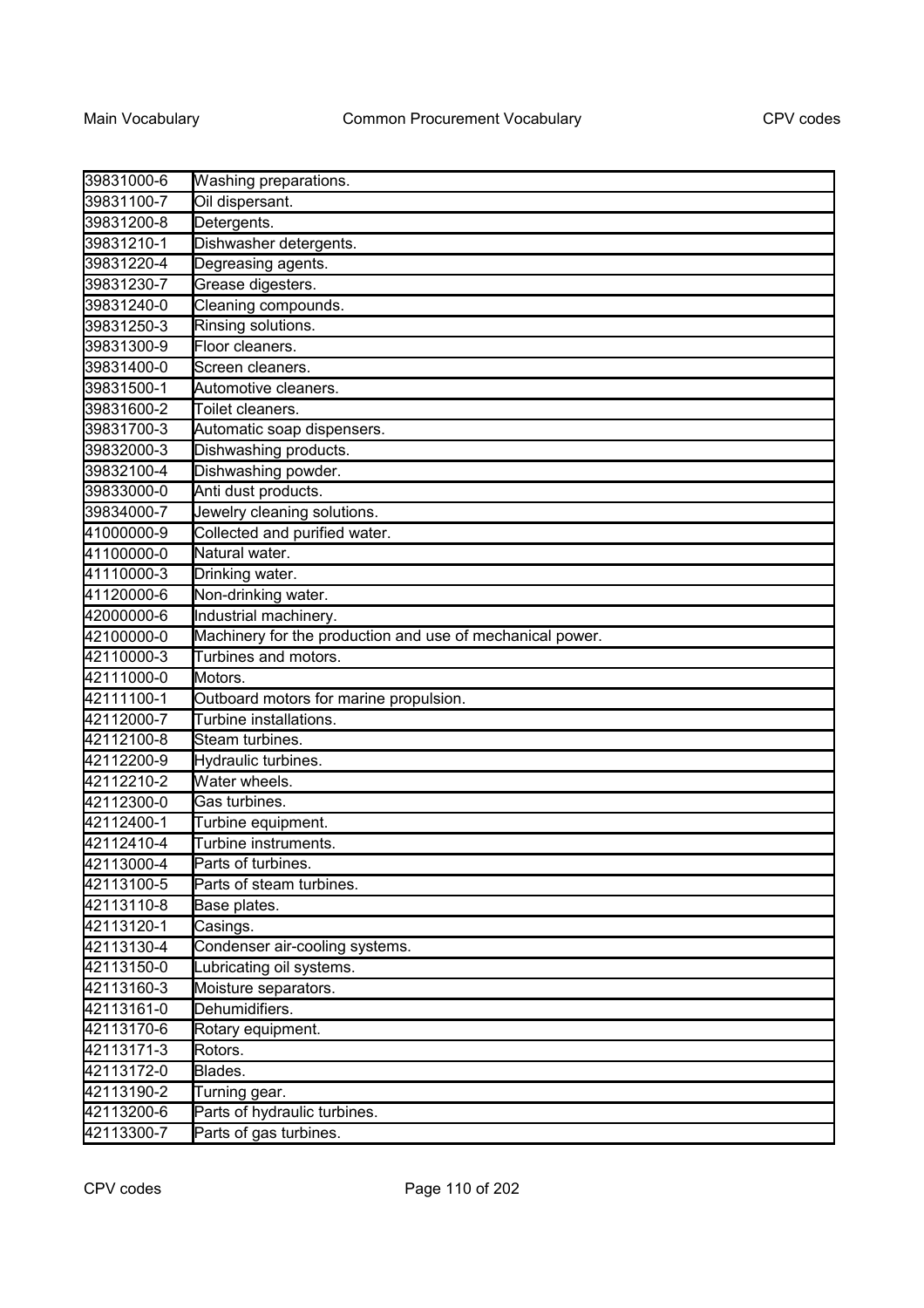| 42113310-0 | Air-inlet systems.                                     |
|------------|--------------------------------------------------------|
| 42113320-3 | Gas-injection module.                                  |
| 42113390-4 | Fuel-gas systems.                                      |
| 42113400-8 | Parts of water wheels.                                 |
| 42120000-6 | Pumps and compressors.                                 |
| 42121000-3 | Hydraulic or pneumatic power engines and motors.       |
| 42121100-4 | Hydraulic or pneumatic cylinders.                      |
| 42121200-5 | Hydraulic power engines.                               |
| 42121300-6 | Pneumatic power engines.                               |
| 42121400-7 | Hydraulic power motors.                                |
| 42121500-8 | Pneumatic power motors.                                |
| 42122000-0 | Pumps.                                                 |
| 42122100-1 | Pumps for liquids.                                     |
| 42122110-4 | Pumps for firefighting.                                |
| 42122120-7 | Helicopter refuelling package.                         |
| 42122130-0 | Water pumps.                                           |
| 42122160-9 | Cooling pumps.                                         |
| 42122161-6 | Cooling-water pumps.                                   |
| 42122170-2 | Lubricating pumps.                                     |
| 42122180-5 | Fuel pumps.                                            |
| 42122190-8 | Concrete pumps.                                        |
| 42122200-2 | Reciprocating positive-displacement pumps for liquids. |
| 42122210-5 | Hydraulic power packs.                                 |
| 42122220-8 | Sewage pumps.                                          |
| 42122230-1 | Dosing pumps.                                          |
| 42122300-3 | Pressure boosters for liquids.                         |
| 42122400-4 | Centrifugal pumps and liquid elevators.                |
| 42122410-7 | Pumps for medical use.                                 |
| 42122411-4 | Nutritional pumps.                                     |
| 42122419-0 | Perfusion pumps.                                       |
| 42122420-0 | Liquid elevators.                                      |
| 42122430-3 | Centrifugal pumps.                                     |
| 42122440-6 | Rotary pumps.                                          |
| 42122450-9 | Vacuum pumps.                                          |
| 42122460-2 | Air pumps.                                             |
| 42122480-8 | Impeller pumps.                                        |
| 42122500-5 | Laboratory pumps and accessories.                      |
| 42122510-8 | Peristaltic pumps.                                     |
| 42123000-7 | Compressors.                                           |
| 42123100-8 | Gas compressors.                                       |
| 42123200-9 | Rotary compressors.                                    |
| 42123300-0 | Compressors for refrigerating equipment.               |
| 42123400-1 | Air compressors.                                       |
| 42123410-4 | Mounted air compressors.                               |
| 42123500-2 | Turbo-compressors.                                     |
| 42123600-3 | Reciprocating displacement compressors.                |
| 42123610-6 | Compressed-air package.                                |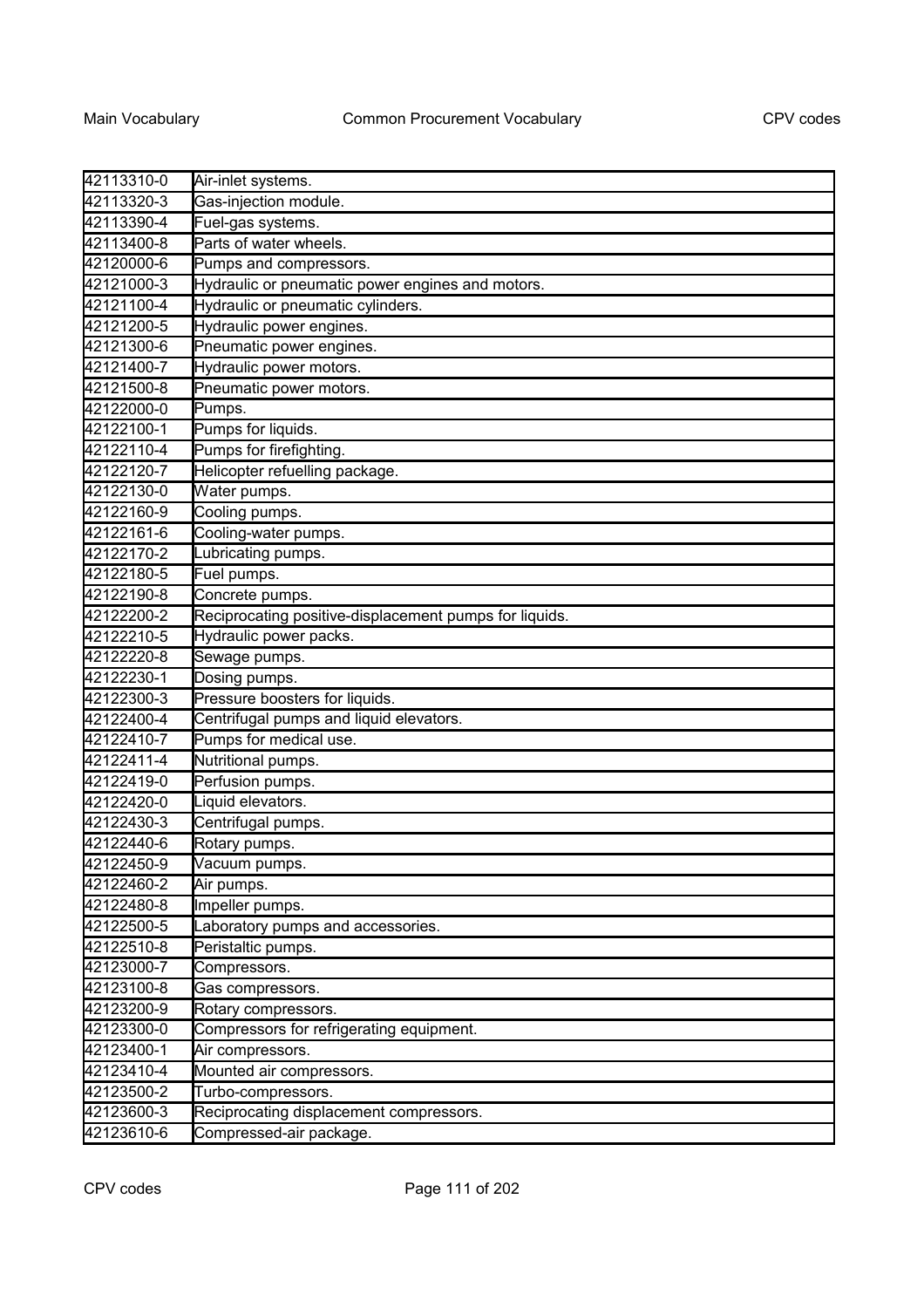| 42123700-4 | Centrifugal compressors.                                 |
|------------|----------------------------------------------------------|
| 42123800-5 | Compressors for use in civil aircraft.                   |
| 42124000-4 | Parts of pumps, compressors, engines or motors.          |
| 42124100-5 | Parts of engines or motors.                              |
| 42124130-4 | Parts of pneumatic engines.                              |
| 42124150-0 | Parts of hydraulic power engines or motors.              |
| 42124170-6 | Parts of reaction engines.                               |
| 42124200-6 | Parts of pumps or liquid elevators.                      |
| 42124210-9 | Parts of fuel, hand and concrete pumps.                  |
| 42124211-6 | Parts of fuel pumps.                                     |
| 42124212-3 | Parts of hand pumps.                                     |
| 42124213-0 | Parts of concrete pumps.                                 |
| 42124220-2 | Parts of reciprocating positive-displacement pumps.      |
| 42124221-9 | Parts of hydraulic power packs.                          |
| 42124222-6 | Parts of dosing pumps.                                   |
| 42124230-5 | Parts of rotary positive-displacement pumps.             |
| 42124290-3 | Parts of centrifugal pumps.                              |
| 42124300-7 | Parts of air or vacuum pumps, of air or gas compressors. |
| 42124310-0 | Parts of air pumps.                                      |
| 42124320-3 | Parts of vacuum pumps.                                   |
| 42124330-6 | Parts of air compressors.                                |
| 42124340-9 | Parts of gas compressors.                                |
| 42130000-9 | Taps, cocks, valves and similar appliances.              |
| 42131000-6 | Taps, cocks and valves.                                  |
| 42131100-7 | Valves defined by function.                              |
| 42131110-0 | Central-heating radiator valves.                         |
| 42131120-3 | Sluice valves.                                           |
| 42131130-6 | Temperature regulators.                                  |
| 42131140-9 | Pressure-reducing, control, check or safety valves.      |
| 42131141-6 | Pressure-reducing valves.                                |
| 42131142-3 | Control valves.                                          |
| 42131143-0 | Flood-control valves.                                    |
| 42131144-7 | Process-control valves.                                  |
| 42131145-4 | Check valves.                                            |
| 42131146-1 | Non-return valves.                                       |
| 42131147-8 | Safety valves.                                           |
| 42131148-5 | Stop valves.                                             |
| 42131150-2 | Standpipe valves.                                        |
| 42131160-5 | Hydrants.                                                |
| 42131170-8 | Gas-cylinder outlet valves.                              |
| 42131200-8 | Valves defined by construction.                          |
| 42131210-1 | Knife valves.                                            |
| 42131220-4 | Penstock valves.                                         |
| 42131230-7 | Gate valves.                                             |
| 42131240-0 | Globe valves.                                            |
| 42131250-3 | Needle valves.                                           |
| 42131260-6 | Ball valves.                                             |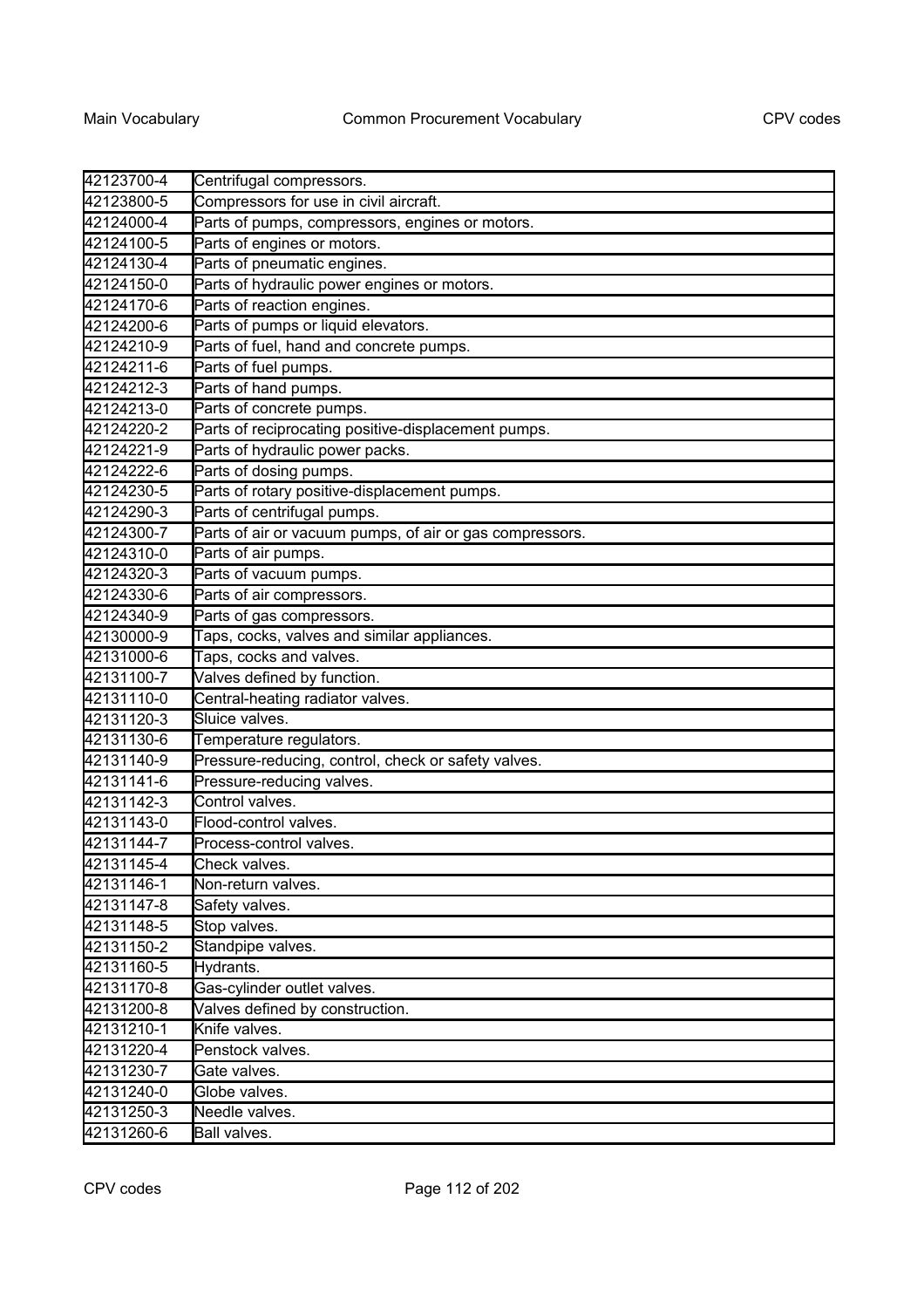| 42131270-9 | Plug valves.                                                              |
|------------|---------------------------------------------------------------------------|
| 42131280-2 | <b>Butterfly valves.</b>                                                  |
| 42131290-5 | Diaphragm valves.                                                         |
| 42131291-2 | Sliding valves.                                                           |
| 42131292-9 | Flap valves.                                                              |
| 42131300-9 | Christmas trees and other assemblies of valves.                           |
| 42131310-2 | Oilrig Christmas trees.                                                   |
| 42131320-5 | Choke manifolds.                                                          |
| 42131390-6 | Assemblies of valves.                                                     |
| 42131400-0 | Sanitary taps, cocks.                                                     |
| 42132000-3 | Parts of taps and valves.                                                 |
| 42132100-4 | Valve actuators.                                                          |
| 42132110-7 | Electric valve actuators.                                                 |
| 42132120-0 | Hydraulic valve actuators.                                                |
| 42132130-3 | Pneumatic valve actuators.                                                |
| 42132200-5 | Tap parts.                                                                |
| 42132300-6 | Valve parts.                                                              |
| 42140000-2 | Gears, gearing and driving elements.                                      |
| 42141000-9 | Plain gears, gearing and driving elements.                                |
| 42141100-0 | Transmission, cam- and crank- shafts.                                     |
| 42141110-3 | Transmission shafts.                                                      |
| 42141120-6 | Camshafts.                                                                |
| 42141130-9 | Crankshafts.                                                              |
| 42141200-1 | Bearing housings.                                                         |
| 42141300-2 | Gears and gearing.                                                        |
| 42141400-3 | Flywheels and pulleys.                                                    |
| 42141410-6 | Winches.                                                                  |
| 42141500-4 | Clutches.                                                                 |
| 42141600-5 | Pulley blocks.                                                            |
| 42141700-6 | Shaft couplings.                                                          |
| 42141800-7 | Universal joints.                                                         |
| 42142000-6 | Parts of gearing and driving elements.                                    |
| 42142100-7 | Parts of gearing elements.                                                |
| 42142200-8 | Parts of driving elements.                                                |
| 42150000-5 | Nuclear reactors and parts.                                               |
| 42151000-2 | Nuclear reactors.                                                         |
| 42152000-9 | Parts of nuclear reactors.                                                |
| 42152100-0 | Reactor-cooling systems.                                                  |
| 42152200-1 | Parts of nuclear-reactor vessels.                                         |
| 42160000-8 | Boiler installations.                                                     |
| 42161000-5 | Hot-water boilers.                                                        |
| 42162000-2 | Steam-generating boilers.                                                 |
| 42163000-9 | Steam generators.                                                         |
| 42164000-6 | Auxiliary plant for use with boilers.                                     |
| 42165000-3 | Steam condensers.                                                         |
| 42200000-8 | Machinery for food, beverage and tobacco processing and associated parts. |
| 42210000-1 | Food, beverage and tobacco-processing machinery.                          |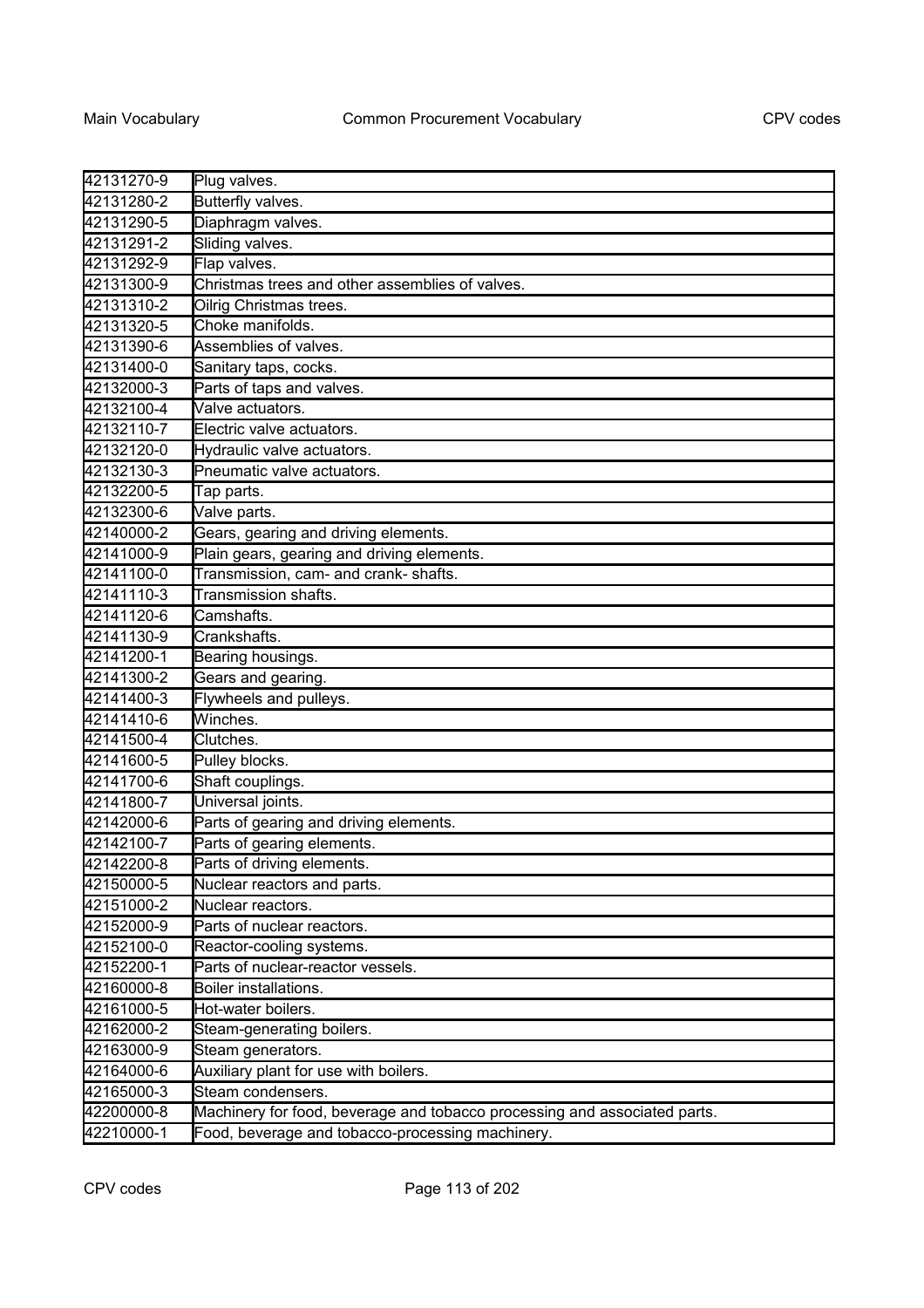| 42211000-8 | Dairy machinery.                                                                      |
|------------|---------------------------------------------------------------------------------------|
| 42211100-9 | Centrifugal cream separators.                                                         |
| 42212000-5 | Machinery for processing cereals or dried vegetables.                                 |
| 42213000-2 | Machinery used in the manufacture of alcoholic or fruit beverages.                    |
| 42214000-9 | Cooking ovens, dryers for agricultural products and equipment for cooking or heating. |
| 42214100-0 | Cooking ovens.                                                                        |
| 42214110-3 | Grills.                                                                               |
| 42214200-1 | Dryers for agricultural products.                                                     |
| 42215000-6 | Machinery for the industrial preparation or manufacture of food or drink.             |
| 42215100-7 | Food-cutting machines.                                                                |
| 42215110-0 | Bread-slicing machines.                                                               |
| 42215120-3 | Bacon slicers.                                                                        |
| 42215200-8 | Food-processing machinery.                                                            |
| 42215300-9 | Pasta-making machines.                                                                |
| 42216000-3 | Machinery for processing tobacco.                                                     |
| 42220000-4 | Parts of machinery for food, beverage and tobacco processing.                         |
| 42221000-1 | Parts of machinery for food processing.                                               |
| 42221100-2 | Parts of dairy machinery.                                                             |
| 42221110-5 | Parts of milking machines.                                                            |
| 42222000-8 | Parts of machinery for beverage processing.                                           |
| 42223000-5 | Parts of machinery for tobacco processing.                                            |
| 42300000-9 | Industrial or laboratory furnaces, incinerators and ovens.                            |
| 42310000-2 | Furnace burners.                                                                      |
| 42320000-5 | Waste incinerators.                                                                   |
| 42330000-8 | Smelting furnaces.                                                                    |
| 42340000-1 | Non-domestic ovens.                                                                   |
| 42341000-8 | Commercial ovens.                                                                     |
| 42350000-4 | Cremators.                                                                            |
| 42390000-6 | Parts of furnace burners, furnaces or ovens.                                          |
| 42400000-0 | Lifting and handling equipment and parts.                                             |
| 42410000-3 | Lifting and handling equipment.                                                       |
| 42411000-0 | Pulley tackle and hoists.                                                             |
| 42412000-7 | Pithead winding gear, winches for underground use, and capstans.                      |
| 42412100-8 | Pithead winding gear and winches for use underground.                                 |
| 42412110-1 | Pithead winding gear.                                                                 |
| 42412120-4 | Winches for use underground.                                                          |
| 42412200-9 | Capstans.                                                                             |
| 42413000-4 | Jacks and vehicle hoists.                                                             |
| 42413100-5 | Built-in jacking systems.                                                             |
| 42413200-6 | Hydraulic jacks.                                                                      |
| 42413300-7 | Pneumatic jacks.                                                                      |
| 42413400-8 | Mechanical jacks.                                                                     |
| 42413500-9 | Vehicle hoists.                                                                       |
| 42414000-1 | Cranes, mobile lifting frames and works trucks fitted with a crane.                   |
| 42414100-2 | Cranes.                                                                               |
| 42414110-5 | Harbour cranes.                                                                       |
| 42414120-8 | Quayside cranes.                                                                      |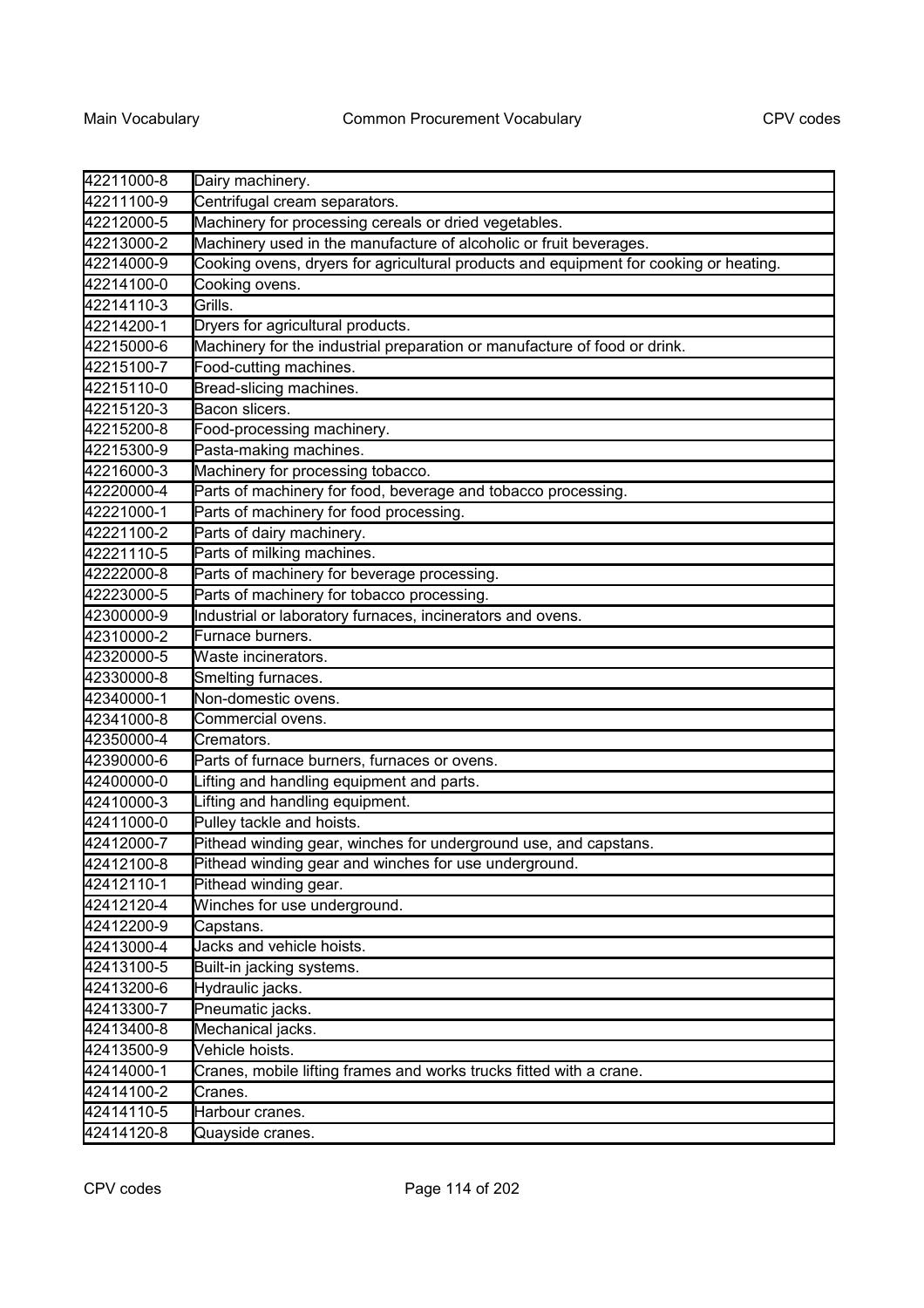| 42414130-1 | Stacker cranes.                                                    |
|------------|--------------------------------------------------------------------|
| 42414140-4 | Container cranes.                                                  |
| 42414150-7 | Tower cranes.                                                      |
| 42414200-3 | Overhead travelling cranes.                                        |
| 42414210-6 | Travelling crane.                                                  |
| 42414220-9 | Traversing bridge.                                                 |
| 42414300-4 | Portal jib cranes.                                                 |
| 42414310-7 | Mobile lifting frames.                                             |
| 42414320-0 | Pedestal jib cranes.                                               |
| 42414400-5 | Vehicle-mounted cranes.                                            |
| 42414410-8 | Cranes for trucks.                                                 |
| 42414500-6 | Bridge cranes.                                                     |
| 42415000-8 | Forklift trucks, works trucks, railway-station platforms tractors. |
| 42415100-9 | Lifting trucks.                                                    |
| 42415110-2 | Forklift trucks.                                                   |
| 42415200-0 | Works trucks.                                                      |
| 42415210-3 | Works trucks fitted with handling equipment.                       |
| 42415300-1 | Railway-station platforms tractors.                                |
| 42415310-4 | Free-steered vehicles (FSVS).                                      |
| 42415320-7 | Equipment for emergency vehicles.                                  |
| 42416000-5 | Lifts, skip hoists, hoists, escalators and moving walkways.        |
| 42416100-6 | Lifts.                                                             |
| 42416110-9 | Bath lifts.                                                        |
| 42416120-2 | Goods lifts.                                                       |
| 42416130-5 | Mechanical lifts.                                                  |
| 42416200-7 | Skip hoists.                                                       |
| 42416210-0 | Bin-lifts.                                                         |
| 42416300-8 | Hoists.                                                            |
| 42416400-9 | Escalators.                                                        |
| 42416500-0 | Moving walkways.                                                   |
| 42417000-2 | Elevators and conveyors.                                           |
| 42417100-3 | Pneumatic elevators or conveyors.                                  |
| 42417200-4 | Conveyors.                                                         |
| 42417210-7 | Bucket-type, continuous-action elevators or conveyors.             |
| 42417220-0 | Belt-type continuous-action elevators or conveyors.                |
| 42417230-3 | Armoured-faced conveyors (AFCS) for mining.                        |
| 42417300-5 | Conveyor equipment.                                                |
| 42417310-8 | Conveyor belts.                                                    |
| 42418000-9 | Lifting, handling, loading or unloading machinery.                 |
| 42418100-0 | Mine-wagon pushers and locomotive or wagon traversers.             |
| 42418200-1 | Monorail or ski-lift equipment.                                    |
| 42418210-4 | Overhead monorail equipment.                                       |
| 42418220-7 | Chairlifts.                                                        |
| 42418290-8 | Ski-lift equipment.                                                |
| 42418300-2 | Flare tip removal equipment.                                       |
| 42418400-3 | Carousel storage and retrieval machines.                           |
| 42418500-4 | Mechanical handling equipment.                                     |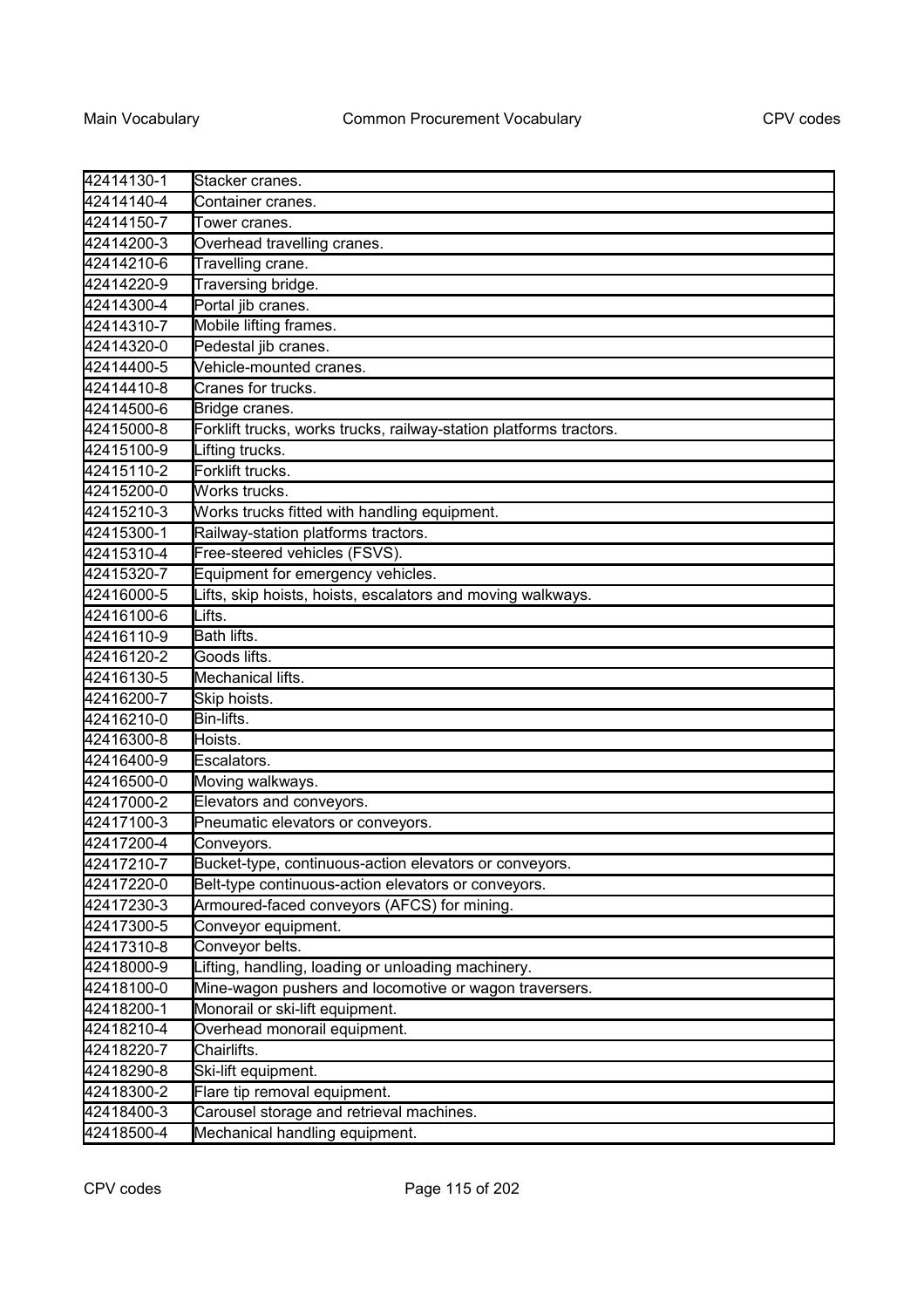| 42418900-8 | Loading or handling machinery.                                                              |
|------------|---------------------------------------------------------------------------------------------|
| 42418910-1 | Loading equipment.                                                                          |
| 42418920-4 | Unloading equipment.                                                                        |
| 42418930-7 | Sideloaders.                                                                                |
| 42418940-0 | Container-handling equipment.                                                               |
| 42419000-6 | Parts of lifting and handling equipment.                                                    |
| 42419100-7 | Parts of cranes.                                                                            |
| 42419200-8 | Parts of works trucks.                                                                      |
| 42419500-1 | Parts of lift, skip hoists or escalators.                                                   |
| 42419510-4 | Parts of lifts.                                                                             |
| 42419520-7 | Parts of skip hoists.                                                                       |
| 42419530-0 | Parts of escalators.                                                                        |
| 42419540-3 | Parts of moving walkways.                                                                   |
| 42419800-4 | Parts of conveyors.                                                                         |
| 42419810-7 | Parts of belt conveyors.                                                                    |
| 42419890-1 | Parts of bucket conveyors.                                                                  |
| 42419900-5 | Parts of winding gear and other lifting or handling equipment.                              |
| 42420000-6 | Buckets, shovels, grabs and grips for cranes or excavators.                                 |
| 42500000-1 | Cooling and ventilation equipment.                                                          |
| 42510000-4 | Heat-exchange units, air-conditioning and refrigerating equipment, and filtering machinery. |
| 42511000-1 | Heat-exchange units and machinery for liquefying air or other gases.                        |
| 42511100-2 | Heat-exchange units.                                                                        |
| 42511110-5 | Heat pumps.                                                                                 |
| 42511200-3 | Machinery for liquefying air or other gases.                                                |
| 42512000-8 | Air-conditioning installations.                                                             |
| 42512100-9 | Window air-conditioning machines.                                                           |
| 42512200-0 | Wall air-conditioning machines.                                                             |
| 42512300-1 | HVAC packages.                                                                              |
| 42512400-2 | Vehicle air conditioners.                                                                   |
| 42512500-3 | Parts of air-conditioning machines.                                                         |
| 42512510-6 | Dampers.                                                                                    |
| 42512520-9 | Louvres.                                                                                    |
| 42513000-5 | Refrigerating and freezing equipment.                                                       |
| 42513100-6 | Freezing equipment.                                                                         |
| 42513200-7 | Refrigerating equipment.                                                                    |
| 42513210-0 | Refrigerated showcases.                                                                     |
| 42513220-3 | Refrigerated counters.                                                                      |
| 42513290-4 | Commercial refrigerating equipment.                                                         |
| 42514000-2 | Machinery and apparatus for filtering or purifying gases.                                   |
| 42514200-4 | Electrostatic air and gas cleaners.                                                         |
| 42514300-5 | Filtering apparatus.                                                                        |
| 42514310-8 | Air filters.                                                                                |
| 42514320-1 | Gas filters.                                                                                |
| 42515000-9 | District heating boiler.                                                                    |
| 42520000-7 | Ventilation equipment.                                                                      |
| 42521000-4 | Smoke-extraction equipment.                                                                 |
| 42522000-1 | Non-domestic fans.                                                                          |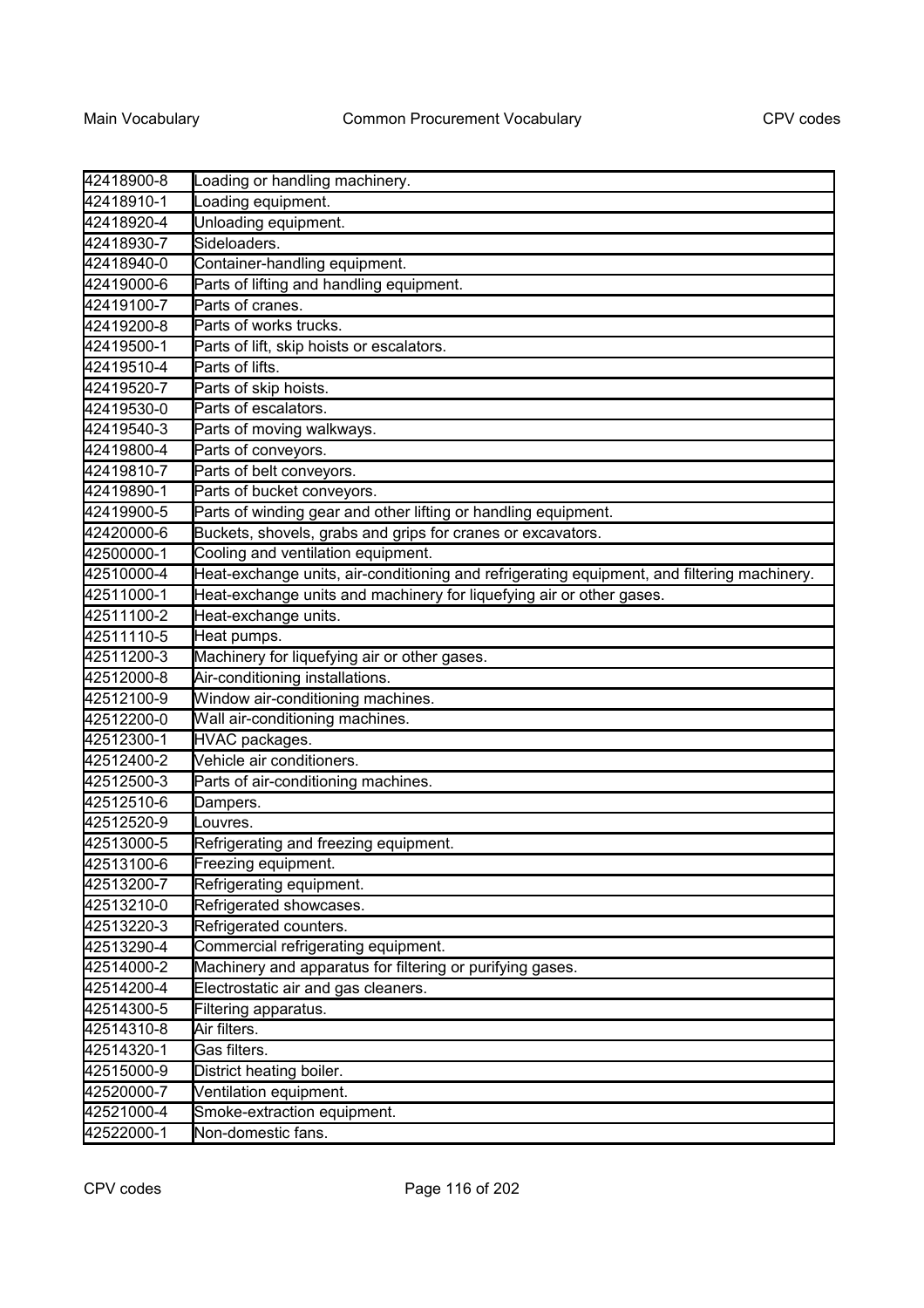| 42522100-2<br>Parts of fans.<br>Parts of refrigerating and freezing equipment and heat pumps.<br>42530000-0<br>Parts of refrigerating equipment.<br>42531000-7<br>Parts of freezing equipment.<br>42532000-4<br>Parts of heat pumps.<br>42533000-1<br>Machine tools.<br>42600000-2<br>42610000-5<br>Machine tools operated by laser and machining centres.<br>Special-purpose machine tools.<br>42611000-2<br>Machining centre.<br>42612000-9 |
|-----------------------------------------------------------------------------------------------------------------------------------------------------------------------------------------------------------------------------------------------------------------------------------------------------------------------------------------------------------------------------------------------------------------------------------------------|
|                                                                                                                                                                                                                                                                                                                                                                                                                                               |
|                                                                                                                                                                                                                                                                                                                                                                                                                                               |
|                                                                                                                                                                                                                                                                                                                                                                                                                                               |
|                                                                                                                                                                                                                                                                                                                                                                                                                                               |
|                                                                                                                                                                                                                                                                                                                                                                                                                                               |
|                                                                                                                                                                                                                                                                                                                                                                                                                                               |
|                                                                                                                                                                                                                                                                                                                                                                                                                                               |
|                                                                                                                                                                                                                                                                                                                                                                                                                                               |
| Horizontal-spindle machining centre.<br>42612100-0                                                                                                                                                                                                                                                                                                                                                                                            |
| Vertical-spindle machining centre.<br>42612200-1                                                                                                                                                                                                                                                                                                                                                                                              |
| Lathes, boring and milling machine tools.<br>42620000-8                                                                                                                                                                                                                                                                                                                                                                                       |
| 42621000-5<br>Lathes.                                                                                                                                                                                                                                                                                                                                                                                                                         |
| CNC lathe.<br>42621100-6                                                                                                                                                                                                                                                                                                                                                                                                                      |
| 42622000-2<br>Threading or tapping machines.                                                                                                                                                                                                                                                                                                                                                                                                  |
| Milling machines.<br>42623000-9                                                                                                                                                                                                                                                                                                                                                                                                               |
| Metal-working machine tools.<br>42630000-1                                                                                                                                                                                                                                                                                                                                                                                                    |
| Machine tools for finishing metals.<br>42631000-8                                                                                                                                                                                                                                                                                                                                                                                             |
| Numerically-controlled machines for metal.<br>42632000-5                                                                                                                                                                                                                                                                                                                                                                                      |
| Bending, folding, straightening or flattening machines.<br>42633000-2                                                                                                                                                                                                                                                                                                                                                                         |
| Forging machines.<br>42634000-9                                                                                                                                                                                                                                                                                                                                                                                                               |
| Die-stamping machines.<br>42635000-6                                                                                                                                                                                                                                                                                                                                                                                                          |
| Presses.<br>42636000-3                                                                                                                                                                                                                                                                                                                                                                                                                        |
| Hydraulic presses.<br>42636100-4                                                                                                                                                                                                                                                                                                                                                                                                              |
| Machine tools for drilling, boring or milling metal.<br>42637000-0                                                                                                                                                                                                                                                                                                                                                                            |
| Machine tools for drilling metal.<br>42637100-1                                                                                                                                                                                                                                                                                                                                                                                               |
| Machine tools for boring metal.<br>42637200-2                                                                                                                                                                                                                                                                                                                                                                                                 |
| Machine tools for milling metal.<br>42637300-3                                                                                                                                                                                                                                                                                                                                                                                                |
| Metal-working machining centre.<br>42638000-7                                                                                                                                                                                                                                                                                                                                                                                                 |
| Machine tools for working hard materials except metals.<br>42640000-4                                                                                                                                                                                                                                                                                                                                                                         |
| Machine tools for working stone, ceramics, concrete or glass.<br>42641000-1                                                                                                                                                                                                                                                                                                                                                                   |
| Machine tools for working stone.<br>42641100-2                                                                                                                                                                                                                                                                                                                                                                                                |
| 42641200-3<br>Machine tools for working ceramics.                                                                                                                                                                                                                                                                                                                                                                                             |
| 42641300-4<br>Machine tools for working concrete.                                                                                                                                                                                                                                                                                                                                                                                             |
| Machine tools for working glass.<br>42641400-5                                                                                                                                                                                                                                                                                                                                                                                                |
| Machine tools for working wood, bone, cork, hard rubber or hard plastics.<br>42642000-8                                                                                                                                                                                                                                                                                                                                                       |
| Machine tools for working wood.<br>42642100-9                                                                                                                                                                                                                                                                                                                                                                                                 |
| Machine tools for working bone.<br>42642200-0                                                                                                                                                                                                                                                                                                                                                                                                 |
| Machine tools for working cork.<br>42642300-1                                                                                                                                                                                                                                                                                                                                                                                                 |
| Machine tools for working hard rubber.<br>42642400-2                                                                                                                                                                                                                                                                                                                                                                                          |
| Machine tools for working hard plastics.<br>42642500-3                                                                                                                                                                                                                                                                                                                                                                                        |
| 42650000-7<br>Pneumatic or motorised hand tools.                                                                                                                                                                                                                                                                                                                                                                                              |
| 42651000-4<br>Pneumatic hand tools.                                                                                                                                                                                                                                                                                                                                                                                                           |
| 42652000-1<br>Hand-held electromechanical tools.                                                                                                                                                                                                                                                                                                                                                                                              |
| Soldering, brazing and welding tools, surface tempering and hot-spraying machines and<br>42660000-0<br>equipment.                                                                                                                                                                                                                                                                                                                             |
| 42661000-7<br>Soldering and brazing equipment.                                                                                                                                                                                                                                                                                                                                                                                                |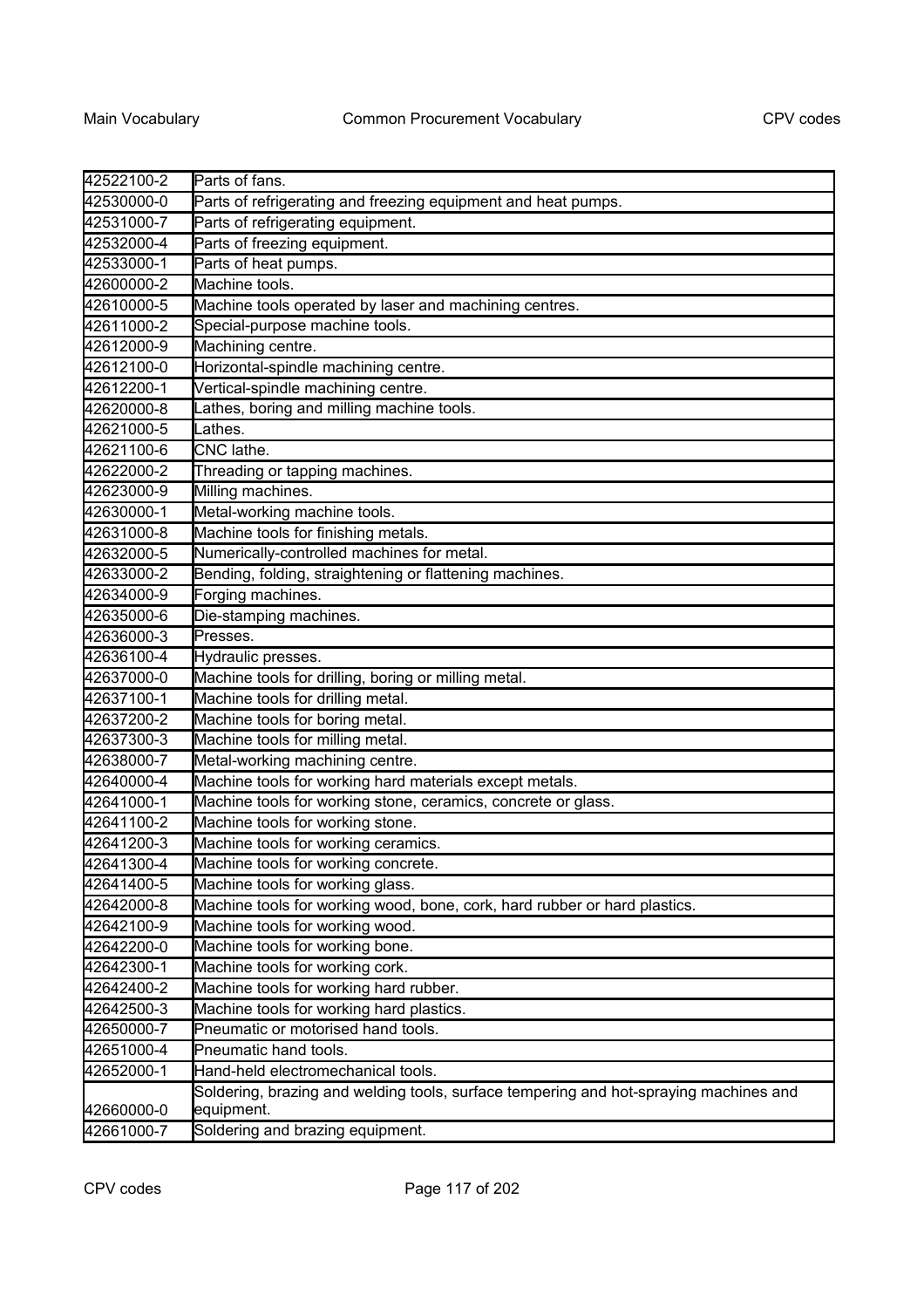| 42661100-8 | Soldering equipment.                                           |
|------------|----------------------------------------------------------------|
| 42661200-9 | Brazing equipment.                                             |
| 42662000-4 | Welding equipment.                                             |
| 42662100-5 | Electric welding equipment.                                    |
| 42662200-6 | Non-electric welding equipment.                                |
| 42663000-1 | Surface tempering machines.                                    |
| 42664000-8 | Fusion equipment.                                              |
| 42664100-9 | Fusion equipment for plastics.                                 |
| 42665000-5 | Metal-spraying machinery.                                      |
| 42670000-3 | Parts and accessories of machine tools.                        |
| 42671000-0 | Tool holders.                                                  |
| 42671100-1 | Laboratory tool carriers.                                      |
| 42671110-4 | Test tube racks for baths.                                     |
| 42672000-7 | Machine-tool work holders.                                     |
| 42673000-4 | Machine-tool dividing special attachments.                     |
| 42674000-1 | Parts and accessories for metal-working machine tools.         |
| 42675000-8 | Parts and accessories for hard material-working machine tools. |
| 42675100-9 | Parts of chain saws.                                           |
| 42676000-5 | Parts of hand tools.                                           |
| 42677000-2 | Parts of pneumatic tools.                                      |
| 42700000-3 | Machinery for textile, apparel and leather production.         |
| 42710000-6 | Machinery for textiles.                                        |
| 42711000-3 | Machines for processing man-made textile materials.            |
| 42712000-0 | Textile spinning machines.                                     |
| 42713000-7 | Weaving machines.                                              |
| 42714000-4 | Knitting machines.                                             |
| 42715000-1 | Sewing machines.                                               |
| 42716000-8 | Laundry washing, dry-cleaning and drying machines.             |
| 42716100-9 | Washing installation.                                          |
| 42716110-2 | Washing equipment.                                             |
| 42716120-5 | Washing machines.                                              |
| 42716130-8 | Dry-cleaning machines.                                         |
| 42716200-0 | Drying machines.                                               |
| 42717000-5 | Linen ironing and folding equipment.                           |
| 42717100-6 | Linen folding equipment.                                       |
| 42718000-2 | Textile-finishing machinery.                                   |
| 42718100-3 | Ironing machines.                                              |
| 42718200-4 | Ironing presses.                                               |
| 42720000-9 | Parts of machinery for textile and apparel production.         |
| 42800000-4 | Machinery for paper or paperboard production.                  |
| 42810000-7 | Parts of machinery for paper or paperboard production.         |
| 42900000-5 | Miscellaneous general and special-purpose machinery.           |
| 42910000-8 | Distilling, filtering or rectifying apparatus.                 |
| 42912000-2 | Liquid filtering or purifying machinery and apparatus.         |
| 42912100-3 | Machinery and apparatus for filtering liquids.                 |
| 42912110-6 | Drilling-mud filtering apparatus.                              |
| 42912120-9 | Hydrocyclone machinery.                                        |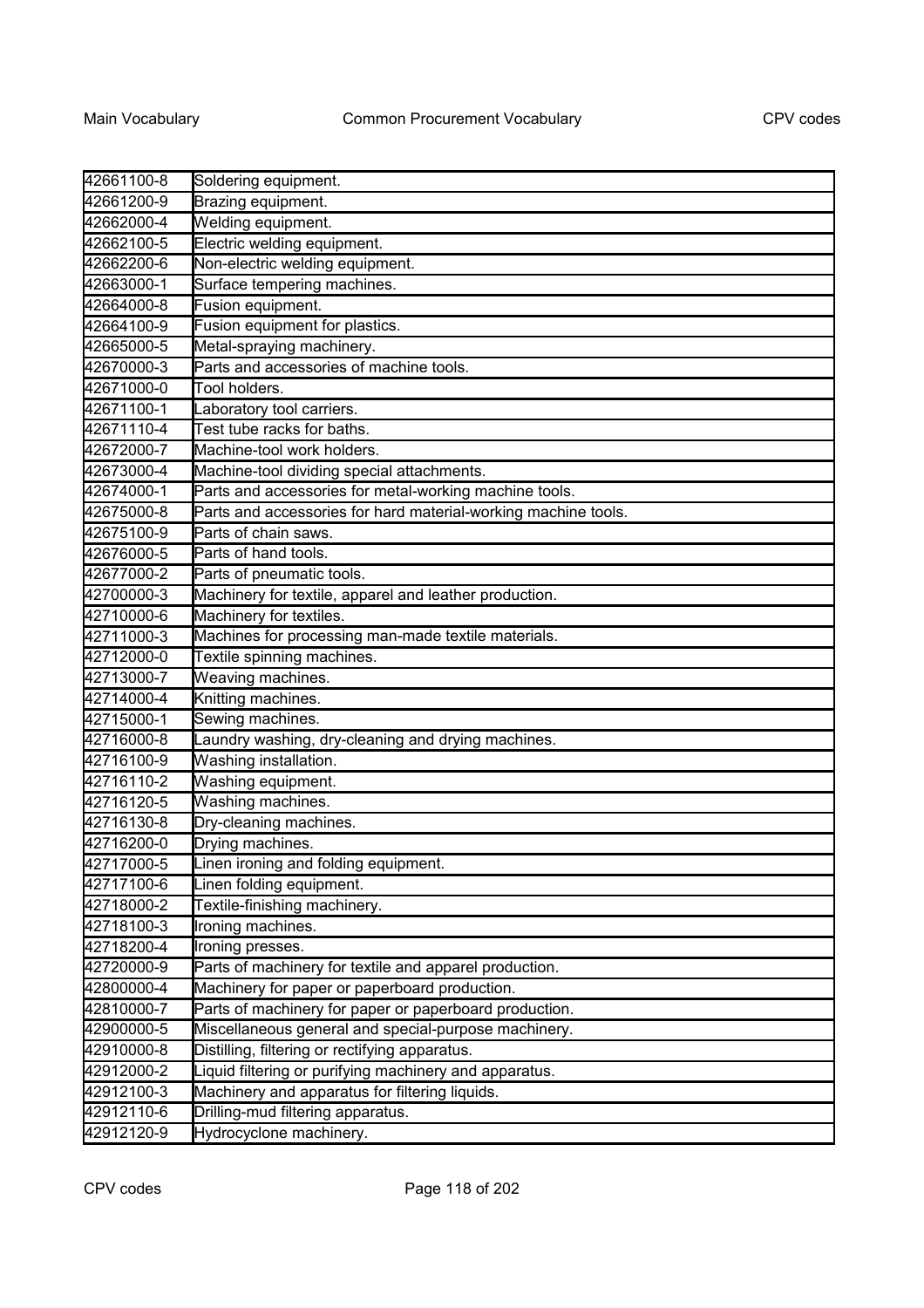| 42912130-2 | Apparatus for filtering or purifying beverages.                                   |
|------------|-----------------------------------------------------------------------------------|
| 42912300-5 | Machinery and apparatus for filtering or purifying water.                         |
| 42912310-8 | Water filtration apparatus.                                                       |
| 42912320-1 | De-aeration apparatus.                                                            |
| 42912330-4 | Water-purifying apparatus.                                                        |
| 42912340-7 | Desalination apparatus.                                                           |
| 42912350-0 | Filtration plant equipment.                                                       |
| 42913000-9 | Oil, petrol and air-intake filters.                                               |
| 42913300-2 | Oil filters.                                                                      |
| 42913400-3 | Petrol filters.                                                                   |
| 42913500-4 | Air-intake filters.                                                               |
| 42914000-6 | Recycling equipment.                                                              |
| 42920000-1 | Machinery for cleaning bottles, packing and weighing and spraying machinery.      |
| 42921000-8 | Machinery for cleaning, filling, packing or wrapping bottles or other containers. |
| 42921100-9 | Machinery for cleaning or drying bottles or other containers.                     |
| 42921200-0 | Machinery for filling or closing bottles, cans or other containers.               |
| 42921300-1 | Packing or wrapping machinery.                                                    |
| 42921310-4 | Strapping machines.                                                               |
| 42921320-7 | Packaging machines.                                                               |
| 42921330-0 | Wrapping machines.                                                                |
| 42923000-2 | Weighing machinery and scales.                                                    |
| 42923100-3 | Weighing machinery.                                                               |
| 42923110-6 | Balances.                                                                         |
| 42923200-4 | Scales.                                                                           |
| 42923210-7 | Shop scales.                                                                      |
| 42923220-0 | Scales for continuous weighing of goods.                                          |
| 42923230-3 | Checkweigher scales.                                                              |
| 42924200-1 | Steam or sand blasting machines.                                                  |
| 42924300-2 | Spraying equipment.                                                               |
| 42924310-5 | Spray guns.                                                                       |
| 42924700-6 | Mechanical appliances for projecting, dispersing or spraying.                     |
| 42924710-9 | Gas-dispersing apparatus.                                                         |
| 42924720-2 | Decontamination equipment.                                                        |
| 42924730-5 | Pressurised water cleaning apparatus.                                             |
| 42924740-8 | High-pressure cleaning apparatus.                                                 |
| 42924790-3 | Odour-masking apparatus.                                                          |
| 42930000-4 | Centrifuges, calendering or vending machines.                                     |
| 42931000-1 | Centrifuges.                                                                      |
| 42931100-2 | Laboratory centrifuges and accessories.                                           |
| 42931110-5 | Floor-model centrifuges.                                                          |
| 42931120-8 | Tabletop centrifuges.                                                             |
| 42931130-1 | Inserts for centrifuges.                                                          |
| 42931140-4 | Rotary equipment for centrifuges.                                                 |
| 42932000-8 | Calendering machines.                                                             |
| 42932100-9 | Rolling machines.                                                                 |
| 42933000-5 | Vending machines.                                                                 |
| 42933100-6 | Sanitary vending machines.                                                        |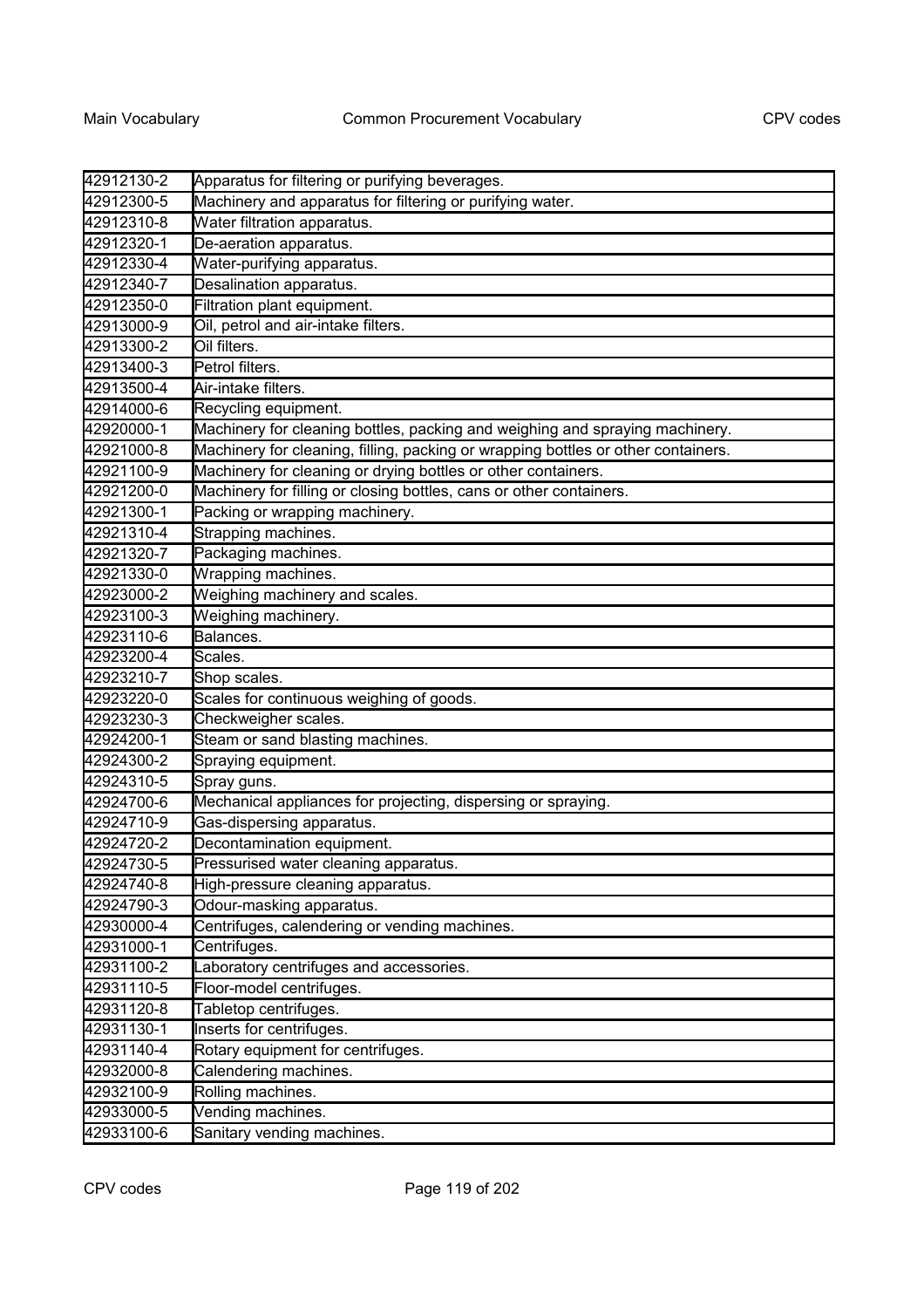| 42933200-7 | Stamp-vending machines.                                                            |
|------------|------------------------------------------------------------------------------------|
| 42933300-8 | Automatic goods-vending machines.                                                  |
| 42940000-7 | Machinery for the heat treatment of materials.                                     |
| 42941000-4 | Machinery for the heat treatment of gas.                                           |
| 42942000-1 | Ovens and accessories.                                                             |
| 42942200-3 | Vacuum ovens.                                                                      |
| 42943000-8 | Thermostatic baths and accessories.                                                |
| 42943100-9 | Refrigeration coils.                                                               |
| 42943200-0 | Ultrasonic baths.                                                                  |
| 42943210-3 | Immersion thermostats.                                                             |
| 42943300-1 | Immersion coolers.                                                                 |
| 42943400-2 | Refrigerated and refrigerated/heating circulators.                                 |
| 42943500-3 | Recirculating coolers.                                                             |
| 42943600-4 | High-temperature circulators.                                                      |
| 42943700-5 | Heating circulators.                                                               |
| 42943710-8 | Bath covers.                                                                       |
| 42950000-0 | Parts of general-purpose machinery.                                                |
| 42952000-4 | Parts of centrifuges.                                                              |
| 42953000-1 | Parts of calendering machines.                                                     |
| 42954000-8 | Parts of rolling machines.                                                         |
| 42955000-5 | Parts of filtering machinery.                                                      |
| 42956000-2 | Parts of purifying machinery.                                                      |
| 42957000-9 | Parts of spraying machines.                                                        |
| 42958000-6 | Weights for weighing machines.                                                     |
| 42959000-3 | Non-domestic dishwashing machines.                                                 |
|            | Command and control system, Printing, graphics, Office automation and Information- |
| 42960000-3 | processing equipment.                                                              |
| 42961000-0 | Command and control system.                                                        |
| 42961100-1 | Access control system.                                                             |
| 42961200-2 | Scada or equivalent system.                                                        |
| 42961300-3 | Vehicle location system.                                                           |
| 42961400-4 | Dispatch system.                                                                   |
| 42962000-7 | Printing and graphics equipment.                                                   |
| 42962100-8 | Film printing system.                                                              |
| 42962200-9 | Printing press.                                                                    |
| 42962300-0 | Graphics workstations.                                                             |
| 42962400-1 | Hectographs.                                                                       |
| 42962500-2 | Engraving machines.                                                                |
| 42963000-4 | Coin press.                                                                        |
| 42964000-1 | Office automation equipment.                                                       |
| 42965000-8 | Information-processing equipment.                                                  |
| 42965100-9 | Warehouse management system.                                                       |
| 42965110-2 | Depot system.                                                                      |
| 42967000-2 | Controller unit.                                                                   |
| 42967100-3 | Digital remote-control unit.                                                       |
| 42968000-9 | Dispensers.                                                                        |
| 42968100-0 | Drinks dispensers.                                                                 |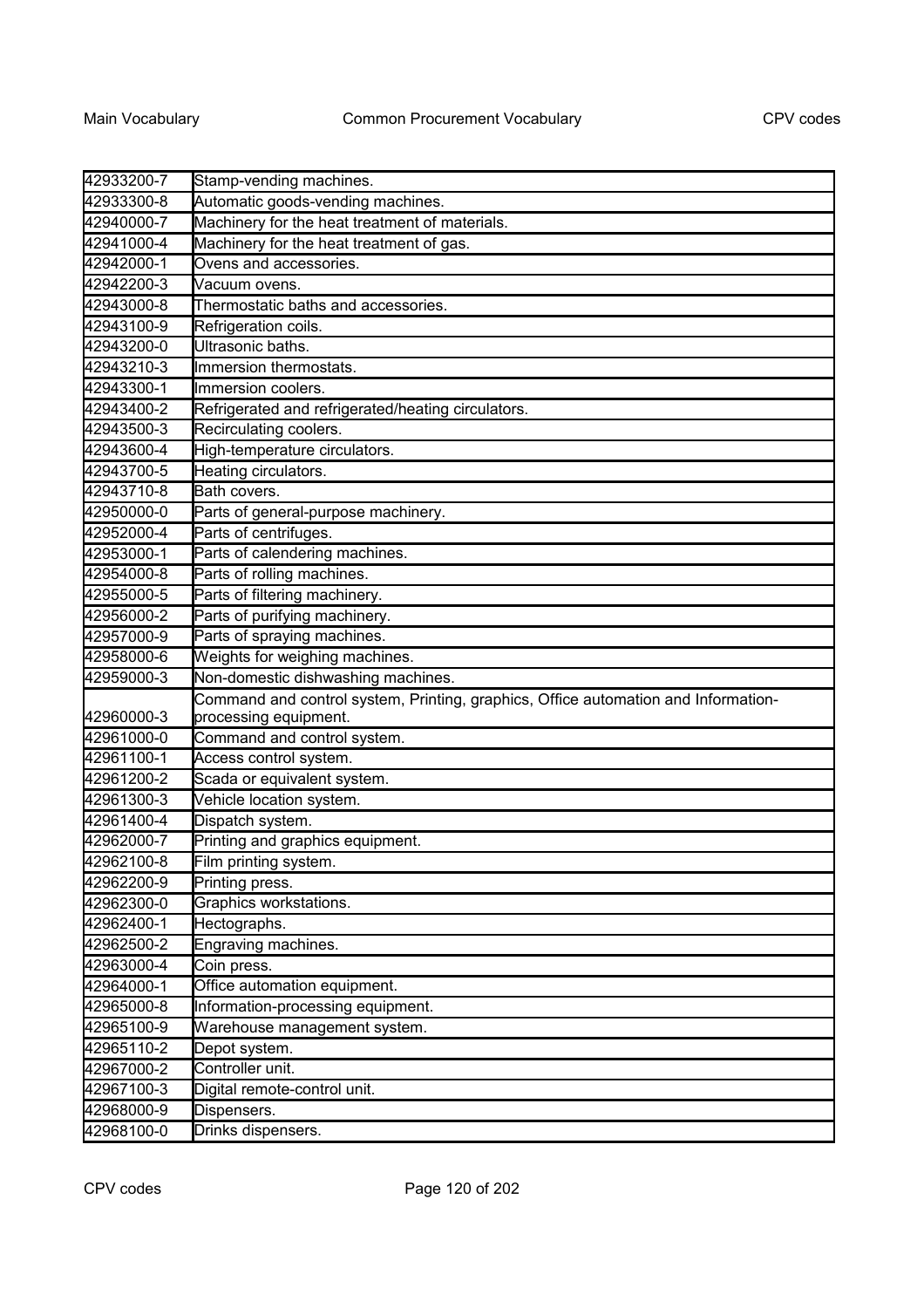| 42968200-1 | Sanitary dispensing machines.                                                             |
|------------|-------------------------------------------------------------------------------------------|
| 42968300-2 | Toilet-roll dispenser system.                                                             |
| 42970000-6 | Parts of dishwashing machines and of machines for cleaning, filling, packing or wrapping. |
| 42971000-3 | Parts of dishwashing machines.                                                            |
| 42972000-0 | Parts of cleaning machines.                                                               |
| 42973000-7 | Parts of filling machines.                                                                |
| 42974000-4 | Parts of packing machines.                                                                |
| 42975000-1 | Parts of wrapping machines.                                                               |
| 42980000-9 | Gas generators.                                                                           |
| 42981000-6 | Ozone generators.                                                                         |
| 42990000-2 | Miscellaneous special-purpose machinery.                                                  |
| 42991000-9 | Paper, printing and bookbinding machinery and parts.                                      |
| 42991100-0 | Bookbinding machinery.                                                                    |
| 42991110-3 | Book-sewing machinery.                                                                    |
| 42991200-1 | Printing machinery.                                                                       |
| 42991210-4 | Offset printing machinery.                                                                |
| 42991220-7 | Typesetting machinery.                                                                    |
| 42991230-0 | Ticket printers.                                                                          |
| 42991300-2 | Photocomposing system.                                                                    |
| 42991400-3 | Dryers for wood, paper pulp, paper or paperboard.                                         |
| 42991500-4 | Parts of printing or bookbinding machinery.                                               |
| 42992000-6 | Special-purpose electrical goods.                                                         |
| 42992100-7 | Faraday cage.                                                                             |
| 42992200-8 | Anechoic chamber.                                                                         |
| 42992300-9 | Electromagnetic absorbent material.                                                       |
| 42993000-3 | Chemical industry machinery.                                                              |
| 42993100-4 | Chlorinators.                                                                             |
| 42993200-5 | Dosing plant.                                                                             |
| 42994000-0 | Machinery for working rubber or plastics.                                                 |
| 42994100-1 | Machines for the production of plastic windows and frames.                                |
| 42994200-2 | Machinery for working plastics.                                                           |
| 42994220-8 | Lamination accessories.                                                                   |
| 42994230-1 | Laminators.                                                                               |
| 42995000-7 | Miscellaneous cleaning machines                                                           |
| 42995100-8 | Tunnel washer.                                                                            |
| 42995200-9 | Beach cleaning machines.                                                                  |
| 42996000-4 | Machinery for the treatment of sewage.                                                    |
| 42996100-5 | Comminutors.                                                                              |
| 42996110-8 | Macerators for the treatment of sewage.                                                   |
| 42996200-6 | Sewage presses.                                                                           |
| 42996300-7 | Scrapers.                                                                                 |
| 42996400-8 | Mixer units.                                                                              |
| 42996500-9 | Sewage screens.                                                                           |
| 42996600-0 | Oxygenation equipment.                                                                    |
| 42996700-1 | Precipitators.                                                                            |
| 42996800-2 | Sedimentation beds.                                                                       |
| 42996900-3 | Sludge-processing equipment.                                                              |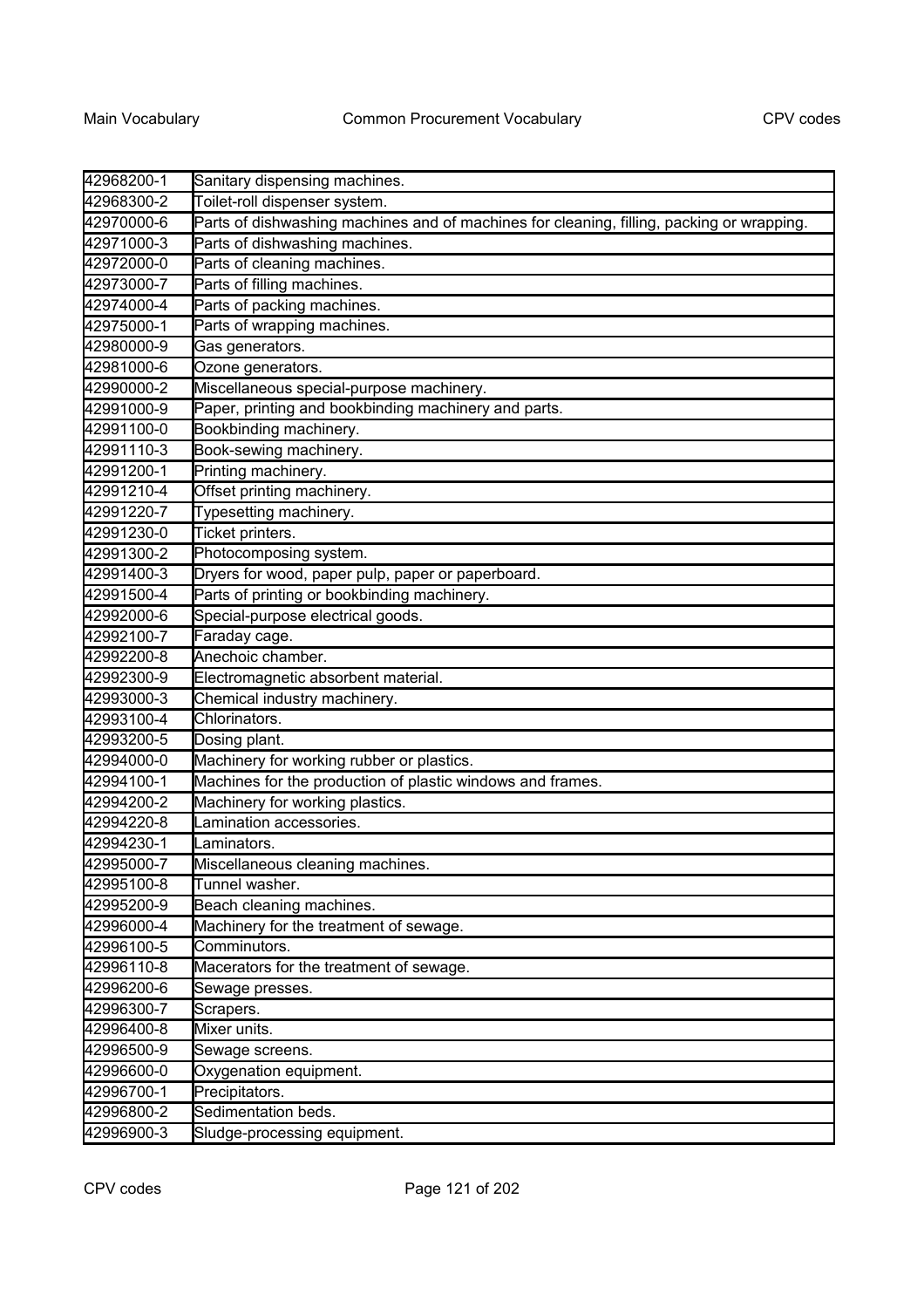| 42997000-1 | Pipeline machinery.                                                             |
|------------|---------------------------------------------------------------------------------|
| 42997100-2 | Machines for inspecting the internal surface of pipelines.                      |
| 42997200-3 | Machines for cleaning the internal surface of pipelines.                        |
| 42997300-4 | Industrial robots.                                                              |
| 42998000-8 | Pallet-picking system.                                                          |
| 42998100-9 | Pallet-retrieving system.                                                       |
| 42999000-5 | Non-domestic vacuum cleaners and floor polishers.                               |
| 42999100-6 | Non-domestic vacuum cleaners.                                                   |
| 42999200-7 | Non-domestic floor polishers.                                                   |
| 42999300-8 | Parts of non-domestic vacuum cleaners.                                          |
| 42999400-9 | Parts of non-domestic floor polishers.                                          |
| 43000000-3 | Machinery for mining, quarrying, construction equipment.                        |
| 43100000-4 | Mining equipment.                                                               |
| 43120000-0 | Coal or rock cutters and tunnelling machinery, and boring or sinking machinery. |
| 43121000-7 | Well-drilling machinery.                                                        |
| 43121100-8 | Wellhead running tools.                                                         |
| 43121200-9 | Riser connector apparatus.                                                      |
| 43121300-0 | Well-completion equipment.                                                      |
| 43121400-1 | Well-intervention equipment.                                                    |
| 43121500-2 | Well-testing equipment.                                                         |
| 43121600-3 | Blowout prevention (BOP) apparatus.                                             |
| 43122000-4 | Coal or rock-cutting machinery.                                                 |
| 43123000-1 | Tunnelling machinery.                                                           |
| 43124000-8 | Boring machinery.                                                               |
| 43124100-9 | Moles.                                                                          |
| 43124900-7 | Rock-drilling equipment.                                                        |
| 43125000-5 | Sinking machinery.                                                              |
| 43130000-3 | Drilling equipment.                                                             |
| 43131000-0 | Offshore production platforms.                                                  |
| 43131100-1 | Offshore equipment.                                                             |
| 43131200-2 | Offshore drilling unit.                                                         |
| 43132000-7 | Oil drilling equipment.                                                         |
| 43132100-8 | Drilling machinery.                                                             |
| 43132200-9 | Drilling rig.                                                                   |
| 43132300-0 | Drills.                                                                         |
| 43132400-1 | Line equipment.                                                                 |
| 43132500-2 | Liner hangers.                                                                  |
| 43133000-4 | Oil platform equipment.                                                         |
| 43133100-5 | Skid units.                                                                     |
| 43133200-6 | Skid-mounted modules.                                                           |
| 43134000-1 | Oil-field machinery.                                                            |
| 43134100-2 | Submersible pumps.                                                              |
| 43135000-8 | Subsea equipment.                                                               |
| 43135100-9 | Subsea control systems.                                                         |
| 43136000-5 | Downhole equipment.                                                             |
| 43140000-6 | Mobile hydraulic-powered mine roof supports.                                    |
| 43200000-5 | Earthmoving and excavating machinery, and associated parts.                     |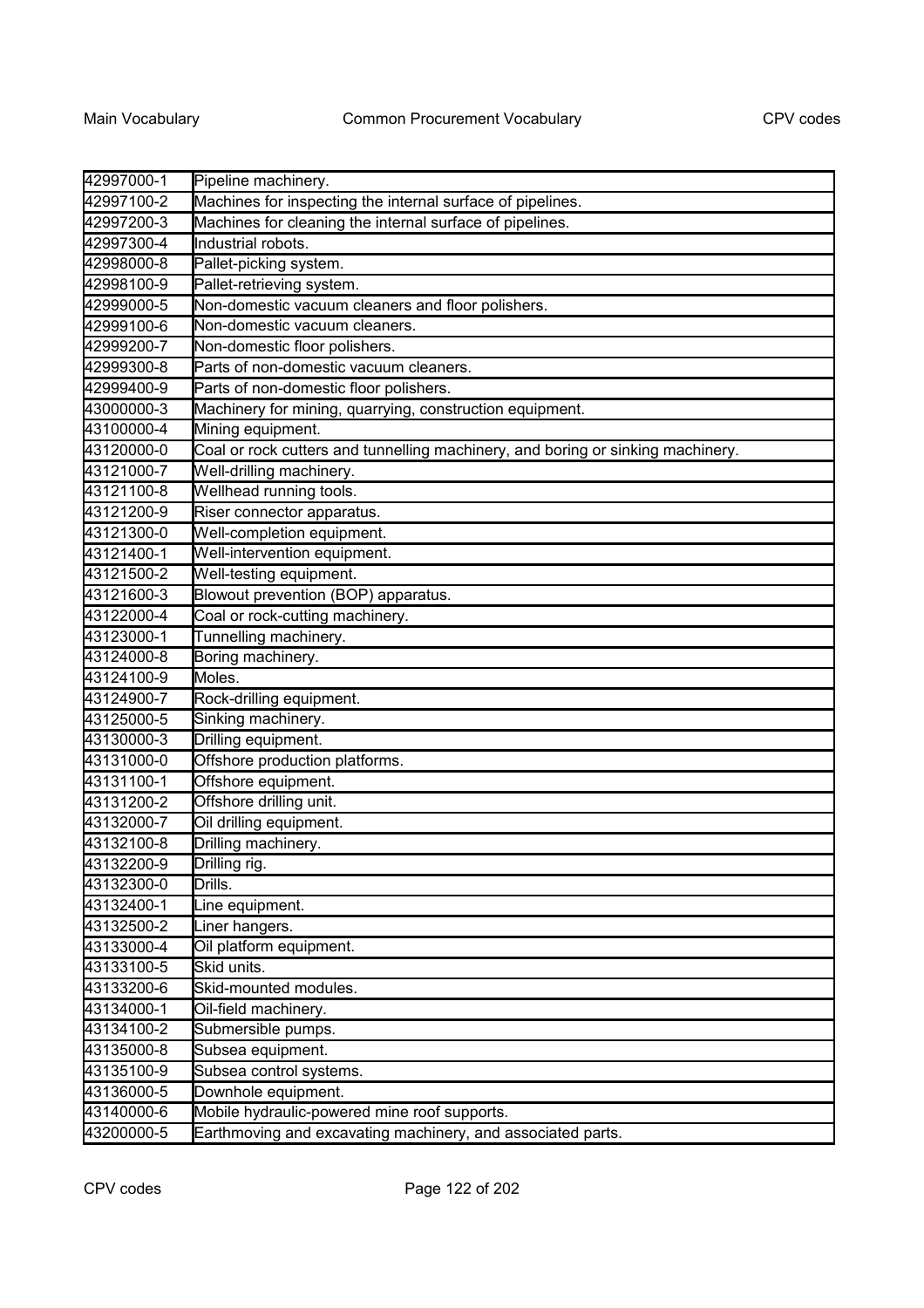| 43210000-8 | Earthmoving machinery.                                                   |
|------------|--------------------------------------------------------------------------|
| 43211000-5 | Bulldozers.                                                              |
| 43212000-2 | Angle-dozers.                                                            |
| 43220000-1 | Graders and levellers.                                                   |
| 43221000-8 | Road graders.                                                            |
| 43230000-4 | Scraper machines.                                                        |
| 43240000-7 | Tamping machines.                                                        |
| 43250000-0 | Front-end shovel loaders.                                                |
| 43251000-7 | Front-end shovel loaders with backhoe.                                   |
| 43252000-4 | Front-end shovel loaders without backhoe.                                |
| 43260000-3 | Mechanical shovels, excavators and shovel loaders, and mining machinery. |
| 43261000-0 | Mechanical shovels.                                                      |
| 43261100-1 | Mechanical shovel loaders.                                               |
| 43262000-7 | Excavating machinery.                                                    |
| 43262100-8 | Mechanical excavators.                                                   |
| 43300000-6 | Construction machinery and equipment.                                    |
| 43310000-9 | Civil engineering machinery.                                             |
| 43311000-6 | Pile drivers.                                                            |
| 43312000-3 | Road-surfacing machinery.                                                |
| 43312100-4 | Planers.                                                                 |
| 43312200-5 | Chippers.                                                                |
| 43312300-6 | Paving machinery.                                                        |
| 43312400-7 | Road rollers.                                                            |
| 43312500-8 | Mechanical rollers.                                                      |
| 43313000-0 | Snowploughs and snowblowers.                                             |
| 43313100-1 | Snowploughs.                                                             |
| 43313200-2 | Snowblowers.                                                             |
| 43314000-7 | Pile extractors.                                                         |
| 43315000-4 | Compacting machinery.                                                    |
| 43316000-1 | Cable-laying machinery.                                                  |
| 43320000-2 | Construction equipment.                                                  |
| 43321000-9 | Bridge-suspension equipment.                                             |
| 43322000-6 | Dismantling equipment.                                                   |
| 43323000-3 | Irrigation equipment.                                                    |
| 43324000-0 | Drainage equipment.                                                      |
| 43324100-1 | Equipment for swimming pools.                                            |
| 43325000-7 | Park and playground equipment.                                           |
| 43325100-8 | Grounds-maintenance equipment.                                           |
| 43327000-1 | Prefabricated equipment.                                                 |
| 43328000-8 | Hydraulic installations.                                                 |
| 43328100-9 | Hydraulic equipment.                                                     |
| 43329000-5 | Equipment sets.                                                          |
| 43400000-7 | Mineral-processing and foundry mould-forming machinery.                  |
| 43410000-0 | Mineral-processing machinery.                                            |
| 43411000-7 | Sorting and screening machines.                                          |
| 43412000-4 | Machines for mixing gravel with bitumen.                                 |
| 43413000-1 | Concrete or mortar mixers.                                               |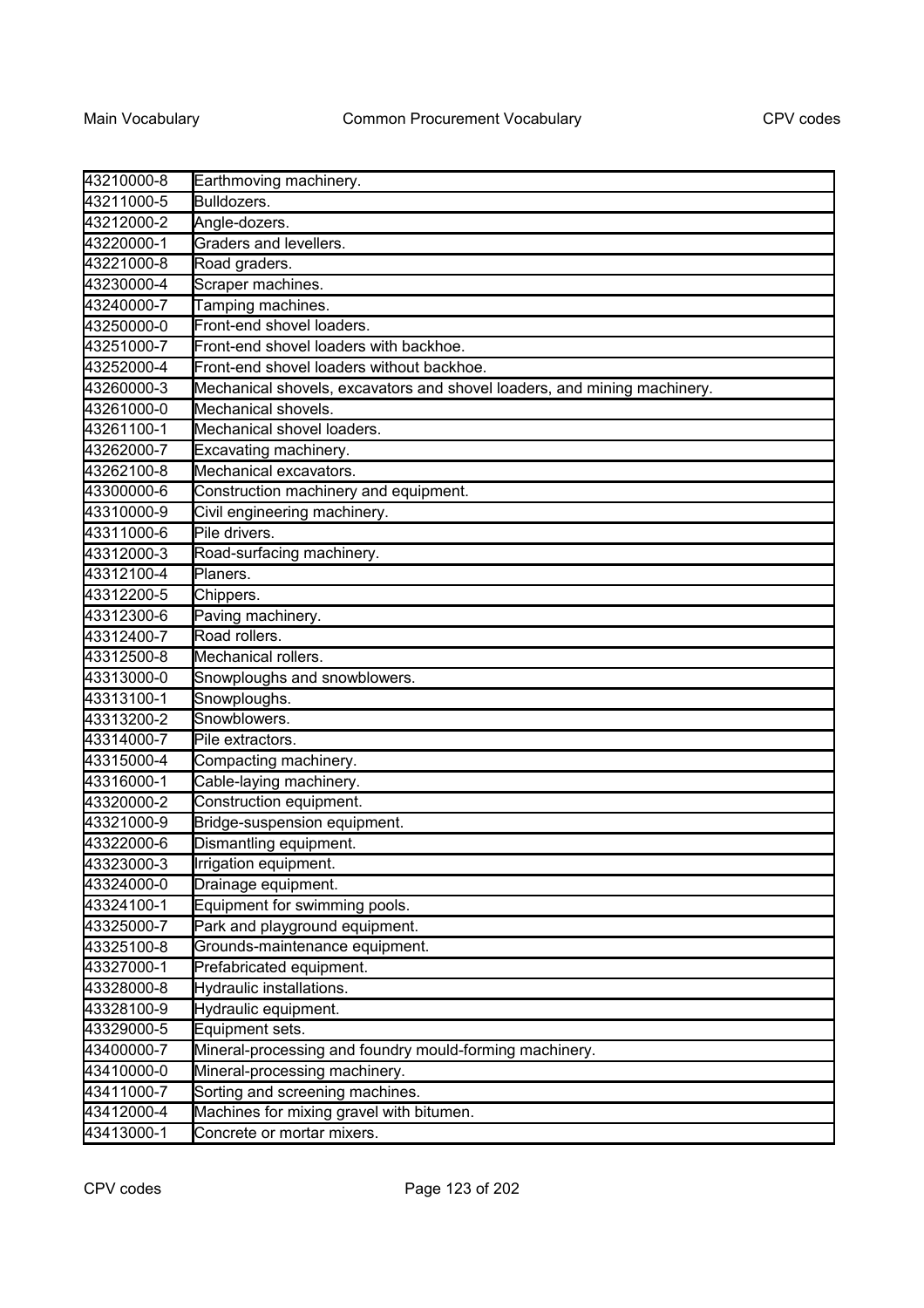| 43413100-2 | Cement mixers.                                                                              |
|------------|---------------------------------------------------------------------------------------------|
| 43414000-8 | Grinding machines.                                                                          |
| 43414100-9 | Coal pulverizing mills.                                                                     |
| 43415000-5 | Foundry moulds.                                                                             |
| 43420000-3 | Foundry mould-forming machinery.                                                            |
| 43500000-8 | Track-laying vehicles.                                                                      |
| 43600000-9 | Parts of machinery for mining, quarrying and construction.                                  |
| 43610000-2 | Parts for boring machinery.                                                                 |
| 43611000-9 | Parts for well-drilling machinery.                                                          |
| 43611100-0 | Bridge plugs.                                                                               |
| 43611200-1 | Industrial drill bits.                                                                      |
| 43611300-2 | Drilling jars.                                                                              |
| 43611400-3 | Iron roughnecks.                                                                            |
| 43611500-4 | Rotary tables.                                                                              |
| 43611600-5 | Mudline suspension equipment.                                                               |
| 43611700-6 | Tieback equipment.                                                                          |
| 43612000-6 | Parts of well-extraction machinery.                                                         |
| 43612100-7 | Casing hangers.                                                                             |
| 43612200-8 | Liner hanger equipment.                                                                     |
| 43612300-9 | Production riser tensioners.                                                                |
| 43612400-0 | Wellheads.                                                                                  |
| 43612500-1 | Production riser tieback equipment.                                                         |
| 43612600-2 | Wellhead control system.                                                                    |
| 43612700-3 | Wellhead equipment.                                                                         |
| 43612800-4 | Rig-jacking systems.                                                                        |
| 43613000-3 | Parts of coal or rock cutting machinery.                                                    |
| 43613100-4 | Parts of coal cutting machinery.                                                            |
| 43613200-5 | Parts of rock cutting machinery.                                                            |
| 43614000-0 | Parts of tunnelling machinery.                                                              |
| 43620000-5 | Parts of mineral-processing machinery.                                                      |
| 43630000-8 | Parts of sinking machinery.                                                                 |
| 43640000-1 | Parts of excavating machinery.                                                              |
| 43700000-0 | Machinery for metallurgy and associated parts.                                              |
| 43710000-3 | Metal-rolling machinery.                                                                    |
| 43711000-0 | Parts of metal-rolling machinery.                                                           |
| 43720000-6 | Casting machines.                                                                           |
| 43721000-3 | Parts of casting machines.                                                                  |
| 43800000-1 | Workshop equipment.                                                                         |
| 43810000-4 | Woodworking equipment.                                                                      |
| 43811000-1 | Sanding machines.                                                                           |
| 43812000-8 | Sawing equipment.                                                                           |
| 43820000-7 | Shoe-making equipment.                                                                      |
| 43830000-0 | Power tools.                                                                                |
| 43840000-3 | Blacksmiths' equipment.                                                                     |
| 44000000-0 | Construction structures and materials; auxiliary products to construction (excepts electric |
| 44100000-1 | apparatus).<br>Construction materials and associated items.                                 |
|            |                                                                                             |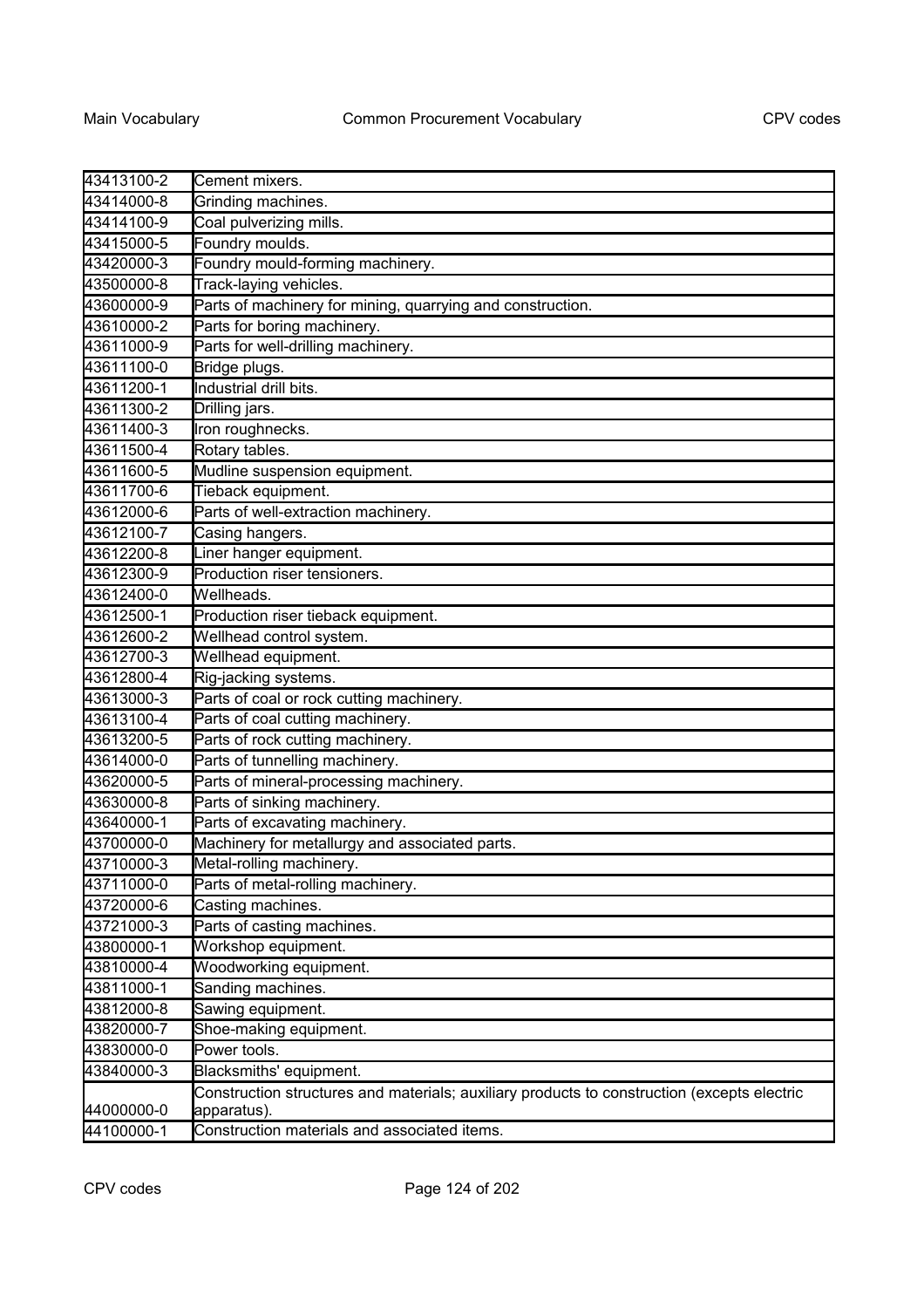| 44110000-4 | Construction materials.             |
|------------|-------------------------------------|
| 44111000-1 | Building materials.                 |
| 44111100-2 | Bricks.                             |
| 44111200-3 | Cement.                             |
| 44111210-6 | Drilling cement.                    |
| 44111300-4 | Ceramics.                           |
| 44111400-5 | Paints and wallcoverings.           |
| 44111500-6 | Insulators and insulating fittings. |
| 44111510-9 | Insulators.                         |
| 44111511-6 | Electrical insulators.              |
| 44111520-2 | Thermal insulating material.        |
| 44111530-5 | Electrical insulating fittings.     |
| 44111540-8 | Insulating glass.                   |
| 44111600-7 | Blocks.                             |
| 44111700-8 | Tiles.                              |
| 44111800-9 | Mortar (construction).              |
| 44111900-0 | Ceramic flags.                      |
| 44112000-8 | Miscellaneous building structures.  |
| 44112100-9 | Shelters.                           |
| 44112110-2 | Shelter parts.                      |
| 44112120-5 | Profile sections.                   |
| 44112200-0 | Floor coverings.                    |
| 44112210-3 | Solid flooring.                     |
| 44112220-6 | False floors.                       |
| 44112230-9 | Linoleum.                           |
| 44112240-2 | Parquet.                            |
| 44112300-1 | Partitions.                         |
| 44112310-4 | Partition walls.                    |
| 44112400-2 | Roof.                               |
| 44112410-5 | Roof frames.                        |
| 44112420-8 | Roof supports.                      |
| 44112430-1 | Roof trusses.                       |
| 44112500-3 | Roofing materials.                  |
| 44112510-6 | Shingles.                           |
| 44112600-4 | Sound insulation.                   |
| 44112700-5 | Beams.                              |
| 44113000-5 | Road-construction materials.        |
| 44113100-6 | Paving materials.                   |
| 44113120-2 | Paving slabs.                       |
| 44113130-5 | Paving stones.                      |
| 44113140-8 | Roadstone.                          |
| 44113200-7 | Flagstones.                         |
| 44113300-8 | Coated materials.                   |
| 44113310-1 | Coated road materials.              |
| 44113320-4 | Coated roadstone.                   |
| 44113330-7 | Coating materials.                  |
| 44113500-0 | Glass beads.                        |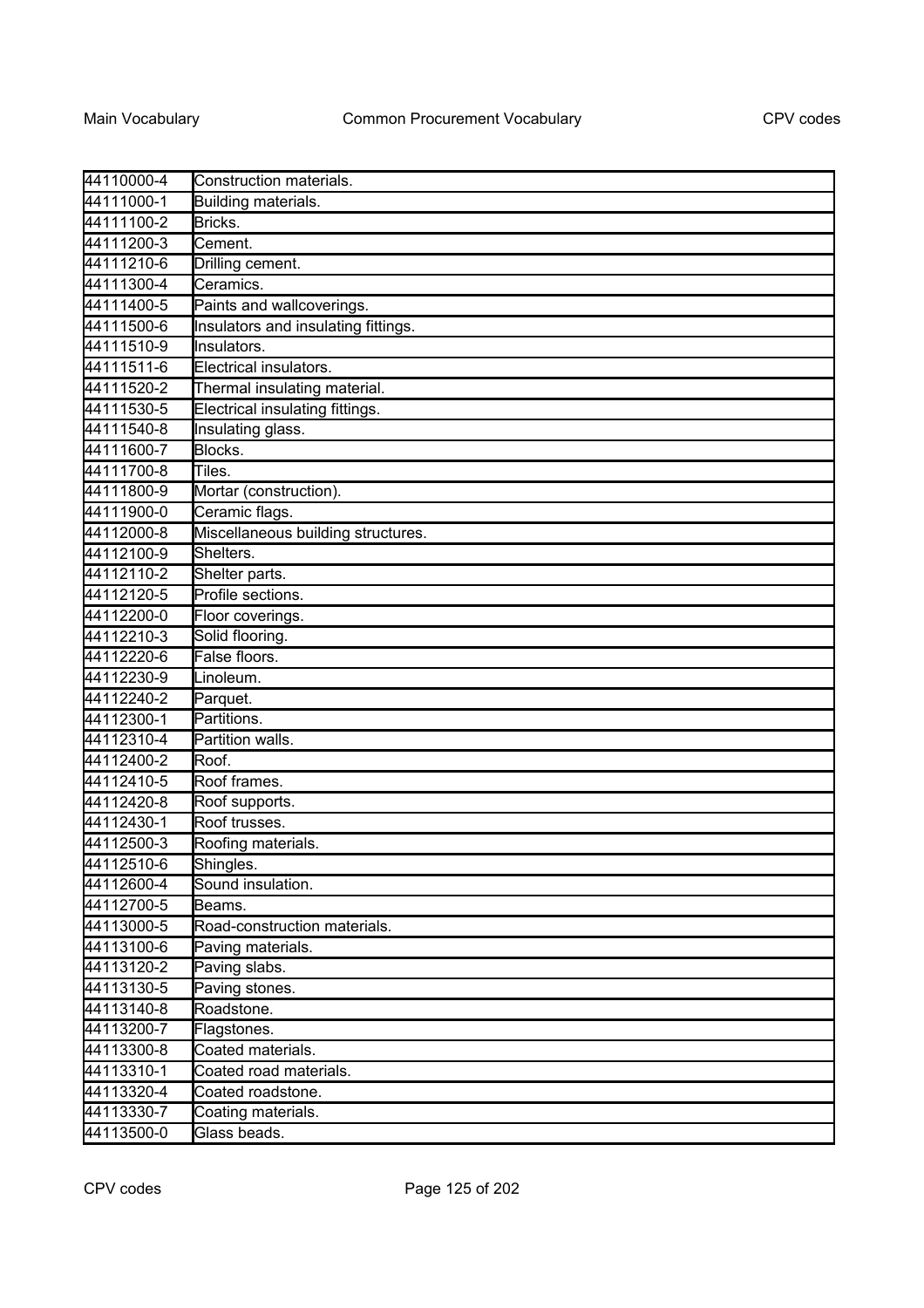| 44113600-1 | Bitumen and asphalt.                                       |
|------------|------------------------------------------------------------|
| 44113610-4 | Bitumen.                                                   |
| 44113620-7 | Asphalt.                                                   |
| 44113700-2 | Road-repair materials.                                     |
| 44113800-3 | Road-surfacing materials.                                  |
| 44113810-6 | Surface dressing.                                          |
| 44113900-4 | Road-maintenance materials.                                |
| 44113910-7 | Winter-maintenance materials.                              |
| 44114000-2 | Concrete.                                                  |
| 44114100-3 | Ready-mixed concrete.                                      |
| 44114200-4 | Concrete products.                                         |
| 44114210-7 | Concrete piles.                                            |
| 44114220-0 | Concrete pipes and fittings.                               |
| 44114250-9 | Concrete slabs.                                            |
| 44115000-9 | Building fittings.                                         |
| 44115100-0 | Ducting.                                                   |
| 44115200-1 | Plumbing and heating materials.                            |
| 44115210-4 | Plumbing materials.                                        |
| 44115220-7 | Heating materials.                                         |
| 44115310-5 | Roller-type shutters.                                      |
| 44115400-3 | Skylights.                                                 |
| 44115500-4 | Sprinkler systems.                                         |
| 44115600-5 | Stairlifts.                                                |
| 44115700-6 | Exterior blinds.                                           |
| 44115710-9 | Canopies.                                                  |
| 44115800-7 | Building internal fittings.                                |
| 44115810-0 | Curtain rails and hangings.                                |
| 44115811-7 | Curtain rails.                                             |
| 44115900-8 | Sun protection devices.                                    |
| 44130000-0 | Sewer mains.                                               |
| 44131000-7 | Sewage chambers.                                           |
| 44132000-4 | Culvert elements.                                          |
| 44133000-1 | Ductile-iron end caps.                                     |
| 44134000-8 | Bends.                                                     |
| 44140000-3 | Products related to construction materials.                |
| 44141000-0 | Conduit.                                                   |
| 44141100-1 | Electric conduit.                                          |
| 44142000-7 | Frames.                                                    |
| 44143000-4 | Pallets.                                                   |
| 44144000-1 | Posts.                                                     |
| 44160000-9 | Pipeline, piping, pipes, casing, tubing and related items. |
| 44161000-6 | Pipelines.                                                 |
| 44161100-7 | Gas pipelines.                                             |
| 44161110-0 | Gas-distribution network.                                  |
| 44161200-8 | Water mains.                                               |
| 44161400-0 | Underwater pipeline.                                       |
| 44161410-3 | Subsea pipelines.                                          |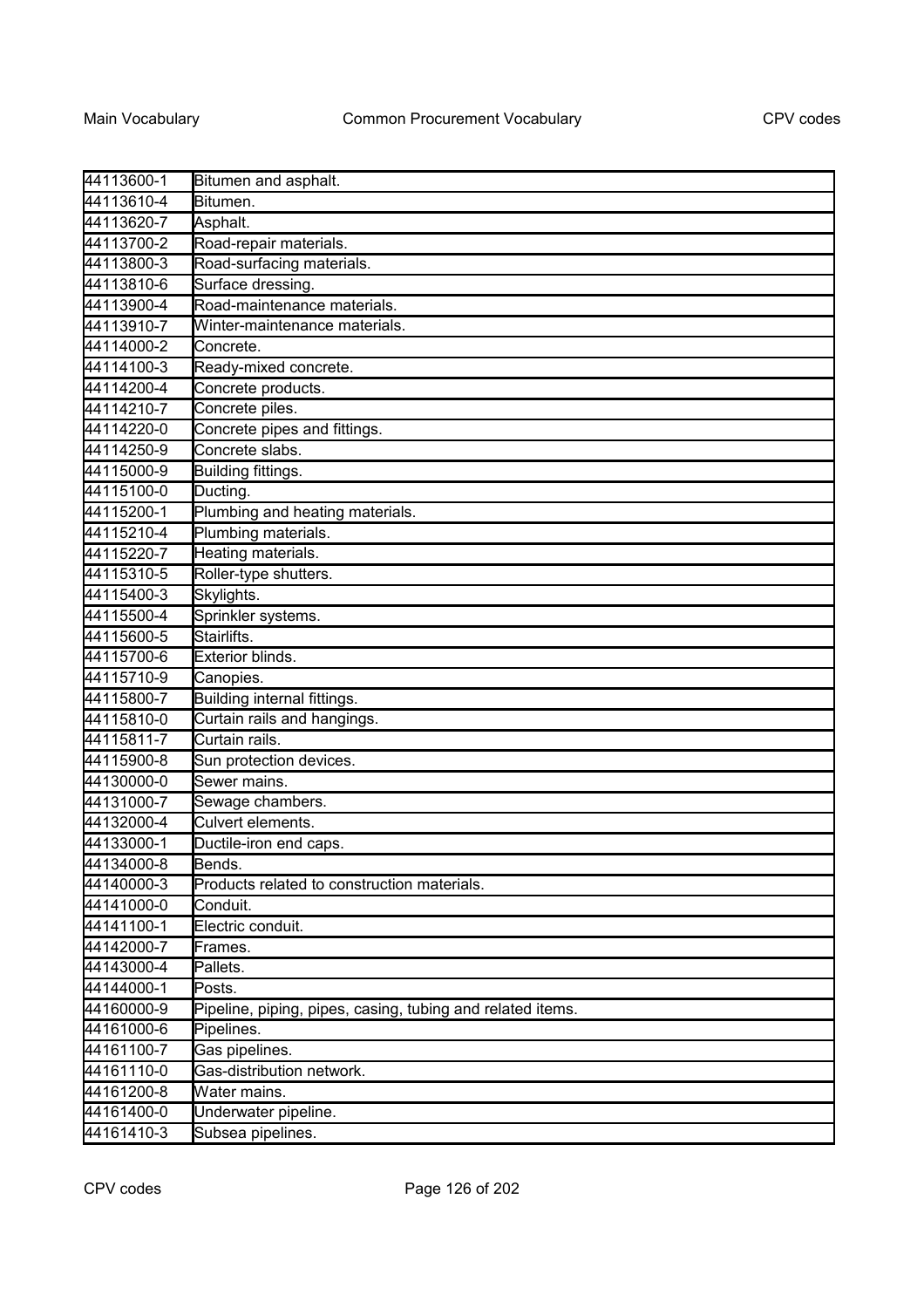| 44161500-1 | High-pressure pipeline.             |
|------------|-------------------------------------|
| 44161600-2 | Low-pressure pipeline.              |
| 44161700-3 | Pipeline pigs.                      |
| 44161710-6 | Pig launchers.                      |
| 44161720-9 | Pig receivers.                      |
| 44161730-2 | Pig traps.                          |
| 44162000-3 | Piping.                             |
| 44162100-4 | Piping supplies.                    |
| 44162200-5 | Distribution piping.                |
| 44162300-6 | Outfall piping.                     |
| 44162400-7 | Vitrified clay manholes.            |
| 44162500-8 | Drinking-water piping.              |
| 44163000-0 | Pipes and fittings.                 |
| 44163100-1 | Pipes.                              |
| 44163110-4 | Drainage pipes.                     |
| 44163111-1 | Drain pipes.                        |
| 44163112-8 | Drainage system.                    |
| 44163120-7 | Distance-heating pipes.             |
| 44163121-4 | Heating pipes.                      |
| 44163130-0 | Sewer pipes.                        |
| 44163140-3 | Steam and water pipes.              |
| 44163150-6 | Low-pressure pipes.                 |
| 44163160-9 | Distribution pipes and accessories. |
| 44163200-2 | Pipe fittings.                      |
| 44163210-5 | Pipe clamps.                        |
| 44163230-1 | Pipe connectors.                    |
| 44163240-4 | Pipe joints.                        |
| 44163241-1 | Insulated joints.                   |
| 44164000-7 | Casing and tubing.                  |
| 44164100-8 | Casing.                             |
| 44164200-9 | Tubing.                             |
| 44164300-0 | Tubular goods.                      |
| 44164310-3 | Tubes and fittings.                 |
| 44165000-4 | Hoses, risers and sleeves.          |
| 44165100-5 | Hoses.                              |
| 44165110-8 | Drilling hoses.                     |
| 44165200-6 | Risers.                             |
| 44165210-9 | Flexible risers.                    |
| 44165300-7 | Sleeves.                            |
| 44166000-1 | Oil country tubular goods.          |
| 44167000-8 | Various pipe fittings.              |
| 44167100-9 | Couplings.                          |
| 44167110-2 | Flanges.                            |
| 44167111-9 | Flange adaptors.                    |
| 44167200-0 | Repair clamps and collars.          |
| 44167300-1 | Bends, tees and pipe fittings.      |
| 44167400-2 | Elbows.                             |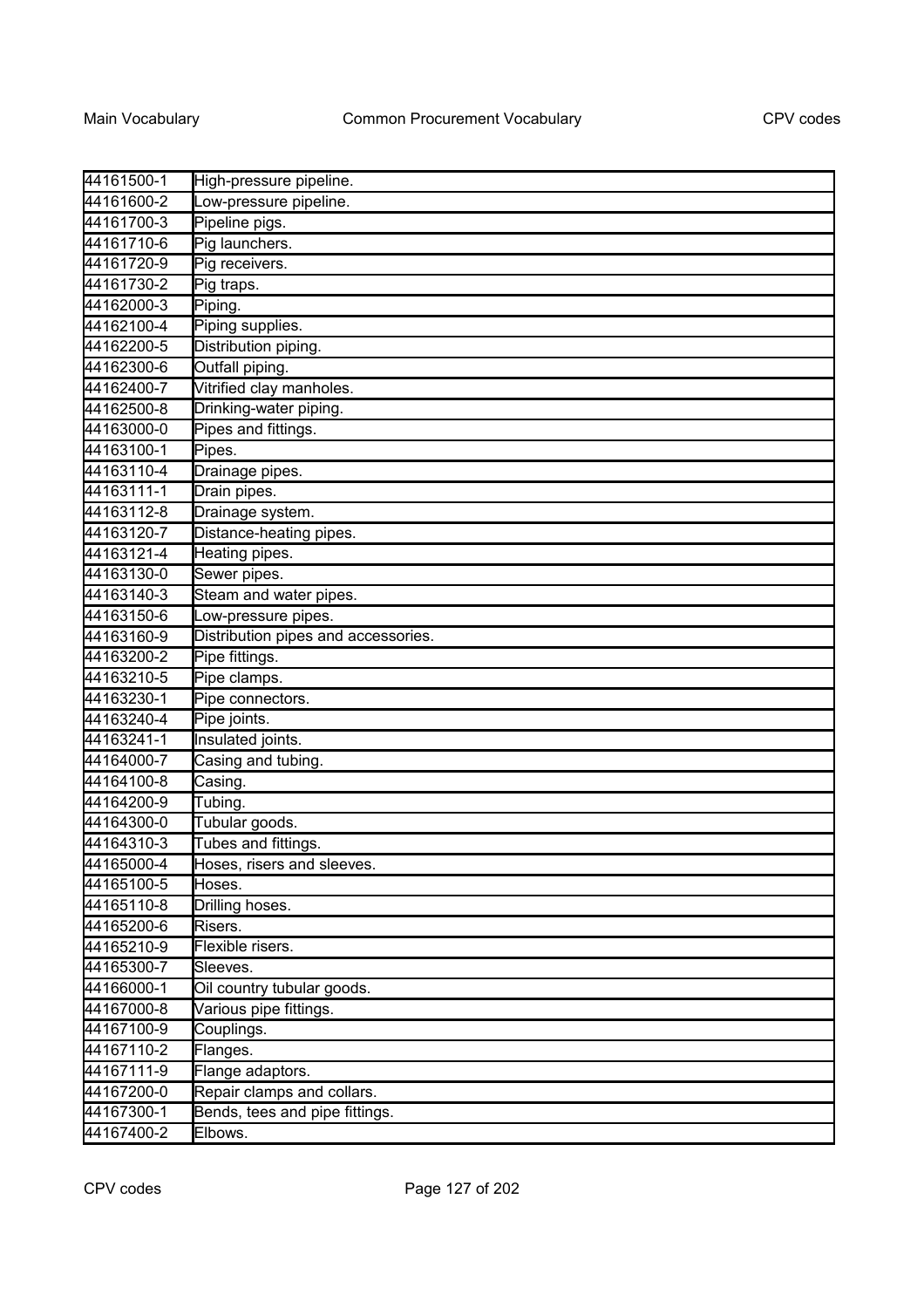| 44170000-2 | Plates, sheets, strip and foil related to construction materials. |
|------------|-------------------------------------------------------------------|
| 44171000-9 | Plates (construction).                                            |
| 44172000-6 | Sheets (construction).                                            |
| 44173000-3 | Strip.                                                            |
| 44174000-0 | Foil.                                                             |
| 44175000-7 | Panels.                                                           |
| 44176000-4 | Film.                                                             |
| 44190000-8 | Miscellaneous construction materials.                             |
| 44191000-5 | Miscellaneous construction materials in wood.                     |
| 44191100-6 | Plywood.                                                          |
| 44191200-7 | Laminated wood.                                                   |
| 44191300-8 | Particle board.                                                   |
| 44191400-9 | Fibreboard.                                                       |
| 44191500-0 | Densified wood.                                                   |
| 44191600-1 | Parquet panels.                                                   |
| 44192000-2 | Other miscellaneous construction materials.                       |
| 44192100-3 | PVC foam.                                                         |
| 44192200-4 | Nails.                                                            |
| 44200000-2 | Structural products.                                              |
| 44210000-5 | Structures and parts of structures.                               |
| 44211000-2 | Prefabricated buildings.                                          |
| 44211100-3 | Modular and portable buildings.                                   |
| 44211110-6 | Cabins.                                                           |
| 44211200-4 | Cubicles.                                                         |
| 44211300-5 | Field hospital.                                                   |
| 44211400-6 | Field kitchens.                                                   |
| 44211500-7 | Glasshouses.                                                      |
| 44212000-9 | Structural products and parts except prefabricated buildings.     |
| 44212100-0 | Bridge.                                                           |
| 44212110-3 | Bridge sections.                                                  |
| 44212120-6 | Structures of bridges.                                            |
| 44212200-1 | Towers, lattice masts, derricks and pylons.                       |
| 44212210-4 | Derricks.                                                         |
| 44212211-1 | Drilling derricks.                                                |
| 44212212-8 | Static drilling derricks.                                         |
| 44212220-7 | Pylons, poles and pickets.                                        |
| 44212221-4 | Pylons.                                                           |
| 44212222-1 | Electricity transmission pylons.                                  |
| 44212223-8 | Pylon supports.                                                   |
| 44212224-5 | Poles for carrying overhead lines.                                |
| 44212225-2 | Poles.                                                            |
| 44212226-9 | Electricity poles.                                                |
| 44212227-6 | Pickets.                                                          |
| 44212230-0 | Towers.                                                           |
| 44212233-1 | Water towers.                                                     |
| 44212240-3 | Girders.                                                          |
| 44212250-6 | Masts.                                                            |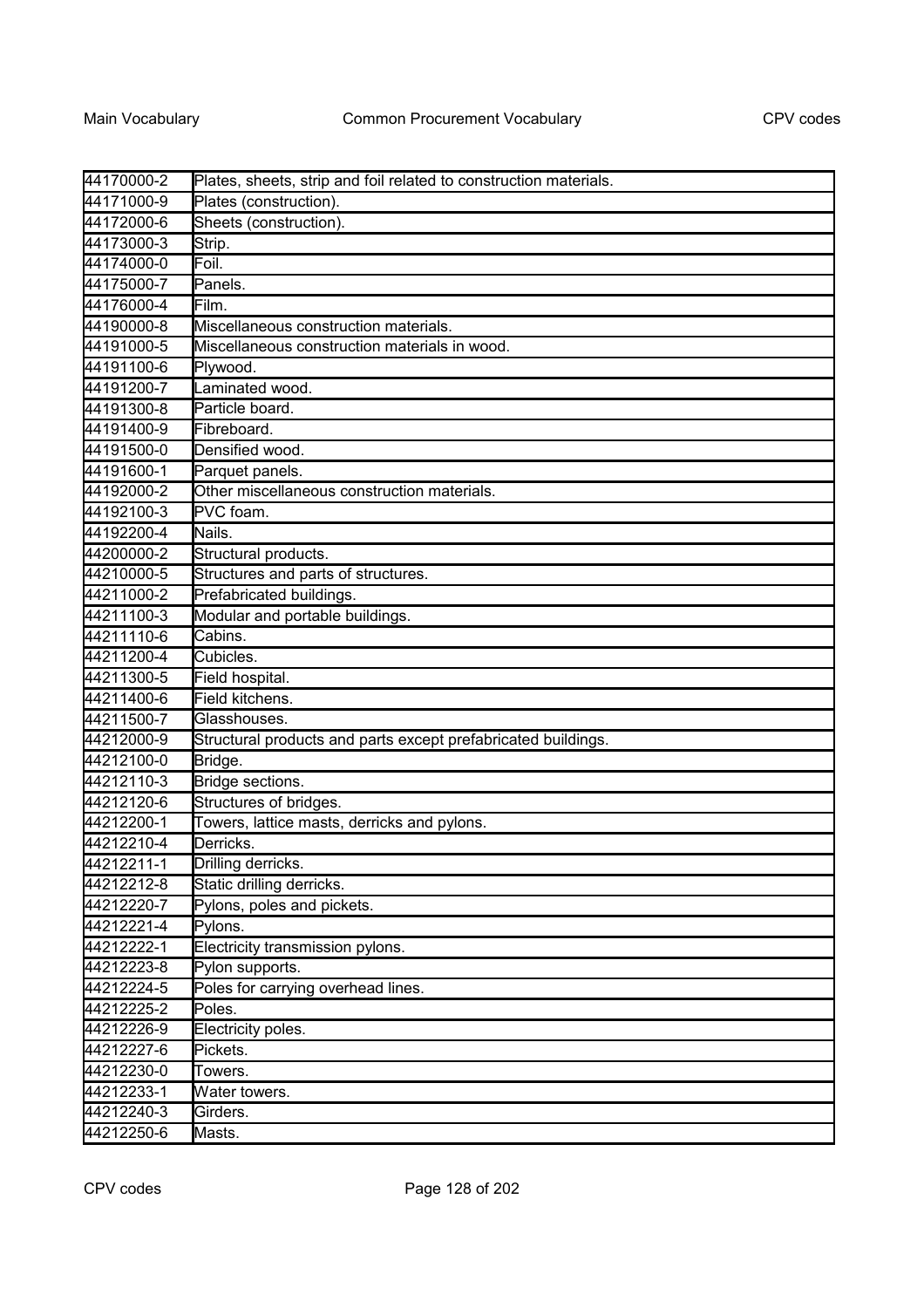| 44212260-9 | Radio or television masts.        |
|------------|-----------------------------------|
| 44212261-6 | Radio masts.                      |
| 44212262-3 | Television masts.                 |
| 44212263-0 | Lattice masts.                    |
| 44212300-2 | Structures and parts.             |
| 44212310-5 | Scaffolding.                      |
| 44212311-2 | Arch struts.                      |
| 44212312-9 | Arch stilts.                      |
| 44212313-6 | Supports.                         |
| 44212314-3 | Pipe-hanging brackets.            |
| 44212315-0 | Equipment for scaffolding.        |
| 44212316-7 | Arch clips.                       |
| 44212317-4 | Scaffolding structures.           |
| 44212318-1 | Pipeline supports.                |
| 44212320-8 | Miscellaneous structures.         |
| 44212321-5 | Bus shelters.                     |
| 44212322-2 | Telephone booths.                 |
| 44212329-1 | Security screens.                 |
| 44212380-6 | Parts of structures.              |
| 44212381-3 | Cladding.                         |
| 44212382-0 | Floodgates.                       |
| 44212383-7 | Lock gates.                       |
| 44212390-9 | Sluices.                          |
| 44212391-6 | Sluice gates.                     |
| 44212400-3 | Piling.                           |
| 44212410-6 | Sheet piling.                     |
| 44212500-4 | Angles and sections.              |
| 44212510-7 | Angles.                           |
| 44212520-0 | Sections.                         |
| 44220000-8 | Builders' joinery.                |
| 44221000-5 | Windows, doors and related items. |
| 44221100-6 | Windows.                          |
| 44221110-9 | Window frames.                    |
| 44221111-6 | Double-glazed units.              |
| 44221120-2 | French windows.                   |
| 44221200-7 | Doors.                            |
| 44221210-0 | Door blanks.                      |
| 44221211-7 | Door frames.                      |
| 44221212-4 | Door screens.                     |
| 44221213-1 | Door thresholds.                  |
| 44221220-3 | Fire doors.                       |
| 44221230-6 | Sliding doors.                    |
| 44221240-9 | Garage doors.                     |
| 44221300-8 | Gates.                            |
| 44221310-1 | Access gates.                     |
| 44221400-9 | Shutters.                         |
| 44221500-0 | Thresholds.                       |
|            |                                   |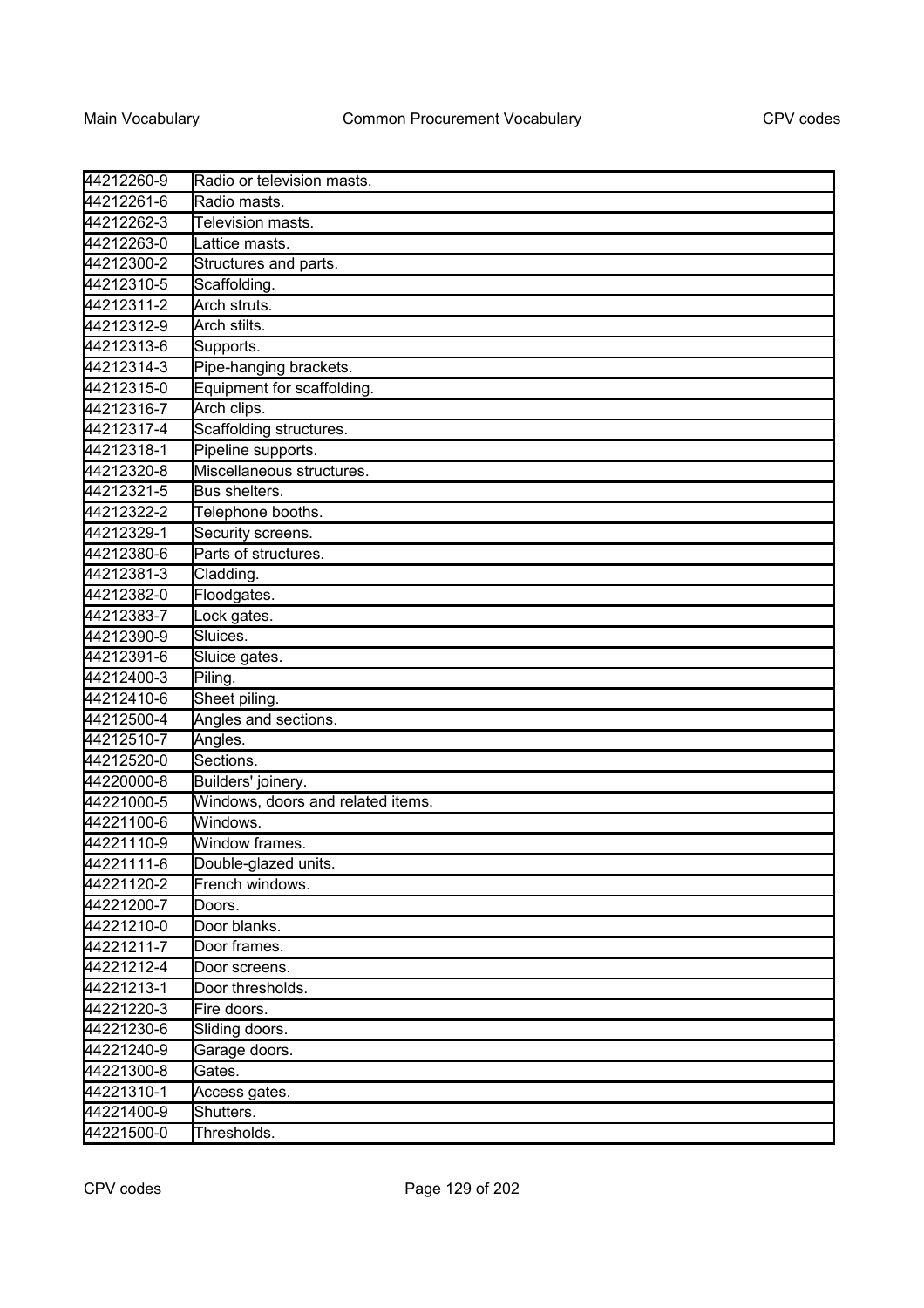| 44230000-1 | Builders' carpentry.                                 |
|------------|------------------------------------------------------|
| 44231000-8 | Made-up fencing panels.                              |
| 44232000-5 | Timber roof trusses.                                 |
| 44233000-2 | Staircases.                                          |
| 44300000-3 | Cable, wire and related products.                    |
| 44310000-6 | Wire products.                                       |
| 44311000-3 | Stranded wire.                                       |
| 44312000-0 | Fencing wire.                                        |
| 44312300-3 | Barbed wire.                                         |
| 44313000-7 | Metal netting.                                       |
| 44313100-8 | Wire-mesh fencing.                                   |
| 44313200-9 | Wire cloth.                                          |
| 44315000-1 | Wire rods.                                           |
| 44315100-2 | Welding accessories.                                 |
| 44315200-3 | Welding materials.                                   |
| 44315300-4 | Soldering or brazing materials.                      |
| 44315310-7 | Soldering materials.                                 |
| 44315320-0 | Brazing materials.                                   |
| 44316000-8 | Ironmongery.                                         |
| 44316100-9 | Anvils.                                              |
| 44316200-0 | Portable forge.                                      |
| 44316300-1 | Grilles.                                             |
| 44316400-2 | Hardware.                                            |
| 44316500-3 | Smiths' wares.                                       |
| 44316510-6 | Blacksmiths' wares.                                  |
| 44317000-5 | Iron or steel slings.                                |
| 44318000-2 | Conductors.                                          |
| 44320000-9 | Cable and related products.                          |
| 44321000-6 | Cable.                                               |
| 44322000-3 | Cable accessories.                                   |
| 44322100-4 | Cable conduits.                                      |
| 44322200-5 | Cable connectors.                                    |
| 44322300-6 | Cable ducts.                                         |
| 44322400-7 | Cable fasteners.                                     |
| 44330000-2 | Bars, rods, wire and profiles used in construction.  |
| 44331000-9 | Bars.                                                |
| 44332000-6 | Rods (construction).                                 |
| 44333000-3 | Wire.                                                |
| 44334000-0 | Profiles.                                            |
| 44400000-4 | Miscellaneous fabricated products and related items. |
| 44410000-7 | Articles for the bathroom and kitchen.               |
| 44411000-4 | Sanitary ware.                                       |
| 44411100-5 | Taps.                                                |
| 44411200-6 | Baths.                                               |
| 44411300-7 | Washbasins.                                          |
| 44411400-8 | Shower basins.                                       |
| 44411600-0 | Bidets.                                              |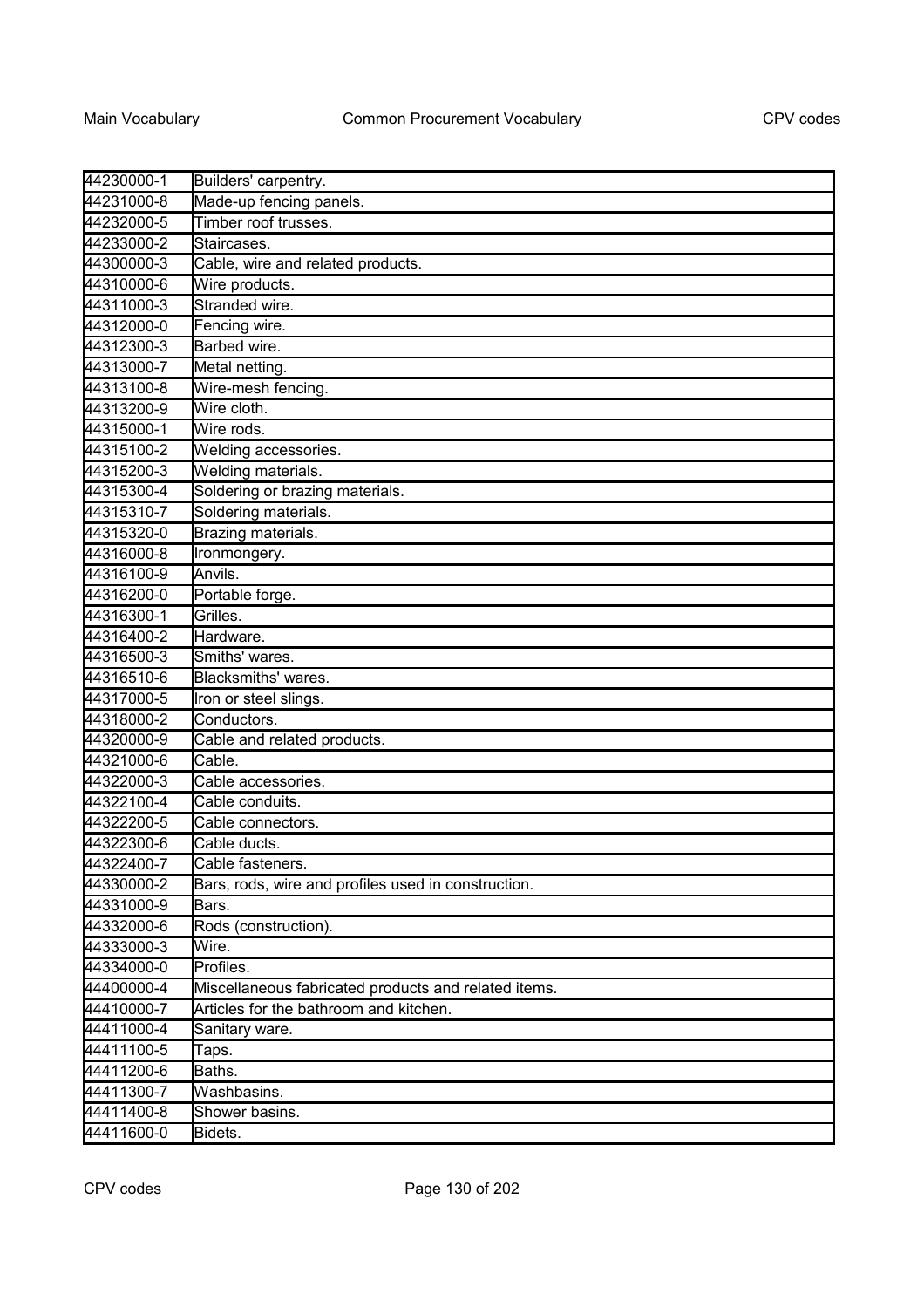| 44411700-1 | Lavatory seats, covers, bowls and cisterns.          |
|------------|------------------------------------------------------|
| 44411710-4 | Lavatory seats.                                      |
| 44411720-7 | Lavatory covers.                                     |
| 44411740-3 | Lavatory bowls.                                      |
| 44411750-6 | Lavatory cisterns.                                   |
| 44411800-2 | Urinals.                                             |
| 44420000-0 | Goods used in construction.                          |
| 44421000-7 | Armoured or reinforced safes, strongboxes and doors. |
| 44421300-0 | Safes.                                               |
| 44421500-2 | Armoured or reinforced doors.                        |
| 44421600-3 | Safe-deposit lockers.                                |
| 44421700-4 | Boxes and lockers.                                   |
| 44421710-7 | Left-luggage lockers.                                |
| 44421720-0 | Lockers.                                             |
| 44421721-7 | Safe-deposit boxes.                                  |
| 44421722-4 | Safety cases.                                        |
| 44421780-8 | Deed boxes.                                          |
| 44421790-1 | Cash boxes.                                          |
| 44422000-4 | Letterboxes.                                         |
| 44423000-1 | Miscellaneous articles.                              |
| 44423100-2 | Bells.                                               |
| 44423200-3 | Ladders.                                             |
| 44423220-9 | Folding steps.                                       |
| 44423230-2 | Step stools.                                         |
| 44423300-4 | Goods-handling equipment.                            |
| 44423330-3 | Platforms for handling goods.                        |
| 44423340-6 | Wire-rope accessories for handling goods.            |
| 44423400-5 | Signs and related items.                             |
| 44423450-0 | Nameplates.                                          |
| 44423460-3 | Address plates.                                      |
| 44423700-8 | Manhole elements.                                    |
| 44423710-1 | Surface boxes.                                       |
| 44423720-4 | Boundary boxes.                                      |
| 44423730-7 | Manhole frames.                                      |
| 44423740-0 | Manhole covers.                                      |
| 44423750-3 | Drain covers.                                        |
| 44423760-6 | Access covers.                                       |
| 44423790-5 | Manhole step irons.                                  |
| 44423800-9 | Metal stamps.                                        |
| 44423810-2 | Rubber stamps.                                       |
| 44423850-4 | Shapes.                                              |
| 44423900-0 | Sacrificial anodes.                                  |
| 44424000-8 | Meter-housing boxes and tape.                        |
| 44424100-9 | Meter-housing boxes.                                 |
| 44424200-0 | Adhesive tape.                                       |
| 44424300-1 | Reflective tape.                                     |
| 44425000-5 | Rings, seals, bands, sticks and grout packers.       |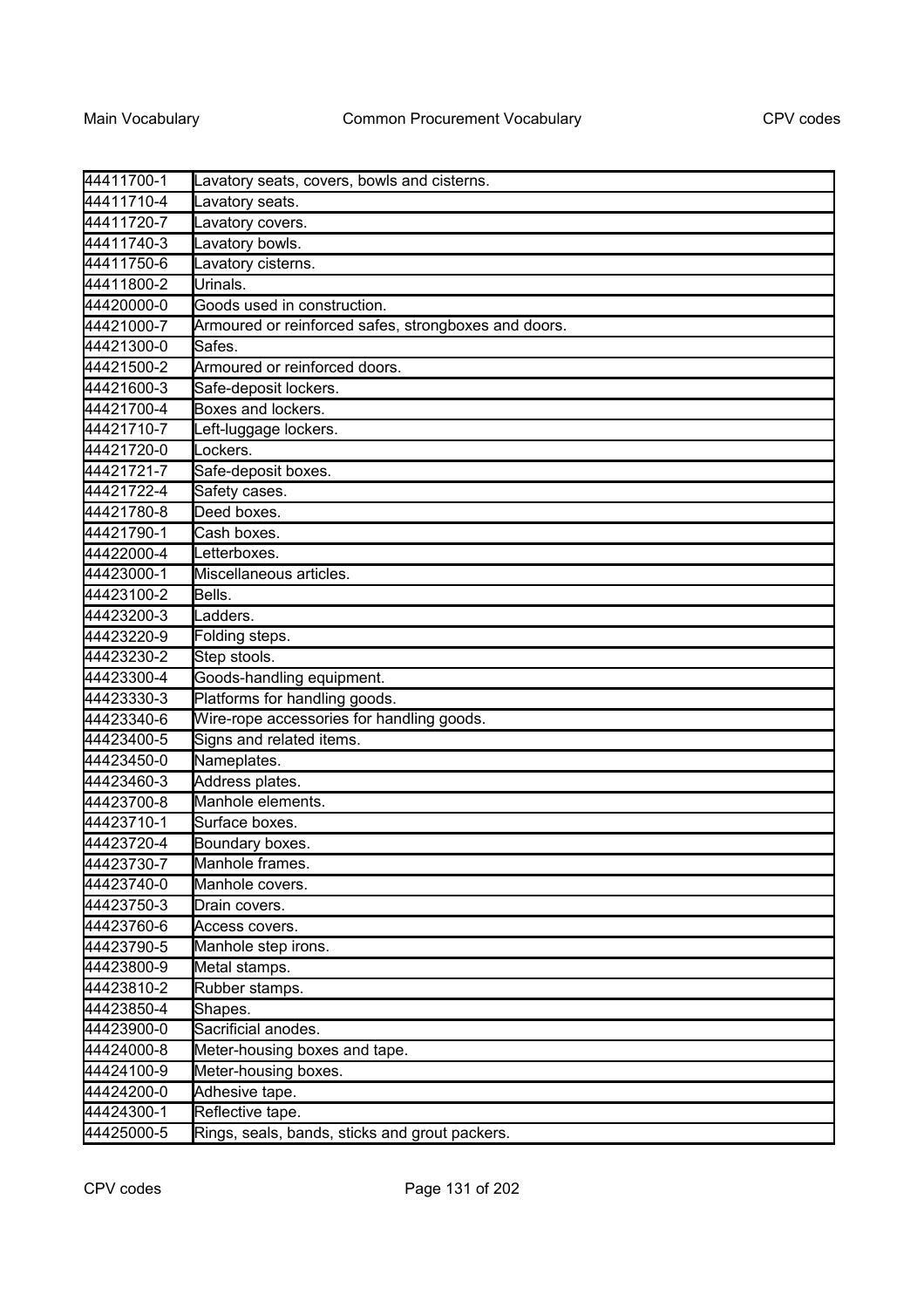| 44425100-6 | Elastic rings.                                            |
|------------|-----------------------------------------------------------|
| 44425110-9 | Self-adhesive reinforcement rings.                        |
| 44425200-7 | Rubber seals.                                             |
| 44425300-8 | Rubber bands.                                             |
| 44425400-9 | Grout packers.                                            |
| 44425500-0 | Plastic sticks.                                           |
| 44430000-3 | Armour plating.                                           |
| 44431000-0 | Cover plates.                                             |
| 44440000-6 | Bearings.                                                 |
| 44441000-3 | Microbeads.                                               |
| 44442000-0 | Roller bearings.                                          |
| 44450000-9 | Mild steel.                                               |
| 44451000-6 | Coin blanks.                                              |
| 44452000-3 | Coin boxes.                                               |
| 44460000-2 | Props and mining struts.                                  |
| 44461000-9 | Props.                                                    |
| 44461100-0 | Mine props.                                               |
| 44462000-6 | Mining struts.                                            |
| 44464000-0 | Caterpillar tracks.                                       |
| 44470000-5 | Cast-iron products.                                       |
| 44480000-8 | Miscellaneous fire-protection equipment.                  |
| 44481000-5 | Platforms ladders.                                        |
| 44481100-6 | Fire ladders.                                             |
| 44482000-2 | Fire-protection devices.                                  |
| 44482100-3 | Fire hoses.                                               |
| 44482200-4 | Fire hydrants.                                            |
| 44500000-5 | Tools, locks, keys, hinges, fasteners, chain and springs. |
| 44510000-8 | Tools.                                                    |
| 44511000-5 | Hand tools.                                               |
| 44511100-6 | Spades and shovels.                                       |
| 44511110-9 | Spades.                                                   |
| 44511120-2 | Shovels.                                                  |
| 44511200-7 | Gardening forks.                                          |
| 44511300-8 | Mattocks, picks, hoes, rakes and beach rakes.             |
| 44511310-1 | Mattocks.                                                 |
| 44511320-4 | Picks.                                                    |
| 44511330-7 | Hoes.                                                     |
| 44511340-0 | Rakes.                                                    |
| 44511341-7 | Beach rakes.                                              |
| 44511400-9 | Axes.                                                     |
| 44511500-0 | Hand saws.                                                |
| 44511510-3 | Handsaw blades.                                           |
| 44512000-2 | Miscellaneous hand tools.                                 |
| 44512100-3 | Chisels.                                                  |
| 44512200-4 | Pliers.                                                   |
| 44512210-7 | Crimping pliers.                                          |
| 44512300-5 | Hammers.                                                  |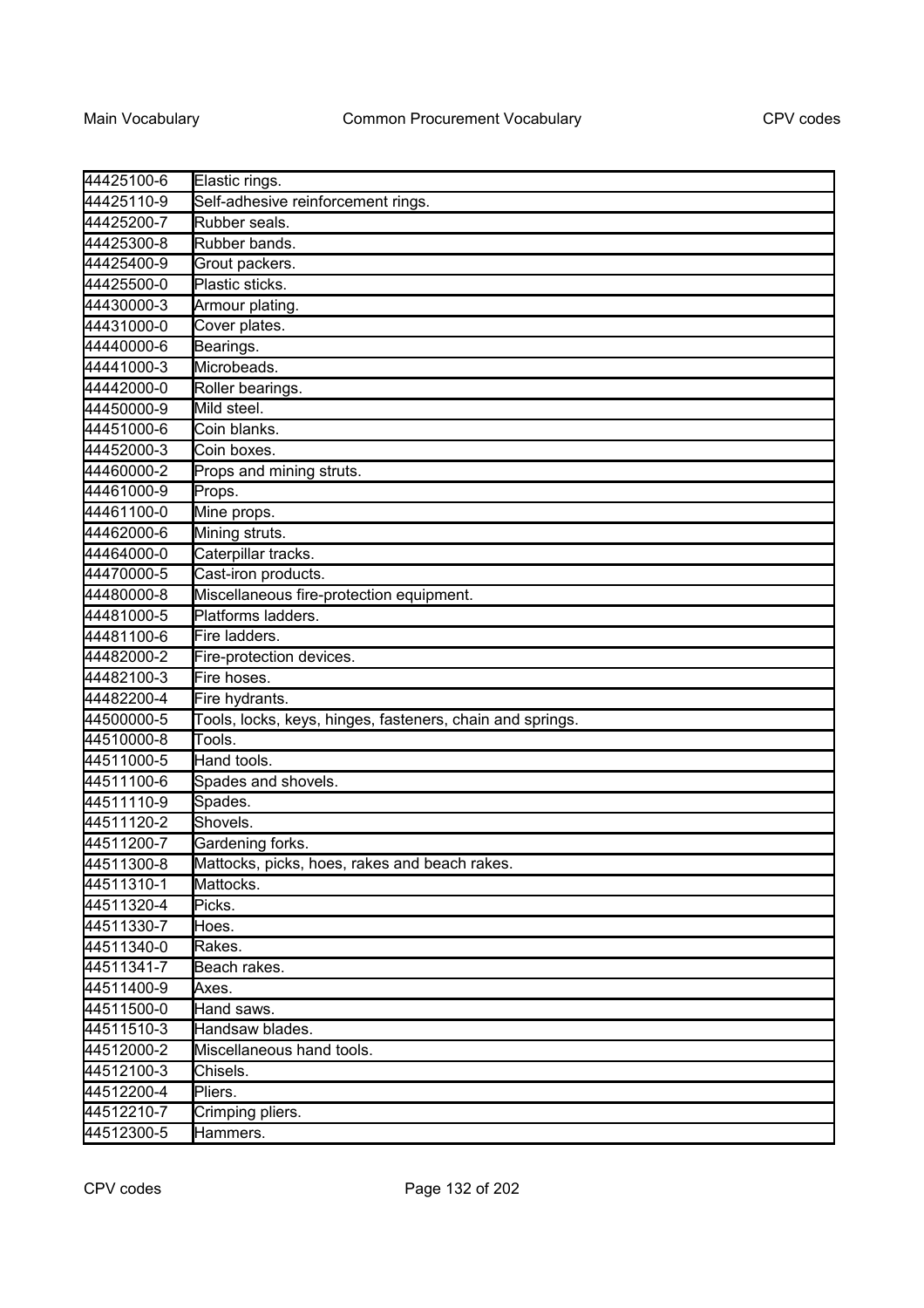| 44512400-6 | Wire grips.                                         |
|------------|-----------------------------------------------------|
| 44512500-7 | Spanners.                                           |
| 44512600-8 | Roadworking tools.                                  |
| 44512610-1 | Spikes for piercing road surfaces.                  |
| 44512700-9 | Files or rasps.                                     |
| 44512800-0 | Screwdrivers.                                       |
| 44512900-1 | Drill bits, screwdriver bits and other accessories. |
| 44512910-4 | Drill bits.                                         |
| 44512920-7 | Screwdriver bits.                                   |
| 44512930-0 | Tool carriers.                                      |
| 44512940-3 | Tool kits.                                          |
| 44513000-9 | Treadle-operated tools.                             |
| 44514000-6 | Tool handles and tool parts.                        |
| 44514100-7 | Tool handles.                                       |
| 44514200-8 | Tool parts.                                         |
| 44520000-1 | Locks, keys and hinges.                             |
| 44521000-8 | Miscellaneous padlocks and locks.                   |
| 44521100-9 | Locks.                                              |
| 44521110-2 | Door locks.                                         |
| 44521120-5 | Electronic security lock.                           |
| 44521130-8 | Enhanced security lock.                             |
| 44521140-1 | Furniture locks.                                    |
| 44521200-0 | Padlocks and chains.                                |
| 44521210-3 | Padlocks.                                           |
| 44522000-5 | Clasps, lock parts and keys.                        |
| 44522100-6 | Clasps.                                             |
| 44522200-7 | Keys.                                               |
| 44522300-8 | Parts of padlocks.                                  |
| 44522400-9 | Parts of locks.                                     |
| 44523000-2 | Hinges, mountings and fittings.                     |
| 44523100-3 | Hinges.                                             |
| 44523200-4 | Mountings.                                          |
| 44523300-5 | Fittings.                                           |
| 44530000-4 | Fasteners.                                          |
| 44531000-1 | Threaded fasteners.                                 |
| 44531100-2 | Wood screws.                                        |
| 44531200-3 | Screw hooks or screw rings.                         |
| 44531300-4 | Self-tapping screws.                                |
| 44531400-5 | Bolts.                                              |
| 44531500-6 | Flange jointing sets.                               |
| 44531510-9 | Bolts and screws.                                   |
| 44531520-2 | Coach bolts and screws.                             |
| 44531600-7 | Nuts.                                               |
| 44531700-8 | Iron or steel threaded articles.                    |
| 44532000-8 | Non-threaded fasteners.                             |
| 44532100-9 | Rivets.                                             |
| 44532200-0 | Washers.                                            |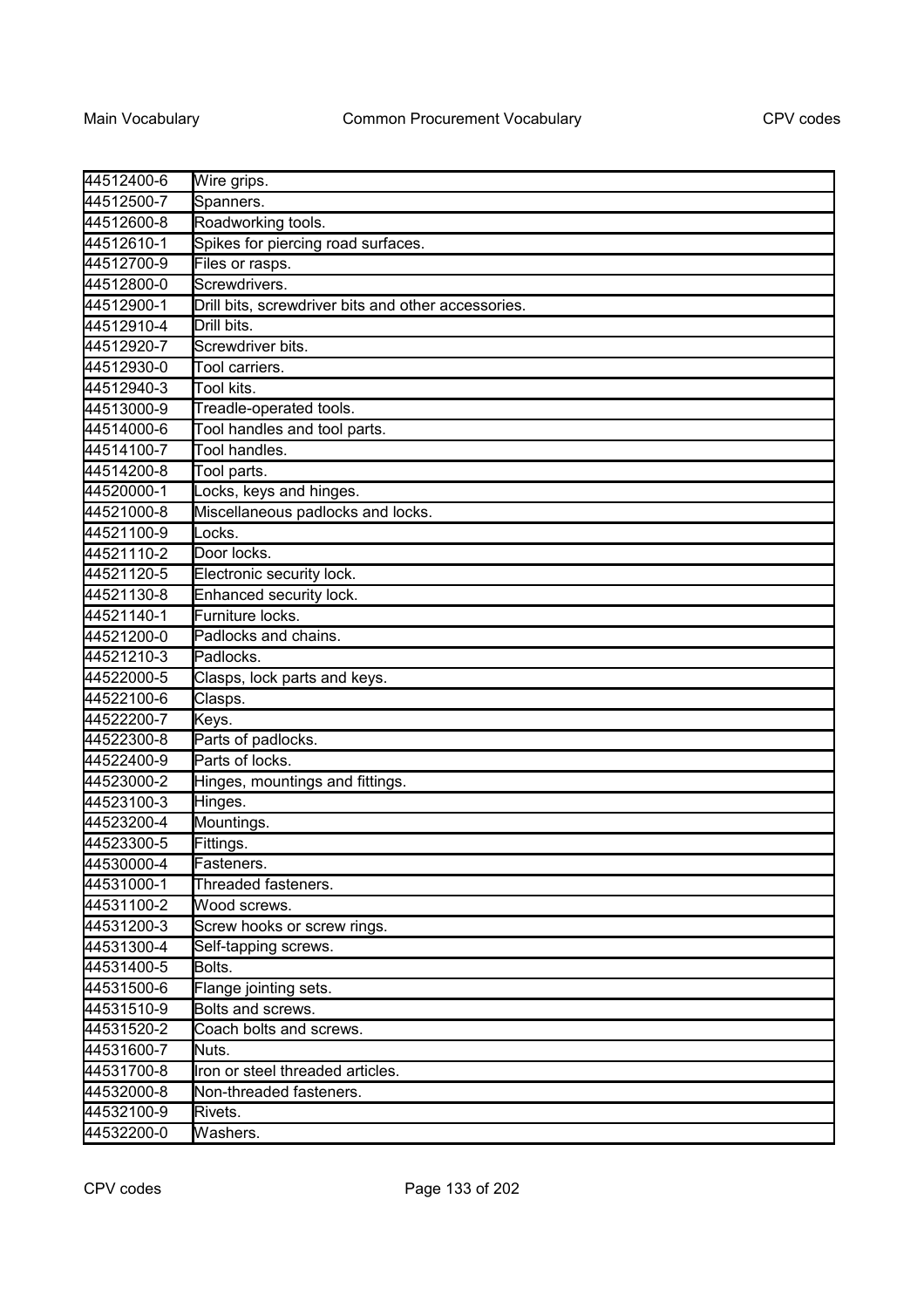| 44532300-1 | Cotter pins.                                                             |
|------------|--------------------------------------------------------------------------|
| 44532400-2 | Steel fishplates.                                                        |
| 44533000-5 | Copper fasteners.                                                        |
| 44540000-7 | Chain.                                                                   |
| 44541000-4 | Articulated chain.                                                       |
| 44542000-1 | Parts of chain.                                                          |
| 44550000-0 | Springs.                                                                 |
| 44600000-6 | Tanks, reservoirs and containers; central-heating radiators and boilers. |
| 44610000-9 | Tanks, reservoirs, containers and pressure vessels.                      |
| 44611000-6 | Tanks.                                                                   |
| 44611100-7 | Air cylinders.                                                           |
| 44611110-0 | Compressed-air cylinders.                                                |
| 44611200-8 | Breathing apparatus.                                                     |
| 44611400-0 | Storage tanks.                                                           |
| 44611410-3 | Oil-storage tanks.                                                       |
| 44611420-6 | Sludge-storage tanks.                                                    |
| 44611500-1 | Water tanks.                                                             |
| 44611600-2 | Reservoirs.                                                              |
| 44612000-3 | Liquefied-gas containers.                                                |
| 44612100-4 | Gas cylinders.                                                           |
| 44612200-5 | Gas tanks.                                                               |
| 44613000-0 | Large containers.                                                        |
| 44613110-4 | Silos.                                                                   |
| 44613200-2 | Refrigerated containers.                                                 |
| 44613210-5 | Water chambers.                                                          |
| 44613300-3 | Standard freight containers.                                             |
| 44613400-4 | Storage containers.                                                      |
| 44613500-5 | Water containers.                                                        |
| 44613600-6 | Wheeled containers.                                                      |
| 44613700-7 | Refuse skips.                                                            |
| 44613800-8 | Containers for waste material.                                           |
| 44614000-7 | Casks.                                                                   |
| 44614100-8 | Storage bins.                                                            |
| 44614300-0 | Container storage system.                                                |
| 44614310-3 | Stacking machinery.                                                      |
| 44615000-4 | Pressure vessels.                                                        |
| 44615100-5 | Steel pressure vessels.                                                  |
| 44616000-1 | Drums.                                                                   |
| 44616200-3 | Waste drums.                                                             |
| 44617000-8 | Boxes.                                                                   |
| 44617100-9 | Cartons.                                                                 |
| 44617200-0 | Meter housings.                                                          |
| 44617300-1 | Prefabricated boxes.                                                     |
| 44618000-5 | Light containers, corks, tops for containers, vats and lids.             |
| 44618100-6 | Light containers.                                                        |
| 44618300-8 | Corks, stoppers, tops for containers and lids.                           |
| 44618310-1 | Corks.                                                                   |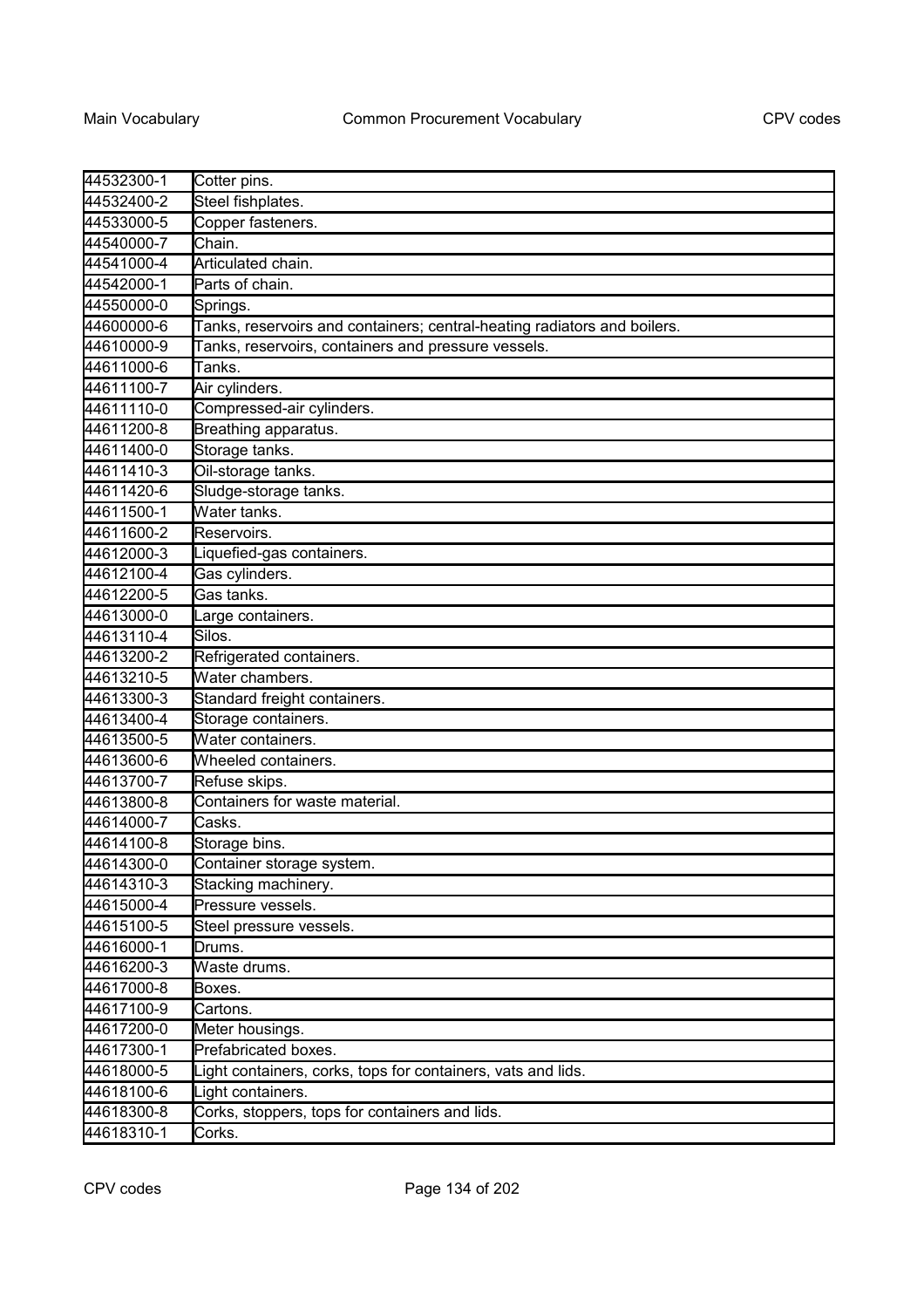| 44618320-4 | Stoppers.                                          |
|------------|----------------------------------------------------|
| 44618330-7 | Tops for containers.                               |
| 44618340-0 | Lids.                                              |
| 44618350-3 | Plastic caps.                                      |
| 44618400-9 | Cans.                                              |
| 44618420-5 | Food cans.                                         |
| 44618500-0 | Vats.                                              |
| 44619000-2 | Other containers.                                  |
| 44619100-3 | Cases.                                             |
| 44619200-4 | Cable drums.                                       |
| 44619300-5 | Crates.                                            |
| 44619400-6 | Barrels.                                           |
| 44619500-7 | Pallet boxes.                                      |
| 44620000-2 | Central-heating radiators and boilers and parts.   |
| 44621000-9 | Radiators and boilers.                             |
| 44621100-0 | Radiators.                                         |
| 44621110-3 | Central-heating radiators.                         |
| 44621111-0 | Non-electrically-heated central-heating radiators. |
| 44621112-7 | Parts of central-heating radiators.                |
| 44621200-1 | Boilers.                                           |
| 44621210-4 | Water boilers.                                     |
| 44621220-7 | Central-heating boilers.                           |
| 44621221-4 | Parts of central-heating boilers.                  |
| 44622000-6 | Heat-recovery systems.                             |
| 44622100-7 | Heat-recovery equipment.                           |
| 44800000-8 | Paints, varnishes and mastics.                     |
| 44810000-1 | Paints.                                            |
| 44811000-8 | Road paint.                                        |
| 44812000-5 | Artists' paints.                                   |
| 44812100-6 | Enamels and glazes.                                |
| 44812200-7 | Oil and water paints.                              |
| 44812210-0 | Oil paints.                                        |
| 44812220-3 | Water paints.                                      |
| 44812300-8 | Students' paints.                                  |
| 44812310-1 | Colours in sets.                                   |
| 44812320-4 | Signboard painters' colours.                       |
| 44812400-9 | Decorating supplies.                               |
| 44820000-4 | Varnishes.                                         |
| 44830000-7 | Mastics, fillers, putty and solvents.              |
| 44831000-4 | Mastics, fillers, putty.                           |
| 44831100-5 | Mastics.                                           |
| 44831200-6 | Fillers.                                           |
| 44831300-7 | Putty.                                             |
| 44831400-8 | Grout.                                             |
| 44832000-1 | Solvents.                                          |
| 44832100-2 | Paint stripper.                                    |
| 44832200-3 | Thinners.                                          |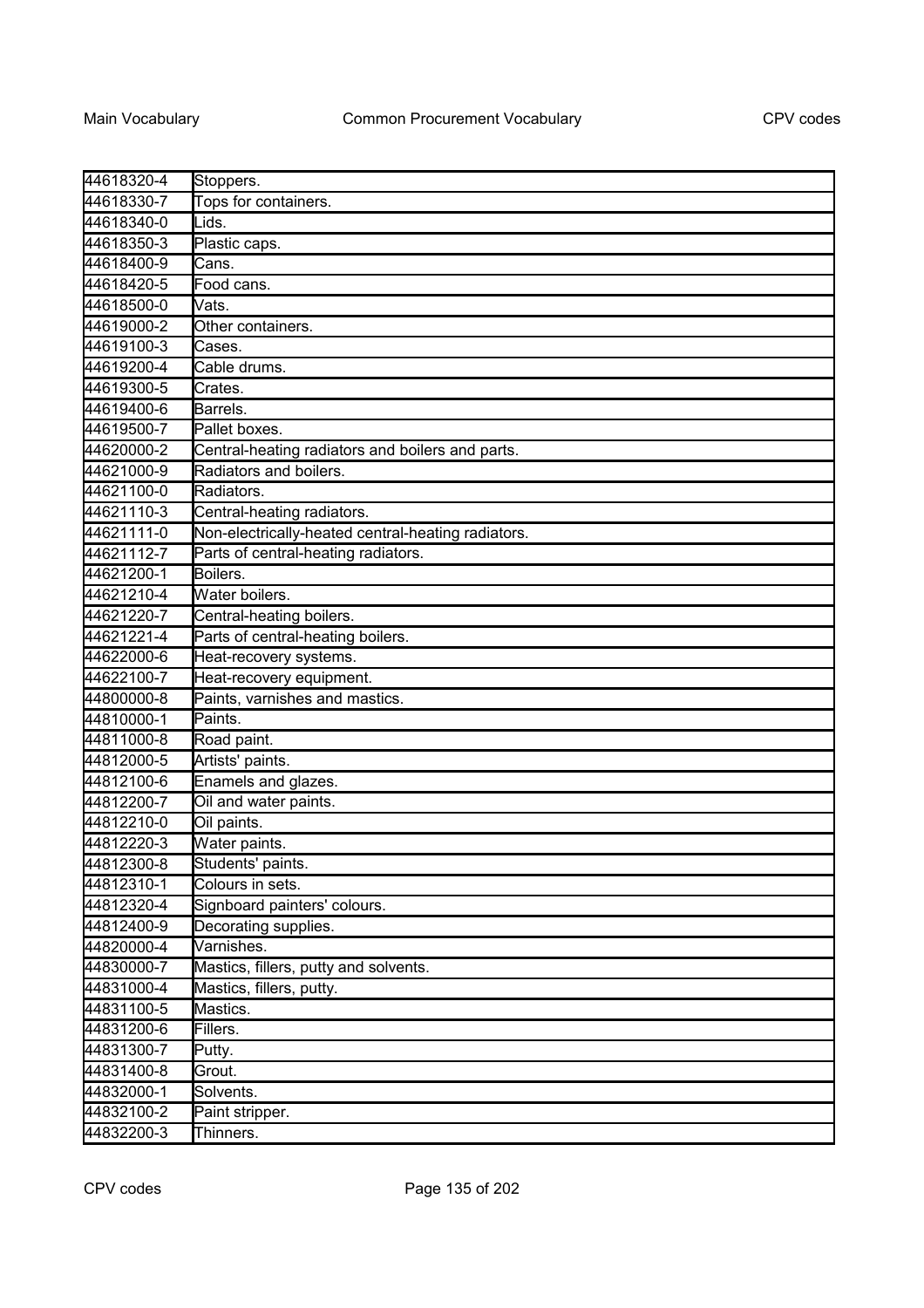| 44900000-9 | Stone for construction, limestone, gypsum and slate.        |
|------------|-------------------------------------------------------------|
| 44910000-2 | Stone for construction.                                     |
| 44911000-9 | Marble and calcarous building stone.                        |
| 44911100-0 | Marble.                                                     |
| 44911200-1 | Travertine.                                                 |
| 44912000-6 | Miscellaneous building stone.                               |
| 44912100-7 | Granite.                                                    |
| 44912200-8 | Sandstone.                                                  |
| 44912300-9 | Basalt.                                                     |
| 44912400-0 | Kerbstones.                                                 |
| 44920000-5 | Limestone, gypsum and chalk.                                |
| 44921000-2 | Limestone and gypsum.                                       |
| 44921100-3 | Gypsum.                                                     |
| 44921200-4 | Lime.                                                       |
| 44921210-7 | Powdered lime.                                              |
| 44921300-5 | Limestone.                                                  |
| 44922000-9 | Chalk and dolomite.                                         |
| 44922100-0 | Chalk.                                                      |
| 44922200-1 | Dolomite.                                                   |
| 44930000-8 | Slate.                                                      |
| 45000000-7 | Construction work.                                          |
| 45100000-8 | Site preparation work.                                      |
| 45110000-1 | Building demolition and wrecking work and earthmoving work. |
| 45111000-8 | Demolition, site preparation and clearance work.            |
| 45111100-9 | Demolition work.                                            |
| 45111200-0 | Site preparation and clearance work.                        |
| 45111210-3 | Blasting and associated rock-removal work.                  |
| 45111211-0 | Blasting work.                                              |
| 45111212-7 | Rock-removal work.                                          |
| 45111213-4 | Site-clearance work.                                        |
| 45111214-1 | Blast-clearing work.                                        |
| 45111220-6 | Scrub-removal work.                                         |
| 45111230-9 | Ground-stabilisation work.                                  |
| 45111240-2 | Ground-drainage work.                                       |
| 45111250-5 | Ground investigation work.                                  |
| 45111260-8 | Site-preparation work for mining.                           |
| 45111290-7 | Primary works for services.                                 |
| 45111291-4 | Site-development work.                                      |
| 45111300-1 | Dismantling works.                                          |
| 45111310-4 | Dismantling works for military installations.               |
| 45111320-7 | Dismantling works for security installations.               |
| 45112000-5 | Excavating and earthmoving work.                            |
| 45112100-6 | Trench-digging work.                                        |
| 45112200-7 | Soil-stripping work.                                        |
| 45112210-0 | Topsoil-stripping work.                                     |
| 45112300-8 | Infill and land-reclamation work.                           |
| 45112310-1 | Infill work.                                                |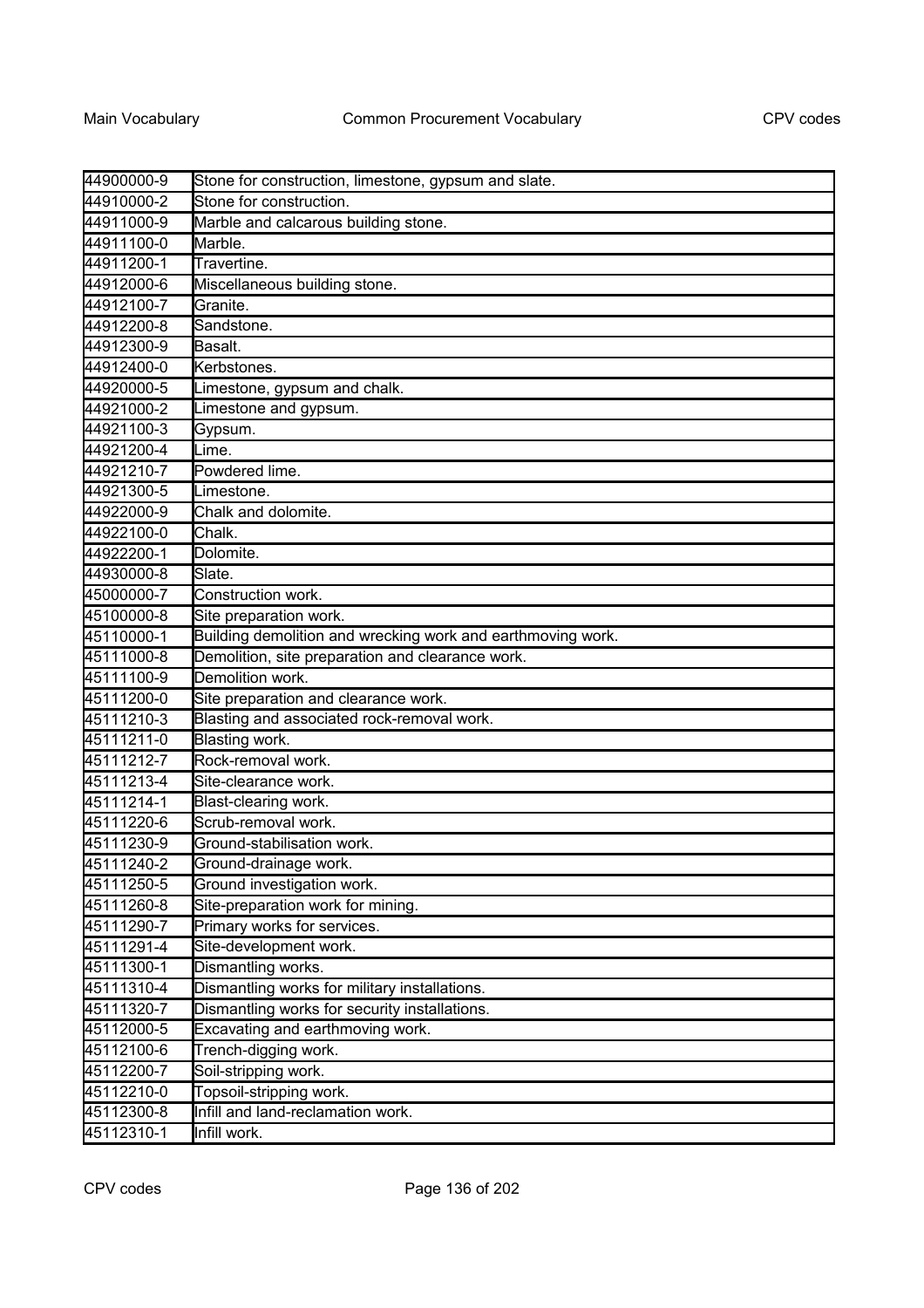| 45112320-4 | Land-reclamation work.                                                                         |
|------------|------------------------------------------------------------------------------------------------|
| 45112330-7 | Site-reclamation work.                                                                         |
| 45112340-0 | Soil-decontamination work.                                                                     |
| 45112350-3 | Reclamation of waste land.                                                                     |
| 45112360-6 | Land rehabilitation work.                                                                      |
| 45112400-9 | Excavating work.                                                                               |
| 45112410-2 | Grave-digging work.                                                                            |
| 45112420-5 | Basement excavation work.                                                                      |
| 45112440-1 | Terracing of hillsides.                                                                        |
| 45112441-8 | Terracing work.                                                                                |
| 45112450-4 | Excavation work at archaeological sites.                                                       |
| 45112500-0 | Earthmoving work.                                                                              |
| 45112600-1 | Cut and fill.                                                                                  |
| 45112700-2 | Landscaping work.                                                                              |
| 45112710-5 | Landscaping work for green areas.                                                              |
| 45112711-2 | Landscaping work for parks.                                                                    |
| 45112712-9 | andscaping work for gardens.                                                                   |
| 45112713-6 | andscaping work for roof gardens.                                                              |
| 45112714-3 | Landscaping work for cemeteries.                                                               |
| 45112720-8 | andscaping work for sports grounds and recreational areas.                                     |
| 45112721-5 | Landscaping work for golf courses.                                                             |
| 45112722-2 | andscaping work for riding areas.                                                              |
| 45112723-9 | andscaping work for playgrounds.                                                               |
| 45112730-1 | Landscaping work for roads and motorways.                                                      |
| 45112740-4 | Landscaping work for airports.                                                                 |
| 45113000-2 | Siteworks.                                                                                     |
| 45120000-4 | Test drilling and boring work.                                                                 |
| 45121000-1 | Test drilling work.                                                                            |
| 45122000-8 | Test boring work.                                                                              |
| 45200000-9 | Works for complete or part construction and civil engineering work.                            |
| 45210000-2 | Building construction work.                                                                    |
| 45211000-9 | Construction work for multi-dwelling buildings and individual houses.                          |
| 45211100-0 | Construction work for houses.                                                                  |
| 45211200-1 | Sheltered housing construction work.                                                           |
| 45211300-2 | Houses construction work.                                                                      |
| 45211310-5 | Bathrooms construction work.                                                                   |
| 45211320-8 | Porches construction work.                                                                     |
| 45211340-4 | Multi-dwelling buildings construction work.                                                    |
| 45211341-1 | Flats construction work.                                                                       |
| 45211350-7 | Multi-functional buildings construction work.                                                  |
| 45211360-0 | Urban development construction work.                                                           |
| 45211370-3 | Construction works for saunas.                                                                 |
| 45212000-6 | Construction work for buildings relating to leisure, sports, culture, lodging and restaurants. |
| 45212100-7 | Construction work of leisure facilities.                                                       |
| 45212110-0 | eisure centre construction work.                                                               |
| 45212120-3 | Theme park construction work.                                                                  |
| 45212130-6 | Amusement park construction work.                                                              |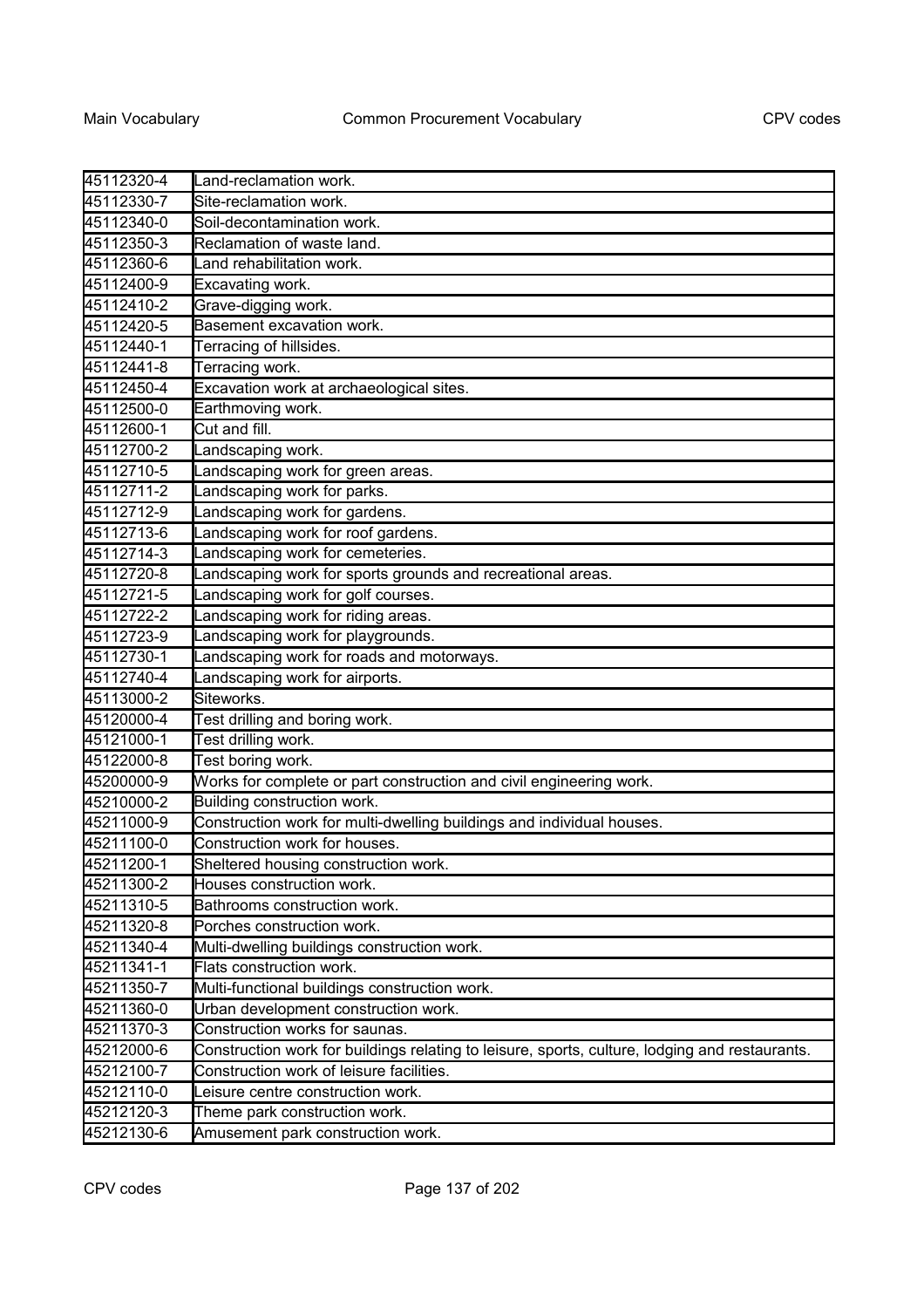| 45212140-9 |                                                                    |
|------------|--------------------------------------------------------------------|
|            | Recreation installation.                                           |
| 45212150-2 | Cinema construction work.                                          |
| 45212160-5 | Casino construction work.                                          |
| 45212170-8 | Entertainment building construction work.                          |
| 45212171-5 | Entertainment centre construction work.                            |
| 45212172-2 | Recreation centre construction work.                               |
| 45212180-1 | Ticket offices construction work.                                  |
| 45212190-4 | Sun-protection works.                                              |
| 45212200-8 | Construction work for sports facilities.                           |
| 45212210-1 | Single-purpose sports facilities construction work.                |
| 45212211-8 | Ice rink construction work.                                        |
| 45212212-5 | Construction work for swimming pool.                               |
| 45212213-2 | Sport markings works.                                              |
| 45212220-4 | Multi-purpose sports facilities construction work.                 |
| 45212221-1 | Construction work in connection with structures for sports ground. |
| 45212222-8 | Gymnasium construction work.                                       |
| 45212223-5 | Winter-sports facilities construction work.                        |
| 45212224-2 | Stadium construction work.                                         |
| 45212225-9 | Sports hall construction work.                                     |
| 45212230-7 | Installation of changing rooms.                                    |
| 45212290-5 | Repair and maintenance work in connection with sports facilities.  |
| 45212300-9 | Construction work for art and cultural buildings.                  |
| 45212310-2 | Construction work for buildings relating to exhibitions.           |
| 45212311-9 | Art gallery construction work.                                     |
| 45212312-6 | Exhibition centre construction work.                               |
| 45212313-3 | Museum construction work.                                          |
| 45212314-0 | Historical monument or memorial construction work.                 |
| 45212320-5 | Construction work for buildings relating to artistic performances. |
| 45212321-2 | Auditorium construction work.                                      |
| 45212322-9 | Theatre construction work.                                         |
| 45212330-8 | Library construction work.                                         |
| 45212331-5 | Multimedia library construction work.                              |
| 45212340-1 | ecture hall construction work.                                     |
| 45212350-4 | Buildings of particular historical or architectural interest.      |
| 45212351-1 | Prehistoric monument construction work.                            |
| 45212352-8 | Industrial monument construction work.                             |
| 45212353-5 | Palace construction work.                                          |
| 45212354-2 | Castle construction work.                                          |
| 45212360-7 | Religious buildings construction work.                             |
| 45212361-4 | Church construction work.                                          |
| 45212400-0 | Accommodation and restaurant buildings.                            |
| 45212410-3 | Construction work for lodging buildings.                           |
| 45212411-0 | Hotel construction work.                                           |
| 45212412-7 | Hostel construction work.                                          |
| 45212413-4 | Short-stay accommodation construction work.                        |
| 45212420-6 | Construction work for restaurants and similar facilities.          |
| 45212421-3 | Restaurant construction work.                                      |
|            |                                                                    |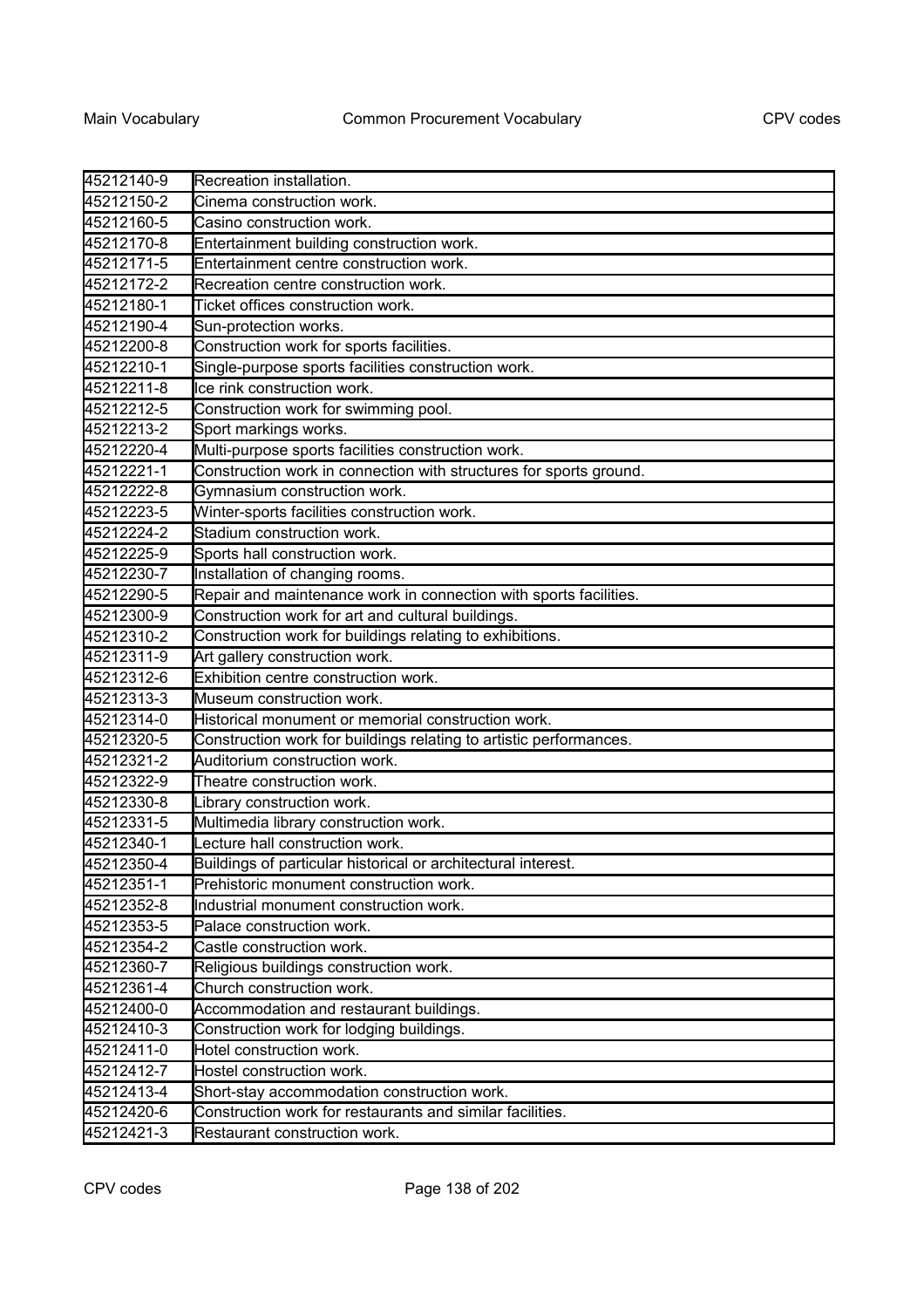| 45212422-0 | Canteen construction work.                                                                 |
|------------|--------------------------------------------------------------------------------------------|
| 45212423-7 | Cafeteria construction work.                                                               |
| 45212500-1 | Kitchen or restaurant conversion.                                                          |
| 45212600-2 | Pavilion construction work.                                                                |
|            | Construction work for commercial buildings, warehouses and industrial buildings, buildings |
| 45213000-3 | relating to transport.                                                                     |
| 45213100-4 | Construction work for commercial buildings.                                                |
| 45213110-7 | Shop buildings construction work.                                                          |
| 45213111-4 | Shopping centre construction work.                                                         |
| 45213112-1 | Shop units construction work.                                                              |
| 45213120-0 | Post office construction work.                                                             |
| 45213130-3 | Bank construction work.                                                                    |
| 45213140-6 | Market construction work.                                                                  |
| 45213141-3 | Covered market construction work.                                                          |
| 45213142-0 | Open-air market construction work.                                                         |
| 45213150-9 | Office block construction work.                                                            |
| 45213200-5 | Construction work for warehouses and industrial buildings.                                 |
| 45213210-8 | Cold-storage installations.                                                                |
| 45213220-1 | Construction work for warehouses.                                                          |
| 45213221-8 | Warehouse stores construction work.                                                        |
| 45213230-4 | Abattoir construction work.                                                                |
| 45213240-7 | Agricultural buildings construction work.                                                  |
| 45213241-4 | Barn construction work.                                                                    |
| 45213242-1 | Cowsheds construction work.                                                                |
| 45213250-0 | Construction work for industrial buildings.                                                |
| 45213251-7 | Industrial units construction work.                                                        |
| 45213252-4 | Workshops construction work.                                                               |
| 45213260-3 | Stores depot construction work.                                                            |
| 45213270-6 | Construction works for recycling station.                                                  |
| 45213280-9 | Construction works for compost facility.                                                   |
| 45213300-6 | Buildings associated with transport.                                                       |
| 45213310-9 | Construction work for buildings relating to road transport.                                |
| 45213311-6 | Bus station construction work.                                                             |
| 45213312-3 | Car park building construction work.                                                       |
| 45213313-0 | Service-area building construction work.                                                   |
| 45213314-7 | Bus garage construction work.                                                              |
| 45213315-4 | Bus-stop shelter construction work.                                                        |
| 45213316-1 | Installation works of walkways.                                                            |
| 45213320-2 | Construction work for buildings relating to railway transport.                             |
| 45213321-9 | Railway station construction work.                                                         |
| 45213322-6 | Rail terminal building construction work.                                                  |
| 45213330-5 | Construction work for buildings relating to air transport.                                 |
| 45213331-2 | Airport buildings construction work.                                                       |
| 45213332-9 | Airport control tower construction work.                                                   |
| 45213333-6 | Installation works of airport check-in counters.                                           |
| 45213340-8 | Construction work for buildings relating to water transport.                               |
| 45213341-5 | Ferry terminal building construction work.                                                 |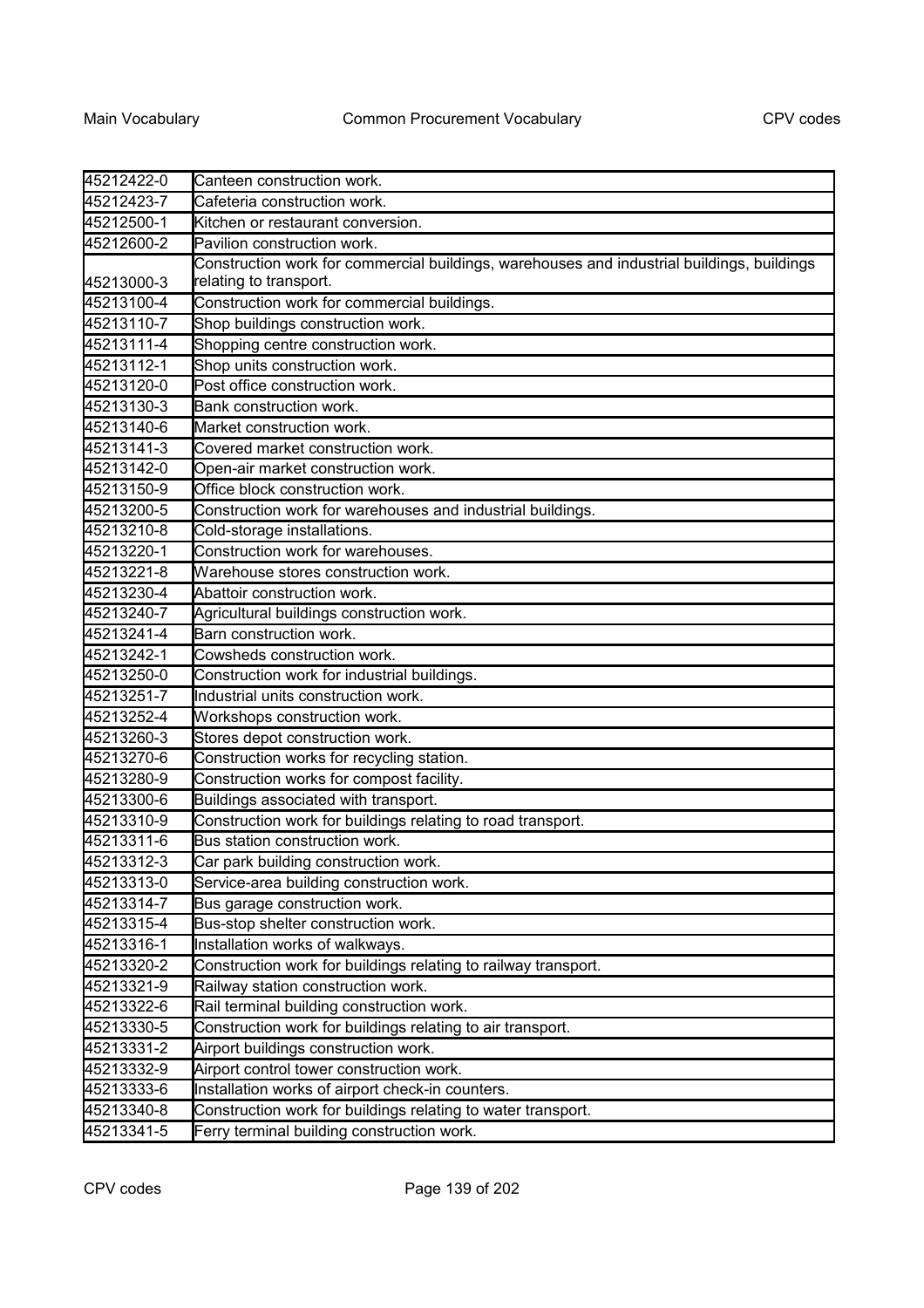| 45213342-2 | Ro-Ro terminal construction work.                                                            |
|------------|----------------------------------------------------------------------------------------------|
| 45213350-1 | Construction work for buildings relating to various means of transport.                      |
| 45213351-8 | Maintenance hangar construction work.                                                        |
| 45213352-5 | Service depot construction work.                                                             |
| 45213353-2 | Installation works of passenger boarding bridges.                                            |
| 45213400-7 | Installation of staff rooms.                                                                 |
| 45214000-0 | Construction work for buildings relating to education and research.                          |
| 45214100-1 | Construction work for kindergarten buildings.                                                |
| 45214200-2 | Construction work for school buildings.                                                      |
| 45214210-5 | Primary school construction work.                                                            |
| 45214220-8 | Secondary school construction work.                                                          |
| 45214230-1 | Special school construction work.                                                            |
| 45214300-3 | Construction work for college buildings.                                                     |
| 45214310-6 | Vocational college construction work.                                                        |
| 45214320-9 | Technical college construction work.                                                         |
| 45214400-4 | Construction work for university buildings.                                                  |
| 45214410-7 | Polytechnic construction work.                                                               |
| 45214420-0 | Lecture theatre construction work.                                                           |
| 45214430-3 | Language laboratory construction work.                                                       |
| 45214500-5 | Construction work for buildings of further education.                                        |
| 45214600-6 | Construction work for research buildings.                                                    |
| 45214610-9 | Laboratory building construction work.                                                       |
| 45214620-2 | Research and testing facilities construction work.                                           |
| 45214630-5 | Scientific installations.                                                                    |
| 45214631-2 | Installation works of cleanrooms.                                                            |
| 45214640-8 | Meteorological stations construction work.                                                   |
| 45214700-7 | Construction work for halls of residence.                                                    |
| 45214710-0 | Entrance hall construction work.                                                             |
| 45214800-8 | Training facilities building.                                                                |
|            | Construction work for buildings relating to health and social services, for crematoriums and |
| 45215000-7 | public conveniences.                                                                         |
| 45215100-8 | Construction work for buildings relating to health.                                          |
| 45215110-1 | Spa construction work.                                                                       |
| 45215120-4 | Special medical building construction work.                                                  |
| 45215130-7 | Clinic construction work.                                                                    |
| 45215140-0 | Hospital facilities construction work.                                                       |
| 45215141-7 | Operating theatre construction work.                                                         |
| 45215142-4 | Intensive-care unit construction work.                                                       |
| 45215143-1 | Diagnostic screening room construction work.                                                 |
| 45215144-8 | Screening rooms construction work.                                                           |
| 45215145-5 | Fluoroscopy room construction work.                                                          |
| 45215146-2 | Pathology room construction work.                                                            |
| 45215147-9 | Forensic room construction work.                                                             |
| 45215148-6 | Catheter room construction work.                                                             |
| 45215200-9 | Construction work for social services buildings.                                             |
| 45215210-2 | Construction work for subsidised residential accommodation.                                  |
| 45215212-6 | Retirement home construction work.                                                           |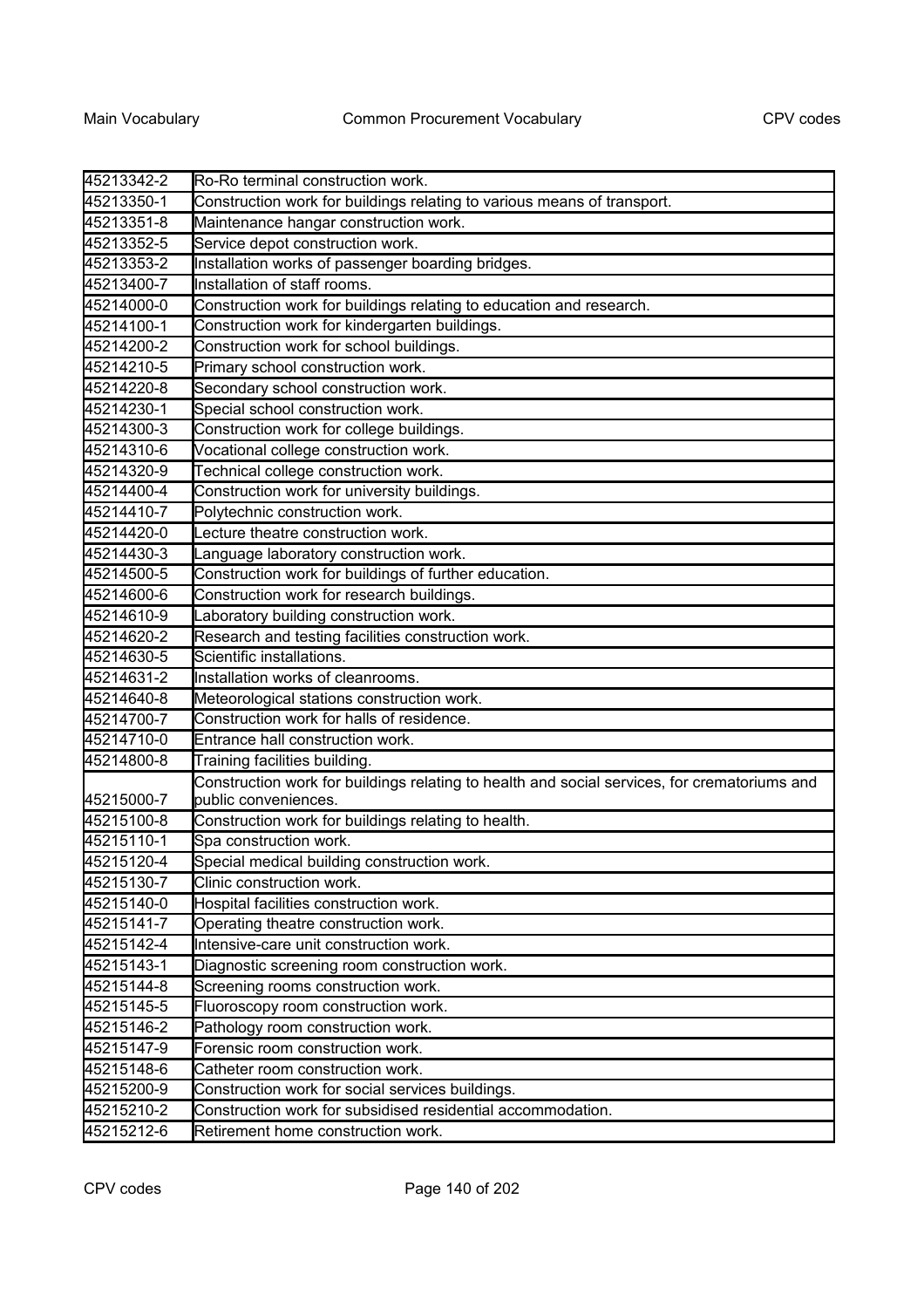| 45215213-3 | Nursing home construction work.                                                                                |
|------------|----------------------------------------------------------------------------------------------------------------|
| 45215214-0 | Residential homes construction work.                                                                           |
| 45215215-7 | Children's home construction work.                                                                             |
| 45215220-5 | Construction work for social facilities other than subsidised residential accommodation.                       |
| 45215221-2 | Daycare centre construction work.                                                                              |
| 45215222-9 | Civic centre construction work.                                                                                |
| 45215300-0 | Construction work for crematoriums.                                                                            |
| 45215400-1 | Cemetery works.                                                                                                |
| 45215500-2 | Public conveniences                                                                                            |
| 45216000-4 | Construction work for buildings relating to law and order or emergency services and for<br>military buildings. |
| 45216100-5 | Construction work for buildings relating to law and order or emergency services.                               |
| 45216110-8 | Construction work for buildings relating to law and order.                                                     |
| 45216111-5 | Police station construction work.                                                                              |
| 45216112-2 | Court building construction work.                                                                              |
| 45216113-9 | Prison building construction work.                                                                             |
| 45216114-6 | Parliament and public assembly buildings.                                                                      |
| 45216120-1 | Construction work for buildings relating to emergency services.                                                |
| 45216121-8 | Fire station construction work.                                                                                |
| 45216122-5 | Ambulance station construction work.                                                                           |
| 45216123-2 | Mountain-rescue building construction work.                                                                    |
| 45216124-9 | Lifeboat station construction work.                                                                            |
| 45216125-6 | Emergency-services building construction work.                                                                 |
| 45216126-3 | Coastguard building construction work.                                                                         |
| 45216127-0 | Rescue-service station construction work.                                                                      |
| 45216128-7 | Lighthouse construction work.                                                                                  |
| 45216129-4 | Protective shelters.                                                                                           |
| 45216200-6 | Construction work for military buildings and installations.                                                    |
| 45216220-2 | Military bunker construction work.                                                                             |
| 45216230-5 | Military shelter construction work.                                                                            |
| 45216250-1 | Trench defences construction work.                                                                             |
| 45217000-1 | Inflatable buildings construction work.                                                                        |
| 45220000-5 | Engineering works and construction works.                                                                      |
| 45221000-2 | Construction work for bridges and tunnels, shafts and subways.                                                 |
| 45221100-3 | Construction work for bridges.                                                                                 |
| 45221110-6 | Bridge construction work.                                                                                      |
| 45221111-3 | Road bridge construction work.                                                                                 |
| 45221112-0 | Railway bridge construction work.                                                                              |
| 45221113-7 | Footbridge construction work.                                                                                  |
| 45221114-4 | Construction work for iron bridges.                                                                            |
| 45221115-1 | Construction work for steel bridges.                                                                           |
| 45221117-5 | Weighbridge construction work.                                                                                 |
| 45221118-2 | Pipeline-carrying bridge construction work.                                                                    |
| 45221119-9 | Bridge renewal construction work.                                                                              |
| 45221120-9 | Viaduct construction work.                                                                                     |
| 45221121-6 | Road viaduct construction work.                                                                                |
| 45221122-3 | Railway viaduct construction work.                                                                             |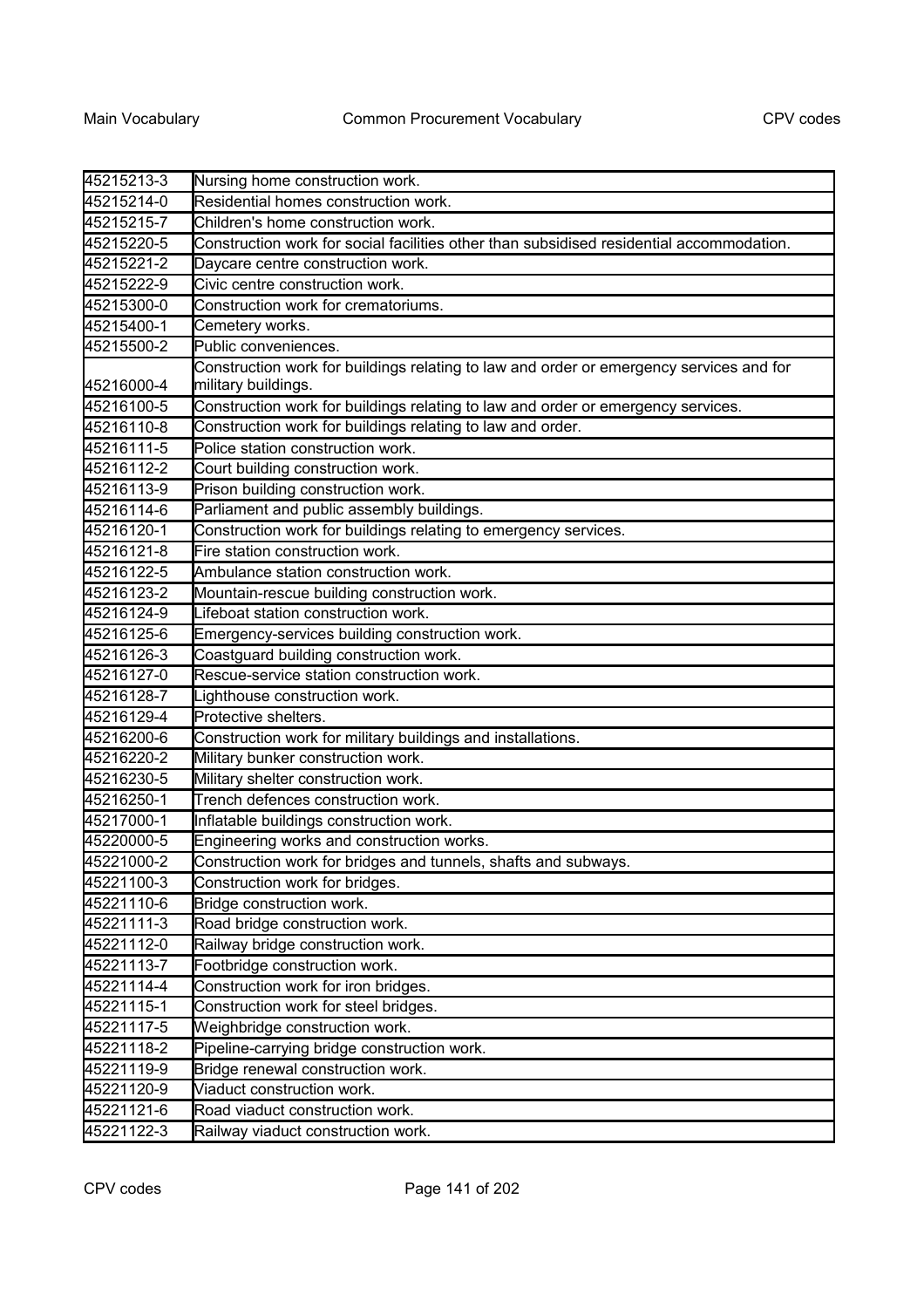| 45221200-4 | Construction work for tunnels, shafts and subways.                                   |
|------------|--------------------------------------------------------------------------------------|
| 45221210-7 | Covered or partially-covered excavations.                                            |
| 45221211-4 | Underpass.                                                                           |
| 45221213-8 | Covered or partially-covered railway excavations.                                    |
| 45221214-5 | Covered or partially-covered road excavations.                                       |
| 45221220-0 | Culverts.                                                                            |
| 45221230-3 | Shafts.                                                                              |
| 45221240-6 | Construction work for tunnels.                                                       |
| 45221241-3 | Road tunnel construction work.                                                       |
| 45221242-0 | Railway tunnel construction work.                                                    |
| 45221243-7 | Pedestrian tunnel construction work.                                                 |
| 45221244-4 | Canal tunnel construction work.                                                      |
| 45221245-1 | Under-river tunnel construction work.                                                |
| 45221246-8 | Undersea tunnel construction work.                                                   |
| 45221247-5 | Tunnelling works.                                                                    |
| 45221248-2 | Tunnel linings construction work.                                                    |
| 45221250-9 | Underground work other than tunnels, shafts and subways.                             |
| 45222000-9 | Construction work for engineering works except bridges, tunnels, shafts and subways. |
| 45222100-0 | Waste-treatment plant construction work.                                             |
| 45222110-3 | Waste disposal site construction work.                                               |
| 45222200-1 | Engineering work for military installations.                                         |
| 45222300-2 | Engineering work for security installations.                                         |
| 45223000-6 | Structures construction work.                                                        |
| 45223100-7 | Assembly of metal structures.                                                        |
| 45223110-0 | Installation of metal structures.                                                    |
| 45223200-8 | Structural works.                                                                    |
| 45223210-1 | Structural steelworks.                                                               |
| 45223220-4 | Structural shell work.                                                               |
| 45223300-9 | Parking lot construction work.                                                       |
| 45223310-2 | Underground car park construction work.                                              |
| 45223320-5 | Park-and-ride facility construction work.                                            |
| 45223400-0 | Radar station construction work.                                                     |
| 45223500-1 | Reinforced-concrete structures.                                                      |
| 45223600-2 | Dog kennels construction work.                                                       |
| 45223700-3 | Service area construction work.                                                      |
| 45223710-6 | Motorway service area construction work.                                             |
| 45223720-9 | Petrol/gas stations construction work.                                               |
| 45223800-4 | Assembly and erection of prefabricated structures.                                   |
| 45223810-7 | Prefabricated constructions.                                                         |
| 45223820-0 | Prefabricated units and components.                                                  |
| 45223821-7 | Prefabricated units.                                                                 |
| 45223822-4 | Prefabricated components.                                                            |
|            | Construction work for pipelines, communication and power lines, for highways, roads, |
| 45230000-8 | airfields and railways; flatwork.                                                    |
| 45231000-5 | Construction work for pipelines, communication and power lines.                      |
| 45231100-6 | General construction work for pipelines.                                             |
| 45231110-9 | Pipelaying construction work.                                                        |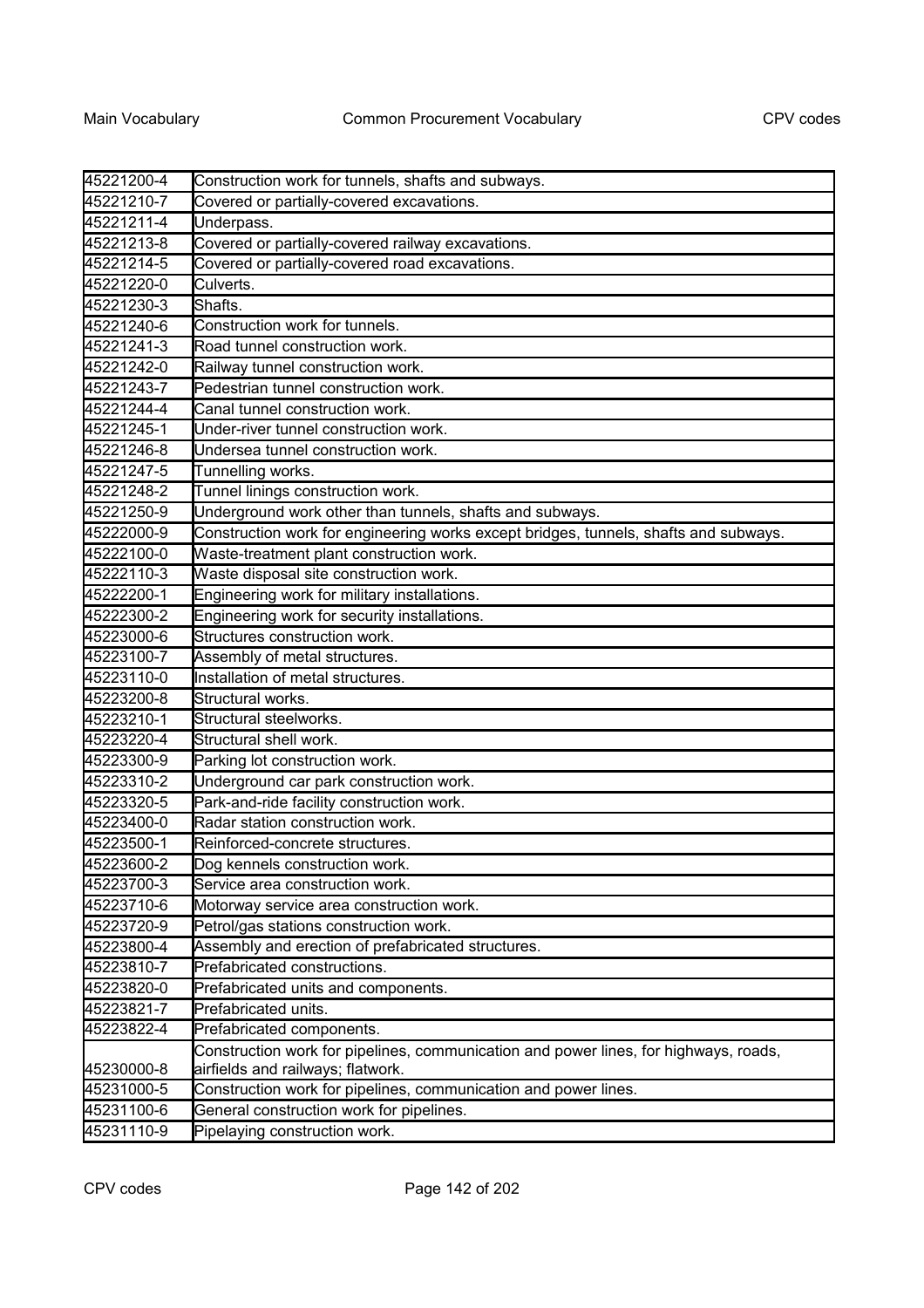| 45231111-6 | Pipeline lifting and relaying.                                          |
|------------|-------------------------------------------------------------------------|
| 45231112-3 | Installation of pipe system.                                            |
| 45231113-0 | Pipeline relaying works.                                                |
| 45231200-7 | Construction work for oil and gas pipelines.                            |
| 45231210-0 | Construction work for oil pipelines.                                    |
| 45231220-3 | Construction work for gas pipelines.                                    |
| 45231221-0 | Gas supply mains construction work.                                     |
| 45231222-7 | Gasholder works.                                                        |
| 45231223-4 | Gas distribution ancillary work.                                        |
| 45231300-8 | Construction work for water and sewage pipelines.                       |
| 45231400-9 | Construction work for electricity power lines.                          |
| 45231500-0 | Compressed-air pipeline work.                                           |
| 45231510-3 | Compressed-air pipeline work for mailing system.                        |
| 45231600-1 | Construction work for communication lines.                              |
| 45232000-2 | Ancillary works for pipelines and cables.                               |
| 45232100-3 | Ancillary works for water pipelines.                                    |
| 45232120-9 | Irrigation works.                                                       |
| 45232121-6 | Irrigation piping construction work.                                    |
| 45232130-2 | Storm-water piping construction work.                                   |
| 45232140-5 | District-heating mains construction work.                               |
| 45232141-2 | Heating works.                                                          |
| 45232142-9 | Heat-transfer station construction work.                                |
| 45232150-8 | Works related to water-distribution pipelines.                          |
| 45232151-5 | Water-main refurbishment construction work.                             |
| 45232152-2 | Pumping station construction work.                                      |
| 45232153-9 | Construction work for water towers.                                     |
| 45232154-6 | Construction work of elevated tanks for drinking water.                 |
| 45232200-4 | Ancillary works for electricity power lines.                            |
| 45232210-7 | Overhead line construction.                                             |
| 45232220-0 | Substation construction work.                                           |
| 45232221-7 | Transformer substation.                                                 |
| 45232300-5 | Construction and ancillary works for telephone and communication lines. |
| 45232310-8 | Construction work for telephone lines.                                  |
| 45232311-5 | Roadside emergency telephone lines.                                     |
| 45232320-1 | Cable broadcasting lines.                                               |
| 45232330-4 | Erection of aerials.                                                    |
| 45232331-1 | Ancillary works for broadcasting.                                       |
| 45232332-8 | Ancillary works for telecommunications.                                 |
| 45232340-7 | Mobile-telephone base-stations construction work.                       |
| 45232400-6 | Sewer construction work.                                                |
| 45232410-9 | Sewerage work.                                                          |
| 45232411-6 | Foul-water piping construction work.                                    |
| 45232420-2 | Sewage work.                                                            |
| 45232421-9 | Sewage treatment works.                                                 |
| 45232422-6 | Sludge-treatment works.                                                 |
| 45232423-3 | Sewage pumping stations construction work.                              |
| 45232424-0 | Sewage outfall construction work.                                       |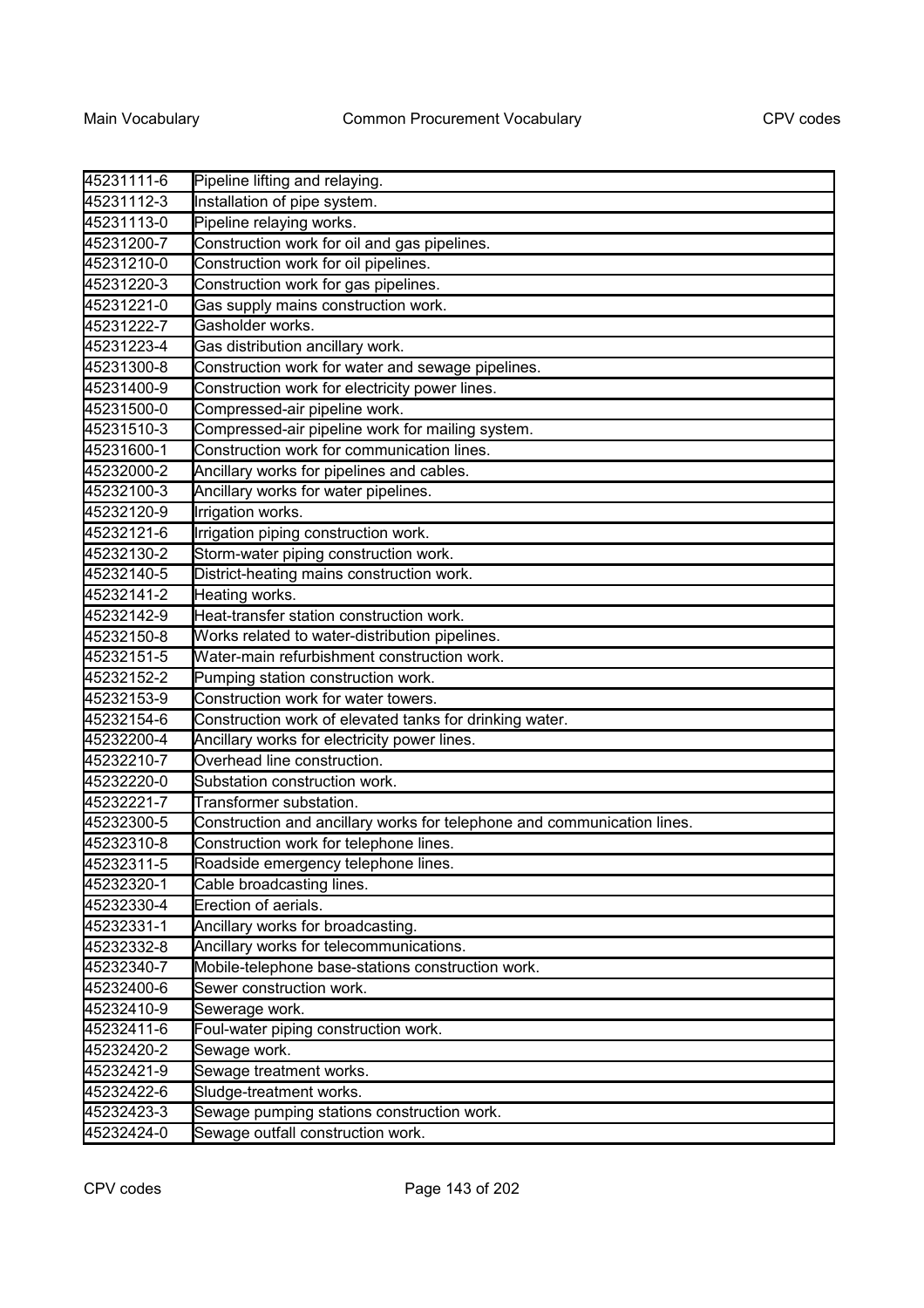| 45232430-5 | Water-treatment work.                                           |
|------------|-----------------------------------------------------------------|
| 45232431-2 | Wastewater pumping station.                                     |
| 45232440-8 | Construction work for sewage pipes.                             |
| 45232450-1 | Drainage construction works.                                    |
| 45232451-8 | Drainage and surface works.                                     |
| 45232452-5 | Drainage works.                                                 |
| 45232453-2 | Drains construction work.                                       |
| 45232454-9 | Rain-water basin construction work.                             |
| 45232460-4 | Sanitary works.                                                 |
| 45232470-7 | Waste transfer station.                                         |
| 45233000-9 | Construction, foundation and surface works for highways, roads. |
| 45233100-0 | Construction work for highways, roads.                          |
| 45233110-3 | Motorway construction works.                                    |
| 45233120-6 | Road construction works.                                        |
| 45233121-3 | Main road construction works.                                   |
| 45233122-0 | Ring road construction work.                                    |
| 45233123-7 | Secondary road construction work.                               |
| 45233124-4 | Trunk road construction work.                                   |
| 45233125-1 | Road junction construction work.                                |
| 45233126-8 | Grade-separated junction construction work.                     |
| 45233127-5 | T-junction construction work.                                   |
| 45233128-2 | Roundabout construction work.                                   |
| 45233129-9 | Crossroad construction work.                                    |
| 45233130-9 | Construction work for highways.                                 |
| 45233131-6 | Construction work for elevated highways.                        |
| 45233139-3 | Highway maintenance work.                                       |
| 45233140-2 | Roadworks.                                                      |
| 45233141-9 | Road-maintenance works.                                         |
| 45233142-6 | Road-repair works.                                              |
| 45233144-0 | Overpass construction work.                                     |
| 45233150-5 | Traffic-calming works.                                          |
| 45233160-8 | Paths and other metalled surfaces.                              |
| 45233161-5 | Footpath construction work.                                     |
| 45233162-2 | Cycle path construction work.                                   |
| 45233200-1 | Various surface works.                                          |
| 45233210-4 | Surface work for highways.                                      |
| 45233220-7 | Surface work for roads.                                         |
| 45233221-4 | Road-surface painting work.                                     |
| 45233222-1 | Paving and asphalting works.                                    |
| 45233223-8 | Carriageway resurfacing works.                                  |
| 45233224-5 | Dual carriageway construction work.                             |
| 45233225-2 | Single carriageway construction work.                           |
| 45233226-9 | Access road construction work.                                  |
| 45233227-6 | Slip road construction work.                                    |
| 45233228-3 | Surface coating construction work.                              |
| 45233229-0 | Verge maintenance work.                                         |
| 45233250-6 | Surfacing work except for roads.                                |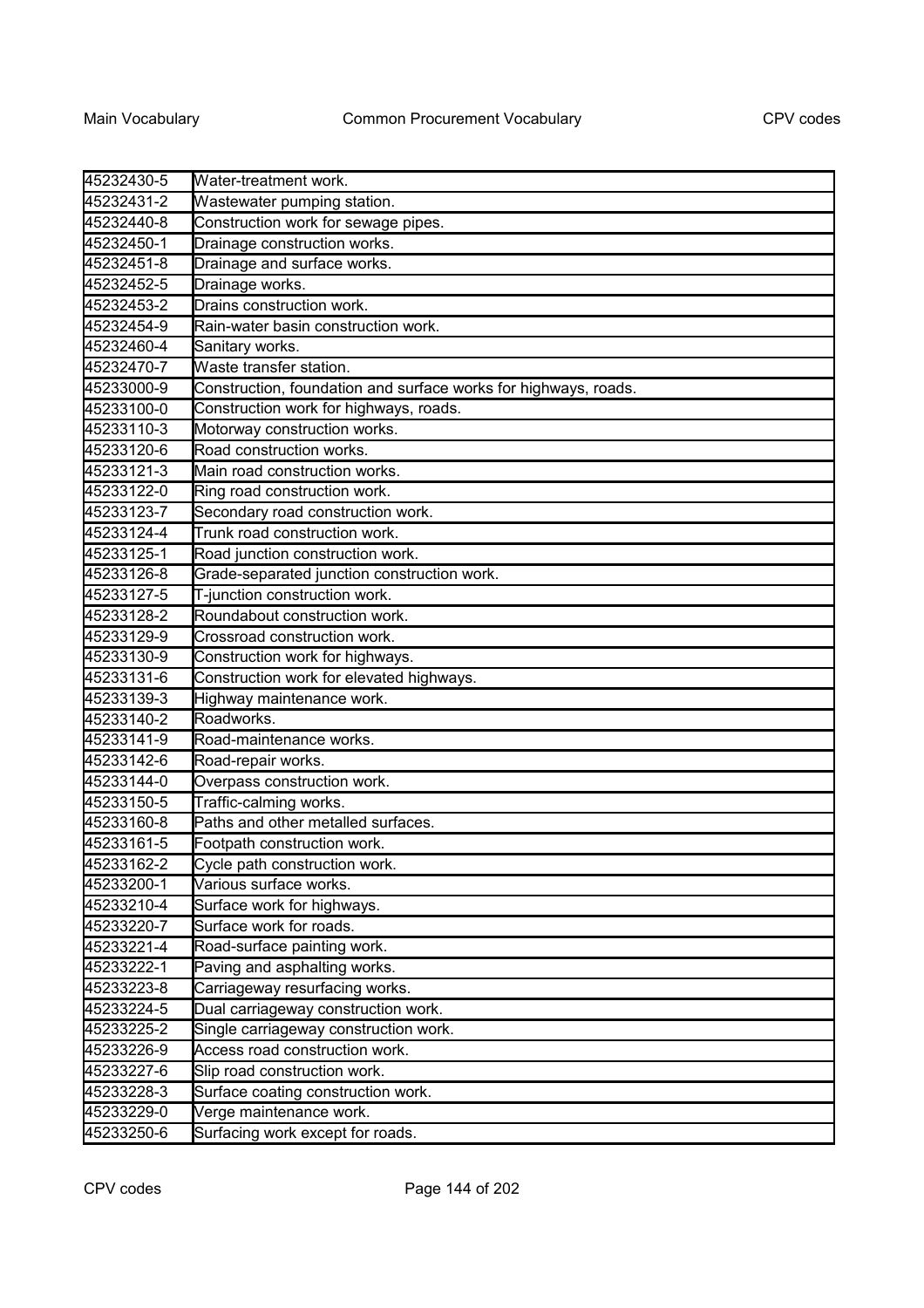| 45233251-3               | Resurfacing works.                                                           |
|--------------------------|------------------------------------------------------------------------------|
| 45233252-0               | Surface work for streets.                                                    |
| 45233253-7               | Surface work for footpaths.                                                  |
|                          |                                                                              |
| 45233260-9<br>45233261-6 | Pedestrian ways construction work.                                           |
|                          | Pedestrian overpass construction work.<br>Pedestrian zone construction work. |
| 45233262-3               |                                                                              |
| 45233270-2               | Parking-lot-surface painting work.                                           |
| 45233280-5               | Erection of road-barriers.                                                   |
| 45233290-8               | Installation of road signs.                                                  |
| 45233291-5               | Installation of bollards.                                                    |
| 45233292-2               | Installation of safety equipment.                                            |
| 45233293-9               | Installation of street furniture.                                            |
| 45233294-6               | Installation of road signals.                                                |
| 45233300-2               | Foundation work for highways, roads, streets and footpaths.                  |
| 45233310-5               | Foundation work for highways.                                                |
| 45233320-8               | Foundation work for roads.                                                   |
| 45233330-1               | Foundation work for streets.                                                 |
| 45233340-4               | Foundation work for footpaths.                                               |
| 45234000-6               | Construction work for railways and cable transport systems.                  |
| 45234100-7               | Railway construction works.                                                  |
| 45234110-0               | Intercity railway works.                                                     |
| 45234111-7               | City railway construction work.                                              |
| 45234112-4               | Railway depot construction work.                                             |
| 45234113-1               | Demolition of tracks.                                                        |
| 45234114-8               | Railway embankment construction work.                                        |
| 45234115-5               | Railway signalling works.                                                    |
| 45234116-2               | Track construction works.                                                    |
| 45234120-3               | Urban railway works.                                                         |
| 45234121-0               | Tramway works.                                                               |
| 45234122-7               | Underground railway works.                                                   |
| 45234123-4               | Partially underground railway works.                                         |
| 45234124-1               | Underground passenger railway transport.                                     |
| 45234125-8               | Underground railway station.                                                 |
| 45234126-5               | Tramline construction works.                                                 |
| 45234127-2               | Tramway depot construction work.                                             |
| 45234128-9               | Tramway platforms construction work.                                         |
| 45234129-6               | Urban railway track construction works.                                      |
| 45234130-6               | <b>Ballast construction works.</b>                                           |
| 45234140-9               | Level crossing construction works.                                           |
| 45234160-5               | Catenary's construction works.                                               |
| 45234170-8               | Locomotive-substations construction works.                                   |
| 45234180-1               | Construction work for railways workshop.                                     |
| 45234181-8               | Construction work for rail track sectioning cabins.                          |
| 45234200-8               | Cable-supported transport systems.                                           |
| 45234210-1               | Cable-supported transport systems with cabins.                               |
| 45234220-4               | Construction work for ski lifts.                                             |
| 45234230-7               | Construction work for chair lifts.                                           |
|                          |                                                                              |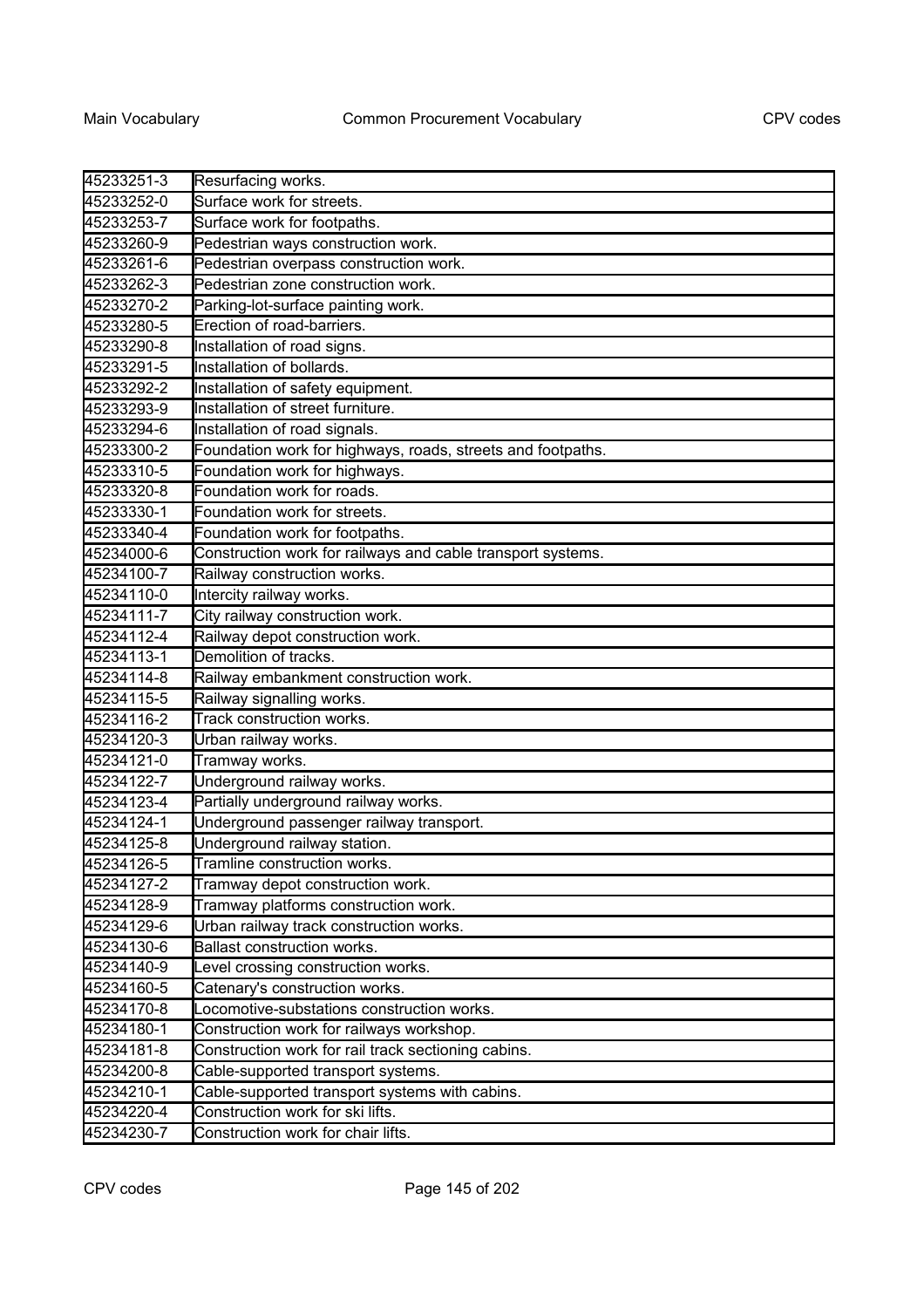| 45234240-0 | Funicular railway system.                                          |
|------------|--------------------------------------------------------------------|
| 45234250-3 | Teleferic construction work.                                       |
| 45235000-3 | Construction work for airfields, runways and manoeuvring surfaces. |
| 45235100-4 | Construction work for airports.                                    |
| 45235110-7 | Construction work for airfields.                                   |
| 45235111-4 | Airfield pavement construction work.                               |
| 45235200-5 | Runway construction works.                                         |
| 45235210-8 | Runway resurfacing.                                                |
| 45235300-6 | Construction work for aircraft-manoeuvring surfaces.               |
| 45235310-9 | Taxiway construction work.                                         |
| 45235311-6 | Taxiway pavement construction work.                                |
| 45235320-2 | Construction work for aircraft aprons.                             |
| 45236000-0 | Flatwork.                                                          |
| 45236100-1 | Flatwork for miscellaneous sports installations.                   |
| 45236110-4 | Flatwork for sports fields.                                        |
| 45236111-1 | Flatwork for golf course.                                          |
| 45236112-8 | Flatwork for tennis court.                                         |
| 45236113-5 | Flatwork for racecourse.                                           |
| 45236114-2 | Flatwork for running tracks.                                       |
| 45236119-7 | Repair work on sports fields.                                      |
| 45236200-2 | Flatwork for recreation installations.                             |
| 45236210-5 | Flatwork for children's play area.                                 |
| 45236220-8 | Flatwork for zoo.                                                  |
| 45236230-1 | Flatwork for gardens.                                              |
| 45236250-7 | Flatwork for parks.                                                |
| 45236290-9 | Repair work on recreational areas.                                 |
| 45236300-3 | Flatwork for cemeteries.                                           |
| 45237000-7 | Stage construction works.                                          |
| 45240000-1 | Construction work for water projects.                              |
| 45241000-8 | Harbour construction works.                                        |
| 45241100-9 | Quay construction work.                                            |
| 45241200-0 | Offshore terminal in situ construction work.                       |
| 45241300-1 | Pier construction work.                                            |
| 45241400-2 | Dock construction work                                             |
| 45241500-3 | Wharf construction work.                                           |
| 45241600-4 | Installation of port lighting equipment.                           |
| 45242000-5 | Waterside leisure facilities construction work.                    |
| 45242100-6 | Water-sports facilities construction work.                         |
| 45242110-9 | Launchway construction work.                                       |
| 45242200-7 | Marina construction work.                                          |
| 45242210-0 | Yacht harbour construction work.                                   |
| 45243000-2 | Coastal-defence works.                                             |
| 45243100-3 | Cliff-protection works.                                            |
| 45243110-6 | Cliff-stabilisation works.                                         |
| 45243200-4 | Breakwater construction work.                                      |
| 45243300-5 | Sea wall construction work.                                        |
| 45243400-6 | Beach-consolidation works.                                         |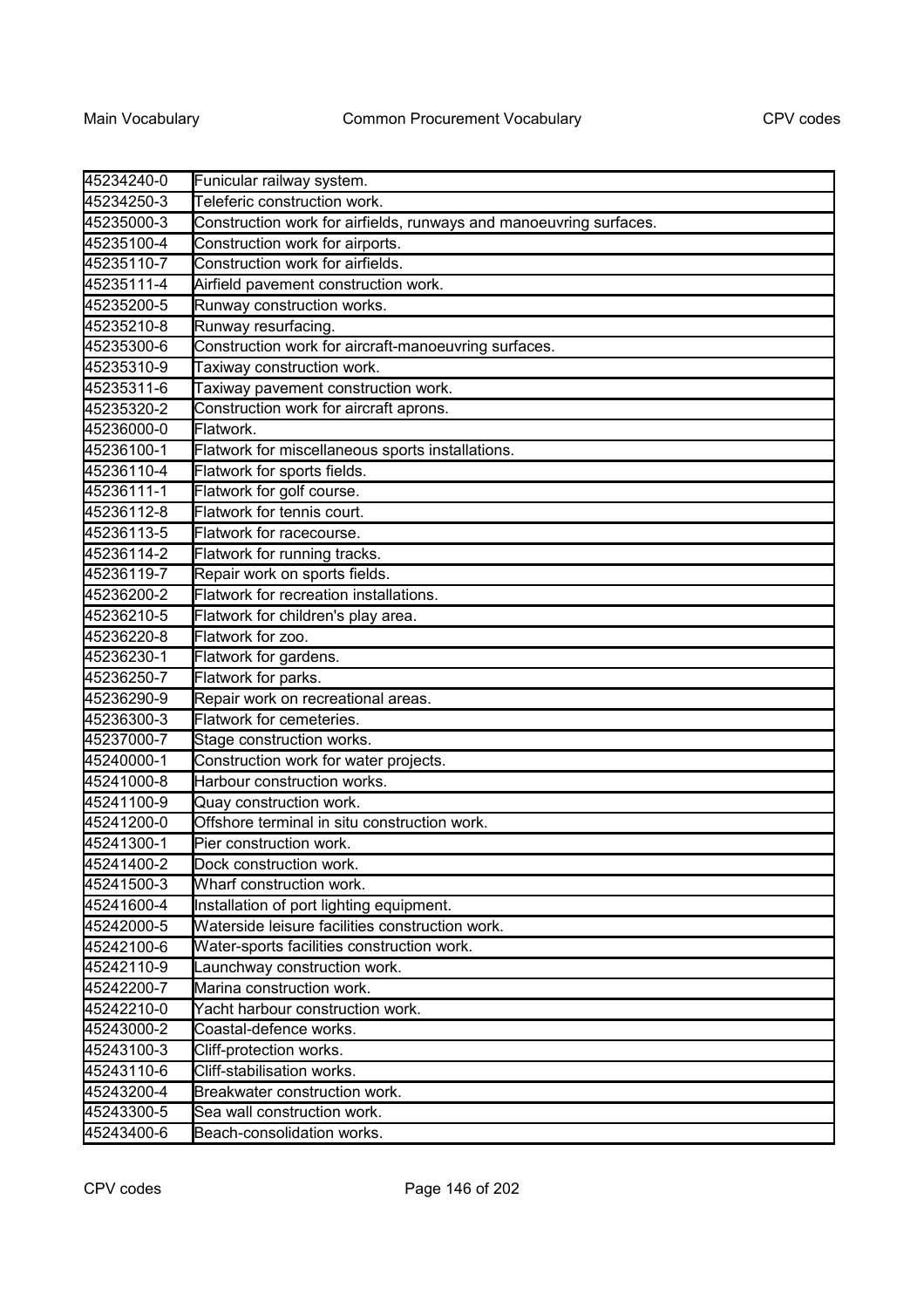| 45243500-7 | Sea defences construction work.                                                               |
|------------|-----------------------------------------------------------------------------------------------|
| 45243510-0 | Embankment works.                                                                             |
| 45243600-8 | Quay wall construction work.                                                                  |
| 45244000-9 | Marine construction works.                                                                    |
| 45244100-0 | Marine installations.                                                                         |
| 45244200-1 | Jetties.                                                                                      |
| 45245000-6 | Dredging and pumping works for water treatment plant installations.                           |
| 45246000-3 | River regulation and flood control works.                                                     |
| 45246100-4 | River-wall construction.                                                                      |
| 45246200-5 | Riverbank protection works.                                                                   |
| 45246400-7 | Flood-prevention works.                                                                       |
| 45246410-0 | Flood-defences maintenance works.                                                             |
| 45246500-8 | Promenade construction work.                                                                  |
| 45246510-1 | Boardwalk construction work.                                                                  |
| 45247000-0 | Construction work for dams, canals, irrigation channels and aqueducts.                        |
| 45247100-1 | Construction work for waterways.                                                              |
| 45247110-4 | Canal construction.                                                                           |
| 45247111-1 | Irrigation channel construction work.                                                         |
| 45247112-8 | Drainage canal construction work.                                                             |
| 45247120-7 | Waterways except canals.                                                                      |
| 45247130-0 | Aqueduct construction work.                                                                   |
| 45247200-2 | Construction work for dams and similar fixed structures.                                      |
| 45247210-5 | Dam construction work.                                                                        |
| 45247211-2 | Dam wall construction work.                                                                   |
| 45247212-9 | Dam-reinforcement works.                                                                      |
| 45247220-8 | Weir construction work.                                                                       |
| 45247230-1 | Dyke construction work.                                                                       |
| 45247240-4 | Static barrage construction work.                                                             |
| 45247270-3 | Reservoir construction works.                                                                 |
| 45248000-7 | Construction work for hydro-mechanical structures.                                            |
| 45248100-8 | Canal locks construction work.                                                                |
| 45248200-9 | Dry docks construction work.                                                                  |
| 45248300-0 | Construction work for floating docks.                                                         |
| 45248400-1 | Landing stages construction work.                                                             |
| 45248500-2 | Movable barrages construction work.                                                           |
|            | Construction works for plants, mining and manufacturing and for buildings relating to the oil |
| 45250000-4 | and gas industry.                                                                             |
| 45251000-1 | Construction works for power plants and heating plants.                                       |
| 45251100-2 | Construction work for power plant.                                                            |
| 45251110-5 | Nuclear-power station construction work.                                                      |
| 45251111-2 | Construction work for nuclear reactors.                                                       |
| 45251120-8 | Hydro-electric plant construction work.                                                       |
| 45251140-4 | Thermal power plant construction work.                                                        |
| 45251141-1 | Geothermal power station construction work.                                                   |
| 45251142-8 | Wood-fired power station construction work.                                                   |
| 45251143-5 | Compressed-air generating plant construction work.                                            |
| 45251150-7 | Construction work for cooling towers.                                                         |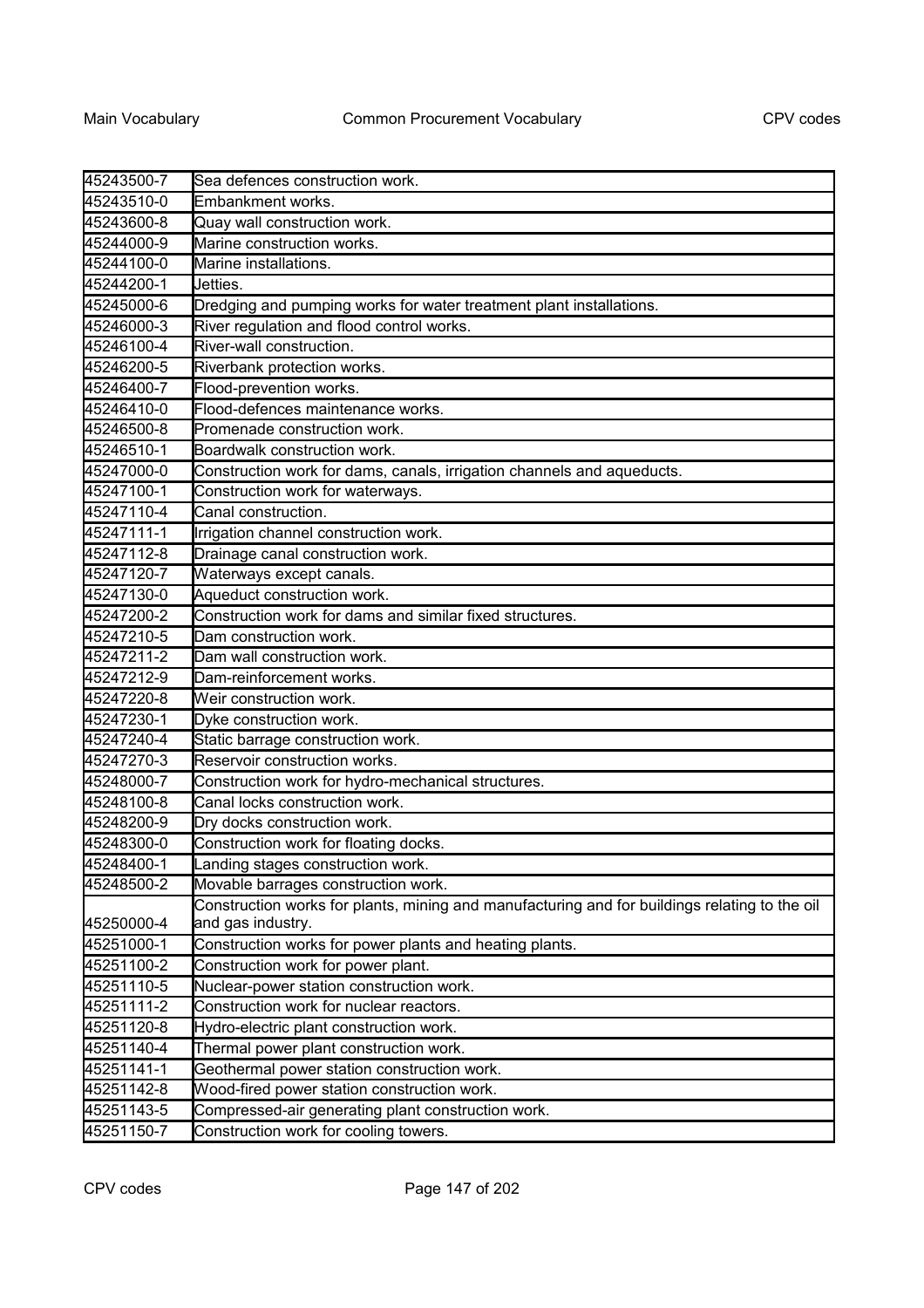| 45251160-0 | Wind-power installation works.                                                                         |
|------------|--------------------------------------------------------------------------------------------------------|
| 45251200-3 | Heating plant construction work.                                                                       |
| 45251220-9 | Cogeneration plant construction work.                                                                  |
| 45251230-2 | Steam-generation plant construction work.                                                              |
| 45251240-5 | Landfill-gas electricity generating plant construction work.                                           |
| 45251250-8 | District-heating plant construction work.                                                              |
| 45252000-8 | Construction works for sewage treatment plants, purification plants and refuse incineration<br>plants. |
| 45252100-9 | Sewage-treatment plant construction work.                                                              |
| 45252110-2 | Mobile plant construction work.                                                                        |
| 45252120-5 | Water-treatment plant construction work.                                                               |
| 45252121-2 | Sedimentation installations.                                                                           |
| 45252122-9 | Sewage digesters.                                                                                      |
| 45252123-6 | Screening installations.                                                                               |
| 45252124-3 | Dredging and pumping works.                                                                            |
| 45252125-0 | Rock-dumping work.                                                                                     |
| 45252126-7 | Drinking-water treatment plant construction work.                                                      |
| 45252127-4 | Wastewater treatment plant construction work.                                                          |
| 45252130-8 | Sewage plant equipment.                                                                                |
| 45252140-1 | Sludge-dewatering plant construction work.                                                             |
| 45252150-4 | Coal-handling plant construction work.                                                                 |
| 45252200-0 | Purification plant equipment.                                                                          |
| 45252210-3 | Water purification plant construction work.                                                            |
| 45252300-1 | Refuse-incineration plant construction work.                                                           |
| 45253000-5 | Construction work for chemical-processing plant.                                                       |
| 45253100-6 | Demineralisation plant construction work.                                                              |
| 45253200-7 | Desulphurisation plant construction work.                                                              |
| 45253300-8 | Distilling or rectifying plant construction work.                                                      |
| 45253310-1 | Water-distillation plants construction work.                                                           |
| 45253320-4 | Alcohol-distillation plants construction work.                                                         |
| 45253400-9 | Construction work for petrochemical plant.                                                             |
| 45253500-0 | Construction work for pharmaceutical plant.                                                            |
| 45253600-1 | Deionisation plant construction work.                                                                  |
| 45253700-2 | Digestion plant construction work.                                                                     |
| 45253800-3 | Composting plant construction work.                                                                    |
| 45254000-2 | Construction work for mining and manufacturing.                                                        |
| 45254100-3 | Construction work for mining.                                                                          |
| 45254110-6 | Pithead construction work.                                                                             |
| 45254200-4 | Construction work for manufacturing plant.                                                             |
| 45255000-9 | Construction work for the oil and gas industry.                                                        |
| 45255100-0 | Construction work for production platforms.                                                            |
| 45255110-3 | Wells construction work.                                                                               |
| 45255120-6 | Platforms facilities construction work.                                                                |
| 45255121-3 | Topside facilities construction work.                                                                  |
| 45255200-1 | Oil refinery construction work.                                                                        |
| 45255210-4 | Oil terminal construction work.                                                                        |
| 45255300-2 | Gas terminal construction work.                                                                        |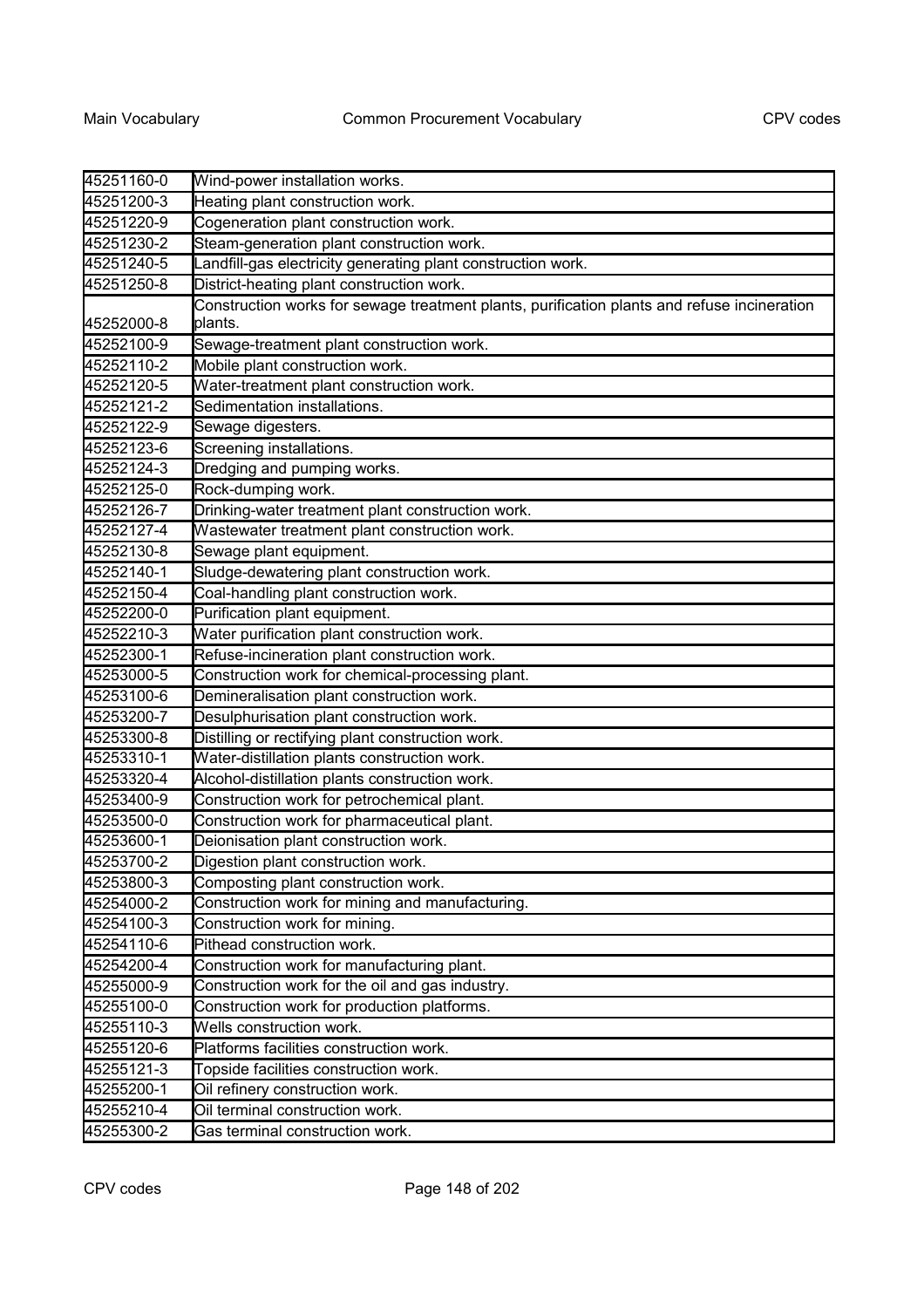| 45255410-6<br>Offshore fabrication work.<br>45255420-9<br>Onshore fabrication work.<br>Demolition of oil platforms.<br>45255430-2<br>Drilling and exploration work.<br>Coiled-tubing wellwork.<br>Coal-gasification plant construction work.<br>Gas-production plant construction work.<br>Repair and maintenance of plant.<br>Wastewater-plant repair and maintenance work.<br>Purification-plant repair and maintenance work.<br>Heating-plant repair and maintenance work.<br>Plant upgrade work.<br>Roof works and other special trade construction works.<br>Erection and related works of roof frames and coverings.<br>Roof-framing work.<br>Roof-covering and roof-painting work.<br>Roof-covering work.<br>Roof-tiling work.<br>Roof-slating work.<br>Metal roof-covering work.<br>Bituminous roof-covering work.<br>Solar panel roof-covering work.<br>Roof-painting and other coating work.<br>Roof-painting work.<br>Cement roof-coating work.<br>45261222-6<br>Flashing and guttering work.<br>Flashing work.<br>Guttering work.<br>Sheeting work.<br>Roof insulation work.<br>45261410-1<br>Waterproofing work.<br>Roof repair and maintenance work.<br>45261910-6<br>Roof repair.<br>45261920-9<br>Roof maintenance work.<br>45262000-1<br>Special trade construction works other than roof works.<br>45262100-2<br>Scaffolding work.<br>45262110-5<br>Scaffolding dismantling work.<br>Scaffolding erection work.<br>45262120-8<br>Foundation work and water-well drilling.<br>45262200-3<br>Foundation work.<br>45262210-6<br>45262211-3<br>Pile driving.<br>45262212-0<br>Trench sheeting work.<br>Diaphragm wall technique.<br>45262213-7<br>Water-well drilling.<br>45262220-9<br>Concrete work.<br>45262300-4<br>45262310-7<br>Reinforced-concrete work. |            |                   |
|-------------------------------------------------------------------------------------------------------------------------------------------------------------------------------------------------------------------------------------------------------------------------------------------------------------------------------------------------------------------------------------------------------------------------------------------------------------------------------------------------------------------------------------------------------------------------------------------------------------------------------------------------------------------------------------------------------------------------------------------------------------------------------------------------------------------------------------------------------------------------------------------------------------------------------------------------------------------------------------------------------------------------------------------------------------------------------------------------------------------------------------------------------------------------------------------------------------------------------------------------------------------------------------------------------------------------------------------------------------------------------------------------------------------------------------------------------------------------------------------------------------------------------------------------------------------------------------------------------------------------------------------------------------------------------------------------------------------------------------------------------------------------------|------------|-------------------|
|                                                                                                                                                                                                                                                                                                                                                                                                                                                                                                                                                                                                                                                                                                                                                                                                                                                                                                                                                                                                                                                                                                                                                                                                                                                                                                                                                                                                                                                                                                                                                                                                                                                                                                                                                                               | 45255400-3 | Fabrication work. |
|                                                                                                                                                                                                                                                                                                                                                                                                                                                                                                                                                                                                                                                                                                                                                                                                                                                                                                                                                                                                                                                                                                                                                                                                                                                                                                                                                                                                                                                                                                                                                                                                                                                                                                                                                                               |            |                   |
|                                                                                                                                                                                                                                                                                                                                                                                                                                                                                                                                                                                                                                                                                                                                                                                                                                                                                                                                                                                                                                                                                                                                                                                                                                                                                                                                                                                                                                                                                                                                                                                                                                                                                                                                                                               |            |                   |
|                                                                                                                                                                                                                                                                                                                                                                                                                                                                                                                                                                                                                                                                                                                                                                                                                                                                                                                                                                                                                                                                                                                                                                                                                                                                                                                                                                                                                                                                                                                                                                                                                                                                                                                                                                               |            |                   |
|                                                                                                                                                                                                                                                                                                                                                                                                                                                                                                                                                                                                                                                                                                                                                                                                                                                                                                                                                                                                                                                                                                                                                                                                                                                                                                                                                                                                                                                                                                                                                                                                                                                                                                                                                                               | 45255500-4 |                   |
|                                                                                                                                                                                                                                                                                                                                                                                                                                                                                                                                                                                                                                                                                                                                                                                                                                                                                                                                                                                                                                                                                                                                                                                                                                                                                                                                                                                                                                                                                                                                                                                                                                                                                                                                                                               | 45255600-5 |                   |
|                                                                                                                                                                                                                                                                                                                                                                                                                                                                                                                                                                                                                                                                                                                                                                                                                                                                                                                                                                                                                                                                                                                                                                                                                                                                                                                                                                                                                                                                                                                                                                                                                                                                                                                                                                               | 45255700-6 |                   |
|                                                                                                                                                                                                                                                                                                                                                                                                                                                                                                                                                                                                                                                                                                                                                                                                                                                                                                                                                                                                                                                                                                                                                                                                                                                                                                                                                                                                                                                                                                                                                                                                                                                                                                                                                                               | 45255800-7 |                   |
|                                                                                                                                                                                                                                                                                                                                                                                                                                                                                                                                                                                                                                                                                                                                                                                                                                                                                                                                                                                                                                                                                                                                                                                                                                                                                                                                                                                                                                                                                                                                                                                                                                                                                                                                                                               | 45259000-7 |                   |
|                                                                                                                                                                                                                                                                                                                                                                                                                                                                                                                                                                                                                                                                                                                                                                                                                                                                                                                                                                                                                                                                                                                                                                                                                                                                                                                                                                                                                                                                                                                                                                                                                                                                                                                                                                               | 45259100-8 |                   |
|                                                                                                                                                                                                                                                                                                                                                                                                                                                                                                                                                                                                                                                                                                                                                                                                                                                                                                                                                                                                                                                                                                                                                                                                                                                                                                                                                                                                                                                                                                                                                                                                                                                                                                                                                                               | 45259200-9 |                   |
|                                                                                                                                                                                                                                                                                                                                                                                                                                                                                                                                                                                                                                                                                                                                                                                                                                                                                                                                                                                                                                                                                                                                                                                                                                                                                                                                                                                                                                                                                                                                                                                                                                                                                                                                                                               | 45259300-0 |                   |
|                                                                                                                                                                                                                                                                                                                                                                                                                                                                                                                                                                                                                                                                                                                                                                                                                                                                                                                                                                                                                                                                                                                                                                                                                                                                                                                                                                                                                                                                                                                                                                                                                                                                                                                                                                               | 45259900-6 |                   |
|                                                                                                                                                                                                                                                                                                                                                                                                                                                                                                                                                                                                                                                                                                                                                                                                                                                                                                                                                                                                                                                                                                                                                                                                                                                                                                                                                                                                                                                                                                                                                                                                                                                                                                                                                                               | 45260000-7 |                   |
|                                                                                                                                                                                                                                                                                                                                                                                                                                                                                                                                                                                                                                                                                                                                                                                                                                                                                                                                                                                                                                                                                                                                                                                                                                                                                                                                                                                                                                                                                                                                                                                                                                                                                                                                                                               | 45261000-4 |                   |
|                                                                                                                                                                                                                                                                                                                                                                                                                                                                                                                                                                                                                                                                                                                                                                                                                                                                                                                                                                                                                                                                                                                                                                                                                                                                                                                                                                                                                                                                                                                                                                                                                                                                                                                                                                               | 45261100-5 |                   |
|                                                                                                                                                                                                                                                                                                                                                                                                                                                                                                                                                                                                                                                                                                                                                                                                                                                                                                                                                                                                                                                                                                                                                                                                                                                                                                                                                                                                                                                                                                                                                                                                                                                                                                                                                                               | 45261200-6 |                   |
|                                                                                                                                                                                                                                                                                                                                                                                                                                                                                                                                                                                                                                                                                                                                                                                                                                                                                                                                                                                                                                                                                                                                                                                                                                                                                                                                                                                                                                                                                                                                                                                                                                                                                                                                                                               | 45261210-9 |                   |
|                                                                                                                                                                                                                                                                                                                                                                                                                                                                                                                                                                                                                                                                                                                                                                                                                                                                                                                                                                                                                                                                                                                                                                                                                                                                                                                                                                                                                                                                                                                                                                                                                                                                                                                                                                               | 45261211-6 |                   |
|                                                                                                                                                                                                                                                                                                                                                                                                                                                                                                                                                                                                                                                                                                                                                                                                                                                                                                                                                                                                                                                                                                                                                                                                                                                                                                                                                                                                                                                                                                                                                                                                                                                                                                                                                                               | 45261212-3 |                   |
|                                                                                                                                                                                                                                                                                                                                                                                                                                                                                                                                                                                                                                                                                                                                                                                                                                                                                                                                                                                                                                                                                                                                                                                                                                                                                                                                                                                                                                                                                                                                                                                                                                                                                                                                                                               | 45261213-0 |                   |
|                                                                                                                                                                                                                                                                                                                                                                                                                                                                                                                                                                                                                                                                                                                                                                                                                                                                                                                                                                                                                                                                                                                                                                                                                                                                                                                                                                                                                                                                                                                                                                                                                                                                                                                                                                               | 45261214-7 |                   |
|                                                                                                                                                                                                                                                                                                                                                                                                                                                                                                                                                                                                                                                                                                                                                                                                                                                                                                                                                                                                                                                                                                                                                                                                                                                                                                                                                                                                                                                                                                                                                                                                                                                                                                                                                                               | 45261215-4 |                   |
|                                                                                                                                                                                                                                                                                                                                                                                                                                                                                                                                                                                                                                                                                                                                                                                                                                                                                                                                                                                                                                                                                                                                                                                                                                                                                                                                                                                                                                                                                                                                                                                                                                                                                                                                                                               | 45261220-2 |                   |
|                                                                                                                                                                                                                                                                                                                                                                                                                                                                                                                                                                                                                                                                                                                                                                                                                                                                                                                                                                                                                                                                                                                                                                                                                                                                                                                                                                                                                                                                                                                                                                                                                                                                                                                                                                               | 45261221-9 |                   |
|                                                                                                                                                                                                                                                                                                                                                                                                                                                                                                                                                                                                                                                                                                                                                                                                                                                                                                                                                                                                                                                                                                                                                                                                                                                                                                                                                                                                                                                                                                                                                                                                                                                                                                                                                                               |            |                   |
|                                                                                                                                                                                                                                                                                                                                                                                                                                                                                                                                                                                                                                                                                                                                                                                                                                                                                                                                                                                                                                                                                                                                                                                                                                                                                                                                                                                                                                                                                                                                                                                                                                                                                                                                                                               | 45261300-7 |                   |
|                                                                                                                                                                                                                                                                                                                                                                                                                                                                                                                                                                                                                                                                                                                                                                                                                                                                                                                                                                                                                                                                                                                                                                                                                                                                                                                                                                                                                                                                                                                                                                                                                                                                                                                                                                               | 45261310-0 |                   |
|                                                                                                                                                                                                                                                                                                                                                                                                                                                                                                                                                                                                                                                                                                                                                                                                                                                                                                                                                                                                                                                                                                                                                                                                                                                                                                                                                                                                                                                                                                                                                                                                                                                                                                                                                                               | 45261320-3 |                   |
|                                                                                                                                                                                                                                                                                                                                                                                                                                                                                                                                                                                                                                                                                                                                                                                                                                                                                                                                                                                                                                                                                                                                                                                                                                                                                                                                                                                                                                                                                                                                                                                                                                                                                                                                                                               | 45261400-8 |                   |
|                                                                                                                                                                                                                                                                                                                                                                                                                                                                                                                                                                                                                                                                                                                                                                                                                                                                                                                                                                                                                                                                                                                                                                                                                                                                                                                                                                                                                                                                                                                                                                                                                                                                                                                                                                               |            |                   |
|                                                                                                                                                                                                                                                                                                                                                                                                                                                                                                                                                                                                                                                                                                                                                                                                                                                                                                                                                                                                                                                                                                                                                                                                                                                                                                                                                                                                                                                                                                                                                                                                                                                                                                                                                                               | 45261420-4 |                   |
|                                                                                                                                                                                                                                                                                                                                                                                                                                                                                                                                                                                                                                                                                                                                                                                                                                                                                                                                                                                                                                                                                                                                                                                                                                                                                                                                                                                                                                                                                                                                                                                                                                                                                                                                                                               | 45261900-3 |                   |
|                                                                                                                                                                                                                                                                                                                                                                                                                                                                                                                                                                                                                                                                                                                                                                                                                                                                                                                                                                                                                                                                                                                                                                                                                                                                                                                                                                                                                                                                                                                                                                                                                                                                                                                                                                               |            |                   |
|                                                                                                                                                                                                                                                                                                                                                                                                                                                                                                                                                                                                                                                                                                                                                                                                                                                                                                                                                                                                                                                                                                                                                                                                                                                                                                                                                                                                                                                                                                                                                                                                                                                                                                                                                                               |            |                   |
|                                                                                                                                                                                                                                                                                                                                                                                                                                                                                                                                                                                                                                                                                                                                                                                                                                                                                                                                                                                                                                                                                                                                                                                                                                                                                                                                                                                                                                                                                                                                                                                                                                                                                                                                                                               |            |                   |
|                                                                                                                                                                                                                                                                                                                                                                                                                                                                                                                                                                                                                                                                                                                                                                                                                                                                                                                                                                                                                                                                                                                                                                                                                                                                                                                                                                                                                                                                                                                                                                                                                                                                                                                                                                               |            |                   |
|                                                                                                                                                                                                                                                                                                                                                                                                                                                                                                                                                                                                                                                                                                                                                                                                                                                                                                                                                                                                                                                                                                                                                                                                                                                                                                                                                                                                                                                                                                                                                                                                                                                                                                                                                                               |            |                   |
|                                                                                                                                                                                                                                                                                                                                                                                                                                                                                                                                                                                                                                                                                                                                                                                                                                                                                                                                                                                                                                                                                                                                                                                                                                                                                                                                                                                                                                                                                                                                                                                                                                                                                                                                                                               |            |                   |
|                                                                                                                                                                                                                                                                                                                                                                                                                                                                                                                                                                                                                                                                                                                                                                                                                                                                                                                                                                                                                                                                                                                                                                                                                                                                                                                                                                                                                                                                                                                                                                                                                                                                                                                                                                               |            |                   |
|                                                                                                                                                                                                                                                                                                                                                                                                                                                                                                                                                                                                                                                                                                                                                                                                                                                                                                                                                                                                                                                                                                                                                                                                                                                                                                                                                                                                                                                                                                                                                                                                                                                                                                                                                                               |            |                   |
|                                                                                                                                                                                                                                                                                                                                                                                                                                                                                                                                                                                                                                                                                                                                                                                                                                                                                                                                                                                                                                                                                                                                                                                                                                                                                                                                                                                                                                                                                                                                                                                                                                                                                                                                                                               |            |                   |
|                                                                                                                                                                                                                                                                                                                                                                                                                                                                                                                                                                                                                                                                                                                                                                                                                                                                                                                                                                                                                                                                                                                                                                                                                                                                                                                                                                                                                                                                                                                                                                                                                                                                                                                                                                               |            |                   |
|                                                                                                                                                                                                                                                                                                                                                                                                                                                                                                                                                                                                                                                                                                                                                                                                                                                                                                                                                                                                                                                                                                                                                                                                                                                                                                                                                                                                                                                                                                                                                                                                                                                                                                                                                                               |            |                   |
|                                                                                                                                                                                                                                                                                                                                                                                                                                                                                                                                                                                                                                                                                                                                                                                                                                                                                                                                                                                                                                                                                                                                                                                                                                                                                                                                                                                                                                                                                                                                                                                                                                                                                                                                                                               |            |                   |
|                                                                                                                                                                                                                                                                                                                                                                                                                                                                                                                                                                                                                                                                                                                                                                                                                                                                                                                                                                                                                                                                                                                                                                                                                                                                                                                                                                                                                                                                                                                                                                                                                                                                                                                                                                               |            |                   |
|                                                                                                                                                                                                                                                                                                                                                                                                                                                                                                                                                                                                                                                                                                                                                                                                                                                                                                                                                                                                                                                                                                                                                                                                                                                                                                                                                                                                                                                                                                                                                                                                                                                                                                                                                                               |            |                   |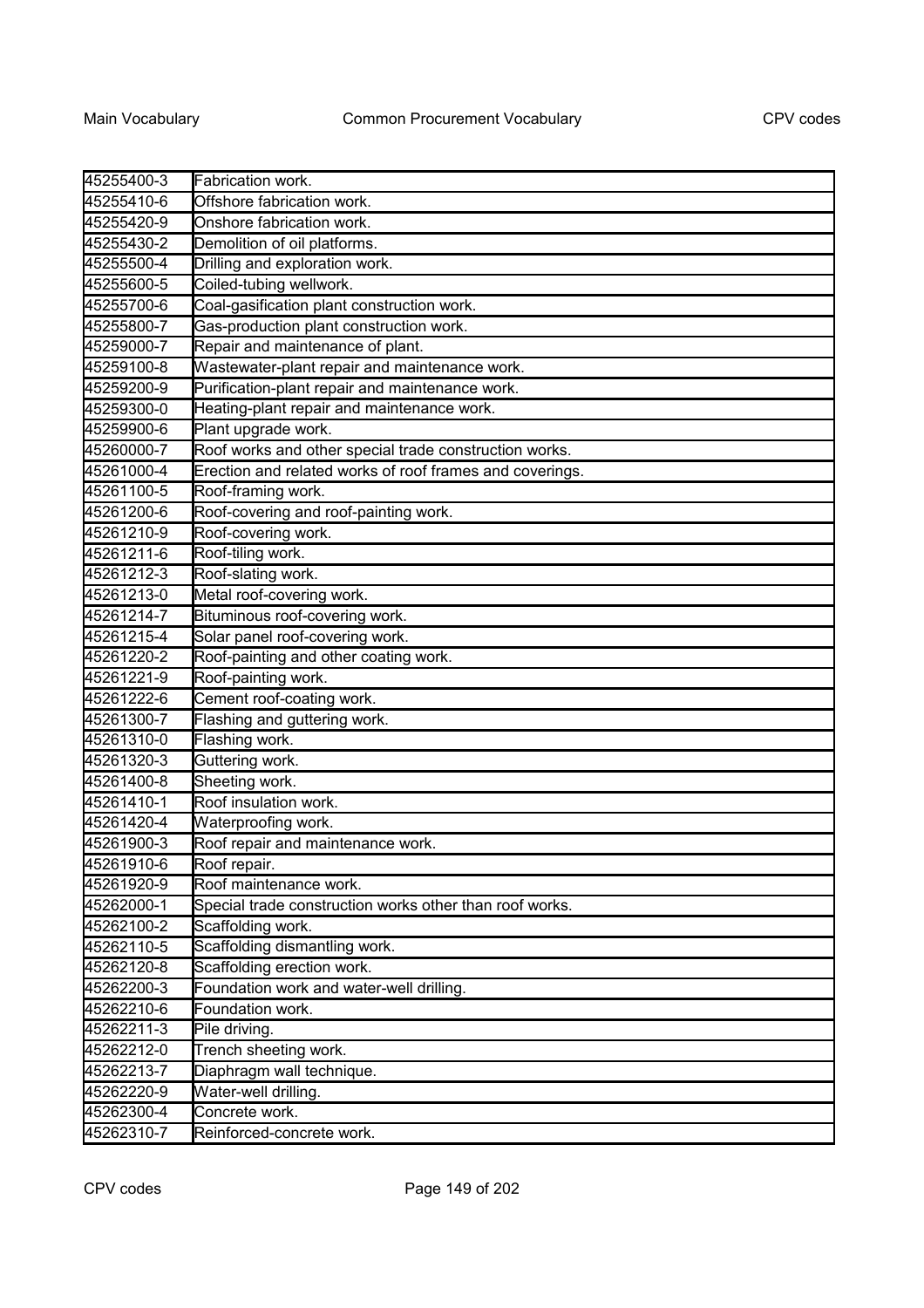| 45262311-4 | Concrete carcassing work.                      |
|------------|------------------------------------------------|
| 45262320-0 | Screed works.                                  |
| 45262321-7 | Floor-screed works.                            |
| 45262330-3 | Concrete repair work.                          |
| 45262340-6 | Grouting work.                                 |
| 45262350-9 | Unreinforced-concrete work.                    |
| 45262360-2 | Cementing work.                                |
| 45262370-5 | Concrete-coating work.                         |
| 45262400-5 | Structural steel erection work.                |
| 45262410-8 | Structural steel erection work for buildings.  |
| 45262420-1 | Structural steel erection work for structures. |
| 45262421-8 | Offshore mooring work.                         |
| 45262422-5 | Subsea drilling work.                          |
| 45262423-2 | Deck-fabrication work.                         |
| 45262424-9 | Offshore-module fabrication work.              |
| 45262425-6 | Jacket-fabrication work.                       |
| 45262426-3 | Pile-fabrication work.                         |
| 45262500-6 | Masonry and bricklaying work.                  |
| 45262510-9 | Stonework.                                     |
| 45262511-6 | Stone carving.                                 |
| 45262512-3 | Dressed stonework.                             |
| 45262520-2 | Bricklaying work.                              |
| 45262521-9 | Facing brickwork.                              |
| 45262522-6 | Masonry work.                                  |
| 45262600-7 | Miscellaneous special-trade construction work. |
| 45262610-0 | Industrial chimneys.                           |
| 45262620-3 | Supporting walls.                              |
| 45262630-6 | Construction of furnaces.                      |
| 45262640-9 | Environmental improvement works.               |
| 45262650-2 | Cladding works.                                |
| 45262660-5 | Asbestos-removal work.                         |
| 45262670-8 | Metalworking.                                  |
| 45262680-1 | Welding.                                       |
| 45262690-4 | Refurbishment of run-down buildings.           |
| 45262700-8 | Building alteration work.                      |
| 45262710-1 | Fresco maintenance work.                       |
| 45262800-9 | Building extension work.                       |
| 45262900-0 | Balcony work.                                  |
| 45300000-0 | Building installation work.                    |
| 45310000-3 | Electrical installation work.                  |
| 45311000-0 | Electrical wiring and fitting work.            |
| 45311100-1 | Electrical wiring work.                        |
| 45311200-2 | Electrical fitting work.                       |
| 45312000-7 | Alarm system and antenna installation work.    |
| 45312100-8 | Fire-alarm system installation work.           |
| 45312200-9 | Burglar-alarm system installation work.        |
| 45312300-0 | Antenna installation work.                     |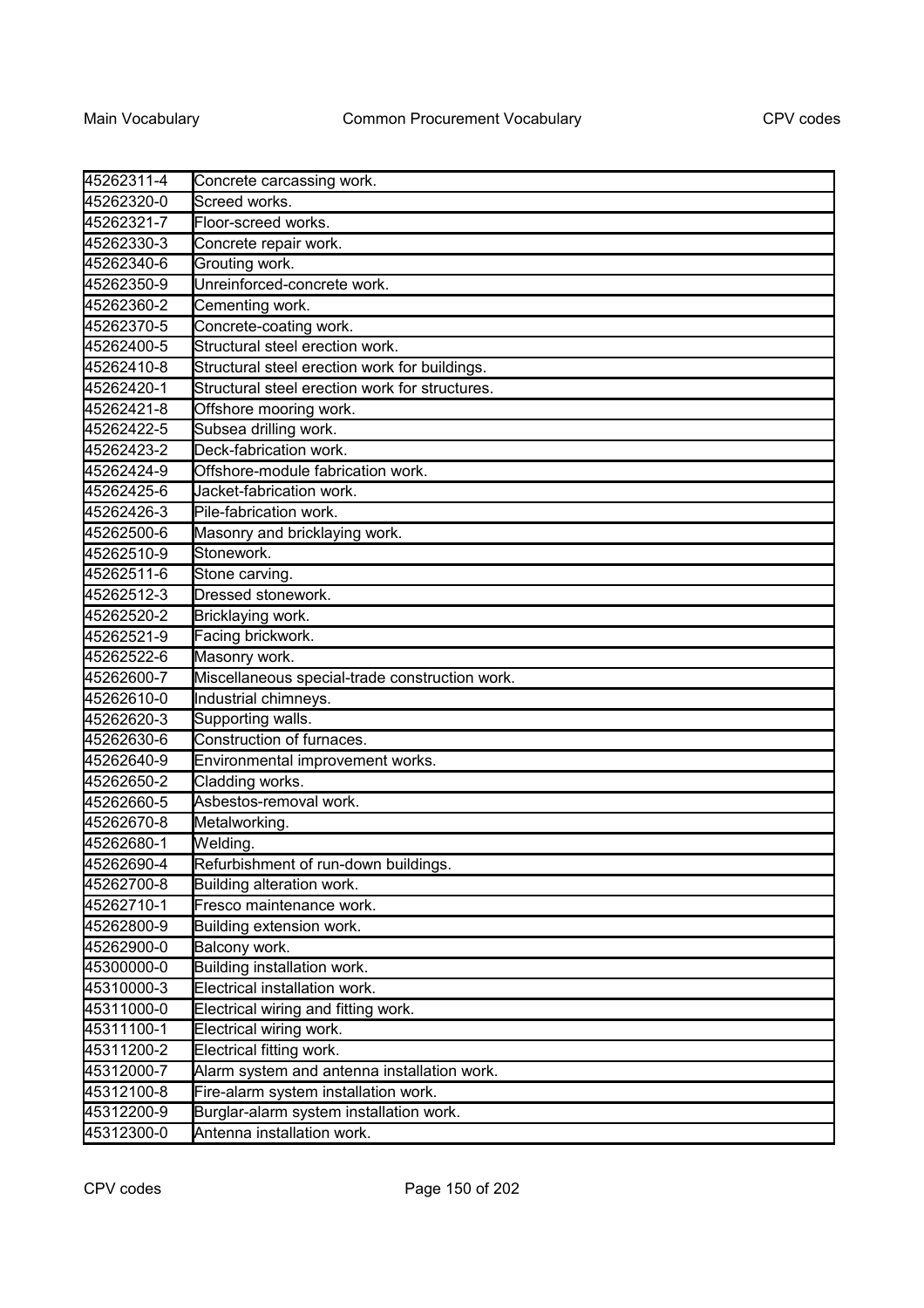| 45312310-3 | Lightning-protection works.                                                      |
|------------|----------------------------------------------------------------------------------|
| 45312311-0 | Lightning-conductor installation work.                                           |
| 45312320-6 | Television aerial installation work.                                             |
| 45312330-9 | Radio aerial installation work.                                                  |
| 45313000-4 | Lift and escalator installation work.                                            |
| 45313100-5 | Lift installation work.                                                          |
| 45313200-6 | Escalator installation work.                                                     |
| 45313210-9 | Travelator installation work.                                                    |
| 45314000-1 | Installation of telecommunications equipment.                                    |
| 45314100-2 | Installation of telephone exchanges.                                             |
| 45314120-8 | Installation of switchboards.                                                    |
| 45314200-3 | Installation of telephone lines.                                                 |
| 45314300-4 | Installation of cable infrastructure.                                            |
| 45314310-7 | Installation of cable laying.                                                    |
| 45314320-0 | Installation of computer cabling.                                                |
| 45315000-8 | Electrical installation work of heating and other electrical building-equipment. |
| 45315100-9 | Electrical engineering installation works.                                       |
| 45315200-0 | Turbine works.                                                                   |
| 45315300-1 | Electricity supply installations.                                                |
| 45315400-2 | High voltage installation work.                                                  |
| 45315500-3 | Medium-voltage installation work.                                                |
| 45315600-4 | Low-voltage installation work.                                                   |
| 45315700-5 | Switching station installation work.                                             |
| 45316000-5 | Installation work of illumination and signalling systems.                        |
| 45316100-6 | Installation of outdoor illumination equipment.                                  |
| 45316110-9 | Installation of road lighting equipment.                                         |
| 45316200-7 | Installation of signalling equipment.                                            |
| 45316210-0 | Installation of traffic monitoring equipment.                                    |
| 45316211-7 | Installation of illuminated road signs.                                          |
| 45316212-4 | Installation of traffic lights.                                                  |
| 45316213-1 | Installation of traffic guidance equipment.                                      |
| 45316220-3 | Installation of airport signalling equipment.                                    |
| 45316230-6 | Installation of port signalling equipment.                                       |
| 45317000-2 | Other electrical installation work.                                              |
| 45317100-3 | Electrical installation work of pumping equipment.                               |
| 45317200-4 | Electrical installation work of transformers.                                    |
| 45317300-5 | Electrical installation work of electrical distribution apparatus.               |
| 45317400-6 | Electrical installation work of filtration equipment.                            |
| 45320000-6 | Insulation work.                                                                 |
| 45321000-3 | Thermal insulation work.                                                         |
| 45323000-7 | Sound insulation work.                                                           |
| 45324000-4 | Plasterboard works.                                                              |
| 45330000-9 | Plumbing and sanitary works.                                                     |
| 45331000-6 | Heating, ventilation and air-conditioning installation work.                     |
| 45331100-7 | Central-heating installation work.                                               |
| 45331110-0 | Boiler installation work.                                                        |
| 45331200-8 | Ventilation and air-conditioning installation work.                              |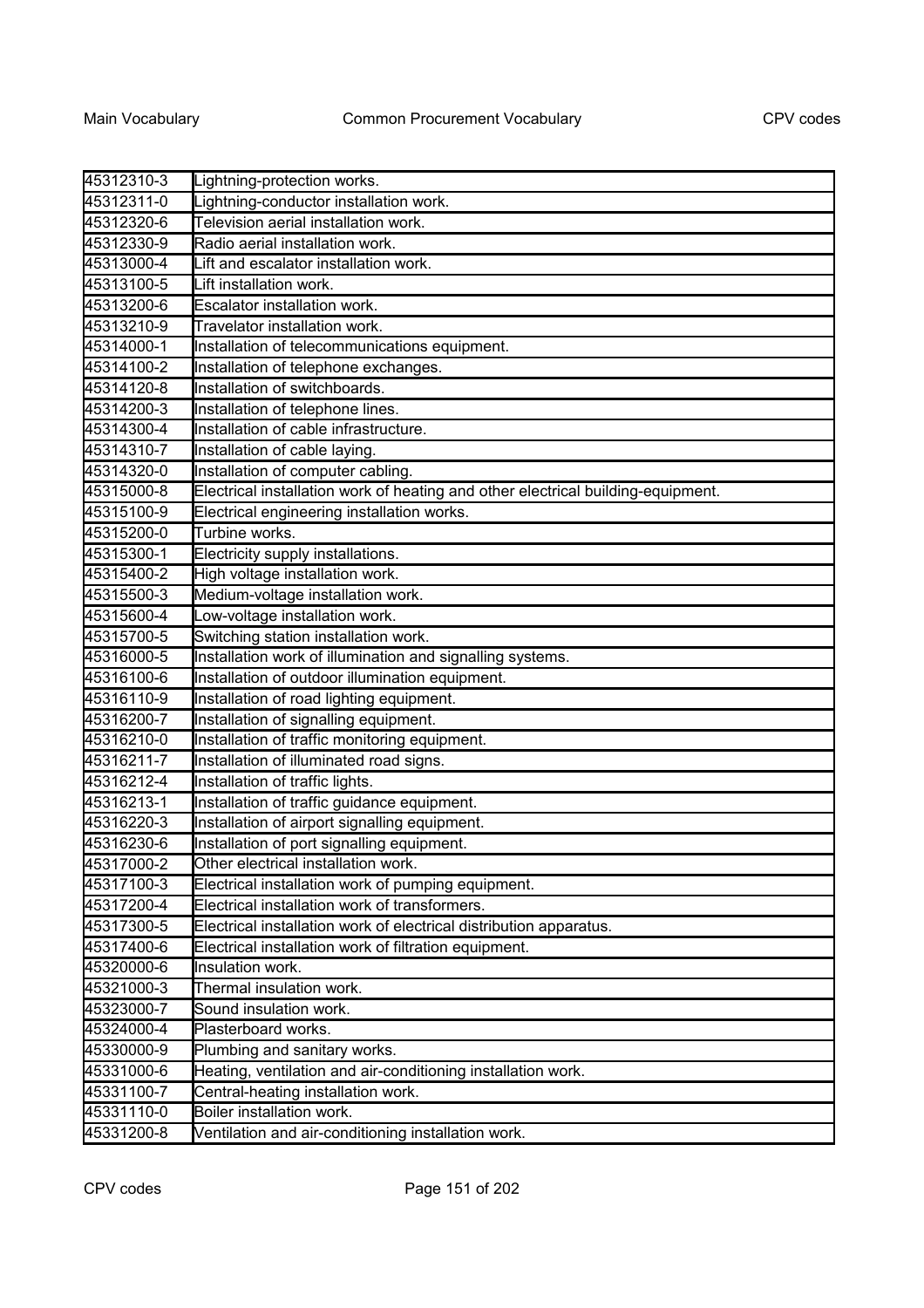| 45331210-1 | Ventilation installation work.                            |
|------------|-----------------------------------------------------------|
| 45331211-8 | Outdoor ventilation installation work.                    |
| 45331220-4 | Air-conditioning installation work.                       |
| 45331221-1 | Partial air-conditioning installation work.               |
| 45331230-7 | Installation work of cooling equipment.                   |
| 45331231-4 | Installation work of refrigeration equipment.             |
| 45332000-3 | Plumbing and drain-laying work.                           |
| 45332200-5 | Water plumbing work.                                      |
| 45332300-6 | Drain-laying work.                                        |
| 45332400-7 | Sanitary fixture installation work.                       |
| 45333000-0 | Gas-fitting installation work.                            |
| 45333100-1 | Gas regulation equipment installation work.               |
| 45333200-2 | Gas meter installation work.                              |
| 45340000-2 | Fencing, railing and safety equipment installation work.  |
| 45341000-9 | Erection of railings.                                     |
| 45342000-6 | Erection of fencing.                                      |
| 45343000-3 | Fire-prevention installation works.                       |
| 45343100-4 | Fireproofing work.                                        |
| 45343200-5 | Firefighting equipment installation work.                 |
| 45343210-8 | CO2 fire-extinguishing equipment installation work.       |
| 45343220-1 | Fire-extinguishers installation work.                     |
| 45343230-4 | Sprinkler systems installation work.                      |
| 45350000-5 | Mechanical installations.                                 |
| 45351000-2 | Mechanical engineering installation works.                |
| 45400000-1 | Building completion work.                                 |
| 45410000-4 | Plastering work.                                          |
| 45420000-7 | Joinery and carpentry installation work.                  |
| 45421000-4 | Joinery work.                                             |
| 45421100-5 | Installation of doors and windows and related components. |
| 45421110-8 | Installation of door and window frames.                   |
| 45421111-5 | Installation of door frames.                              |
| 45421112-2 | Installation of window frames.                            |
| 45421120-1 | Installation of thresholds.                               |
| 45421130-4 | Installation of doors and windows                         |
| 45421131-1 | Installation of doors.                                    |
| 45421132-8 | Installation of windows.                                  |
| 45421140-7 | Installation of metal joinery except doors and windows.   |
| 45421141-4 | Installation of partitioning.                             |
| 45421142-1 | Installation of shutters.                                 |
| 45421143-8 | Installation work of blinds.                              |
| 45421144-5 | Installation work of awnings.                             |
| 45421145-2 | Installation work of roller blinds.                       |
| 45421146-9 | Installation of suspended ceilings.                       |
| 45421147-6 | Installation of grilles.                                  |
| 45421148-3 | Installation of gates.                                    |
| 45421150-0 | Non-metal joinery installation work.                      |
| 45421151-7 | Installation of fitted kitchens.                          |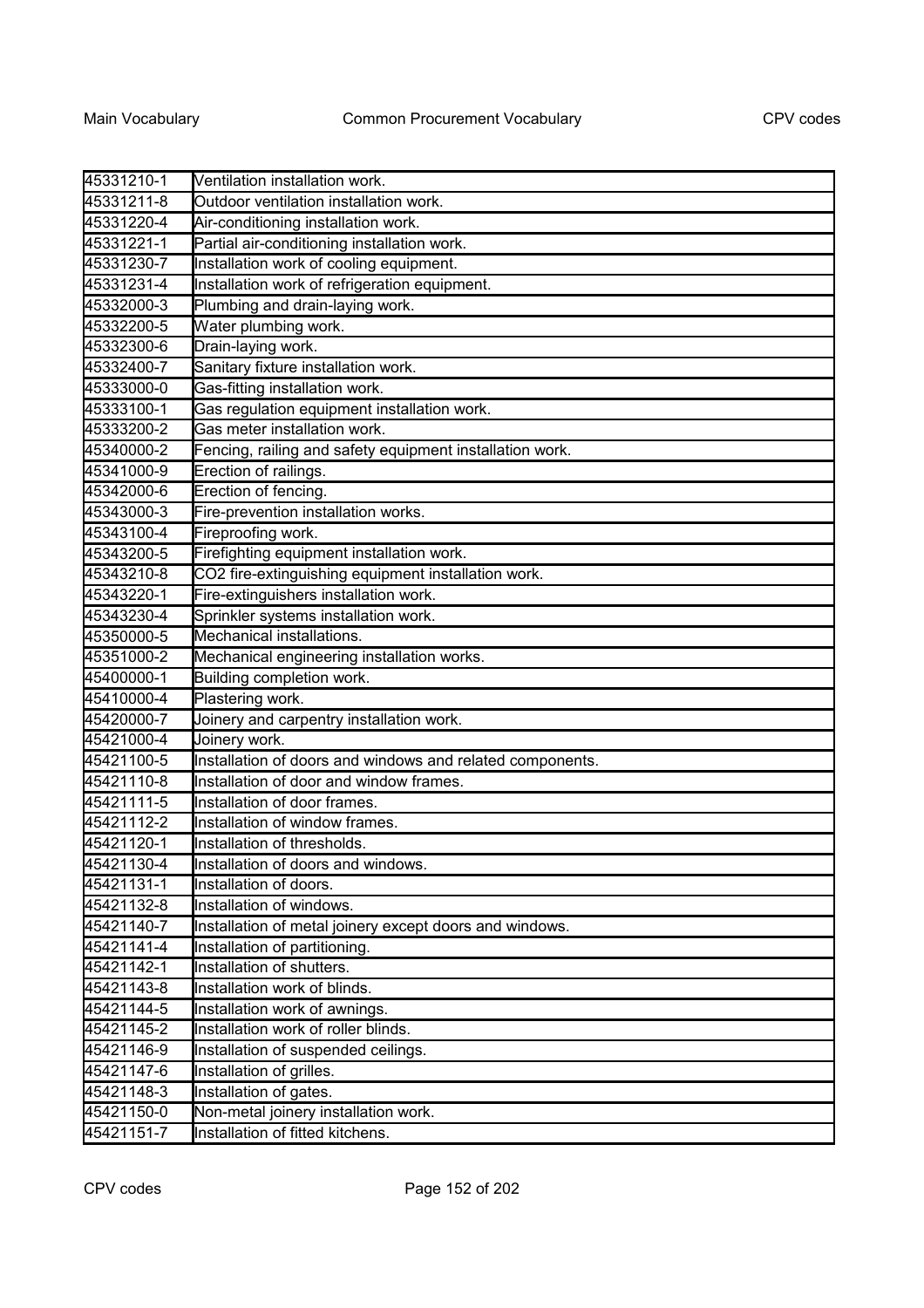| 45421152-4 | Installation of partition walls.                                                  |
|------------|-----------------------------------------------------------------------------------|
| 45421153-1 | Installation of built-in furniture.                                               |
| 45421160-3 | Ironmongery work.                                                                 |
| 45422000-1 | Carpentry installation work.                                                      |
| 45422100-2 | Woodwork.                                                                         |
| 45430000-0 | Floor and wall covering work.                                                     |
| 45431000-7 | Tiling work.                                                                      |
| 45431100-8 | Floor-tiling work.                                                                |
| 45431200-9 | Wall-tiling work.                                                                 |
| 45432000-4 | Floor-laying and covering, wall-covering and wall-papering work.                  |
| 45432100-5 | Floor laying and covering work.                                                   |
| 45432110-8 | Floor-laying work.                                                                |
| 45432111-5 | Laying work of flexible floor coverings.                                          |
| 45432112-2 | Laying of paving.                                                                 |
| 45432113-9 | Parquet flooring.                                                                 |
| 45432114-6 | Wood flooring work.                                                               |
| 45432120-1 | False floor installation work.                                                    |
| 45432121-8 | Computer floors.                                                                  |
| 45432130-4 | Floor-covering work.                                                              |
| 45432200-6 | Wall-covering and wall-papering work.                                             |
| 45432210-9 | Wall-covering work.                                                               |
| 45432220-2 | Wall-papering work.                                                               |
| 45440000-3 | Painting and glazing work.                                                        |
| 45441000-0 | Glazing work.                                                                     |
| 45442000-7 | Application work of protective coatings.                                          |
| 45442100-8 | Painting work.                                                                    |
| 45442110-1 | Painting work of buildings.                                                       |
| 45442120-4 | Painting and protective-coating work of structures.                               |
| 45442121-1 | Painting work of structures.                                                      |
| 45442180-2 | Repainting work.                                                                  |
| 45442190-5 | Paint-stripping work.                                                             |
| 45442200-9 | Application work of anti-corrosive coatings.                                      |
| 45442210-2 | Galvanizing works.                                                                |
| 45442300-0 | Surface-protection work.                                                          |
| 45443000-4 | Facade work.                                                                      |
| 45450000-6 | Other building completion work.                                                   |
| 45451000-3 | Decoration work.                                                                  |
| 45451100-4 | Ornamentation fitting work.                                                       |
| 45451200-5 | Panelling work.                                                                   |
| 45451300-6 | Interior gardens.                                                                 |
| 45452000-0 | Exterior cleaning work for buildings.                                             |
| 45452100-1 | Blast cleaning work for building exteriors.                                       |
| 45453000-7 | Overhaul and refurbishment work.                                                  |
| 45453100-8 | Refurbishment work.                                                               |
| 45454000-4 | Restructuring work.                                                               |
| 45454100-5 | Restoration work.                                                                 |
| 45500000-2 | Hire of construction and civil engineering machinery and equipment with operator. |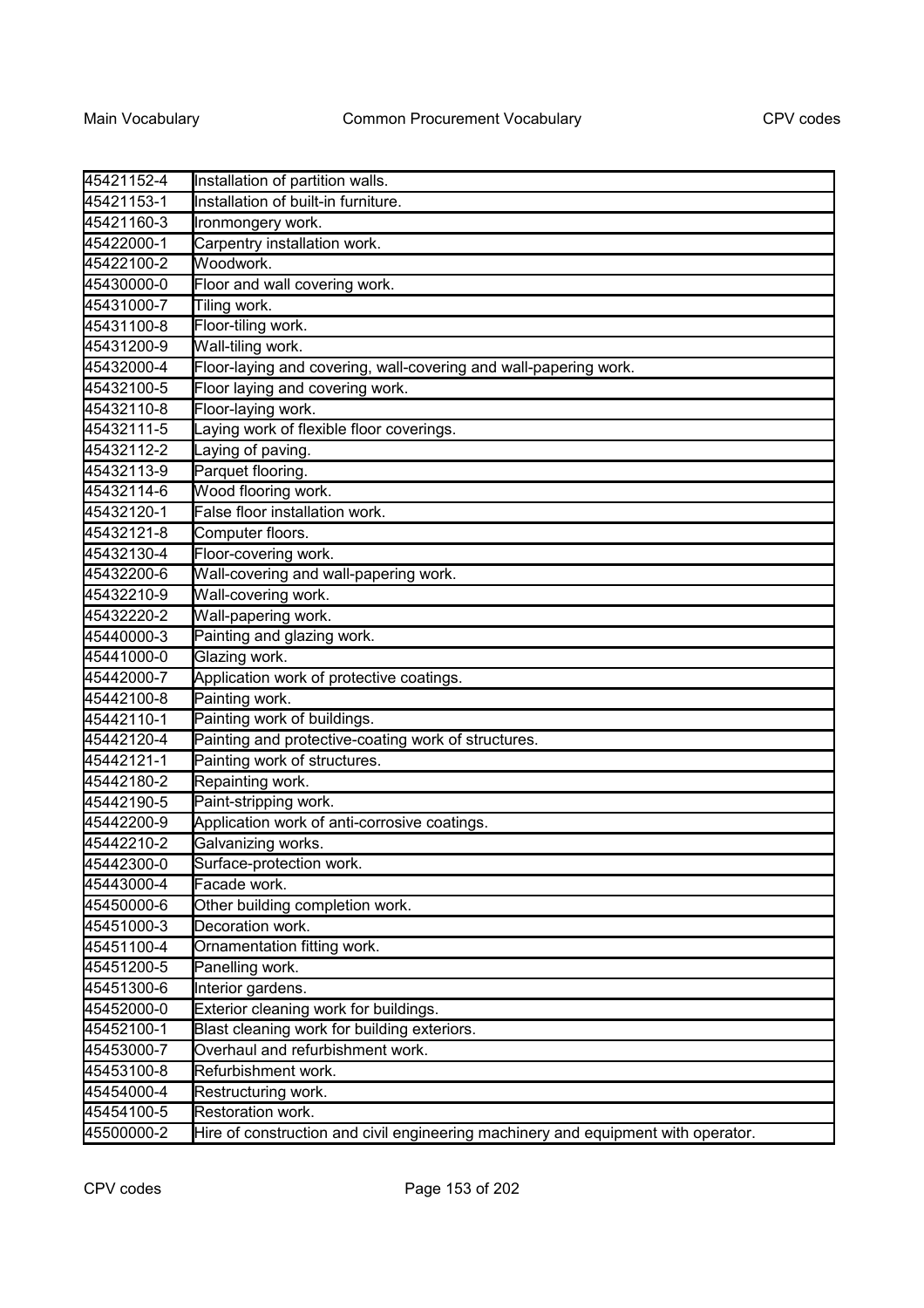| 45510000-5 | Hire of cranes with operator.                                                      |
|------------|------------------------------------------------------------------------------------|
| 45520000-8 | Hire of earthmoving equipment with operator.                                       |
| 48000000-8 | Software package and information systems.                                          |
| 48100000-9 | Industry specific software package.                                                |
| 48110000-2 | Point of sale (POS) software package.                                              |
| 48120000-5 | Flight control software package.                                                   |
| 48121000-2 | Air traffic control software package.                                              |
| 48130000-8 | Aviation ground support and test software package.                                 |
| 48131000-5 | Aviation ground support software package.                                          |
| 48132000-2 | Aviation test software package.                                                    |
| 48140000-1 | Railway traffic control software package.                                          |
| 48150000-4 | Industrial control software package.                                               |
| 48151000-1 | Computer control system.                                                           |
| 48160000-7 | Library software package.                                                          |
| 48161000-4 | Library management system.                                                         |
| 48170000-0 | Compliance software package.                                                       |
| 48180000-3 | Medical software package.                                                          |
| 48190000-6 | Educational software package.                                                      |
| 48200000-0 | Networking, Internet and intranet software package.                                |
| 48210000-3 | Networking software package.                                                       |
| 48211000-0 | Platform interconnectivity software package.                                       |
| 48212000-7 | Optical jukebox server software package.                                           |
| 48213000-4 | Operating system enhancement software package.                                     |
| 48214000-1 | Network operating system software package.                                         |
| 48215000-8 | Networking developers' software package.                                           |
| 48216000-5 | Network connectivity terminal emulation software package.                          |
| 48217000-2 | Transaction-processing software package.                                           |
| 48217100-3 | Mainframe transaction processing software package.                                 |
| 48217200-4 | Minicomputer transaction processing software package.                              |
| 48217300-5 | Microcomputer transaction processing software package.                             |
| 48218000-9 | License management software package.                                               |
| 48219000-6 | Miscellaneous networking software package.                                         |
| 48219100-7 | Gateway software package.                                                          |
| 48219200-8 | Compact disc (CD) server software package.                                         |
| 48219300-9 | Administration software package.                                                   |
| 48219400-0 | Transaction server software package.                                               |
| 48219500-1 | Switch or router software package.                                                 |
| 48219600-2 | Multiplexer software package.                                                      |
| 48219700-3 | Communications server software package.                                            |
| 48219800-4 | Bridge software package.                                                           |
| 48220000-6 | Internet and intranet software package.                                            |
| 48221000-3 | Internet browsing software package.                                                |
| 48222000-0 | Web server software package.                                                       |
| 48223000-7 | Electronic mail software package.                                                  |
| 48224000-4 | Web page editing software package.                                                 |
| 48300000-1 | Document creation, drawing, imaging, scheduling and productivity software package. |
| 48310000-4 | Document creation software package.                                                |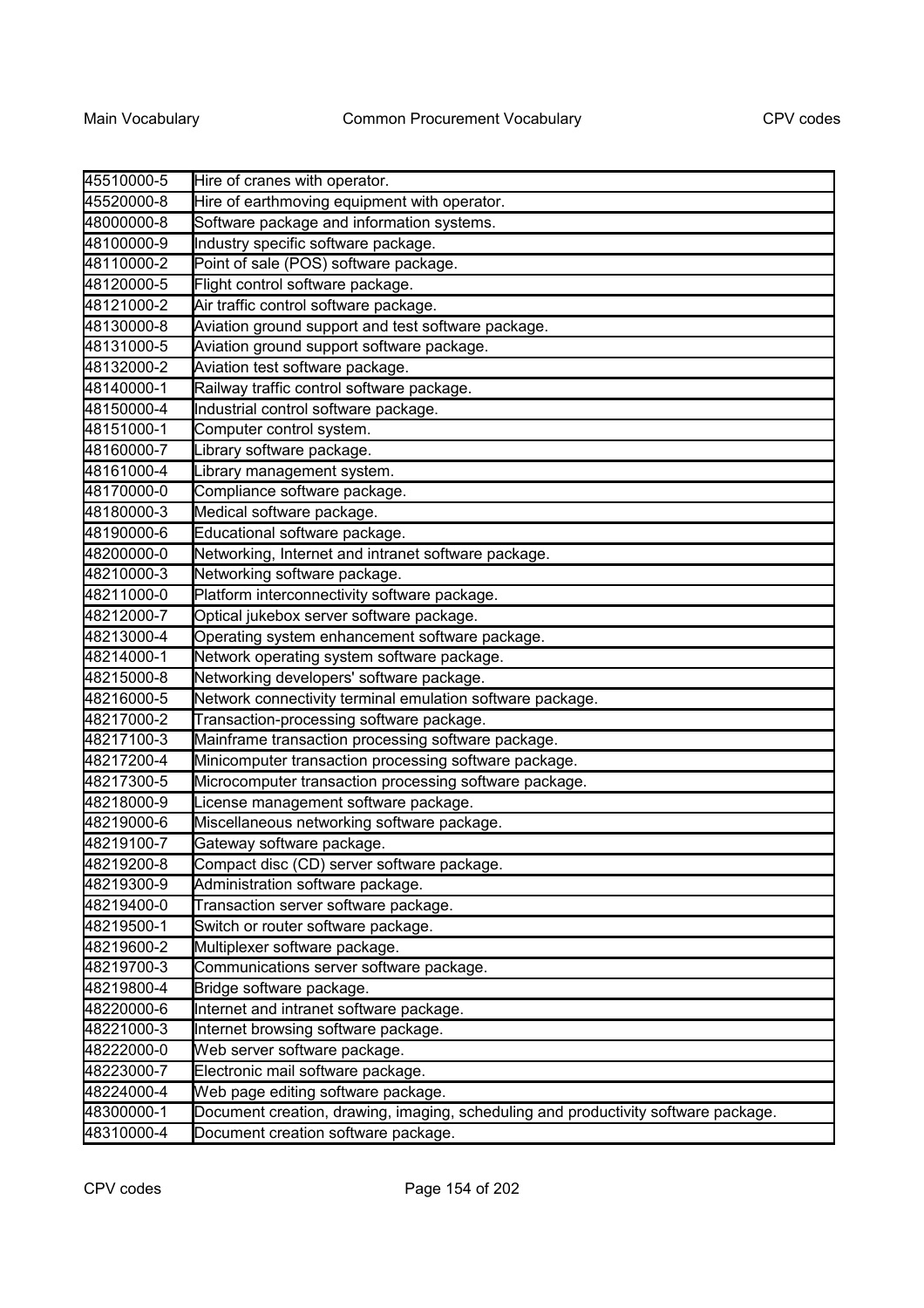| 48311000-1 | Document management software package.                                 |
|------------|-----------------------------------------------------------------------|
| 48311100-2 | Document management system.                                           |
| 48312000-8 | Electronic publishing software package.                               |
| 48313000-5 | Optical-character-recognition (OCR) software package.                 |
| 48313100-6 | Optical reading system.                                               |
| 48314000-2 | Voice recognition software package.                                   |
| 48315000-9 | Desktop-publishing software package.                                  |
| 48316000-6 | Presentation software package.                                        |
| 48317000-3 | Word-processing software package.                                     |
| 48318000-0 | Scanner software package.                                             |
| 48319000-7 | Spell checkers.                                                       |
| 48320000-7 | Drawing and imaging software package.                                 |
| 48321000-4 | Computer aided design (CAD) software package.                         |
| 48321100-5 | Computer-Aided Design (CAD) system.                                   |
| 48322000-1 | Graphics software package.                                            |
| 48323000-8 | Computer aided manufacturing (CAM) software package.                  |
| 48324000-5 | Charting software package.                                            |
| 48325000-2 | Form making software package.                                         |
| 48326000-9 | Mapping software package.                                             |
| 48326100-0 | Digital mapping system.                                               |
| 48327000-6 | Drawing and painting software package.                                |
| 48328000-3 | Image-processing software package.                                    |
| 48329000-0 | Imaging and archiving system.                                         |
| 48330000-0 | Scheduling and productivity software package.                         |
| 48331000-7 | Project management software package.                                  |
| 48332000-4 | Scheduling software package.                                          |
| 48333000-1 | Contact management software package.                                  |
| 48400000-2 | Business transaction and personal business software package.          |
| 48410000-5 | Investment management and tax preparation software package.           |
| 48411000-2 | Investment management software package.                               |
| 48412000-9 | Tax preparation software package.                                     |
| 48420000-8 | Facilities management software package and software package suite.    |
| 48421000-5 | Facilities management software package.                               |
| 48422000-2 | software package suites.                                              |
| 48430000-1 | Inventory management software package.                                |
| 48440000-4 | Financial analysis and accounting software package.                   |
| 48441000-1 | Financial analysis software package.                                  |
| 48442000-8 | Financial systems software package.                                   |
| 48443000-5 | Accounting software package.                                          |
| 48444000-2 | Accounting system.                                                    |
| 48444100-3 | Billing system.                                                       |
| 48445000-9 | Customer Relation Management software package.                        |
| 48450000-7 | Time accounting or human resources software package.                  |
| 48451000-4 | Enterprise resource planning software package.                        |
| 48460000-0 | Analytical, scientific, mathematical or forecasting software package. |
| 48461000-7 | Analytical or scientific software package.                            |
| 48462000-4 | Mathematical or forecasting software package.                         |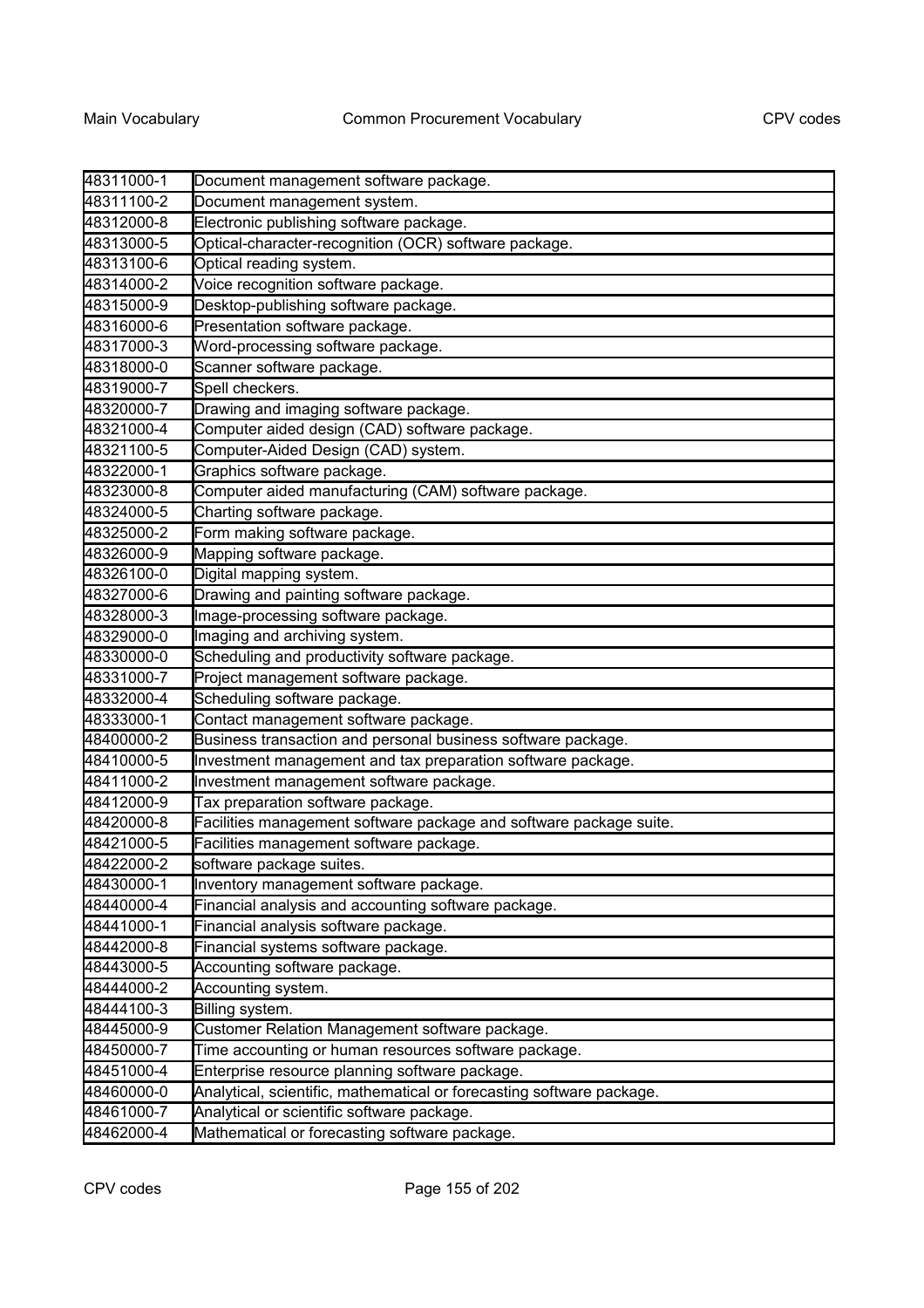| 48463000-1 | Statistical software package.                                |
|------------|--------------------------------------------------------------|
| 48470000-3 | Auction software package.                                    |
| 48480000-6 | Sales, marketing and Business intelligence software package. |
| 48481000-3 | Sales or marketing software package.                         |
| 48482000-0 | Business intelligence software package.                      |
| 48490000-9 | Procurement software package.                                |
| 48500000-3 | Communication and multimedia software package.               |
| 48510000-6 | Communication software package.                              |
| 48511000-3 | Desktop communications software package.                     |
| 48512000-0 | Interactive voice response software package.                 |
| 48513000-7 | Modem software package.                                      |
| 48514000-4 | Remote access software package.                              |
| 48515000-1 | Video conferencing software package.                         |
| 48516000-8 | Exchange software package.                                   |
| 48517000-5 | IT software package.                                         |
| 48518000-2 | Emulation software package.                                  |
| 48519000-9 | Memory-management software package.                          |
| 48520000-9 | Multimedia software package.                                 |
| 48521000-6 | Music or sound editing software package.                     |
| 48522000-3 | Virtual keyboard software package.                           |
| 48600000-4 | Database and operating software package.                     |
| 48610000-7 | Database systems.                                            |
| 48611000-4 | Database software package.                                   |
| 48612000-1 | Database-management system.                                  |
| 48613000-8 | Electronic data management (EDM).                            |
| 48614000-5 | Data-acquisition system.                                     |
| 48620000-0 | Operating systems.                                           |
| 48621000-7 | Mainframe operating system software package.                 |
| 48622000-4 | Minicomputer operating system software package.              |
| 48623000-1 | Microcomputer operating system software package.             |
| 48624000-8 | Personal computer (PC) operating system software package.    |
| 48625000-5 | Open systems operating systems.                              |
| 48626000-2 | Clustering software package.                                 |
| 48627000-9 | Real time operating system software package.                 |
| 48628000-9 | Micro-channel architecture.                                  |
| 48700000-5 | Software package utilities.                                  |
| 48710000-8 | Backup or recovery software package.                         |
| 48720000-1 | Bar coding software package.                                 |
| 48730000-4 | Security software package.                                   |
| 48731000-1 | File security software package.                              |
| 48732000-8 | Data security software package.                              |
| 48740000-7 | Foreign language translation software package.               |
| 48750000-0 | Storage media loading software package.                      |
| 48760000-3 | Virus protection software package.                           |
| 48761000-0 | Anti-virus software package.                                 |
| 48770000-6 | General, compression and print utility software package.     |
| 48771000-3 | General utility software package.                            |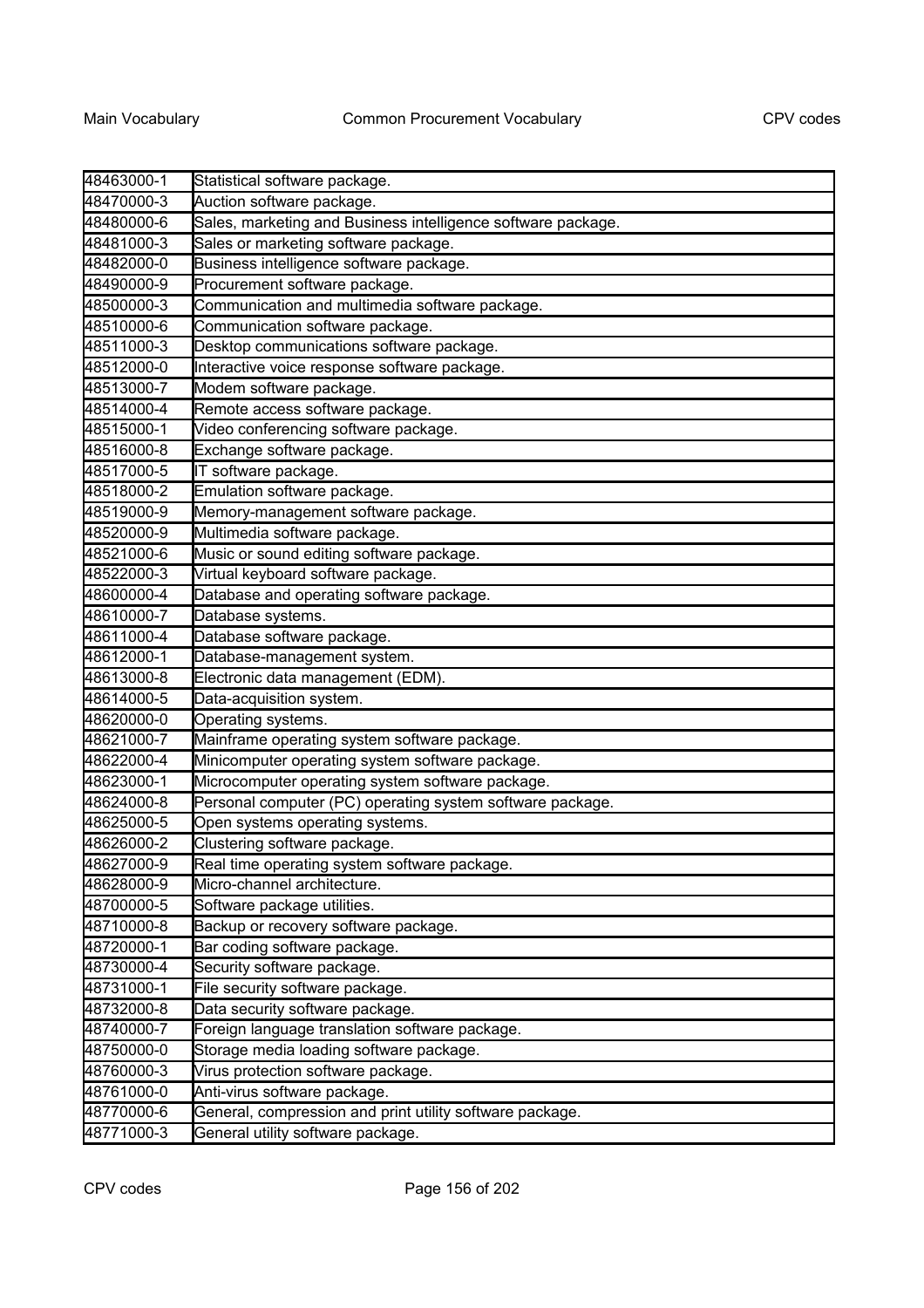| 48772000-0 | Compression utilities.                                           |
|------------|------------------------------------------------------------------|
| 48773000-7 | Print utility software package.                                  |
| 48773100-8 | Print-spooling software package.                                 |
| 48780000-9 | System, storage and content management software package.         |
| 48781000-6 | System management software package.                              |
| 48782000-3 | Storage management software package.                             |
| 48783000-0 | Content management software package.                             |
| 48790000-2 | Version checker software package.                                |
| 48800000-6 | Information systems and servers.                                 |
| 48810000-9 | Information systems.                                             |
| 48811000-6 | E-mail system.                                                   |
| 48812000-3 | Financial information systems.                                   |
| 48813000-0 | Passenger information system.                                    |
| 48813100-1 | Electronic bulletin boards.                                      |
| 48813200-2 | Real-time passenger information system.                          |
| 48814000-7 | Medical information systems.                                     |
| 48814100-8 | Nursing information system.                                      |
| 48814200-9 | Patient-administration system.                                   |
| 48814300-0 | Theatre management system.                                       |
| 48814400-1 | Clinical information system.                                     |
| 48814500-2 | Casemix system.                                                  |
| 48820000-2 | Servers.                                                         |
| 48821000-9 | Network servers.                                                 |
| 48822000-6 | Computer servers.                                                |
| 48823000-3 | File servers.                                                    |
| 48824000-0 | Printer servers.                                                 |
| 48825000-7 | Web servers.                                                     |
| 48900000-7 | Miscellaneous software package and computer systems.             |
| 48910000-0 | Computer game software package, family titles and screen savers. |
| 48911000-7 | Computer game software package.                                  |
| 48912000-4 | Family titles.                                                   |
| 48913000-1 | Screen savers.                                                   |
| 48920000-3 | Office automation software package.                              |
| 48921000-0 | Automation system.                                               |
| 48930000-6 | Training and entertainment software package.                     |
| 48931000-3 | Training software package.                                       |
| 48932000-0 | Entertainment software package.                                  |
| 48940000-9 | Pattern design and calendar software package.                    |
| 48941000-6 | Pattern design software package.                                 |
| 48942000-3 | Calendar software package.                                       |
| 48950000-2 | Boat-location and public address system.                         |
| 48951000-9 | Boat-location system.                                            |
| 48952000-6 | Public address systems.                                          |
| 48960000-5 | Drivers and system software package.                             |
| 48961000-2 | Ethernet drivers.                                                |
| 48962000-9 | Graphics card drivers.                                           |
| 48970000-8 | Print shop software package.                                     |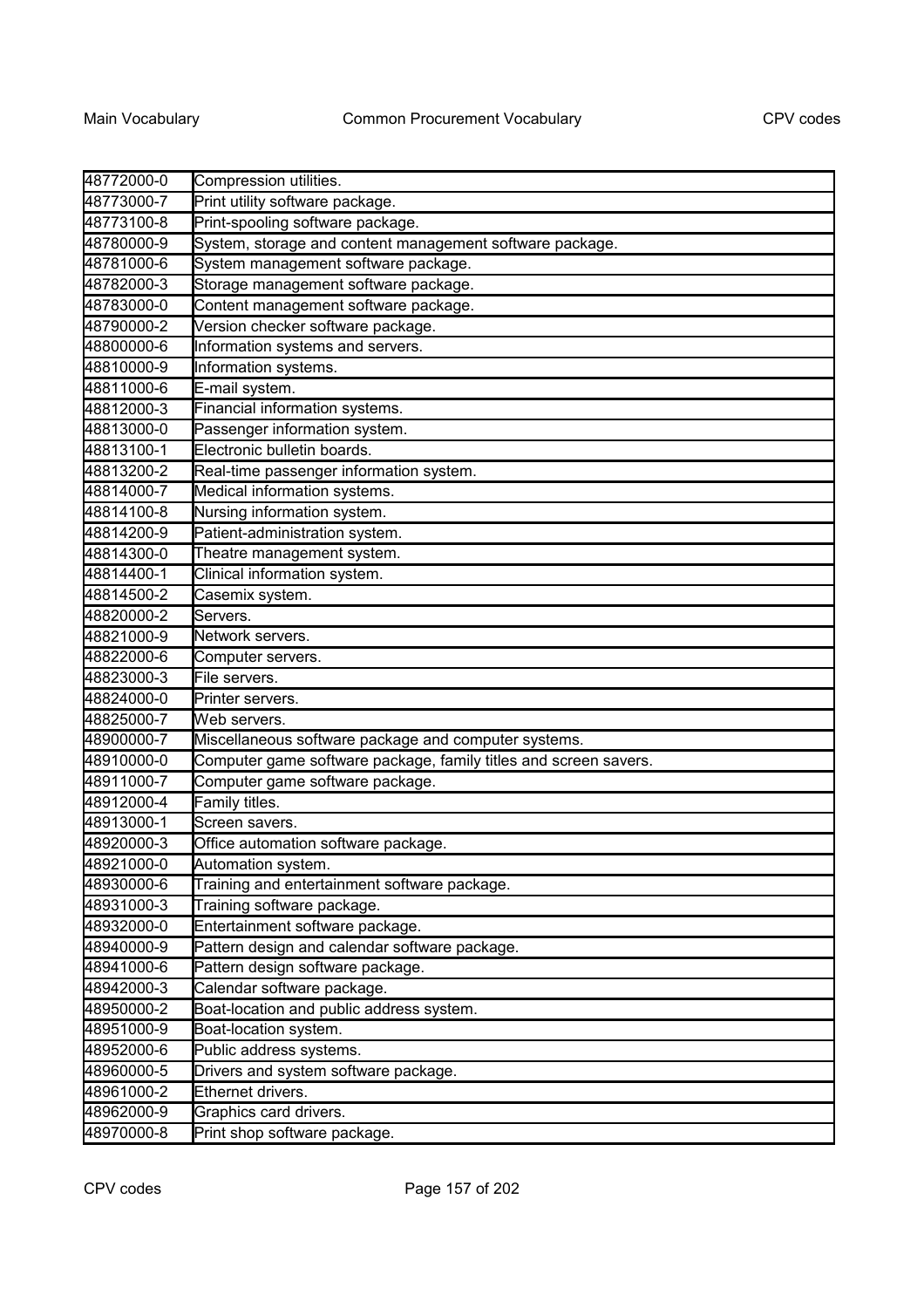| 48971000-5                     | Address book making software package.                                          |
|--------------------------------|--------------------------------------------------------------------------------|
| 48972000-2                     | Label making software package.                                                 |
| 48980000-1                     | Programming languages and tools.                                               |
| 48981000-8                     | Compiling software packages.                                                   |
| 48982000-5                     | Configuration management software package.                                     |
| 48983000-2                     | Development software package.                                                  |
| 48984000-9                     | Graphical user interface (GUI) tools.                                          |
| 48985000-6                     | Programming languages.                                                         |
| 48986000-3                     | Program testing software package.                                              |
| 48987000-0                     | Debugging software package.                                                    |
| 48990000-4                     | Spreadsheets and enhancement software package.                                 |
| 48991000-1                     | Spreadsheet software package.                                                  |
| 50000000-5                     | Repair and maintenance services.                                               |
| 50100000-6                     | Repair, maintenance and associated services of vehicles and related equipment. |
| 50110000-9                     | Repair and maintenance services of motor vehicles and associated equipment.    |
| 50111000-6                     | Fleet management, repair and maintenance services.                             |
| 50111100-7                     | Vehicle-fleet management services.                                             |
| 50111110-0                     | Vehicle-fleet-support services.                                                |
| 50112000-3                     | Repair and maintenance services of cars.                                       |
| 50112100-4                     | Car repair services.                                                           |
| 50112110-7                     | Body-repair services for vehicles.                                             |
| 50112111-4                     | Panel-beating services.                                                        |
| 50112120-0                     | Windscreen replacement services.                                               |
| 50112200-5                     | Car maintenance services.                                                      |
| 50112300-6                     | Car-washing and similar services.                                              |
| 50113000-0                     | Repair and maintenance services of buses.                                      |
| 50113100-1                     | Bus repair services.                                                           |
| 50113200-2                     | Bus maintenance services.                                                      |
| 50114000-7                     | Repair and maintenance services of trucks.                                     |
| 50114100-8                     | Truck repair services.                                                         |
| 50114200-9                     | Truck maintenance services.                                                    |
| 50115000-4                     | Repair and maintenance services of motorcycles.                                |
| 50115100-5                     | Motorcycle repair services.                                                    |
| 50115200-6                     | Motorcycle maintenance services.                                               |
| $\frac{501152222}{50116000-1}$ | Maintenance and repair services related to specific parts of vehicles.         |
| 50116100-2                     | Electrical-system repair services.                                             |
| 50116200-3                     | Repair and maintenance services of vehicle brakes and brake parts.             |
| 50116300-4                     | Repair and maintenance services of vehicle gearboxes.                          |
| 50116400-5                     | Repair and maintenance services of vehicle transmissions.                      |
| 50116500-6                     | Tyre repair services, including fitting and balancing.                         |
| 50116510-9                     | Tyre-remoulding services.                                                      |
| 50116600-7                     | Repair and maintenance services of starter motors.                             |
| 50117000-8                     | Vehicle conversion and reconditioning services.                                |
| 50117100-9                     | Motor vehicle conversion services.                                             |
| 50117200-0                     | Ambulance conversion services.                                                 |
| 50117300-1                     | Reconditioning services of vehicles.                                           |
| 50118000-5                     | Automobile emergency road services.                                            |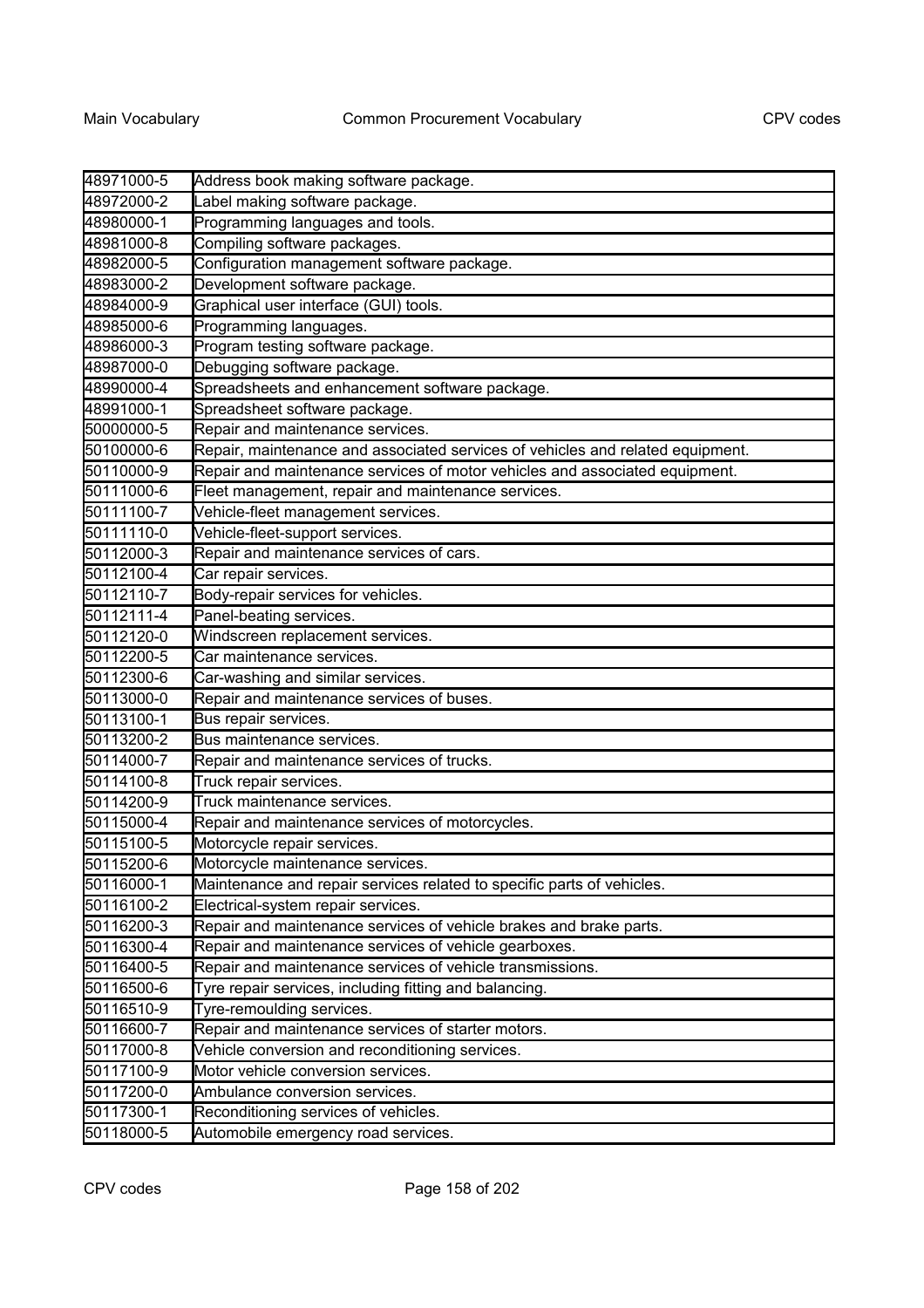| 50118100-6 | Breakdown and recovery services for cars.                                                   |
|------------|---------------------------------------------------------------------------------------------|
| 50118110-9 | Vehicle towing-away services.                                                               |
| 50118200-7 | Breakdown and recovery services for commercial vehicles.                                    |
| 50118300-8 | Breakdown and recovery services for buses.                                                  |
| 50118400-9 | Breakdown and recovery services for motor vehicles.                                         |
| 50118500-0 | Breakdown and recovery services for motorcycles.                                            |
| 50190000-3 | Demolition services of vehicles.                                                            |
|            | Repair, maintenance and associated services related to aircraft, railways, roads and marine |
| 50200000-7 | equipment.                                                                                  |
| 50210000-0 | Repair, maintenance and associated services related to aircraft and other equipment.        |
| 50211000-7 | Repair and maintenance services of aircraft.                                                |
| 50211100-8 | Aircraft maintenance services.                                                              |
| 50211200-9 | Aircraft repair services.                                                                   |
| 50211210-2 | Repair and maintenance services of aircraft engines.                                        |
| 50211211-9 | Aircraft-engine maintenance services.                                                       |
| 50211212-6 | Aircraft-engine repair services.                                                            |
| 50211300-0 | Reconditioning services of aircraft.                                                        |
| 50211310-3 | Reconditioning services of aircraft engines.                                                |
| 50212000-4 | Repair and maintenance services of helicopters.                                             |
| 50220000-3 | Repair, maintenance and associated services related to railways and other equipment.        |
| 50221000-0 | Repair and maintenance services of locomotives.                                             |
| 50221100-1 | Repair and maintenance services of locomotive gearboxes.                                    |
| 50221200-2 | Repair and maintenance services of locomotive transmissions.                                |
| 50221300-3 | Repair and maintenance services of locomotive wheelsets.                                    |
| 50221400-4 | Repair and maintenance services of locomotive brakes and brake parts.                       |
| 50222000-7 | Repair and maintenance services of rolling stock.                                           |
| 50222100-8 | Repair and maintenance services of dampers.                                                 |
| 50223000-4 | Reconditioning services of locomotives.                                                     |
| 50224000-1 | Reconditioning services of rolling stock.                                                   |
| 50224100-2 | Reconditioning services of rolling stock seats.                                             |
| 50224200-3 | Reconditioning services of passenger coaches.                                               |
| 50225000-8 | Railway-track maintenance services.                                                         |
| 50229000-6 | Demolition of rolling stock.                                                                |
| 50230000-6 | Repair, maintenance and associated services related to roads and other equipment.           |
| 50232000-0 | Maintenance services of public-lighting installations and traffic lights.                   |
| 50232100-1 | Street-lighting maintenance services.                                                       |
| 50232110-4 | Commissioning of public lighting installations.                                             |
| 50232200-2 | Traffic-signal maintenance services.                                                        |
| 50240000-9 | Repair, maintenance and associated services related to marine and other equipment.          |
| 50241000-6 | Repair and maintenance services of ships.                                                   |
| 50241100-7 | Vessel repair services.                                                                     |
| 50241200-8 | Ferry repair services.                                                                      |
| 50242000-3 | Conversion services of ships.                                                               |
| 50243000-0 | Demolition services of ships.                                                               |
| 50244000-7 | Reconditioning services of ships or boats.                                                  |
| 50245000-4 | Upgrading services of ships.                                                                |
| 50246000-1 | Harbour equipment maintenance services.                                                     |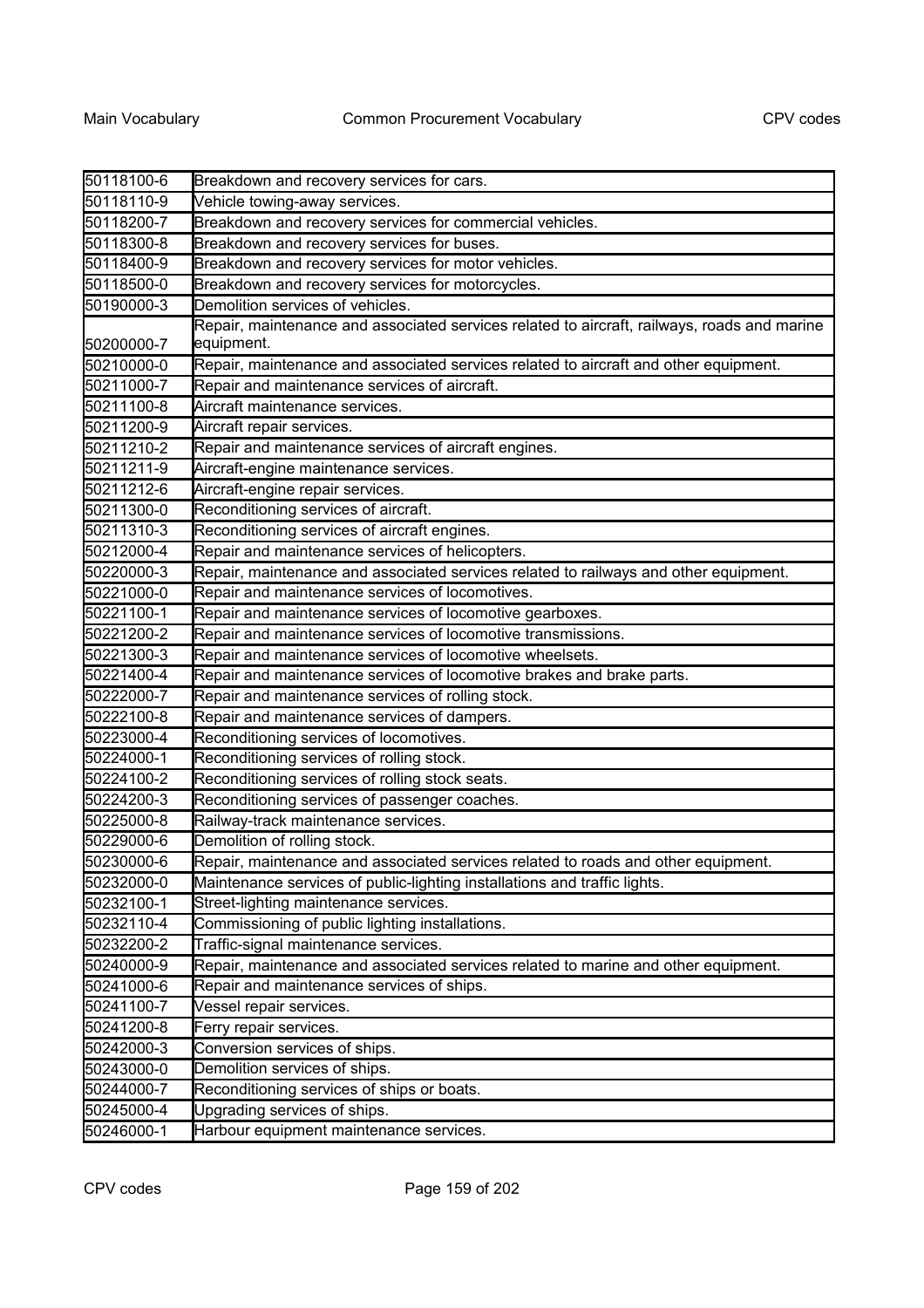| 50246100-2 | Dry-docking services.                                                             |
|------------|-----------------------------------------------------------------------------------|
| 50246200-3 | Buoy maintenance services.                                                        |
| 50246300-4 | Repair and maintenance services of floating structures.                           |
| 50246400-5 | Repair and maintenance services of floating platforms.                            |
| 50300000-8 | Repair, maintenance and associated services related to personal computers, office |
|            | equipment, telecommunications and audio-visual equipment.                         |
| 50310000-1 | Maintenance and repair of office machinery.                                       |
| 50311000-8 | Maintenance and repair of office accounting machinery.                            |
| 50311400-2 | Maintenance and repair of calculators and accounting machinery.                   |
| 50312000-5 | Maintenance and repair of computer equipment.                                     |
| 50312100-6 | Maintenance and repair of mainframe computers.                                    |
| 50312110-9 | Maintenance of mainframe computers.                                               |
| 50312120-2 | Repair of mainframe computers.                                                    |
| 50312200-7 | Maintenance and repair of minicomputers.                                          |
| 50312210-0 | Maintenance of minicomputers.                                                     |
| 50312220-3 | Repair of minicomputers.                                                          |
| 50312300-8 | Maintenance and repair of data network equipment.                                 |
| 50312310-1 | Maintenance of data network equipment.                                            |
| 50312320-4 | Repair of data network equipment.                                                 |
| 50312400-9 | Maintenance and repair of microcomputers.                                         |
| 50312410-2 | Maintenance of microcomputers.                                                    |
| 50312420-5 | Repair of microcomputers.                                                         |
| 50312600-1 | Maintenance and repair of information technology equipment.                       |
| 50312610-4 | Maintenance of information technology equipment.                                  |
| 50312620-7 | Repair of information technology equipment.                                       |
| 50313000-2 | Maintenance and repair of reprographic machinery.                                 |
| 50313100-3 | Photocopier repair services.                                                      |
| 50313200-4 | Photocopier maintenance services.                                                 |
| 50314000-9 | Repair and maintenance services of facsimile machines.                            |
| 50315000-6 | Repair and maintenance services of telephone-answering machines.                  |
| 50316000-3 | Maintenance and repair of ticket-issuing machinery.                               |
| 50317000-0 | Maintenance and repair of ticket-validation machinery.                            |
| 50320000-4 | Repair and maintenance services of personal computers.                            |
| 50321000-1 | Repair services of personal computers.                                            |
| 50322000-8 | Maintenance services of personal computers.                                       |
| 50323000-5 | Maintenance and repair of computer peripherals.                                   |
| 50323100-6 | Maintenance of computer peripherals.                                              |
| 50323200-7 | Repair of computer peripherals.                                                   |
| 50324000-2 | Support services of personal computers.                                           |
| 50324100-3 | System maintenance services.                                                      |
| 50324200-4 | Preventive maintenance services.                                                  |
| 50330000-7 | Maintenance services of telecommunications equipment.                             |
| 50331000-4 | Repair and maintenance services of telecommunications lines.                      |
| 50332000-1 | Telecommunications-infrastructure maintenance services.                           |
| 50333000-8 | Maintenance services of radio-communications equipment.                           |
| 50333100-9 | Repair and maintenance services of radio transmitters.                            |
| 50333200-0 | Repair and maintenance services of radiotelephony apparatus.                      |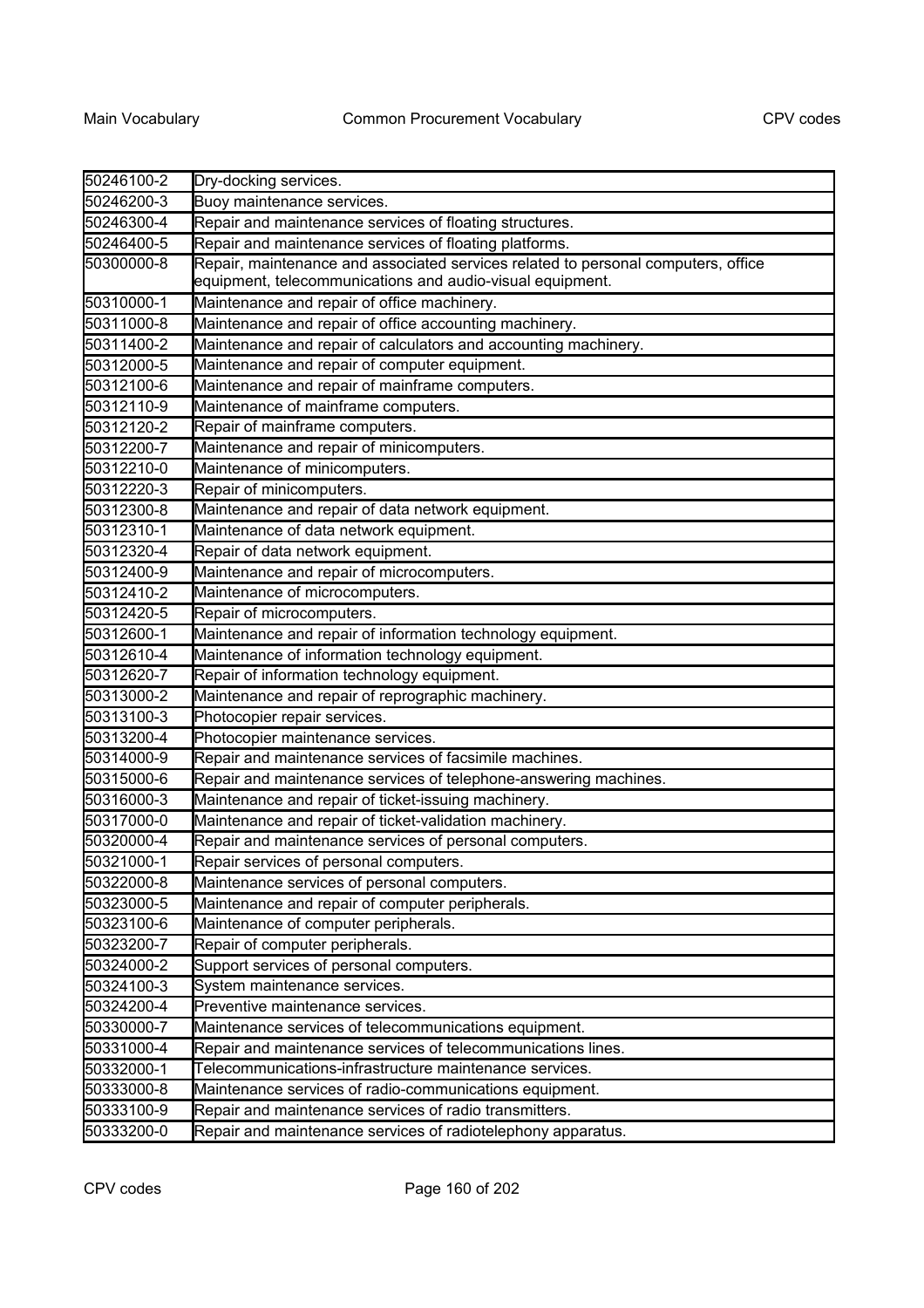| 50334000-5 | Repair and maintenance services of line telephony and line telegraphy equipment. |
|------------|----------------------------------------------------------------------------------|
| 50334100-6 | Repair and maintenance services of line telephony equipment.                     |
| 50334110-9 | Telephone network maintenance services.                                          |
| 50334120-2 | Upgrade services of telephone switching equipment.                               |
| 50334130-5 | Repair and maintenance services of telephone switching apparatus.                |
| 50334140-8 | Repair and maintenance services of telephone sets.                               |
| 50334200-7 | Repair and maintenance services of line telegraphy equipment.                    |
| 50334300-8 | Repair and maintenance services of line telex equipment.                         |
| 50334400-9 | Communications system maintenance services.                                      |
| 50340000-0 | Repair and maintenance services of audio-visual and optical equipment.           |
| 50341000-7 | Repair and maintenance services of television equipment.                         |
| 50341100-8 | Repair and maintenance services of videotext equipment.                          |
| 50341200-9 | Repair and maintenance services of television transmitters.                      |
| 50342000-4 | Repair and maintenance services of audio equipment.                              |
| 50343000-1 | Repair and maintenance services of video equipment.                              |
| 50344000-8 | Repair and maintenance services of optical equipment.                            |
| 50344100-9 | Repair and maintenance services of photographic equipment.                       |
| 50344200-0 | Repair and maintenance services of cinematographic equipment.                    |
| 50400000-9 | Repair and maintenance services of medical and precision equipment.              |
| 50410000-2 | Repair and maintenance services of measuring, testing and checking apparatus.    |
| 50411000-9 | Repair and maintenance services of measuring apparatus.                          |
| 50411100-0 | Repair and maintenance services of water meters.                                 |
| 50411200-1 | Repair and maintenance services of gas meters.                                   |
| 50411300-2 | Repair and maintenance services of electricity meters.                           |
| 50411400-3 | Repair and maintenance services of tachometers.                                  |
| 50411500-4 | Repair and maintenance services of industrial time-measuring equipment.          |
| 50412000-6 | Repair and maintenance services of testing apparatus.                            |
| 50413000-3 | Repair and maintenance services of checking apparatus.                           |
| 50413100-4 | Repair and maintenance services of gas-detection equipment.                      |
| 50413200-5 | Repair and maintenance services of firefighting equipment.                       |
| 50420000-5 | Repair and maintenance services of medical and surgical equipment.               |
| 50421000-2 | Repair and maintenance services of medical equipment.                            |
| 50421100-3 | Repair and maintenance services of wheelchairs.                                  |
| 50421200-4 | Repair and maintenance services of X-ray equipment.                              |
| 50422000-9 | Repair and maintenance services of surgical equipment.                           |
| 50430000-8 | Repair and maintenance services of precision equipment.                          |
| 50431000-5 | Repair and maintenance services of watches.                                      |
| 50432000-2 | Repair and maintenance services of clocks.                                       |
| 50433000-9 | Calibration services.                                                            |
|            | Repair and maintenance services for pumps, valves, taps and metal containers and |
| 50500000-0 | machinery.                                                                       |
| 50510000-3 | Repair and maintenance services of pumps, valves, taps and metal containers.     |
| 50511000-0 | Repair and maintenance services of pumps.                                        |
| 50511100-1 | Repair and maintenance services of liquid pumps.                                 |
| 50511200-2 | Repair and maintenance services of gas pumps.                                    |
| 50512000-7 | Repair and maintenance services of valves.                                       |
| 50513000-4 | Repair and maintenance services of taps.                                         |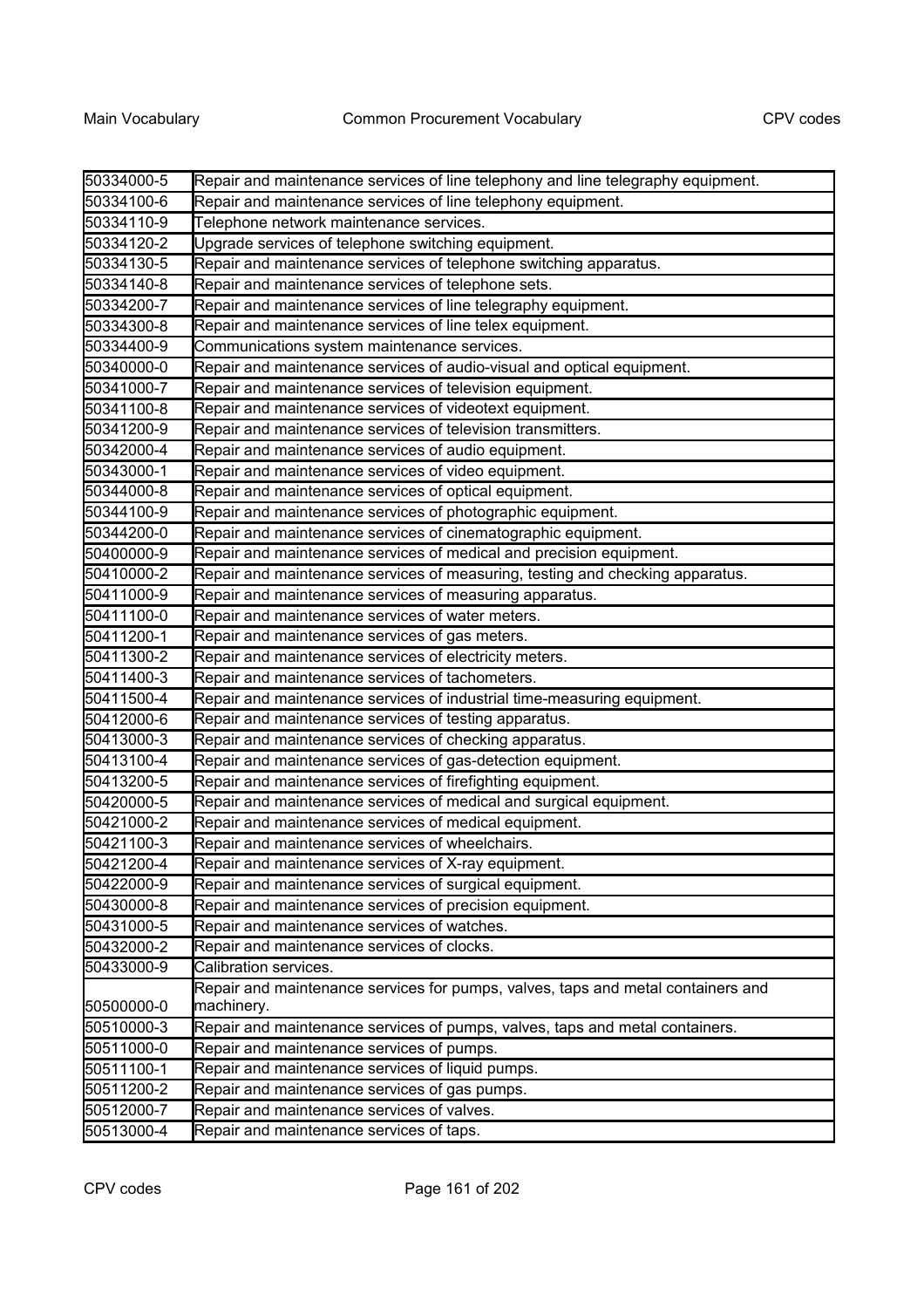| 50514000-1 | Repair and maintenance services of metal containers.                                            |
|------------|-------------------------------------------------------------------------------------------------|
| 50514100-2 | Repair and maintenance services of tanks.                                                       |
| 50514200-3 | Repair and maintenance services of reservoirs.                                                  |
| 50514300-4 | Sleeving repair services.                                                                       |
| 50530000-9 | Repair and maintenance services of machinery.                                                   |
| 50531000-6 | Repair and maintenance services for non-electrical machinery.                                   |
| 50531100-7 | Repair and maintenance services of boilers.                                                     |
| 50531200-8 | Gas appliance maintenance services.                                                             |
| 50531300-9 | Repair and maintenance services of compressors.                                                 |
| 50531400-0 | Repair and maintenance services of cranes.                                                      |
| 50531500-1 | Repair and maintenance services of derricks.                                                    |
| 50531510-4 | Derrick-dismantling services.                                                                   |
| 50532000-3 | Repair and maintenance services of electrical machinery, apparatus and associated<br>equipment. |
| 50532100-4 | Repair and maintenance services of electric motors.                                             |
| 50532200-5 | Repair and maintenance services of transformers.                                                |
| 50532300-6 | Repair and maintenance services of generators.                                                  |
| 50532400-7 | Repair and maintenance services of electrical distribution equipment.                           |
| 50600000-1 | Repair and maintenance services of security and defence materials.                              |
| 50610000-4 | Repair and maintenance services of security equipment.                                          |
| 50620000-7 | Repair and maintenance services of firearms and ammunition.                                     |
| 50630000-0 | Repair and maintenance services of military vehicles.                                           |
| 50640000-3 | Repair and maintenance services of warships.                                                    |
| 50650000-6 | Repair and maintenance services of military aircrafts, missiles and spacecrafts.                |
| 50660000-9 | Repair and maintenance services of military electronic systems.                                 |
| 50700000-2 | Repair and maintenance services of building installations.                                      |
| 50710000-5 | Repair and maintenance services of electrical and mechanical building installations.            |
| 50711000-2 | Repair and maintenance services of electrical building installations.                           |
| 50712000-9 | Repair and maintenance services of mechanical building installations.                           |
| 50720000-8 | Repair and maintenance services of central heating.                                             |
| 50721000-5 | Commissioning of heating installations.                                                         |
| 50730000-1 | Repair and maintenance services of cooler groups.                                               |
| 50740000-4 | Repair and maintenance services of escalators.                                                  |
| 50750000-7 | Lift-maintenance services.                                                                      |
| 50760000-0 | Repair and maintenance of public conveniences.                                                  |
| 50800000-3 | Miscellaneous repair and maintenance services.                                                  |
| 50810000-6 | Repair services of jewellery.                                                                   |
| 50820000-9 | Repair services of leather personal goods.                                                      |
| 50821000-6 | Repair services of boots.                                                                       |
| 50822000-3 | Repair services of shoes.                                                                       |
| 50830000-2 | Repair services of garments and textiles.                                                       |
| 50840000-5 | Repair and maintenance services of weapons and weapon systems.                                  |
| 50841000-2 | Repair and maintenance services of weapons.                                                     |
| 50842000-9 | Repair and maintenance services of weapon systems.                                              |
| 50850000-8 | Repair and maintenance services of furniture.                                                   |
| 50860000-1 | Repair and maintenance services of musical instruments.                                         |
| 50870000-4 | Repair and maintenance services of playground equipment.                                        |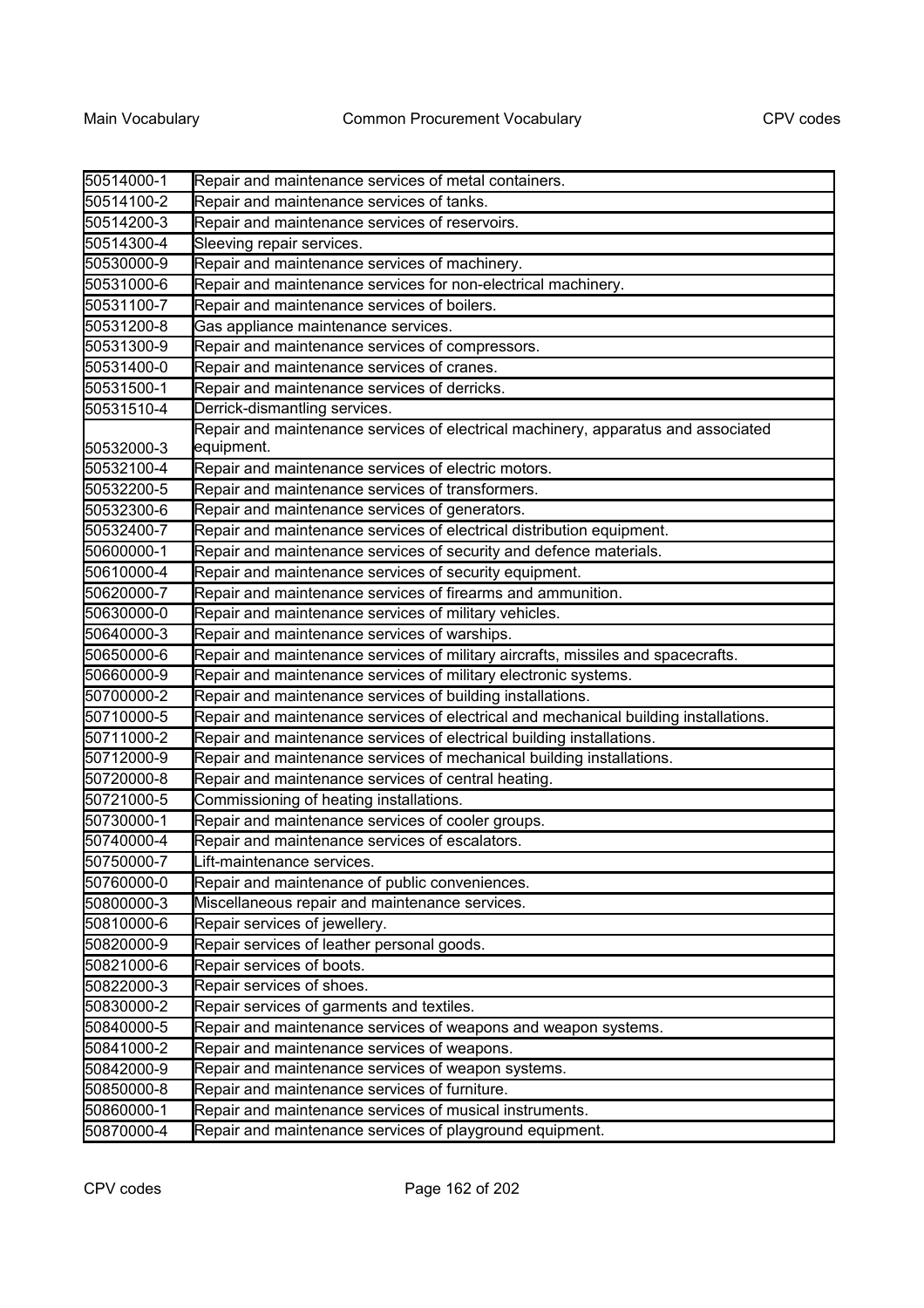| 50880000-7 | Repair and maintenance services of hotel and restaurant equipment.                  |
|------------|-------------------------------------------------------------------------------------|
| 50881000-4 | Repair and maintenance services of hotel equipment.                                 |
| 50882000-1 | Repair and maintenance services of restaurant equipment.                            |
| 50883000-8 | Repair and maintenance services of catering equipment.                              |
| 50884000-5 | Repair and maintenance services of camping equipment.                               |
| 51000000-9 | Installation services (except software).                                            |
| 51100000-3 | Installation services of electrical and mechanical equipment.                       |
| 51110000-6 | Installation services of electrical equipment.                                      |
| 51111000-3 | Installation services of electric motors, generators and transformers.              |
| 51111100-4 | Installation services of electric motors.                                           |
| 51111200-5 | Installation services of generators.                                                |
| 51111300-6 | Installation services of transformers.                                              |
| 51112000-0 | Installation services of electricity distribution and control equipment.            |
| 51112100-1 | Installation services of electricity distribution equipment.                        |
| 51112200-2 | Installation services of electricity control equipment.                             |
| 51120000-9 | Installation services of mechanical equipment.                                      |
| 51121000-6 | Installation services of fitness equipment.                                         |
| 51122000-3 | Installation services of flagpoles.                                                 |
| 51130000-2 | Installation services of steam generators, turbines, compressors and burners.       |
| 51131000-9 | Installation services of steam generators.                                          |
| 51133000-3 | Installation services of turbines.                                                  |
| 51133100-4 | Installation services of gas turbines.                                              |
| 51134000-0 | Installation services of compressors.                                               |
| 51135000-7 | Installation services of furnaces.                                                  |
| 51135100-8 | Installation services of burners.                                                   |
| 51135110-1 | Installation services of waste incinerators.                                        |
| 51140000-5 | Installation services of engines.                                                   |
| 51141000-2 | Installation services of petrol engines.                                            |
| 51142000-9 | Installation services of diesel engines.                                            |
| 51143000-6 | Installation services of railway engines.                                           |
| 51144000-3 | Installation services of vehicle engines.                                           |
| 51145000-0 | Installation services of marine engines.                                            |
| 51146000-7 | Installation services of aircraft engines.                                          |
| 51200000-4 | Installation services of equipment for measuring, checking, testing and navigating. |
| 51210000-7 | Installation services of measuring equipment.                                       |
| 51211000-4 | Installation services of time-measuring equipment.                                  |
| 51212000-1 | Installation services of time register equipment.                                   |
| 51213000-8 | Installation services of time recorder equipment.                                   |
| 51214000-5 | Installation services of parking meter equipment.                                   |
| 51215000-2 | Installation services of meteorological equipment.                                  |
| 51216000-9 | Installation services of geological equipment.                                      |
| 51220000-0 | Installation services of checking equipment.                                        |
| 51221000-7 | Installation services of automatic airport check-in devices.                        |
| 51230000-3 | Installation services of testing equipment.                                         |
| 51240000-6 | Installation services of navigating equipment.                                      |
| 51300000-5 | Installation services of communications equipment.                                  |
| 51310000-8 | Installation services of radio, television, sound and video equipment.              |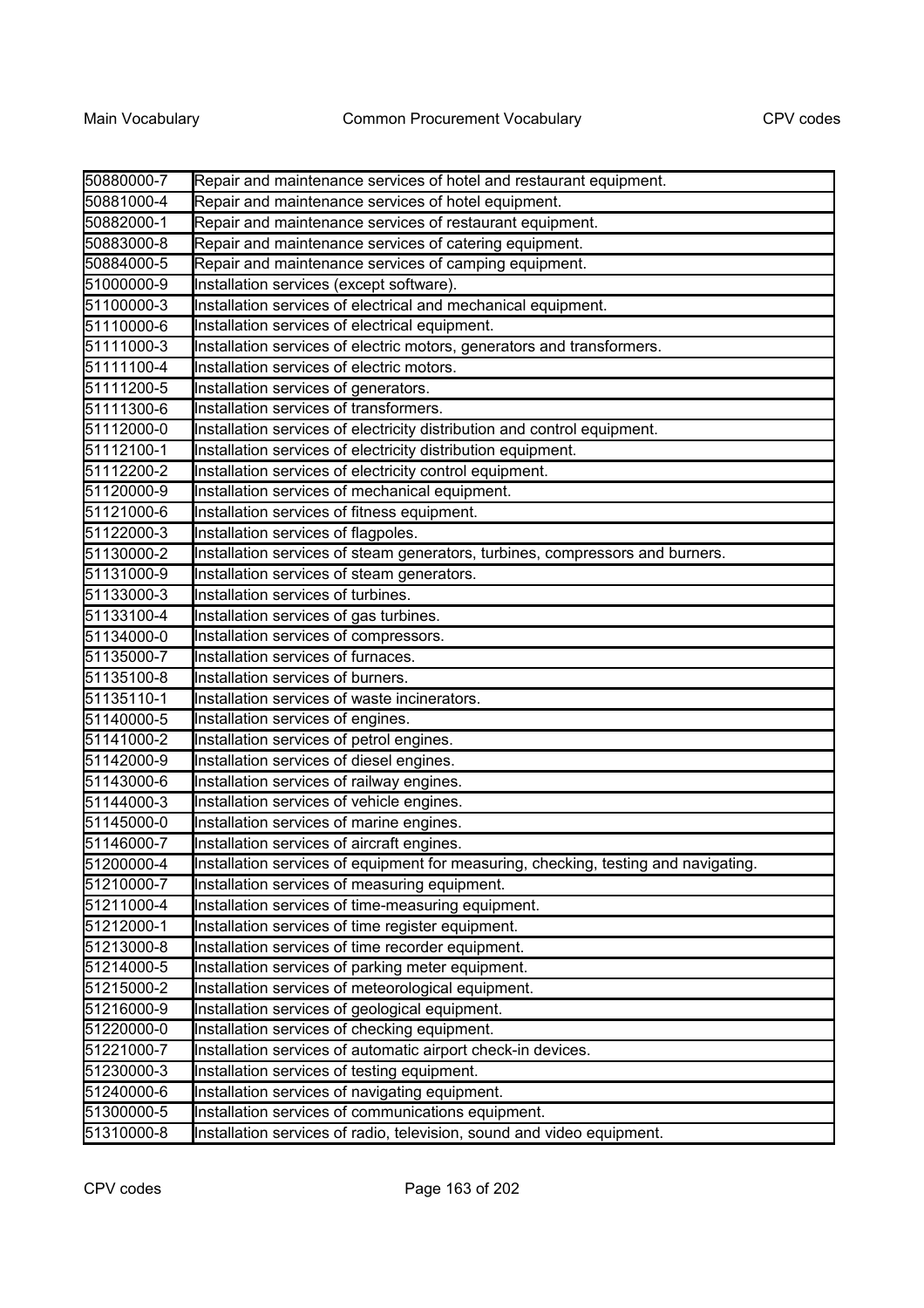| 51311000-5 | Installation services of radio equipment.                                             |
|------------|---------------------------------------------------------------------------------------|
| 51312000-2 | Installation services of television equipment.                                        |
| 51313000-9 | Installation services of sound equipment.                                             |
| 51314000-6 | Installation services of video equipment.                                             |
| 51320000-1 | Installation services of radio and television transmitters.                           |
| 51321000-8 | Installation services of radio transmitters.                                          |
| 51322000-5 | Installation services of television transmitters.                                     |
| 51330000-4 | Installation services of radiotelephony apparatus.                                    |
| 51340000-7 | Installation services of line telephony equipment.                                    |
| 51350000-0 | Installation services of line telegraphy equipment.                                   |
| 51400000-6 | Installation services of medical and surgical equipment.                              |
| 51410000-9 | Installation services of medical equipment.                                           |
| 51411000-6 | Installation services of imaging equipment.                                           |
| 51412000-3 | Installation services of dental and subspecialty equipment.                           |
| 51413000-0 | Installation services of radiotherapy equipment.                                      |
| 51414000-7 | Installation services of mechanotherapy equipment.                                    |
| 51415000-4 | Installation services of electrotherapyequipment.                                     |
| 51416000-1 | Installation services of physical therapy equipment.                                  |
| 51420000-2 | Installation services of surgical equipment.                                          |
| 51430000-5 | Installation services of laboratory equipment.                                        |
| 51500000-7 | Installation services of machinery and equipment.                                     |
| 51510000-0 | Installation services of general-purpose machinery and equipment.                     |
| 51511000-7 | Installation services of lifting and handling equipment, except lifts and escalators. |
| 51511100-8 | Installation services of lifting equipment.                                           |
| 51511110-1 | Installation services of cranes.                                                      |
| 51511200-9 | Installation services of handling equipment.                                          |
| 51511300-0 | Installation services of suspended access equipment.                                  |
| 51511400-1 | Installation services of special conveying systems.                                   |
| 51514000-8 | Installation services of miscellaneous general-purpose machinery.                     |
| 51514100-9 | Installation services of liquid filtering or purifying machinery and apparatus.       |
| 51514110-2 | Installation services of machinery and apparatus for filtering or purifying water.    |
| 51520000-3 | Installation services of agricultural and forestry machinery.                         |
| 51521000-0 | Installation services of agricultural machinery.                                      |
| 51522000-7 | Installation services of forestry machinery.                                          |
| 51530000-6 | Installation services of machine tools.                                               |
| 51540000-9 | Installation services of special-purpose machinery and equipment.                     |
| 51541000-6 | Installation services of mining, quarrying, construction and metallurgy machinery.    |
| 51541100-7 | Installation services of mining machinery.                                            |
| 51541200-8 | Installation services of quarrying machinery.                                         |
| 51541300-9 | Installation services of construction machinery.                                      |
| 51541400-0 | Installation services of metallurgy machinery.                                        |
| 51542000-3 | Installation services of food-, beverage- and tobacco-processing machinery.           |
| 51542100-4 | Installation services of food-processing machinery.                                   |
| 51542200-5 | Installation services of beverage-processing machinery.                               |
| 51542300-6 | Installation services of tobacco-processing machinery.                                |
| 51543000-0 | Installation services of textile-, clothing- and leather-production machinery.        |
| 51543100-1 | Installation services of textile-production machinery.                                |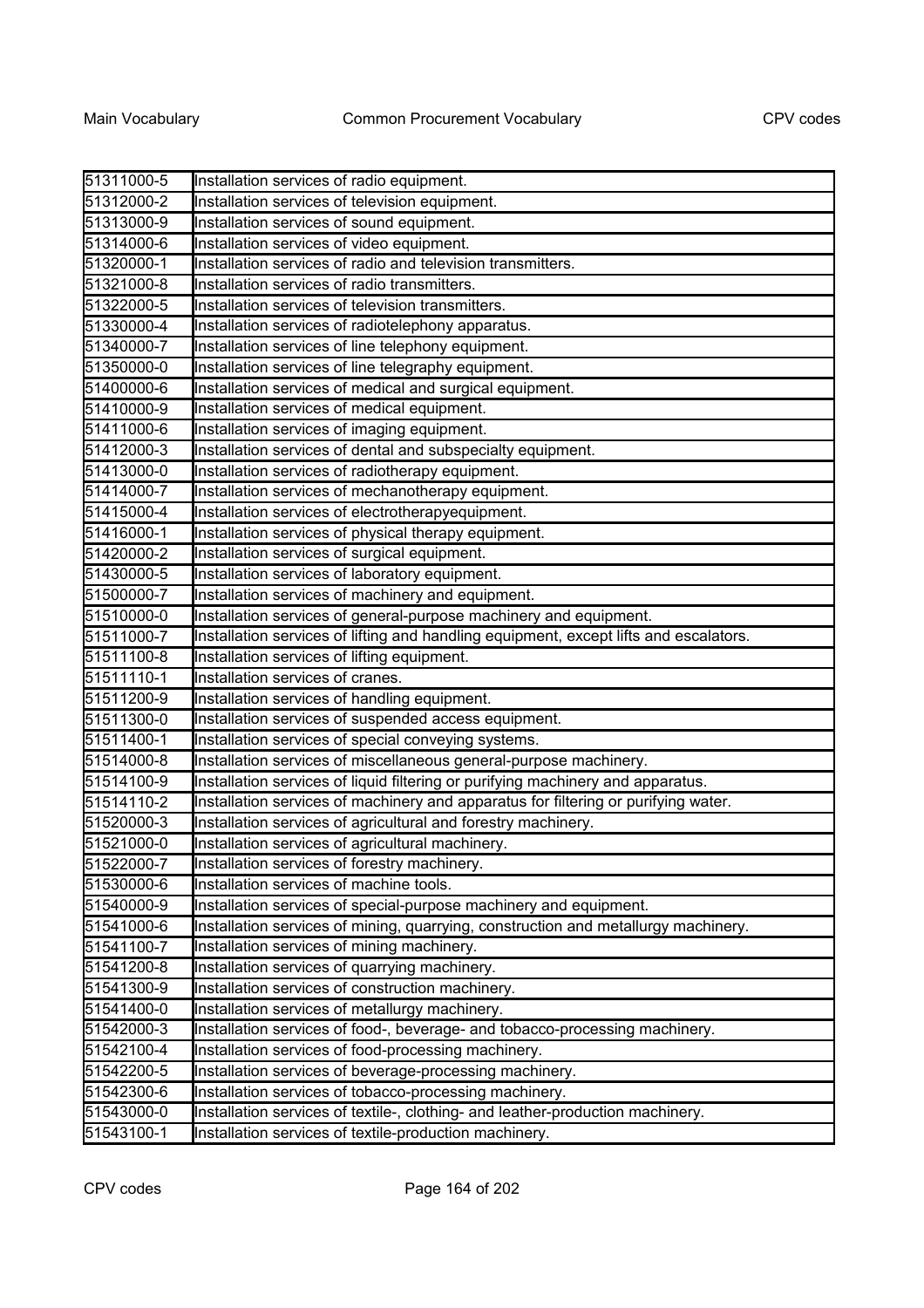| 51543200-2 | Installation services of clothing-production machinery.                                      |
|------------|----------------------------------------------------------------------------------------------|
| 51543300-3 | Installation services of leather-production machinery.                                       |
| 51543400-4 | Installation services of laundry washing, dry-cleaning and drying machines.                  |
| 51544000-7 | Installation services of paper- and paperboard-production machinery.                         |
| 51544100-8 | Installation services of paper-production machinery.                                         |
| 51544200-9 | Installation services of paperboard-production machinery.                                    |
| 51545000-4 | Installation services of street mailboxes.                                                   |
| 51550000-2 | Installation services of weapon systems.                                                     |
| 51600000-8 | Installation services of computers and office equipment.                                     |
| 51610000-1 | Installation services of computers and information-processing equipment.                     |
| 51611000-8 | Installation services of computers.                                                          |
| 51611100-9 | Hardware installation services.                                                              |
| 51611110-2 | Installation services of airport real-time departures and arrival display screens or boards. |
| 51611120-5 | Installation services of railway real-time departures and arrival display screens or boards. |
| 51612000-5 | Installation services of information-processing equipment.                                   |
| 51620000-4 | Installation services of office equipment.                                                   |
| 51700000-9 | Installation services of fire protection equipment.                                          |
| 51800000-0 | Installation services of metal containers.                                                   |
| 51810000-3 | Installation services of tanks.                                                              |
| 51820000-6 | Installation services of reservoirs.                                                         |
| 51900000-1 | Installation services of guidance and control systems.                                       |
| 55000000-0 | Hotel, restaurant and retail trade services.                                                 |
| 55100000-1 | Hotel services.                                                                              |
| 55110000-4 | Hotel accomodation services.                                                                 |
| 55120000-7 | Hotel meeting and conference services.                                                       |
| 55130000-0 | Other hotel services.                                                                        |
| 55200000-2 | Camping sites and other non-hotel accommodation.                                             |
| 55210000-5 | Youth hostel services.                                                                       |
| 55220000-8 | Camping-site services.                                                                       |
| 55221000-5 | Caravan-site services.                                                                       |
| 55240000-4 | Holiday centre and holiday home services.                                                    |
| 55241000-1 | Holiday centre services.                                                                     |
| 55242000-8 | Holiday home services.                                                                       |
| 55243000-5 | Children's holiday-camp services.                                                            |
| 55250000-7 | Letting services of short-stay furnished accommodation.                                      |
| 55260000-0 | Sleeping-car services.                                                                       |
| 55270000-3 | Services provided by bed and breakfast establishments.                                       |
| 55300000-3 | Restaurant and food-serving services.                                                        |
| 55310000-6 | Restaurant waiter services.                                                                  |
| 55311000-3 | Restricted-clientele restaurant waiter services.                                             |
| 55312000-0 | Unrestricted-clientele restaurant waiter services.                                           |
| 55320000-9 | Meal-serving services.                                                                       |
| 55321000-6 | Meal-preparation services.                                                                   |
| 55322000-3 | Meal-cooking services.                                                                       |
| 55330000-2 | Cafeteria services.                                                                          |
| 55400000-4 | Beverage-serving services.                                                                   |
| 55410000-7 | Bar management services.                                                                     |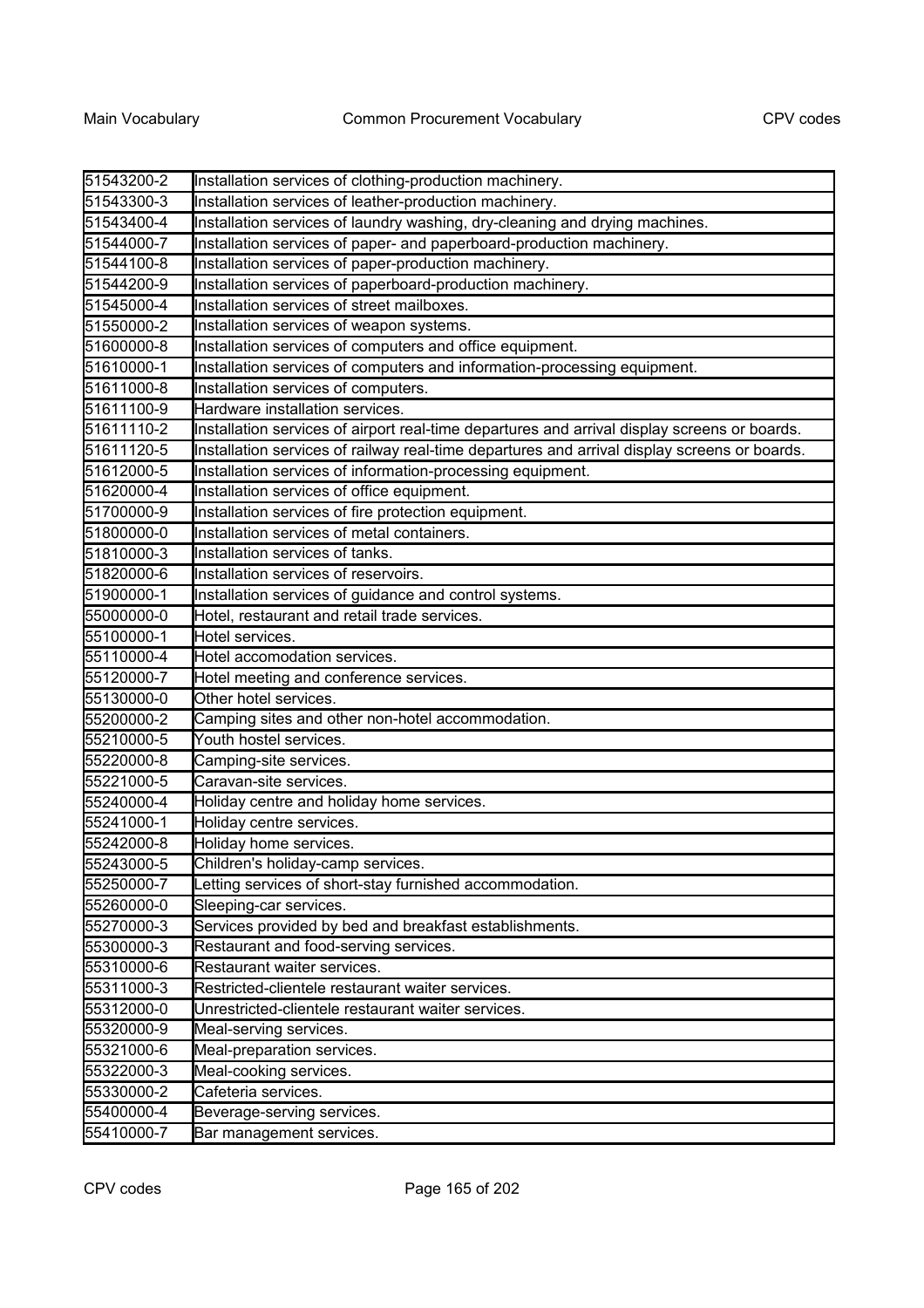| 55500000-5    | Canteen and catering services.                                 |
|---------------|----------------------------------------------------------------|
| 55510000-8    | Canteen services.                                              |
| 55511000-5    | Canteen and other restricted-clientele cafeteria services.     |
| 55512000-2    | Canteen management services.                                   |
| 55520000-1    | Catering services.                                             |
| 55521000-8    | Catering services for private households.                      |
| 55521100-9    | Meals-on-wheels services.                                      |
| 55521200-0    | Meal delivery service.                                         |
| 55522000-5    | Catering services for transport enterprises.                   |
| 55523000-2    | Catering services for other enterprises or other institutions. |
| 55523100-3    | School-meal services.                                          |
| 55524000-9    | School catering services.                                      |
| 55900000-9    | Retail trade services.                                         |
| 60000000-8    | Transport services (excl. Waste transport).                    |
| 60100000-9    | Road transport services.                                       |
| 60112000-6(1) | Public road transport services.                                |
| 60120000-5    | Taxi services.                                                 |
| 60130000-8(1) | Special-purpose road passenger-transport services.             |
| 60140000-1(1) | Non-scheduled passenger transport.                             |
| 60150000-4    | Passenger transport by animal-drawn vehicles.                  |
| 60160000-7    | Mail transport by road.                                        |
| 60161000-4    | Parcel transport services.                                     |
| 60170000-0    | Hire of passenger transport vehicles with driver.              |
| 60171000-7    | Hire of passenger cars with driver.                            |
| 60172000-4    | Hire of buses and coaches with driver.                         |
| 60180000-3    | Hire of goods-transport vehicles with driver.                  |
| 60181000-0    | Hire of trucks with driver.                                    |
| 60182000-7    | Hire of industrial vehicles with driver.                       |
| 60183000-4    | Hire of vans with driver.                                      |
| 60200000-0(1) | Railway transport services.                                    |
| 60210000-3(1) | Public transport services by railways.                         |
| 60220000-6    | Mail transport by railway.                                     |
| 60300000-1    | Pipeline transport services.                                   |
| 60400000-2    | Air transport services                                         |
| 60410000-5    | Scheduled air transport services.                              |
| 60411000-2    | Scheduled airmail transport services.                          |
| 60420000-8    | Non-scheduled air transport services.                          |
| 60421000-5    | Non-scheduled airmail transport services.                      |
| 60423000-9    | Air-charter services.                                          |
| 60424000-6    | Hire of air transport equipment with crew.                     |
| 60424100-7    | Hire of aircraft with crew.                                    |
| 60424110-0    | Hire of fixed-wing aircraft with crew.                         |
| 60424120-3    | Hire of helicopters with crew.                                 |
| 60440000-4    | Aerial and related services.                                   |
| 60441000-1    | Aerial spraying services.                                      |
| 60442000-8    | Aerial forest-firefighting services.                           |
| 60443000-5    | Air-rescue services.                                           |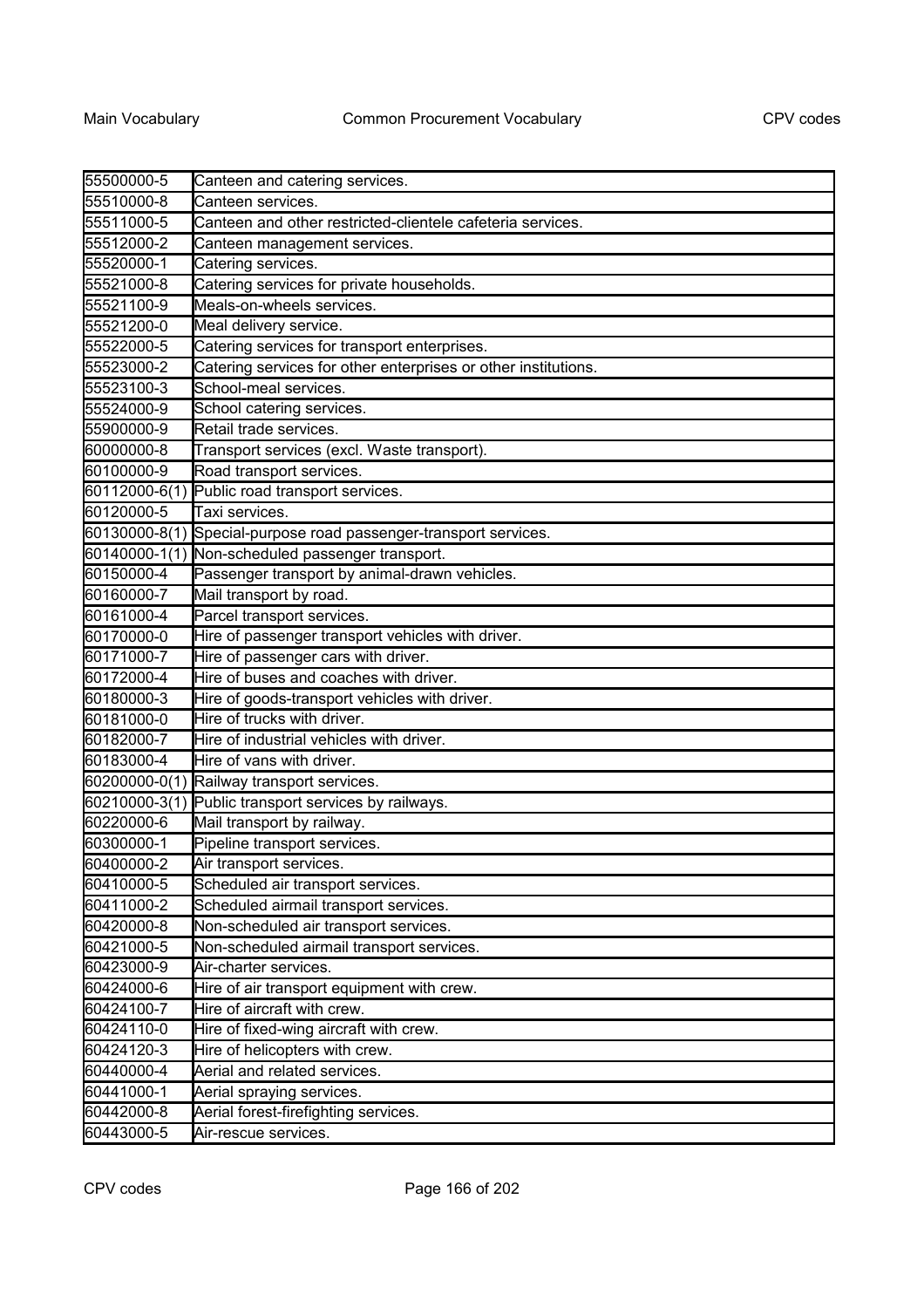| 60443100-6 | Air-sea rescue services.                                               |
|------------|------------------------------------------------------------------------|
| 60444000-2 | Aircraft-operation services.                                           |
| 60444100-3 | Pilot services.                                                        |
| 60445000-9 | Aircraft operating services.                                           |
| 60500000-3 | Space transport services.                                              |
| 60510000-6 | Satellite launch services.                                             |
| 60520000-9 | Experimental payload services.                                         |
| 60600000-4 | Water transport services.                                              |
| 60610000-7 | Ferry transport services.                                              |
| 60620000-0 | Transport by water of mail.                                            |
| 60630000-3 | Cable-laying ship services.                                            |
| 60640000-6 | Shipping operations.                                                   |
| 60650000-9 | Hire of water transport equipment with crew.                           |
| 60651000-6 | Hire of vessels with crew.                                             |
| 60651100-7 | Hire of sea-going vessels with crew.                                   |
| 60651200-8 | Hire of inland waterway vessels with crew.                             |
| 60651300-9 | Anti-pollution ship services.                                          |
| 60651400-0 | Heavy-lift ship services.                                              |
| 60651500-1 | Standby ship services.                                                 |
| 60651600-2 | Offshore supply ship services.                                         |
| 60653000-0 | Hire of boats with crew.                                               |
| 63000000-9 | Supporting and auxiliary transport services; travel agencies services. |
| 63100000-0 | Cargo handling and storage services.                                   |
| 63110000-3 | Cargo handling services.                                               |
| 63111000-0 | Container handling services.                                           |
| 63112000-7 | Baggage handling services.                                             |
| 63112100-8 | Passenger baggage handling services.                                   |
| 63112110-1 | Baggage collection services.                                           |
| 63120000-6 | Storage and warehousing services.                                      |
| 63121000-3 | Storage and retrieval services.                                        |
| 63121100-4 | Storage services.                                                      |
| 63121110-7 | Gas storage services.                                                  |
| 63122000-0 | Warehousing services.                                                  |
| 63500000-4 | Travel agency, tour operator and tourist assistance services.          |
| 63510000-7 | Travel agency and similar services.                                    |
| 63511000-4 | Organisation of package tours.                                         |
| 63512000-1 | Sale of travel tickets and package tours services.                     |
| 63513000-8 | Tourist information services.                                          |
| 63514000-5 | Tourist guide services.                                                |
| 63515000-2 | Travel services.                                                       |
| 63516000-9 | Travel management services.                                            |
| 63520000-0 | Transport agency services.                                             |
| 63521000-7 | Freight transport agency services.                                     |
| 63522000-4 | Ship brokerage services.                                               |
| 63523000-1 | Port and forwarding agency services.                                   |
| 63524000-8 | Transport document preparation services.                               |
| 63700000-6 | Support services for land, water and air transport.                    |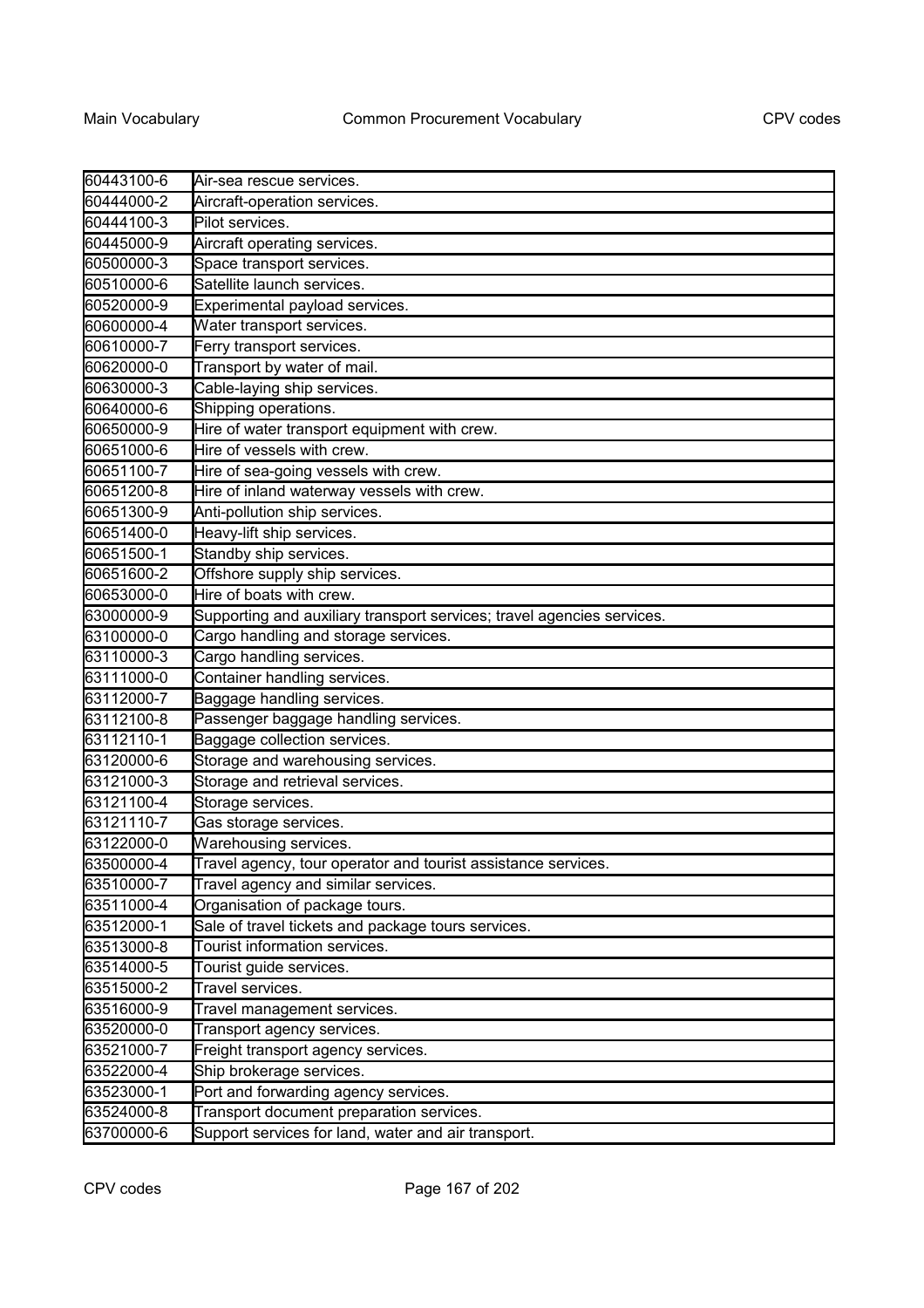| 63710000-9 | Support services for land transport.                          |
|------------|---------------------------------------------------------------|
| 63711000-6 | Support services for railway transport.                       |
| 63711100-7 | Train monitoring services.                                    |
| 63711200-8 | Moving workshops services.                                    |
| 63712000-3 | Support services for road transport.                          |
| 63712100-4 | Bus station services.                                         |
| 63712200-5 | Highway operation services.                                   |
| 63712210-8 | Highway toll services.                                        |
| 63712300-6 | Bridge and tunnel operation services.                         |
| 63712310-9 | Bridge operating services.                                    |
| 63712311-6 | Bridge toll services.                                         |
| 63712320-2 | Tunnel operation services.                                    |
| 63712321-9 | Tunnel toll services.                                         |
| 63712400-7 | Parking services.                                             |
| 63712500-8 | Weighbridge services.                                         |
| 63712600-9 | Vehicle refuelling services.                                  |
| 63712700-0 | Traffic control services.                                     |
| 63712710-3 | Traffic monitoring services.                                  |
| 63720000-2 | Support services for water transport.                         |
| 63721000-9 | Port and waterway operation services and associated services. |
| 63721100-0 | Bunkering services.                                           |
| 63721200-1 | Port operation services.                                      |
| 63721300-2 | Waterway operation services.                                  |
| 63721400-3 | Ship refuelling services.                                     |
| 63721500-4 | Passenger terminal operation services.                        |
| 63722000-6 | Ship-piloting services.                                       |
| 63723000-3 | Berthing services.                                            |
| 63724000-0 | Navigation services.                                          |
| 63724100-1 | Offshore positioning services.                                |
| 63724110-4 | Lightship positioning services.                               |
| 63724200-2 | Lightship services.                                           |
| 63724300-3 | Buoy positioning services.                                    |
| 63724310-6 | Buoy marking services.                                        |
| 63724400-4 | Lighthouse services.                                          |
| 63725000-7 | Salvage and refloating services.                              |
| 63725100-8 | Vessel-salvaging services.                                    |
| 63725200-9 | Standby vessel services.                                      |
| 63725300-0 | Vessel refloating services.                                   |
| 63726000-4 | Miscellaneous water transport support services.               |
| 63726100-5 | Vessel registration services.                                 |
| 63726200-6 | Ice breaking services.                                        |
| 63726300-7 | Vessel storage services.                                      |
| 63726400-8 | Ship chartering services.                                     |
| 63726500-9 | Vessel laying-up services.                                    |
| 63726600-0 | Ship-operating services.                                      |
| 63726610-3 | Ship-launching services.                                      |
| 63726620-6 | ROV services.                                                 |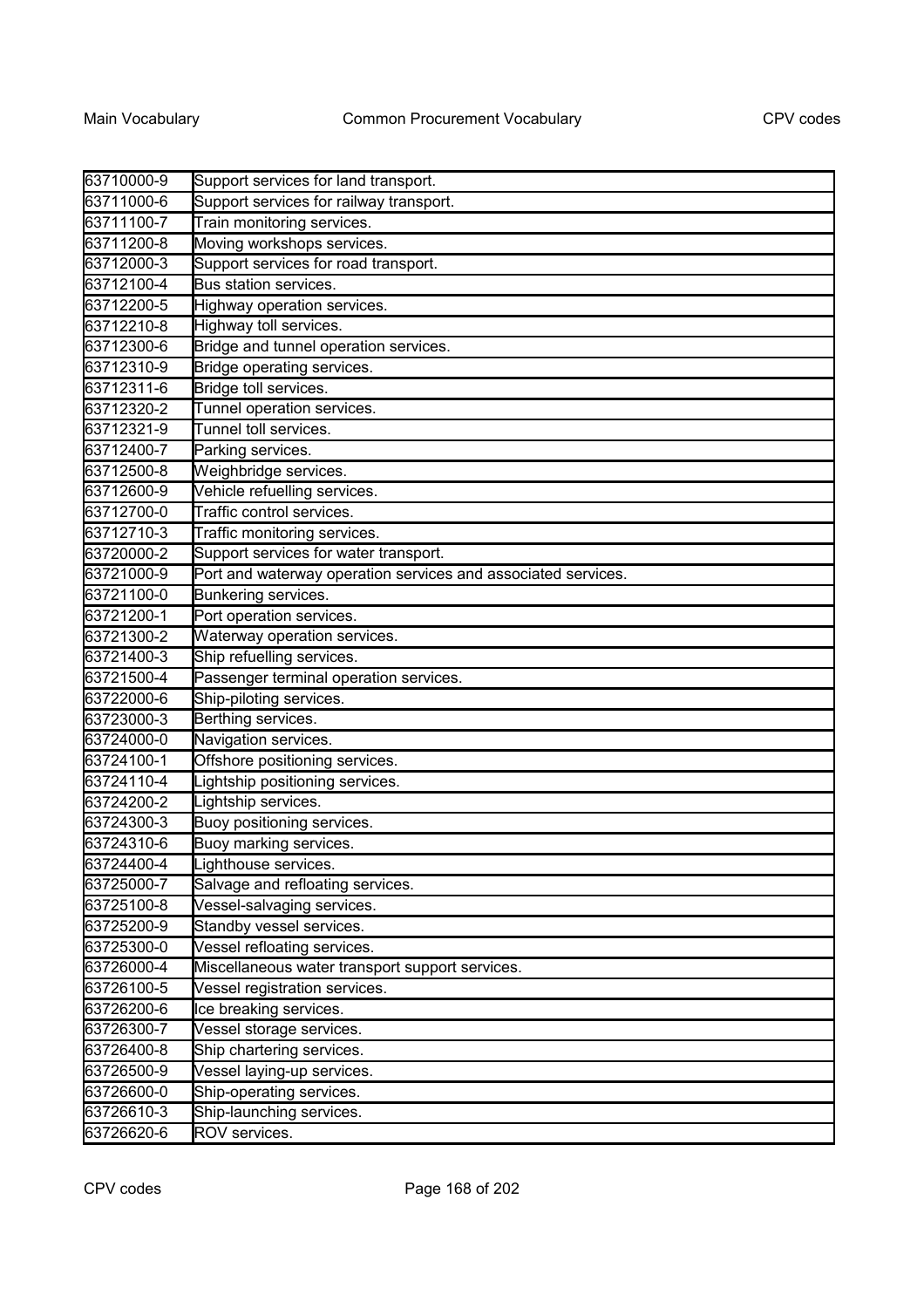| 63726700-1 | Fishing-vessel services.                               |
|------------|--------------------------------------------------------|
| 63726800-2 | Research vessel services.                              |
| 63726900-3 | Anchor handling services.                              |
| 63727000-1 | Towing and pushing services of ships.                  |
| 63727100-2 | Towing services.                                       |
| 63727200-3 | Pushing services.                                      |
| 63730000-5 | Support services for air transport.                    |
| 63731000-2 | Airport operation services.                            |
| 63731100-3 | Airport slot coordination services.                    |
| 63732000-9 | Air-traffic control services.                          |
| 63733000-6 | Aircraft refuelling services.                          |
| 63734000-3 | Hangar services.                                       |
| 64000000-6 | Postal and telecommunications services.                |
| 64100000-7 | Post and courier services.                             |
| 64110000-0 | Postal services.                                       |
| 64111000-7 | Postal services related to newspapers and periodicals. |
| 64112000-4 | Postal services related to letters.                    |
| 64113000-1 | Postal services related to parcels.                    |
| 64114000-8 | Post office counter services.                          |
| 64115000-5 | Mailbox rental.                                        |
| 64116000-2 | Post-restante services.                                |
| 64120000-3 | Courier services.                                      |
| 64121000-0 | Multi-modal courier services.                          |
| 64121100-1 | Mail delivery services.                                |
| 64121200-2 | Parcel delivery services.                              |
| 64122000-7 | Internal office mail and messenger services.           |
| 64200000-8 | Telecommunications services.                           |
| 64210000-1 | Telephone and data transmission services.              |
| 64211000-8 | Public-telephone services.                             |
| 64211100-9 | Local telephone services.                              |
| 64211200-0 | ong distance telephone services.                       |
| 64212000-5 | Mobile-telephone services.                             |
| 64212100-6 | Short Message Service (SMS) services.                  |
| 64212200-7 | Enhanced Messaging Service (EMS) services.             |
| 64212300-8 | Multimedia Message Service (MMS) services.             |
| 64212400-9 | Wireless Application Protocol (WAP) services.          |
| 64212500-0 | General Packet Radio Services (GPRS) services.         |
| 64212600-1 | Enhanced Data for GSM Evolution (EDGE) services.       |
| 64212700-2 | Universal Mobile Telephone System (UMTS) services.     |
| 64212800-3 | Pay phone provider services.                           |
| 64212900-4 | Pre paid phone card provider services.                 |
| 64213000-2 | Shared-business telephone network services.            |
| 64214000-9 | Dedicated-business telephone network services.         |
| 64214100-0 | Satellite circuit rental services.                     |
| 64214200-1 | Telephone switchboard services.                        |
| 64214400-3 | Communication land-line rental.                        |
| 64215000-6 | IP Telephone services.                                 |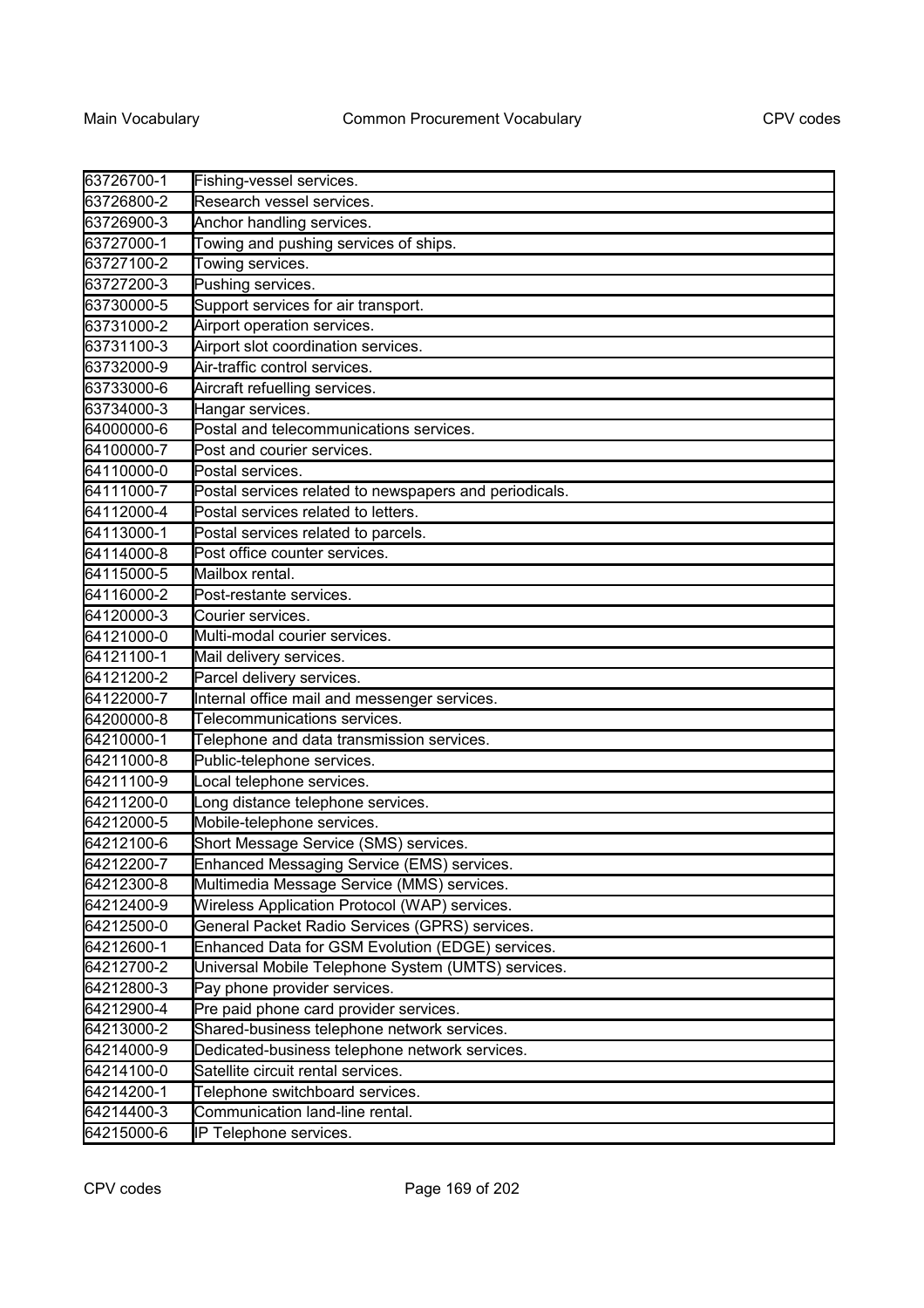| 64216000-3    | Electronic message and information services.                                |
|---------------|-----------------------------------------------------------------------------|
| 64216100-4    | Electronic message services.                                                |
| 64216110-7    | Electronic data exchange services.                                          |
| 64216120-0    | Electronic mail services.                                                   |
| 64216130-3    | Telex services.                                                             |
| 64216140-6    | Telegraph services.                                                         |
| 64216200-5    | Electronic information services.                                            |
| 64216210-8    | Value-added information services.                                           |
| 64216300-6    | Teletext services.                                                          |
| 64220000-4    | Telecommunication services except telephone and data transmission services. |
| 64221000-1    | Interconnection services.                                                   |
| 64222000-8    | Teleworking services.                                                       |
| 64223000-5    | Paging services.                                                            |
| 64224000-2    | Teleconferencing services.                                                  |
| 64225000-9    | Air-to-ground telecommunications services.                                  |
| 64226000-6    | Telematics services.                                                        |
| 64227000-3    | Integrated telecommunications services.                                     |
| 64228000-0(6) | Television and radio broadcast transmission services.                       |
| 64228100-1(6) | Television broadcast transmission services.                                 |
|               | 64228200-2(6) Radio broadcast transmission services.                        |
| 65000000-3    | Public utilities.                                                           |
| 65100000-4    | Water distribution and related services.                                    |
| 65110000-7    | Water distribution.                                                         |
| 65111000-4    | Drinking-water distribution.                                                |
| 65120000-0    | Operation of a water-purification plant.                                    |
| 65121000-7    | Water demineralisation services.                                            |
| 65122000-0    | Water desalination services.                                                |
| 65123000-3    | Water softening services.                                                   |
| 65130000-3    | Operation of water supplies.                                                |
| 65200000-5    | Gas distribution and related services.                                      |
| 65210000-8    | Gas distribution.                                                           |
| 65300000-6    | Electricity distribution and related services.                              |
| 65310000-9    | Electricity distribution.                                                   |
| 65320000-2    | Operation of electrical installations.                                      |
| 65400000-7    | Other sources of energy supplies and distribution.                          |
| 65410000-0    | Operation of a power plant.                                                 |
| 65500000-8    | Meter reading service.                                                      |
| 66000000-0    | Financial and insurance services.                                           |
|               | 66100000-1(2) Banking and investment services.                              |
|               | 66110000-4(2) Banking services.                                             |
|               | 66111000-1(2) Central bank services.                                        |
|               | 66112000-8(2) Deposit services.                                             |
|               | 66113000-5(2) Credit granting services.                                     |
|               | 66113100-6(2) Micro-credit granting services.                               |
|               | 66114000-2(2) Financial leasing services.                                   |
|               | 66115000-9(2) International payment transfer services.                      |
|               | 66120000-7(2) Investment banking services and related services.             |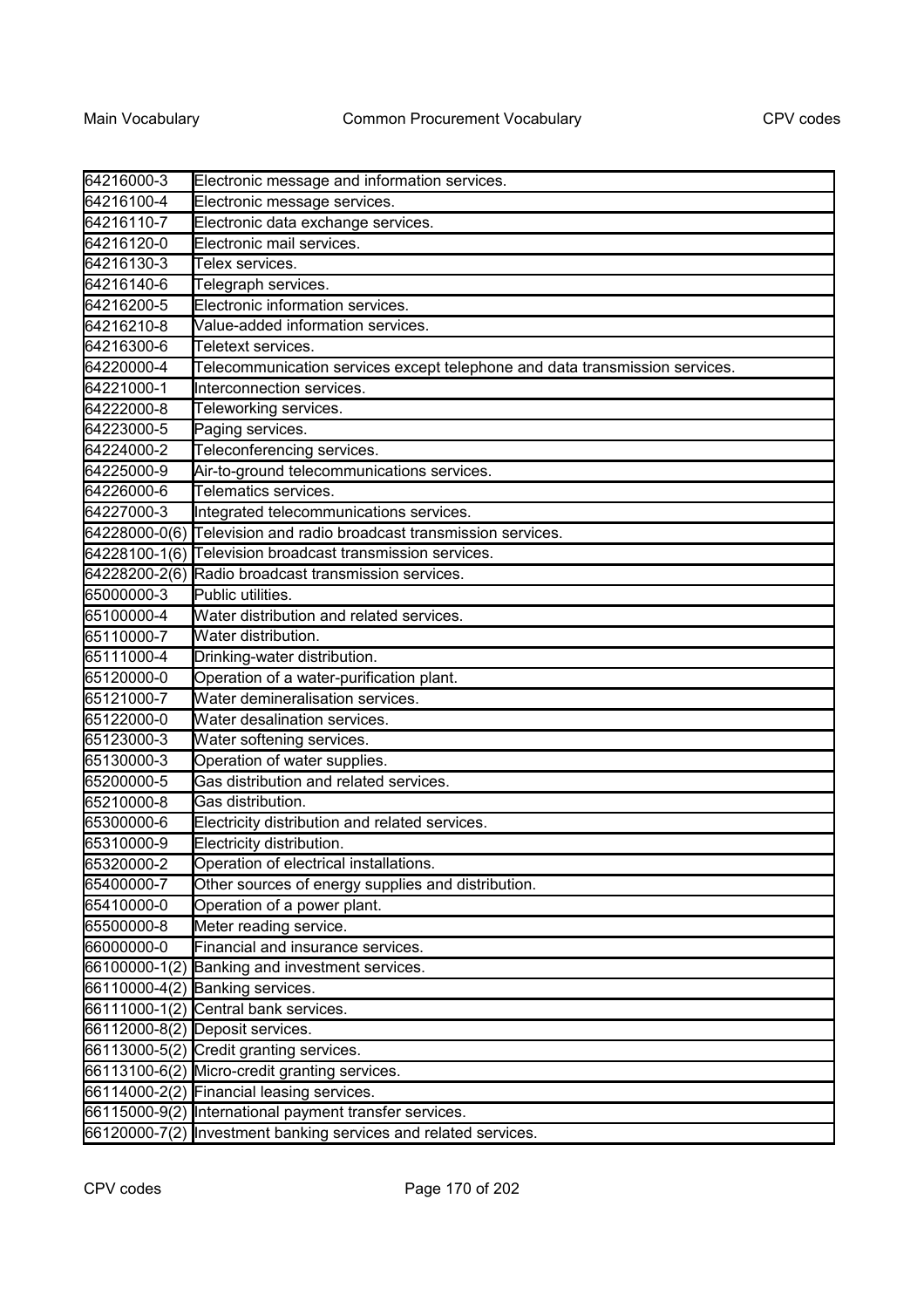|                               | 66121000-4(2) Mergers and acquisition services.                                                    |
|-------------------------------|----------------------------------------------------------------------------------------------------|
|                               | 66122000-1(2) Corporate finance and venture capital services.                                      |
|                               | 66130000-0(2) Brokerage and related securities and commodities services.                           |
|                               | 66131000-7(2) Security brokerage services.                                                         |
|                               | 66131100-8(2) Pension investment services.                                                         |
|                               | 66132000-4(2) Commodity brokerage services.                                                        |
|                               | 66133000-1(2) Processing and clearing services.                                                    |
|                               | 66140000-3(2) Portfolio management services.                                                       |
|                               | 66141000-0(2) Pension fund management services.                                                    |
|                               | 66150000-6(2) Financial markets administration services.                                           |
|                               | 66151000-3(2) Financial market operational services.                                               |
|                               | 66151100-4(2) Electronic marketplace retailing services.                                           |
|                               | 66152000-0(2) Financial market regulatory services.                                                |
|                               | 66160000-9(2) Trust and custody services.                                                          |
| 66161000-6(2) Trust services. |                                                                                                    |
|                               | 66162000-3(2) Custody services.                                                                    |
|                               | 66170000-2(2) Financial consultancy, financial transaction processing and clearing-house services. |
|                               | 66171000-9(2) Financial consultancy services.                                                      |
|                               | 66172000-6(2) Financial transaction processing and clearing-house services.                        |
|                               | 66180000-5(2) Foreign exchange services.                                                           |
|                               | 66190000-8(2) Loan brokerage services.                                                             |
| 66500000-5                    | Insurance and pension services.                                                                    |
| 66510000-8                    | Insurance services.                                                                                |
| 66511000-5                    | Life insurance services.                                                                           |
| 66512000-2                    | Accident and health insurance services.                                                            |
| 66512100-3                    | Accident insurance services.                                                                       |
| 66512200-4                    | Health insurance services.                                                                         |
| 66512210-7                    | Voluntary health insurance services.                                                               |
| 66512220-0                    | Medical insurance services.                                                                        |
| 66513000-9                    | Legal insurance and all-risk insurance services.                                                   |
| 66513100-0                    | Legal expenses insurance services.                                                                 |
| 66513200-1                    | Contractor's all-risk insurance services.                                                          |
| 66514000-6                    | Freight insurance and Insurance services relating to transport.                                    |
| 66514100-7                    | Insurance related to Transport.                                                                    |
| 66514110-0                    | Motor vehicle insurance services.                                                                  |
| 66514120-3                    | Marine, aviation and other transport insurance services.                                           |
| 66514130-6                    | Railway insurance services.                                                                        |
| 66514140-9                    | Aircraft insurance services.                                                                       |
| 66514150-2                    | Vessel insurance services.                                                                         |
| 66514200-8                    | Freight insurance services.                                                                        |
| 66515000-3                    | Damage or loss insurance services.                                                                 |
| 66515100-4                    | Fire insurance services.                                                                           |
| 66515200-5                    | Property insurance services.                                                                       |
| 66515300-6                    | Weather and financial loss insurance services.                                                     |
| 66515400-7                    | Weather-related insurance services.                                                                |
| 66515410-0                    | Financial loss insurance services.                                                                 |
| 66515411-7                    | Pecuniary loss insurance services.                                                                 |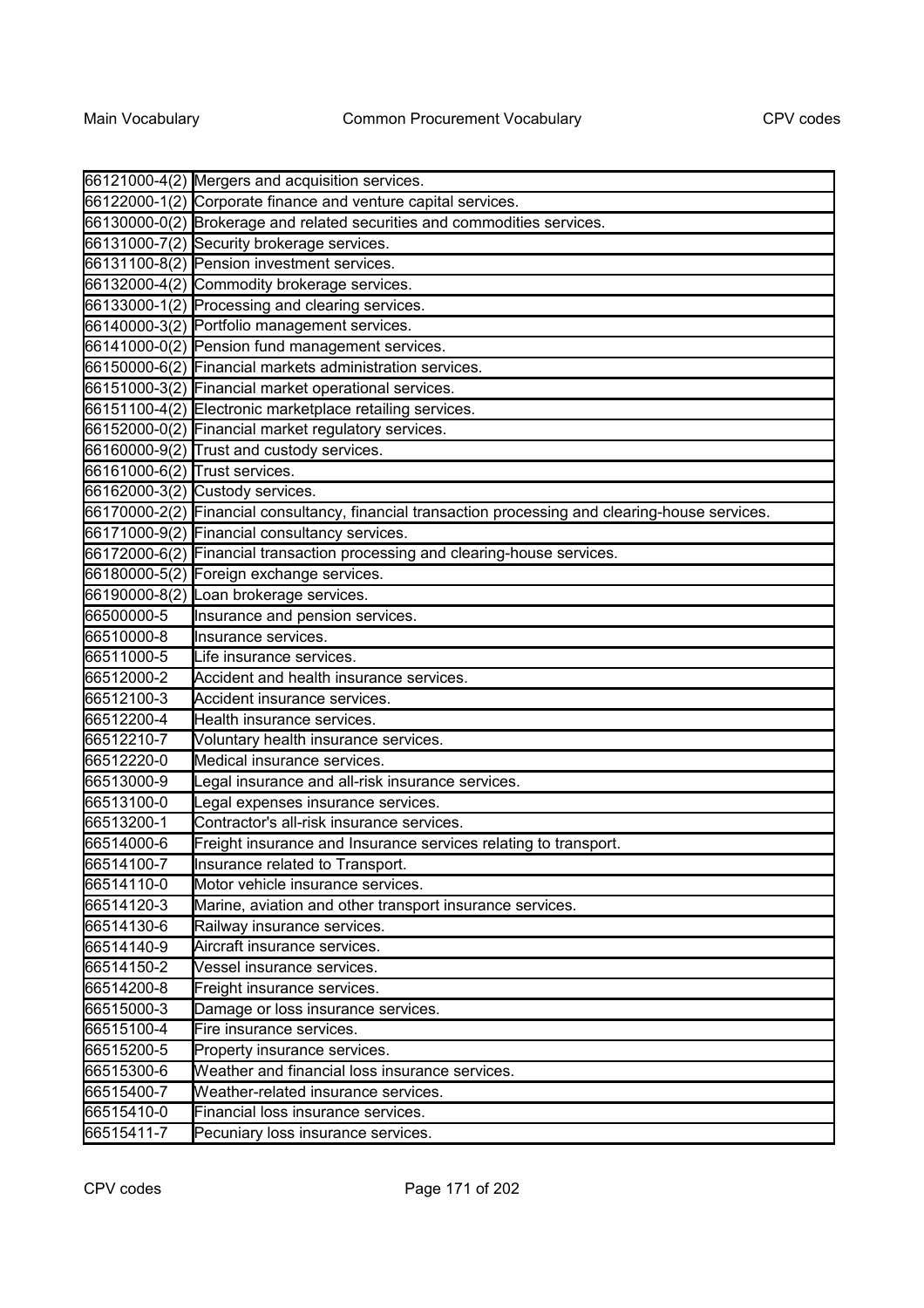| 66516000-0 | Liability insurance services.                                                    |
|------------|----------------------------------------------------------------------------------|
| 66516100-1 | Motor vehicle liability insurance services.                                      |
| 66516200-2 | Aircraft liability insurance services.                                           |
| 66516300-3 | Vessel liability insurance services.                                             |
| 66516400-4 | General liability insurance services.                                            |
| 66516500-5 | Professional liability insurance services.                                       |
| 66517000-7 | Credit and surety insurance services.                                            |
| 66517100-8 | Credit insurance services.                                                       |
| 66517200-9 | Surety insurance services.                                                       |
| 66517300-0 | Risk management insurance services.                                              |
| 66518000-4 | Insurance brokerage and agency services.                                         |
| 66518100-5 | Insurance brokerage services.                                                    |
| 66518200-6 | Insurance agency services.                                                       |
| 66518300-7 | Insurance claims adjustment services.                                            |
| 66519000-1 | Engineering, auxiliary, average, loss, actuarial and salvage insurance services. |
| 66519100-2 | Oil or gas platforms insurance services.                                         |
| 66519200-3 | Engineering insurance services.                                                  |
| 66519300-4 | Auxiliary insurance services.                                                    |
| 66519310-7 | Insurance consultancy services.                                                  |
| 66519400-5 | Average adjustment services.                                                     |
| 66519500-6 | Loss adjustment services.                                                        |
| 66519600-7 | Actuarial services.                                                              |
| 66519700-8 | Salvage administration services.                                                 |
| 66520000-1 | Pension services.                                                                |
| 66521000-8 | Individual pension services.                                                     |
| 66522000-5 | Group pension services.                                                          |
| 66523000-2 | Pension fund consultancy services.                                               |
| 66523100-3 | Pension fund administration services.                                            |
| 66600000-6 | Treasury services.                                                               |
| 66700000-7 | Reinsurance services.                                                            |
| 66710000-0 | Life reinsurance services.                                                       |
| 66720000-3 | Accident and health reinsurance services.                                        |
| 70000000-1 | Real estate services.                                                            |
| 70100000-2 | Real estate services with own property.                                          |
| 70110000-5 | Development services of real estate.                                             |
| 70111000-2 | Development of residential real estate.                                          |
| 70112000-9 | Development of non-residential real estate.                                      |
| 70120000-8 | Buying and selling of real estate.                                               |
| 70121000-5 | Building sale or purchase services.                                              |
| 70121100-6 | Building sale services.                                                          |
| 70121200-7 | Building purchase services.                                                      |
| 70122000-2 | Land sale or purchase services.                                                  |
| 70122100-3 | Land sale services.                                                              |
| 70122110-6 | Vacant-land sale services.                                                       |
| 70122200-4 | Land purchase services.                                                          |
| 70122210-7 | Vacant-land purchase services.                                                   |
| 70123000-9 | Sale of real estate.                                                             |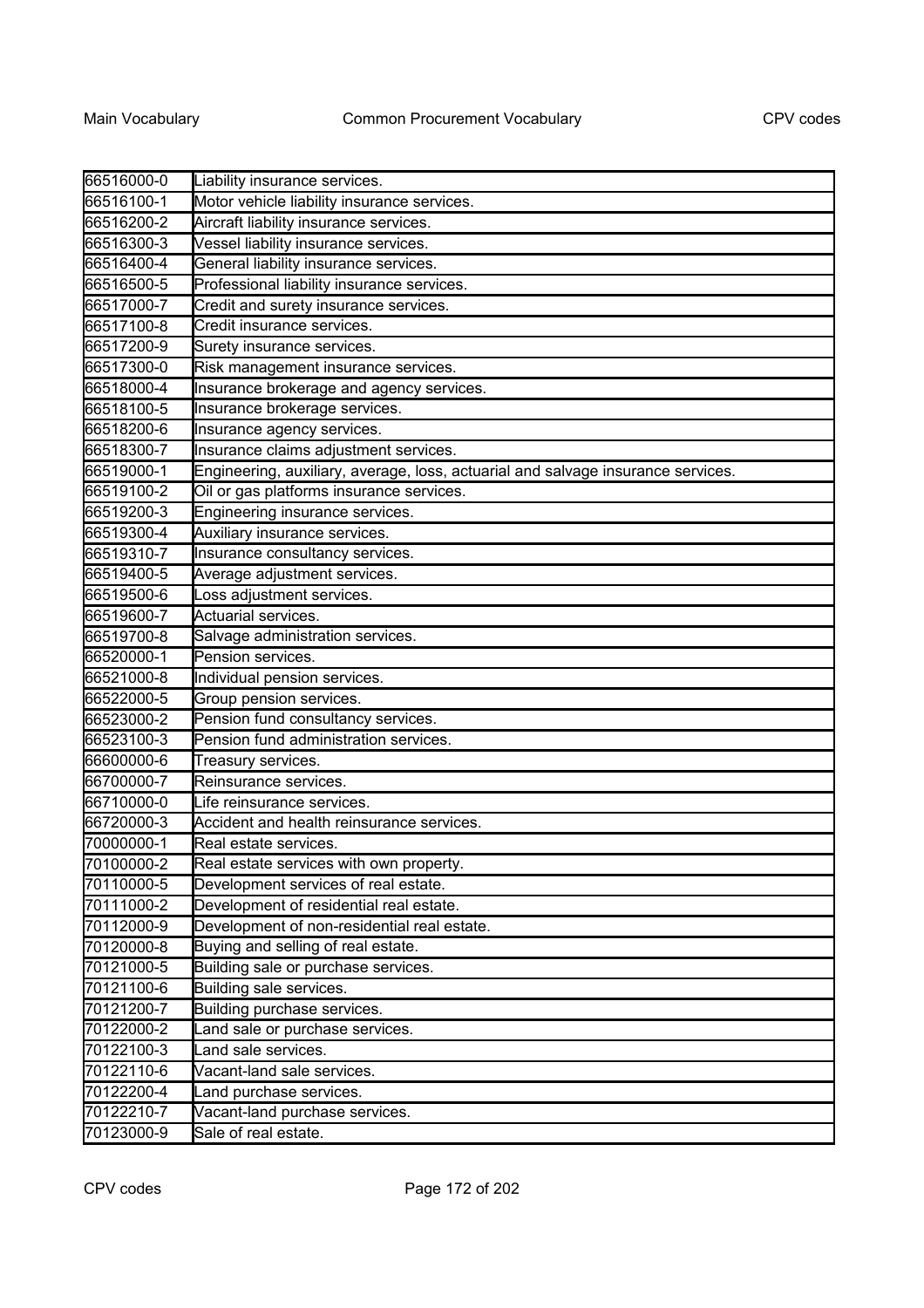| 70123100-0 | Sale of residential real estate.                                        |
|------------|-------------------------------------------------------------------------|
| 70123200-1 | Sale of non-residential estate.                                         |
| 70130000-1 | etting services of own property.                                        |
| 70200000-3 | Renting or leasing services of own property.                            |
| 70210000-6 | Residential property renting or leasing services.                       |
| 70220000-9 | Non-residential property renting or leasing services.                   |
| 70300000-4 | Real estate agency services on a fee or contract basis.                 |
| 70310000-7 | Building rental or sale services.                                       |
| 70311000-4 | Residential building rental or sale services.                           |
| 70320000-0 | Land rental or sale services.                                           |
| 70321000-7 | Land rental services.                                                   |
| 70322000-4 | Vacant-land rental or sale services.                                    |
| 70330000-3 | Property management services of real estate on a fee or contract basis. |
| 70331000-0 | Residential property services.                                          |
| 70331100-1 | Institution management services.                                        |
| 70332000-7 | Non-residential property services.                                      |
| 70332100-8 | Land management services.                                               |
| 70332200-9 | Commercial property management services.                                |
| 70332300-0 | Industrial property services.                                           |
| 70333000-4 | Housing services.                                                       |
| 70340000-6 | Time-sharing services.                                                  |
| 71000000-8 | Architectural, construction, engineering and inspection services.       |
| 71200000-0 | Architectural and related services.                                     |
| 71210000-3 | Advisory architectural services.                                        |
| 71220000-6 | Architectural design services.                                          |
| 71221000-3 | Architectural services for buildings.                                   |
| 71222000-0 | Architectural services for outdoor areas.                               |
| 71222100-1 | Urban areas mapping services.                                           |
| 71222200-2 | Rural areas mapping services.                                           |
| 71223000-7 | Architectural services for building extensions.                         |
| 71230000-9 | Organisation of architectural design contests.                          |
| 71240000-2 | Architectural, engineering and planning services.                       |
| 71241000-9 | Feasibility study, advisory service, analysis.                          |
| 71242000-6 | Project and design preparation, estimation of costs.                    |
| 71243000-3 | Draft plans (systems and integration).                                  |
| 71244000-0 | Calculation of costs, monitoring of costs.                              |
| 71245000-7 | Approval plans, working drawings and specifications.                    |
| 71246000-4 | Determining and listing of quantities in construction.                  |
| 71247000-1 | Supervision of building work.                                           |
| 71248000-8 | Supervision of project and documentation.                               |
| 71250000-5 | Architectural, engineering and surveying services.                      |
| 71251000-2 | Architectural and building-surveying services.                          |
| 71300000-1 | Engineering services.                                                   |
| 71310000-4 | Consultative engineering and construction services.                     |
| 71311000-1 | Civil engineering consultancy services.                                 |
| 71311100-2 | Civil engineering support services.                                     |
| 71311200-3 | Transport systems consultancy services.                                 |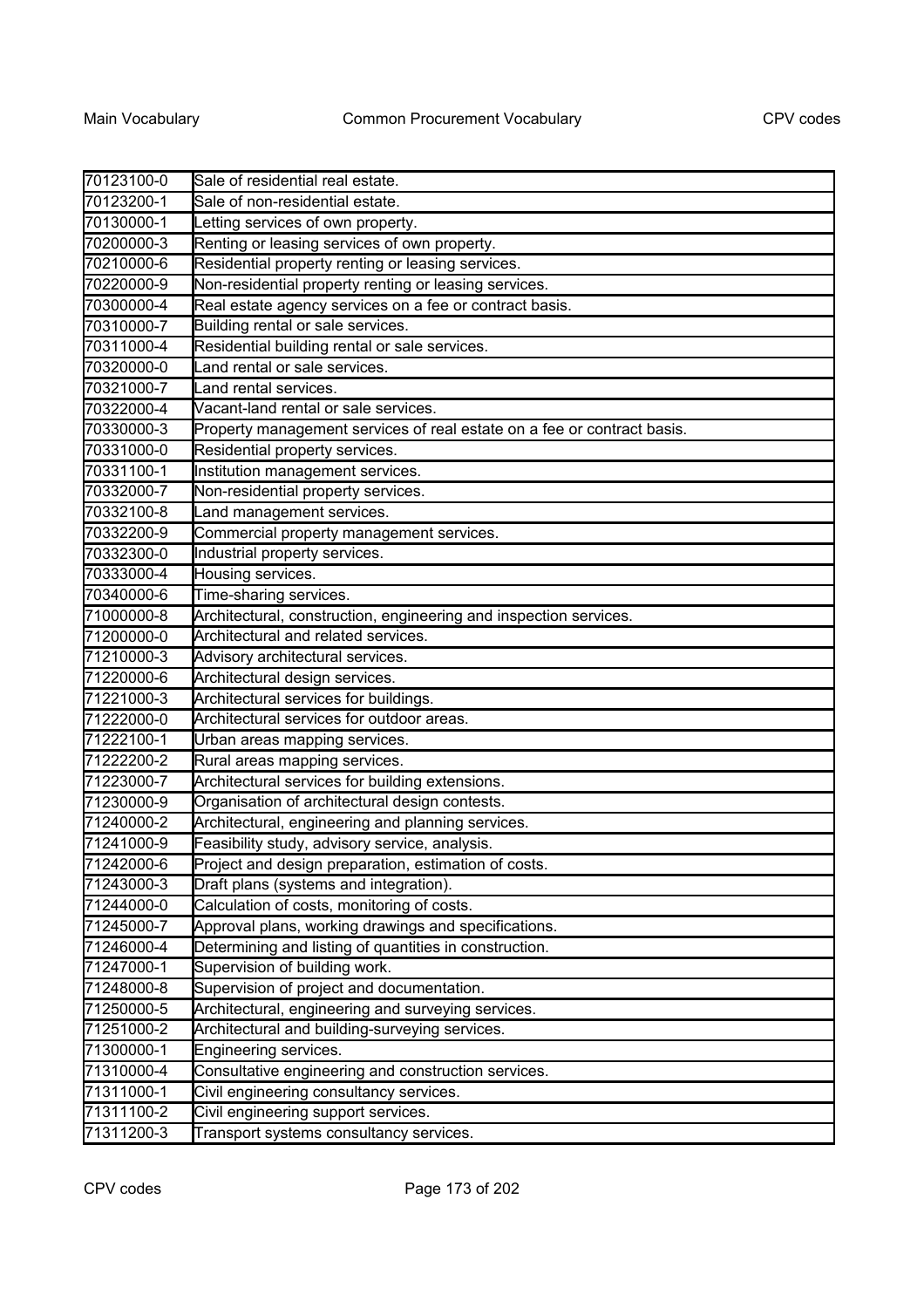| 71311210-6 | Highways consultancy services.                                                         |
|------------|----------------------------------------------------------------------------------------|
| 71311220-9 | Highways engineering services.                                                         |
| 71311230-2 | Railway engineering services.                                                          |
| 71311240-5 | Airport engineering services.                                                          |
| 71311300-4 | Infrastructure works consultancy services.                                             |
| 71312000-8 | Structural engineering consultancy services.                                           |
| 71313000-5 | Environmental engineering consultancy services.                                        |
| 71313100-6 | Noise-control consultancy services.                                                    |
| 71313200-7 | Sound insulation and room acoustics consultancy services.                              |
| 71313400-9 | Environmental impact assessment for construction.                                      |
| 71313410-2 | Risk or hazard assessment for construction.                                            |
| 71313420-5 | Environmental standards for construction.                                              |
| 71313430-8 | Environmental indicators analysis for construction.                                    |
| 71313440-1 | Environmental Impact Assessment (EIA) services for construction.                       |
| 71313450-4 | Environmental monitoring for construction.                                             |
| 71314000-2 | Energy and related services.                                                           |
| 71314100-3 | Electrical services.                                                                   |
| 71314200-4 | Energy-management services.                                                            |
| 71314300-5 | Energy-efficiency consultancy services.                                                |
| 71314310-8 | Heating engineering services for buildings.                                            |
| 71315000-9 | Building services.                                                                     |
| 71315100-0 | Building-fabric consultancy services.                                                  |
| 71315200-1 | Building consultancy services.                                                         |
| 71315210-4 | Building services consultancy services.                                                |
| 71315300-2 | Building surveying services.                                                           |
| 71315400-3 | Building-inspection services.                                                          |
| 71315410-6 | Inspection of ventilation system.                                                      |
| 71316000-6 | Telecommunication consultancy services.                                                |
| 71317000-3 | Hazard protection and control consultancy services.                                    |
| 71317100-4 | Fire and explosion protection and control consultancy services.                        |
| 71317200-5 | Health and safety services.                                                            |
| 71317210-8 | Health and safety consultancy services.                                                |
| 71318000-0 | Advisory and consultative engineering services.                                        |
| 71318100-1 | Artificial and natural lighting engineering services for buildings.                    |
| 71319000-7 | Expert witness services.                                                               |
| 71320000-7 | Engineering design services.                                                           |
| 71321000-4 | Engineering design services for mechanical and electrical installations for buildings. |
| 71321100-5 | Construction economics services.                                                       |
| 71321200-6 | Heating-system design services.                                                        |
| 71321300-7 | Plumbing consultancy services.                                                         |
| 71321400-8 | Ventilation consultancy services.                                                      |
| 71322000-1 | Engineering design services for the construction of civil engineering works.           |
| 71322100-2 | Quantity surveying services for civil engineering works.                               |
| 71322200-3 | Pipeline design services.                                                              |
| 71322300-4 | Bridge-design services.                                                                |
| 71322400-5 | Dam-design services.                                                                   |
| 71322500-6 | Engineering design services for traffic installations.                                 |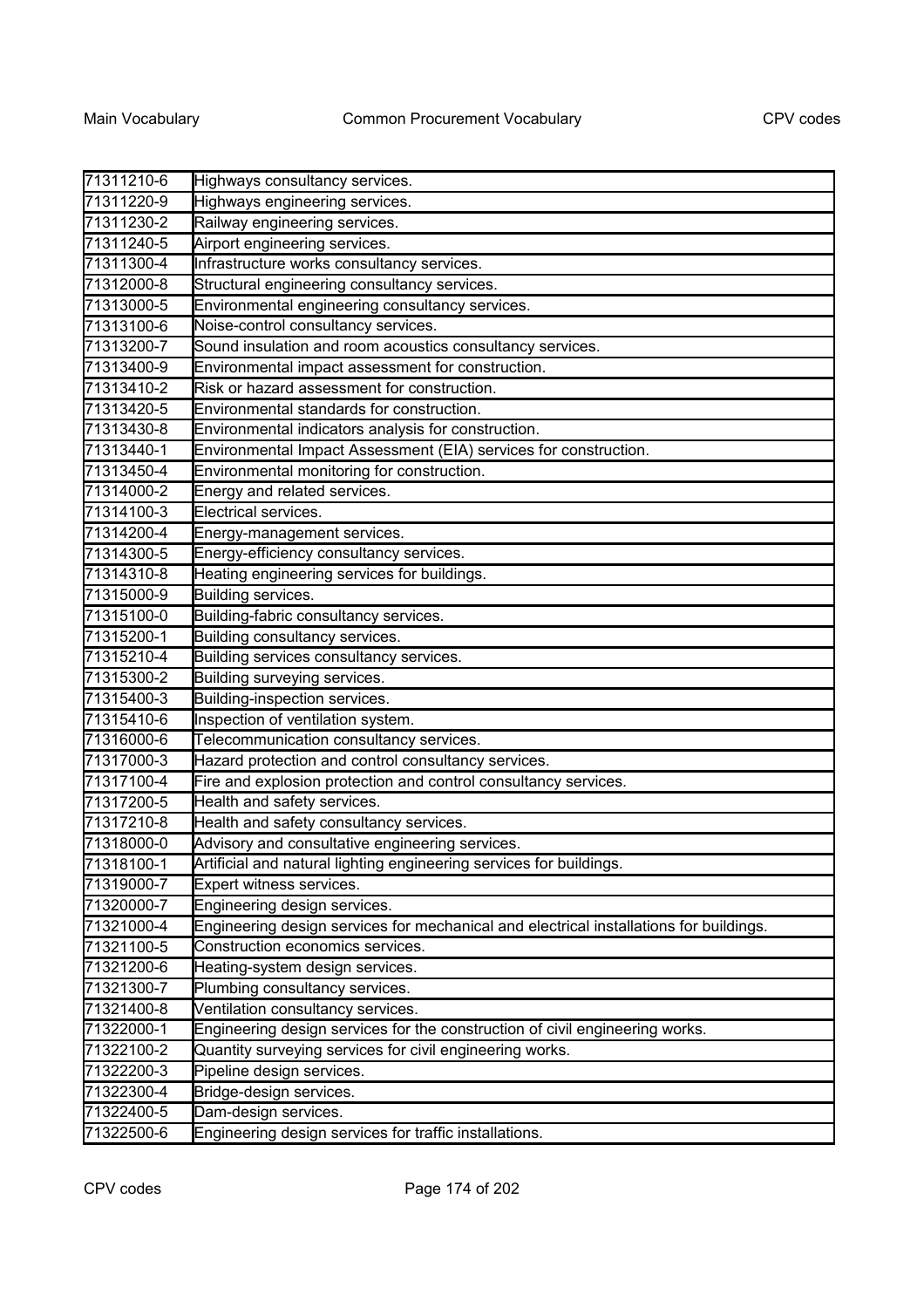| 71323000-8 | Engineering design services for industrial process and production. |
|------------|--------------------------------------------------------------------|
| 71323100-9 | Electrical power systems design services.                          |
| 71323200-0 | Plant engineering design services.                                 |
| 71324000-5 | Quantity surveying services.                                       |
| 71325000-2 | Foundation design services.                                        |
| 71326000-9 | Ancillary building services.                                       |
| 71327000-6 | Load-bearing structure design services.                            |
| 71328000-3 | Verification of load-bearing structure design services.            |
| 71330000-0 | Miscellaneous engineering services.                                |
| 71331000-7 | Drilling-mud engineering services.                                 |
| 71332000-4 | Geotechnical engineering services.                                 |
| 71333000-1 | Mechanical engineering services.                                   |
| 71334000-8 | Mechanical and electrical engineering services.                    |
| 71335000-5 | Engineering studies.                                               |
| 71336000-2 | Engineering support services.                                      |
| 71337000-9 | Corrosion engineering services.                                    |
| 71340000-3 | Integrated engineering services.                                   |
| 71350000-6 | Engineering-related scientific and technical services.             |
| 71351000-3 | Geological, geophysical and other scientific prospecting services. |
| 71351100-4 | Core preparation and analysis services.                            |
| 71351200-5 | Geological and geophysical consultancy services.                   |
| 71351210-8 | Geophysical consultancy services.                                  |
| 71351220-1 | Geological consultancy services.                                   |
| 71351300-6 | Micropalaeontological analysis services.                           |
| 71351400-7 | Petrophysical interpretation services.                             |
| 71351500-8 | Ground investigation services.                                     |
| 71351600-9 | Weather-forecasting services.                                      |
| 71351610-2 | Meteorology services.                                              |
| 71351611-9 | Climatology services.                                              |
| 71351612-6 | Hydrometeorology services.                                         |
| 71351700-0 | Scientific prospecting services.                                   |
| 71351710-3 | Geophysical prospecting services.                                  |
| 71351720-6 | Geophysical surveys of archaeological sites.                       |
| 71351730-9 | Geological prospecting services.                                   |
| 71351800-1 | Topographical and water divining services.                         |
| 71351810-4 | Topographical services.                                            |
| 71351811-1 | Topographical surveys of archaeological sites.                     |
| 71351820-7 | Water divining services.                                           |
| 71351900-2 | Geology, oceanography and hydrology services.                      |
| 71351910-5 | Geology services.                                                  |
| 71351911-2 | Photogeology services.                                             |
| 71351912-9 | Stratigraphic geology services.                                    |
| 71351913-6 | Geological exploration services.                                   |
| 71351914-3 | Archaeological services.                                           |
| 71351920-2 | Oceanography and hydrology services.                               |
| 71351921-2 | Estuarine oceanography services.                                   |
| 71351922-2 | Physical oceanography services.                                    |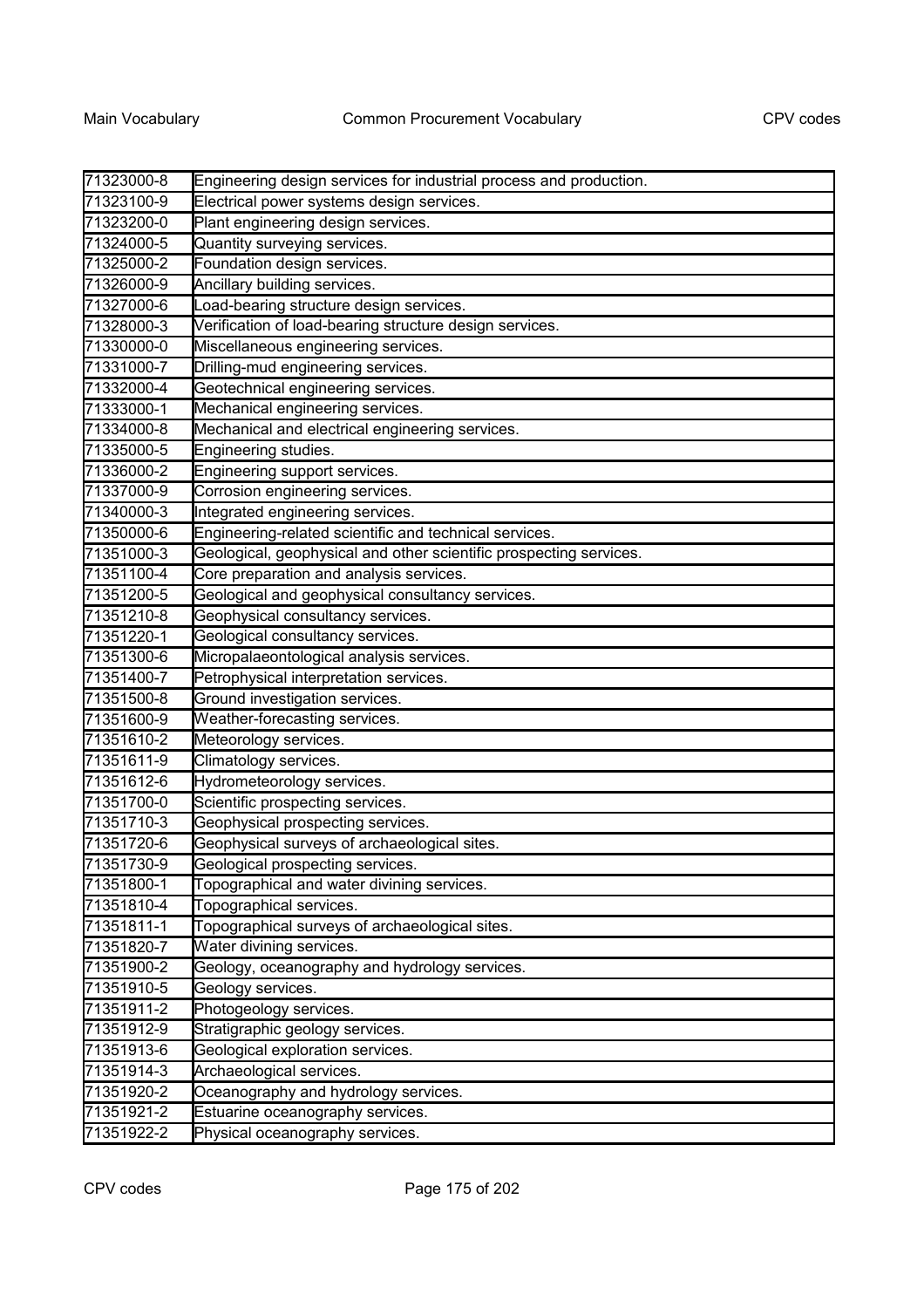| 71351923-2 | Bathymetric surveys services.                         |
|------------|-------------------------------------------------------|
| 71351924-2 | Underwater exploration services.                      |
| 71352000-0 | Subsurface surveying services.                        |
| 71352100-1 | Seismic services.                                     |
| 71352110-4 | Seismographic surveying services.                     |
| 71352120-7 | Seismic data acquisition services.                    |
| 71352130-0 | Seismic data collection services.                     |
| 71352140-3 | Seismic processing services.                          |
| 71352300-3 | Magnetometric surveying services.                     |
| 71353000-7 | Surface surveying services.                           |
| 71353100-8 | Hydrographic surveying services.                      |
| 71353200-9 | Dimensional surveying services.                       |
| 71354000-4 | Map-making services.                                  |
| 71354100-5 | Digital mapping services.                             |
| 71354200-6 | Aerial mapping services.                              |
| 71354300-7 | Cadastral surveying services.                         |
| 71354400-8 | Hydrographic services.                                |
| 71354500-9 | Marine survey services.                               |
| 71355000-1 | Surveying services.                                   |
| 71355100-2 | Photogrammetry services.                              |
| 71355200-3 | Ordnance surveying.                                   |
| 71356000-8 | Technical services.                                   |
| 71356100-9 | Technical control services.                           |
| 71356200-0 | Technical assistance services.                        |
| 71356300-1 | Technical support services.                           |
| 71356400-2 | Technical planning services.                          |
| 71400000-2 | Urban planning and landscape architectural services.  |
| 71410000-5 | Urban planning services.                              |
| 71420000-8 | Landscape architectural services.                     |
| 71421000-5 | Landscape gardening services.                         |
| 71500000-3 | Construction-related services.                        |
| 71510000-6 | Site-investigation services.                          |
| 71520000-9 | Construction supervision services.                    |
| 71521000-6 | Construction-site supervision services.               |
| 71530000-2 | Construction consultancy services.                    |
| 71540000-5 | Construction management services.                     |
| 71541000-2 | Construction project management services.             |
| 71550000-8 | Blacksmith services.                                  |
| 71600000-4 | Technical testing, analysis and consultancy services. |
| 71610000-7 | Composition and purity testing and analysis services. |
| 71620000-0 | Analysis services.                                    |
| 71621000-7 | Technical analysis or consultancy services.           |
| 71630000-3 | Technical inspection and testing services.            |
| 71631000-0 | Technical inspection services.                        |
| 71631100-1 | Machinery-inspection services.                        |
| 71631200-2 | Technical automobile inspection services.             |
| 71631300-3 | Technical building-inspection services.               |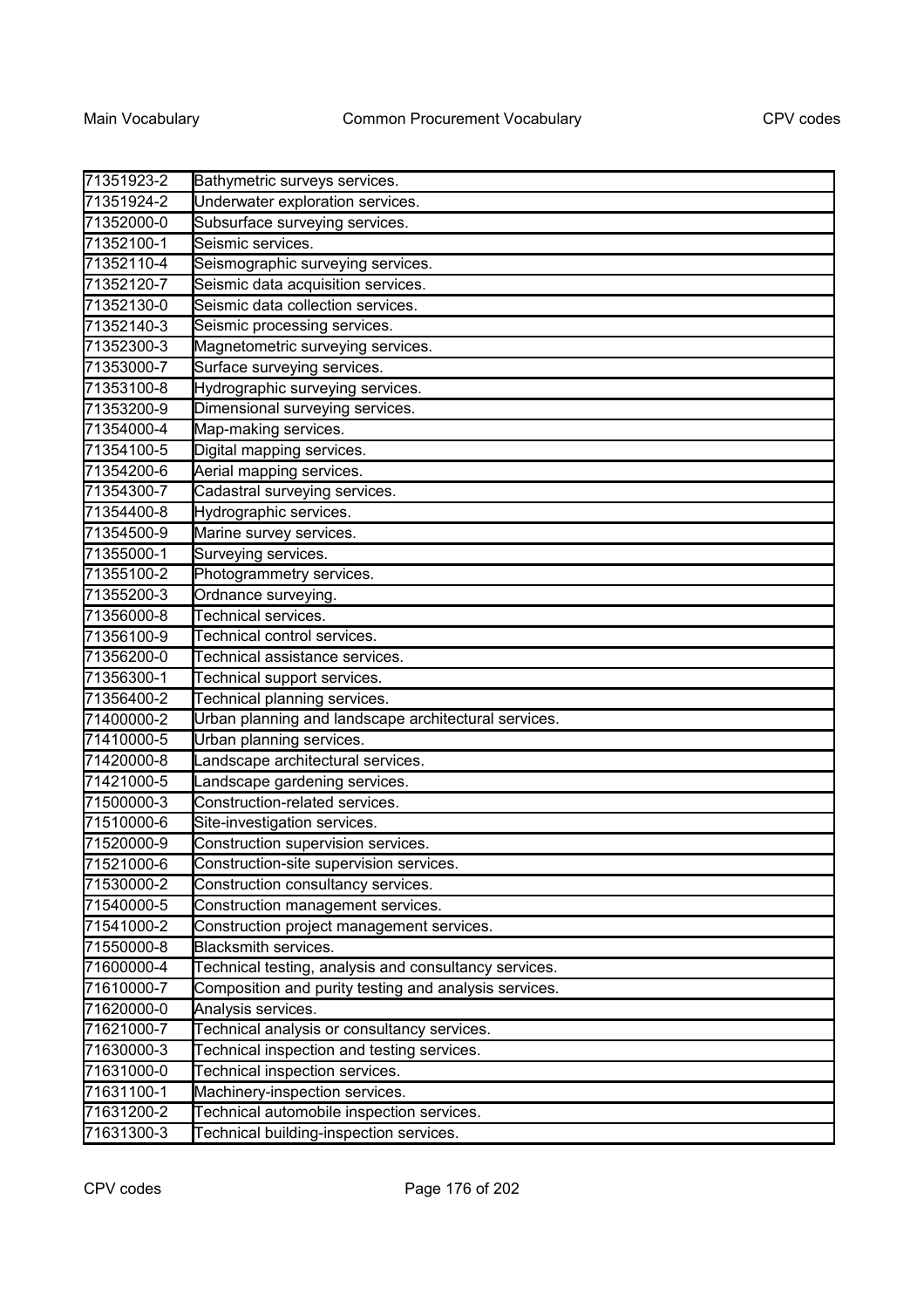| 71631400-4 | Technical inspection services of engineering structures.             |
|------------|----------------------------------------------------------------------|
| 71631420-0 | Maritime safety inspection services.                                 |
| 71631430-3 | Leak-testing services.                                               |
| 71631440-6 | Flow-monitoring services.                                            |
| 71631450-9 | Bridge-inspection services.                                          |
| 71631460-2 | Dam-inspection services.                                             |
| 71631470-5 | Railway-track inspection services.                                   |
| 71631480-8 | Road inspection services.                                            |
| 71631490-1 | Runway inspection services.                                          |
| 71632000-7 | Technical testing services.                                          |
| 71632100-8 | Valve-testing services.                                              |
| 71632200-9 | Non-destructive testing services.                                    |
| 71700000-5 | Monitoring and control services.                                     |
| 71730000-4 | Industrial inspection services.                                      |
| 71731000-1 | Industrial quality control services.                                 |
| 71800000-6 | Consulting services for water-supply and waste consultancy.          |
| 71900000-7 | Laboratory services.                                                 |
| 72000000-5 | IT services: consulting, software development, Internet and support. |
| 72100000-6 | Hardware consultancy services.                                       |
| 72110000-9 | Hardware selection consultancy services.                             |
| 72120000-2 | Hardware disaster-recovery consultancy services.                     |
| 72130000-5 | Computer-site planning consultancy services.                         |
| 72140000-8 | Computer hardware acceptance testing consultancy services.           |
| 72150000-1 | Computer audit consultancy and hardware consultancy services.        |
| 72200000-7 | Software programming and consultancy services.                       |
| 72210000-0 | Programming services of packaged software products.                  |
| 72211000-7 | Programming services of systems and user software.                   |
| 72212000-4 | Programming services of application software.                        |
| 72212100-0 | Industry specific software development services.                     |
| 72212110-3 | Point of sale (POS) software development services.                   |
| 72212120-6 | Flight control software development services.                        |
| 72212121-3 | Air traffic control software development services.                   |
| 72212130-9 | Aviation ground support and test software development services.      |
| 72212131-6 | Aviation ground support software development services.               |
| 72212132-3 | Aviation test software development services.                         |
| 72212140-2 | Railway traffic control software development services.               |
| 72212150-5 | Industrial control software development services.                    |
| 72212160-8 | Library software development services.                               |
| 72212170-1 | Compliance software development services.                            |
| 72212180-4 | Medical software development services.                               |
| 72212190-7 | Educational software development services.                           |
| 72212200-1 | Networking, Internet and intranet software development services.     |
| 72212210-4 | Networking software development services.                            |
| 72212211-1 | Platform interconnectivity software development services.            |
| 72212212-8 | Optical jukebox server software development services.                |
| 72212213-5 | Operating system enhancement software development services.          |
| 72212214-2 | Network operating system software development services.              |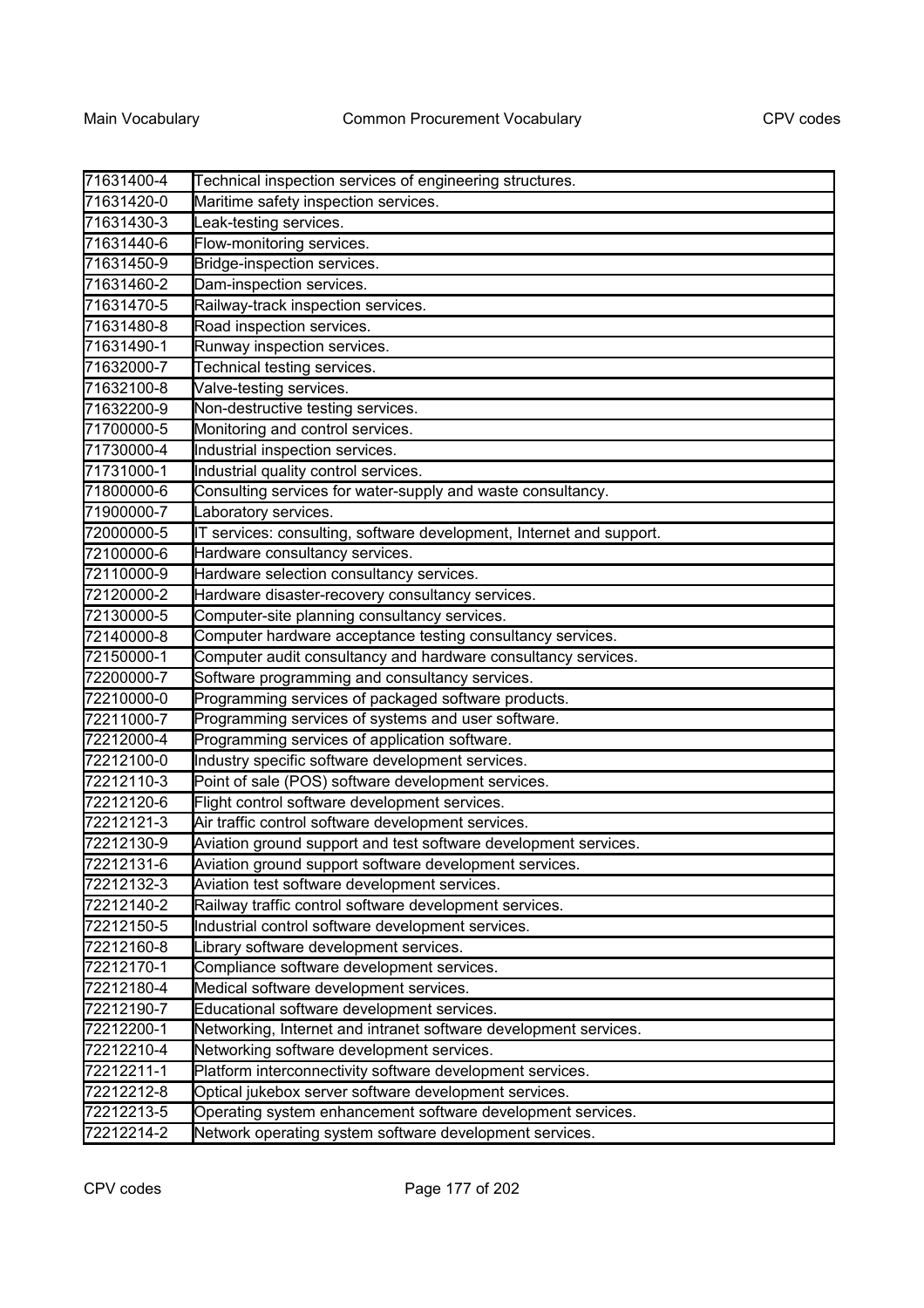| 72212215-9 | Networking developers software development services.                                               |
|------------|----------------------------------------------------------------------------------------------------|
| 72212216-6 | Network connectivity terminale mulation software development services.                             |
| 72212217-3 | Transaction-processing software development services.                                              |
| 72212218-0 | License management software development services.                                                  |
| 72212219-7 | Miscellaneous networking software development services.                                            |
| 72212220-7 | Internet and intranet software development services.                                               |
| 72212221-4 | Internet browsing software development services.                                                   |
| 72212222-1 | Web server software development services.                                                          |
| 72212223-8 | Electronic mail software development services.                                                     |
| 72212224-5 | Web page editing software development services.                                                    |
| 72212300-2 | Document creation, drawing, imaging, scheduling and productivity software development<br>services. |
| 72212310-5 | Document creation software development services.                                                   |
| 72212311-2 | Document management software development services.                                                 |
| 72212312-9 | Electronic publishing software development services.                                               |
| 72212313-6 | Optical-character-recognition (OCR) software development services.                                 |
| 72212314-3 | Voice recognition software development services.                                                   |
| 72212315-0 | Desktop-publishing software development services.                                                  |
| 72212316-7 | Presentation software development services.                                                        |
| 72212317-4 | Word-processing software development services.                                                     |
| 72212318-1 | Scanner software development services.                                                             |
| 72212320-8 | Drawing and imaging software development services.                                                 |
| 72212321-5 | Computer aided design (CAD) software development services.                                         |
| 72212322-2 | Graphics software development services.                                                            |
| 72212323-9 | Computer aided manufacturing (CAM) software development services.                                  |
| 72212324-6 | Charting software development services.                                                            |
| 72212325-3 | Form making software development services.                                                         |
| 72212326-0 | Mapping software development services.                                                             |
| 72212327-7 | Drawing and painting software development services.                                                |
| 72212328-4 | Image-processing software development services.                                                    |
| 72212330-1 | Scheduling and productivity software development services.                                         |
| 72212331-8 | Project management software development services.                                                  |
| 72212332-5 | Scheduling software development services.                                                          |
| 72212333-2 | Contact management software development services.                                                  |
| 72212400-3 | Business transaction and personal business software development services.                          |
| 72212410-6 | Investment management and tax preparation software development services.                           |
| 72212411-3 | Investment management software development services.                                               |
| 72212412-0 | Tax preparation software development services.                                                     |
|            | Facilities management software development services and software development services              |
| 72212420-9 | suite.                                                                                             |
| 72212421-6 | Facilities management software development services.                                               |
| 72212422-3 | Software development services suites.                                                              |
| 72212430-2 | Inventory management software development services.                                                |
| 72212440-5 | Financial analysis and accounting software development services.                                   |
| 72212441-2 | Financial analysis software development services.                                                  |
| 72212442-9 | Financial systems software development services.                                                   |
| 72212443-6 | Accounting software development services.                                                          |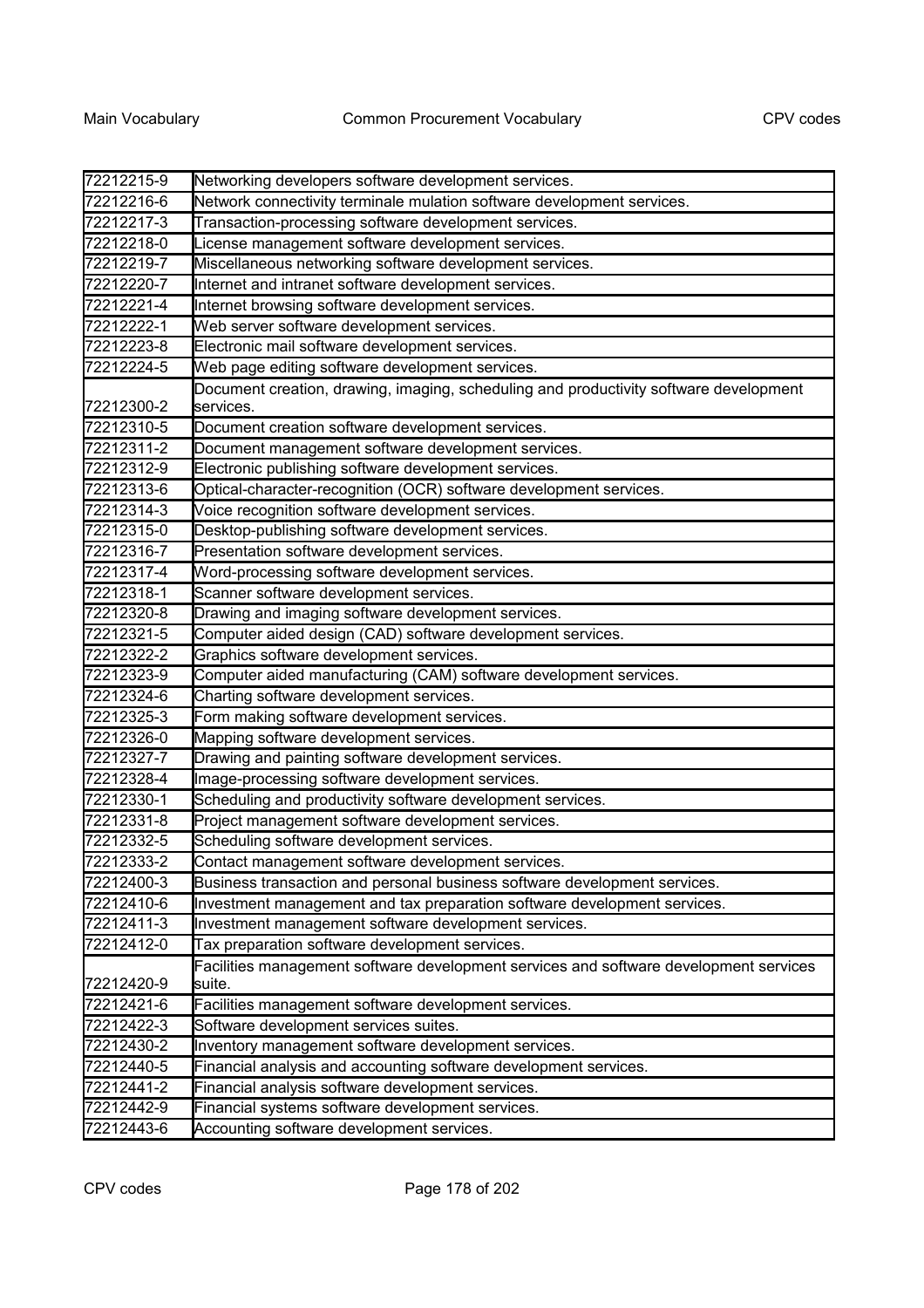| 72212445-0 | Customer Relation Management software development services.                        |
|------------|------------------------------------------------------------------------------------|
| 72212450-8 | Time accounting or human resources software development services.                  |
| 72212451-5 | Enterprise resource planning software development services.                        |
| 72212460-1 | Analytical, scientific, mathematical or forecasting software development services. |
| 72212461-8 | Analytical or scientific software development services.                            |
| 72212462-5 | Mathematical or forecasting software development services.                         |
| 72212463-2 | Statistical software development services.                                         |
| 72212470-4 | Auction software development services.                                             |
| 72212480-7 | Sales, marketing and business intelligence software development services.          |
| 72212481-4 | Sales or marketing software development services.                                  |
| 72212482-1 | Business intelligence software development services.                               |
| 72212490-0 | Procurement software development services.                                         |
| 72212500-4 | Communication and multimedia software development services.                        |
| 72212510-7 | Communication software development services.                                       |
| 72212511-4 | Desktop communications software development services.                              |
| 72212512-1 | Interactive voice response software development services.                          |
| 72212513-8 | Modem software development services.                                               |
| 72212514-5 | Remote access software development services.                                       |
| 72212515-2 | Video conferencing software development services.                                  |
| 72212516-9 | Exchange software development services.                                            |
| 72212517-6 | IT software development services.                                                  |
| 72212518-3 | Emulation software development services.                                           |
| 72212519-0 | Memory-management software development services.                                   |
| 72212520-0 | Multimedia software development services.                                          |
| 72212521-7 | Music or sound editing software development services.                              |
| 72212522-4 | Virtual keyboard software development services.                                    |
| 72212600-5 | Database and operating software development services.                              |
| 72212610-8 | Database software development services.                                            |
| 72212620-1 | Mainframe operating system software development services.                          |
| 72212630-4 | Minicomputer operating system software development services.                       |
| 72212640-7 | Microcomputer operating system software development services.                      |
| 72212650-0 | Personal computer (PC )operating system software development services.             |
| 72212660-3 | Clustering software development services.                                          |
| 72212670-6 | Real time operating system software development services.                          |
| 72212700-6 | Software development services utilities.                                           |
| 72212710-9 | Backup or recovery software development services.                                  |
| 72212720-2 | Bar coding software development services.                                          |
| 72212730-5 | Security software development services.                                            |
| 72212731-2 | File security software development services.                                       |
| 72212732-9 | Data security software development services.                                       |
| 72212740-8 | Foreign language translation software development services.                        |
| 72212750-1 | Storage media loading software development services.                               |
| 72212760-4 | Virus protection software development services.                                    |
| 72212761-1 | Anti-virus software development services.                                          |
| 72212770-7 | General, compression and print utility software development services.              |
| 72212771-4 | General utility software development services.                                     |
| 72212772-1 | Print utility software development services.                                       |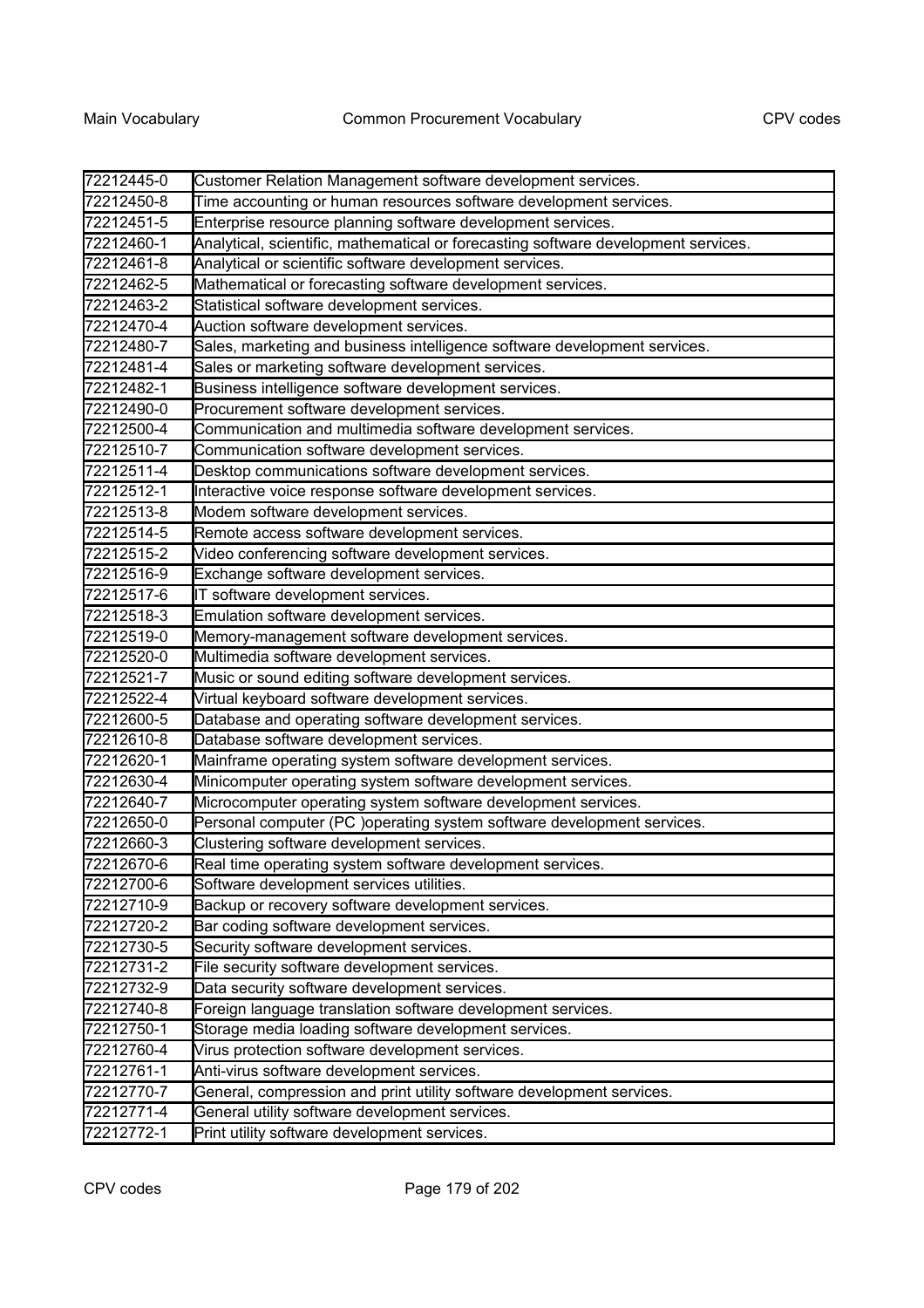| 72212780-0 | System, storage and content management software development services.         |
|------------|-------------------------------------------------------------------------------|
| 72212781-7 | System management software development services.                              |
| 72212782-4 | Storage management software development services.                             |
| 72212783-1 | Content management software development services.                             |
| 72212790-3 | Version checker software development services.                                |
| 72212900-8 | Miscellaneous software development services and computer systems.             |
| 72212910-1 | Computer game software development services, family titles and screen savers. |
| 72212911-8 | Computer game software development services.                                  |
| 72212920-4 | Office automation software development services.                              |
| 72212930-7 | Training and entertainment software development services.                     |
| 72212931-4 | Training software development services.                                       |
| 72212932-1 | Entertainment software development services.                                  |
| 72212940-0 | Pattern design and calendar software development services.                    |
| 72212941-7 | Pattern design software development services.                                 |
| 72212942-4 | Calendar software development services.                                       |
| 72212960-6 | Drivers and system software development services.                             |
| 72212970-9 | Print shop software development services.                                     |
| 72212971-6 | Address book making software development services.                            |
| 72212972-3 | Label making software development services.                                   |
| 72212980-2 | Programming languages and tools development services.                         |
| 72212981-9 | Compiling software development services.                                      |
| 72212982-6 | Configuration management software development services.                       |
| 72212983-3 | Development software development services.                                    |
| 72212984-0 | Program testing software development services.                                |
| 72212985-7 | Debugging software development services.                                      |
| 72212990-5 | Spreadsheets and enhancement software development services.                   |
| 72212991-2 | Spreadsheet software development services.                                    |
| 72220000-3 | Systems and technical consultancy services.                                   |
| 72221000-0 | Business analysis consultancy services.                                       |
| 72222000-7 | Information systems or technology strategic review and planning services.     |
| 72222100-8 | Information systems or technology strategic review services.                  |
| 72222200-9 | Information systems or technology planning services.                          |
| 72222300-0 | Information technology services.                                              |
| 72223000-4 | Information technology requirements review services.                          |
| 72224000-1 | Project management consultancy services.                                      |
| 72224100-2 | System implementation planning services.                                      |
| 72224200-3 | System quality assurance planning services.                                   |
| 72225000-8 | System quality assurance assessment and review services.                      |
| 72226000-5 | System software acceptance testing consultancy services.                      |
| 72227000-2 | Software integration consultancy services.                                    |
| 72228000-9 | Hardware integration consultancy services.                                    |
| 72230000-6 | Custom software development services.                                         |
| 72231000-3 | Development of software for military applications.                            |
| 72232000-0 | Development of transaction processing and custom software.                    |
| 72240000-9 | Systems analysis and programming services.                                    |
| 72241000-6 | Critical design target specification services.                                |
| 72242000-3 | Design-modelling services.                                                    |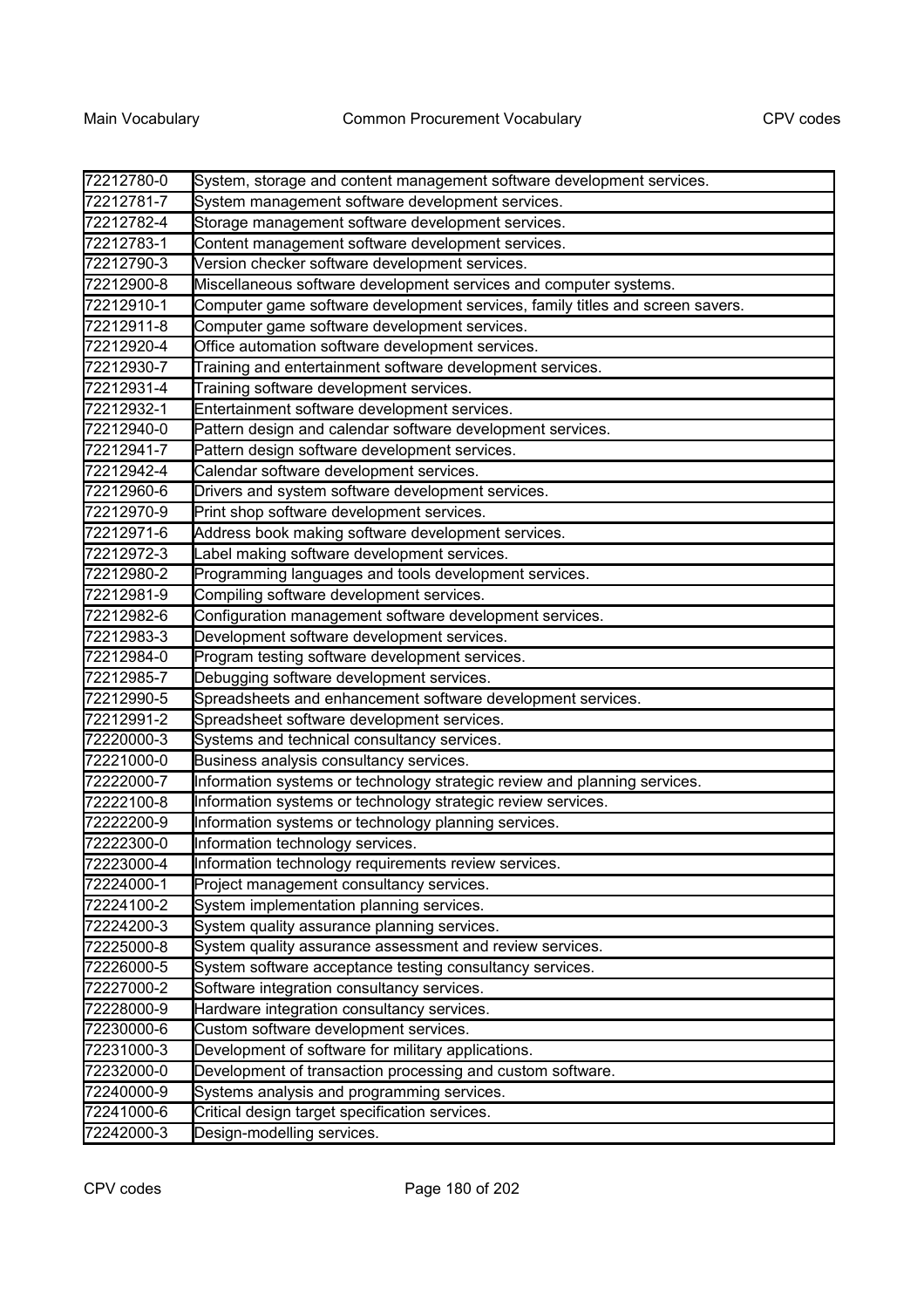| 72243000-0 | Programming services.                                        |
|------------|--------------------------------------------------------------|
| 72244000-7 | Prototyping services.                                        |
| 72245000-4 | Contract systems analysis and programming services.          |
| 72246000-1 | Systems consultancy services.                                |
| 72250000-2 | System and support services.                                 |
| 72251000-9 | Disaster recovery services.                                  |
| 72252000-6 | Computer archiving services.                                 |
| 72253000-3 | Help-desk and support services.                              |
| 72253100-4 | Help-desk services.                                          |
| 72253200-5 | Systems support services.                                    |
| 72254000-0 | Software Testing.                                            |
| 72254100-1 | Systems testing services.                                    |
| 72260000-5 | Software-related services.                                   |
| 72261000-2 | Software support services.                                   |
| 72262000-9 | Software development services.                               |
| 72263000-6 | Software implementation services.                            |
| 72264000-3 | Software reproduction services.                              |
| 72265000-0 | Software configuration services.                             |
| 72266000-7 | Software consultancy services.                               |
| 72267000-4 | Software maintenance and repair services.                    |
| 72267100-0 | Maintenance of information technology software.              |
| 72267200-1 | Repair of information technology software.                   |
| 72268000-1 | Software supply services.                                    |
| 72300000-8 | Data services.                                               |
| 72310000-1 | Data-processing services.                                    |
| 72311000-8 | Computer tabulation services.                                |
| 72311100-9 | Data conversion services.                                    |
| 72311200-0 | Batch processing services.                                   |
| 72311300-1 | Computer time-sharing services.                              |
| 72312000-5 | Data entry services.                                         |
| 72312100-6 | Data preparation services.                                   |
| 72312200-7 | Optical character recognition services.                      |
| 72313000-2 | Data capture services.                                       |
| 72314000-9 | Data collection and collation services.                      |
| 72315000-6 | Data network management and support services.                |
| 72315100-7 | Data network support services.                               |
| 72315200-8 | Data network management services.                            |
| 72316000-3 | Data analysis services.                                      |
| 72317000-0 | Data storage services.                                       |
| 72318000-7 | Data transmission services.                                  |
| 72319000-4 | Data supply services.                                        |
| 72320000-4 | Database services.                                           |
| 72321000-1 | Added-value database services.                               |
| 72322000-8 | Data management services.                                    |
| 72330000-2 | Content or data standardization and classification services. |
| 72400000-4 | Internet services.                                           |
| 72410000-7 | Provider services.                                           |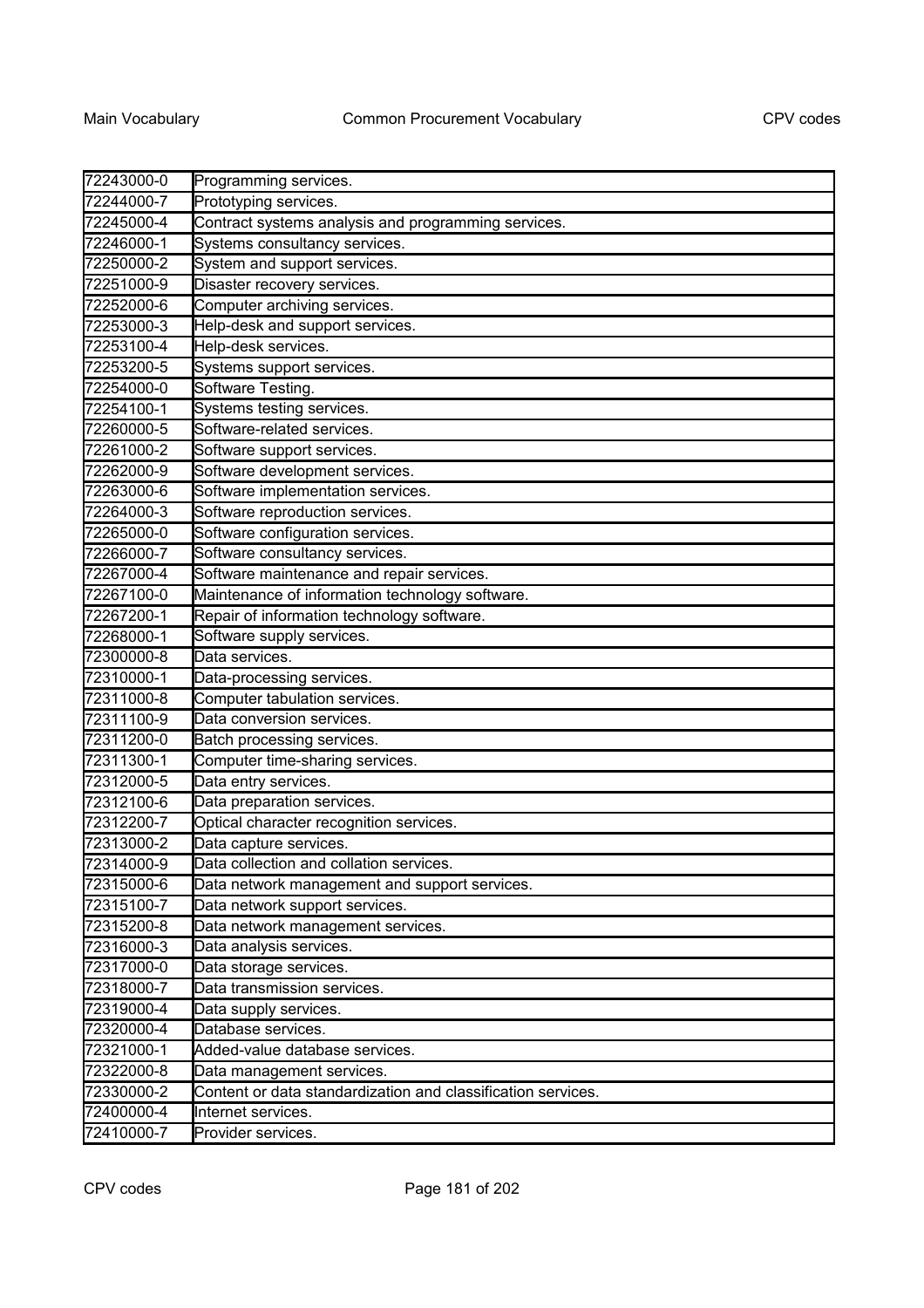| 72411000-4               | Internet service providers ISP.                                      |
|--------------------------|----------------------------------------------------------------------|
| 72412000-1               | Electronic mail service provider.                                    |
| 72413000-8               | World wide web WWW site design services.                             |
| 72414000-5               | Web search engine providers.                                         |
| 72415000-2               | World wide web WWW site operation host services.                     |
| 72416000-9               | Application service providers.                                       |
| 72417000-6               | Internet domain names.                                               |
| 72420000-0               | Internet development services.                                       |
| 72421000-7               | Internet or intranet client application development services.        |
| 72422000-4               | Internet or intranet server application development services.        |
| 72500000-0               | Computer-related services.                                           |
| 72510000-3               | Computer-related management services.                                |
| 72511000-0               | Network management software services.                                |
| 72512000-7               | Document management services.                                        |
| 72513000-4               | Office automation services.                                          |
| 72514000-1               | Computer facilities management services.                             |
| 72514100-2               | Facilities management services involving computer operation.         |
| 72514200-3               | Facilities management services for computer systems development.     |
| 72514300-4               | Facilities management services for computer systems maintenance.     |
| 72540000-2               | Computer upgrade services.                                           |
| 72541000-9               | Computer expansion services.                                         |
| 72541100-0               | Memory expansion services.                                           |
| 72590000-7               | Computer-related professional services.                              |
| 72591000-4               | Development of service level agreements.                             |
| 72600000-6               | Computer support and consultancy services.                           |
| 72610000-9               | Computer support services.                                           |
| 72611000-6               | Technical computer support services.                                 |
| 72700000-7               | Computer network services.                                           |
| 72710000-0               | Local area network services.                                         |
| 72720000-3               | Wide area network services.                                          |
| 72800000-8               | Computer audit and testing services.                                 |
| 72810000-1               | Computer audit services.                                             |
| 72820000-4               | Computer testing services.                                           |
| 72900000-9               | Computer back-up and catalogue conversion services.                  |
| 72910000-2               | Computer back-up services.                                           |
| 72920000-5               | Computer catalogue conversion services.                              |
| 73000000-2(3)            | Research and development services and related consultancy services.  |
| 73100000-3               | Research and experimental development services.                      |
| 73110000-6               | Research services.                                                   |
| 73111000-3               | Research laboratory services.                                        |
| 73112000-0<br>73120000-9 | Marine research services.                                            |
|                          | Experimental development services.                                   |
| 73200000-4               | Research and development consultancy services.                       |
| 73210000-7               | Research consultancy services.                                       |
| 73220000-0               | Development consultancy services.                                    |
| 73300000-5               | Design and execution of research and development.                    |
| 73400000-6               | Research and Development services on security and defence materials. |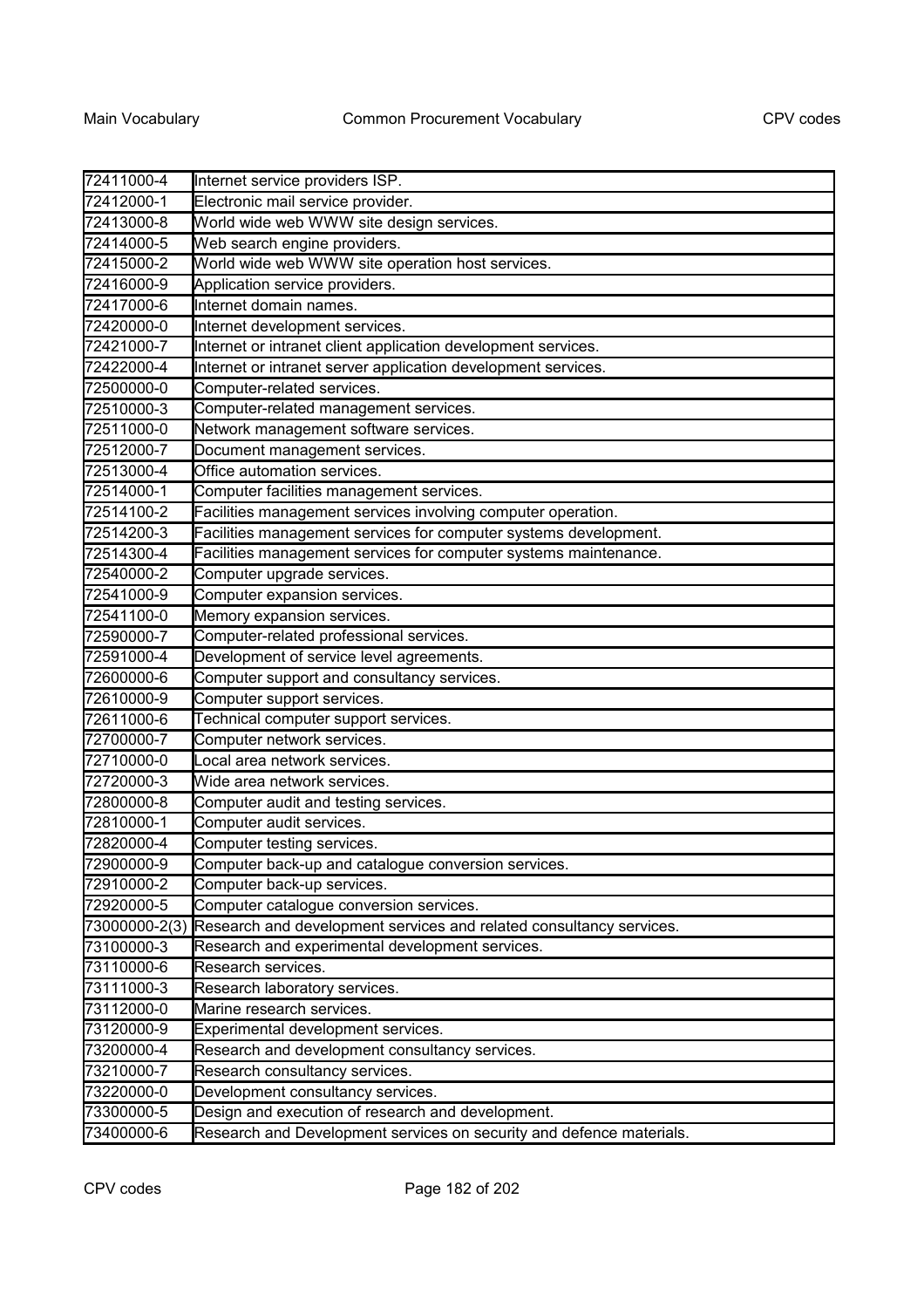| 73410000-9 | Military Research & Technology.                                      |
|------------|----------------------------------------------------------------------|
| 73420000-2 | Pre-feasibility study & technological demonstration.                 |
| 73421000-9 | Development of security equipment.                                   |
| 73422000-6 | Development of firearms and ammunition.                              |
| 73423000-3 | Development of military vehicles.                                    |
| 73424000-0 | Development of warships.                                             |
| 73425000-7 | Development of military aircrafts, missiles and spacecrafts.         |
| 73426000-4 | Development of military electronic systems.                          |
| 73430000-5 | <b>Test and Evaluation.</b>                                          |
| 73431000-2 | Test and Evaluation of security equipment.                           |
| 73432000-9 | Test and Evaluation of firearms and ammunition.                      |
| 73433000-6 | Test and Evaluation of military vehicles.                            |
| 73434000-3 | Test and Evaluation of warships.                                     |
| 73435000-0 | Test and Evaluation of military aircrafts, missiles and spacecrafts. |
| 73436000-7 | Test and Evaluation of military electronic systems.                  |
| 75000000-6 | Administration, defence and social security services.                |
| 75100000-7 | Administration services.                                             |
| 75110000-0 | General public services.                                             |
| 75111000-7 | Executive and legislative services.                                  |
| 75111100-8 | Executive services.                                                  |
| 75111200-9 | Legislative services.                                                |
| 75112000-4 | Administrative services for business operations.                     |
| 75112100-5 | Administrative development project services.                         |
| 75120000-3 | Administrative services of agencies.                                 |
| 75121000-0 | Administrative educational services.                                 |
| 75122000-7 | Administrative healthcare services.                                  |
| 75123000-4 | Administrative housing services.                                     |
| 75124000-1 | Administrative recreational, cultural and religious services.        |
| 75125000-8 | Administrative services related to tourism affairs.                  |
| 75130000-6 | Supporting services for the government.                              |
| 75131000-3 | Government services.                                                 |
| 75131100-4 | General personnel services for the government.                       |
| 75200000-8 | Provision of services to the community.                              |
| 75210000-1 | Foreign affairs and other services.                                  |
| 75211000-8 | Foreign-affairs services.                                            |
| 75211100-9 | Diplomatic services.                                                 |
| 75211110-2 | Consular services.                                                   |
| 75211200-0 | Foreign economic-aid-related services.                               |
| 75211300-1 | Foreign military-aid-related services.                               |
| 75220000-4 | Defence services.                                                    |
| 75221000-1 | Military defence services.                                           |
| 75222000-8 | Civil defence services.                                              |
| 75230000-7 | Justice services.                                                    |
| 75231000-4 | Judicial services.                                                   |
| 75231100-5 | Law-courts-related administrative services.                          |
| 75231200-6 | Services related to the detention or rehabilitation of criminals.    |
| 75231210-9 | Imprisonment services.                                               |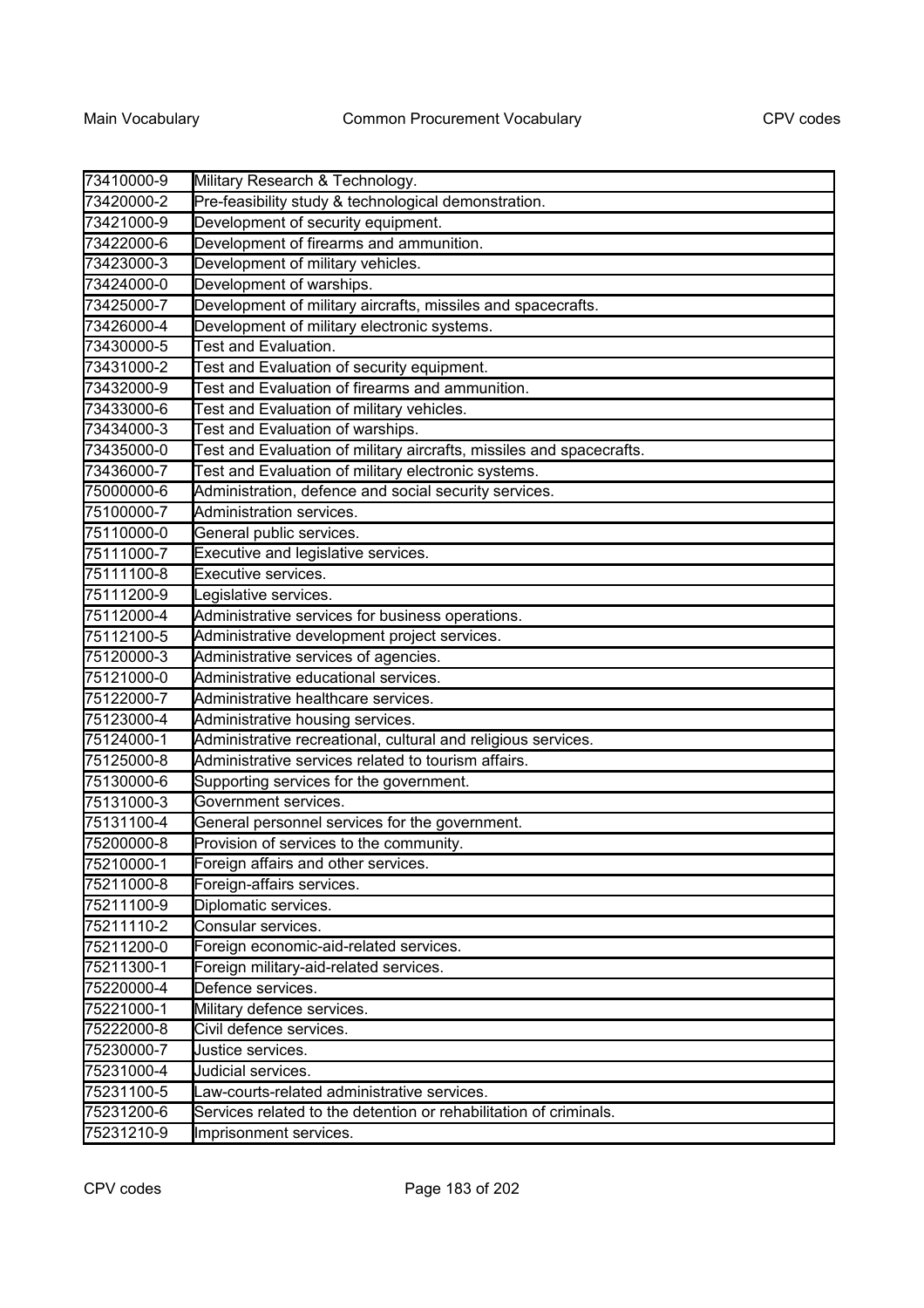| 75231220-2 | Prisoner-escort services.                       |
|------------|-------------------------------------------------|
| 75231230-5 | Prison services.                                |
| 75231240-8 | Probation services.                             |
| 75240000-0 | Public security, law and order services.        |
| 75241000-7 | Public security services.                       |
| 75241100-8 | Police services.                                |
| 75242000-4 | Public law and order services.                  |
| 75242100-5 | Public-order services.                          |
| 75242110-8 | Bailiff services.                               |
| 75250000-3 | Fire-brigade and rescue services.               |
| 75251000-0 | Fire-brigade services.                          |
| 75251100-1 | Firefighting services.                          |
| 75251110-4 | Fire-prevention services.                       |
| 75251120-7 | Forest-firefighting services.                   |
| 75252000-7 | Rescue services.                                |
| 75300000-9 | Compulsory social security services.            |
| 75310000-2 | Benefit services.                               |
| 75311000-9 | Sickness benefits.                              |
| 75312000-6 | Maternity benefits.                             |
| 75313000-3 | Disability benefits.                            |
| 75313100-4 | Temporary disablement benefits.                 |
| 75314000-0 | Unemployment compensation benefits.             |
| 75320000-5 | Government employee pension schemes.            |
| 75330000-8 | Family allowances.                              |
| 75340000-1 | Child allowances.                               |
| 76000000-3 | Services related to the oil and gas industry.   |
| 76100000-4 | Professional services for the gas industry.     |
| 76110000-7 | Services incidental to gas extraction.          |
| 76111000-4 | Regasification services.                        |
| 76120000-0 | Diving services incidental to gas extraction.   |
| 76121000-7 | Subsea well diving services.                    |
| 76200000-5 | Professional services for the oil industry.     |
| 76210000-8 | Services incidental to oil extraction.          |
| 76211000-5 | Liner-hanger services.                          |
| 76211100-6 | Lining services.                                |
| 76211110-9 | Test pit lining services.                       |
| 76211120-2 | Well site pit lining services.                  |
| 76211200-7 | Mudlogging services.                            |
| 76300000-6 | Drilling services.                              |
| 76310000-9 | Drilling services incidental to gas extraction. |
| 76320000-2 | Offshore drilling services.                     |
| 76330000-5 | Turbine drilling services.                      |
| 76331000-2 | Coiled turbine drilling services.               |
| 76340000-8 | Core drilling.                                  |
| 76400000-7 | Rig-positioning services.                       |
| 76410000-0 | Well-casing and tubing services.                |
| 76411000-7 | Well-casing services.                           |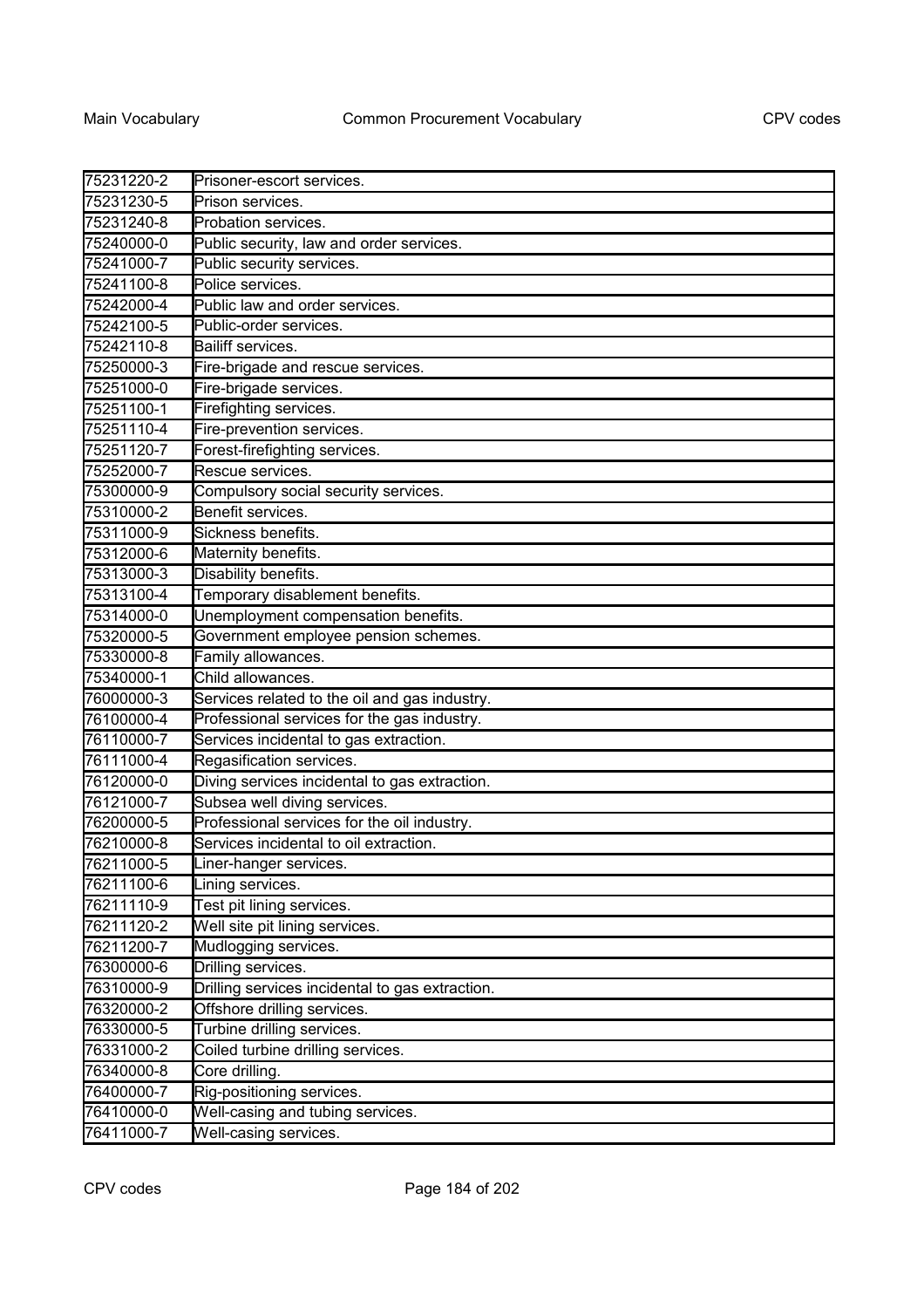| 76411100-8 | Well-casing crew services.                                                    |
|------------|-------------------------------------------------------------------------------|
| 76411200-9 | Well-casing planning services.                                                |
| 76411300-0 | Well-casing milling services.                                                 |
| 76411400-1 | Well-casing completion services.                                              |
| 76420000-3 | Well-cementing services.                                                      |
| 76421000-0 | Liner cementing services.                                                     |
| 76422000-7 | Plug cementing services.                                                      |
| 76423000-4 | Foam cementing services.                                                      |
| 76430000-6 | Well-drilling and production services.                                        |
| 76431000-3 | Well-drilling services.                                                       |
| 76431100-4 | Well-drilling control services.                                               |
| 76431200-5 | Well-drilling pickup services.                                                |
| 76431300-6 | Well-drilling laydown services.                                               |
| 76431400-7 | Rathole well-drilling services.                                               |
| 76431500-8 | Well-drilling supervision services.                                           |
| 76431600-9 | Well-drilling rig monitor services.                                           |
| 76440000-9 | Well-logging services.                                                        |
| 76441000-6 | Cased hole logging services.                                                  |
| 76442000-3 | Open hole logging services.                                                   |
| 76443000-0 | Other logging services.                                                       |
| 76450000-2 | Well-management services.                                                     |
| 76460000-5 | Well-support services.                                                        |
| 76470000-8 | Well-testing services.                                                        |
| 76471000-5 | Well fracture testing services.                                               |
| 76472000-2 | Well site inspection or testing services.                                     |
| 76473000-9 | Well equipment testing services.                                              |
| 76480000-1 | Tubing services.                                                              |
| 76490000-4 | Well-completion services.                                                     |
| 76491000-1 | Well-plugging services.                                                       |
| 76492000-8 | Well-positioning services.                                                    |
| 76500000-8 | Onshore and offshore services.                                                |
| 76510000-1 | Onshore services.                                                             |
| 76520000-4 | Offshore services.                                                            |
| 76521000-1 | Offshore installation services.                                               |
| 76522000-8 | Offshore supply-vessel services.                                              |
| 76530000-7 | Downhole services.                                                            |
| 76531000-4 | Downhole logging services.                                                    |
| 76532000-1 | Downhole pumping services.                                                    |
| 76533000-8 | Downhole recording services.                                                  |
| 76534000-5 | Downhole underreaming services.                                               |
| 76535000-2 | Downhole hole opening services.                                               |
| 76536000-9 | Downhole vibration control services.                                          |
| 76537000-6 | Downhole tool services.                                                       |
| 76537100-7 | Downhole oilifield tools services.                                            |
| 76600000-9 | Pipeline-inspection services.                                                 |
| 77000000-0 | Agricultural, forestry, horticultural, aquacultural and apicultural services. |
| 77100000-1 | Agricultural services.                                                        |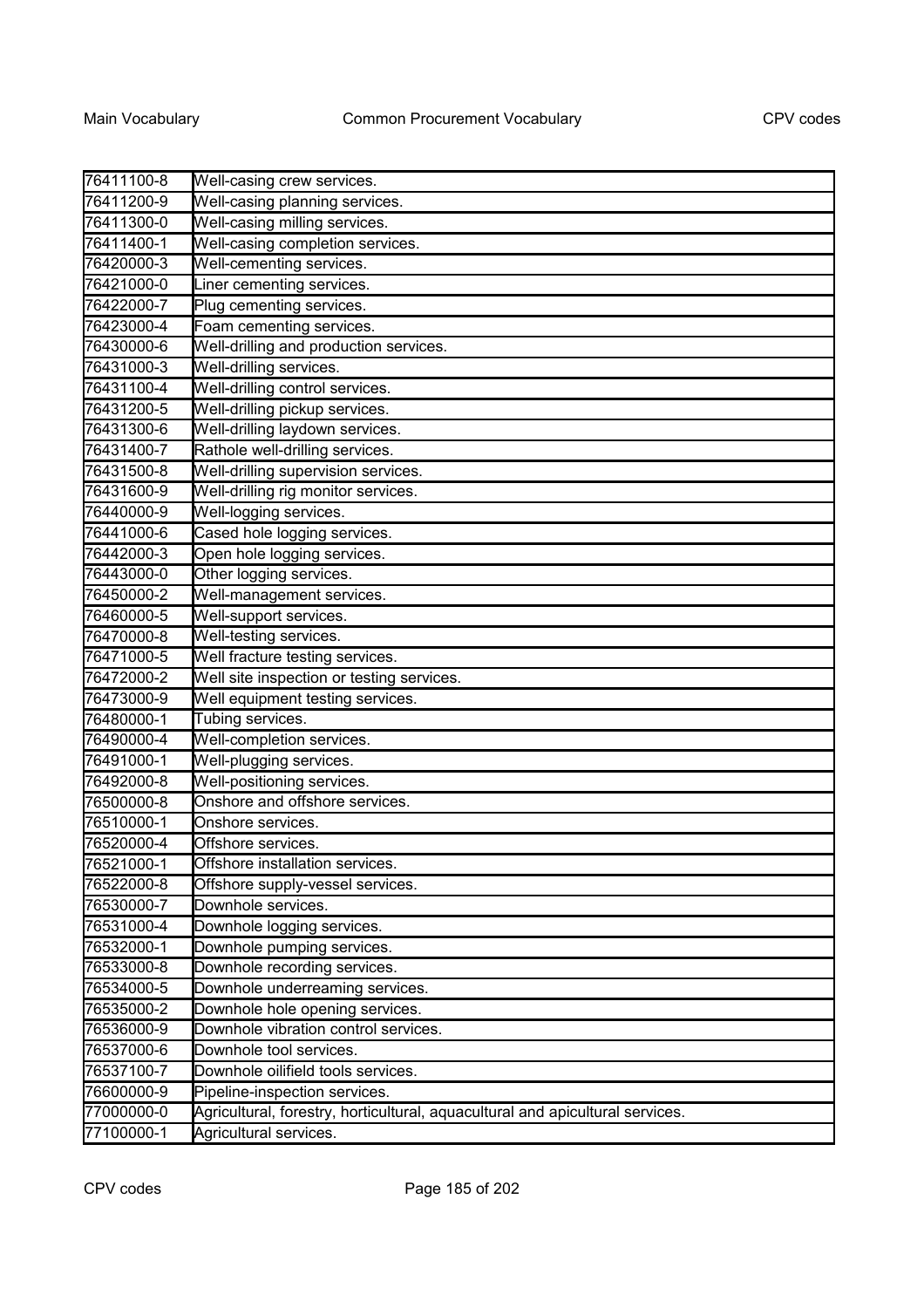| 77110000-4 | Services incidental to agricultural production.         |
|------------|---------------------------------------------------------|
| 77111000-1 | Hire of agricultural machinery with operator.           |
| 77112000-8 | Hire of mowers or agricultural equipment with operator. |
| 77120000-7 | Composting services.                                    |
| 77200000-2 | Forestry services.                                      |
| 77210000-5 | Logging services.                                       |
| 77211000-2 | Services incidental to logging.                         |
| 77211100-3 | Timber harvesting services.                             |
| 77211200-4 | Transport of logs within the forest.                    |
| 77211300-5 | Tree-clearing services.                                 |
| 77211400-6 | Tree-cutting services.                                  |
| 77211500-7 | Tree-maintenance services.                              |
| 77211600-8 | Tree seeding.                                           |
| 77220000-8 | Timber-impregnation services.                           |
| 77230000-1 | Services incidental to forestry.                        |
| 77231000-8 | Forestry management services.                           |
| 77231100-9 | Forest resources management services.                   |
| 77231200-0 | Forest pest control services.                           |
| 77231300-1 | Forest administration services.                         |
| 77231400-2 | Forest inventory services.                              |
| 77231500-3 | Forest monitoring or evaluation services.               |
| 77231600-4 | Afforestation services.                                 |
| 77231700-5 | Forestry extension services.                            |
| 77231800-6 | Forest nursery management services.                     |
| 77231900-7 | Forest sectoral planning services.                      |
| 77300000-3 | Horticultural services.                                 |
| 77310000-6 | Planting and maintenance services of green areas.       |
| 77311000-3 | Ornamental and pleasure gardens maintenance services.   |
| 77312000-0 | Weed-clearance services.                                |
| 77312100-1 | Weed-killing services.                                  |
| 77313000-7 | Parks maintenance services.                             |
| 77314000-4 | Grounds maintenance services.                           |
| 77314100-5 | Grassing services.                                      |
| 77315000-1 | Seeding services.                                       |
| 77320000-9 | Sports fields maintenance services.                     |
| 77330000-2 | Floral-display services.                                |
| 77340000-5 | Tree pruning and hedge trimming.                        |
| 77341000-2 | Tree pruning.                                           |
| 77342000-9 | Hedge trimming.                                         |
| 77400000-4 | Zoological services.                                    |
| 77500000-5 | Animal husbandry services.                              |
| 77510000-8 | Game-propagation services.                              |
| 77600000-6 | Hunting services.                                       |
| 77610000-9 | Trapping services.                                      |
| 77700000-7 | Services incidental to fishing.                         |
| 77800000-8 | Aquaculture services.                                   |
| 77810000-1 | Mariculture services.                                   |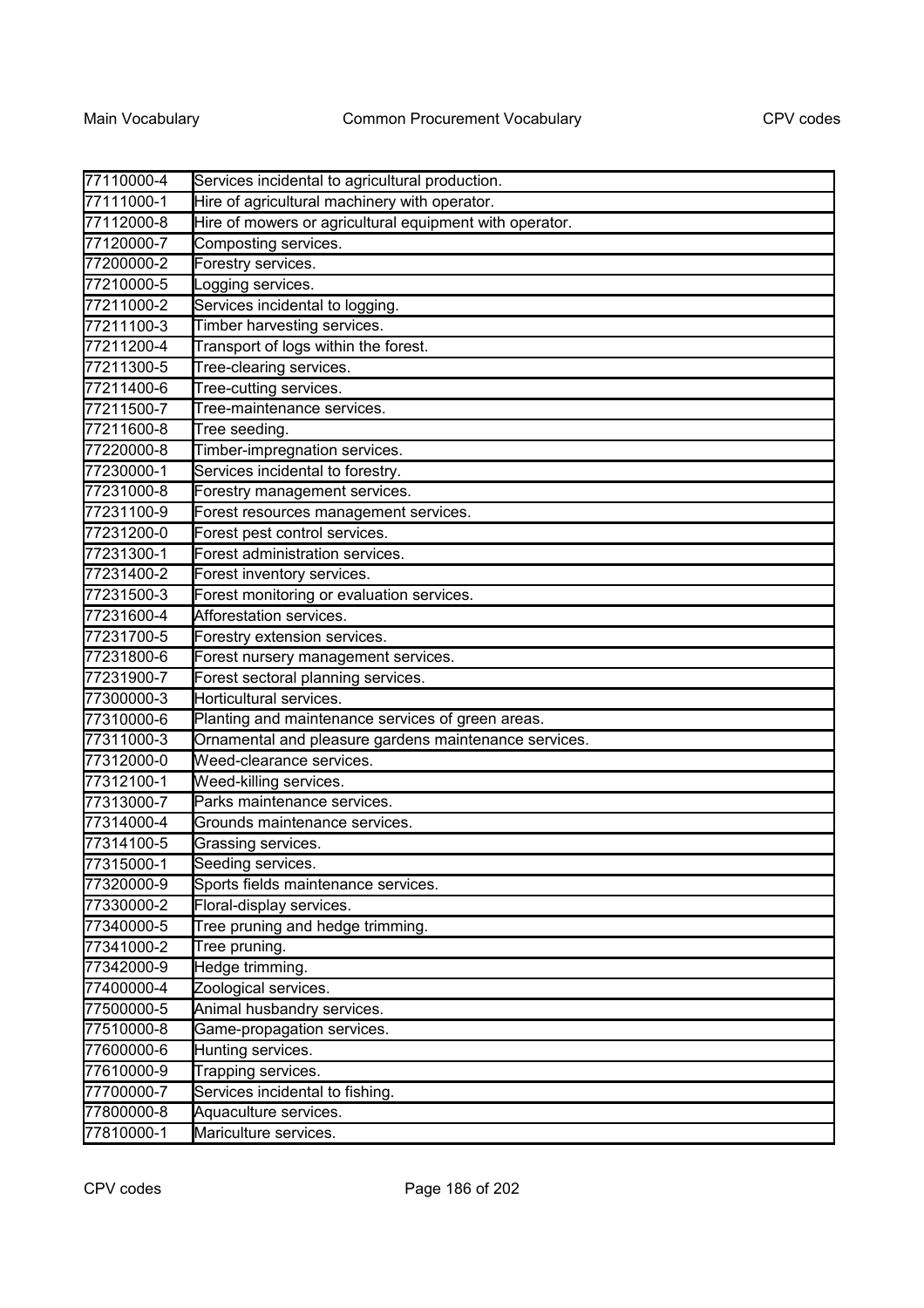| 77820000-4 | Ostreiculture services.                                                            |
|------------|------------------------------------------------------------------------------------|
| 77830000-7 | Shellfish culture services.                                                        |
| 77840000-0 | Shrimp farming services.                                                           |
| 77850000-3 | Fish farming services.                                                             |
| 77900000-9 | Apiculture services.                                                               |
| 79000000-4 | Business services: law, marketing, consulting, recruitment, printing and security. |
| 79100000-5 | Legal services.                                                                    |
| 79110000-8 | Legal advisory and representation services.                                        |
| 79111000-5 | Legal advisory services.                                                           |
| 79112000-2 | Legal representation services.                                                     |
| 79112100-3 | Stakeholders representation services.                                              |
| 79120000-1 | Patent and copyright consultancy services.                                         |
| 79121000-8 | Copyright consultancy services.                                                    |
| 79121100-9 | Software copyright consultancy services.                                           |
| 79130000-4 | Legal documentation and certification services.                                    |
| 79131000-1 | Documentation services.                                                            |
| 79132000-8 | Certification services.                                                            |
| 79132100-9 | Electronic signature certification services.                                       |
| 79140000-7 | Legal advisory and information services.                                           |
| 79200000-6 | Accounting, auditing and fiscal services.                                          |
| 79210000-9 | Accounting and auditing services.                                                  |
| 79211000-6 | Accounting services.                                                               |
| 79211100-7 | Bookkeeping services.                                                              |
| 79211110-0 | Payroll management services.                                                       |
| 79211120-3 | Sales and purchases recording services.                                            |
| 79211200-8 | Compilation of financial statements services.                                      |
| 79212000-3 | Auditing services.                                                                 |
| 79212100-4 | Financial auditing services.                                                       |
| 79212110-7 | Corporate governance rating services.                                              |
| 79212200-5 | Internal audit services.                                                           |
| 79212300-6 | Statutory audit services.                                                          |
| 79212400-7 | Fraud audit services.                                                              |
| 79212500-8 | Accounting review services.                                                        |
| 79220000-2 | Fiscal services.                                                                   |
| 79221000-9 | Tax consultancy services.                                                          |
| 79222000-6 | Tax-return preparation services.                                                   |
| 79223000-3 | Custom broker services.                                                            |
| 79300000-7 | Market and economic research; polling and statistics.                              |
| 79310000-0 | Market research services.                                                          |
| 79311000-7 | Survey services.                                                                   |
| 79311100-8 | Survey design services.                                                            |
| 79311200-9 | Survey conduction services.                                                        |
| 79311210-2 | Telephone survey services.                                                         |
| 79311300-0 | Survey analysis services.                                                          |
| 79311400-1 | Economic research services.                                                        |
| 79311410-4 | Economic impact assessment.                                                        |
| 79312000-4 | Market-testing services.                                                           |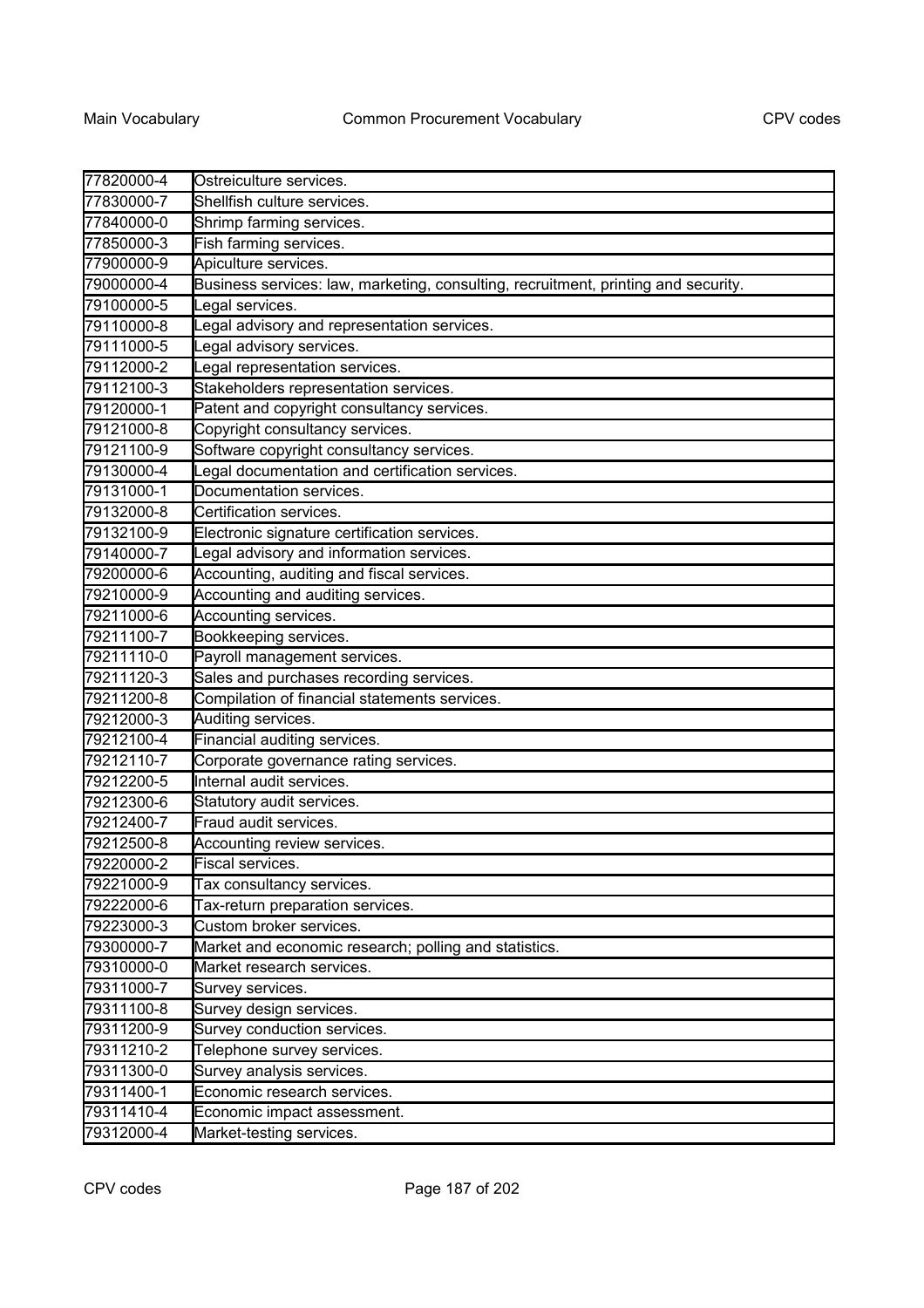| 79313000-1    | Performance review services.                                   |
|---------------|----------------------------------------------------------------|
| 79314000-8    | Feasibility study.                                             |
| 79315000-5    | Social research services.                                      |
| 79320000-3    | Public-opinion polling services.                               |
| 79330000-6    | Statistical services.                                          |
| 79340000-9    | Advertising and marketing services.                            |
| 79341000-6    | Advertising services.                                          |
| 79341100-7    | Advertising consultancy services.                              |
| 79341200-8    | Advertising management services.                               |
| 79341400-0    | Advertising campaign services.                                 |
| 79341500-1    | Aeral advertising services.                                    |
| 79342000-3    | Marketing services.                                            |
| 79342100-4    | Direct marketing services.                                     |
| 79342200-5    | Promotional services.                                          |
| 79342300-6    | Customer services.                                             |
| 79342310-9    | Customer survey services.                                      |
| 79342311-6    | Customer satisfaction survey.                                  |
| 79342320-2    | Customer-care services.                                        |
| 79342321-9    | Customer-loyalty programme.                                    |
| 79342400-7    | Auction services.                                              |
| 79342410-4    | Electronic auction services.                                   |
| 79400000-8    | Business and management consultancy and related services.      |
| 79410000-1    | Business and management consultancy services.                  |
| 79411000-8    | General management consultancy services.                       |
| 79411100-9    | Business-development consultancy services.                     |
| 79412000-5    | Financial management consultancy services.                     |
| 79413000-2    | Marketing management consultancy services.                     |
| 79414000-9    | Human resources management consultancy services.               |
| 79415000-6    | Production management consultancy services.                    |
| 79415200-8    | Design consultancy services.                                   |
| 79416000-3    | Public relations services.                                     |
| 79416100-4    | Public relations management services.                          |
| 79416200-5    | Public relations consultancy services.                         |
| 79417000-0    | Safety consultancy services                                    |
| 79418000-7    | Procurement consultancy services.                              |
| 79419000-4    | Evaluation consultancy services.                               |
| 79420000-4    | Management-related services.                                   |
| 79421000-1    | Project-management services other than for construction work.  |
| 79421100-2    | Project-supervision services other than for construction work. |
| 79421200-3    | Project-design services other than for construction work.      |
| 79422000-8(4) | Arbitration and conciliation services.                         |
| 79430000-7    | Crisis management services.                                    |
| 79500000-9    | Office-support services.                                       |
| 79510000-2    | Telephone-answering services.                                  |
| 79511000-9    | Telephone operator services.                                   |
| 79512000-6    | Call centre.                                                   |
| 79520000-5    | Reprographic services.                                         |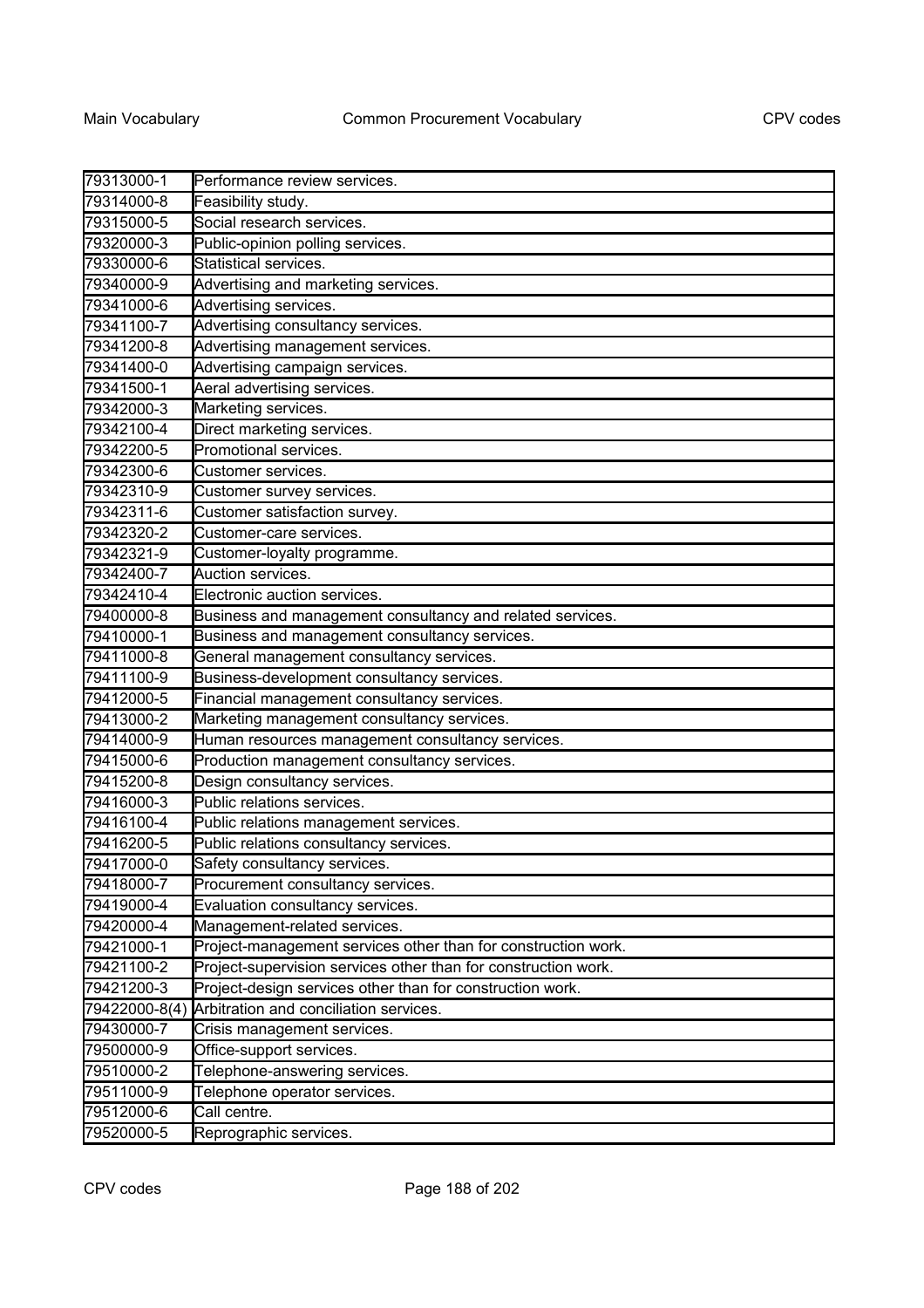| 79521000-2    | Photocopying services.                                   |
|---------------|----------------------------------------------------------|
| 79530000-8    | Translation services.                                    |
| 79540000-1    | Interpretation services.                                 |
| 79550000-4    | Typing, word-processing and desktop publishing services. |
| 79551000-1    | Typing services.                                         |
| 79552000-8    | Word-processing services.                                |
| 79553000-5    | Desktop publishing services.                             |
| 79560000-7    | Filing services.                                         |
| 79570000-0    | Mailing-list compilation and mailing services.           |
| 79571000-7    | Mailing services.                                        |
| 79600000-0(5) | Recruitment services.                                    |
| 79610000-3(5) | Placement services of personnel.                         |
| 79611000-0    | Job search services.                                     |
| 79612000-7    | Placement services of office-support personnel.          |
| 79613000-4    | Employee relocation services.                            |
| 79620000-6(5) | Supply services of personnel including temporary staff.  |
| 79621000-3    | Supply services of office personnel.                     |
| 79622000-0    | Supply services of domestic help personnel.              |
| 79623000-7    | Supply services of commercial or industrial workers.     |
| 79624000-4    | Supply services of nursing personnel.                    |
| 79625000-1    | Supply services of medical personnel.                    |
| 79630000-9    | Personnel services except placement and supply services. |
| 79631000-6    | Personnel and payroll services.                          |
| 79632000-3    | Personnel-training services.                             |
| 79633000-0    | Staff development services.                              |
| 79634000-7    | Career guidance services.                                |
| 79635000-4    | Assessment centre services for recruitment.              |
| 79700000-1    | Investigation and security services.                     |
| 79710000-4    | Security services.                                       |
| 79711000-1    | Alarm-monitoring services.                               |
| 79713000-5    | Guard services.                                          |
| 79714000-2    | Surveillance services.                                   |
| 79714100-3    | Tracing system services.                                 |
| 79714110-6    | Absconder-tracing services.                              |
| 79715000-9    | Patrol services.                                         |
| 79716000-6    | Identification badge release services.                   |
| 79720000-7    | Investigation services.                                  |
| 79721000-4    | Detective agency services.                               |
| 79722000-1    | Graphology services.                                     |
| 79723000-8    | Waste analysis services.                                 |
| 79800000-2    | Printing and related services.                           |
| 79810000-5    | Printing services.                                       |
| 79811000-2    | Digital printing services.                               |
| 79812000-9    | Banknote printing services.                              |
| 79820000-8    | Services related to printing.                            |
| 79821000-5    | Print finishing services.                                |
| 79821100-6    | Proofreading services.                                   |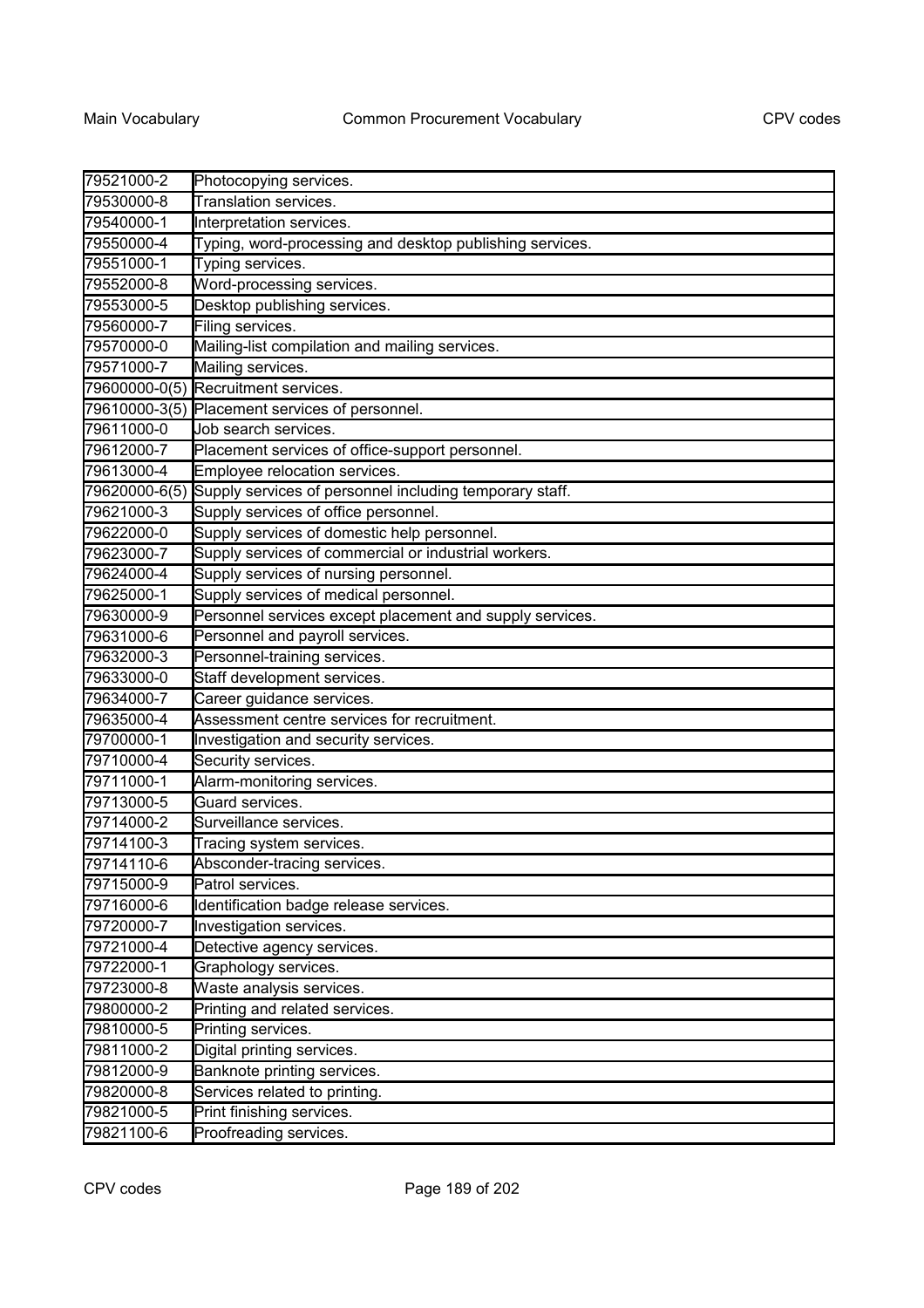| 79822000-2 | Composition services.                                    |
|------------|----------------------------------------------------------|
| 79822100-3 | Print-plate making services.                             |
| 79822200-4 | Photogravure services.                                   |
| 79822300-5 | Typesetting services.                                    |
| 79822400-6 | Lithographic services.                                   |
| 79822500-7 | Graphic design services.                                 |
| 79823000-9 | Printing and delivery services.                          |
| 79824000-6 | Printing and distribution services.                      |
| 79900000-3 | Miscellaneous business and business-related services.    |
| 79910000-6 | Management holdings services.                            |
| 79920000-9 | Packaging and related services.                          |
| 79921000-6 | Packaging services.                                      |
| 79930000-2 | Specialty design services.                               |
| 79931000-9 | Interior decorating services.                            |
| 79932000-6 | Interior design services.                                |
| 79933000-3 | Design support services.                                 |
| 79934000-0 | Furniture design services.                               |
| 79940000-5 | Collection agency services.                              |
| 79941000-2 | Toll-collection services.                                |
| 79950000-8 | Exhibition, fair and congress organisation services.     |
| 79951000-5 | Seminar organisation services.                           |
| 79952000-2 | Event services.                                          |
| 79952100-3 | Cultural event organisation services.                    |
| 79953000-9 | Festival organisation services.                          |
| 79954000-6 | Party organisation services.                             |
| 79955000-3 | Fashion shows organisation services.                     |
| 79956000-0 | Fair and exhibition organisation services.               |
| 79957000-7 | Auction organisation services.                           |
| 79960000-1 | Photographic and ancillary services.                     |
| 79961000-8 | Photographic services.                                   |
| 79961100-9 | Advertising photography services.                        |
| 79961200-0 | Aerial photography services.                             |
| 79961300-1 | Specialised photography services.                        |
| 79961310-4 | Downhole photography services.                           |
| 79961320-7 | Underwater photography services.                         |
| 79961330-0 | Microfilming services.                                   |
| 79961340-3 | X-ray photography services.                              |
| 79961350-6 | Studio photography services.                             |
| 79962000-5 | Photograph processing services.                          |
| 79963000-2 | Photograph restoration, copying and retouching services. |
| 79970000-4 | Publishing services.                                     |
| 79971000-1 | Bookbinding and finishing services.                      |
| 79971100-2 | Book finishing services.                                 |
| 79971200-3 | Bookbinding services.                                    |
| 79972000-8 | Language dictionary publishing services.                 |
| 79972100-9 | Regional language dictionary publishing services.        |
| 79980000-7 | Subscription services.                                   |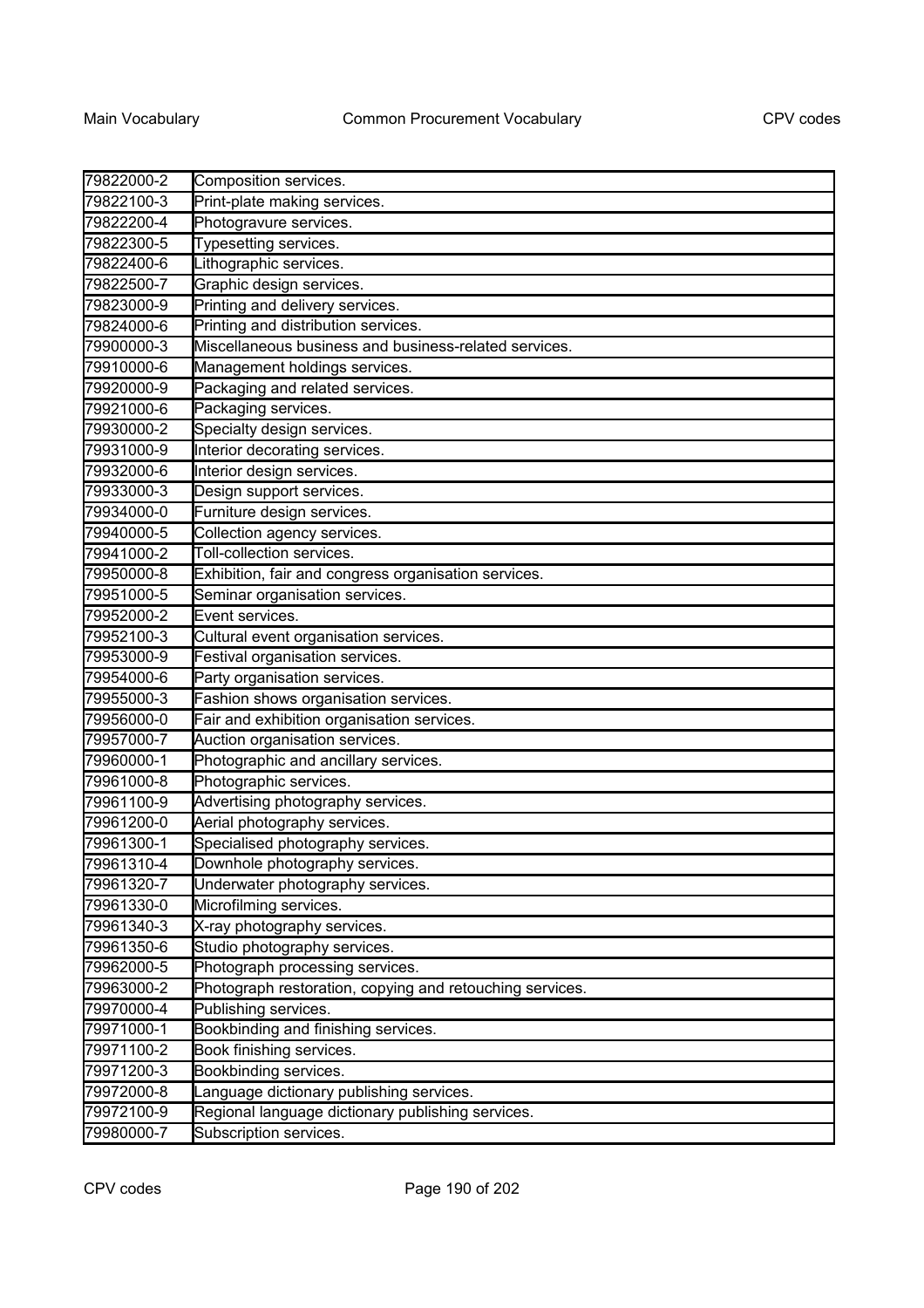| 79990000-0 | Miscellaneous business-related services.               |
|------------|--------------------------------------------------------|
| 79991000-7 | Stock-control services.                                |
| 79992000-4 | Reception services.                                    |
| 79993000-1 | Building and facilities management services.           |
| 79993100-2 | Facilities management services.                        |
| 79994000-8 | Contract administration services.                      |
| 79995000-5 | Library management services.                           |
| 79995100-6 | Archiving services.                                    |
| 79995200-7 | Cataloguing services.                                  |
| 79996000-2 | Business organisation services.                        |
| 79996100-3 | Records management.                                    |
| 79997000-9 | Business travel services.                              |
| 79998000-6 | Coaching services.                                     |
| 79999000-3 | Scanning and invoicing services.                       |
| 79999100-4 | Scanning services.                                     |
| 79999200-5 | Invoicing services.                                    |
| 80000000-4 | Education and training services.                       |
| 80100000-5 | Primary education services.                            |
| 80110000-8 | Pre-school education services.                         |
| 80200000-6 | Secondary education services.                          |
| 80210000-9 | Technical and vocational secondary education services. |
| 80211000-6 | Technical secondary education services.                |
| 80212000-3 | Vocational secondary education services.               |
| 80300000-7 | Higher education services.                             |
| 80310000-0 | Youth education services.                              |
| 80320000-3 | Medical education services.                            |
| 80330000-6 | Safety education services.                             |
| 80340000-9 | Special education services.                            |
| 80400000-8 | Adult and other education services.                    |
| 80410000-1 | Various school services.                               |
| 80411000-8 | Driving-school services.                               |
| 80411100-9 | Driving-test services.                                 |
| 80411200-0 | Driving lessons.                                       |
| 80412000-5 | Flying-school services.                                |
| 80413000-2 | Sailing-school services.                               |
| 80414000-9 | Diving-school services.                                |
| 80415000-6 | Ski-training services.                                 |
| 80420000-4 | E-learning services.                                   |
| 80430000-7 | Adult-education services at university level.          |
| 80490000-5 | Operation of an educational centre.                    |
| 80500000-9 | Training services.                                     |
| 80510000-2 | Specialist training services.                          |
| 80511000-9 | Staff training services.                               |
| 80512000-6 | Dog training services.                                 |
| 80513000-3 | Horse riding school services.                          |
| 80520000-5 | Training facilities.                                   |
| 80521000-2 | Training programme services.                           |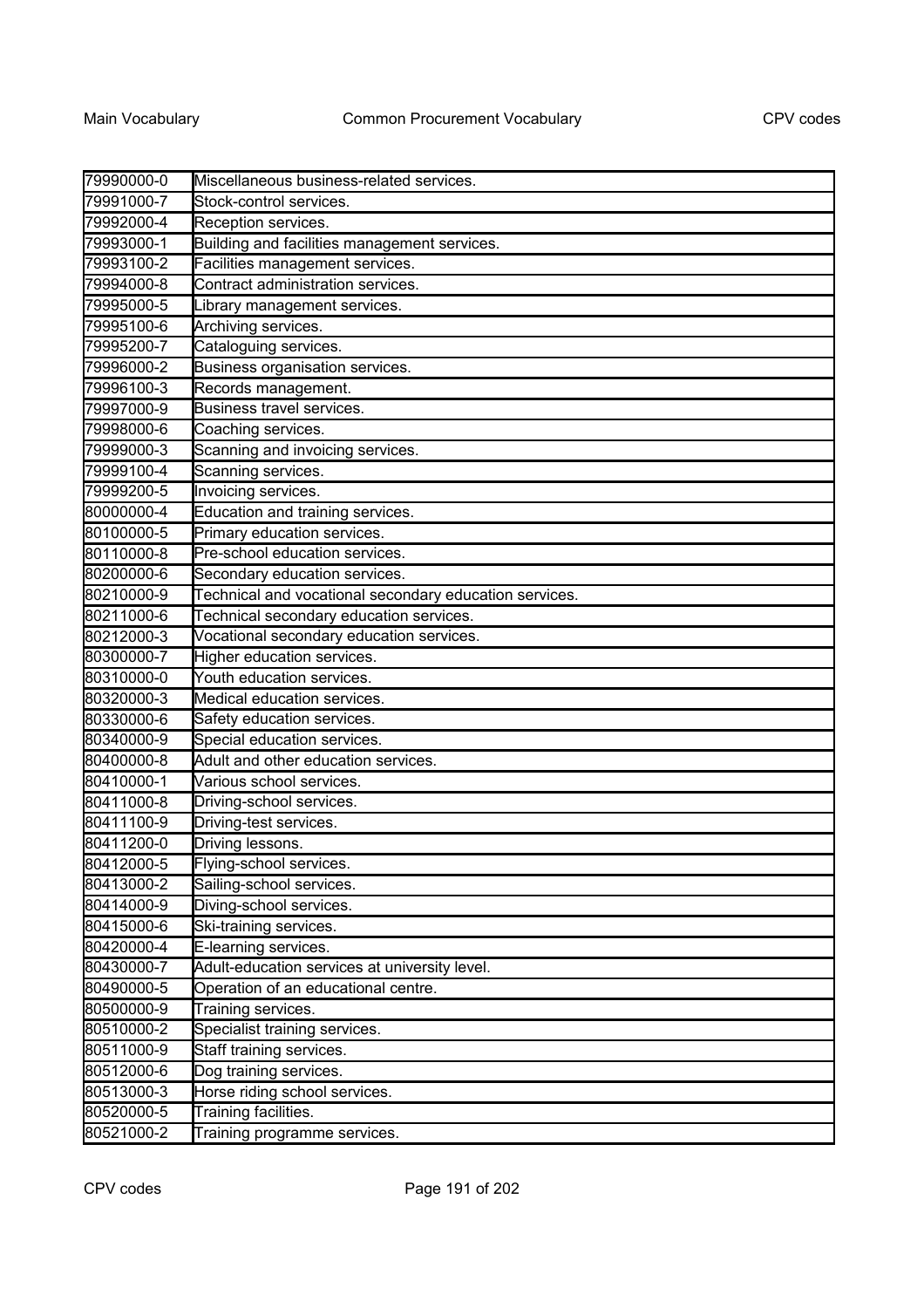| 80522000-9 | Training seminars.                                              |
|------------|-----------------------------------------------------------------|
| 80530000-8 | Vocational training services.                                   |
| 80531000-5 | Industrial and technical training services.                     |
| 80531100-6 | Industrial training services.                                   |
| 80531200-7 | Technical training services.                                    |
| 80532000-2 | Management training services.                                   |
| 80533000-9 | Computer-user familiarisation and training services.            |
| 80533100-0 | Computer training services.                                     |
| 80533200-1 | Computer courses.                                               |
| 80540000-1 | Environmental training services.                                |
| 80550000-4 | Safety training services.                                       |
| 80560000-7 | Health and first-aid training services.                         |
| 80561000-4 | Health training services.                                       |
| 80562000-1 | First-aid training services.                                    |
| 80570000-0 | Personal development training services.                         |
| 80580000-3 | Provision of language courses.                                  |
| 80590000-6 | Tutorial services.                                              |
| 80600000-0 | Training services in defence and security materials.            |
| 80610000-3 | Training and simulation in security equipment.                  |
| 80620000-6 | Training and simulation in firearms and ammunition.             |
| 80630000-9 | Training and simulation in military vehicles.                   |
| 80640000-2 | Training and simulation in warships.                            |
| 80650000-5 | Training and simulation in aircrafts, missiles and spacecrafts. |
| 80660000-8 | Training and simulation in military electronic systems.         |
| 85000000-9 | Health and social work services.                                |
| 85100000-0 | Health services.                                                |
| 85110000-3 | Hospital and related services.                                  |
| 85111000-0 | Hospital services.                                              |
| 85111100-1 | Surgical hospital services.                                     |
| 85111200-2 | Medical hospital services.                                      |
| 85111300-3 | Gynaecological hospital services.                               |
| 85111310-6 | In-vitro fertilisation services.                                |
| 85111320-9 | Obstetrical hospital services.                                  |
| 85111400-4 | Rehabilitation hospital services.                               |
| 85111500-5 | Psychiatric hospital services.                                  |
| 85111600-6 | Orthotic services.                                              |
| 85111700-7 | Oxygen-therapy services.                                        |
| 85111800-8 | Pathology services.                                             |
| 85111810-1 | Blood analysis services.                                        |
| 85111820-4 | Bacteriological analysis services.                              |
| 85111900-9 | Hospital dialysis services.                                     |
| 85112000-7 | Hospital support services.                                      |
| 85112100-8 | Hospital-bedding services.                                      |
| 85112200-9 | Outpatient care services.                                       |
| 85120000-6 | Medical practice and related services.                          |
| 85121000-3 | Medical practice services.                                      |
| 85121100-4 | General-practitioner services.                                  |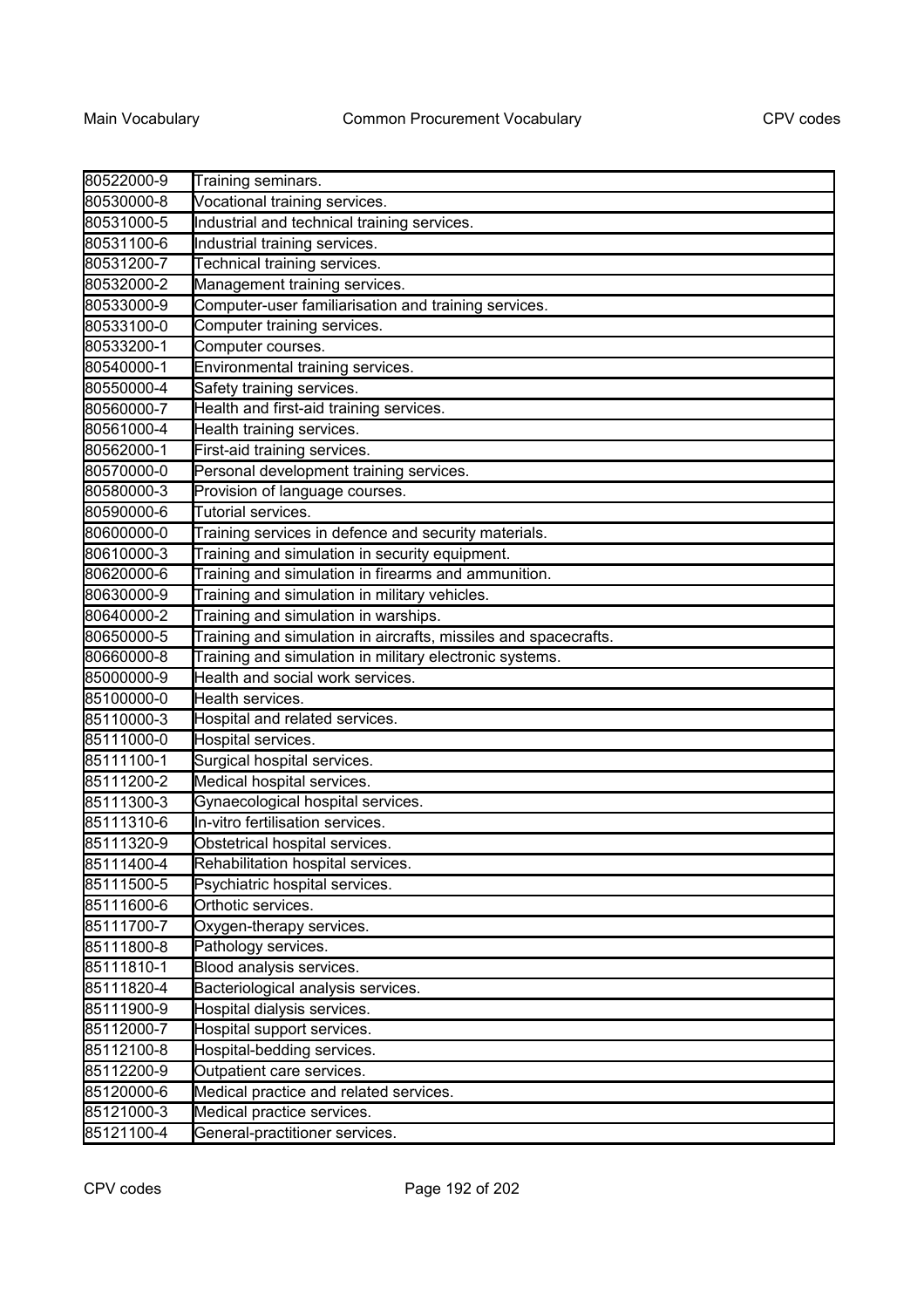| 85121200-5 | Medical specialist services.                           |
|------------|--------------------------------------------------------|
| 85121210-8 | Gyneacologic or obstetric services.                    |
| 85121220-1 | Nephrology or nervous system specialist services.      |
| 85121230-4 | Cardiology services or pulmonary specialists services. |
| 85121231-1 | Cardiology services.                                   |
| 85121232-8 | Pulmonary specialists services.                        |
| 85121240-7 | ENT or audiologist services.                           |
| 85121250-0 | Gastroenterologist and geriatric services.             |
| 85121251-7 | Gastroenterologist services.                           |
| 85121252-4 | Geriatric services.                                    |
| 85121270-6 | Psychiatrist or psychologist services.                 |
| 85121271-3 | Home for the psychologically disturbed services.       |
| 85121280-9 | Ophthalmologist, dermatology or orthopedics services.  |
| 85121281-6 | Ophthalmologist services.                              |
| 85121282-3 | Dermatology services.                                  |
| 85121283-0 | Orthopaedic services.                                  |
| 85121290-2 | Paediatric or urologist services.                      |
| 85121291-9 | Paediatric services.                                   |
| 85121292-6 | Urologist services.                                    |
| 85121300-6 | Surgical specialist services.                          |
| 85130000-9 | Dental practice and related services.                  |
| 85131000-6 | Dental-practice services.                              |
| 85131100-7 | Orthodontic services.                                  |
| 85131110-0 | Orthodontic-surgery services.                          |
| 85140000-2 | Miscellaneous health services.                         |
| 85141000-9 | Services provided by medical personnel.                |
| 85141100-0 | Services provided by midwives.                         |
| 85141200-1 | Services provided by nurses.                           |
| 85141210-4 | Home medical treatment services.                       |
| 85141211-1 | Dialysis home medical treatment services.              |
| 85141220-7 | Advisory services provided by nurses.                  |
| 85142000-6 | Paramedical services.                                  |
| 85142100-7 | Physiotherapy services.                                |
| 85142200-8 | Homeopathic services.                                  |
| 85142300-9 | Hygiene services.                                      |
| 85142400-0 | Home delivery of incontinence products.                |
| 85143000-3 | Ambulance services.                                    |
| 85144000-0 | Residential health facilities services.                |
| 85144100-1 | Residential nursing care services.                     |
| 85145000-7 | Services provided by medical laboratories.             |
| 85146000-4 | Services provided by blood banks.                      |
| 85146100-5 | Services provided by sperm banks.                      |
| 85146200-6 | Services provided by transplant organ banks.           |
| 85147000-1 | Company health services.                               |
| 85148000-8 | Medical analysis services.                             |
| 85149000-5 | Pharmacy services.                                     |
| 85150000-5 | Medical imaging services.                              |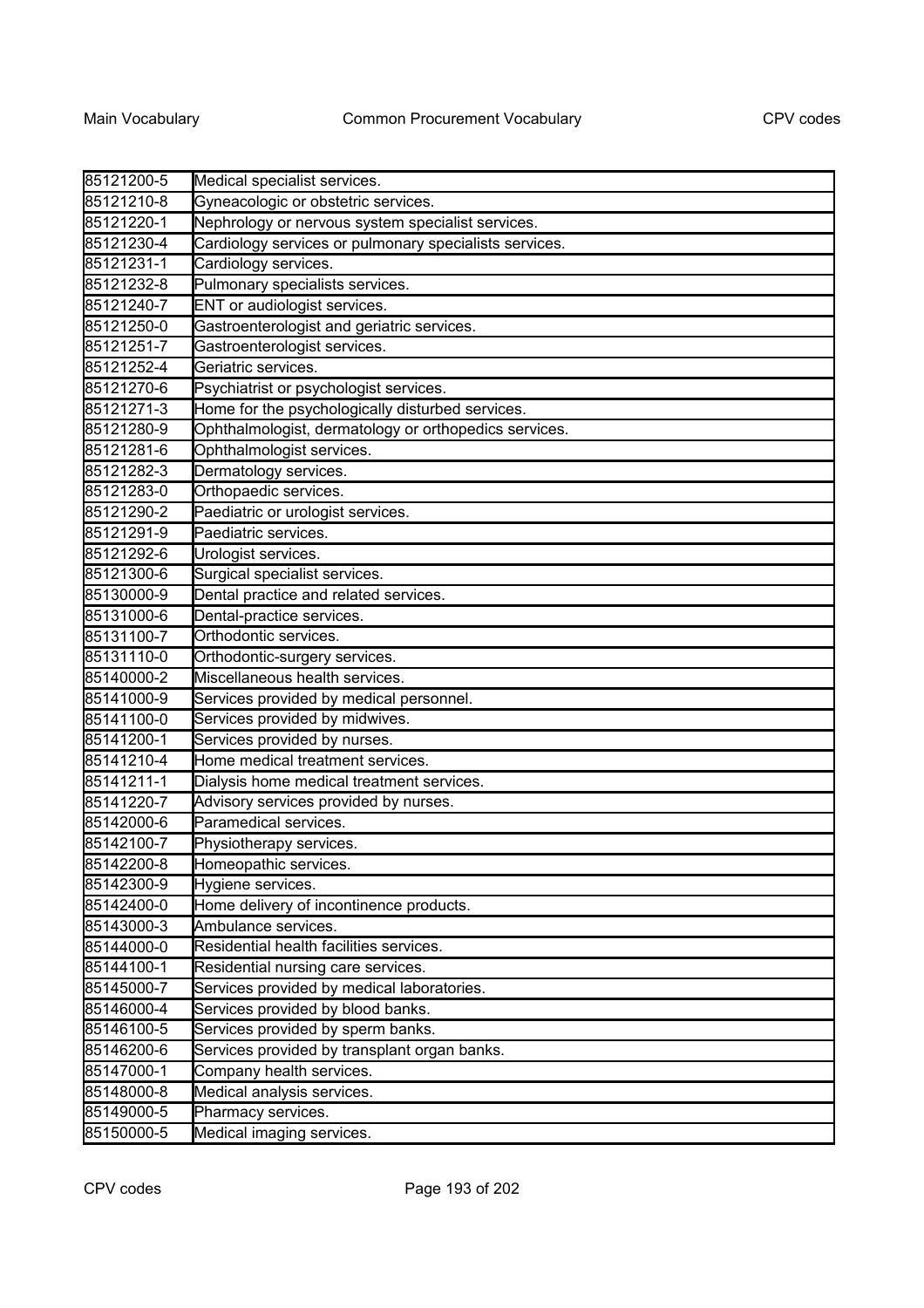| 85160000-8 | Optician services.                                               |
|------------|------------------------------------------------------------------|
| 85170000-1 | Acupuncture and chiropractor services.                           |
| 85171000-8 | Acupuncture services.                                            |
| 85172000-5 | Chiropractor services.                                           |
| 85200000-1 | Veterinary services.                                             |
| 85210000-3 | Domestic animal nurseries.                                       |
| 85300000-2 | Social work and related services.                                |
| 85310000-5 | Social work services.                                            |
| 85311000-2 | Social work services with accommodation.                         |
| 85311100-3 | Welfare services for the elderly.                                |
| 85311200-4 | Welfare services for the handicapped.                            |
| 85311300-5 | Welfare services for children and young people.                  |
| 85312000-9 | Social work services without accommodation.                      |
| 85312100-0 | Daycare services.                                                |
| 85312110-3 | Child daycare services.                                          |
| 85312120-6 | Daycare services for handicapped children and young people.      |
| 85312200-1 | Homedelivery of provisions.                                      |
| 85312300-2 | Guidance and counselling services.                               |
| 85312310-5 | Guidance services.                                               |
| 85312320-8 | Counselling services.                                            |
| 85312330-1 | Family-planning services.                                        |
| 85312400-3 | Welfare services not delivered through residential institutions. |
| 85312500-4 | Rehabilitation services.                                         |
| 85312510-7 | Vocational rehabilitation services.                              |
| 85320000-8 | Social services.                                                 |
| 85321000-5 | Administrative social services.                                  |
| 85322000-2 | Community action programme.                                      |
| 85323000-9 | Community health services.                                       |
| 90000000-7 | Sewage-, refuse-, cleaning-, and environmental services.         |
| 90400000-1 | Sewage services.                                                 |
| 90410000-4 | Sewage removal services.                                         |
| 90420000-7 | Sewage treatment services.                                       |
| 90430000-0 | Sewage disposal services.                                        |
| 90440000-3 | Treatment services of cesspools.                                 |
| 90450000-6 | Treatment services of septic tanks.                              |
| 90460000-9 | Cesspool or septic tank emptying services.                       |
| 90470000-2 | Sewer cleaning services.                                         |
| 90480000-5 | Sewerage management services.                                    |
| 90481000-2 | Operation of a sewage plant.                                     |
| 90490000-8 | Sewer survey and sewage treatment consultancy services.          |
| 90491000-5 | Sewer survey services.                                           |
| 90492000-2 | Sewage treatment consultancy services.                           |
| 90500000-2 | Refuse and waste related services.                               |
| 90510000-5 | Refuse disposal and treatment.                                   |
| 90511000-2 | Refuse collection services.                                      |
| 90511100-3 | Urban solid-refuse collection services.                          |
| 90511200-4 | Household-refuse collection services.                            |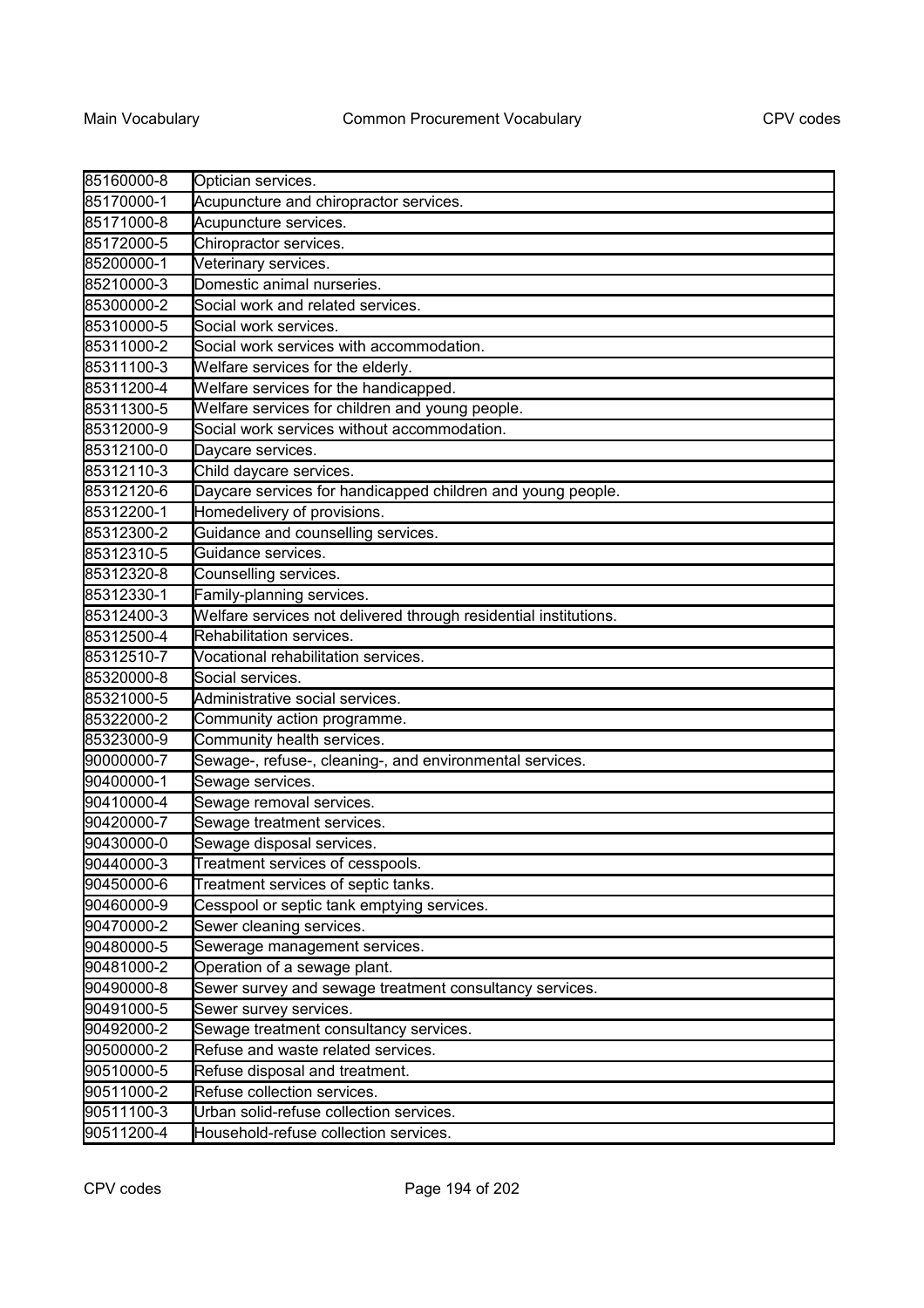| 90511300-5 | Litter collection services.                                                     |
|------------|---------------------------------------------------------------------------------|
| 90511400-6 | Paper collecting services.                                                      |
| 90512000-9 | Refuse transport services.                                                      |
| 90513000-6 | Non-hazardous refuse and waste treatment and disposal services.                 |
| 90513100-7 | Household-refuse disposal services.                                             |
| 90513200-8 | Urban solid-refuse disposal services.                                           |
| 90513300-9 | Refuse incineration services.                                                   |
| 90513400-0 | Ash disposal services.                                                          |
| 90513500-1 | Treatment and disposal of foul liquids.                                         |
| 90513600-2 | Sludge removal services.                                                        |
| 90513700-3 | Sludge transport services.                                                      |
| 90513800-4 | Sludge treatment services.                                                      |
| 90513900-5 | Sludge disposal services.                                                       |
| 90514000-3 | Refuse recycling services.                                                      |
| 90520000-8 | Radioactive-, toxic-, medical- and hazardous waste services.                    |
| 90521000-5 | Radioactive waste treatment services.                                           |
| 90521100-6 | Collection of radioactive waste.                                                |
| 90521200-7 | Radioactive waste storage services.                                             |
| 90521300-8 | Disposal of radioactive waste.                                                  |
| 90521400-9 | Transport of radioactive waste.                                                 |
| 90521410-2 | Transportation of low level nuclear waste.                                      |
| 90521420-5 | Transportation of intermediate level nuclear waste.                             |
| 90521500-0 | Packaging of radioactive waste.                                                 |
| 90521510-3 | Packaging of low level nuclear waste.                                           |
| 90521520-6 | Packaging of intermediate level nuclear waste.                                  |
| 90522000-2 | Services relating to contaminated soil.                                         |
| 90522100-3 | Removal of contaminated soil.                                                   |
| 90522200-4 | Disposal of contaminated soil.                                                  |
| 90522300-5 | Contaminated-soil treatment services.                                           |
| 90522400-6 | Cleaning and treatment of soil.                                                 |
| 90523000-9 | Toxic waste disposal services except radioactive waste and contaminated soil.   |
| 90523100-0 | Weapons and ammunition disposal services.                                       |
| 90523200-1 | Bomb-disposal services.                                                         |
| 90523300-2 | Mine sweeping services.                                                         |
| 90524000-6 | Medical waste services.                                                         |
| 90524100-7 | Clinical-waste collection services.                                             |
| 90524200-8 | Clinical-waste disposal services.                                               |
| 90524300-9 | Removal services of biological waste.                                           |
| 90524400-0 | Collection, transport and disposal of hospital waste.                           |
| 90530000-1 | Operation of a refuse site.                                                     |
| 90531000-8 | Landfill management services.                                                   |
| 90532000-5 | Coal-tip management services.                                                   |
| 90533000-2 | Waste-tip management services.                                                  |
| 90600000-3 | Cleaning and sanitation services in urban or rural areas, and related services. |
| 90610000-6 | Street-cleaning and sweeping services.                                          |
| 90611000-3 | Street-cleaning services.                                                       |
| 90612000-0 | Street-sweeping services.                                                       |
|            |                                                                                 |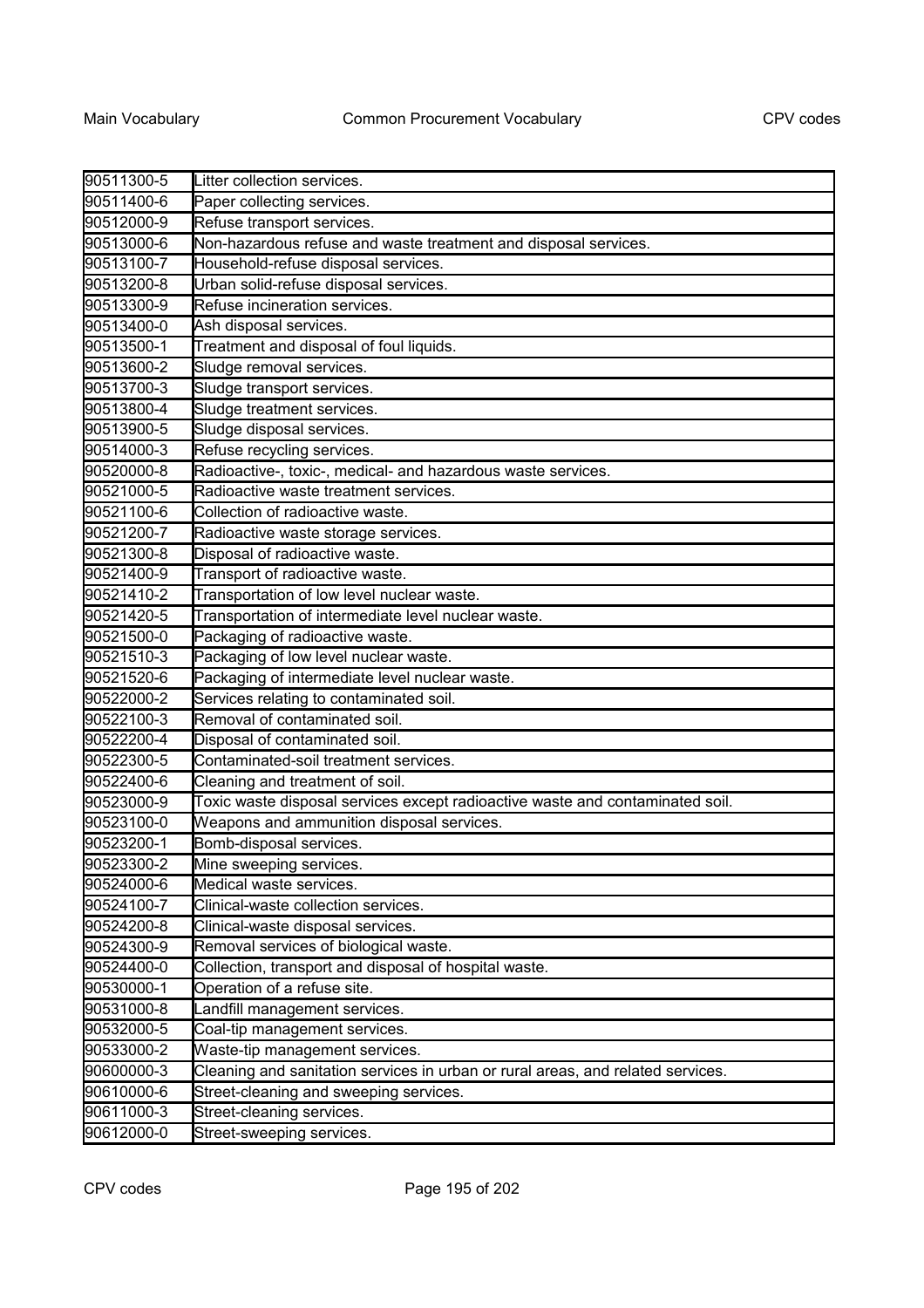| 90620000-9 | Snow-clearing services.                                                           |
|------------|-----------------------------------------------------------------------------------|
| 90630000-2 | Ice-clearing services.                                                            |
| 90640000-5 | Gully cleaning and emptying services.                                             |
| 90641000-2 | Gully cleaning services.                                                          |
| 90642000-9 | Gully emptying services.                                                          |
| 90650000-8 | Asbestos removal services.                                                        |
| 90660000-1 | Deleading services.                                                               |
| 90670000-4 | Disinfecting and exterminating services in urban or rural areas.                  |
| 90680000-7 | Beach cleaning services.                                                          |
| 90690000-0 | Graffiti removal services.                                                        |
| 90700000-4 | Environmental services.                                                           |
| 90710000-7 | Environmental management.                                                         |
| 90711000-4 | Environmental impact assessment other than for construction.                      |
| 90711100-5 | Risk or hazard assessment other than for construction.                            |
| 90711200-6 | Environmental standards other than for construction.                              |
| 90711300-7 | Environmental indicators analysis other than for construction.                    |
| 90711400-8 | Environmental Impact Assessment EIA services other than for construction.         |
| 90711500-9 | Environmental monitoring other than for construction.                             |
| 90712000-1 | Environmental planning.                                                           |
| 90712100-2 | Urban environmental development planning.                                         |
| 90712200-3 | Forest conservation strategy planning.                                            |
| 90712300-4 | Marine conservation strategy planning.                                            |
| 90712400-5 | Natural resources management or conservation strategy planning services.          |
| 90712500-6 | Environmental institution building or planning.                                   |
| 90713000-8 | Environmental issues consultancy services.                                        |
| 90713100-9 | Consulting services for water-supply and waste-water other than for construction. |
| 90714000-5 | Environmental auditing.                                                           |
| 90714100-6 | Environmental information systems.                                                |
| 90714200-7 | Corporate environmental auditing services.                                        |
| 90714300-8 | Sectoral environmental auditing services.                                         |
| 90714400-9 | Activity specific environmental auditing services.                                |
| 90714500-0 | Environmental quality control services.                                           |
| 90714600-1 | Environmental security control services.                                          |
| 90715000-2 | Pollution investigation services.                                                 |
| 90715100-3 | Chemicals and oil pollution investigation services.                               |
| 90715110-6 | Gasworks site investigation.                                                      |
| 90715120-9 | Chemical works or oil refinery waste site investigation.                          |
| 90715200-4 | Other pollution investigation services.                                           |
| 90715210-7 | Oil depot or terminal site investigation.                                         |
| 90715220-0 | Industrial site investigation.                                                    |
| 90715230-3 | Industrial waste site investigation.                                              |
| 90715240-6 | Wood treatment plant site investigation.                                          |
| 90715250-9 | Dry cleaning plants site investigation.                                           |
| 90715260-2 | Foundry site investigation.                                                       |
| 90715270-5 | Recycling plant site investigation.                                               |
| 90715280-8 | Food processing plant site investigation.                                         |
| 90720000-0 | Environmental protection.                                                         |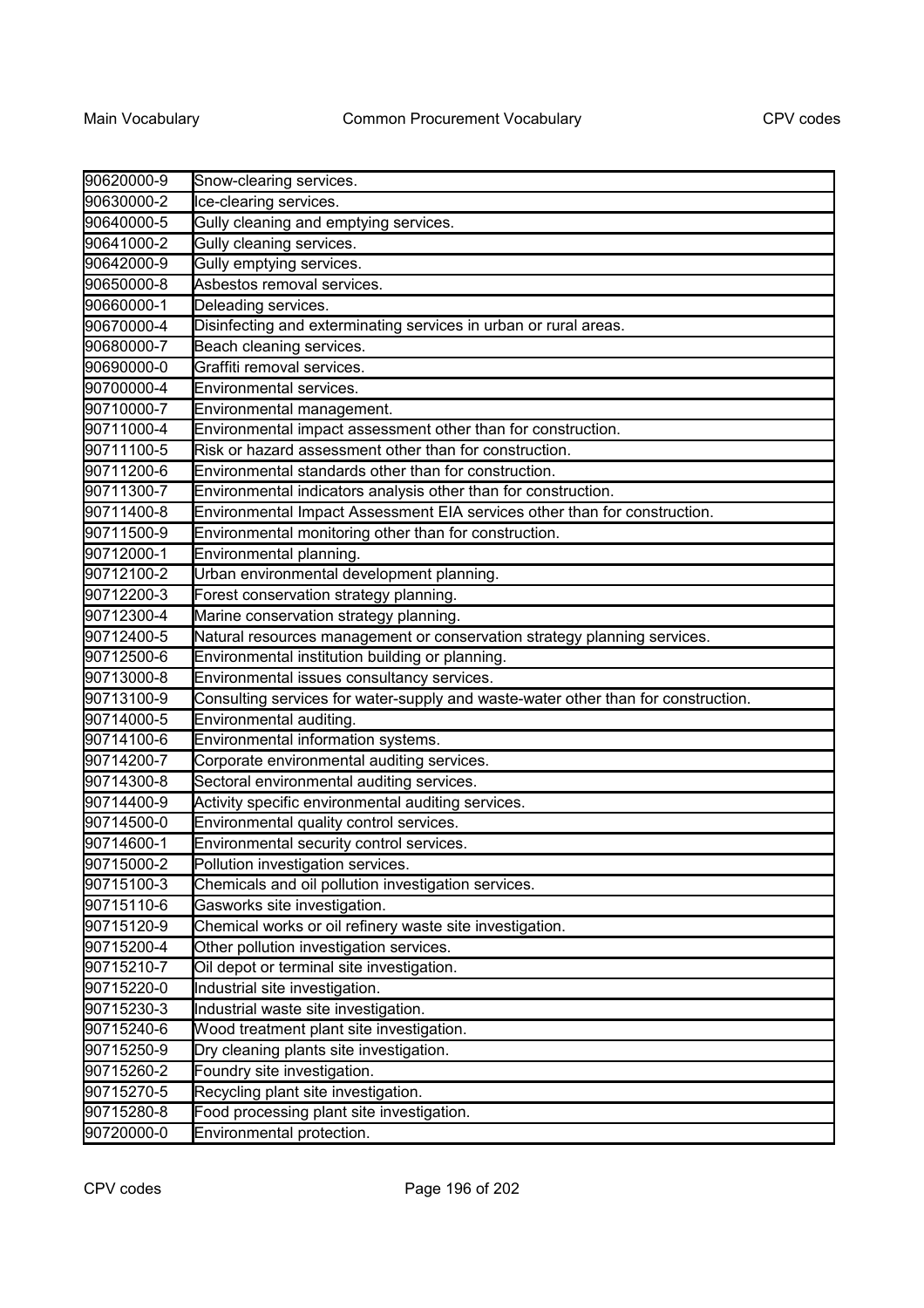| 90721000-7 | Environmental safety services.                                |
|------------|---------------------------------------------------------------|
| 90721100-8 | Landscape protection services.                                |
| 90721200-9 | Ozone protection services.                                    |
| 90721300-0 | Food or feed contamination protection services.               |
| 90721400-1 | Genetic resources protection services.                        |
| 90721500-2 | Toxic substances protection services.                         |
| 90721600-3 | Radiation protection services.                                |
| 90721700-4 | Endangered species protection services.                       |
| 90721800-5 | Natural risks or hazards protection services.                 |
| 90722000-4 | Environmental rehabilitation.                                 |
| 90722100-5 | Industrial site rehabilitation.                               |
| 90722200-6 | Environmental decontamination services.                       |
| 90722300-7 | Land reclamation services.                                    |
| 90730000-3 | Pollution tracking and monitoring and rehabilitation.         |
| 90731000-0 | Services related to air pollution.                            |
| 90731100-1 | Air quality management.                                       |
| 90731200-2 | Transboundary air pollution management or control services.   |
| 90731210-5 | Purchase of CO2 emission credits.                             |
| 90731300-3 | Air pollution protection services.                            |
| 90731400-4 | Air pollution monitoring or measurement services.             |
| 90731500-5 | Toxic gas detection services.                                 |
| 90731600-6 | Methane monitoring.                                           |
| 90731700-7 | Carbon dioxide monitoring services.                           |
| 90731800-8 | Airborne particle monitoring.                                 |
| 90731900-9 | Ozone depletion monitoring services.                          |
| 90732000-7 | Services related to soil pollution.                           |
| 90732100-8 | Soil pollution protection services.                           |
| 90732200-9 | Polluted soil removal services.                               |
| 90732300-0 | Polluted soil treatment or rehabilitation.                    |
| 90732400-1 | Soil pollution advisory services.                             |
| 90732500-2 | Soil pollution mapping.                                       |
| 90732600-3 | Soil pollution measurement or monitoring.                     |
| 90732700-4 | Organic fertilizer pollution assessment.                      |
| 90732800-5 | Pesticides pollution assessment.                              |
| 90732900-6 | Nitrates and phosphates pollution assessment.                 |
| 90732910-9 | Nitrates pollution assessment.                                |
| 90732920-2 | Phosphates pollution assessment.                              |
| 90733000-4 | Services related to water pollution.                          |
| 90733100-5 | Surface water pollution monitoring or control services.       |
| 90733200-6 | Surface water pollution rehabilitation services.              |
| 90733300-7 | Surface water pollution protection services.                  |
| 90733400-8 | Surface water treatment services.                             |
| 90733500-9 | Surface water pollution drainage services.                    |
| 90733600-0 | Transboundary water pollution management or control services. |
| 90733700-1 | Groundwater pollution monitoring or control services.         |
| 90733800-2 | Groundwater pollution drainage services.                      |
| 90733900-3 | Groundwater pollution treatment or rehabilitation.            |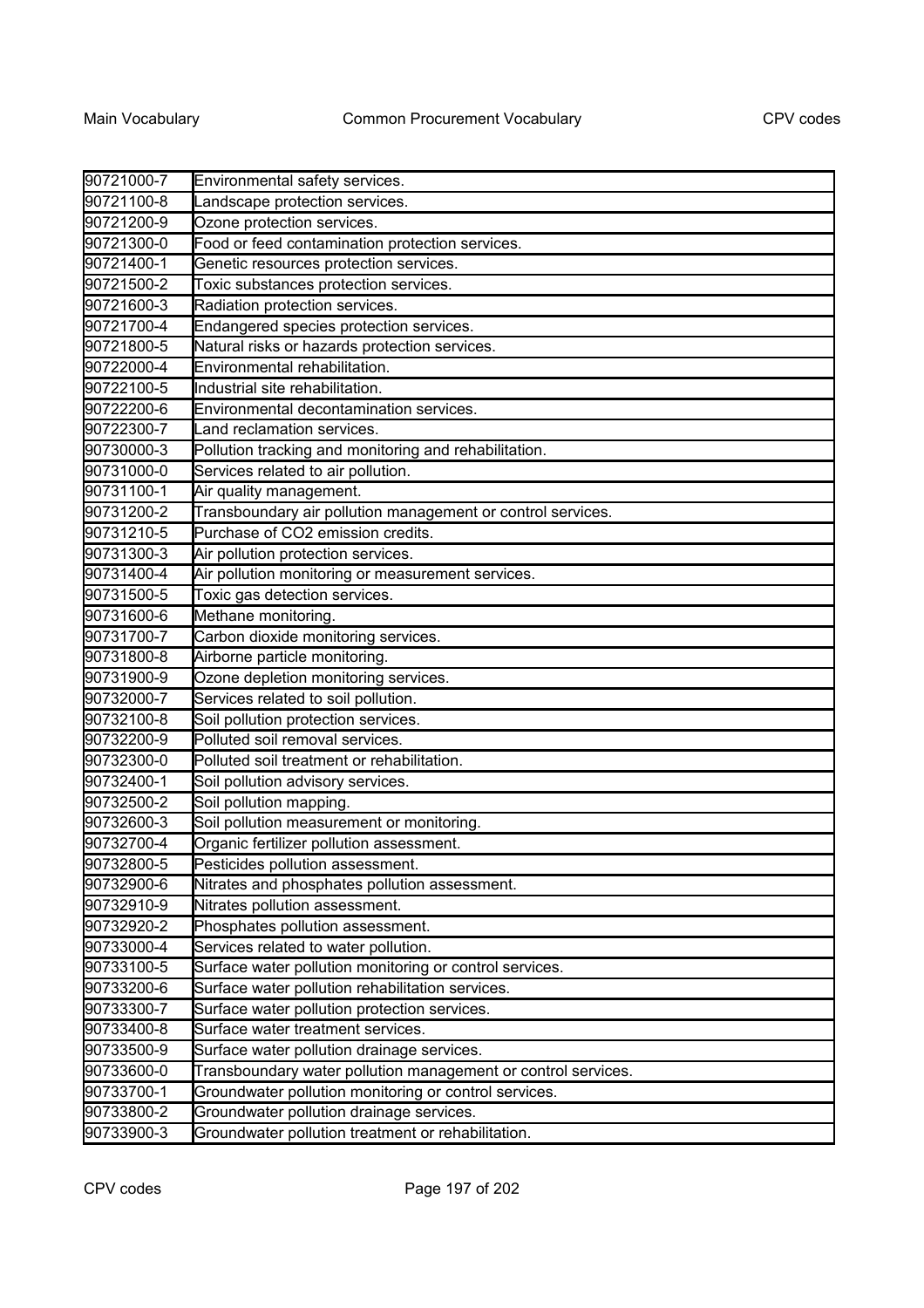| 90740000-6 | Pollutants tracking and monitoring and rehabilitation services.         |
|------------|-------------------------------------------------------------------------|
| 90741000-3 | Services related to oil pollution.                                      |
| 90741100-4 | Oil spillage monitoring services.                                       |
| 90741200-5 | Oil spillage control services.                                          |
| 90741300-6 | Oil spillage rehabilitation services.                                   |
| 90742000-0 | Services related to noise pollution.                                    |
| 90742100-1 | Noise control services.                                                 |
| 90742200-2 | Noise pollution protection services.                                    |
| 90742300-3 | Noise pollution monitoring services.                                    |
| 90742400-4 | Noise pollution advisory services.                                      |
| 90743000-7 | Services related to toxic substances pollution.                         |
| 90743100-8 | Toxic substances monitoring services.                                   |
| 90743200-9 | Toxic substances rehabilitation services.                               |
| 90900000-6 | Cleaning and sanitation services.                                       |
| 90910000-9 | Cleaning services.                                                      |
| 90911000-6 | Accommodation, building and window cleaning services.                   |
| 90911100-7 | Accommodation cleaning services.                                        |
| 90911200-8 | Building-cleaning services.                                             |
| 90911300-9 | Window-cleaning services.                                               |
| 90912000-3 | Blast-cleaning services for tubular structures.                         |
| 90913000-0 | Tank and reservoir cleaning services.                                   |
| 90913100-1 | Tank-cleaning services.                                                 |
| 90913200-2 | Reservoir cleaning services.                                            |
| 90914000-7 | Car park cleaning services.                                             |
| 90915000-4 | Furnace and chimney cleaning services.                                  |
| 90916000-1 | Cleaning services of telephone equipment.                               |
| 90917000-8 | Cleaning services of transport equipment.                               |
| 90918000-5 | Bin-cleaning services.                                                  |
| 90919000-2 | Office, school and office equipment cleaning services.                  |
| 90919100-3 | Cleaning services of office equipment.                                  |
| 90919200-4 | Office cleaning services.                                               |
| 90919300-5 | School cleaning services.                                               |
| 90920000-2 | Facility related sanitation services.                                   |
| 90921000-9 | Disinfecting and exterminating services.                                |
| 90922000-6 | Pest-control services.                                                  |
| 90923000-3 | Rat-disinfestation services.                                            |
| 90924000-0 | Fumigation services.                                                    |
| 92000000-1 | Recreational, cultural and sporting services.                           |
| 92100000-2 | Motion picture and video services.                                      |
| 92110000-5 | Motion picture and video tape production and related services.          |
| 92111000-2 | Motion picture and video production services.                           |
| 92111100-3 | Training-film and video-tape production.                                |
| 92111200-4 | Advertising, propaganda and information film and video-tape production. |
| 92111210-7 | Advertising film production.                                            |
| 92111220-0 | Advertising video-tape production.                                      |
| 92111230-3 | Propaganda film production.                                             |
| 92111240-6 | Propaganda video-tape production.                                       |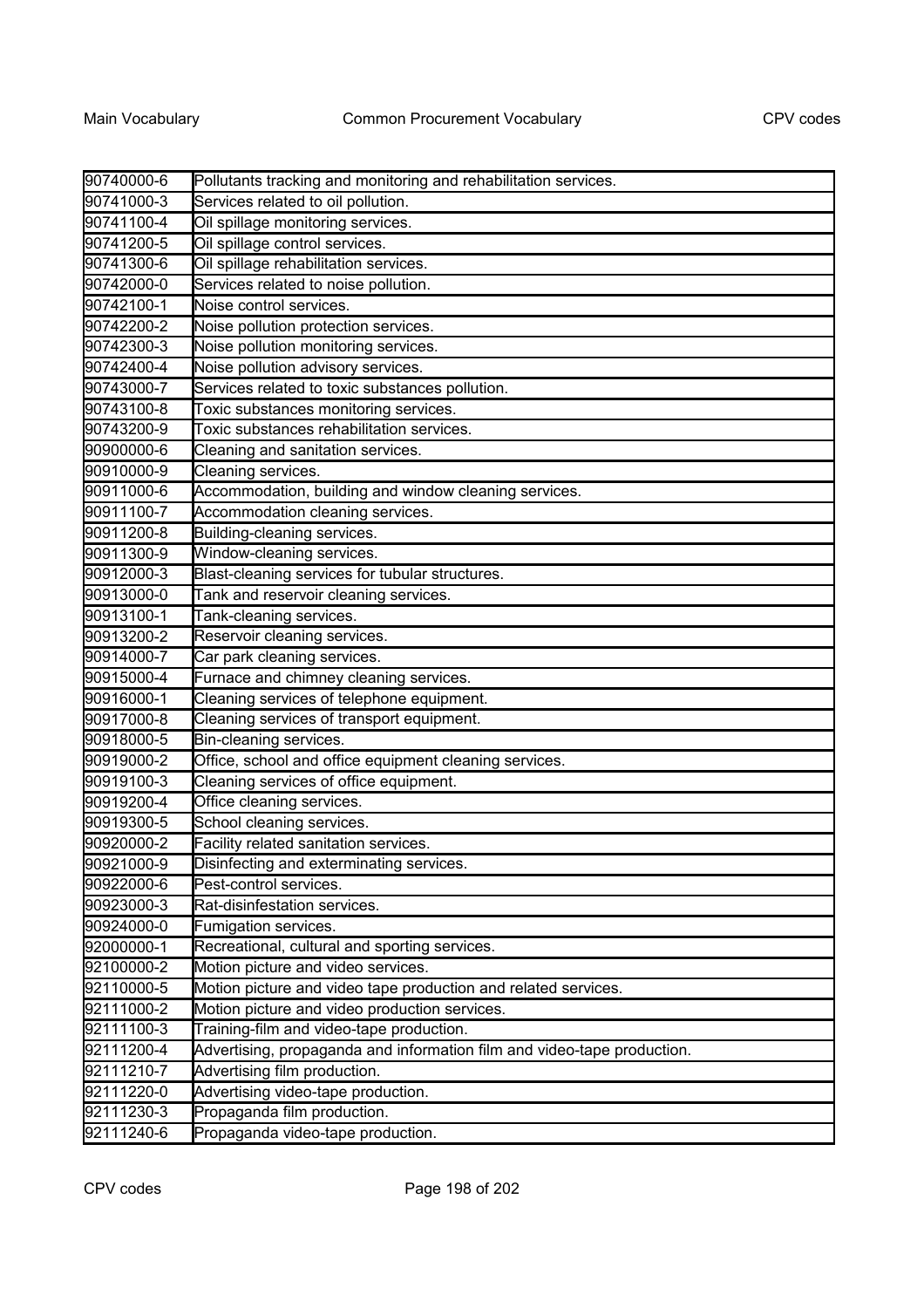| 92111250-9    | Information film production.                                                                   |
|---------------|------------------------------------------------------------------------------------------------|
| 92111260-2    | Information video-tape production.                                                             |
| 92111300-5    | Entertainment film and video-tape production.                                                  |
| 92111310-8    | Entertainment film production.                                                                 |
| 92111320-1    | Entertainment video-tape production.                                                           |
| 92112000-9    | Services in connection with motion-picture and video-tape production.                          |
| 92120000-8    | Motion-picture or video-tape distribution services.                                            |
| 92121000-5    | Video-tape distribution services.                                                              |
| 92122000-2    | Motion picture distribution services.                                                          |
| 92130000-1    | Motion picture projection services.                                                            |
| 92140000-4    | Video-tape projection services.                                                                |
| 92200000-3(6) | Radio and television services.                                                                 |
| 92210000-6(6) | Radio services.                                                                                |
| 92211000-3(6) | Radio production services.                                                                     |
| 92213000-7    | Small scale radio systems services.                                                            |
| 92214000-4    | Radio studio or equipment services.                                                            |
| 92215000-1    | General Mobile Radio Services (GMRS).                                                          |
| 92216000-8    | Family Radio Services (FRS).                                                                   |
| 92217000-5    | General Mobile Radio Services/Family Radio Services (GMRS/FRS).                                |
| 92220000-9(6) | Television services.                                                                           |
| 92221000-6(6) | Television production services.                                                                |
| 92222000-3    | Closed circuit television services.                                                            |
| 92224000-7    | Digital Television.                                                                            |
| 92225000-4    | Interactive Television.                                                                        |
| 92225100-7    | Film on demand Television.                                                                     |
| 92226000-1    | Teleprogrammation.                                                                             |
| 92230000-2    | Radio and television cable services.                                                           |
| 92231000-9    | International bilateral services and international private leased lines.                       |
| 92232000-6    | Cable-TV.                                                                                      |
| 92300000-4    | Entertainment services.                                                                        |
| 92310000-7    | Artistic and literary creation and interpretation services.                                    |
| 92311000-4    | Works of art.                                                                                  |
| 92312000-1    | Artistic services.                                                                             |
| 92312100-2    | Theatrical producers', singer groups', bands' and orchestras' entertainment services.          |
| 92312110-5    | Theatrical producer entertainment services.                                                    |
| 92312120-8    | Singer group entertainment services.                                                           |
| 92312130-1    | Band entertainment services.                                                                   |
| 92312140-4    | Orchestral entertainment services.                                                             |
|               | Services provided by authors, composers, sculptors, entertainers and other individual artists. |
| 92312200-3    |                                                                                                |
| 92312210-6    | Services provided by authors.                                                                  |
| 92312211-3    | Writing agency services.                                                                       |
| 92312212-0    | Services related to the preparation of training manuals.                                       |
| 92312213-7    | Technical author services.                                                                     |
| 92312220-9    | Services provided by composers.                                                                |
| 92312230-2    | Services provided by sculptors.                                                                |
| 92312240-5    | Services provided by entertainers.                                                             |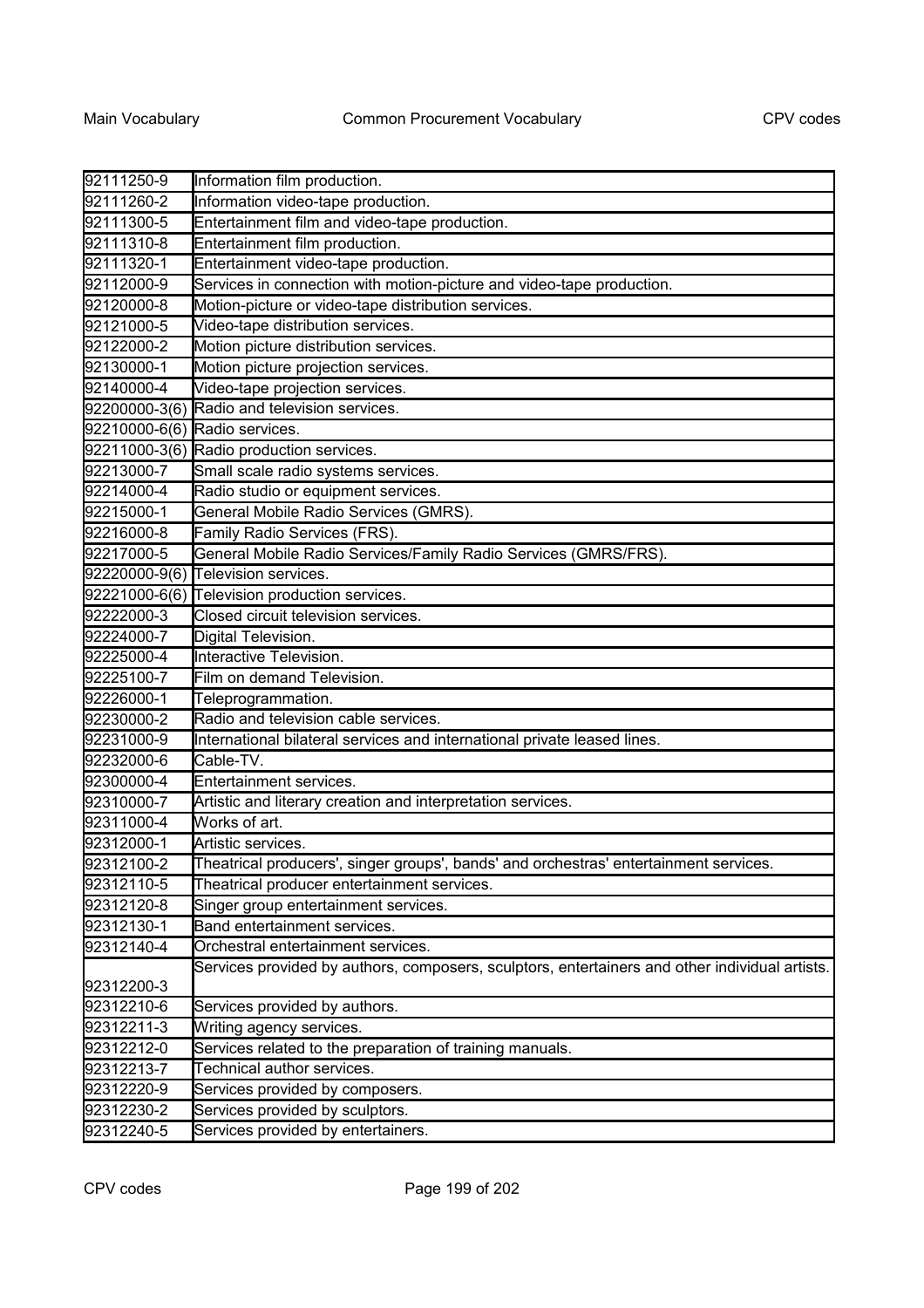| 92312250-8 | Services provided by individual artists.                                     |
|------------|------------------------------------------------------------------------------|
| 92312251-5 | Disk-jockey services.                                                        |
| 92320000-0 | Arts-facility operation services.                                            |
| 92330000-3 | Recreational-area services.                                                  |
| 92331000-0 | Fair and amusement park services.                                            |
| 92331100-1 | Fair services.                                                               |
| 92331200-2 | Amusement park services.                                                     |
| 92331210-5 | Children animation services.                                                 |
| 92332000-7 | Beach services.                                                              |
| 92340000-6 | Dance and performance entertainment services.                                |
| 92341000-3 | Circus services.                                                             |
| 92342000-0 | Dance-instruction services.                                                  |
| 92342100-1 | Ballroom dance-instruction services.                                         |
| 92342200-2 | Discotheque dance-instruction services.                                      |
| 92350000-9 | Gambling and betting services.                                               |
| 92351000-6 | Gambling services.                                                           |
| 92351100-7 | Lottery operating services.                                                  |
| 92351200-8 | Casino operating services.                                                   |
| 92352000-3 | Betting services.                                                            |
| 92352100-4 | Totalisator operating services.                                              |
| 92352200-5 | Bookmaking services.                                                         |
| 92360000-2 | Pyrotechnic services.                                                        |
| 92370000-5 | Sound technician.                                                            |
| 92400000-5 | News-agency services.                                                        |
| 92500000-6 | Library, archives, museums and other cultural services.                      |
| 92510000-9 | Library and archive services.                                                |
| 92511000-6 | Library services.                                                            |
| 92512000-3 | Archive services.                                                            |
| 92512100-4 | Archive destruction services.                                                |
| 92520000-2 | Museum services and preservation services of historical sites and buildings. |
| 92521000-9 | Museum services.                                                             |
| 92521100-0 | Museum-exhibition services.                                                  |
| 92521200-1 | Preservation services of exhibits and specimens.                             |
| 92521210-4 | Preservation services of exhibits                                            |
| 92521220-7 | Preservation services of specimens.                                          |
| 92522000-6 | Preservation services of historical sites and buildings.                     |
| 92522100-7 | Preservation services of historical sites.                                   |
| 92522200-8 | Preservation services of historical buildings.                               |
| 92530000-5 | Botanical and zoological garden services and nature reserve services.        |
| 92531000-2 | Botanical garden services.                                                   |
| 92532000-9 | Zoological garden services.                                                  |
| 92533000-6 | Nature reserve services.                                                     |
| 92534000-3 | Wildlife preservation services.                                              |
| 92600000-7 | Sporting services.                                                           |
| 92610000-0 | Sports facilities operation services.                                        |
| 92620000-3 | Sport-related services.                                                      |
| 92621000-0 | Sports-event promotion services.                                             |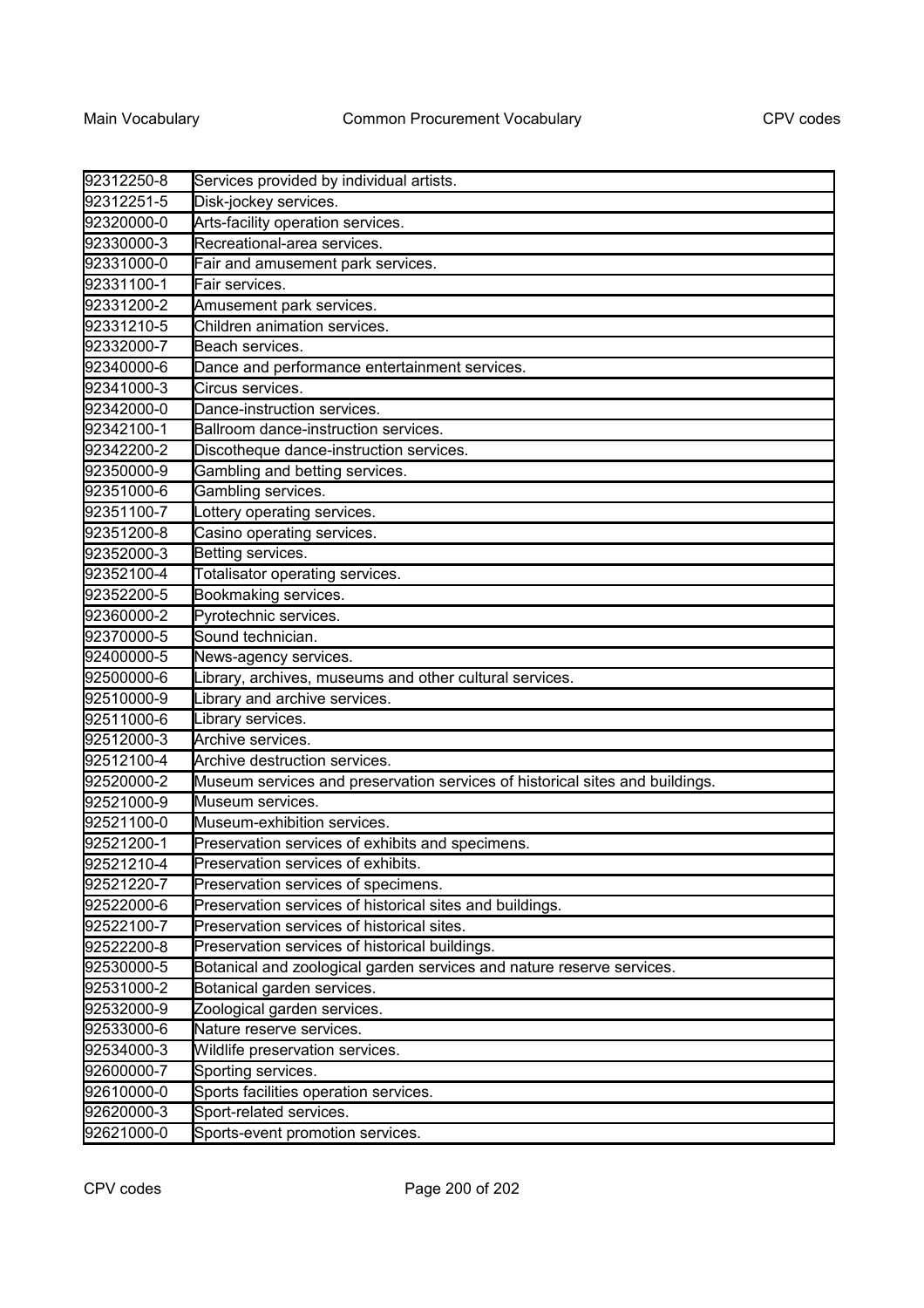| 92622000-7 | Sports-event organisation services.                                        |
|------------|----------------------------------------------------------------------------|
| 92700000-8 | Cybercafé services.                                                        |
| 98000000-3 | Other community, social and personal services.                             |
| 98100000-4 | Membership organisation services.                                          |
| 98110000-7 | Services furnished by business, professional and specialist organisations. |
| 98111000-4 | Services furnished by business organisations.                              |
| 98112000-1 | Services furnished by professional organisations.                          |
| 98113000-8 | Services furnished by specialist organisations.                            |
| 98113100-9 | Nuclear safety services.                                                   |
| 98120000-0 | Services furnished by trade unions.                                        |
| 98130000-3 | Miscellaneous membership organisations services.                           |
| 98131000-0 | Religious services.                                                        |
| 98132000-7 | Services furnished by political organisations.                             |
| 98133000-4 | Services furnished by social membership organisations.                     |
| 98133100-5 | Civic betterment and community facility support services.                  |
| 98133110-8 | Services provided by youth associations.                                   |
| 98200000-5 | Equal opportunities consultancy services.                                  |
| 98300000-6 | Miscellaneous services.                                                    |
| 98310000-9 | Washing and dry-cleaning services.                                         |
| 98311000-6 | Laundry-collection services.                                               |
| 98311100-7 | Laundry management services.                                               |
| 98311200-8 | Laundry operation services.                                                |
| 98312000-3 | Textile-cleaning services.                                                 |
| 98312100-4 | Textile impregnation services.                                             |
| 98313000-0 | Fur-products cleaning services.                                            |
| 98314000-7 | Colouring services.                                                        |
| 98315000-4 | Pressing services.                                                         |
| 98316000-1 | Dyeing services.                                                           |
| 98320000-2 | Hairdressing and beauty treatment services.                                |
| 98321000-9 | Hairdressing services.                                                     |
| 98321100-0 | Barbers' services.                                                         |
| 98322000-6 | Beauty treatment services.                                                 |
| 98322100-7 | Cosmetic treatment, manicuring and pedicuring services.                    |
| 98322110-0 | Cosmetic treatment services.                                               |
| 98322120-3 | Manicuring services.                                                       |
| 98322130-6 | Pedicuring services.                                                       |
| 98322140-9 | Make-up services.                                                          |
| 98330000-5 | Physical well-being services.                                              |
| 98331000-2 | Turkish bath services.                                                     |
| 98332000-9 | Spa services.                                                              |
| 98333000-6 | Massage services.                                                          |
| 98334000-3 | Wellness services.                                                         |
| 98336000-7 | Training, workout or aerobic services.                                     |
| 98340000-8 | Accommodation and office services.                                         |
| 98341000-5 | Accommodation services.                                                    |
| 98341100-6 | Accommodation management services.                                         |
| 98341110-9 | Housekeeping services.                                                     |